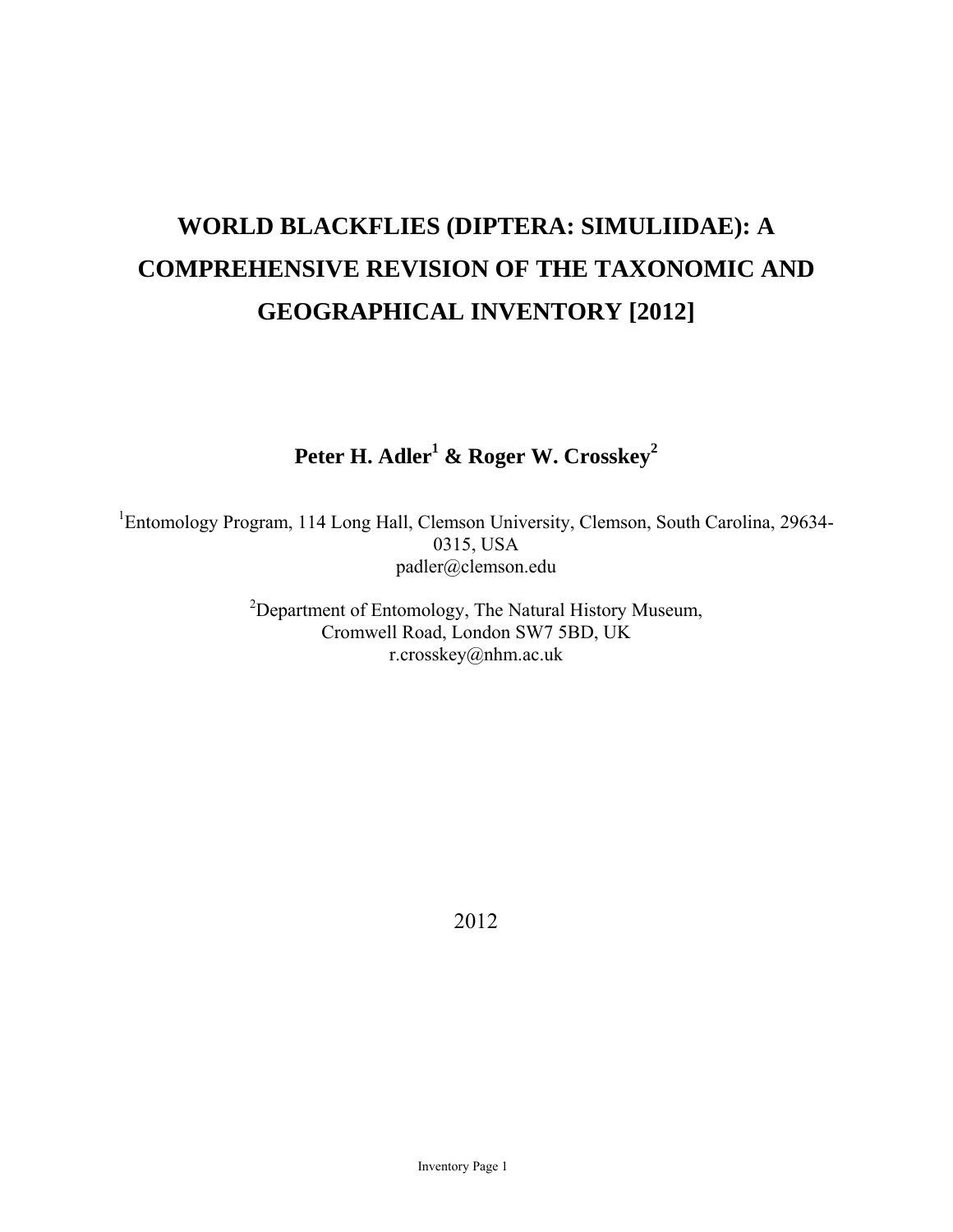## WORLD BLACKFLIES (DIPTERA: SIMULIIDAE): A COMPREHENSIVE REVISION OF THE TAXONOMIC AND GEOGRAPHICAL INVENTORY [2012]

## Peter H. Adler & Roger W. Crosskey

## **Introduction to the 2012 Revision**

The present revision of the Inventory of the world's Simuliidae continues our intent to provide yearly, fully updated electronic revisions of the World Inventory, which originally was issued in paper format by Crosskey (1988). The current revision, thus, includes all information known to us to have been published before 1 January 2012. The purpose and format of this inventory remain the same as for previous revisions.

Because each yearly update replaces previous web revisions, we retain relevant portions of previous web-based revisions. The Introduction to the 2008 revision and novel text from the Introductions to the 2009-2011 revisions, therefore, can be found before the References, which include literature from all revisions, beginning with 2008. Acknowledgments from previous revisions are combined and included before the References. We also have retained all nomenclatural changes (e.g., new combinations and new synonyms) and all notes from previous web revisions, beginning with 2008. These past changes and notes are summarized at the end of the "Notes for the current (2012) inventory". Table 1, which summarizes the numbers of formally named species in the genera and subgenera of the world Simuliidae, is updated annually.

We highlight here one change that affects previous records provided for species distributions. Because of the establishment, since 9 July 2011, of South Sudan as an independent country, separated from the erstwhile Sudan, we have changed, as now necessary, the 'Sudan' country distribution entries.

In this most recent revision of the Inventory, a total of 2,132 species (2,120 living and 12 fossil) are listed as valid (Table 1). The small difference in the living species total from 2011 is due to the counterbalancing effect of recently established synonymies.

## **Acknowledgments for the 2012 Revision**

We thank D. A. Craig, N. Hamada, J. Ilmonen, and H. Takaoka for providing comments, corrections, and literature for the 2012 revision.

## **Explanatory information on the Inventory text**

The explanatory information detailed here is drawn verbatim from the 2004 inventory of Crosskey & Howard, except where modified in subsequent years to reflect changes in our approach and updates to each inventory revision.

## (1) Taxonomic information

#### *Scope*

The Inventory covers nominal taxa of blackflies known to us to have been described before 1 January 2011. Fossil taxa are included if they are unequivocally Simuliidae, and their palaeontological status is highlighted by enclosure of the entries in square brackets; the geological period is included as part of the provenance data. The following fossils that have been associated with the Simuliidae are excluded on grounds that their assignment to the family is clearly erroneous: *Liauningius robustus* (Hong, 1982) (Chironomidae), *Mesasimulium lahaigouense* Zhang, 1986 (family uncertain), *Pseudosimulium humidum* (Westwood in Brodie, 1845) (Rhagionidae), *Simulia pasithea* Heyden, 1870 (? Ceratopogonidae), *Simulia terribilis* Förster, 1891 (? Ceratopogonidae), *Simulidium priscum* Westwood, 1854 (Rhagionidae), *Simulium* ? *ventricum* Lin, Yao, Xiang & Xia, 1988 (family uncertain). Taxa designated in the literature informally, e.g. by letters, numbers, place names, chromosomal diagnostic features, etc., are recorded and are entered where appropriate in the text in light of present knowledge. However, the simuliid literature is enormous and we do not guarantee that every informal handle for a taxon has been unearthed. The literature is replete with cases where unidentifiable specimens have been given no particular handle and simply referred to as 'sp.' (e.g. '*Simulium* sp.'). We have not attempted to record these or guess at the identities of species to which they might refer when there is no other information.

## *Subspecies and complexes*

The subspecies category has not been widely used in the Simuliidae and when it has, the concept has usually borne little relation to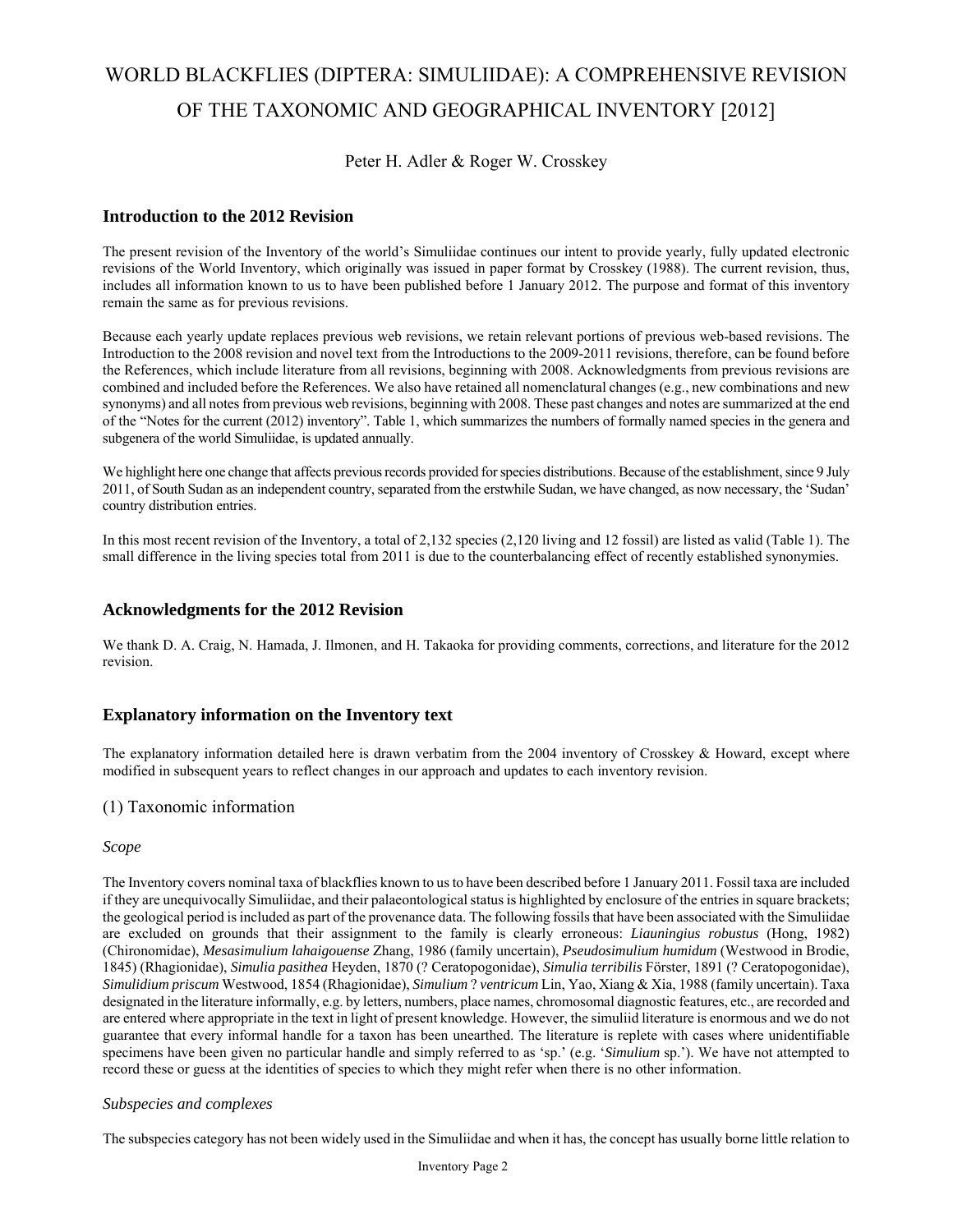the 'Mayrian' geographically based concept of a subspecies. Its main use has been in various works on the Palaearctic fauna by I.A. Rubtsov and summarised in Rubtsov & Yankovsky (1988). However, Yankovsky (1995) has since ceased to recognise these Rubtsovian subspecies as having separate validity and has disposed of most of them as straight synonyms. In the Inventory we list no subspecies as such but indicate where names are still sometimes applied to subspecies by a few authors in contemporary literature by suffixing the names with '(ssp.)' where they are listed in the appropriate species entry. It is now long established that some apparently single species (morphospecies) are complexes of biologically separate sibling species, these usually defined on chromosomal criteria and conveniently called cytospecies. Where a morphospecies is known to be such an aggregate of sibling species the suffix '(complex)' has been given immediately following the valid species/author/date statement. In many such complexes the precise status of the constituents is often undetermined (i.e. they are not necessarily always of definite specific status) and they still lack formal scientific nomenclature. To deal with this situation we have suffixed each such name based on chromosomal characterisation with the inert term '(cytoform)': this is to be read as a non-committal umbrella for entities both of undetermined status (cytotypes) and of more or less completely definite sibling status (cytospecies). The equivalent**s** 'molecular form' and 'morphoform' have been used for entities based, respectively, on gene sequences and hard-parts morphology but still only informally named.

#### *Inventory format*

Scientific (Latinised) names entering into formal nomenclature are ranged to the left-hand margin if valid, but indented if they are synonyms. Valid names are alphabetical but synonyms are in chronological order to show their relative priorities. Vernacular 'names' are similarly ranged left, if on current knowledge, they could pertain to valid species but are indented if they are synonyms. Vernacularly named entities are listed chronologically (alphabetically within year) at the end of the appropriate entry, after the scientific names. Occasionally, when cyto-, molecular, or morphoforms have been more finely divided, the subdivisions are indented under the more inclusive form. For example, 'Kibwezi' is a cytoform of *S. damnosum*, which has been subdivided into two cytoforms, 'Kibwezi A1' and 'Kibwezi A2'. Similarly, when one form is known to be equivalent to another form, it is indented. For example, the 'Cypress Hills' cytoform is considered equivalent to cytoform 'AF', which in turn is a subdivision of cytoform 'X' within *S. craigi*. Taxonomic rank and validity or invalidity of names are distinguished by lettering style: generic and subgeneric names are in capitals (bold type when valid and lightface italics when synonyms), and specific names in lower case letters (bold type when valid and lightface italics when synonyms). In species-group headings, the specific name is highlighted by the use of capitals, e.g. 'ORNATUM species-group'. In the very rare situation where a species appears to be 'good' but its name is at present technically invalid, that name is ranged left and printed in lightface italics to show that it cannot be validly used; see below under '*Homonyms*' where such cases refer to specific names that are unreplaced homonyms.

#### *Nomenclature*

Spellings, authorship, dating, availability status, and other relevant aspects accord with the requirements of the current (fourth) edition of the *International Code of Zoological Nomenclature* published in 1999 and effective from 1 January 2000. It is noted particularly that, in accordance with articles 31.2 and 34.2, the spellings of specific names conform to the gender of the generic names with which they are combined; the gender of the subgenus (if any) is not relevant.

*Nomenclatural annotations*. Appropriate annotations are given when necessary, for instance when a name as published is unavailable (e.g. a *nomen nudum* or proposed for a variety or form after 1960) or was published as a replacement name for a preoccupied (junior) homonym, or the name has the technical status of an incorrect original or incorrect subsequent spelling. Where a name has been the subject of an official Opinion of the International Commission on Zoological Nomenclature, the Opinion number is given accompanied where relevant by the word 'List' or 'Index', the former referring to the Official List of Specific Names in Zoology and the latter to the Official Index of Rejected and Invalid Names in Zoology. (There is one instance of 'Gen. List' (i.e. *Cnetha*), this referring to the Official List of Generic Names in Zoology.)

*Homonyms*. It is necessary to call attention to a terminological change for names used to replace preoccupied names (homonyms). When the 1997 Inventory was published, these names, following the provisions of the then current  $3<sup>rd</sup>$  edition of the *International Code of Zoological Nomenclature*, were termed 'replacement names' or (if not in fact needed) 'unjustified replacement names'. Regrettably, a wholly unnecessary change was made in the 4<sup>th</sup> edition of the *Code* whereby replacement names (unless being published for the first time) are called 'substitute names' and those already made but not required are called 'unnecessary substitute names'. The appropriate change has been made in order to conform to the current *Code*, and the abbreviation 'subst.' will be found in place of 'repl.'.

*Type species*. The type species is shown that applies for each generic and subgeneric name (whether valid or in synonymy) and its mode of fixation stated. The authors of names of the type species are omitted since these are provided in the appropriate species entry. If the nominal type species is not now valid the present senior synonym is shown in addition, e.g. '*HELLICHIA* Enderlein, 1925 (as genus). Type species: *macropyga*, as *latifrons*' indicates that *latifrons* was the cited type species when *Hellichia* was established but is now a junior synonym of *macropyga*.

 *Changed combinations*. The author's name and year date of description are enclosed in parentheses (round brackets) whenever the species concerned is no longer in its original genus, i.e. when the current binomen (combination) differs from that of the original publication. This is to accord with *Code* Article 51.3. A point worth stressing here, since errors are still occurring in the simuliid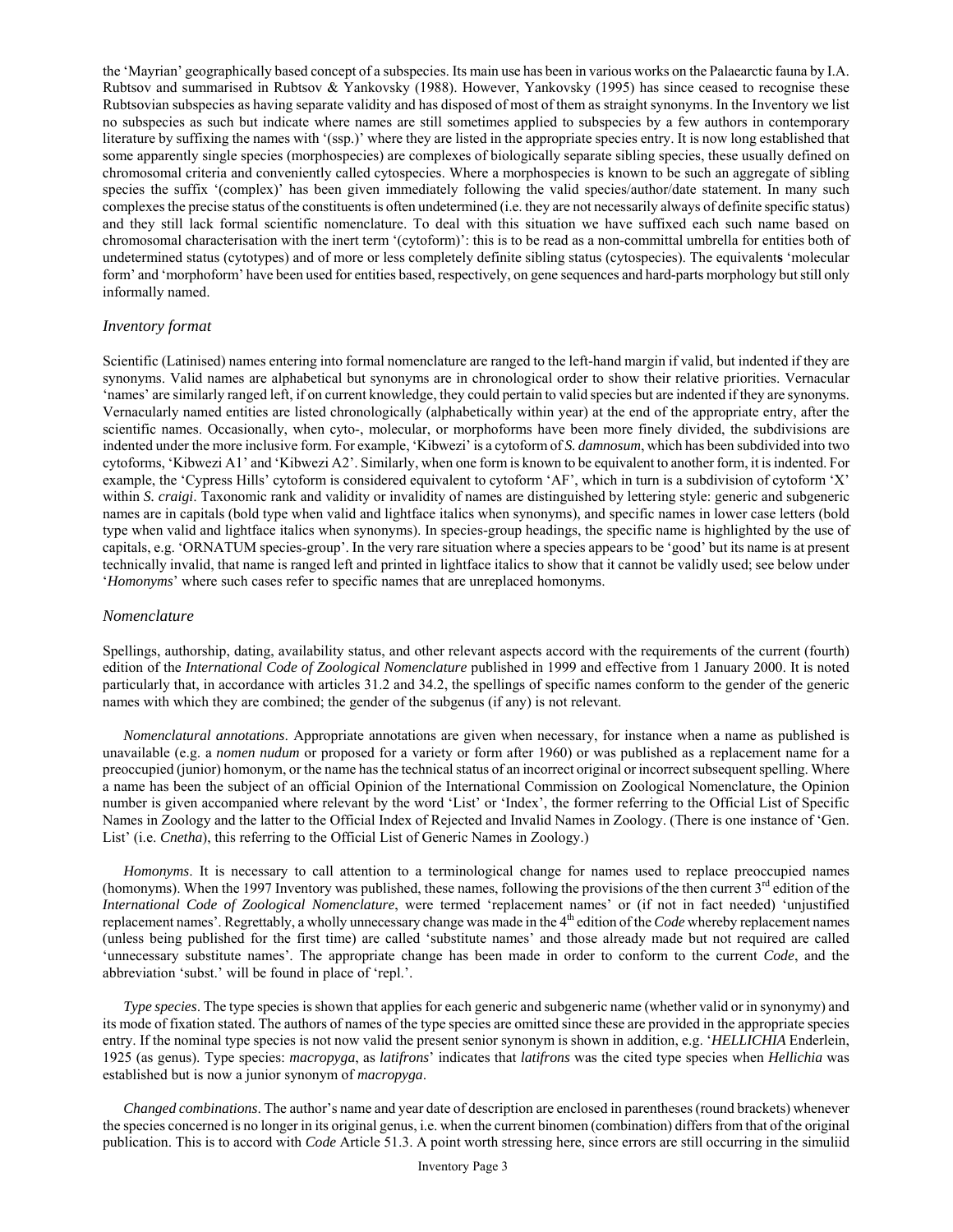literature, is that transfer of a species from one *subgenus* to another without change of generic assignment does not constitute a new combination in the meaning of the *Code*.

*Dates*. The year date applicable to a zoological name is that on which the publication containing it was issued (distributed). This date usually agrees with that stated on or in the publication, but in some cases the date is later than (or even precedes) the stated date on the title page of the book or periodical part. When the actual date of issue can be found somewhere inside the publication (or in a list of issue dates specifically provided) but differs from the nominal date, the two dates are given in the form '1934 [1933]'; when the actual date of issue has been determined from outside the publication (e.g. from information provided by a publisher) the two dates are given in the form '[1988] [1987]'. In both cases the first date given is the correct one under the *Code* and should be cited for the taxon concerned. See *Code* recommendation 22A.2.3 relating to mode of citation.

 *Specific names involving '-cola'*. There are several of these in the Simuliidae and there has been confusion concerning them. The suffix '-cola' is a noun in classical Latin (e.g. see Stearn, 1995) but the New Latin adjectival derivatives '-*colus*' (masculine), '-*cola*' (feminine) and '-*colum*' (neuter)' have a long pedigree in zoology and their use in nomenclature has never been prohibited by the International Commission on Zoological Nomenclature. The spelling is not subject to alteration where it was clearly originally used as a noun, e.g. *Simulium monticola* Friederichs (mountain-dweller, use of -*cola* with neuter generic name) but is subject to gender change when used as an adjective, e.g. *Eusimulium alticolum* Dyar & Shannon (dwelling high, spelling showing use as adjective in combination with neuter generic name). Thus in the latter case, the original spelling *alticolum* is subject to mandatory change to *alticola* when combined with *Cnephia*, *Mayacnephia* or *Tlalocomyia* (all feminine). See also Brown (1956: 48).

 *Varieties and forms described after 1960*. Under the *International Code of Zoological Nomenclature* (Articles 15.2 and 45.6.3), a name published for a 'variety' or 'form' after 1960 has no status in zoological nomenclature. It lies outside the provisions of the *Code*, is unavailable, and thus not a nominal taxon based upon type specimens. Such a name can become available by the action of the original author or some other later author if the entity is later treated as a subspecies or species (when it would enter into the purview of the *Code*). Not all authors publishing on Simuliidae since 1960 have noticed or observed this aspect of the *Code* and there are some names to be accounted for that come into this category. These are suitably annotated in the text. Fourteen of the names concerned (the majority) were published by Rubtsov for 'varieties' in 1962-1964 but only two of these have subsequently been made available. The others remain unavailable, though Yankovsky (1995) has listed them as if they are available nominal taxa and has cited for them 'holotypes' or 'lectotypes'. In fact, since the names are still unavailable (and likely to remain so) these putative primary types have no status as types. Rubtsov & Yankovsky (1988) listed the 'var.' names concerned as trinomials but did not state that they intended by this to 'promote' the entities to subspecies rank and Yankovsky (1995) has since disregarded the varietal names as mere synonyms of the species names concerned. The listing in trinomial form by Rubtsov & Yankovsky (1988) therefore did not confer availability upon them.

*Incorrect original and subsequent spellings*. The simuliid literature is littered with incorrect spellings of taxon names. The intended names of most misspellings are obvious (e.g., *latimurco* for *latimucro*), but some are so corrupted that their intention has been lost (e.g., *aweia* for *aureum*, *squina* for *equinum*). Because of the electronic search capability afforded by the current inventory revision, we believe there is utility in listing all incorrect original and subsequent spellings that we discovered in the primary literature, allowing the user to check the accuracy or intent of spelling variants in the literature against the correct spellings. However, we have by no means captured all incorrect spellings, and to attempt to do so, we feel, would be an exercise in misplaced scholarship. Incorrect spellings are listed alphabetically after vernacular names and before misidentifications. We have presented only a few misspellings of taxon names above the species, these being restricted to those of some importance.

## *Misidentifications*

The history of simuliid taxonomy is marked by an enormous amount of misidentification, not because of the incompetence of its practitioners but because of the extraordinary similarity of many species, especially when their early stages are still unknown – and sometimes even when they are known. Much of this was long ago and it would be unrealistic and pointless (even if it were practicable) to attempt to capture every instance which bedevils the literature. Some misidentifications, however, have been serious and/or long persistent and still have some continuing potential for misunderstanding. We have entered misidentifications, even if quite old, when their entry appears to us warranted in the interests of clarification. The included misidentifications are enclosed in square brackets and are given in the general form '[*hirtipes*: authors, not Meigen]' when the error occurs rather generally in the literature but in the more precise form '[*exiguum*: Dalmat, 1955, not Roubaud]' when the error pertains to, or originated in, an influential work of a certain date by a particular author; if several authors are responsible for misidentifications, they, with the dates of their works, are separated by a solidus (/). Where the misidentification involves important literature for a particular area, this is indicated by an appropriate addition, e.g. '[*mutata*: Japanese authors, not Malloch]'. Misidentifications are listed alphabetically at the end of a taxon entry.

#### *Authors' names*

Several authors published under variant versions of their names. We have standardised as follows: Baranov (not Baranoff); Coscarón-Arias (not Coscaron-Arias, Coscarón Arias); Ibáñez-Bernal (not Ibañez-Bernal, Ibañez Bernal), Kachvoryan (not Kachvorian); Krüger (not Krueger); Ramírez-Pérez (not Ramirez Perez, Ramírez Pérez); Rubtsov (not Rubtzov, Rubzov, Rubzow);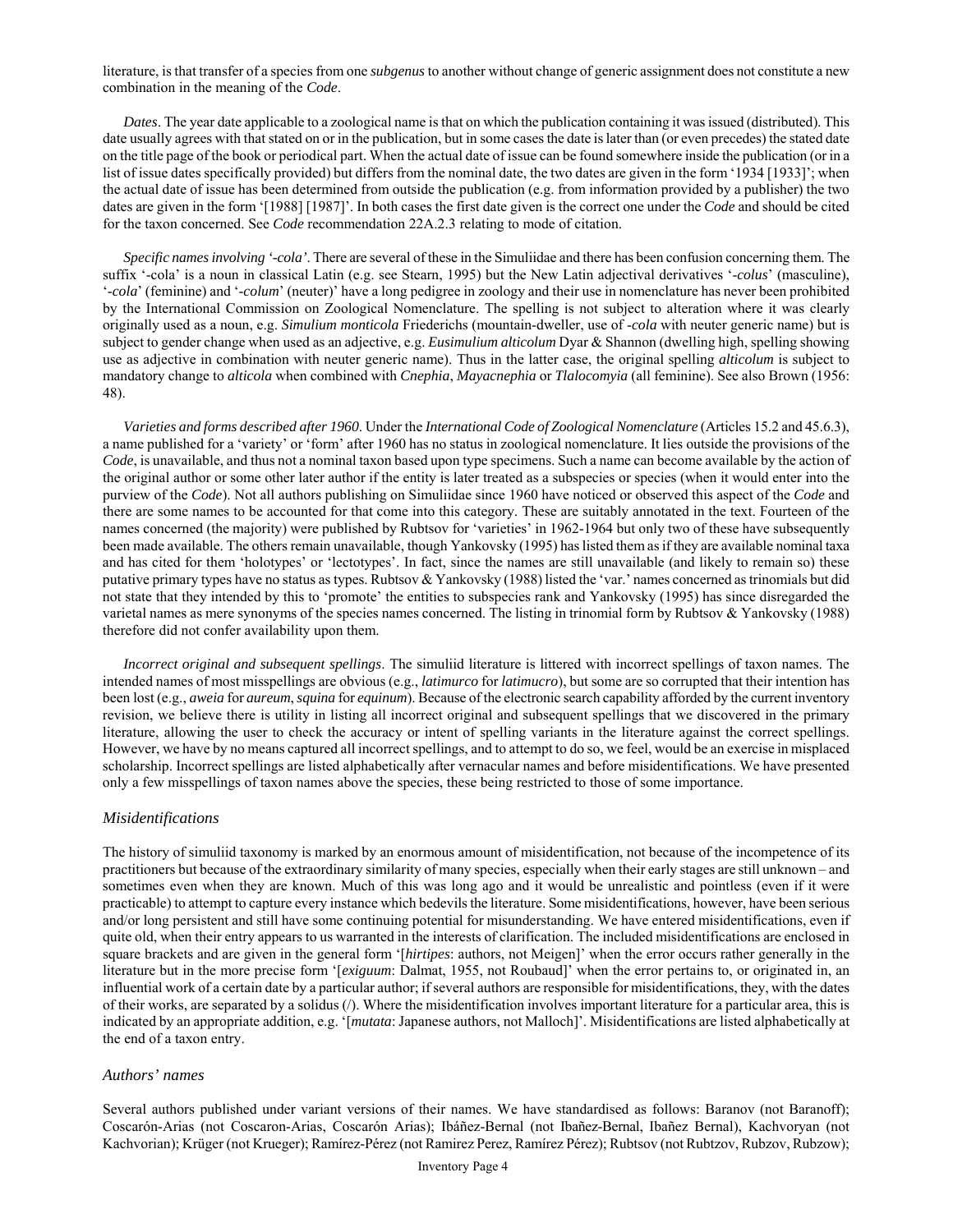Sherban (not Serban, Şerban); Zivkovitch (not Zivkovic, Živković). For 'De' versus 'de' we have standardised to 'De' even if an author has occasionally used the lower case variant, hence for example De Meillon, De León. It proved impracticable, within the restraints of the format, to distinguish in a neat and uncluttered fashion between authors who happen to share the same surname, e.g. the Canadian specialist D.M. Davies and the British specialist L. Davies. Consequently, in common with usual catalogue and checklist procedure, the initials of 'duplicated' authors are omitted. (In practice the author(s) and year date given for any name will be sufficient to trace the original reference through the *Zoological Record*.)

## (2) Geographical information

## *Distribution*

For each species considered valid, the distribution is shown in the right-hand column by alphabetical listing of the countries from which it has been recorded. For large countries (e.g. Canada) and those spanning a wide range of environments (e.g. Chile), the first-level subdivisions (e.g. province or region) for which there are records are shown, with the type locality given first and followed by the other subdivisions in alphabetical order of their abbreviations (see list of Geographical abbreviations below). Countries for which occurrence of the species is insufficiently substantiated are listed at the end, each with a parenthetical query mark against the name. If a country record is definitely an error, this is shown by placing the country name in quote marks and within square brackets; e.g. the entries under *Simulium hirsutum* Pomeroy of '['Sierra Leone' error]' and under *Simulium monticola* Friederichs of '['Britain' error]' show that the published records of the species from those particular countries are now known to be wrong (i.e. based on misidentifications). Geographical distributions also are provided for distinct forms, especially those suspected of being valid species. However, if a form is equivalent to the nominal species under which it is listed, rather than being a subdivision within that nominal species, its distribution is not given.

 Siberia is treated separately as if it is an individual country. The individuality of Siberia follows that established by Soós & Papp (eds.) in their *Catalogue of Palaearctic Diptera* (14 volumes, 1984-1994), where the eastern part of the old USSR (now Russian Federation) is distinguished from European Russia. This has much to commend it both on practical and faunistic grounds. Another departure from the strictly administrative basis concerns Labrador and Newfoundland, entries for the latter referring only to the island, and the mainland area (Labrador) being entered independently. Isolated archipelagos have been treated separately from the mother country of which they are part: thus, the Balearics and Canaries are treated independently of Spain, the Azores and Madeira independently of Portugal.

 A word should be said about the 'negative' aspects of distribution, those areas for which there are no records for one or other of three reasons: (1) areas not adequately prospected where Simuliidae presumed to occur; (2) areas well prospected and with suitable lotic habitat but Simuliidae absent; (3) areas without trace of running water and Simuliidae absent. Some of the presently negative areas worth pinpointing are as follows. In the first category are the large countries of Cambodia, Laos, Mauritania and Western Sahara and the Andaman and Nicobar Islands (no records traced for any of these areas). In the second category are the Hawaiian Islands, Samoan Islands, Tristan da Cunha and Kerguelen; in the third category are the streamless calcareous islands such as Bahamas, Bermuda and Cayman Islands, and superabundant streamless coral islands and atolls of the Pacific and Indian Oceans (also the dead volcano of Ascension Island). The Falkland Islands (Malvinas) appear to be negative but the streams have not been adequately surveyed.

## *Type locality*

For valid names the country of the type locality is given as the first entry in the geographical distribution statement, followed by a semicolon and augmented as appropriate by any first-level subdivisions given in parentheses. Where subdivisions within a country, or islands within an archipelago, are specified the first always pertains to the type locality and is given in unabbreviated form, e.g. 'USA (California, Ari, Kan, Neb, Nev, Texas)'. For synonyms, the type locality is given as a country entry in square brackets after the synonym name entry, amplified if appropriate by any first-level subdivisions in parentheses, e.g. '[Italy (Sicily)]' or '[Peru (Cuzco)]'. There are a few instances in which the type locality country cited in the Inventory differs from that given in the original species description, the reason being that the original type material is lost and a neotype has been designated from elsewhere. In such a case, the new type locality country is cited in the form 'Afghanistan [neotype]'.

## *Geographical abbreviations*

Country names are given in full but to condense the text, it has been necessary to abbreviate most names of first-level subdivisions (regions, provinces, states). The basic principle has been to give single-word names in full up to a limit of five letters, abbreviating thereafter. Initial capitals are used for multiple-word names such as New York or San Luis Potosi and usually the first consecutive two or three letters for longer single-word names (varied if necessary to deal with names that share the first few letters). The abbreviations are as follows:

**Argentina**: BA, Buenos Aires; Cat, Catamarca; Chu, Chubut, Cór, Córdoba; Cos, Corrientes; ER, Entre Rios; For, Formosa; LP, La Pampa; LR, La Rioja; Men, Mendoza; Mis, Misiones; Nqn, Neuquén; RN, Rio Negro; SDE, Santiago del Estero; SJ, San Juan; SL, San Luis; SC, Santa Cruz; SF, Sante Fe; TDF, Tierra del Fuego; Tuc, Tucumán.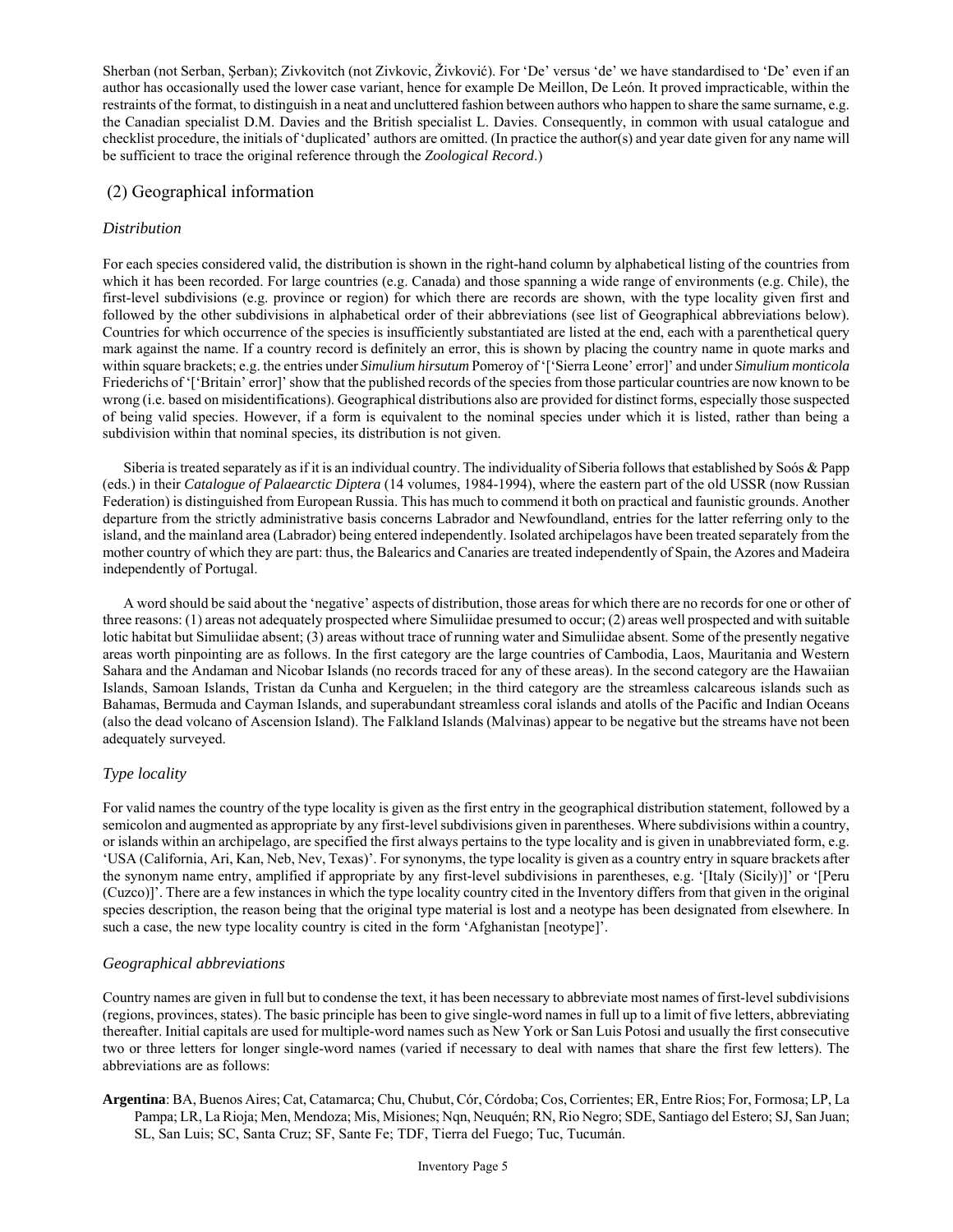*Note*: Isla de los Estados (Staten Island), part of the province of Tierra del Fuego, has been specified when appropriate.

- **Australia**: ACT, Australian Capital Territory; NSW, New South Wales; NT, Northern Territory; Qld, Queensland; SA, South Australia; Tas, Tasmania; Vic, Victoria; WA, Western Australia.
- **Brazil**: Amz, Amazonas; BFD, Brasilia Federal District; ES, Espirito Santo; Mar, Maranhão; MG, Minas Gerais; MGr, Matto Grosso; MGrS, Matto Grosso do Sul; Par, Paraná; Pba, Paraiba; Per, Pernambuco; RGN, Rio Grande do Norte; RGS, Rio Grande do Sul; RJ, Rio de Janeiro; Ron, Rondônia; Ror, Roraima; SC, Santa Catarina; SP, São Paulo; Toc, Tocantins.
- **Britain**: CI, Channel Islands; En, England; Sc, Scotland; Wa, Wales.

 *Note*: The numerous islands associated with mainland Britain are not specified in the distribution data except for one instance where the Shetland Islands are type locality.

**Canada**: Alb, Alberta; BC, British Columbia; Lab, Labrador; Man, Manitoba; Nfld, Newfoundland; NB, New Brunswick; NS, Nova Scotia; Nun, Nunavut; NWT, Northwest Territories; Ont, Ontario; PEI, Prince Edward Island; Que, Quebec; Sask, Saskatchewan.

*Note*: Labrador and insular Newfoundland are separately listed for reasons given above. The Queen Charlotte Islands and islands of the Canadian Arctic for which there are records (Baffin, Banks, Southampton and Victoria) are specified when appropriate. Vancouver Island has been specified within BC only when it is a type locality.

**Chile**: Ant, Antofagasta; Ara, Araucania; Ata, Atacama; BB, Bio-Bio; Coq, Coquimbo; LL, Los Lagos; Mag, Magallanes; O'H, O'Higgins; San, Santiago; Tar, Tarapacá; TDF, Tierra del Fuego; Val, Valparaiso.

*Note*: Chiloé and Navarino Islands have been specified within the appropriate province whenever applicable.

- **China**: Be, Beijing; Fu, Fujian; Gd, Guangdong; Gu, Guizhou; He, Heilongjiang; HK, Hong Kong; IM, Inner Mongolia; Ji, Jiangsu; Jx, Jiangxi; Li, Liaoning; Qi, Qinghai; Sg, Shandong; Sh, Shanxi; Si, Sichuan; Sx, Shaanxi; Xi, Xinjiang; Yu, Yunnan; Zh, Zhejiang.
- **India**: AP, Andhra Pradesh; ArP, Arunachal Pradesh; HP, Himachal Pradesh; Ka, Karnataka (old Mysore); Ke, Kerala; Ma, Maharashtra; Me, Meghalaya; MP, Madhya Pradesh; Mr, Manipur; Na, Nagaland; Pu, Punjab; Sik, Sikkim; TN, Tamil Nadu (old Madras); UP, Uttar Pradesh; WB, West Bengal.

**Japan**: Hok, Hokkaido; Hon, Honshu; Ky, Kyushu, NI, Nansei (= Ryukyu) Islands; Sh, Shikoku.

**Mexico**: Ag, Aguascalientes; Ca, Chihuahua; Ch, Chiapas; Cl, Coahuila; Co, Colima; Cp, Campeche; Du, Durango; FD, Federal District; Gj, Guanahuato; Gu, Guerrero; Hi, Hidalgo; Ja, Jalisco; Ju, Juliaca; Mi, Michoacan; Mo, Morelos; MS, Mexico State; Na, Nayarit; NL, Nuevo Leon; Ox, Oaxaca; Pu, Puebla; Si, Sinaloa; SLP, San Luis Potosi; So, Sonora; Ta, Tamaulipas; Tb, Tabasco; Vz, Veracruz; Za, Zacatecas.

**New Guinea**: PNG, Papua New Guinea.

*Note*: The islands of Bougainville, Mussau, New Britain and New Ireland, all administratively parts of Papua New Guinea, are specified when appropriate.

**Peru**: Anc, Ancash; Apu, Apurimac; Are, Arequipa; Huá, Huánuco.

**Russia**: CR, Central Russia; KM, Karelia-Murmansk; NR, Northern Russia; SR, Southern Russia.

*Note*: The latitudinal division of European Russia into northern, central and southern areas follows the system used by Soós & Papp (1984-1994). On this system the northern area lies north of (approximately) 60º north latitude, the central area between 60º and 50º, and the southern area south of 50º (limited by the Caucasus and Kazakhstan). Karelia-Murmansk, with a fauna much like that of Fennoscandia, is specified separately.

**Siberia**: ES, Eastern Siberia; FE, Far East; WS, Western Siberia.

*Note*: The longitudinal division of Siberia into three regions follows the system used by Soós & Papp (1984-1994): West Siberia extends from the Urals to the Yenisei River, East Siberia from the Yenisei River to the border of the Magadan and Khabarovsk regions, and the Far East from that border to the Pacific limit of the Russian Federation.

**South Africa**: EC, Eastern Cape; FS, Free State; G, Gauteng; KZN, KwaZulu Natal; L, Limpopo; M, Mpumalanga; NC, Northern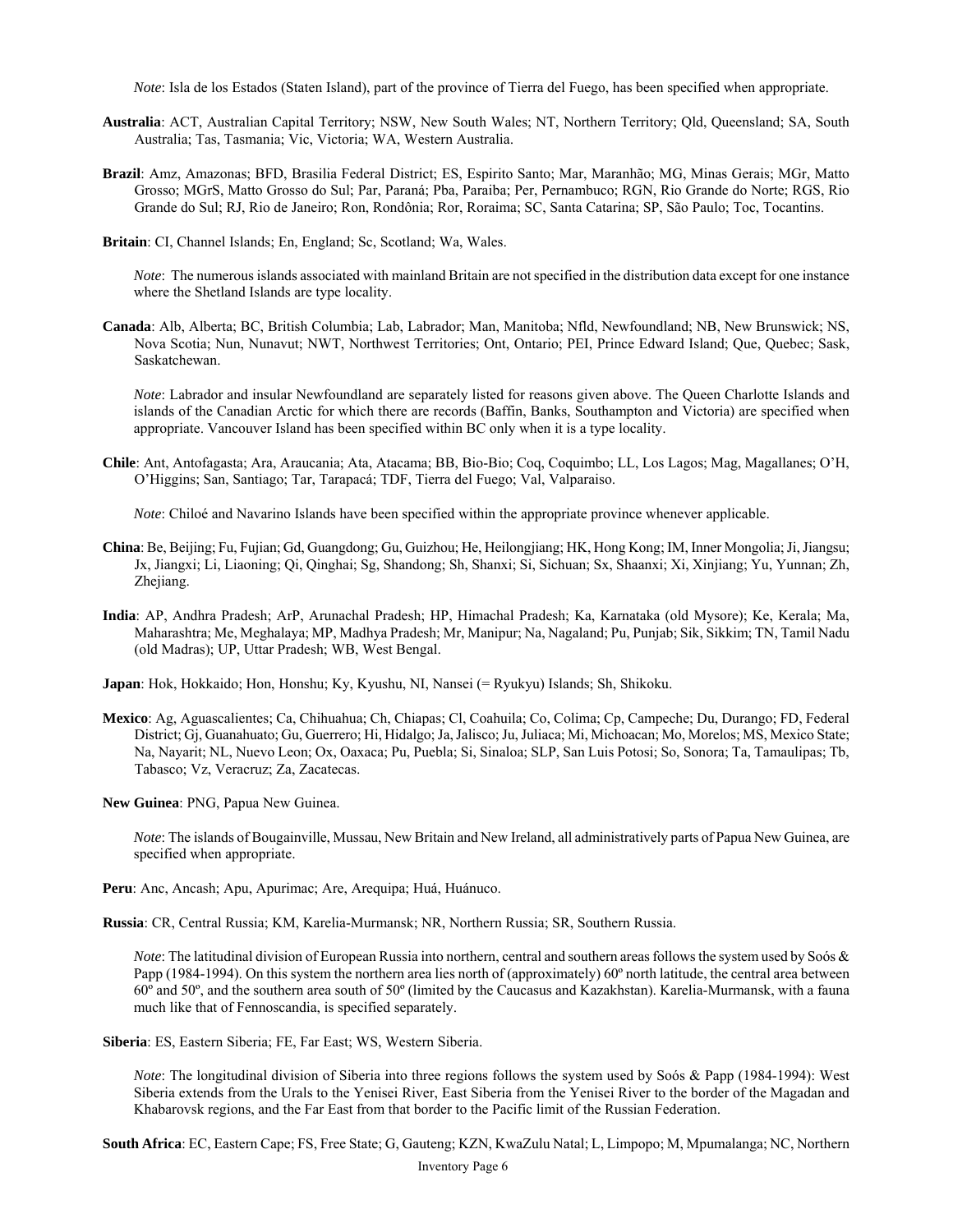Cape; NW, North-West; WC, Western Cape.

*Note*: Mpumalanga was Eastern Transvaal (ET) and Limpopo Province was Northern Transvaal (NT) at the time of the 1997 Inventory.

**USA**: Ala, Alabama; Ari, Arizona; Ark, Arkansas; Cal, California; Col, Colorado; Con, Connecticut; DC, District of Columbia; Del, Delaware; Flo, Florida; Geo, Georgia; Ill, Illinois; Ind, Indiana; Kan, Kansas; Ken, Kentucky; Lou, Louisiana; Mar, Maryland; Mas, Massachusetts; Mic, Michigan; Min, Minnesota; Misp, Mississippi; Misr, Missouri; Mon, Montana; NC, North Carolina; ND, North Dakota; Neb, Nebraska; Nev, Nevada; NH, New Hampshire; NJ, New Jersey, NM, New Mexico; NY, New York; Okl, Oklahoma; Ore, Oregon; Pen, Pennsylvania; RI, Rhode Island; SC, South Carolina; SD, South Dakota; Ten, Tennessee; Ver, Vermont; Vir, Virginia; Was, Washington; Wis, Wisconsin; WV, West Virginia; Wyo, Wyoming.

*Note*: Alaska (spelled in full) is folded into the USA, a departure from pre-2008 inventory versions in which it was recognized as an individual entity equivalent to a country. The current arrangement reflects its faunistic treatment in the larger context of the North American continent (Adler *et al.*, 2004).

## (3) General abbreviations

| attrib.  |                              | - attributed to                                                       |
|----------|------------------------------|-----------------------------------------------------------------------|
| Comb. n. |                              | - new combination                                                     |
| descrip. | $\sim$                       | description                                                           |
| f.       | $\blacksquare$               | form                                                                  |
| incl.    |                              | including                                                             |
| ICZN     | $\sim$                       | International Commission on Zoological Nomenclature                   |
| loc.     | -                            | locality                                                              |
| preocc.  | $\overline{\phantom{a}}$     | preoccupied (of a junior homonym)                                     |
| publ.    | $\overline{\phantom{a}}$     | published                                                             |
| Sp.      | $\qquad \qquad \blacksquare$ | species                                                               |
| spp.     |                              | species (plural)                                                      |
| ssp.     | $\blacksquare$               | subspecies                                                            |
| subst.   | $\overline{\phantom{a}}$     | substitute (of name substituting for junior homonym)                  |
| Syn. n.  | -                            | new synonymy                                                          |
| unav.    | $\overline{\phantom{a}}$     | unavailable (infringing some aspect of Chapter 4 of the <i>Code</i> ) |
| unpubl.  | $\overline{\phantom{a}}$     | unpublished                                                           |
| var.     | $\qquad \qquad \blacksquare$ | variety                                                               |
|          |                              |                                                                       |

## **A note on common names for blackflies**

In many parts of the world, especially where they are bloodsucking pests, blackflies have common (vernacular) names in local languages. Some of these vernacular names apply to simuliids generally and others to particular species, for example Blandford fly, a name strictly for *Simulium posticatum*. We have not included common names in this Inventory but direct the attention of anyone who would like information on such names to the Blackfly Vernacular Names Project. This is posted on the internet in the form of Wiki pages that allow anyone to access the names lists, and to provide additions or suggested amendments by typing them directly onto the pages. The pages can be found either at www.blackflies.objectis.net/NamesZW or on www.blackfly.org.uk and following the link. More information on the project can be obtained from Dr. John B. Davies (daviesjb@liverpool.ac.uk).

## **Introduction to the 2008 Revision**

A decade has passed since the publication of the world inventory of simuliids by Crosskey & Howard (1997), which listed 1660 valid, living species. That inventory was based on an earlier version (Crosskey, 1988) and followed by two updates (Crosskey, 1999, 2002) and a revised web version (Crosskey & Howard 2004). A flurry of taxonomic activity over the past three years now warrants an updated version of the 2004 inventory. The current version, also web based, is a collaboration between Adler and Crosskey, and was foreshadowed in the introduction to the 2004 inventory, with an eye toward maintaining periodic updates.

Inventory Page 7 Our collaboration entails several rearrangements and compromises relative to the 2004 inventory version, notably the following, based primarily on Adler *et al.* (2004): (1) The more restricted interpretation for the tribe Prosimuliini is adopted. (2) *Helodon* and *Urosimulium* are treated in generic status. (3) *Aspathia* and *Boreosimulium* are recognized as valid subgenera. (4) *Hearlea* and *Shewellomyia* are subsumed in *Hemicnetha*. (5) *Obuchovia* is retained as a distinct subgenus, following Crosskey & Howard (2004), rather than recognized as a species group in the subgenus *Hemicnetha* (Adler *et al.* 2004); we agree, however, that the small size of the subgenus and the structural similarity of the included species do not justify recognition of species groups in *Obuchovia*. (6) The *griseifrons*, *multistriatum*, and *striatum* groups are retained in the subgenus *Simulium*, following Crosskey & Howard (2004), rather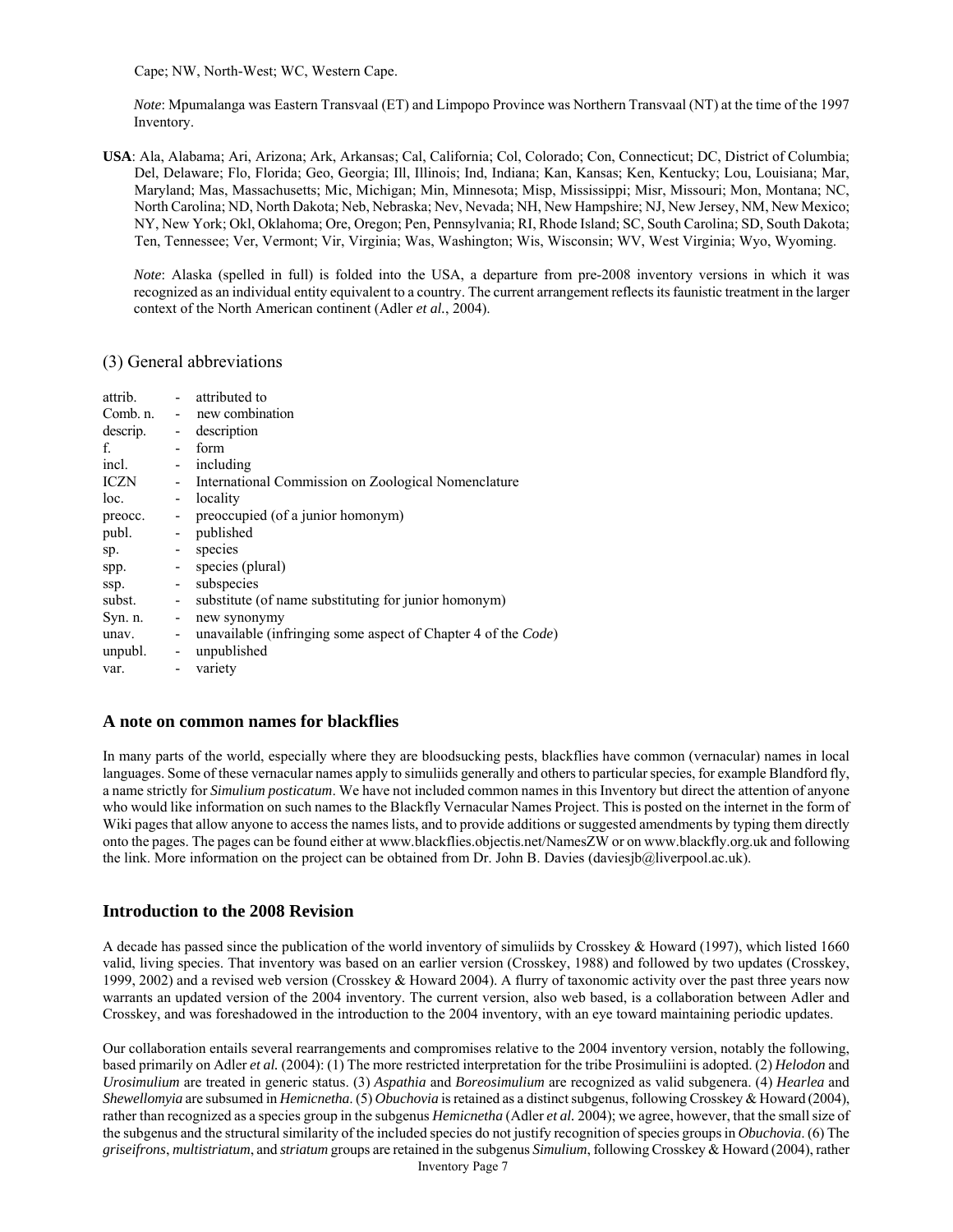than in the subgenus *Aspathia* (Adler *et al.*, 2004). (7) *Mayacnephia* is subsumed in *Tlalocomyia*. (8) The common name for the Simuliidae is retained as one word ('blackflies'), rather than two ('black flies'; Adler *et al.*, 2004), to provide continuity with previous inventory versions. We emphasize, overall, the overwhelming consensus of opinion on the taxonomy and systematic arrangement of the more than 2000 valid taxa included in the present inventory.

The current inventory represents a new edition, covering information known to us to have been published before 1 January 2008. The main purpose of this inventory remains the same as for previous versions: "to provide a user-friendly systematic aid to a wide audience involved with almost any aspect of simuliid research, particularly in relation to biodiversity studies." (Crosskey & Howard, 2004). A total of 2027 formally named species (2015 living and 12 fossil) are listed as valid, representing a net gain of 218 valid species since the 2004 inventory version. Extant species are represented among the major zoogeographic regions as follows: Afrotropical, 11%; Australasian, 12%; Nearctic, 11%; Neotropical, 16%; Oriental, 17%; Palearctic, 33%. These figures, however, should be interpreted cautiously. They reflect not only differential taxonomic effort in the various regions, but also differences in philosophical approaches to taxonomy and recognition of species. The Palearctic Region was dominated for more than 50 years by Ivan Rubtsov, who authored or coauthored 365 specific, subspecific, or varietal names for simuliids, many of which are beginning to fall to synonymy. Efforts in the Afrotropical Region have been biased toward the medically important *Simulium damnosum*  complex. The figures also do not reflect species shared between two zoogeographic regions. About 13% of species in the Nearctic Region, for example, are shared with the Palearctic Region (Adler *et al.*, 2004).

All synonyms and vernacular names, as well as incorrect spellings and misidentifications known to us, are provided for each species. Also given are the countries of distribution, along with the region, state, province, or island for large or faunistically diverse countries; the country and any first-level subdivision of each type locality is specified.

Notes regarding new geographical, nomenclatural, and taxonomic information or interpretations are provided at the end of the inventory, listed alphabetically by taxon. These notes are linked to taxa in the inventory by an asterisk (\*). Particular attention should be given to the notes of previous inventories (Crosskey, 1988; Crosskey & Howard, 1997, 2004), not repeated here but invaluable as guides and interpretations to many of the entries in the current version.

## **Introduction to the 2009 Revision**

In this most recent revision of the Inventory, a total of 2072 formally named species (2060 living and 12 fossil) are listed as valid (Table 1 [updated in 2011 revision]), representing a net gain of 45 valid species since the 2008 inventory revision. Of the 26 valid extant genera, the genus *Simulium* includes just over 80% of the species. Twelve of the extant genera contain four or fewer extant species, and in time, might be shown to nest within other genera, requiring that their names be synonymized.

Although the number of simuliid species being described continues to increase, we are concerned about the growing number of unavailable names. In particular, failure to designate a type specimen and to name its depository when describing a new species renders the name unavailable, according to Articles 16.4.1 and 16.4.2 in the current (fourth) edition of the *International Code of Zoological Nomenclature*, published in 1999 and effective from 1 January 2000. Additionally, new species continue to be described using existing names in the same genus, resulting in primary homonyms and rendering the most recent (junior) names invalid.

## **Introduction to the 2010 Revision**

In this most recent revision of the Inventory, a total of 2113 formally named species (2101 living and 12 fossil) are listed as valid (Table 1 [updated in 2011 revision]), representing a net gain of 41 valid species since the 2009 inventory revision, all but 3 in the genus *Simulium*.

## **Introduction to the 2011 Revision**

The present revision of the Inventory of the world's Simuliidae continues our intent to provide yearly, fully updated electronic revisions of the World Inventory, which originally was issued in paper format by Crosskey (1988). The current revision, thus, includes all information known to us to have been published before 1 January 2011. The purpose and format of this inventory remain the same as for previous revisions.

Because each yearly update replaces previous web revisions, we retain relevant portions of previous web-based revisions. The Introduction to the 2008 revision and novel text from the Introductions to the 2009 and 2010 revisions, therefore, can be found before the References, which include literature from all revisions, beginning with 2008. Acknowledgments from previous revisions are combined and included before the References. We also have retained all nomenclatural changes (e.g., new combinations and new synonyms) and all notes from previous web revisions, beginning with 2008. These past changes and notes are summarized at the end of the "Notes for the current (2011) inventory". Table 1, which summarizes the numbers of formally named species in the genera of the world Simuliidae, is updated annually.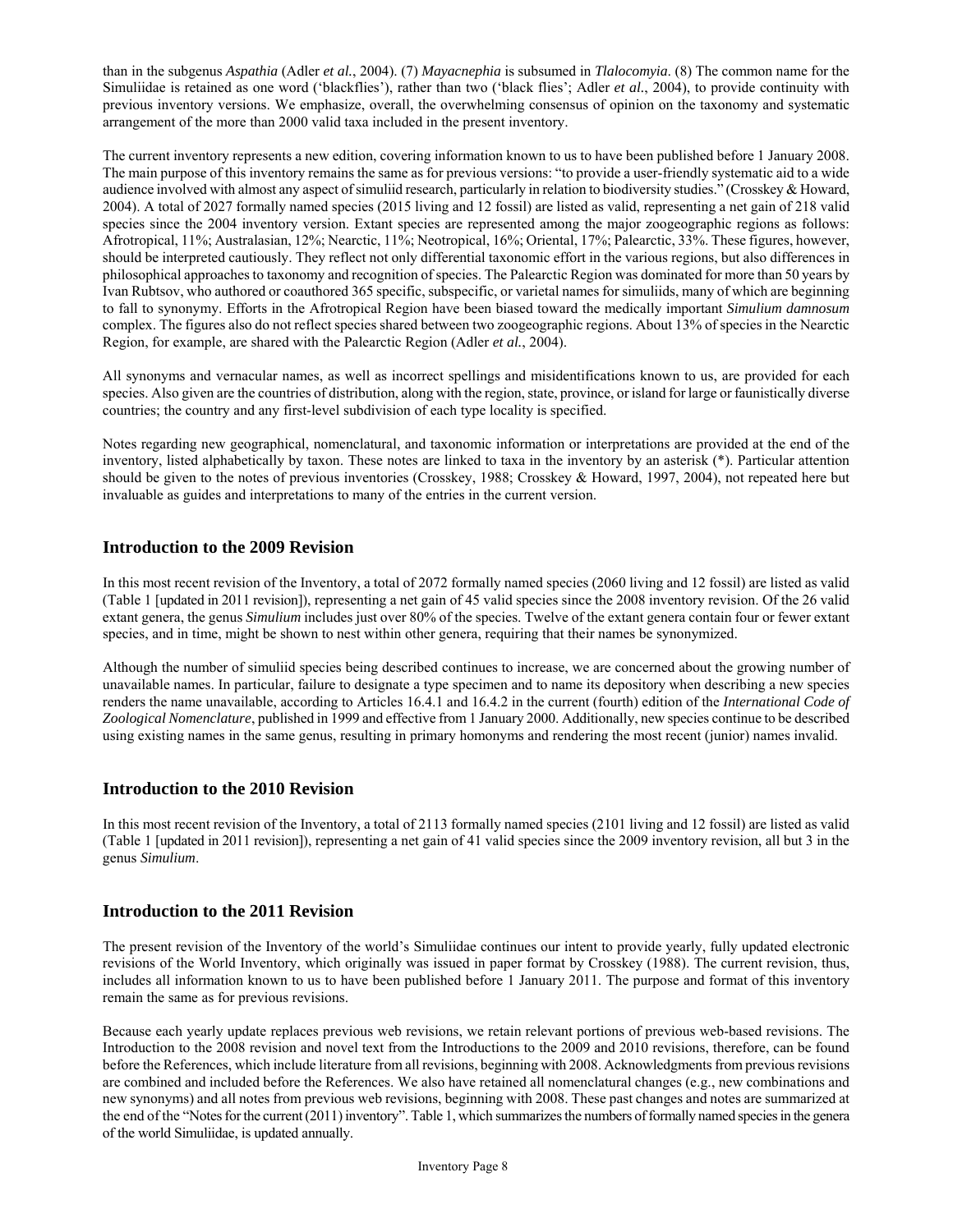In this most recent revision of the Inventory, a total of 2,141 formally named species (2,129 living and 12 fossil) are listed as valid (Table 1), representing a net gain of 28 valid species since the 2010 inventory revision, all but 2 in the genus *Simulium*.

## **Acknowledgments for the 2008–2011 Revisions**

We thank our friends and colleagues who have provided literature, comments, and corrections for one or more revisions: C. E. Beard, R. A. Cheke, D. A. Craig, D. C. Currie, J. B. Davies, N. Hamada, A. Krüger, M. Pepinelli, R. J. Post, H. Takaoka, and D. Werner.

## **References for the 2008–2012 Revisions**

- Adler, P.H., Currie, D.C. & Wood, D.M. 2004. *The black flies (Simuliidae) of North America*. Cornell University Press, Ithaca, New York.  $xy + 941$  pp.  $+ 24$  color plates.
- Brown, R.W. 1956. *Composition of scientific words: a manual of methods and a lexicon of materials for the practice of logotechnics*. Revised edition. Washington D.C., privately published. 882 pp.
- Crosskey, R.W. 1988 ['1987']. An annotated checklist of the world black flies (Diptera: Simuliidae). Pp. 425-520. *In* Kim, K.C. & Merritt, R.W. (eds.). *Black flies: ecology, population management, and annotated world list*. Pennsylvania State University Press, University Park, Pennsylvania.
- Crosskey, R.W. 1999. *First update to the taxonomic and geographical inventory of world blackflies (Diptera: Simuliidae)*. The Natural History Museum, London. 10 pp.
- Crosskey, R.W. 2002. *Second update to the taxonomic and geographical inventory of world blackflies (Diptera: Simuliidae)*. The Natural History Museum, London. 14 pp.
- Crosskey, R.W. & Howard, T.M. 1997. *A new taxonomic and geographical inventory of world blackflies (Diptera: Simuliidae)*. The Natural History Museum, London. 144 pp.
- Crosskey, R.W. & T.M. Howard. 2004. A revised taxonomic and geographical inventory of world blackflies (Diptera: Simuliidae). http://www.nhm.ac.uk/entomology/projects/blackflies/index.html
- Rubtsov, I.A. & Yankovsky, A.V. 1988. Simuliidae. Pp. 114-186. *In* Soόs, A. & Papp, L. (eds.), *Catalogue of Palaearctic Diptera*, vol. 3, Ceratopogonidae-Mycetophilidae. Elsevier, Amsterdam. 448 pp.
- Soόs, A. & Papp, L. (eds.) 1984-1994. *Catalogue of Palaearctic Diptera*. 14 vols. Akademiaí Kíado, Budapest.
- Stearn, W.T. 1995. *Botanical Latin: history, grammar, syntax, terminology and vocabulary*. Fourth edition. David & Charles, Newton Abbot, United Kingdom. xiv + 546 pp.
- Yankovsky, A.V. 1995. Simuliidae. Pp. 1-61. *In*, *Catalogue of type specimens in the collection of the Zoological Institute RAN: Two-winged Insects (Diptera)*, 5 (Families Simuliidae, Culicidae): 1-63. Saint Petersburg, Russia. [In Russian].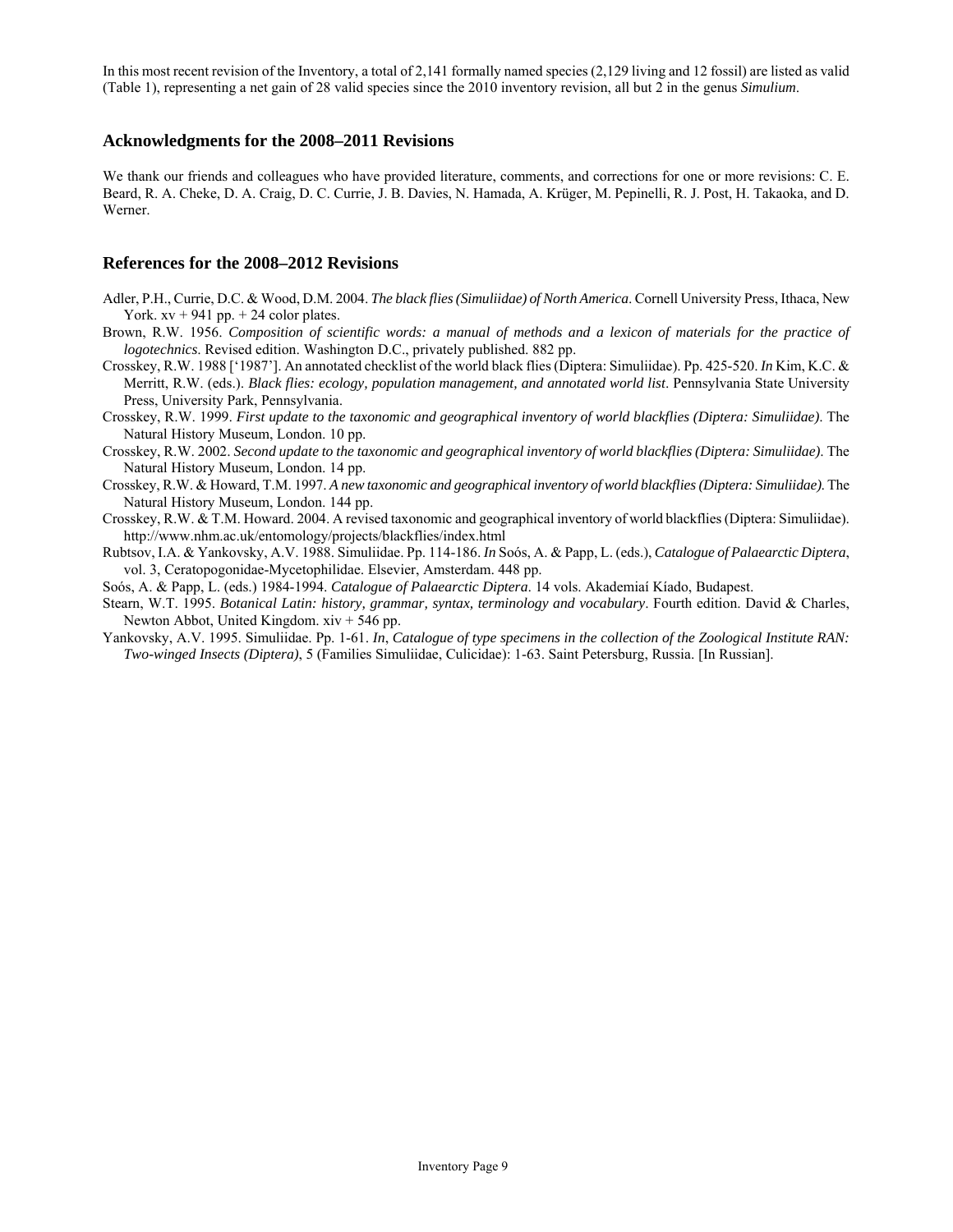## **Table 1. Numbers of Formally Named Species in the Genera and Subgenera of World Simuliidae.**

| <b>Living Species</b>    |                | <b>Edwardsellum</b>     | 30                |
|--------------------------|----------------|-------------------------|-------------------|
| Parasimulium (4)         |                | Eusimulium              | 39                |
| Astoneomyia              | 1              | Freemanellum            | $\tau$            |
| <b>Parasimulium</b>      | 3              | Gomphostilbia           | 206               |
| <b>Gymnopais</b>         | 12             | Hebridosimulium         | 16                |
| Helodon (35)             |                | <b>Hellichiella</b>     | 22.               |
| <b>Distosimulium</b>     | $\overline{2}$ | <b>Inseliellum</b>      | 51                |
| <b>Helodon</b>           | 30             | Lewisellum              | 9                 |
| Parahelodon              | 3              | Meilloniellum           | 5                 |
| Levitinia                | $\overline{3}$ | <b>Metomphalus</b>      | 33                |
| <b>Prosimulium</b>       | 75             | Montisimulium           | 78                |
| Twinnia                  | 10             | <b>Morops</b>           | 75                |
| <b>Urosimulium</b>       | $\mathfrak{Z}$ | Nevermannia             | 219               |
| Araucnephia              | $\overline{2}$ | <b>Notolepria</b>       | 9                 |
| <b>Araucnephioides</b>   | $\mathbf{1}$   | Phoretomyia             | 15                |
| Austrosimulium (25)      |                | Pomeroyellum            | 47                |
| <b>Austrosimulium</b>    | 18             | Psaroniocompsa          | 48                |
| <b>Novaustrosimulium</b> | 6              | Psilopelmia             | 67                |
| [Unplaced to subgenus]   | 1              | <b>Psilozia</b>         | 5                 |
| Cnephia                  | 8              | Pternaspatha            | 27                |
| Cnesia                   | 3              | <b>Rubzovia</b>         | $\overline{4}$    |
| Cnesiamima               | $\mathbf{1}$   | Schoenbaueria           | 22                |
| Crozetia                 | $\overline{c}$ | <b>Simulium</b>         | 462               |
| <b>Ectemnia</b>          | $\overline{4}$ | Trichodagmia            | 73                |
| Gigantodax               | 65             | Wallacellum             | 17                |
| <b>Greniera</b>          | 13             | Wilhelmia               | 27                |
| Lutzsimulium             | $\overline{4}$ | <b>Xenosimulium</b>     | 5                 |
| Metacnephia              | 53             | [Unplaced to subgenus]  | 8                 |
| Paracnephia (19)         |                | Stegopterna             | 14                |
| Paracnephia              | 6              | Sulcicnephia            | 23                |
| Procnephia               | 3              | <b>Tlalocomyia</b>      | 16                |
| [Unplaced to subgenus]   | 10             | <b>TOTAL</b>            | 2120              |
| Paraustrosimulium        | 1              |                         |                   |
| Pedrowygomyia            | $\overline{4}$ | <b>Fossil Species</b>   |                   |
| Simulium (1720)          |                | [Kovalevimyia]          | $\lceil 1 \rceil$ |
| <b>Afrosimulium</b>      | $\mathbf{1}$   | [Simulimima]            | $\lceil 1 \rceil$ |
| Anasolen                 | 11             | [Archicnephia]          | [1]               |
| <b>Asiosimulium</b>      | 3              | [Baisomyia]             | [1]               |
| <b>Aspathia</b>          | 26             | <b>Ectemnia</b>         | $\lceil 2 \rceil$ |
| <b>Boophthora</b>        | 5              | <b>Greniera</b>         | $[3]$             |
| <b>Boreosimulium</b>     | 19             | [Gydarina]              | [1]               |
| <b>Byssodon</b>          | 12             | Simulium (Hellichiella) | [1]               |
| Chirostilbia             | 13             | [Simuliites]            | [1]               |
| Crosskeyellum            | $\overline{2}$ | <b>TOTAL</b>            | $[12]$            |
| <b>Daviesellum</b>       | $\overline{2}$ |                         |                   |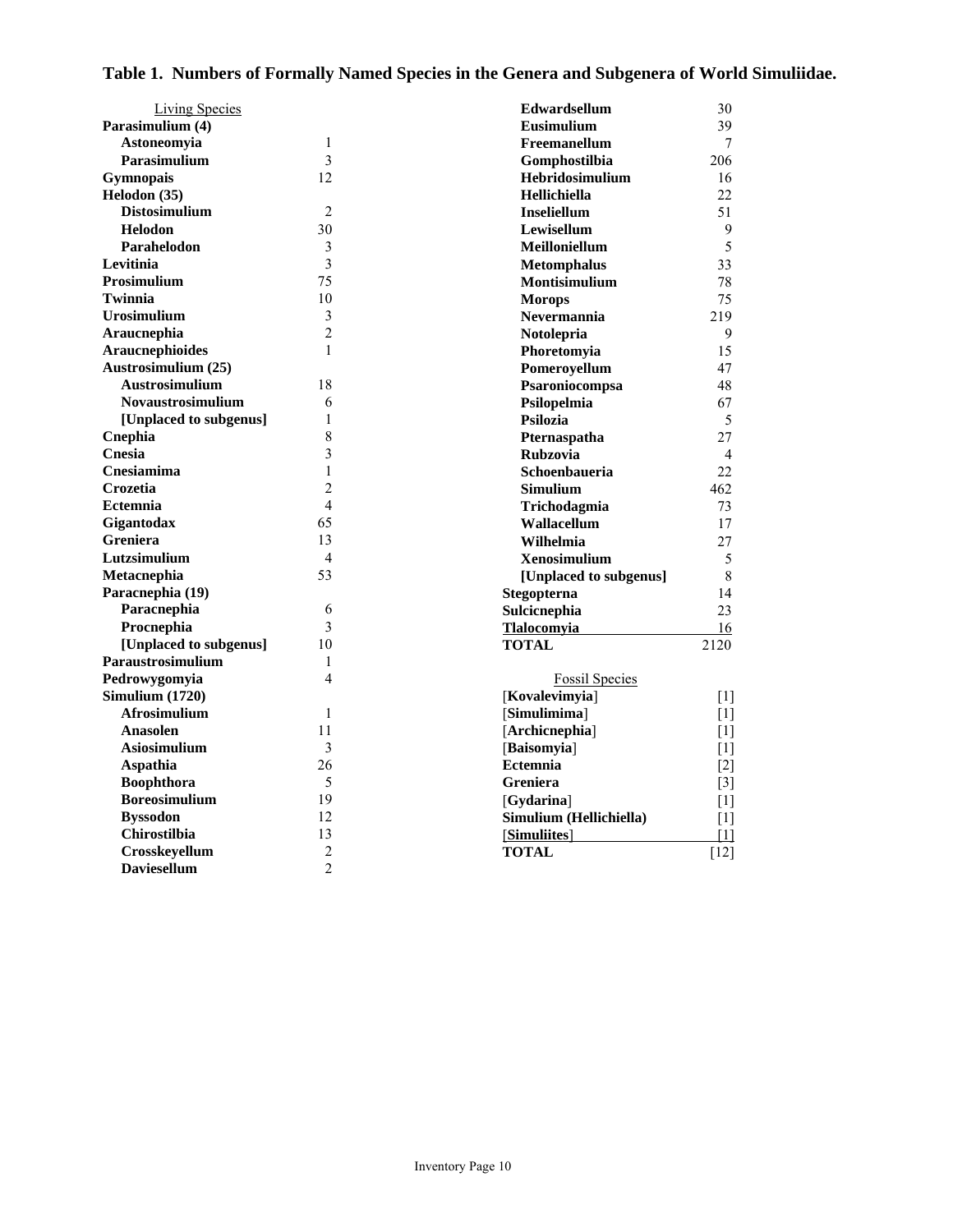**Inventory**

## Order DIPTERA Linnaeus

## Infraorder CULICOMORPHA Hennig

#### Superfamily SIMULIOIDEA Newman\*\*\*\*

## Family SIMULIIDAE Newman

SIMULIITES Newman, 1834 (as 'Natural Order': origin of family name SIMULIIDAE) SIMULIDES Zetterstedt, 1837 SIMULINAE Rondani, 1840 SIMULIINA Agassiz, 1846 SIMULIDAE Haliday *in* Walker, 1851 SIMULIADAE Haliday *in* Walker, 1851 SIMULINA Rondani, 1856 SIMULIDEA Bellardi, 1859 SIMULIIDAE Dallas, 1869 (in *Zoological Record*: first actual use of modern family spelling) [MELUSINIDAE: authors, error based on type misidentification]

Subfamily PARASIMULIINAE Smart

PARASIMULIINAE Smart, 1945. Type genus: *Parasimulium* Malloch.  *PARASIMULIINAE* Smart, 1944 (unav., *nomen nudum*)

#### **Genus PARASIMULIUM Malloch**

**PARASIMULIUM** Malloch, 1914 (as genus). Type species: *furcatum* (original designation)

#### **Subgenus ASTONEOMYIA Peterson**

**ASTONEOMYIA** Peterson, 1977 (as subgenus of *Parasimulium*). Type species: *melanderi* (original designation)

| 'n. sp.' Courtney, 1993 ( <i>Parasimulium</i> ) |  |
|-------------------------------------------------|--|

#### **Subgenus PARASIMULIUM Malloch s. str.**

#### Subfamily SIMULIINAE Newman

#### Tribe PROSIMULIINI Enderlein

PROSIMULIINAE Enderlein, 1921. Type genus: *Prosimulium* Roubaud HELLICHIINI Enderlein, 1925. Type genus: *Hellichia* Enderlein GYMNOPAIDINAE Rubtsov, 1955. Type genus: *Gymnopais* Stone [stem: Gymnopaid-] HELODOINI [*sic*] Ono, 1982 (correctly HELODONTINI). Type genus: *Helodon* Enderlein [KOVALEVIMYIINAE Kalugina, 1991]. Type genus: *Kovalevimyia* Kalugina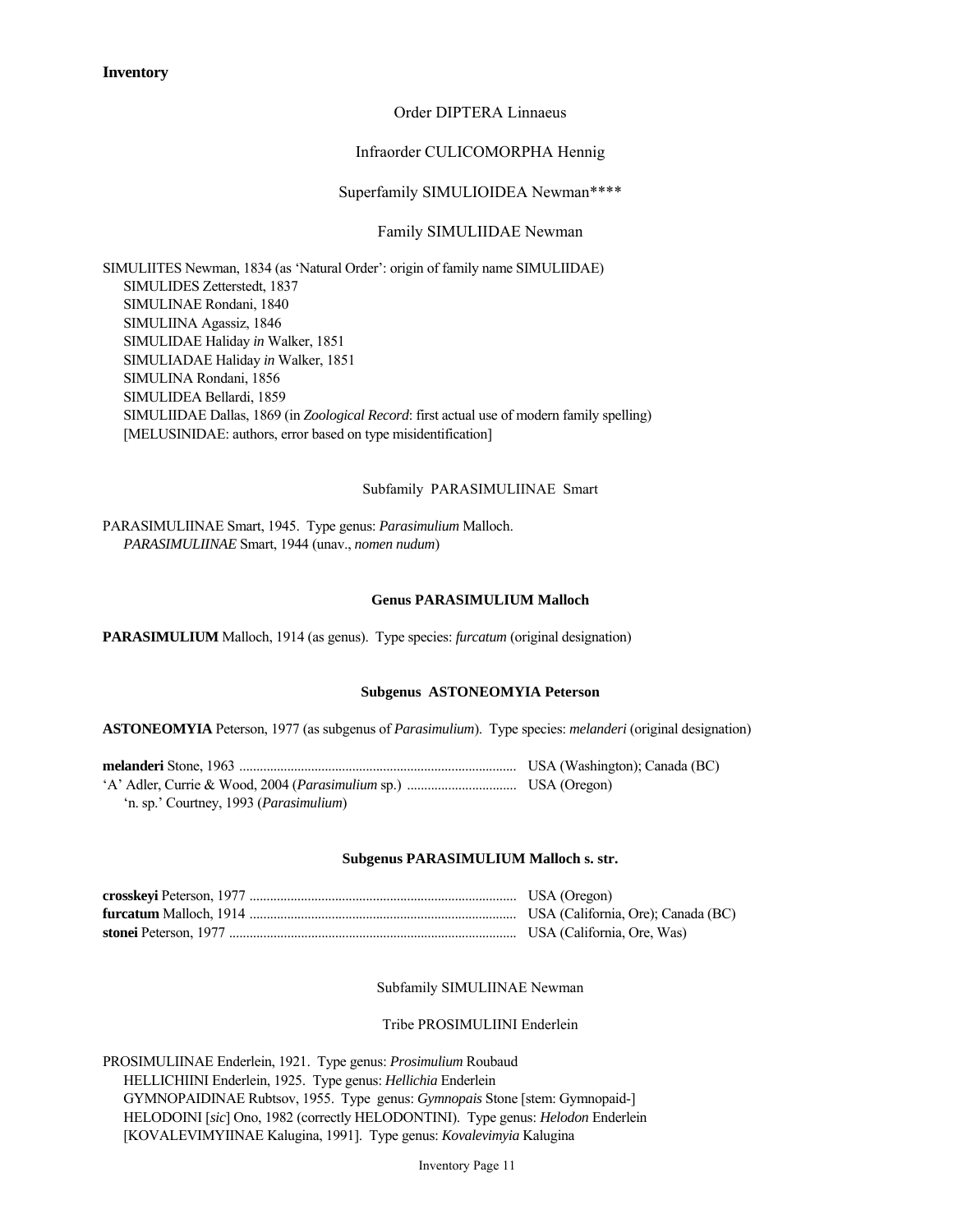## **Genus GYMNOPAIS Stone**

**GYMNOPAIS** Stone, 1949 (as genus). Type species: *dichopticus* (original designation)

| bitistulatus: incorrect subsequent spelling                   |                                                       |
|---------------------------------------------------------------|-------------------------------------------------------|
|                                                               | Canada (Yukon, Alb, BC); USA (Alaska)                 |
| 'near dichopticus' Craig, 1974 / Davies, 1974 (Gymnopais sp.) |                                                       |
|                                                               |                                                       |
|                                                               |                                                       |
|                                                               |                                                       |
| boreopacificus Yankovsky, 1996 (unnecessary subst. name)      |                                                       |
|                                                               | Canada (Northwest Territories [Victoria Island] incl. |
| 'n. sp.' Downes, 1962 ( <i>Gymnopais</i> )                    | Banks Island, BC, Lab, Nun incl. Baffin Island, Que,  |
|                                                               | Yukon); USA (Alaska)                                  |
|                                                               |                                                       |
|                                                               |                                                       |
|                                                               |                                                       |
|                                                               |                                                       |
| sexcornotus: incorrect subsequent spelling                    |                                                       |
|                                                               |                                                       |

#### **Genus HELODON Enderlein**

**HELODON** Enderlein, 1921 (as genus). Type species: *ferrugineum* (original designation)

#### **Subgenus DISTOSIMULIUM Peterson**

**DISTOSIMULIUM** Peterson, 1970 (as subgenus of *Prosimulium*). Type species: *pleurale* (original designation)

|                                                         | Canada (British Columbia, Alb, Lab, NB,     |
|---------------------------------------------------------|---------------------------------------------|
| <i>tenuicalx</i> (Enderlein, 1925) [USA (Idaho)]        | Nfld, Que, Yukon); USA (Alaska, Idaho, Was) |
| <i>pancerastes</i> (Dyar & Shannon, 1927) [USA (Idaho)] |                                             |

## **Subgenus HELODON Enderlein s. str.**

**HELODON** Enderlein, 1921 (as genus)\*. Type species: *ferrugineus* (original designation)  *HAIMOPHAGA* Rubtsov, 1977 (as subgenus of *Ahaimophaga*). Type species: *multicaulis* (original designation)  *AHAIMOPHAGA* Rubtsov & Chubareva, 1977 [*in* Rubtsov] (unav., no designated type-species)  *AHAIMOPHAGA* Chubareva & Rubtsov, 1978 [*in* Chubareva] (as genus). Type species: *alpestris* (original designation)  *ACHAIMOPHAGA*: incorrect subsequent spelling

|                                                             | Siberia (Irkutskaya ES, WS, FE incl. Commander               |
|-------------------------------------------------------------|--------------------------------------------------------------|
| altaicus (Rubtsov, 1956) [Kazakhstan]                       | Islands); Canada (BC, NWT, Yukon), China (Jilin),            |
| relensis (Rubtsov, 1956) [Siberia (Irkutskaya)]             | Kazakhstan, Mongolia, USA (Alaska)                           |
| komandorensis (Rubtsov, 1971) [Siberia (Commander Islands)] | [Yankovsky, 2003 [2002] treats <i>komandorensis</i> as valid |
| 'J' Hocking, 1950 (Prosimulium sp.)                         | sp.                                                          |
| kalpestre: incorrect subsequent spelling                    |                                                              |
|                                                             |                                                              |
|                                                             |                                                              |
| '3' Newman, 1983 (onychodactylus cytoform)                  |                                                              |
|                                                             |                                                              |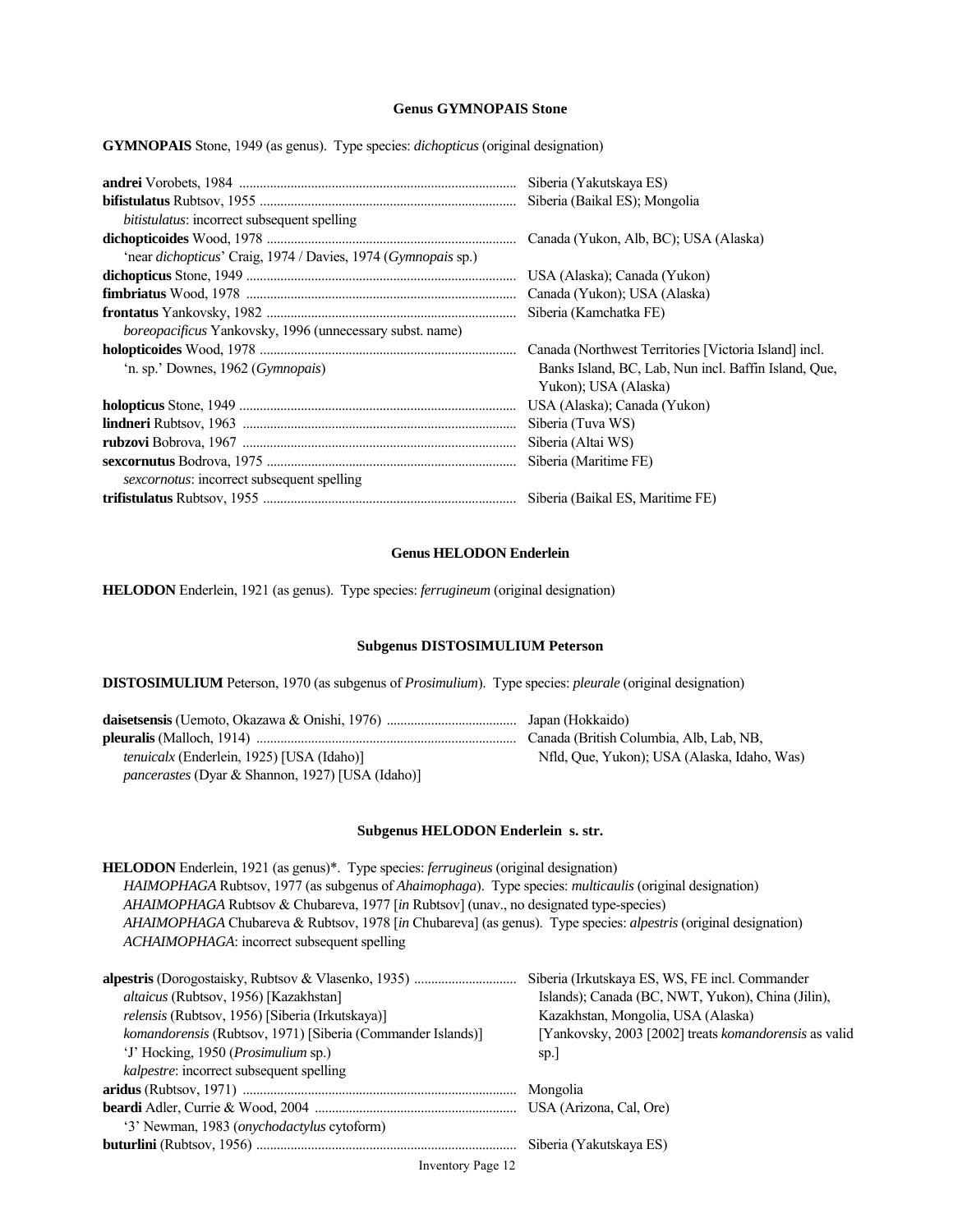| albertensis (Peterson & Depner, 1972) [Canada (Alberta)]                                                          |                                                   |
|-------------------------------------------------------------------------------------------------------------------|---------------------------------------------------|
|                                                                                                                   |                                                   |
| czekanovskii, czenkanowskii: incorrect subsequent spellings                                                       |                                                   |
|                                                                                                                   |                                                   |
| '2b' Newman, 1983 (onychodactylus cytoform)                                                                       | BC, Yukon)                                        |
| diodelphus: incorrect subsequent spelling                                                                         |                                                   |
| ferrugineus (Wahlberg, 1844) [valid, ICZN Opinion 1496, List]  Sweden; Estonia, Finland, Norway, Russia (CR, NR), |                                                   |
| rufus (Meigen, 1838) [ICZN List] [no locality, ? Sweden]                                                          |                                                   |
|                                                                                                                   | Siberia (WS)                                      |
| borealis (Zetterstedt, 1842) [ICZN List] [Sweden]                                                                 |                                                   |
|                                                                                                                   |                                                   |
| perspicuus (Sommerman, 1958) [USA (Alaska)]                                                                       | NWT incl. Banks and Victoria Islands, Yukon), USA |
| martini (Peterson, 1970) [Canada (Nunavut [as NWT]: Baffin Is.)]                                                  | (Alaska)                                          |
| ? 'X' Sommerman, 1953 (Prosimulium sp.)                                                                           |                                                   |
| '#' Sommerman, 1953 (Prosimulium sp.)                                                                             |                                                   |
| ircutense, ireutense: incorrect subsequent spellings                                                              |                                                   |
| perspicum, pespicuum: incorrect subsequent spellings                                                              |                                                   |
|                                                                                                                   |                                                   |
| kamtschaticus Rubtsov, 1939 (unav., nomen nudum)                                                                  |                                                   |
| kamchaticum: incorrect subsequent spelling                                                                        |                                                   |
|                                                                                                                   |                                                   |
| [multicaulis: Ono, 1976, not Popov]                                                                               |                                                   |
|                                                                                                                   |                                                   |
| laami: incorrect subsequent spelling                                                                              |                                                   |
|                                                                                                                   |                                                   |
|                                                                                                                   |                                                   |
|                                                                                                                   |                                                   |
|                                                                                                                   |                                                   |
|                                                                                                                   | Ore                                               |
|                                                                                                                   | <b>Ore</b>                                        |
| <i>mecreaidiei</i> : incorrect subsequent spelling                                                                |                                                   |
|                                                                                                                   |                                                   |
|                                                                                                                   |                                                   |
| mulicaulis, multicaulus, multiczauli: incorrect subsequent spellings                                              | ['Japan' error]                                   |
|                                                                                                                   |                                                   |
| '5' Newman, 1983 (onychodactylus cytoform)                                                                        |                                                   |
|                                                                                                                   |                                                   |
| ? 'B' Rothfels, 1979 (cytoform)                                                                                   | Utah, Was, Wyo); Canada (Alb, BC)                 |
| '6' Newman, 1983 (cytoform)                                                                                       |                                                   |
| '10' Henderson, 1986 (cytoform)                                                                                   |                                                   |
| '10a' Henderson, 1985 (thesis) (cytoform)                                                                         |                                                   |
| '10b' Henderson, 1985 (thesis) (cytoform)                                                                         |                                                   |
| '10c' Henderson, 1985 (thesis) (cytoform)                                                                         |                                                   |
| '10d' Henderson, 1985 (thesis) (cytoform)                                                                         |                                                   |
| onchodactulus, onchodactylum, onychodacthylum,                                                                    |                                                   |
| onychodactilum, onycodactylum: incorrect                                                                          |                                                   |
|                                                                                                                   |                                                   |
| subsequent spellings                                                                                              |                                                   |
|                                                                                                                   |                                                   |
|                                                                                                                   |                                                   |
|                                                                                                                   |                                                   |
|                                                                                                                   | Ore, Was                                          |
|                                                                                                                   | Siberia (Khabarovsk FE)                           |
|                                                                                                                   | Siberia (Magadanskaya FE)                         |
|                                                                                                                   | Siberia (Irkutskaya ES, FE); Mongolia             |
|                                                                                                                   | China (Liaoning)                                  |
|                                                                                                                   | Siberia (Transbaikal ES)                          |

Inventory Page 13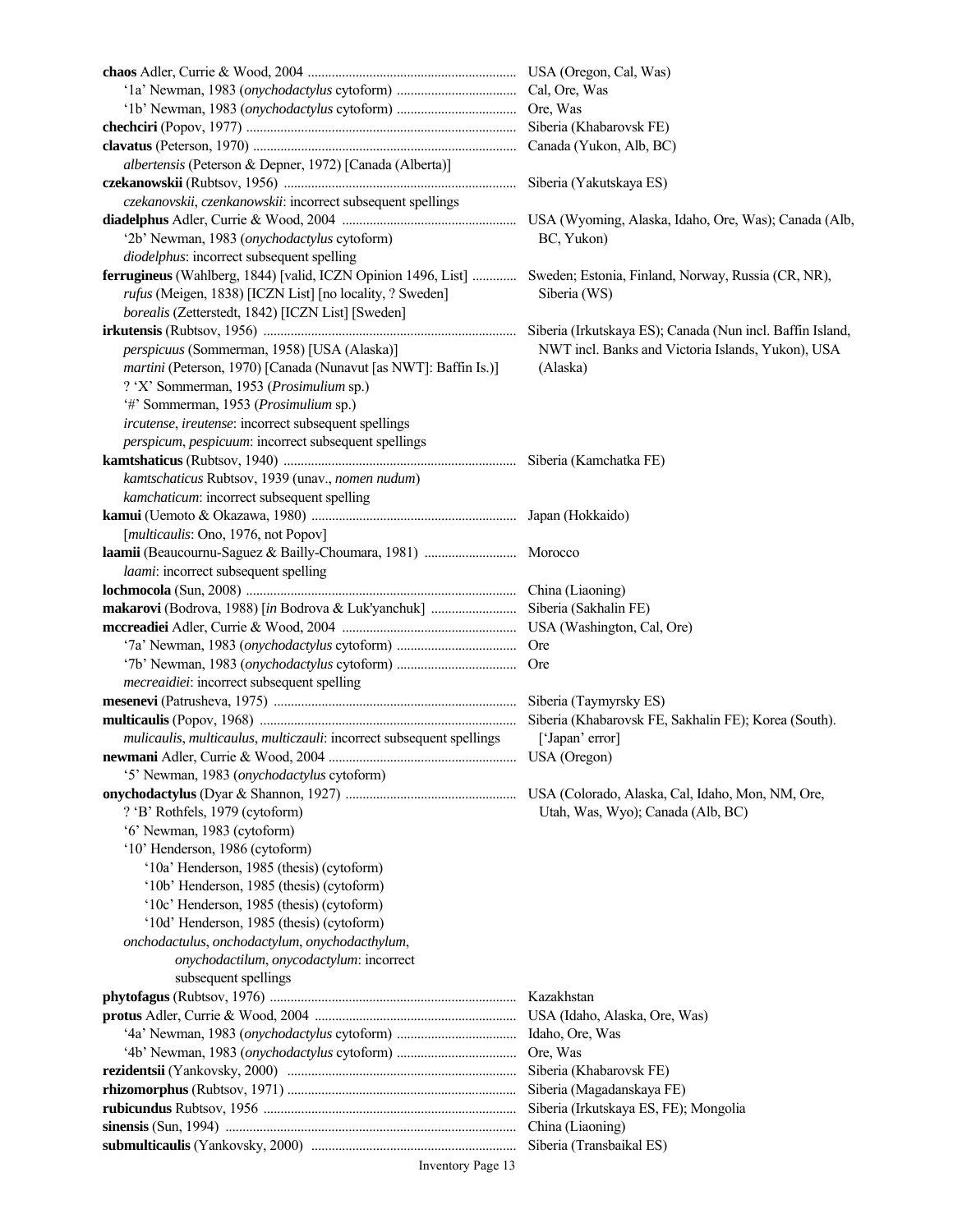| submulticaaulis: incorrect subsequent spelling        |                                                     |
|-------------------------------------------------------|-----------------------------------------------------|
|                                                       | Canada (British Columbia, Alb, Yukon); USA (Alaska, |
| 'A' Rothfels, 1979 ( <i>onychodactylus</i> cytoform)  | Cal, Col, Idaho, Mon, NM, Ore, Utah, Was, Wyo)      |
| '2a' Newman, 1983 ( <i>onvchodactylus</i> cytoform)   |                                                     |
| '9' Henderson, 1986 ( <i>onychodactylus</i> cytoform) |                                                     |
|                                                       | Canada (British Columbia); USA (Nev)                |
| '8' Henderson, 1986 ( <i>onychodactylus</i> cytoform) |                                                     |

#### **Subgenus PARAHELODON Peterson**

**PARAHELODON** Peterson, 1970 (as subgenus of *Prosimulium*). Type species: *decemarticulatus* (original designation)

|                                                                           | Canada (Ontario, Alb, BC, Lab, Man, NWT, PEI, Que, |
|---------------------------------------------------------------------------|----------------------------------------------------|
| <i>decemartilulatum, decimarticulatus:</i> incorrect subsequent spellings | Sask, Yukon); USA (Alaska, Maine, Wis)             |
|                                                                           | Canada (Ontario, Alb, Man, Nun, NWT, Que, Sask);   |
|                                                                           | USA (Maine, Mic, Min, NH, Wis)                     |
|                                                                           |                                                    |

#### [**Genus KOVALEVIMYIA Kalugina**]

[**KOVALEVIMYIA** Kalugina, 1991 (as genus). Type species: *lacrimosa* (original designation)]

[**lacrimosa** Kalugina, 1991] ......................................................................... [Siberia (Chitinskaya ES): Upper Jurassic or Lower Cretaceous]

#### **Genus LEVITINIA Chubareva & Petrova**

**LEVITINIA** Chubareva & Petrova, 1981 (as genus). Type species: *tacobi* (original designation)

| Tajikistan |
|------------|
| Kazakhstan |

#### **Genus PROSIMULIUM Roubaud**

**PROSIMULIUM** Roubaud, 1906 (as subgenus of *Simulium*)\*. Type species: *hirtipes* (subsequent designation of Malloch, 1914)  *HELLICHIA* Enderlein, 1925 (as genus). Type species: *macropyga*, as *latifrons* (original designation)  *TAENIOPTERNA* Enderlein, 1925 (as genus). Type species: *macropyga* (original designation)  *MALLOCHELLA* Enderlein, 1930 (preocc.) (as genus). Type species: *hirtipes*, as *sibirica* (original designation)  *MALLOCHIANELLA* Vargas & Díaz Nájera, 1948 (subst. name for *Mallochella* Enderlein, same type species) *PIEZOSIMULIUM* Peterson, 1989 (as genus). Type species: *neomacropyga*, as *jeanninae* (original designation)

## HIRTIPES species-group

| silana Rivosecchi, 1967 (unav., form post-1960)       |                                                     |
|-------------------------------------------------------|-----------------------------------------------------|
|                                                       |                                                     |
| <i>apoinum</i> : incorrect subsequent spelling        |                                                     |
|                                                       |                                                     |
| [ <i>mysticum</i> : authors, not Peterson]            |                                                     |
|                                                       |                                                     |
|                                                       | USA (Pennsylvania, Ala, Ark, Geo, Maine, Mic, Misp, |
| '4' Syme, 1957 (thesis) ( <i>hirtipes</i> morphoform) | NC, NH, NJ, NY, SC, Ten, Texas, Vir, Wis, WV);      |
| [approximatum: authors, not Peterson]                 | Canada (Ont, Oue)                                   |
|                                                       |                                                     |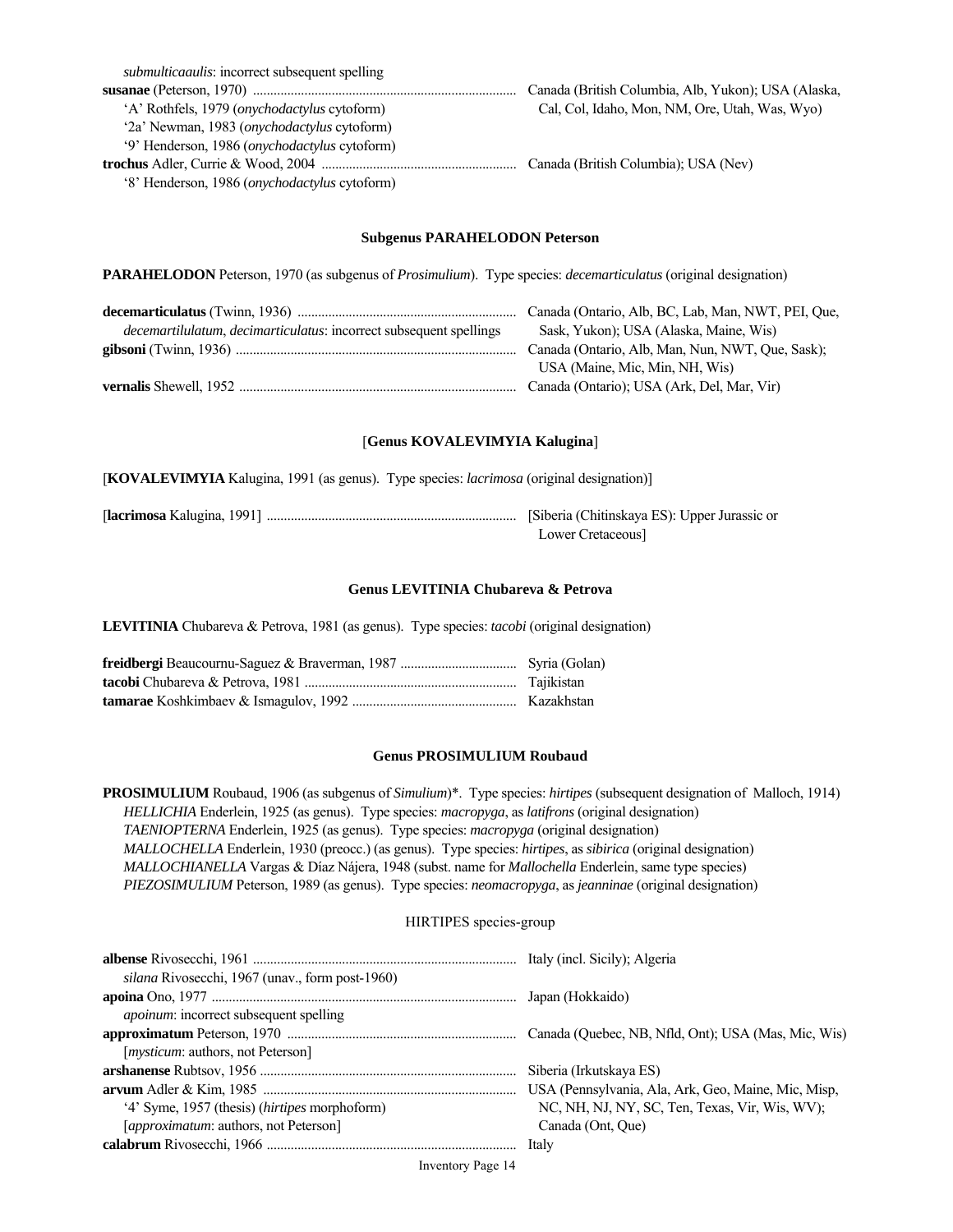| '199' Peterson, 1959 (Prosimulium sp.)                        | Canada (BC)                                              |
|---------------------------------------------------------------|----------------------------------------------------------|
|                                                               |                                                          |
| 'E' Sommerman, 1958 (hirtipes morphoform)                     | Islands)                                                 |
| 'n. sp.' Rothfels, 1979 (Prosimulium)                         |                                                          |
| [travisi: Sommerman, 1953 / Sommerman, Sailer & Esselbaugh,   |                                                          |
| 1955, not Stone]                                              |                                                          |
|                                                               | USA (Alaska, Cal, Mon, Nev, Ore, Was); Canada (Alb,      |
| '2' Sommerman, 1958 (hirtipes morphoform)                     | BC incl. Queen Charlotte Islands, Yukon)                 |
| 'Alaskan mixtum' Syme & Davies, 1958 (Prosimulium sp.)        |                                                          |
| '2 (Alaska)' Basrur, 1962 (hirtipes cytoform)                 |                                                          |
| eselbaughi: incorrect subsequent spelling                     |                                                          |
| [hirtipes: Sommerman, 1953, not Fries]                        |                                                          |
|                                                               |                                                          |
| '16' Rothfels, 1956 (Prosimulium cytoform)                    | Pen)                                                     |
| '3' Syme & Davies, 1958 (hirtipes morphoform)                 |                                                          |
| fontanumatum, fontanatum: incorrect subsequent spellings      |                                                          |
|                                                               | Canada (British Columbia: Vancouver Island, Queen        |
|                                                               | Charlotte Islands and mainland, Alb, Yukon); USA         |
|                                                               | (Ari, Cal, Idaho, Mon, NM, Ore, Was, Wyo)                |
|                                                               | USA (Alaska, Cal, Col, Mon, Wyo); Canada (Alb, BC,       |
|                                                               | Yukon)                                                   |
|                                                               |                                                          |
| stenopalpe Rubtsov, 1956 [Armenia]                            |                                                          |
| strnopalpis: incorrect subsequent spelling                    |                                                          |
|                                                               |                                                          |
| subrufipes Knoz, 1980 [Czech Republic]                        | Turkey                                                   |
|                                                               |                                                          |
| '1' Basrur, 1962 (Prosimulium sp.)                            | mainland); USA (Cal, Mon, Ore)                           |
|                                                               | USA (Montana, Alaska, Cal, Col, Idaho, Ore, Utah, Was,   |
| [ochraceum: Baker, 1897 / Coquillett, 1898, 1900, not Walker] | Wyo); Canada (Alb, BC, Yukon)                            |
|                                                               | Canada (Ontario, Man, NB, NS, PEI, Que incl. Magdalen    |
| mysticum Peterson, 1970 [USA (Wisconsin)]                     | Islands, Sask); USA (Mas, Mic, NH, NJ, NY, Pen, Wis)     |
| '1' Rothfels, 1956 (hirtipes cytoform)                        |                                                          |
| '#2' Anderson & Dicke, 1960 (Prosimulium sp.)                 |                                                          |
|                                                               |                                                          |
|                                                               |                                                          |
| sibiricum (Enderlein, 1930) [Siberia (Yakutskaya)]            | Sc), China (He, IM, Li), Czech Republic, Finland,        |
| diminutum Rubtsov, 1956 [Siberia (Irkutskaya)]                | France, Germany, Hungary, Ireland, Italy (incl. Sicily), |
| italicum Rivosecchi, 1967 (ssp.) [Italy]                      | Latvia, Luxembourg, Norway, Poland, Romania, Russia      |
| '3' Kunze, 1953 (Simulium species)                            | (CR, NR), Siberia (ES, WS), Slovakia, Slovenia, Spain,   |
| girtipes, hirtum: incorrect subsequent spellings              | Switzerland, Ukraine, Netherlands (?). [Not North        |
|                                                               | America (misidentified)]                                 |
|                                                               | USA (California)                                         |
|                                                               | Siberia (Maritime, Sakhalin FE); China (He, Jilin, Li)   |
|                                                               | Siberia (Khabarovsk, Kamchatka FE)                       |
| isio: incorrect subsequent spelling                           |                                                          |
|                                                               | Siberia (Yakutskaya ES)                                  |
| tiksiense Yankovsky, 1996 (unnecessary subst. name)           |                                                          |
|                                                               | Japan (Hokkaido incl. Rebun Island and Rishiri Island,   |
| sapporoense (Shiraki, 1935) [Japan (Hokkaido)]                | Hon); Siberia (Sakhalin FE)                              |
| [crassitarsis: Matsumura, 1915, not Macquart]                 |                                                          |
| [hirtipes (part): authors (Japan), not Fries]                 |                                                          |
|                                                               |                                                          |
|                                                               |                                                          |
| karribaense: incorrect original spelling                      |                                                          |
|                                                               |                                                          |
| 'Mukashi-buyu No. 1' Kani, 1944                               |                                                          |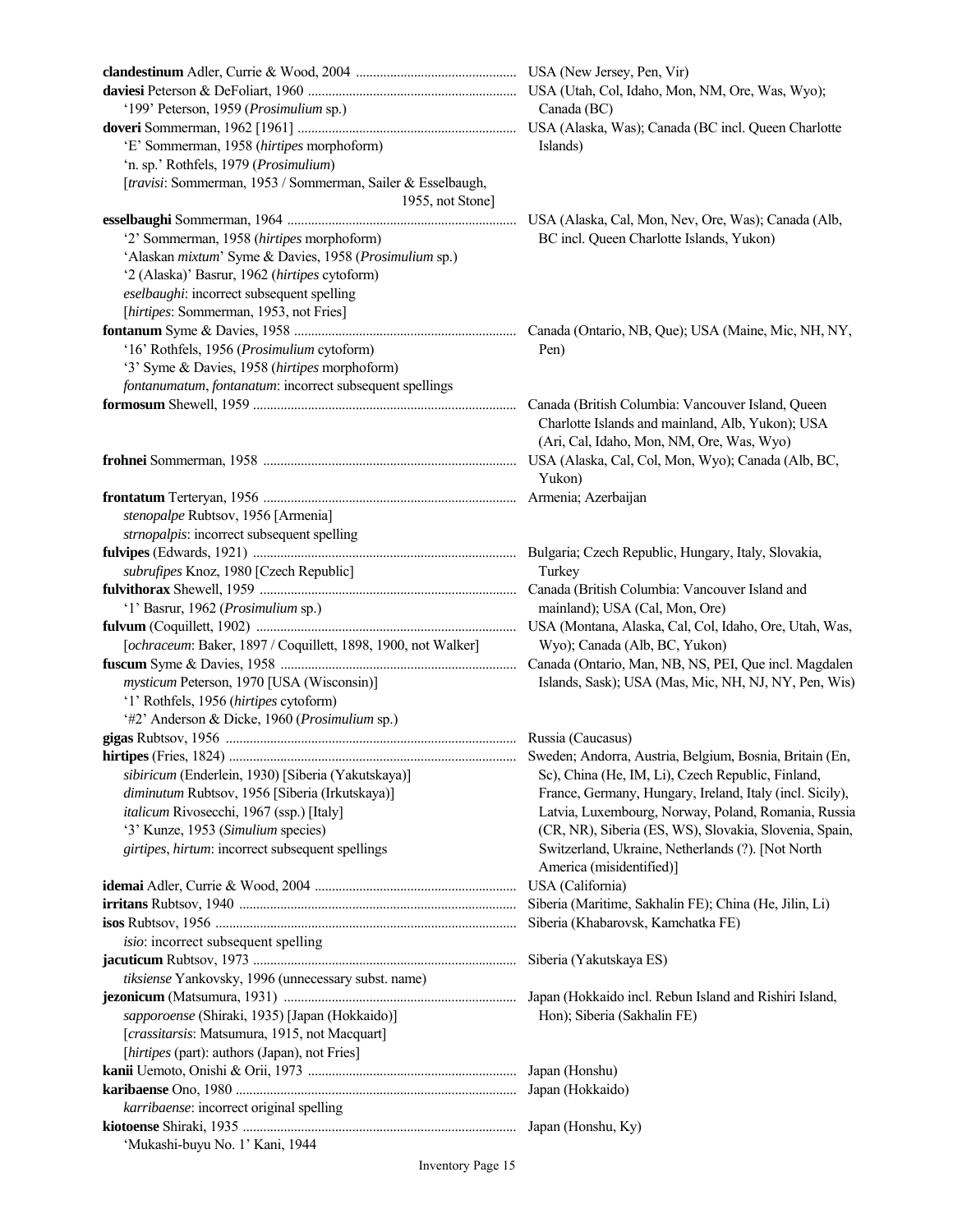| [hirtipes (part): authors (Japan), not Fries]                      |                                                          |
|--------------------------------------------------------------------|----------------------------------------------------------|
|                                                                    | France; Austria, Bosnia, Britain (En, Sc, Wa), Bulgaria, |
| inflatum Davies, 1957 [Britain (England)]                          | Czech Republic, France (Corsica), Germany, Ireland,      |
| goidanichi Rubtsov, 1964 [Italy]                                   | Italy, Montenegro, Morocco [not latimucro s. str. ?],    |
| 'aff. 1' Basrur, 1959 (cytoform)                                   | Norway, Poland, Portugal, Romania, Slovakia, Spain,      |
| conystilum: incorrect subsequent spelling                          | Switzerland. ['Sweden' error]                            |
| latimurco: incorrect subsequent spelling                           |                                                          |
| [conistylum: authors, not Rubtsov]                                 |                                                          |
| [hirtipes: authors, not Fries]                                     |                                                          |
|                                                                    |                                                          |
|                                                                    |                                                          |
| lianingense: incorrect subsequent spelling                         |                                                          |
|                                                                    | Norway, Poland, Sweden, Romania (?)                      |
|                                                                    |                                                          |
|                                                                    |                                                          |
| calceatum Say, 1835 (unav., nomen nudum)                           | Magdalen Islands); USA (Ala, Ark, Geo, Ill, Ind, Ken     |
| '2' Rothfels, 1956 (hirtipes cytoform)                             | Maine, Mar, Mic, NC, NH, NJ, NY, Ohio, Pen, SC,          |
| '1' Pinkovsky, 1970 (thesis) (Prosimulium sp.)                     | Ten, Ver, Vir, Wis, WV)                                  |
|                                                                    |                                                          |
| [hirtipes: New world authors, not Fries]                           |                                                          |
|                                                                    |                                                          |
|                                                                    |                                                          |
| nigritum Rubtsov, 1956 [Ukraine]                                   | (Crimea), Lebanon. $[? = latimucro]$                     |
|                                                                    |                                                          |
| pronevitschae Rubtsov, 1955 [Russia (Caucasus)]                    | Romania, Russia (Caucasus), Turkey                       |
| pronevitshae, pronevitshe: incorrect subsequent spellings          |                                                          |
|                                                                    |                                                          |
| '14' Jamnback, 1953 (thesis) (Prosimulium sp.)                     | Maine, Mar, Mas, NC, NH, NJ, NY, Ohio, RI, Ten,          |
| rhizophrum, rhizophum, rhyzophorum: incorrect subsequent spellings | Vir, WV)                                                 |
|                                                                    | Germany; Algeria, Andorra, Austria, Bosnia, Bulgaria,    |
| gallii (Edwards, 1921) [Switzerland]                               | Czech Republic, France, Greece, Hungary, Italy (incl.    |
| conistylum Rubtsov, 1956 [Italy]                                   | Sicily), Latvia, Luxembourg, Montenegro, Morocco,        |
| aestivalis Knoz, 1963 (unav., form post-1960)                      | Poland, Romania, Serbia, Slovakia, Slovenia, Spain,      |
| 'aff. 2' Basrur, 1959 (inflatum [= latimucro] cytoform)            | Switzerland, Turkey, Ukraine                             |
| conistilum, constylum: incorrect subsequent spellings              |                                                          |
| <i>galli:</i> incorrect subsequent spelling                        |                                                          |
| [fuscipes: Knoz, 1965, not von Roser]                              |                                                          |
|                                                                    |                                                          |
|                                                                    |                                                          |
|                                                                    | Japan (Hokkaido)                                         |
| sarurene, serurense: incorrect subsequent spellings                |                                                          |
|                                                                    |                                                          |
|                                                                    |                                                          |
|                                                                    |                                                          |
| woodorum Peterson, 1970 [Canada (British Columbia)]                |                                                          |
| opleri Peterson & Kondratieff, 1995 [1994] [USA (Colorado)]        |                                                          |
|                                                                    | Germany; Andorra, Austria, Armenia, Azerbaijan,          |
| picipes (Stephens, 1829) (unav., nomen nudum)                      | Belgium, Bosnia, Britain (En, Sc), Bulgaria, Czech       |
| fuscipes (von Roser, 1840) (preocc.) [Germany]                     | Republic, France, Georgia, Greece, Hungary, Ireland,     |
| tomosvaryi (Enderlein, 1921 [April]) (unav., nomen nudum)          | Italy (incl. Sicily), Luxembourg, Morocco, Poland,       |
| nigripes Enderlein, 1925 [Germany]                                 | Portugal, Romania, Serbia, Slovakia, Slovenia, Spain,    |
| pexifrons Enderlein, 1925 [Austria]                                | Switzerland, Turkey, Ukraine                             |
| balcanicum Enderlein, 1929 [Bulgaria]                              |                                                          |
| canbalicum (Smart, 1944) (subst. name, for balcanicum)             |                                                          |
| pseudohirtipes (Smart, 1944) (subst. name, for nigripes)           |                                                          |
| arvernense (Grenier, 1947) [France]                                |                                                          |
| duodecimfiliatum Rubtsov, 1955 [Armenia]                           |                                                          |
| maruashvili Machavariani, 1966 [Georgia]                           |                                                          |
| arvenense, avernense: incorrect subsequent spellings               |                                                          |
| momosvary: incorrect subsequent spelling                           |                                                          |
| [vigintiquaterni: authors, not Enderlein]                          |                                                          |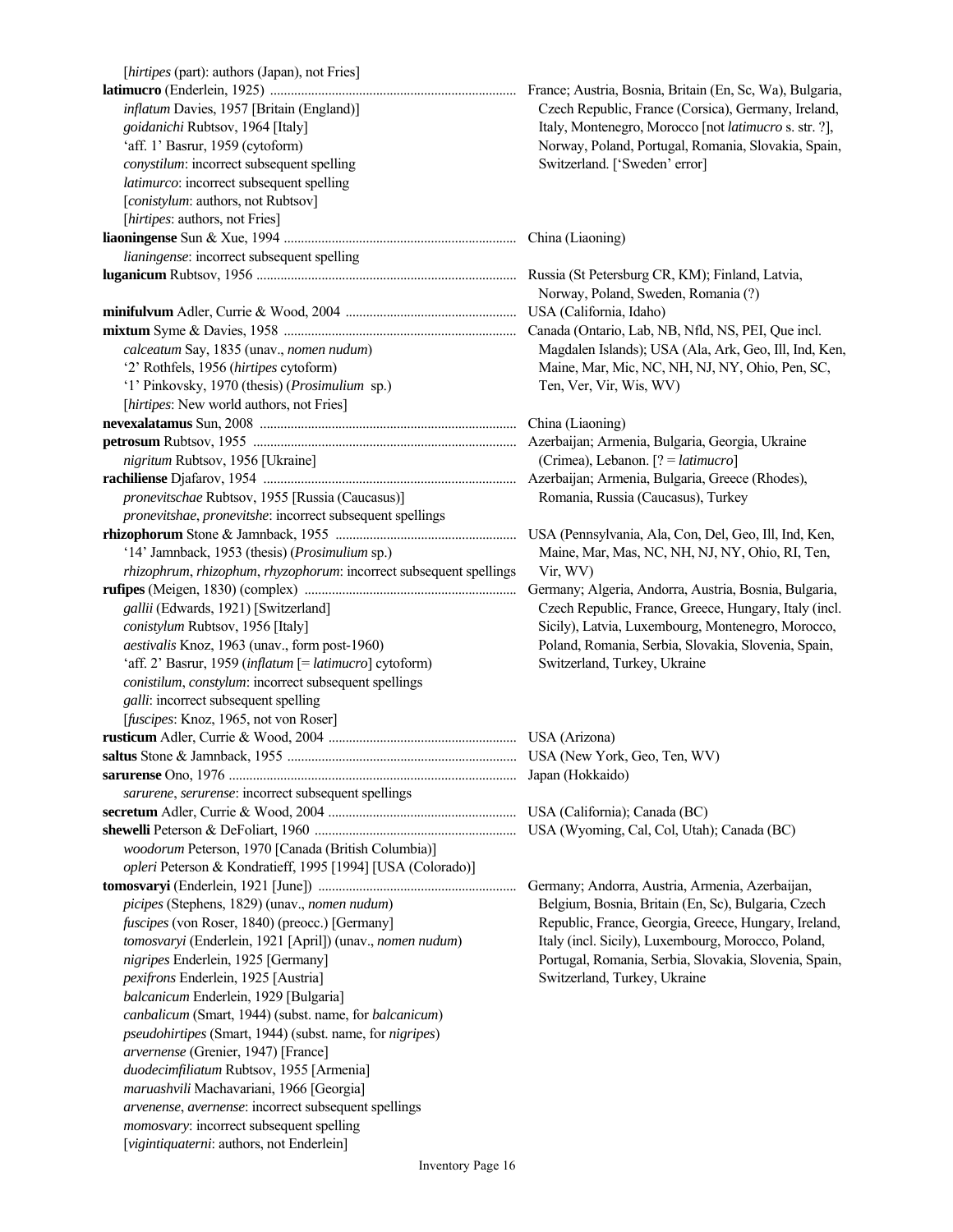| 'X' Adler, 1983 (thesis) ( <i>Prosimulium</i> sp.)                |                                                      |
|-------------------------------------------------------------------|------------------------------------------------------|
|                                                                   | USA (Alaska, Ari, Cal, Col, Mon, Nev, NM, Ore, Utah, |
| <i>Sesselbaughi: Elgmork &amp; Saether, 1970 / Saether, 1970,</i> | Was); Canada (Alb, BC incl. Queen Charlotte Islands, |
| not Sommerman                                                     | Yukon)                                               |
|                                                                   | Siberia (Irkutskaya ES, FE); Mongolia                |
|                                                                   | Siberia (Buryatskaya ES, FE)                         |
|                                                                   | Japan (Hokkaido, Hon, Ky, Sh); Siberia (Sakhalin FE) |
| <i>alpium</i> Ogata, 1956 (unav., named aberration)               |                                                      |
| 'Mukashi-buyu No. 2' Kani, 1944                                   |                                                      |
| ezoense, yesoense: incorrect subsequent spellings                 |                                                      |
|                                                                   |                                                      |
| 'n. sp.' Rothfels, 1979 ( <i>Prosimulium</i> cytoform [Europe])   |                                                      |

## MACROPYGA species-group

| latifrons (Enderlein, 1925) [Norway]<br>zaitzevi Rubtsov, 1956 [Siberia (Tyumen)]<br>arcticum Rubtsov & Carlsson, 1965 (preocc.) [Siberia (Taymyrsky)]<br>korshunovi Patrusheva, 1975 [Siberia (Polyarnyy Ural)]<br>kershunovi: incorrect subsequent spelling (Zoological Record)                                                                                                         | Siberia (Baikal ES, Altai WS); Mongolia<br>Siberia (Khabarovsk FE)<br>Siberia (Chitinskaya ES)<br>Siberia (Magadanskaya FE)<br>Russia (Karelia KM); Finland, Norway, Kazakhstan,<br>Russia (NR), Siberia (ES, WS), Sweden<br>[Yankovsky, 2003 [2002] treats zaitzevi as valid sp.] |
|-------------------------------------------------------------------------------------------------------------------------------------------------------------------------------------------------------------------------------------------------------------------------------------------------------------------------------------------------------------------------------------------|------------------------------------------------------------------------------------------------------------------------------------------------------------------------------------------------------------------------------------------------------------------------------------|
| macrogapyga, macropiga, macropuga, macropygia, micropyga:<br>incorrect subsequent spellings<br>zaeitzevi, zatzevi: incorrect subsequent spellings<br>[latimucro: Rubtsov & Carlsson, 1965, not Enderlein]                                                                                                                                                                                 |                                                                                                                                                                                                                                                                                    |
| jeanninae (Peterson, 1989) [USA (Colorado)]<br>wui Peterson & Kondratieff, 1995 [1994] [USA (Colorado)]<br>'n. sp.' Bushnell, Foster & Wahle, 1987 (Prosimulium)<br>'n. sp. B' Bushnell, Foster & Wahle, 1987 (Prosimulium)<br>'near frohnei' Bushnell, Foster & Wahle, 1987 (Prosimulium sp.)<br>'near neomacropyga' Peterson, 1989 (Prosimulium sp.)<br>[ursinum: authors, not Edwards] | Wyo); Canada (Yukon)                                                                                                                                                                                                                                                               |
|                                                                                                                                                                                                                                                                                                                                                                                           | Tajikistan                                                                                                                                                                                                                                                                         |
|                                                                                                                                                                                                                                                                                                                                                                                           | Tajikistan                                                                                                                                                                                                                                                                         |
|                                                                                                                                                                                                                                                                                                                                                                                           | Siberia (Irkutskaya ES, WS); Kazakhstan                                                                                                                                                                                                                                            |
|                                                                                                                                                                                                                                                                                                                                                                                           | Siberia (Buryatskaya ES, WS)                                                                                                                                                                                                                                                       |
| tridecimfistulatum: incorrect subsequent spelling                                                                                                                                                                                                                                                                                                                                         |                                                                                                                                                                                                                                                                                    |
| ursinum (Edwards, 1935, p. 473) (unav., nomen nudum)<br>browni (Twinn, 1936) [Canada (Nunavut [as NWT]: Baffin Island)]<br>'O' Rothfels, 1956 (Prosimulium cytoform)<br>[macropyga: Chubareva, 1977, 1978, not Lundström]                                                                                                                                                                 | Norway (Bear Island = Björnöya, mainland); Canada<br>(BC, Lab, Nun incl. Baffin and Southampton Islands,<br>NWT, Que, Yukon), Finland, Greenland, Iceland,<br>Russia (KM), Sweden, USA (Alaska)                                                                                    |
|                                                                                                                                                                                                                                                                                                                                                                                           | Siberia (Irkutskaya ES)                                                                                                                                                                                                                                                            |
|                                                                                                                                                                                                                                                                                                                                                                                           |                                                                                                                                                                                                                                                                                    |

## MAGNUM species-group

**albionense** Rothfels, 1956 ............................................................................ Canada (Ontario); USA (Ala, Ark, Geo, Ind, Ken, Mar, 'nr. *magnum*' Phelps & DeFoliart, 1964 (*Prosimulium* sp.) Mic, NH, NJ, NY, Ohio, Pen, Ten, Vir, Wis, WV) '3' Ottonen & Nambiar, 1969 (*magnum* cytoform) 'YcX0 hybrid' Ottonen & Nambiar, 1969 (*magnum* cytoform) 'intermediate' Ottonen & Nambiar, 1969 (*magnum* cytoform) [*magnum*: authors, not Dyar & Shannon] **canutum** Adler, Currie & Wood, 2004 ....................................................... USA (Wisconsin, Mic, NJ, NY, Pen, WV)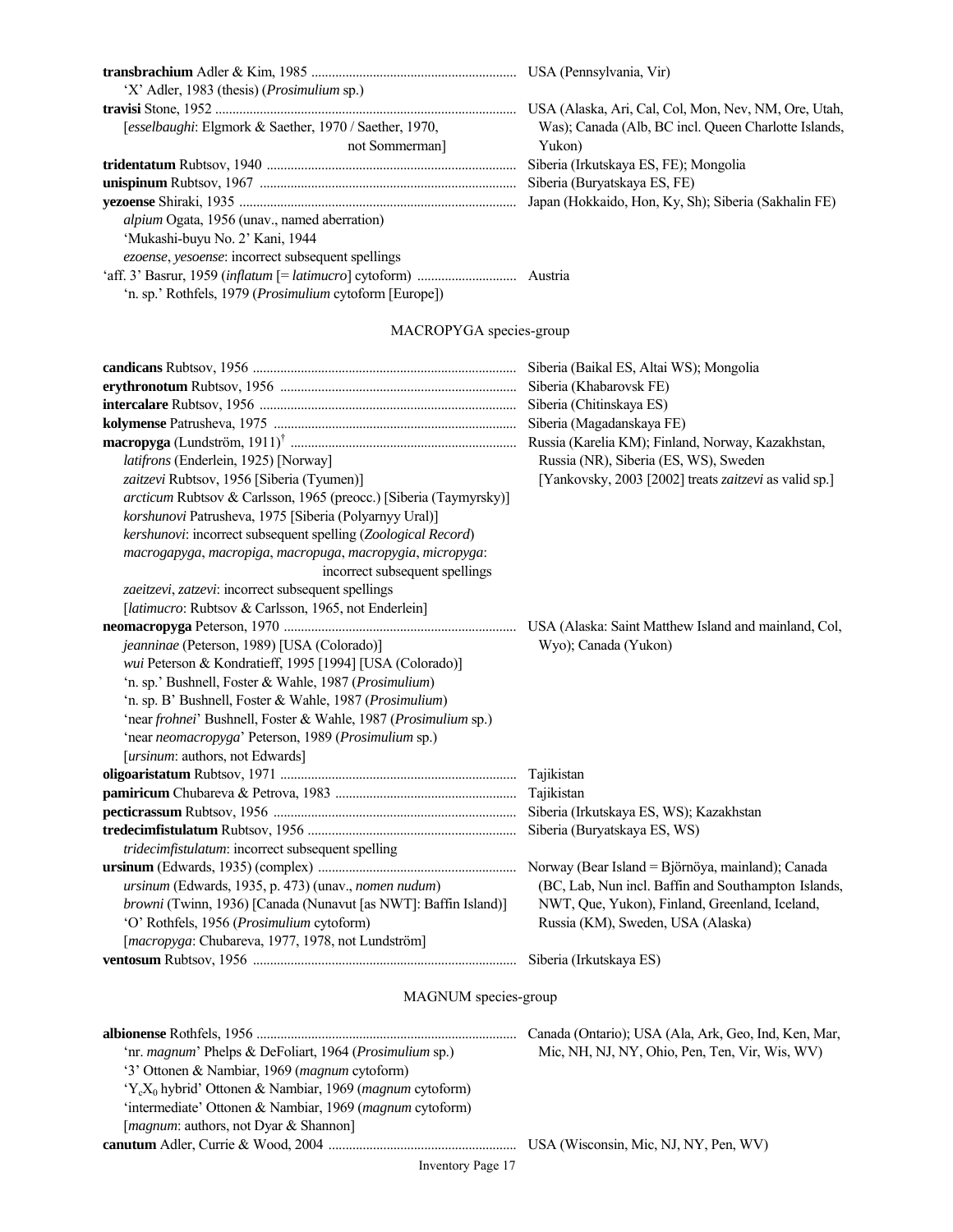'2' Ottonen & Nambiar, 1969 (*magnum* cytoform) [*multidentatum*: Crans, 1996, not Twinn]

|                                                                                  | Canada (British Columbia: Vancouver Island and<br>mainland); USA (Cal, Ore, Was) |
|----------------------------------------------------------------------------------|----------------------------------------------------------------------------------|
|                                                                                  | Canada (British Columbia); USA (Nev)                                             |
| 'X' Ottonen, 1966 (Prosimulium cytoform)                                         |                                                                                  |
|                                                                                  |                                                                                  |
|                                                                                  | USA (Alaska, Ari, Cal, NM, Ore, Was)                                             |
|                                                                                  |                                                                                  |
| <i>hardyi</i> (Stains & Knowlton, 1940) [USA (Utah)]                             | Was, Wyo); Canada (BC, Alb)                                                      |
| longilobum Peterson & DeFoliart, 1960 [USA (Utah)]                               |                                                                                  |
|                                                                                  |                                                                                  |
| flaviantennum, flaviatennus: incorrect subsequent spellings                      |                                                                                  |
|                                                                                  | Canada (British Columbia); USA (Ari, Cal, Ore)                                   |
| 'Y' Ottonen, 1966 (Prosimulium cytoform)                                         |                                                                                  |
| longirostrum Currie, Adler & Wood, 2004 [in Adler, Currie & Wood].  USA (Oregon) |                                                                                  |
|                                                                                  |                                                                                  |
| <i>frisoni</i> (Dyar & Shannon, 1927) [USA (Illinois)]                           | SC, Ten)                                                                         |
| '1' Ottonen & Nambiar, 1969 (cytoform)                                           |                                                                                  |
| 'B' Traore, 1992 (thesis) (lapsus for <i>magnum</i> s. str.)                     |                                                                                  |
|                                                                                  | Wis)                                                                             |
|                                                                                  |                                                                                  |
|                                                                                  |                                                                                  |

#### [**Genus SIMULIMIMA Kalugina**]

[**SIMULIMIMA** Kalugina, 1985 [*in* Kalugina & Kovalev] (as genus). Type species: *grandis* (original designation)]

[**grandis** Kalugina, 1985 [*in* Kalugina & Kovalev]] ................................... [Siberia (Buryatskaya ES): Middle Jurassic]

## **Genus TWINNIA Stone & Jamnback**

**TWINNIA** Stone & Jamnback, 1955 (as genus). Type species: *tibblesi* (original designation)

| canivora, cannivora: incorrect subsequent spellings                       |                                                    |
|---------------------------------------------------------------------------|----------------------------------------------------|
|                                                                           |                                                    |
|                                                                           | Canada (British Columbia); USA (Cal, Mon, Ore)     |
| <i>[nova: Rothfels &amp; Freeman, 1966, not Dyar &amp; Shannon]</i>       |                                                    |
|                                                                           | Slovakia; Austria, Czech Republic, Germany, Italy, |
| tatrensis Novák, 1959 [Slovakia]                                          | Poland, Switzerland, Ukraine                       |
|                                                                           |                                                    |
| [ <i>novum</i> : Bentinck, 1955, not Dyar & Shannon]                      |                                                    |
|                                                                           | Siberia (Magadanskaya FE)                          |
|                                                                           |                                                    |
| <i>biclavata</i> Shewell, 1959 [Canada (British Columbia: Vancouver Is.)] |                                                    |
|                                                                           | Siberia (Baikal ES, FE)                            |
| sedemcifistulata, sedecimfisturatum: incorrect subsequent spellings       |                                                    |
|                                                                           | Japan (Hokkaido)                                   |
|                                                                           |                                                    |
|                                                                           | Mas, NH, NY, Pen)                                  |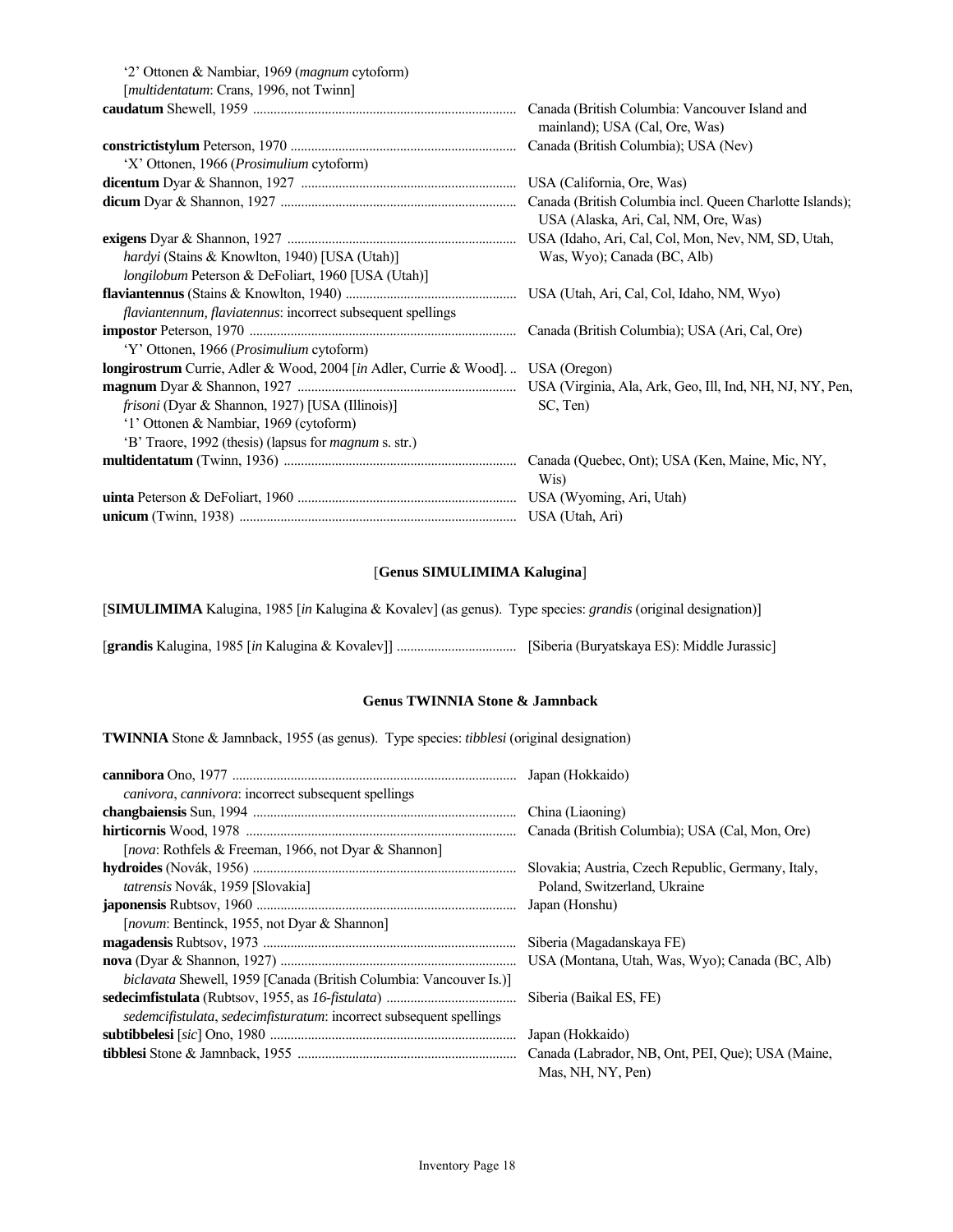#### **Genus UROSIMULIUM Contini**

**UROSIMULIUM** Contini, 1963 (as genus). Type species: *aculeatum*, as *stefanii* (original designation)

|                                                | Italy (Sicily, Sardinia); Balearic Islands (Majorca) |
|------------------------------------------------|------------------------------------------------------|
| <i>stefanii</i> Contini, 1963 [Italy (Sicily)] |                                                      |
|                                                |                                                      |
|                                                | Italy (Sardinia); Tunisia (?)                        |

#### Tribe SIMULIINI Newman

| SIMULIINI Newman, 1834. Type genus: Simulium Latreille                                  |
|-----------------------------------------------------------------------------------------|
| NEVERMANNIINI Enderlein, 1921. Type genus: Nevermannia Enderlein                        |
| WILHELMIINI Baranov, 1926. Type genus: Wilhelmia Enderlein                              |
| ECTEMNIINAE Enderlein, 1930. Type genus: Ectemnia Enderlein                             |
| STEGOPTERNINAE Enderlein, 1930. Type genus: Stegopterna Enderlein                       |
| CNESIINAE Enderlein, 1934. Type genus: Cnesia Enderlein                                 |
| FRIESIINI Enderlein, 1936 (unav., post-1930 family-group name without characterization) |
| ODAGMIINI Enderlein, 1936 (unav., post-1930 family-group name without characterization) |
| AUSTROSIMULIINI Smart, 1945. Type genus: Austrosimulium Tonnoir                         |
| CNEPHIINI Grenier & Rageau, 1960. Type genus: Cnephia Enderlein                         |
| EUSIMULIINI Rubtsov, 1974. Type genus: Eusimulium Roubaud                               |

#### **Genus ARAUCNEPHIA Wygodzinsky & Coscarón**

**ARAUCNEPHIA** Wygodzinsky & Coscarón, 1973 (as genus)\*\*\*\*. Type species: *montana* (original designation)

| nigrum: lapsus for montanum [in Lutz, 1909, attrib. Philippi] |  |
|---------------------------------------------------------------|--|

#### **Genus ARAUCNEPHIOIDES Wygodzinsky & Coscarón**

**ARAUCNEPHIOIDES** Wygodzinsky & Coscarón, 1973 (as genus)\*\*\*\*. Type species: *schlingeri* (original designation)

**schlingeri** Wygodzinsky & Coscarón, 1973 ............................................... Chile (Santiago, Maule, Val)

#### [**Genus ARCHICNEPHIA Currie & Grimaldi**]

[**ARCHICNEPHIA** Currie & Grimaldi, 2000 [*in* Grimaldi]. Type species: *ornithoraptor* (original designation)]

[**ornithoraptor** Currie & Grimaldi, 2000 [*in* Grimaldi]] ............................ [USA (New Jersey): Cretaceous amber]

## **Genus AUSTROSIMULIUM Tonnoir**

**AUSTROSIMULIUM** Tonnoir, 1925 (as genus). Type species: *australense* (original designation)

#### **Subgenus AUSTROSIMULIUM Tonnoir s. str.**

|                                                               | New Zealand (South Island)                       |
|---------------------------------------------------------------|--------------------------------------------------|
|                                                               | New Zealand (North Island, South Island, Stewart |
| <i>caecutiens</i> (Walker, 1848) (unav., <i>nomen nudum</i> ) | Island)                                          |
| <i>tillyardi</i> (Tonnoir, 1923) [New Zealand (South Island)] |                                                  |

Inventory Page 19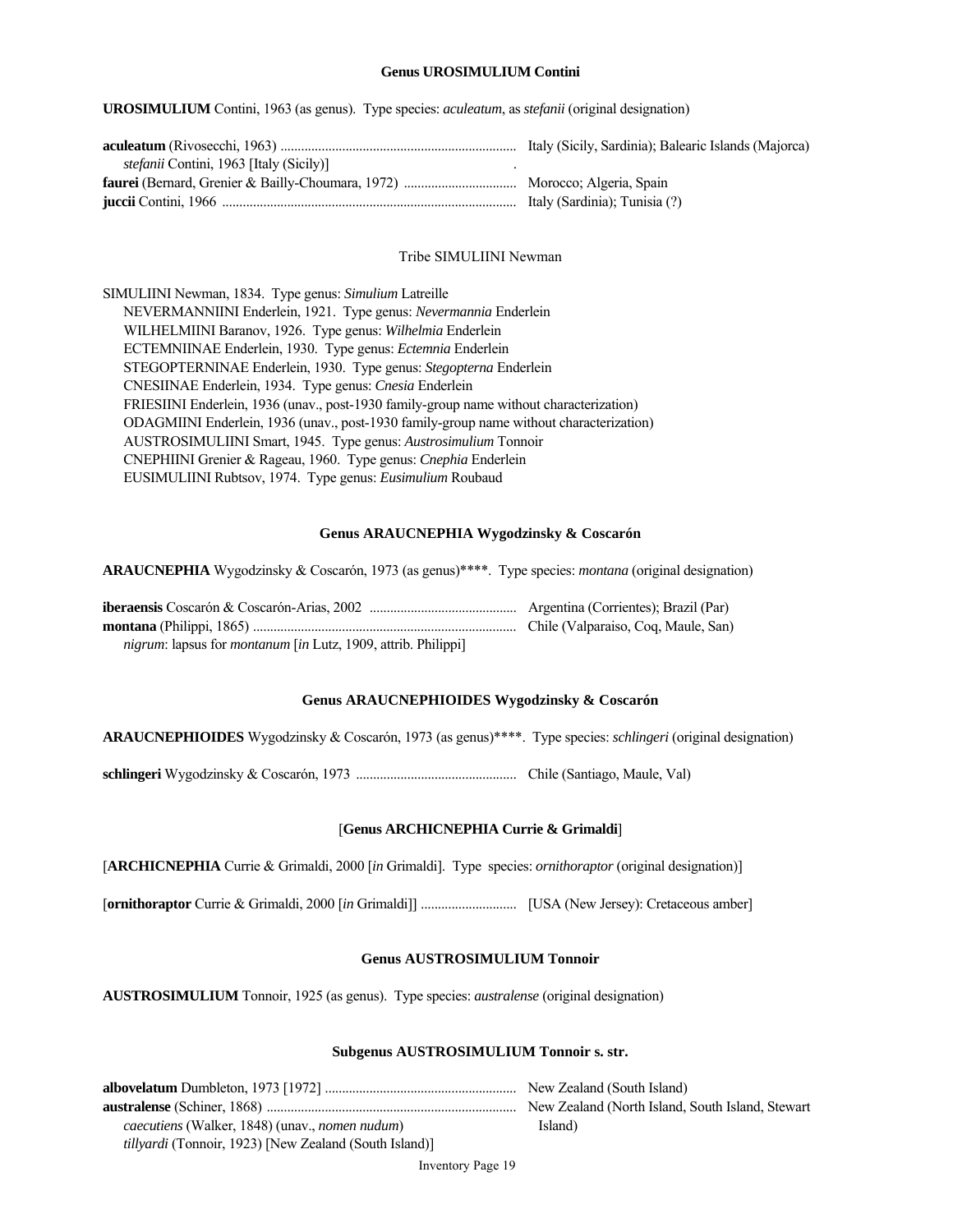| <i>australiensis:</i> incorrect subsequent spelling   |  |
|-------------------------------------------------------|--|
|                                                       |  |
| crosbyi Yankovsky, 1996 (unnecessary subst. name)     |  |
|                                                       |  |
| [vexans: authors, not Mik]                            |  |
|                                                       |  |
|                                                       |  |
|                                                       |  |
|                                                       |  |
|                                                       |  |
| alveolatum Dumbleton, 1973 [1972] (ssp.) [New Zealand |  |
| (South Island)]                                       |  |
| latecorne: incorrect subsequent spelling              |  |
|                                                       |  |
|                                                       |  |
|                                                       |  |
|                                                       |  |
| fiordense Dumbleton, 1973 [1972] (ssp.) [New Zealand  |  |
| (South Island)]                                       |  |
|                                                       |  |
|                                                       |  |
| tillyardi Tonnoir, 1925 (preocc. Tonnoir, 1923)       |  |
|                                                       |  |
|                                                       |  |
|                                                       |  |
|                                                       |  |

## **Subgenus NOVAUSTROSIMULIUM Dumbleton**

**NOVAUSTROSIMULIUM** Dumbleton, 1973 [1972] (as subgenus of *Austrosimulium*). Type species: *bancrofti* (original designation)

|                                                                          | Australia (Queensland, ACT, NSW, SA, Tas, Vic, WA)     |
|--------------------------------------------------------------------------|--------------------------------------------------------|
|                                                                          | Australia (ACT)                                        |
|                                                                          | Australia (Queensland)                                 |
|                                                                          | Australia (Queensland)                                 |
|                                                                          | Australia (Queensland)                                 |
|                                                                          | Australia (Queensland)                                 |
|                                                                          | Australia (New South Wales)                            |
|                                                                          | Australia (Queensland)                                 |
|                                                                          | Australia (Queensland)                                 |
|                                                                          | Australia (New South Wales, ACT, Qld, SA, Tas,         |
| <i>weindorferi</i> Tonnoir, 1925 [Australia (Tasmania)]                  | Vic. WA)                                               |
| <i>simile</i> Tonnoir, 1925 [Australia (Tasmania)]                       |                                                        |
| <i>austrosimile</i> (Smart, 1944) (unnecessary subst. name)              |                                                        |
|                                                                          |                                                        |
|                                                                          |                                                        |
|                                                                          | Australia (Tasmania, ACT, NSW, Vic)                    |
| <i>hilli</i> Mackerras & Mackerras, 1949 [1948] (ssp.) [Australia (ACT)] |                                                        |
|                                                                          | Australia (Victoria, ACT, NSW, Old, Tas incl. Flinders |
| <i>tasmaniense</i> Tonnoir, 1925 [Australia (Tasmania)]                  | Island)                                                |

## *Austrosimulium* **species unplaced to subgenus**

**colboi** Davies & Györkös, 1988 ................................................................... Australia (Victoria)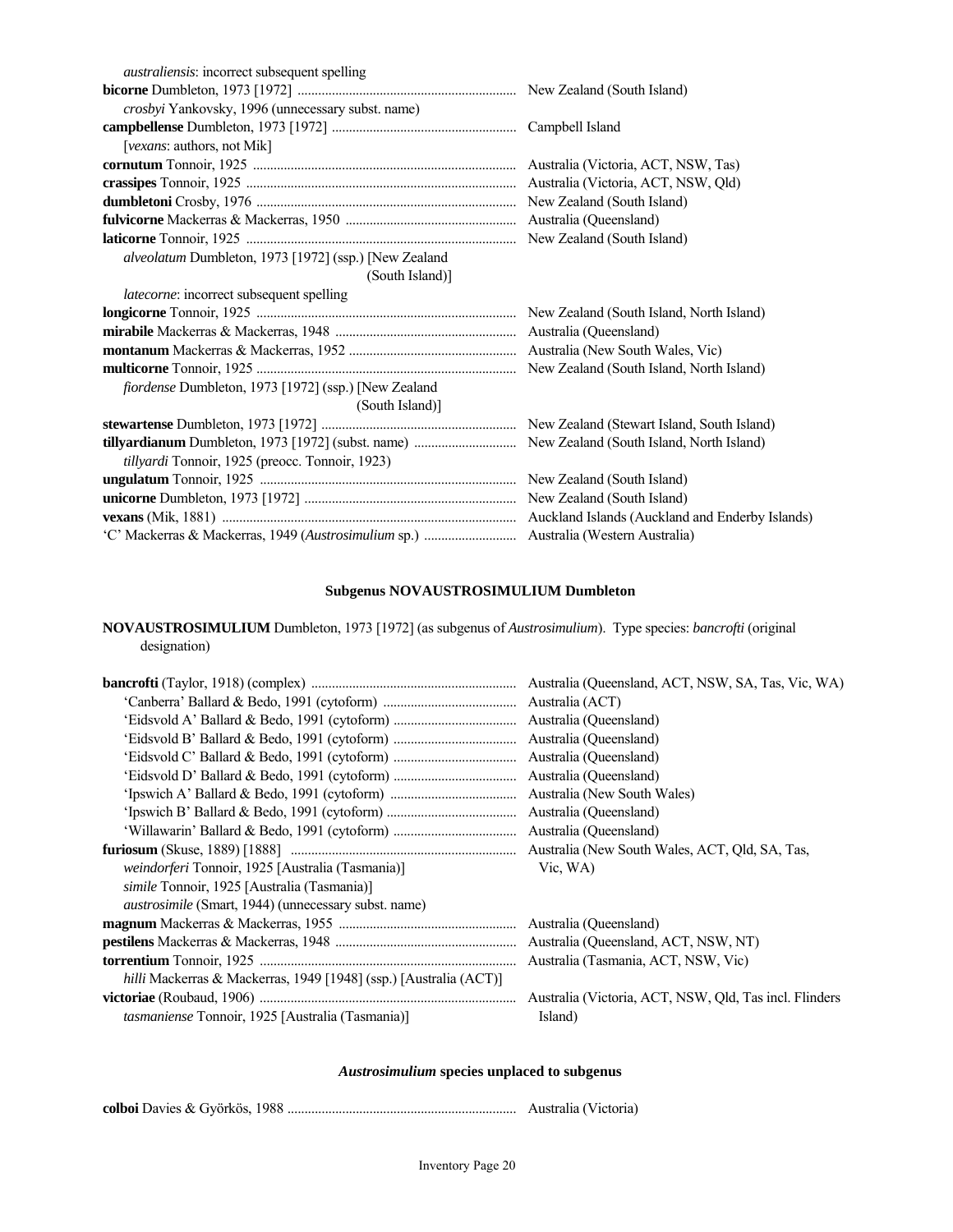#### [**Genus BAISOMYIA Kalugina**]

[**BAISOMYIA** Kalugina, 1991 (as genus). Type species: *incognita* (original designation)]

[**incognita** Kalugina, 1991] .......................................................................... [Siberia (Buryatskaya ES): Lower Cretaceous]

#### **Genus CNEPHIA Enderlein**

**CNEPHIA** Enderlein, 1921 (as genus). Type species: *pecuarum* (original designation)  *ASTEGA* Enderlein, 1930 (as genus). Type species: *pallipes*, as *lapponica* (original designation) **angarensis** Rubtsov, 1956 ........................................................................... Siberia (Angara ES) **chaurensis** Yankovsky, 2000 ..................................................................... Siberia (Taymyrsky ES) **dacotensis** (Dyar & Shannon, 1927) ........................................................... USA (South Dakota, Iowa, Kan, Maine, Mas, Mic, Min, *lasciva* (Twinn, 1936) [Canada (Ontario)] Neb, NH, NJ, NY, Pen, Wis); Canada (Alb, Man, Ont, 'A' Pruess, Adams, Parsons, Zhu & Powers, 2000 (molecular form) Que, Sask) *dakotense*, *decotensis*: incorrect subsequent spellings *johanseni*: lapsus for *dacotensis* [Rubtsov, 1960] **eremites** Shewell, 1952 ................................................................................ Canada (Northwest Territories incl. Victoria Island, Man, *arborescens* Rubtsov, 1971 [Siberia (Taymyrsky)] Nun incl. Southampton Island); Finland, Siberia (ES, 'A' Twinn, Hocking, McDuffie & Cross, 1948 (*Eusimulium* sp.) FE), Sweden, USA (Alaska) *arborensis*: incorrect subsequent spelling *enemites*, *erimites*: incorrect subsequent spellings **ornithophilia** Davies, Peterson & Wood, 1962 [1961] .............................. Canada (Ontario, Lab, Nfld, Que); USA (Ala, Ark, Del, 'near *pecuarum*' Hocking & Richards, 1952 (*Cnephia*) Flo, Geo, Kan, Lou, Mar, Mic, Misp, NC, NJ, Okl, 'U' Bennett, 1960 (*Cnephia* sp.) Pen, SC, Texas, Vir) *ornitophila*, *ornitophilia*: incorrect subsequent spellings [*dacotensis*: authors (Nfld: Avalon Peninsula), not Dyar & Shannon] [*pecuarum*: authors, not Riley] **pallipes** (Fries, 1824) .................................................................................... Norway; Finland, Lithuania, Russia (CR, NR), Sweden,  *lapponica* (Enderlein, 1921 [April]) (unav., *nomen nudum*) Ukraine, Siberia (?)  *heymonsi* (Enderlein, 1921 [April]) (unav., *nomen nudum*)  *lapponica* (Enderlein, 1921 [June]) [Sweden]  *heymonsi* (Enderlein, 1921 [June]) [Finland] *andrei* Usova & Reva, 2008 (unav., *nomen nudum*) *fallipes*, *pallines*, *pollipes*: incorrect subsequent spellings *laponica*: incorrect subsequent spelling [*intermedia*: Rubtsov 1956 (part)] **pecuarum** (Riley, 1887) [1886] .................................................................. USA (Louisiana, Ark, Ill, Ind, Ken, Misp, Ten, Texas) 'B' Pruess, Adams, Parsons, Zhu & Powers, 2000 (molecular form) 'C' Pruess, Adams, Parsons, Zhu & Powers, 2000 (molecular form) *pecaurum*, *pecuarium*: incorrect subsequent spellings **toptchievi** Yankovsky, 1996 ....................................................................... Ukraine [*lapponica*: Rubtsov, 1956, not Enderlein (Ukraine only)]

#### **Genus CNESIA Enderlein**

**CNESIA** Enderlein, 1934 [1933] (as genus). Type species: *dissimilis*, as *gynandrum* (original designation)

|                                                          | Argentina (Rio Negro, Chu, Ngn); Chile (Ara, BB, LL |
|----------------------------------------------------------|-----------------------------------------------------|
| <i>gynandrum</i> (Edwards, 1931) [Argentina (Rio Negro)] | incl. Chiloé, Mag, Maule, O'H, San, Val)            |
|                                                          | Argentina (Rio Negro); Chile (Maule)                |
|                                                          |                                                     |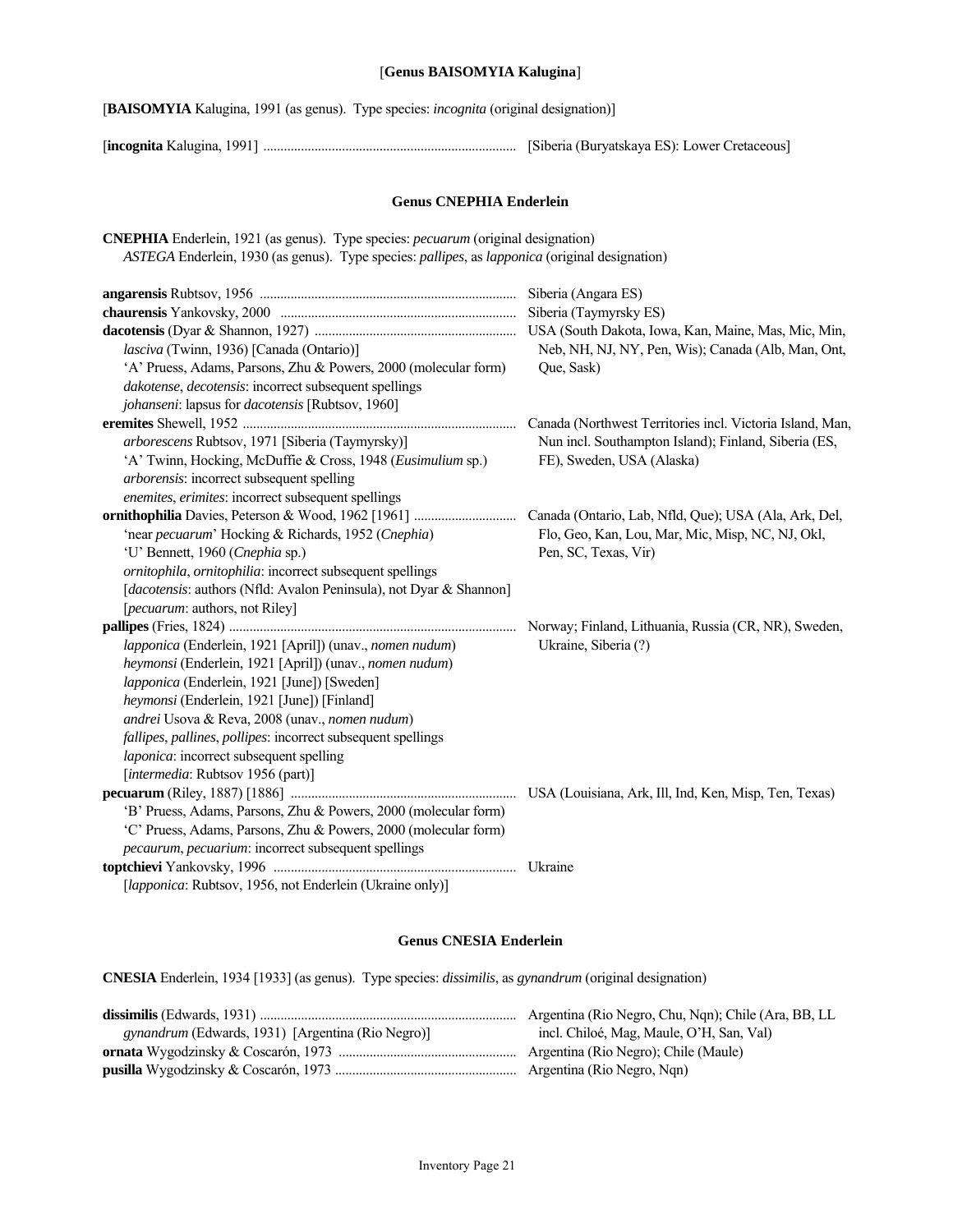#### **Genus CNESIAMIMA Wygodzinsky & Coscarón**

**CNESIAMIMA** Wygodzinsky & Coscarón, 1973 (as genus). Type species: *atroparva* (original designation)

**atroparva** (Edwards, 1931) ......................................................................... Argentina (Rio Negro, Nqn, TDF); Chile (LL, Mag incl. Navarino Island and TDF, Maule)

#### **Genus CROZETIA Davies**

**CROZETIA** Davies, 1965 (as genus). Type species: *crozetensis* (original designation)  *NOTIOSIMULIUM* Dumbleton (specimen label name, unpublished under *Code* Article 9.6, hence unav.)

|                                          | Crozet Islands (Possession) |
|------------------------------------------|-----------------------------|
|                                          |                             |
| [crozetense: Séguy, 1940, not Womersley] |                             |

## **Genus ECTEMNIA Enderlein**

**ECTEMNIA** Enderlein, 1930 (as genus). Type species: *taeniatifrons* (original designation)

|                                                           | [Russia (Kaliningrad): Oligocene (Baltic amber)]                     |
|-----------------------------------------------------------|----------------------------------------------------------------------|
| [cerberus (Enderlein, 1921 [April]) (unav., nomen nudum)] |                                                                      |
|                                                           | Canada (Ontario, Alb, Que); USA (Maine, Mas, Mic,                    |
| loisae (Stone & Jamnback, 1955) [USA (New York)]          | Min, NC, NH, NJ, NY, Pen, SC, Wis)                                   |
| ? 'Nov. sp.' Jamnback, 1951 (thesis)                      |                                                                      |
| '1' Jamnback, 1953 (thesis) ( <i>Cnephia</i> sp.)         |                                                                      |
|                                                           |                                                                      |
|                                                           |                                                                      |
| 'p' Adler in Crosskey, 1994 ( <i>Ectemnia</i> )           |                                                                      |
|                                                           |                                                                      |
| 'r' Adler in Crosskey, 1994 (Ectemnia)                    |                                                                      |
| [invenusta: authors (South Carolina), not Walker]         |                                                                      |
|                                                           | USA (Illinois, Iowa, Kan, Mic, Min, Wis); Canada (Alb,<br>Man, Sask) |

#### **Genus GIGANTODAX Enderlein**

**GIGANTODAX** Enderlein, 1925 (as genus).\*\*\* Type species: *bolivianus* (original designation)  *ARCHICNESIA* Enderlein, 1934 [1933] (as genus). Type species: *femineus* (original designation)  *ARCHINESIA*: incorrect subsequent spelling

#### BROPHYI species-group

|                                                                  | 'Tierra del Fuego'; Argentina (Chu, Nqn, RN, SC,   |
|------------------------------------------------------------------|----------------------------------------------------|
| <i>nigrescens</i> (Edwards, 1931) [Argentina (Rio Negro)]        | TDF), Chile (Aisén, BB, Mag incl. TDF)             |
|                                                                  | Peru (Cuzco)                                       |
|                                                                  | Argentina (Rio Negro, Chu, Nqn, SC, TDF); Chile    |
| <i>bonorinorum</i> Coscarón & Wygodzinsky, 1962 [Argentina]      | (Aisén, Mag incl. TDF)                             |
| (Tierra del Fuego)]                                              |                                                    |
| <i>bonarissorum, bonorinorus:</i> incorrect subsequent spellings |                                                    |
| <i>bonorinonum</i> : incorrect original spelling [alternative]   |                                                    |
| <i>brophii:</i> incorrect subsequent spelling                    |                                                    |
|                                                                  | Chile (Los Lagos, Aisén, Ara, BB, Mag, Maule);     |
| rufinotum (Edwards, 1931) [Argentina (Rio Negro)]                | Argentina (Chu, Nqn, RN, TDF: Isla de los Estados) |
|                                                                  | Argentina (Rio Negro, Nqn); Chile (Mag)            |
|                                                                  |                                                    |
|                                                                  |                                                    |

Inventory Page 22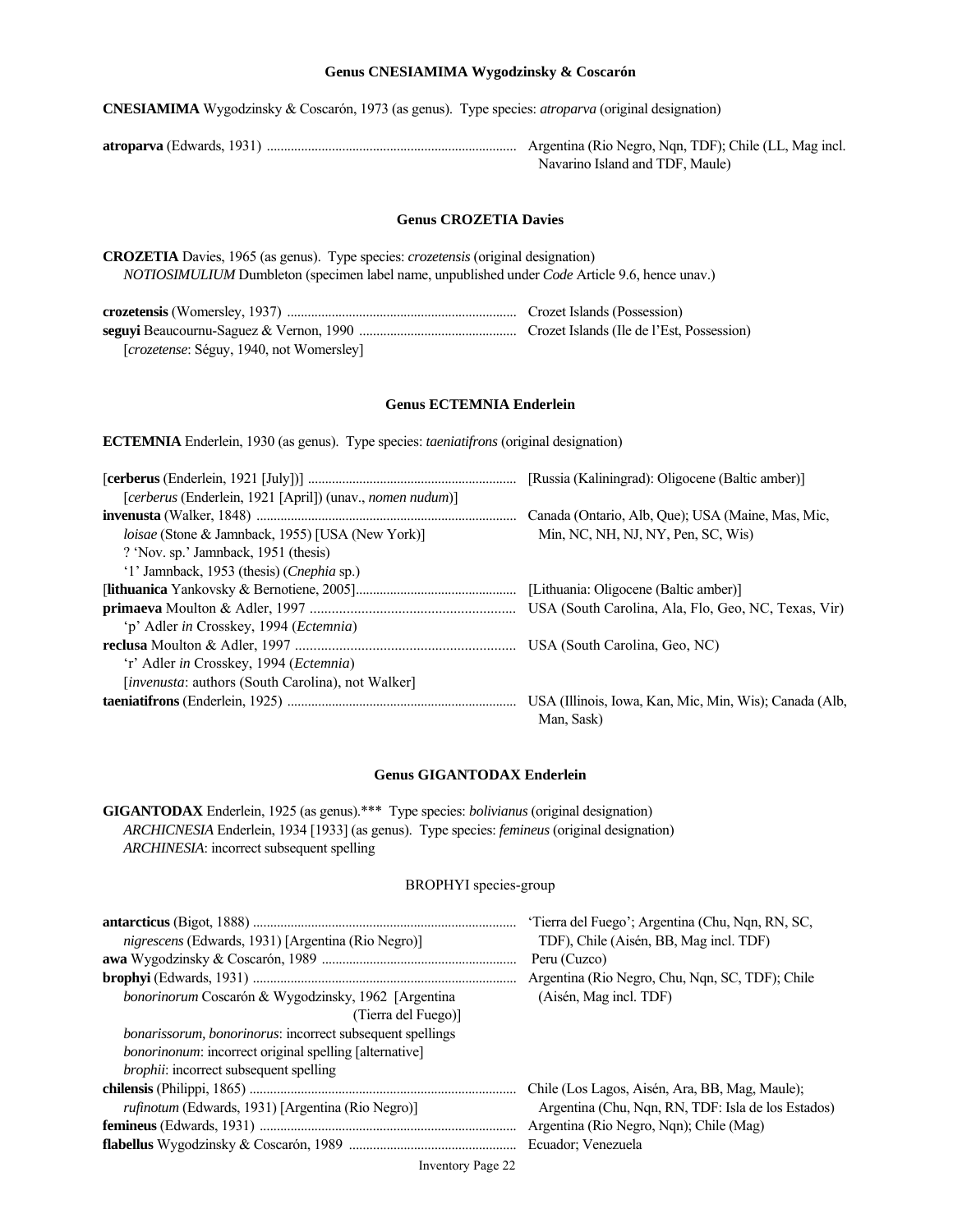| '3' Takaoka, 1987 ( <i>Gigantodax</i> sp.)                 |                          |
|------------------------------------------------------------|--------------------------|
| flabellus Takaoka, Hirai & Tada, 1988 (unav., nomen nudum) |                          |
|                                                            |                          |
|                                                            |                          |
|                                                            |                          |
|                                                            |                          |
| tarsatus Philippi, 1865 (preocc.) [Chile (Santiago)]       | Argentina (Chu, Nqn, RN) |
| <i>philippianus Pinto, 1932 [1931] (subst. name)</i>       |                          |
|                                                            |                          |
|                                                            |                          |
| osornorum Muñoz de Hoyos, Martínez, Mejía &                |                          |
|                                                            |                          |
| 'sp. nov.' Muñoz de Hoyos, Martínez, Mejía &               |                          |
| Bueno, 1994 (Gigantodax)                                   |                          |
|                                                            |                          |
|                                                            |                          |
|                                                            |                          |
|                                                            |                          |
| 'trifidum' Coscarón, 1981                                  |                          |
|                                                            |                          |
|                                                            |                          |

## CILICINUS species-group

|                                            | Peru (Junín)                                    |
|--------------------------------------------|-------------------------------------------------|
|                                            |                                                 |
|                                            |                                                 |
|                                            |                                                 |
| '4' Takaoka, 1987 ( <i>Gigantodax</i> sp.) |                                                 |
|                                            |                                                 |
|                                            |                                                 |
|                                            | Maule, O'H, San, Val); Argentina (Chu, Nqn, RN) |
|                                            |                                                 |
|                                            |                                                 |
| '1' Takaoka, 1987 ( <i>Gigantodax</i> sp.) |                                                 |
|                                            |                                                 |
|                                            |                                                 |
|                                            |                                                 |
|                                            | Maule, San)                                     |

## CORMONSI species-group

|                                                                           | Peru (Lima)         |
|---------------------------------------------------------------------------|---------------------|
|                                                                           | Colombia            |
|                                                                           | Peru (Junín, Cuzco) |
| 'No. 3' Brues, 1915 (Simulium)                                            |                     |
|                                                                           | Ecuador             |
|                                                                           | Ecuador; Colombia   |
|                                                                           | Ecuador: Colombia   |
|                                                                           | Chile (Tarapacá)    |
|                                                                           | Colombia            |
|                                                                           | Ecuador             |
| '2' Takaoka, 1987 (Gigantodax sp.)                                        |                     |
| <i>vulcanius</i> Takaoka, Hirai & Tada, 1988 (unav., <i>nomen nudum</i> ) |                     |
|                                                                           |                     |
| <i>wygodzinsky:</i> incorrect subsequent spelling                         |                     |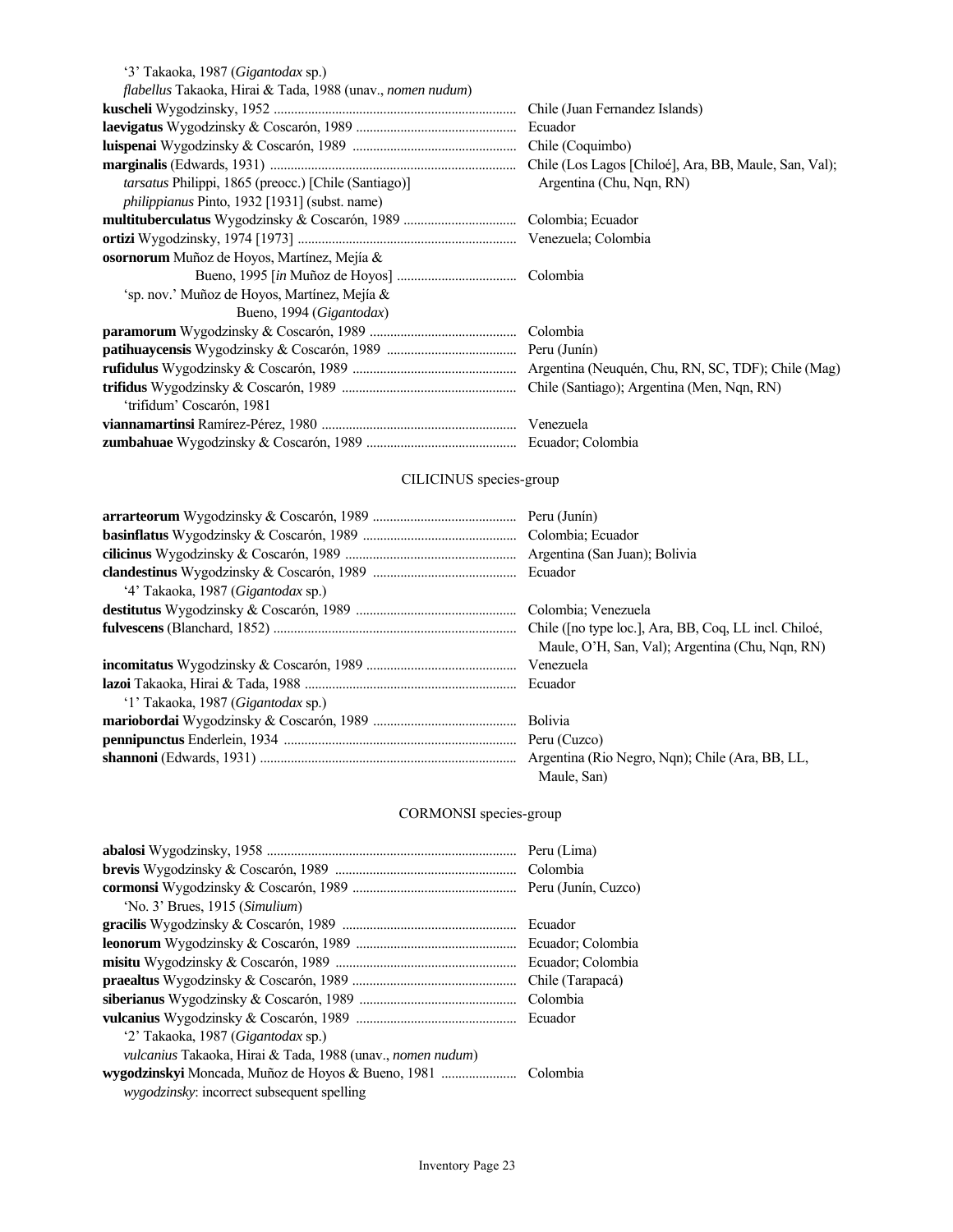| 'carmenae' Coscarón, 1981 |                        |
|---------------------------|------------------------|
|                           | Argentina (TDF, Nqn, 1 |

**igniculus** Coscarón & Wygodzinsky, 1962 ................................................ Argentina (TDF, Nqn, RN, SC); Chile (Aisén, Ara, BB, Mag, Maule)

## MINOR species-group

|                           | BB, Mag); Argentina (RN, TDF: Isla de los Estados) |
|---------------------------|----------------------------------------------------|
|                           |                                                    |
|                           |                                                    |
| 'eremicum' Coscarón, 1981 |                                                    |
|                           |                                                    |
| 'minor' Coscarón, 1981    | Argentina (Nqn, RN)                                |
|                           |                                                    |

## MULTIFILIS species-group

**multifilis** Wygodzinsky & Coscarón, 1989 ................................................. Ecuador; Colombia

## WRIGHTI species-group

| cervicronis: incorrect subsequent spelling                |                                            |
|-----------------------------------------------------------|--------------------------------------------|
|                                                           |                                            |
|                                                           |                                            |
|                                                           |                                            |
| '5' Takaoka, 1987 (Gigantodax sp.)                        |                                            |
| cypellus Takaoka, Hirai & Tada, 1988 (unav., nomen nudum) |                                            |
|                                                           |                                            |
|                                                           |                                            |
| 'No. 2' (larva) Brues, 1915 (Simulium)                    |                                            |
| 'No. 4' Brues, 1915 (Simulium)                            |                                            |
| herreris: incorrect subsequent spelling                   |                                            |
| [bolivianus: Wygodzinsky, 1958, not Enderlein]            |                                            |
|                                                           |                                            |
|                                                           |                                            |
|                                                           |                                            |
|                                                           |                                            |
|                                                           |                                            |
| wittmeri Wygodzinsky, 1951 [Argentina (Rio Negro)]        | Estados); Chile (Ara, BB, Maule, O'H, Val) |
|                                                           | Colombia                                   |
|                                                           |                                            |
|                                                           |                                            |
| vargasi (De León, 1945) [Guatemala]                       |                                            |
| 'D' De León, 1943 (Simulium sp.)                          |                                            |

## Unplaced names in *Gigantodax*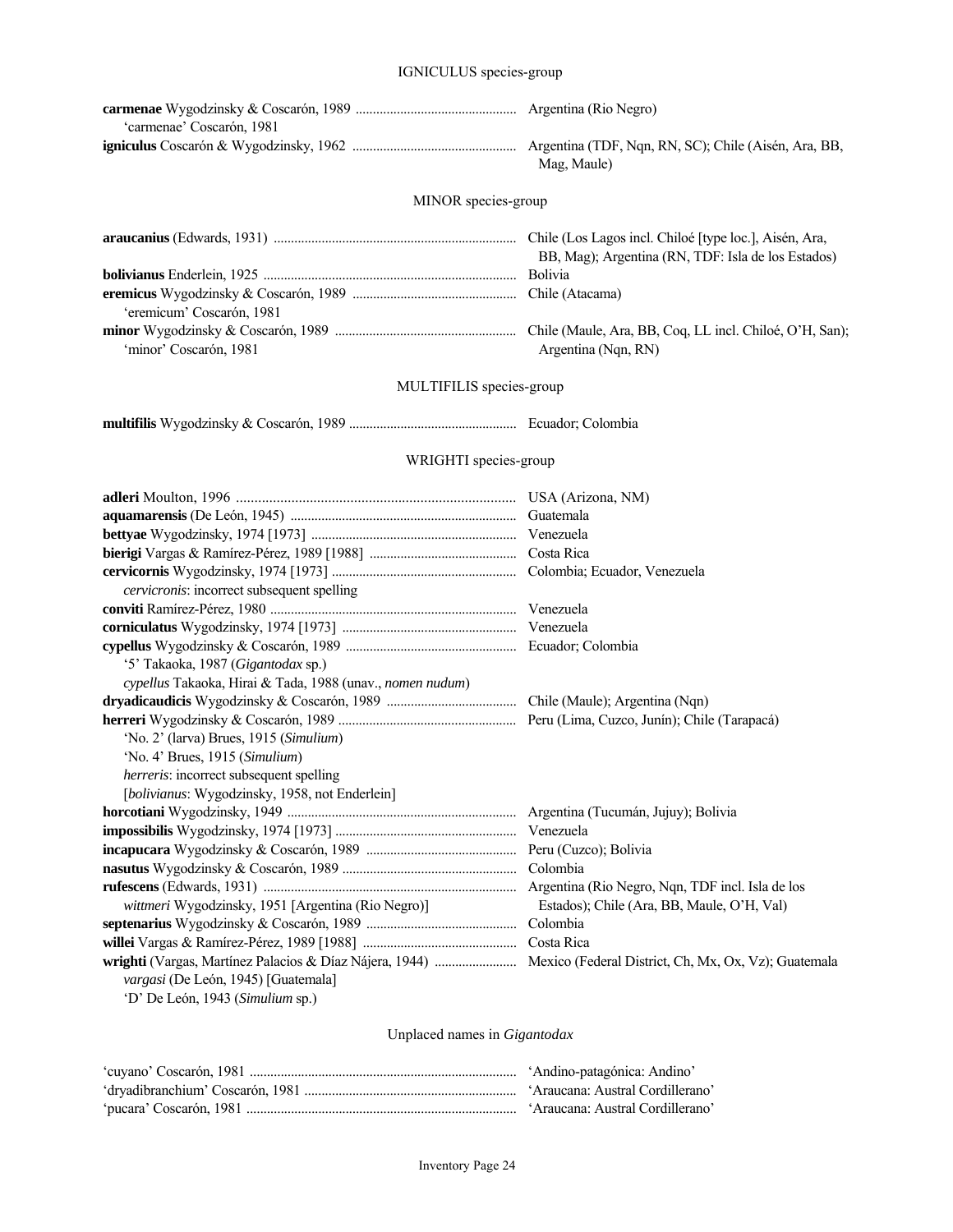#### **Genus GRENIERA Doby & David**

**GRENIERA** Doby & David, 1959 (as genus). Type species: *fabri* (original designation)

## ABDITA species-group

| <b>humeralis</b> Currie, Adler & Wood, 2004 [in Adler, Currie & Wood]  USA (California, Ore); Canada (BC) |  |
|-----------------------------------------------------------------------------------------------------------|--|
| 'sp.' and 'undescribed' Peterson, 1981 ( <i>Greniera</i> )                                                |  |
|                                                                                                           |  |

## FABRI species-group

|                                                                                       | Russia (Karelia KM)  |
|---------------------------------------------------------------------------------------|----------------------|
|                                                                                       |                      |
| ? 'L' Wolfe & Peterson, 1959 (Cnephia)                                                | USA (Col, Utah, Was) |
|                                                                                       | Syria (Golan)        |
|                                                                                       |                      |
| 'aff. <i>fabri</i> ' Rivosecchi, 1963 ( <i>Greniera</i> sp.)                          |                      |
|                                                                                       |                      |
| <i>ivanovi:</i> incorrect subsequent spelling                                         |                      |
| longicornis Currie, Adler & Wood, 2004 [in Adler, Currie & Wood]  USA (Delaware, Flo) |                      |
| '1' Pinkovsky, 1976 (thesis) / Pinkovsky & Butler, 1978                               |                      |
| (Cnephia sp.)                                                                         |                      |
|                                                                                       |                      |
|                                                                                       |                      |
| naurica: incorrect subsequent spelling                                                |                      |
|                                                                                       |                      |
|                                                                                       |                      |
|                                                                                       |                      |

#### *Greniera* **species unplaced to group**

|                                                          | [Russia (Kaliningrad): Oligocene (Baltic amber)] |
|----------------------------------------------------------|--------------------------------------------------|
| [ <i>meunieri</i> Smart, 1944 (unnecessary subst. name)] |                                                  |
|                                                          | [Russia (Kaliningrad): Oligocene (Baltic amber)] |
|                                                          | [Russia (Kaliningrad): Oligocene (Baltic amber)] |

## [**Genus GYDARINA Kalugina**]

[**GYDARINA** Kalugina, 1991 (as genus). Type species: *karabonica* (original designation)]

[**karabonica** Kalugina, 1991] ...................................................................... [Siberia (Chitinskaya ES): Lower Cretaceous]

## **Genus LUTZSIMULIUM d'Andretta & d'Andretta**

**LUTZSIMULIUM** d'Andretta & d'Andretta, 1947 [1946] (as genus)\*\*\*\*. Type species: *hirticosta*, as *cruzi* (original designation) *KEMPFSIMULIUM* Py-Daniel & Nunes de Mello, 1982 [in Py-Daniel] (as genus). Type species: *simplicicolor* (original designation)

|                                                                 | Brazil (São Paulo, Bahía, MG, Par, RGS, RJ, SC); |
|-----------------------------------------------------------------|--------------------------------------------------|
| cruzi d'Andretta & d'Andretta, 1947 [1946] [Brazil (São Paulo)] | Argentina (Mis)                                  |
| hirticola: incorrect subsequent spelling                        |                                                  |
|                                                                 |                                                  |
| <i>[montanum: Lutz, 1909, not Philippi]</i>                     |                                                  |
|                                                                 |                                                  |
|                                                                 |                                                  |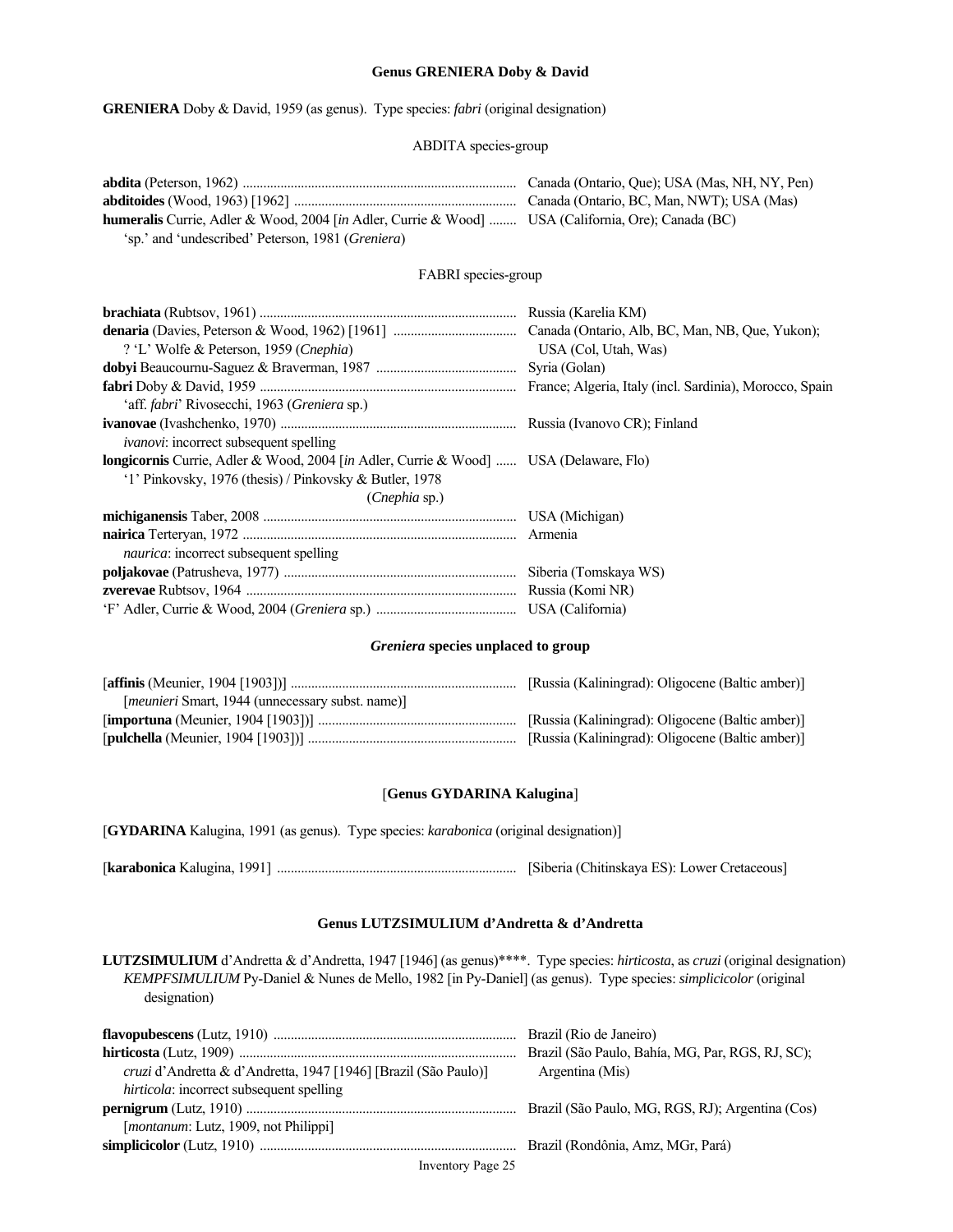#### **Genus METACNEPHIA Crosskey**

**METACNEPHIA** Crosskey, 1969 (as genus). Type species: *bilineata*, as *saileri* (original designation)

**aldanica** Vorobets, 1987 .............................................................................. Siberia (Yakutskaya ES) **amphora** Ladle & Bass, 1975 ..................................................................... Britain (England); France 'III' Grenier & Rageau, 1948 [*in* Grenier] (*Simulium* sp.) [*tredecimata*: Grenier & Rageau, 1951 / Grenier, 1953, not Edwards] **amsheevi** Usova & Bazarova, 1990 [*in* Bazarova] .................................... Siberia (Buryatskaya ES) **aspinosa** Rubtsov, 1973 ............................................................................... Siberia (Maritime FE) **baicalica** Usova & Bazarova, 1990 [*in* Bazarova] ..................................... Siberia (Buryatskaya ES) **bilineata** (Rubtsov, 1940)† .......................................................................... Siberia (Tyumen WS), Canada (Alb, BC, Man, Nun incl. *saileri* (Stone, 1952) [USA (Alaska)] Baffin Island, NWT, Que, Yukon), Finland, *intermedia* (Rubtsov, 1956) [Russia (Orenburgskaya CR)] Kazakhstan, Norway, Russia (CR, NR), Sweden, USA *korsakovi* (Rubtsov, 1956) [Russia (Vologda CR)] (Alaska)  *becherii* (Rivosecchi, 1964) (unav., *nomen nudum*, attrib. Corti)  *orenburgica* (Yankovsky, 1996) (unnecessary subst. name, for *intermedia*) 'III' Puri, 1926 (*Simulium* sp.) 'C' Twinn, Hocking, McDuffie & Cross, 1948 (*Eusimulium* sp.) 'D' Hocking, 1950 (*Cnephia* sp.) 'H' Madahar, 1967 (thesis) / Rothfels, 1979 ' IIIS-2' Procunier, 1982 (cytoform) 'near *saileri*' Craig, 1974 (*Metacnephia* sp.) 'Tuk' Procunier, 1980 (thesis) (cytoform) 'IIL-3 + 4, IIL-3, 5' Procunier, 1982 (cytoform) [*pallipes*: Rubtsov, 1956 / Currie, 1986, not Fries] **blanci** (Grenier & Theodorides, 1953) ........................................................ Morocco; Algeria, France, Italy (Sicily), Macedonia, ? *lesnei* (Séguy, 1925) [France] Portugal, Romania, Serbia, Spain, Tunisia **borealis** (Malloch, 1919)\*\*\* ....................................................................... Canada (Nunavut [Victoria Island] incl. Baffin and  *arctocanadensis* Yankovsky, 1996 (unnecessary subst. name) Southampton Islands, Lab, Northwest Territoriers '3' Malloch, 1919 (*Simulium* sp.) incl. Banks Island, Ont, Que); Siberia (FE) 'indet.' Edwards, 1933 (*Simulium* (*Cnephia*) sp.) 'X' Davies, 1950 (*Cnephia* sp.) *borialis*: incorrect subsequent spelling [*tredecimata*: Bodrova, 1980, not Edwards] **breevi** (Rubtsov, 1956) ................................................................................. Russia (Solovets Island NR) **burjatica** Usova & Bazarova, 1990 [*in* Bazarova] .................................... Siberia (Buryatskaya ES) **coloradensis** Peterson & Kondratieff, 1995 [1994] .................................... USA (Colorado) 'near *jeanae*' Bushnell, Foster & Wahle, 1987 (*Metacnephia* sp.) 'new species' Peterson, 1989 (*Metacnephia*) **cuspidata** Vorobets, 1987 ............................................................................ Siberia (Yakutskaya ES) **danubica** (Rubtsov, 1956) ........................................................................... 'Danube River'; Romania, 'Yugoslavia' **edwardsiana** (Rubtsov, 1940) ..................................................................... Siberia (Magadanskaya FE, ES, WS); China (IM, Xi),  *lanata* (Takahasi, 1940) [China (Inner Mongolia)] Kazakhstan, Mongolia *edwardsisana*, *edwarsiana*: incorrect subsequent spellings *lamata*: incorrect subsequent spelling **gorodkovi** (Rubtsov, 1964) .......................................................................... Tajikistan **hajotsdzorensis** (Terteryan, 1962) .............................................................. Armenia *hajotsdzdrensis*: incorrect original spelling *hajotsdorensis*: incorrect subsequent spelling **hamardabanae** Usova & Bazarova, 1990 [*in* Bazarova] .......................... Siberia (Buryatskaya ES) **jeanae** (DeFoliart & Peterson, 1960) ........................................................... USA (Utah, Cal, Col, Wyo)  *macrocerca* (Peterson, 1958) (thesis) (unav., *nomen nudum*) **karakechensis** Yankovsky, 2000 ................................................................ Kyrgyzstan

Inventory Page 26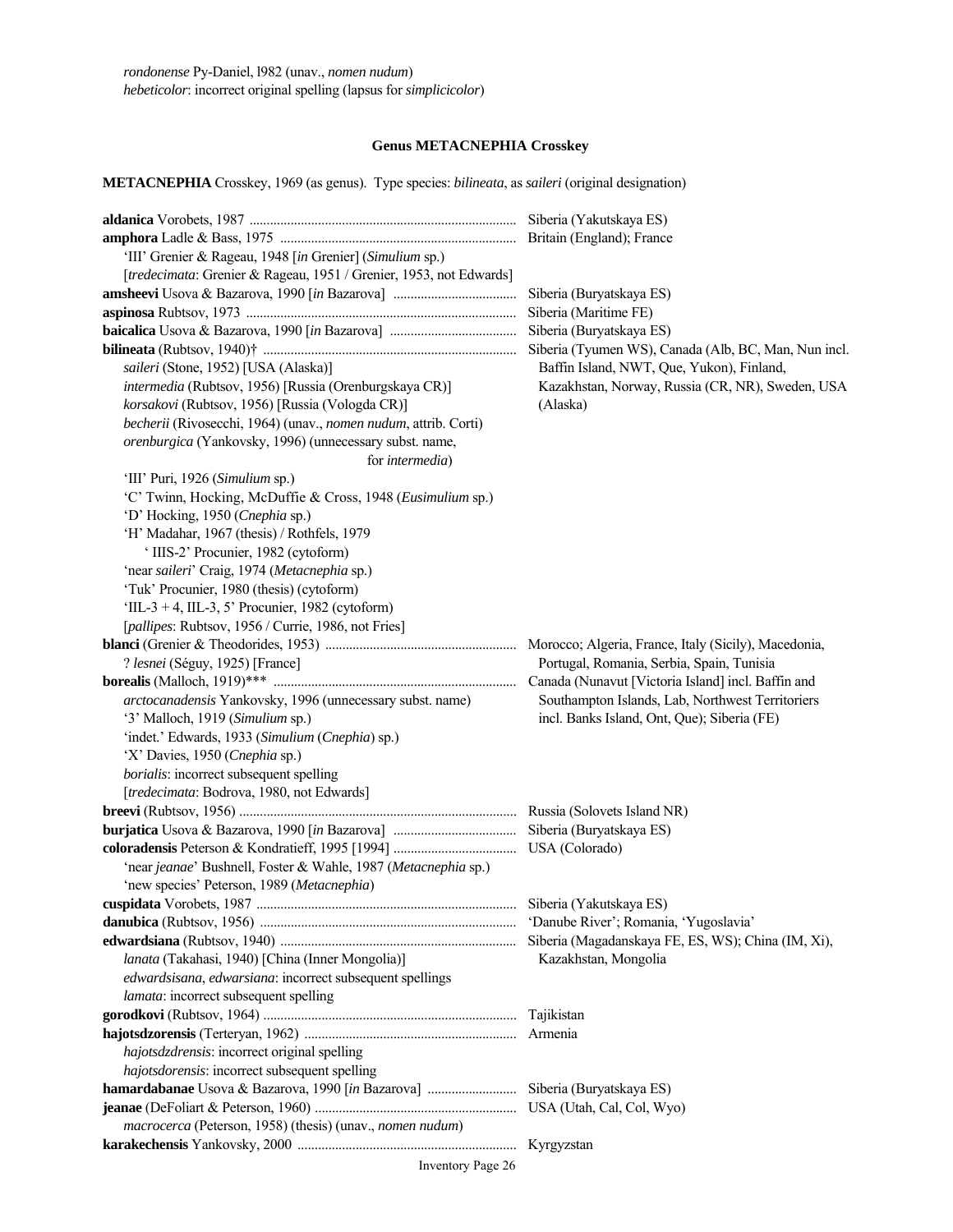| cirjanovae, kijanovae, kirjanoae, kirjonavae, kiryanovae,         | Mongolia, Siberia (Altai WS), Uzbekistan. [? = saileri] |
|-------------------------------------------------------------------|---------------------------------------------------------|
| kiryanovi: incorrect subsequent spellings                         |                                                         |
|                                                                   |                                                         |
|                                                                   |                                                         |
|                                                                   |                                                         |
| tabescentifrons (Enderlein, 1929) [Sweden]                        | Siberia (WS), Sweden. [Other records in error]          |
| vestita (Enderlein, 1929) [Sweden]                                |                                                         |
| brevis (Rubtsov, 1956) [Russia ('northern Urals')]                |                                                         |
| trigoniformis Yankovsky, 2003 [2002] (unav. under Code            |                                                         |
| Article $16.4.1$ ; no type)*                                      |                                                         |
| lypa: incorrect subsequent spelling                               |                                                         |
| tabescetifrons: incorrect subsequent spelling                     |                                                         |
| [trigonia: Rubtsov, 1956 / Usova, 1961, not Lundström]            |                                                         |
|                                                                   |                                                         |
|                                                                   |                                                         |
|                                                                   |                                                         |
|                                                                   |                                                         |
| multifiis, multifilla, multipilis: incorrect subsequent spellings |                                                         |
|                                                                   |                                                         |
| saxicola (Rubtsov, 1956) [Russia (Caucasus)]                      | Turkmenistan                                            |
| nigrasexicola: incorrect subsequent spelling                      |                                                         |
|                                                                   |                                                         |
| [tredecimata: Contini, 1963 (Sardinia), not Edwards]              |                                                         |
|                                                                   |                                                         |
|                                                                   |                                                         |
| paraskevae Petrova, Chubareva & Kachvoryan, 1995                  | Tajikistan                                              |
|                                                                   |                                                         |
|                                                                   |                                                         |
|                                                                   |                                                         |
| hirta (Rubtsov & Terteryan, 1954) [Armenia]                       | Romania, Turkmenistan, Uzbekistan                       |
|                                                                   |                                                         |
| parapallipes Bobrova, 1980 [Siberia (Khabarovsk)]                 | Uzbekistan                                              |
|                                                                   |                                                         |
|                                                                   |                                                         |
|                                                                   |                                                         |
| 'N' Fredeen, 1951 (thesis) / Hocking & Pickering, 1954            | Yukon)                                                  |
| (Cnephia sp.)                                                     |                                                         |
|                                                                   |                                                         |
| dzhungarica Yankovsky, 1996 (unnecessary subst. name)             |                                                         |
| decimfistula: incorrect subsequent spelling                       |                                                         |
|                                                                   |                                                         |
|                                                                   | Turkmenistan                                            |
|                                                                   |                                                         |
| crassifistula (Rubtsov, 1956) [Siberia (Altai)]                   | (ES, FE, WS), Uzbekistan, Romania (?)                   |
| crassifictua, crassifistulata: incorrect subsequent spellings     |                                                         |
| sommermane: incorrect subsequent spelling                         |                                                         |
| [borealis: Jenkins, 1948, not Malloch]                            |                                                         |
|                                                                   | Tajikistan/Afghanistan frontier                         |
|                                                                   |                                                         |
|                                                                   |                                                         |
|                                                                   |                                                         |
|                                                                   |                                                         |
|                                                                   |                                                         |
|                                                                   |                                                         |
| tetragintatum: incorrect original spelling                        |                                                         |
| tetrpaginata: incorrect subsequent spelling                       |                                                         |
|                                                                   |                                                         |
| tredecemata: incorrect subsequent spelling                        | (KM), Sweden. [Other records in error]                  |
|                                                                   |                                                         |
|                                                                   |                                                         |
| Inventory Page 27                                                 |                                                         |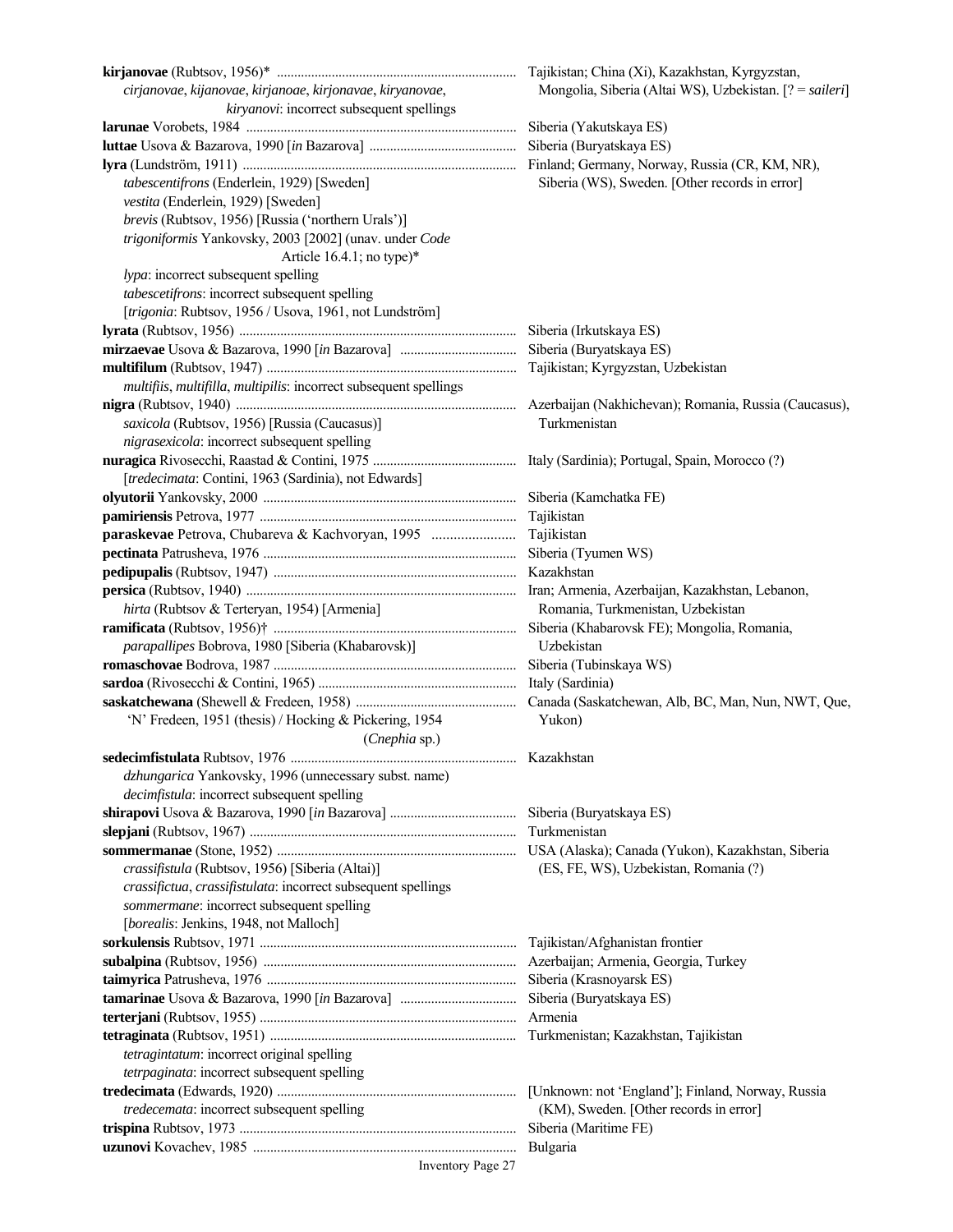| <i>usunovi</i> : incorrect subsequent spelling               |        |
|--------------------------------------------------------------|--------|
|                                                              |        |
| variabilis, veriafilis: incorrect original spellings         |        |
|                                                              |        |
| <i>freytagi</i> (DeFoliart & Peterson, 1960) [USA (Wyoming)] | Yukon) |
| <i>[borealis: authors (western USA), not Malloch]</i>        |        |
|                                                              |        |
|                                                              |        |
|                                                              |        |
|                                                              |        |

## **Genus PARACNEPHIA Rubtsov**

**PARACNEPHIA** Rubtsov, 1962 (as genus). Type species: *muspratti* (original designation)

## **Subgenus PARACNEPHIA Rubtsov s. str.**

## BRINCKI species-group

**brincki** (De Meillon, 1955) .......................................................................... South Africa (Western Cape)

## MUSPRATTI species-group

## **Subgenus PROCNEPHIA Crosskey**

**PROCNEPHIA** Crosskey, 1969 (as subgenus of *Prosimulium*). Type species: *rhodesiana* (original designation)

## *Paracnephia* **species unplaced to subgenus (Australian '***Cnephia***' of authors)**

|                                                                | Australia (New South Wales, Old, Tas, Vic) |
|----------------------------------------------------------------|--------------------------------------------|
|                                                                | Australia (New South Wales, SA, WA)        |
| occidentalis (Mackerras & Mackerras, 1949) ('var.') [Australia |                                            |
| (Western Australia)]                                           |                                            |
| <i>fergussoni:</i> incorrect subsequent spelling               |                                            |
|                                                                |                                            |
|                                                                |                                            |
| 'B' Rothfels, 1979 (Cnephia cytoform, attrib. Bedo)            |                                            |
|                                                                | Australia (Queensland, ACT, NSW, Tas, Vic) |
|                                                                |                                            |
|                                                                |                                            |
| <i>strenna</i> : incorrect subsequent spelling                 |                                            |
|                                                                |                                            |
|                                                                |                                            |
|                                                                |                                            |
|                                                                | Australia (Western Australia)              |
|                                                                |                                            |

#### Inventory Page 28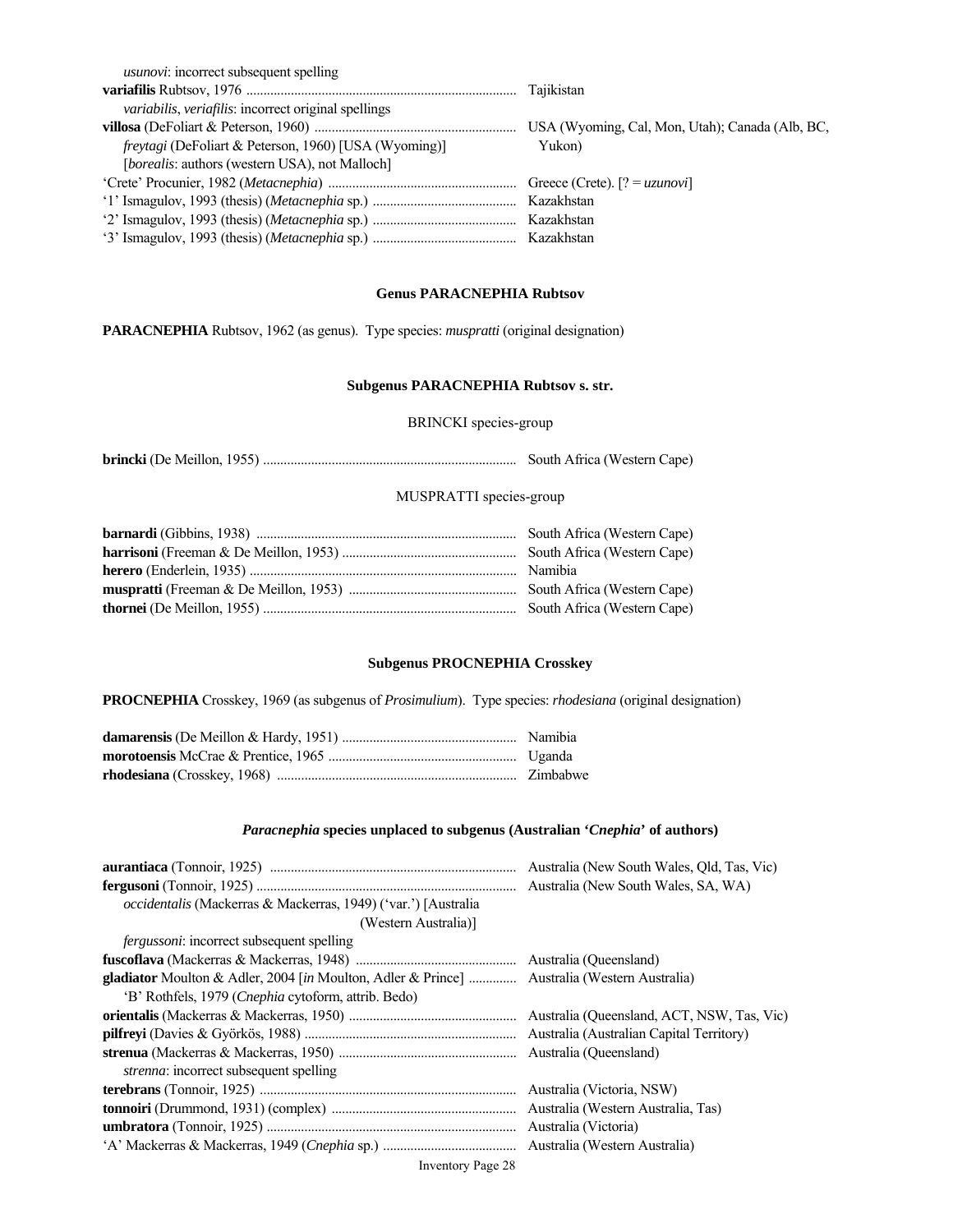#### **Genus PARAUSTROSIMULIUM Wygodzinsky & Coscarón**

**PARAUSTROSIMULIUM** Wygodzinsky & Coscarón, 1962 (as subgenus of *Austrosimulium*). Type species: *anthracinum* (original designation)

**anthracinum** (Bigot, 1888) ......................................................................... Chile (Magallanes incl. Hoste Island [type loc.], Navarino *moorei* (Silva Figueroa, 1917) [Chile (Aisén)] Island and TDF mainland, Aisén, Ara, LL incl. Chiloé); Argentina (Nqn, RN, TDF incl. Isla de los Estados)

## **Genus PEDROWYGOMYIA Coscarón & Miranda-Esquivel**

**PEDROWYGOMYIA** Coscarón & Miranda-Esquivel, 1998 (as genus)\*. Type species: *cortesi* (original designation)

| 'cortesi' Coscarón, 1981     |  |
|------------------------------|--|
|                              |  |
| 'jatunchuspi' Coscarón, 1981 |  |
|                              |  |
| 'punapi' Coscarón, 1981      |  |

#### **Genus SIMULIUM Latreille**

**SIMULIUM** Latreille, 1802 (as genus). Type species: *colombaschense* (monotypy)  *SIMULIA*: incorrect subsequent spelling (originally from Olfers, 1816) [MELUSINA: authors, from Hendel (1908), error based on type misidentification] [*ATRACTOCERA*: Meigen, 1803, 1804 (misidentified), ICZN Opinion 1174]

## **Subgenus AFROSIMULIUM Crosskey**

**AFROSIMULIUM** Crosskey, 1969 (as genus). Type species: *gariepense* (original designation)

**gariepense** De Meillon, 1953 ...................................................................... South Africa (Free State, EC, NC); Lesotho, Namibia

#### **Subgenus ANASOLEN Enderlein**

**ANASOLEN** Enderlein, 1930 (as genus). Type species: *dentulosum*, as *adolffriedericianus* (original designation)

|                                                                    | Uganda; Democratic Republic of Congo                   |
|--------------------------------------------------------------------|--------------------------------------------------------|
| <i>edwardsi</i> Gibbins, 1937 (unav., <i>nomen nudum</i> )         |                                                        |
| <i>bisnoveum</i> : incorrect subsequent spelling                   |                                                        |
|                                                                    | Uganda; Angola, Burkina Faso, Cameroon, Democratic     |
| <i>gilvipes</i> Pomeroy, 1920 [Cameroon]                           | Republic of Congo, Equatorial Guinea (Bioko), Eritrea, |
| adolffriedericianum (Enderlein, 1930) [Rwanda]                     | Ethiopia, Ghana, Guinea, Kenya, Lesotho, Malawi,       |
| <i>ruwenzoriense</i> Gibbins, 1934 [Uganda]                        | Nigeria, Rwanda, São Tomé and Príncipe (Príncipe,      |
| emfulae De Meillon, 1937 [South Africa (KwaZulu Natal)]            | São Tomé), Sierra Leone, South Africa (EC, G, KZN,     |
| <i>britannicum</i> Davies, 1966 [? East Africa, 'Britain' error]   | L, M, WC), South Sudan, Sudan, Swaziland, Tanzania,    |
| <i>trifurcatum</i> Fain, Bafort & Silberstein, 1976 (ssp.) [Kenya] | Togo, Zimbabwe. ['Britain' error]                      |
| altissimum Fain, Bafort & Silberstein, 1977 (ssp.) [Kenya]         |                                                        |
| <i>bambusicola</i> Fain, Bafort & Silberstein, 1977 (ssp.) [Kenya] |                                                        |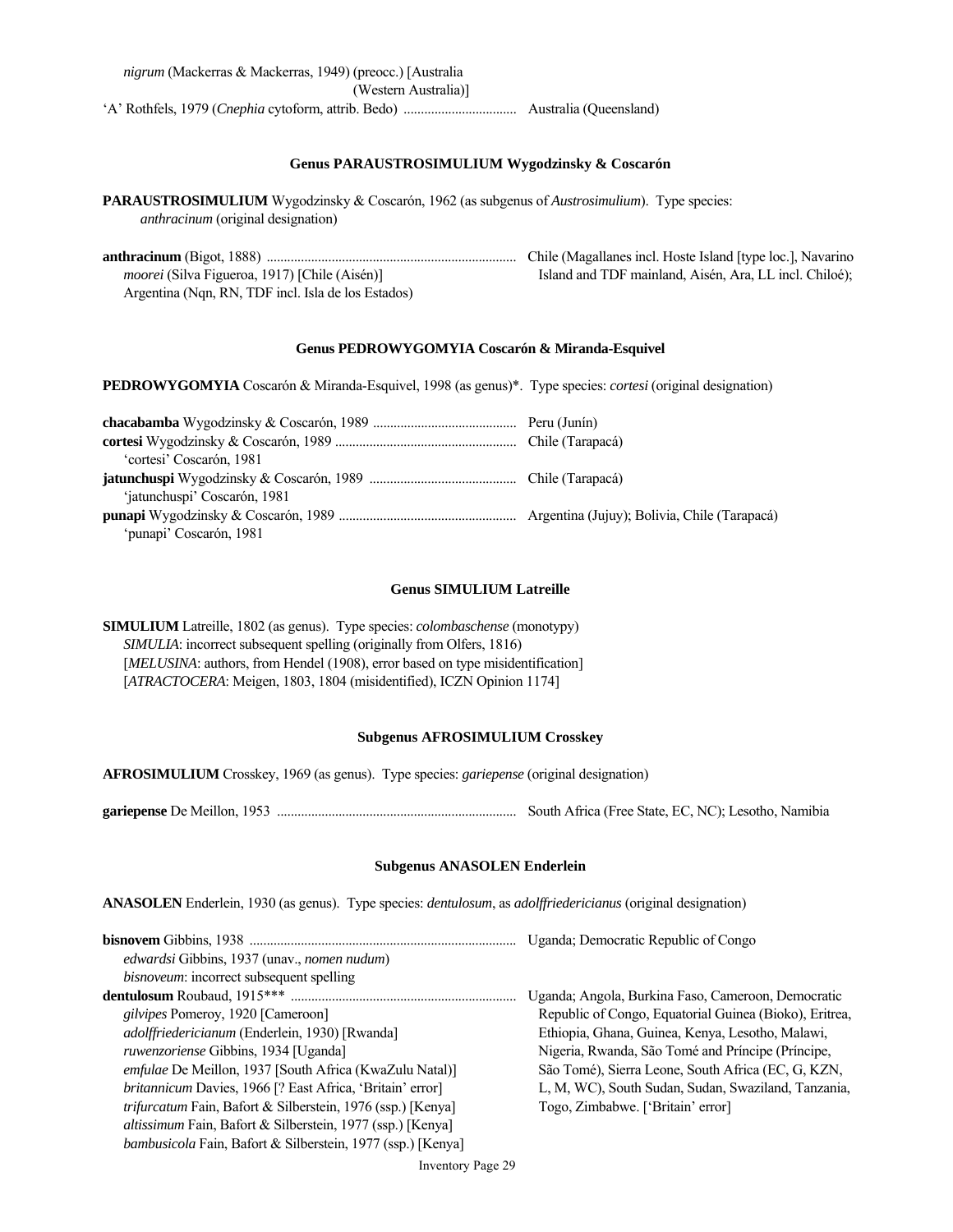| 'Mbabo' Fain & Elsen, 1973 (morphoform)                     |  |
|-------------------------------------------------------------|--|
| <i>dentusolum</i> : incorrect subsequent spelling           |  |
| <i>ruvenzorense:</i> incorrect subsequent spelling          |  |
|                                                             |  |
|                                                             |  |
| <i>kauntzeum</i> Gibbins, 1936 (unav., <i>nomen nudum</i> ) |  |
|                                                             |  |
|                                                             |  |
|                                                             |  |
|                                                             |  |
|                                                             |  |
|                                                             |  |
|                                                             |  |
|                                                             |  |

## **Subgenus ASIOSIMULIUM Takaoka & Choochote**

**ASIOSIMULIUM** Takaoka & Choochote, 2005 (as subgenus of *Simulium*). Type species: *oblongum* (original designation)

| 'E' Phasuk, 2006 (thesis) (Simulium sp.)           |  |
|----------------------------------------------------|--|
|                                                    |  |
|                                                    |  |
| ? 'D' Phasuk, 2006 (thesis) ( <i>Simulium</i> sp.) |  |

## **Subgenus ASPATHIA Enderlein**

**ASPATHIA** Enderlein, 1935 (as genus). Type species: *hunteri* (original designation)  *JALACINGOMYIA* Py-Daniel, 1994 [*in* Py-Daniel & Moreira Sampaio] (as genus). Type species: *anduzei* (original designation)

| patziciaense Takaoka & Takahasi, 1982 [Guatemala]                              |                                                      |
|--------------------------------------------------------------------------------|------------------------------------------------------|
| patzicianense: incorrect subsequent spelling                                   |                                                      |
|                                                                                |                                                      |
| costalimai Vargas, Martínez Palacios & Díaz Nájera, 1946  Mexico (Morelos, Ox) |                                                      |
| [jacumbae: Vargas et al., 1943, not Dyar & Shannon]                            |                                                      |
| covagarciai Ramírez-Pérez, Yarzábal, Takaoka, Tada &                           |                                                      |
| Ramírez, 1984  Venezuela; Brazil (Ror)                                         |                                                      |
|                                                                                |                                                      |
| hetchi: incorrect subsequent spelling                                          |                                                      |
| [sayi: Vargas et al., 1943, not Dyar & Shannon]                                |                                                      |
|                                                                                | Guatemala; Mexico (Chiapas, Ox), Panama, Venezuela   |
| 'H' Conn, 1988 ( <i>metallicum</i> cytoform)                                   |                                                      |
|                                                                                |                                                      |
| lassmanni Vargas, Martínez Palacios & Díaz Nájera, 1946                        | Oregon, SD, Texas, Utah, Was, Wyo); Canada (Alb,     |
| [Mexico (Mexico State)]                                                        | BC incl. Queen Charlotte Islands, Sask, Yukon),      |
|                                                                                | Mexico (FD, Gj, Mi, MS, Vz)                          |
|                                                                                | Mexico (Federal District, Du, Gu, Ox, Vz); USA (Ari, |
| [ <i>hirtipes</i> : Vargas, 1943, not Fries]                                   | NM                                                   |
|                                                                                |                                                      |
| guatemalense De León, 1945 [1944] [Guatemala]                                  | Guatemala, Mexico (Ch, Hi, Ja, Mi, Ox, Vz)           |
| 'nr. abditoides' Snyder & Huggins, 1980 (Cnephia)                              |                                                      |
|                                                                                |                                                      |
| jobinsi: incorrect subsequent spelling                                         |                                                      |
|                                                                                |                                                      |
|                                                                                |                                                      |
| <i>marquesi:</i> incorrect subsequent spelling                                 |                                                      |
| [vandalicum: Vargas, 1945 / Vargas et al., 1946,                               |                                                      |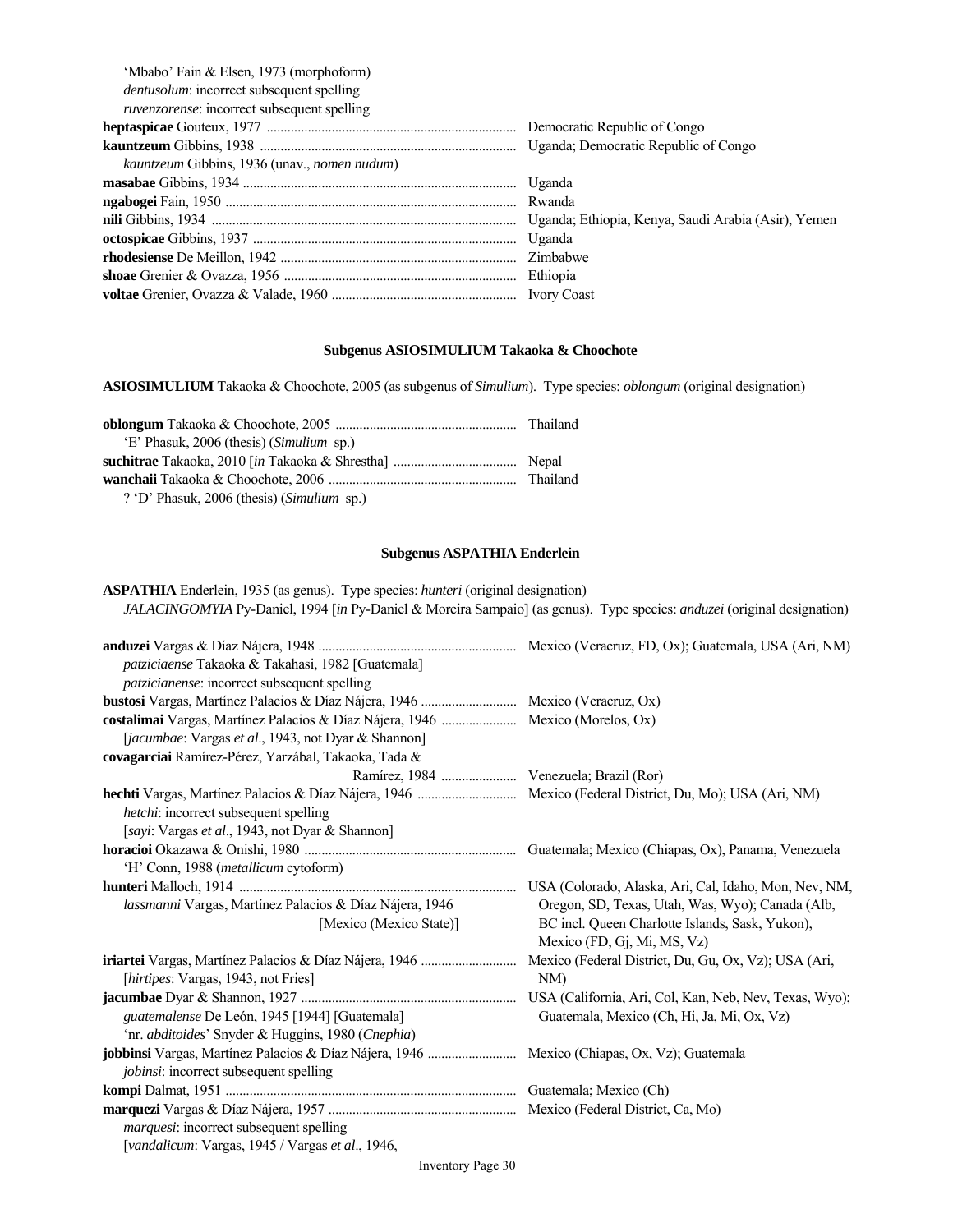## not Dyar & Shannon]

| riveti Roubaud, 1906 [Ecuador]                                | Mo, MS, Na, NL, Ox, Pu, Si, SLP, So, Ta, Tb, Vz);    |
|---------------------------------------------------------------|------------------------------------------------------|
| nitidum Malloch, 1912 [Peru (Piura)]                          | Belize, Brazil (Par, Ror, SP), Colombia, Costa Rica, |
| versicolor Lutz & Nuñes Továr, 1928 [in Lutz] [Venezuela]     | Ecuador, El Salvador, French Guiana, Guatemala,      |
| avidum Hoffmann, 1930 [Mexico (Chiapas)]                      | Honduras, Jamaica, Nicaragua, Panama, Peru (Huá,     |
| violacescens Enderlein, 1934 [Mexico (? state)]               | Piura), Trinidad, Venezuela                          |
|                                                               | Colombia                                             |
|                                                               | Guatemala                                            |
|                                                               | Guatemala                                            |
|                                                               | Guatemala, Mexico                                    |
|                                                               | Guatemala, Mexico                                    |
|                                                               |                                                      |
| 'standard' Mantel, 1982 (thesis) (cytoform)                   |                                                      |
|                                                               |                                                      |
| 'Margarita' Hirai, 1985 (cytoform)                            |                                                      |
| 'Merida' Hirai, 1985 (cytoform)                               |                                                      |
|                                                               |                                                      |
| 'Maturin' Hirai, 1985 (cytoform)                              |                                                      |
|                                                               |                                                      |
|                                                               |                                                      |
| 'Aserri' Mantel, 1982 (thesis) (cytoform)                     |                                                      |
|                                                               |                                                      |
|                                                               |                                                      |
|                                                               |                                                      |
|                                                               |                                                      |
|                                                               | Colombia                                             |
|                                                               | Venezuela                                            |
|                                                               |                                                      |
|                                                               |                                                      |
| sayi Dyar & Shannon, 1927 [USA (Colorado)]                    | NM, Ore, SD, Texas, Utah, Wyo); Canada (Alb, BC,     |
| knowltoni Twinn, 1938 [USA (Utah)]                            | Sask), Mexico (FD)                                   |
| stonei Stains & Knowlton, 1943 [USA (Utah)]                   |                                                      |
|                                                               | USA (NM)                                             |
|                                                               |                                                      |
|                                                               |                                                      |
| 'G' Lewis & Ibáñez Aldecoa, 1962 / Lewis, 1963 (Simulium sp.) |                                                      |
|                                                               | Mexico (Veracruz, MS, Ox)                            |
| sandyi Coscarón, Ibáñez-Bernal & Coscarón-Arias, 1999         | Mexico (Mexico State/Morelos)                        |
|                                                               | Dominica                                             |
|                                                               | USA (California, Ari)                                |
|                                                               | Guatemala; Mexico (Ch)                               |
| 'C' De León, 1943 (Simulium sp.)                              |                                                      |
|                                                               | Mexico (Federal District)                            |

## **Subgenus BOOPHTHORA Enderlein**

**BOOPHTHORA** Enderlein, 1921 (as genus). Type species: *erythrocephalum*, as *argyreata* [misidentified] (original designation)  *PSEUDOSIMULIUM* Baranov, 1926 (preocc.) (as subgenus of *Simulium*). Type species: *erythrocephalum*, as *argyreata* [misidentified] (original designation)  *BOOPBTHORA*, *BOOPTHORA*: incorrect subsequent spellings

|                                                            | Siberia (Irkutskaya ES) |
|------------------------------------------------------------|-------------------------|
| <i>bujakovi</i> Rubtsov, 1939 (unav., <i>nomen nudum</i> ) |                         |
| <i>bujakovae</i> : incorrect subsequent spelling           |                         |
|                                                            |                         |

Inventory Page 31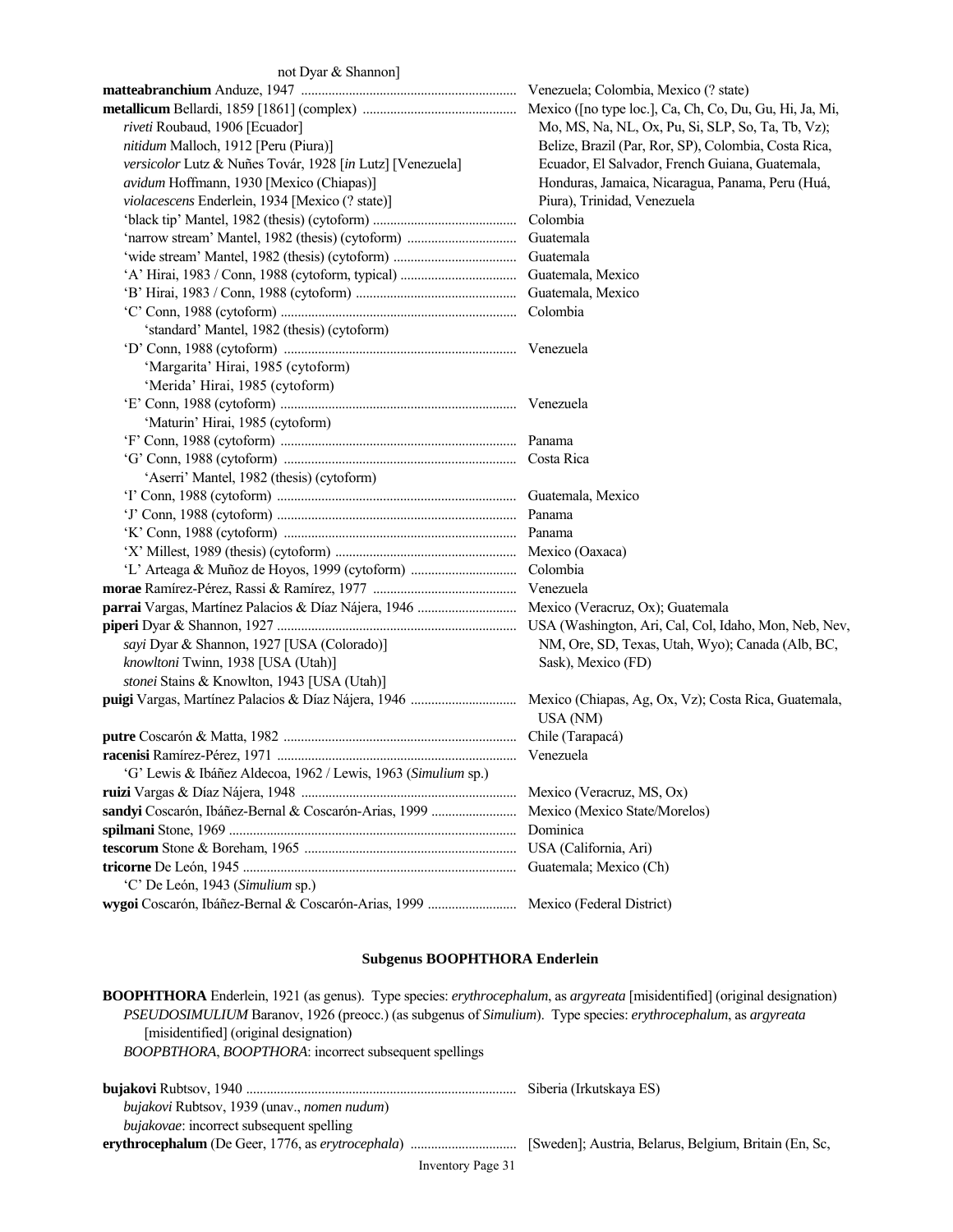| sericatum Meigen, 1830 [? Denmark or Germany]                         | Wa), China [no other    |
|-----------------------------------------------------------------------|-------------------------|
| tenuifrons Enderlein, 1921 [April] (unav., nomen nudum)               | Denmark, Estonia, Fii   |
| tenuifrons Enderlein, 1921 [June] (available) [Germany]               | Greece, Hungary, Irel   |
| <i>sinense</i> (Enderlein, 1934) [1933] [China (? province)]          | Kazakhstan, Latvia, L   |
| <i>mihalyii</i> (Rubtsov, 1967) [Hungary]                             | Poland, Portugal, Ron   |
| <i>chelevini</i> (Ivashchenko, 1968) (ssp.) [Russia (Ivanovo)]        | SR), Serbia, Siberia (1 |
| 'aff. <i>aureum</i> sp. 3' Rubtsov, 1959 [in Dunbar] (Simulium, part) | Slovenia, Spain, Switz  |
| 'aff. aureum sp. 4' Rubtsov, 1959 [in Dunbar] (Simulium, part)        | Mongolia (?)            |
| enrythrocephala, eritrocephala, erithrocephala, erythrochephala:      |                         |
| incorrect subsequent spellings                                        |                         |
| [ <i>argyreata</i> : authors, not Meigen]                             |                         |
|                                                                       | Japan (Hokkaido)        |
|                                                                       |                         |

data], Croatia, Czech Republic, *nland, France, Germany, tenuifrons* Endergreen, 1921 and, Italy (incl. Sardinia), *ithuania*, Netherlands, Norway, *mania, Russia* (CR, KM, NR, *ES, FE, WS), Slovakia,* 'aff. *aureum* sp. 3' Rubtsov, 1959 [*in* Dunbar] (*Simulium*, part) Slovenia, Spain, Switzerland, Turkey, Ukraine,

| $\mu$ $\kappa$ $\mu$ cana. authors, not ivicing the |                  |
|-----------------------------------------------------|------------------|
|                                                     | Japan (Hokkaido) |
|                                                     |                  |
|                                                     |                  |
| 'J-11' Bentinck, 1955 (Simulium sp.)                |                  |

## **Subgenus BOREOSIMULIUM**

**BOREOSIMULIUM** Rubtsov & Yankovsky, 1982 (as genus). Type species: *annulus* (original designation) [HELLICHIA: Rubtsov, 1956, not Enderlein]

## ANNULUS species-group

| euryadminiculum Davies, 1949 [Canada (Ontario)]              | Ont, Que, Sask), Norway, Russia (CR, KM), Sweden,  |
|--------------------------------------------------------------|----------------------------------------------------|
| elburnum (Rubtsov & Carlsson, 1965)† [Russia (Permskaya CR)] | USA (Mic, NY, Wis), Mongolia (?), Siberia (ES, WS) |
| annula, annulum: incorrect subsequent spellings              | (?)                                                |
| [annuliforme (male): authors]                                |                                                    |
| [canonicolum: authors (central Canada), not Dyar & Shannon]  |                                                    |
| [minutissimum: Rubtsov, 1956, not Zetterstedt]               |                                                    |
|                                                              |                                                    |
| 'Undescribed species' Corkum & Currie, 1987 (Simulium)       | Canada (Alb, BC, Yukon)                            |
| 'near canonicolum' Currie, 1997 / McCreadie, Adler & Burger, |                                                    |
| 1997 (Simulium)                                              |                                                    |
| [clarum: Hearle, 1932, not Dyar & Shannon]                   |                                                    |
|                                                              |                                                    |
| canonicola Peterson & Kondratieff, 1995 [1994]               | Canada (Alb, Yukon)                                |
| (unnecessary emendation)                                     |                                                    |
| [pugetense: Peterson, 1955, not Dyar & Shannon]              |                                                    |
| [baffinense: Lichtwardt, 1984, not Twinn]                    |                                                    |
|                                                              |                                                    |
| '4' Snow, Pickard & Jones, 1958 (Simulium sp.)               |                                                    |
| 'near clarkei' McCreadie & Adler, 1998 (Simulium)            |                                                    |
|                                                              |                                                    |
| 'n. sp.' Bennett, 1960 (Simulium / Eusimulium)               | SC, Vir, Wis, WV)                                  |
| 'near emarginatum' Adler, 1983 (thesis) (Simulium sp.)       |                                                    |
|                                                              |                                                    |
|                                                              |                                                    |
| yamayaense Ogata & Sasa, 1954 [Japan (Honshu)]               | Islands and Sakhalin)                              |
| 'J-9' Bentinck, 1955 (Simulium sp.)                          |                                                    |
|                                                              |                                                    |
|                                                              |                                                    |
| 'near Hinton', McCreadie, Adler & Burger, 1997 (Simulium)    |                                                    |
| ? [clarum: authors, not Dyar & Shannon, 1927]                |                                                    |
|                                                              |                                                    |
|                                                              |                                                    |
| ? '#1' Speir, 1969 (thesis) (Simulium sp.)                   |                                                    |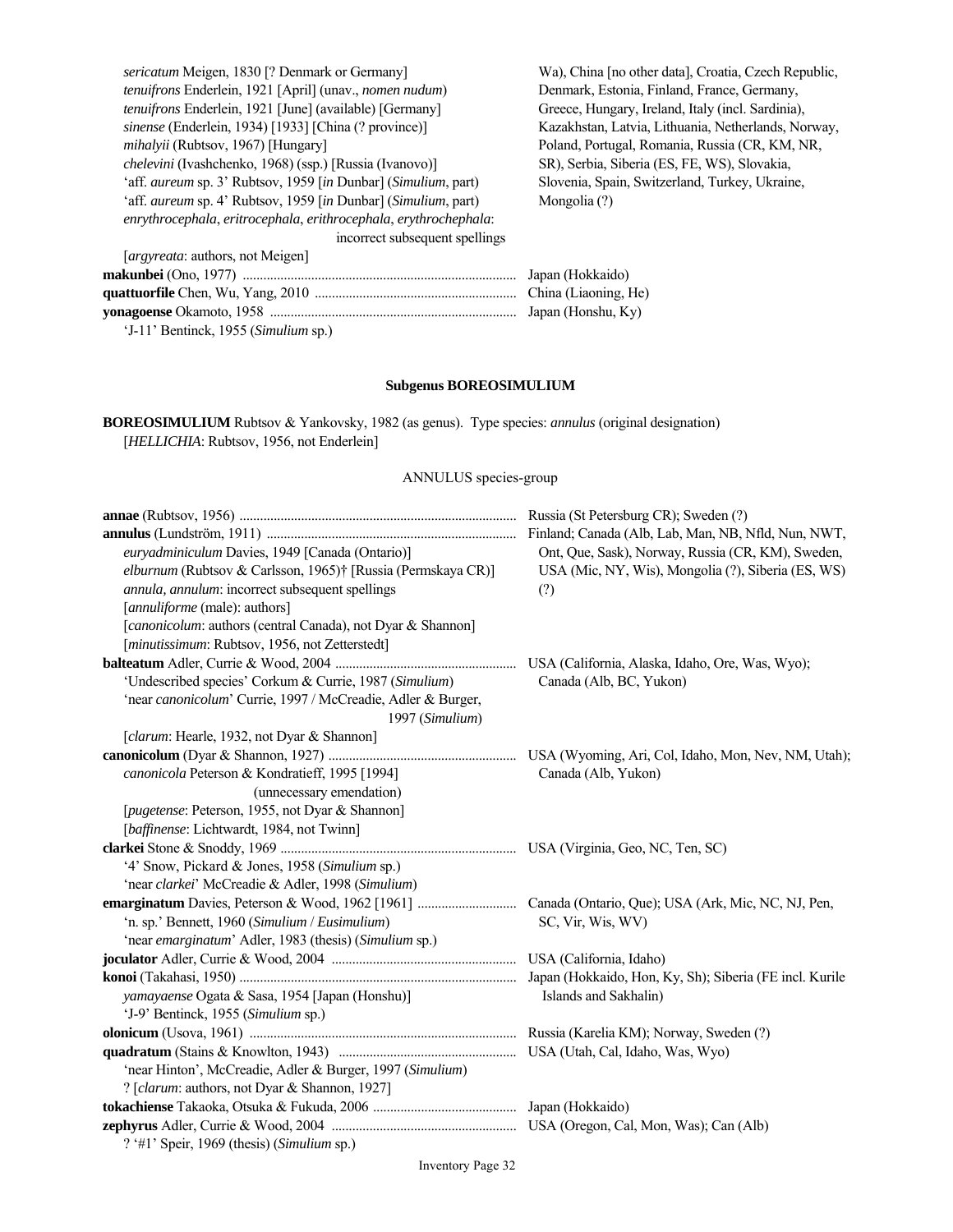## BAFFINENSE species-group

| [ <i>latifrons: Rubtsov, 1956, not Enderlein</i> ]             |                                                       |
|----------------------------------------------------------------|-------------------------------------------------------|
|                                                                |                                                       |
| mixtum Raastad, Kuusela & Usova, 2010 (unav.,                  |                                                       |
| nomen nudum, attrib. Rubtsov)†                                 |                                                       |
| <i>arcticum</i> : incorrect subsequent spelling                |                                                       |
|                                                                | Canada (Nunavut: Baffin Island and mainland, Alb, BC, |
| pallens Twinn, 1936 [Canada (Nunavut [as NWT]: Baffin Island)] | Man, NWT, Que, Yukon); Finland, Norway, Russia        |
| 'new species 1' Jenkins, 1948 (Eusimulium)                     | (KM), Siberia (ES, FE, WS), Sweden, USA (Alaska,      |
| <i>palens:</i> incorrect subsequent spelling                   | Utah)                                                 |
|                                                                | Russia (Karelia KM); Finland, Norway, Siberia (WS),   |
|                                                                | Sweden                                                |
| JOHANNSENI species-group                                       |                                                       |
|                                                                |                                                       |
| <i>duplex</i> Shewell & Fredeen, 1958 [Canada (Saskatchewan)]  | Canada (Alb, Man, Sask)                               |
| 'near johannseni' MacNay, 1954 / Edwards & Meyer, 1987 /       |                                                       |
| Benke & Parsons, 1990 (Eusimulium / Simulium)                  |                                                       |
| '2' Fredeen, 1956 (Simulium)                                   |                                                       |
| johannense: incorrect subsequent spelling                      |                                                       |
|                                                                |                                                       |
| [ <i>meridionale</i> : authors (southeastern USA), not Riley]  | Texas)                                                |
|                                                                |                                                       |

## **Subgenus BYSSODON Enderlein**

**BYSSODON** Enderlein, 1925 (as genus). Type species: *meridionale*, as *forbesi* (original designation)  *PSILOCNETHA* Enderlein, 1935 (as genus). Type species: *griseicolle*, as *scapulata* (original designation)  *TITANOPTERYX* Enderlein, 1935 (as genus). Type species: *maculatum* (original designation)  *ECHINOSIMULIUM* Baranov, 1938 (as genus). Type species: *maculatum*, as *echinatum* (original designation)  *GIBBINSIELLUM* Rubtsov, 1962 (as genus). Type species: *griseicolle* (original designation)

## GRISEICOLLE species-group

|                                                                                 | South Sudan; Central African Republic                |
|---------------------------------------------------------------------------------|------------------------------------------------------|
| 'sp. n.' Lewis, 1948 (Simulium)<br>'var. n.' Lewis, 1953 (Simulium griseicolle) |                                                      |
|                                                                                 |                                                      |
| <i>bipunctatum</i> Austen, 1923 (preocc.) [Iraq]                                |                                                      |
| <i>irakae</i> Smart, 1944 (unnecessary subst. name, for <i>bipunctatum</i> )    |                                                      |
|                                                                                 | Egypt; Benin, Botswana, Burkina Faso, Cameroon,      |
| <i>scapulatum</i> (Enderlein, 1935) [Egypt]                                     | Central African Republic, Congo, Democratic Republic |
| dentulatum Wanson & Henrard, 1944 [Democratic                                   | of Congo, Niger, Nigeria, Senegal, South Africa (EC, |
| Republic of Congo                                                               | FS, M, NC), South Sudan, Sudan, Uganda, Zambia (?)   |
|                                                                                 | Sri Lanka                                            |
|                                                                                 | Ghana; Benin, Burkina Faso, Guinea, Guinea-Bissau,   |
|                                                                                 | Ivory Coast, Liberia, Malawi, Mali, Nigeria, Sierra  |
|                                                                                 | Leone, Togo, Zambia                                  |
|                                                                                 |                                                      |
| trispherae: incorrect subsequent spelling                                       |                                                      |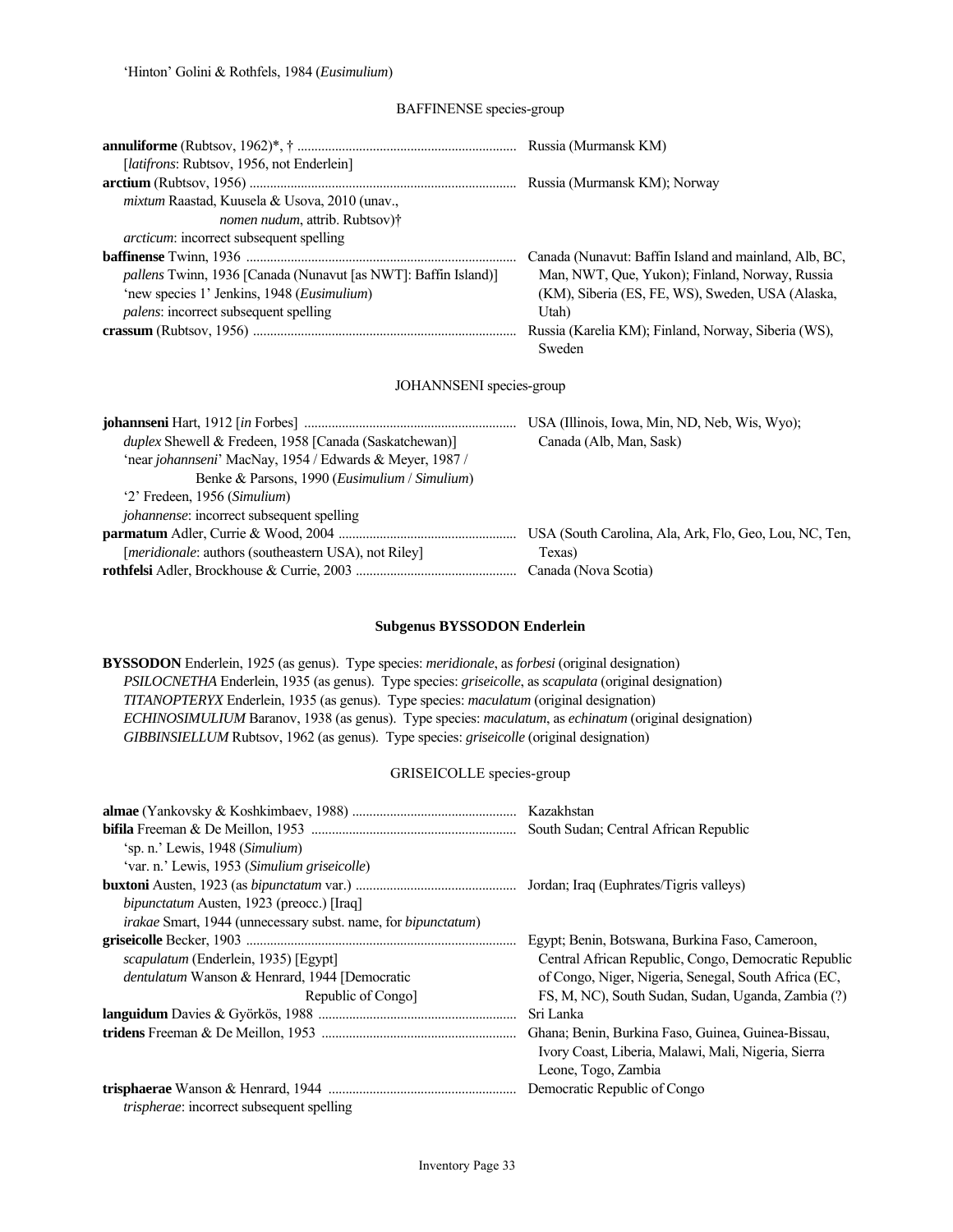|                                                                | Siberia (Khabarovsk FE)                                |
|----------------------------------------------------------------|--------------------------------------------------------|
|                                                                | Kazakhstan; Azerbaijan, Iran, Tajikistan, Turkmenistan |
|                                                                | Germany; Belarus, China (He, IM, Xi), Italy,           |
| pungens (Meigen, [1806]) [in Panzer] (unnecessary subst. name) | Kazakhstan, Lithuania, Mongolia, Poland, Romania,      |
| subfasciatum Meigen, 1838 [Germany]                            | Russia (CR, NR), Serbia, Siberia (ES, FE, WS),         |
| vigintiquaterni (Enderlein, 1929) [Germany]                    | Ukraine, USA (Alaska). [Old records for other          |
| echinatum (Baranov, 1938) [Serbia]                             | countries (notably Britain and France) erroneous,      |
| ussurianum Rubtsov, 1940 [Siberia (Khabarovsk)]                | applying mainly to equinum]                            |
| koidzumii (Takahasi, 1940) [China (Inner Mongolia)]            | [Yankovsky, 2003 [2002] treats koidzumii as valid sp.  |
| danubense (Rubtsov, 1956) [Serbia/Romania]                     | with <i>gutsevitshi</i> as synonym]                    |
| uralense (Rubtsov, 1956) [Kazakhstan]                          |                                                        |
| lenae (Rubtsov, 1956) [Siberia (Yakutskaya)]                   |                                                        |
| gutsevitshi (Yankovsky, 1978) [Siberia (Yevreyskaya)]          |                                                        |
| coidzumii: incorrect subsequent spelling                       |                                                        |
| echinatuma: incorrect subsequent spelling                      |                                                        |
| maculeta, maculates: incorrect subsequent spellings            |                                                        |
| vigintiquarterni: incorrect subsequent spelling                |                                                        |
| [meridionale: Stone, 1952 / Hopla, 1965, not Riley]            |                                                        |
|                                                                | USA (Mississippi, Ala, Ark, Cal, Col, Flo, Idaho, Ill, |
| occidentale Townsend, 1891 [USA (New Mexico)]                  | Iowa, Kan, Lou, Min, Misr, Mon, ND, Neb, Nev, NM,      |
| tamaulipense Townsend, 1897 [Mexico (Tamaulipas)]              | Okl, SD, Texas, Utah, Wis, Wyo); Canada (Alb, Man,     |
| forbesi Malloch, 1914 [USA (Illinois)]                         | NWT, Sask), Mexico (Ta)                                |
| meribionale, meridianole, meriodionale: incorrect              |                                                        |
| subsequent spellings                                           |                                                        |
| [taeniatifrons: Gaard, 2002, not Enderlein]                    |                                                        |
|                                                                |                                                        |
|                                                                |                                                        |

## **Subgenus CHIROSTILBIA Enderlein**

**CHIROSTILBIA** Enderlein, 1921 (as genus). Type species: *pertinax*, as *flavifemur* (original designation)

|                                                                     | MGrS, Par, RJ, SP)                                |
|---------------------------------------------------------------------|---------------------------------------------------|
|                                                                     |                                                   |
| <i>prumirimense</i> Coscarón, 1981 [Brazil (São Paulo)]             |                                                   |
| [pertinax: Lane & Porto, 1929 / Vargas, 1945, not Kollar]           |                                                   |
|                                                                     |                                                   |
|                                                                     |                                                   |
|                                                                     |                                                   |
|                                                                     |                                                   |
| obesum Lutz, 1922 (unav., nomen nudum)                              |                                                   |
| obesum Pinto, 1932 [1931] (unav., nomen nudum)                      |                                                   |
|                                                                     |                                                   |
|                                                                     |                                                   |
| inexorabile Schrottky, 1909 [Argentina/Brazil]                      | MGr, MGrS, Par, Pba, RGS, RJ, Ron, Ror, SC, Toc); |
| <i>infuscatum</i> Lutz, 1909 [Brazil (Rio de Janeiro/São Paulo)]    | Argentina (Cos, ER, Mis), Bolivia, Paraguay       |
| flavifemur (Enderlein, 1921 [April]) (available) [Brazil (? state)] |                                                   |
| lutzianum (Enderlein, 1934) [1933] (preocc.) [Paraguay]             |                                                   |
| septentrionale Cerqueira & Barbosa de Almeida, 1970 (preocc.)       |                                                   |
| [Brazil (Rondonia)]                                                 |                                                   |
| cerqueirai Barbosa de Almeida, 1974 [in Nunes de Mello &            |                                                   |
| Barbosa de Almeida] (subst. name)                                   |                                                   |
| cerqueirai Barbosa de Almeida, 1979 (unnecessary subst. name,       |                                                   |
| duplicated publ.)                                                   |                                                   |
| <i>cerqueira:</i> incorrect subsequent spelling                     |                                                   |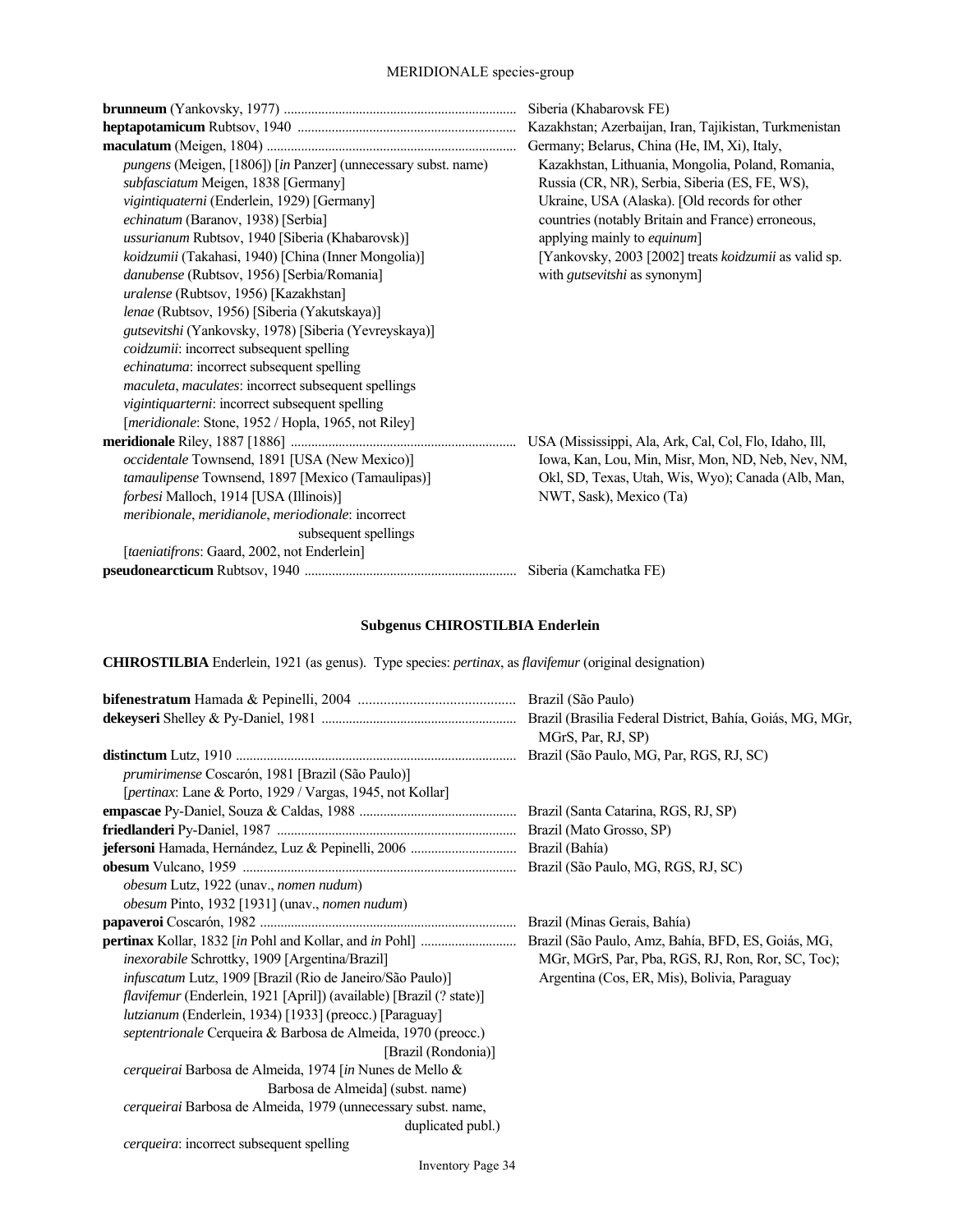| <i>venustum</i> : Lutz, 1909, not Say]                                   |                                                     |
|--------------------------------------------------------------------------|-----------------------------------------------------|
| [ <i>distinctum</i> : Pinto, 1932 [1931], not Lutz]                      |                                                     |
| [ <i>paraguayense</i> : Pinto, 1932 [1931], not Schrottky]               |                                                     |
|                                                                          | Brazil (Rio Grande do Sul, Par, RJ, SP, SC)         |
|                                                                          | Brazil (Minas Gerais, MGr, SP)                      |
| <i>serranum:</i> incorrect subsequent spelling                           |                                                     |
|                                                                          | Brazil (São Paulo, Bahía, BFD, ES, Goiás, MG, MGr,  |
| <i>striginotum</i> (Enderlein, 1934) [1933] [Bolivia]                    | MGrS, Par, Per, RGS, RJ, Ror, SC, Toc); Bolivia,    |
| <i>pillosum</i> Lane & Porto, 1940 [ <i>in</i> Porto] (preocc.) [Brazil] | Guyana, Venezuela                                   |
| (Mato Grosso)]                                                           |                                                     |
| laneportoi Vargas, 1941 (subst. name) [Brazil (Minas Gerais)]            |                                                     |
| <i>lane-porteroi:</i> incorrect subsequent spelling                      |                                                     |
| <i>pilosum</i> : incorrect subsequent spelling                           |                                                     |
|                                                                          | Brazil (Minas Gerais, Alagoas, Amapá, Bahía, BFD,   |
| subviride Lutz & Machado, 1915 (unav., <i>nomen nudum</i> )              | Ceará, ES, Goiás, MGr, MGrS, Par, Pará, Per, RGS,   |
| <i>guerreroi</i> Ramírez-Pérez, 1971 [Venezuela]                         | RJ, Ror, SC, SP, Toc); Argentina (ER, Mis), Guyana, |
| <i>acarayense</i> Coscarón & Wygodzinsky, 1972 [Paraguay]                | Paraguay, Uruguay, Venezuela                        |
| <i>guarani</i> Coscarón & Wygodzinsky, 1972 [Paraguay]                   |                                                     |
| nilesi Rambajan, 1979 [1975] [Guyana]                                    |                                                     |
|                                                                          |                                                     |

## **Subgenus CROSSKEYELLUM Grenier & Bailly-Choumara**

**CROSSKEYELLUM** Grenier & Bailly-Choumara, 1970 (as subgenus of *Simulium*). Type species: *gracilipes* (original designation)

| Morocco     |
|-------------|
| <b>Iran</b> |

## **Subgenus DAVIESELLUM Takaoka & Adler**

**DAVIESELLUM** Takaoka & Adler, 1997 (as subgenus of *Simulium*). Type species: *pahangense* (original designation)

|                                                      | Thailand |
|------------------------------------------------------|----------|
|                                                      |          |
| unidens (Takaoka & Davies, 1995) [Malaysia (Malaya)] |          |

## **Subgenus EDWARDSELLUM Enderlein**

**EDWARDSELLUM** Enderlein, 1921 (as genus). Type species: *damnosum* (original designation)

|                                                                    | Democratic Republic of Congo                          |
|--------------------------------------------------------------------|-------------------------------------------------------|
| <i>buisetti:</i> incorrect subsequent spelling                     |                                                       |
|                                                                    | Uganda; Angola, Benin, Botswana, Burkina Faso,        |
| cingulatum (Enderlein, 1921 [April]) (unav., nomen nudum)          | Burundi, Cameroon, Central African Republic, Chad,    |
| <i>cingulatum</i> (Enderlein, 1921 [December]) (available) [Sudan] | Congo, Democratic Republic of Congo, Equatorial       |
| hamedense Higazi, Boakye, Wilson, Mahmoud, Baroka,                 | Guinea (incl. Bioko), Ethiopia, Gabon, Ghana, Guinea, |
| Mukhtar & Unnasch, 2000 (unav., <i>nomen nudum</i> )               | Guinea-Bissau, Ivory Coast, Kenya, Liberia, Malawi,   |
|                                                                    | Mali, Mozambique, Namibia, Niger, Nigeria, Rwanda,    |
|                                                                    | Senegal, Sierra Leone, Somalia, South Africa (EC, FS, |
|                                                                    | G, KZN, L, M, NC, NW), South Sudan, Sudan,            |
|                                                                    | Swaziland, Tanzania, Togo, Yemen, Zambia,             |
|                                                                    | Zimbabwe                                              |
|                                                                    | Tanzania/Uganda                                       |
|                                                                    | Kenya, Tanzania                                       |
|                                                                    | Tanzania                                              |
|                                                                    | Tanzania                                              |
|                                                                    | Tanzania, Uganda                                      |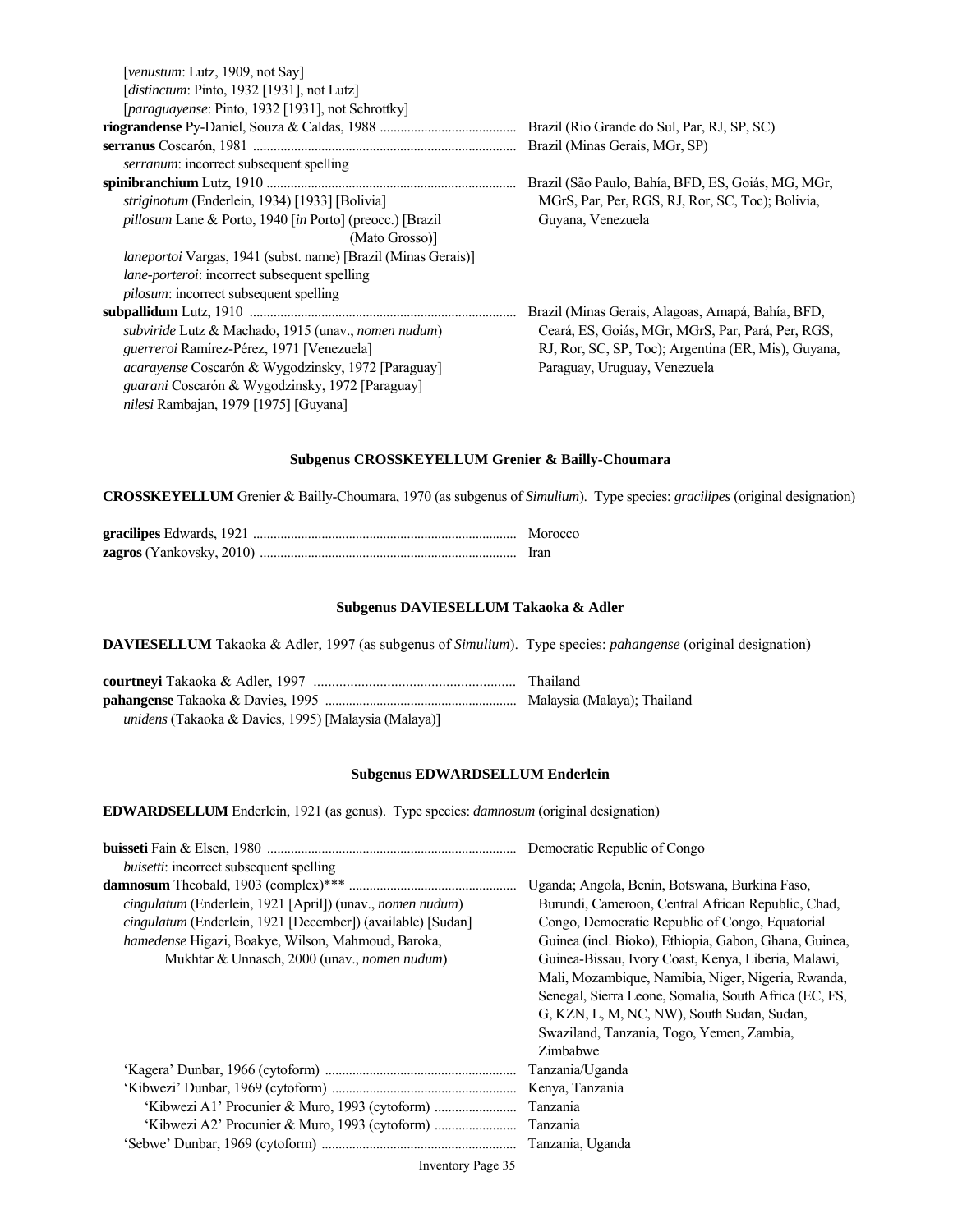| 'Sebwe B' Dunbar, 1966 (cytoform)                                                                       |                                                                                                                                                                                        |
|---------------------------------------------------------------------------------------------------------|----------------------------------------------------------------------------------------------------------------------------------------------------------------------------------------|
| 'Sebwe M' Dunbar & Vajime, 1971 (cytoform)                                                              |                                                                                                                                                                                        |
| 'Sebwe R' Dunbar & Vajime, 1971 (cytoform)                                                              |                                                                                                                                                                                        |
|                                                                                                         |                                                                                                                                                                                        |
|                                                                                                         |                                                                                                                                                                                        |
|                                                                                                         |                                                                                                                                                                                        |
|                                                                                                         | Tanzania                                                                                                                                                                               |
|                                                                                                         |                                                                                                                                                                                        |
|                                                                                                         | Tanzania                                                                                                                                                                               |
|                                                                                                         |                                                                                                                                                                                        |
|                                                                                                         |                                                                                                                                                                                        |
|                                                                                                         |                                                                                                                                                                                        |
|                                                                                                         |                                                                                                                                                                                        |
|                                                                                                         |                                                                                                                                                                                        |
|                                                                                                         |                                                                                                                                                                                        |
|                                                                                                         | Malawi                                                                                                                                                                                 |
| 'E' Vajime & Gregory, 1990 (cytoform) [uncharacterized]                                                 | Malawi                                                                                                                                                                                 |
|                                                                                                         | Tanzania                                                                                                                                                                               |
|                                                                                                         |                                                                                                                                                                                        |
| 'Hamedense' Higazi, Boakye, Wilson, Mahmoud, Baroka,                                                    |                                                                                                                                                                                        |
| Mukhtar & Unnasch, 2000 (cytoform                                                                       |                                                                                                                                                                                        |
|                                                                                                         |                                                                                                                                                                                        |
|                                                                                                         | Uganda; Benin, Burkina Faso, Cameroon, Central<br>African Republic, Ghana, Guinea, Guinea-Bissau, Ivory<br>Coast, Liberia, Mali, Niger, Nigeria, Senegal, Sierra<br>Leone, Sudan, Togo |
|                                                                                                         |                                                                                                                                                                                        |
|                                                                                                         | Coast, Liberia, Mali, Niger, Nigeria, Senegal, Togo                                                                                                                                    |
|                                                                                                         |                                                                                                                                                                                        |
| 'Dieguera' Dunbar & Vajime, 1972 (damnosum cytoform)                                                    |                                                                                                                                                                                        |
|                                                                                                         |                                                                                                                                                                                        |
| juxtadamnosum Gouteux, 1977 (unav., nomen nudum)                                                        |                                                                                                                                                                                        |
| 'Bubumu' Gouteux, 1976 (damnosum morphoform)                                                            |                                                                                                                                                                                        |
| 'Lutumgulu' Gouteux, 1976 (damnosum morphoform)                                                         |                                                                                                                                                                                        |
| kaffaense Hadis, Boakye, Wilson & Cobblah, 2005 [in Hadis,                                              |                                                                                                                                                                                        |
| Wilson, Cobblah & Boakye] (unav. under                                                                  |                                                                                                                                                                                        |
|                                                                                                         |                                                                                                                                                                                        |
| kaffaense Hadis, Boakye, Wilson & Cobblah, 2004                                                         |                                                                                                                                                                                        |
| (unav., nomen nudum)                                                                                    |                                                                                                                                                                                        |
| 'Jimma' Dunbar & Vajime, 1981 (damnosum cytoform, typical)                                              |                                                                                                                                                                                        |
| 'Bebeka' Hadis, Boakye, Wilson & Cobblah, 2004 (cytoform)                                               |                                                                                                                                                                                        |
| 'Ghibe-Gojeb' Hadis, Boakye, Wilson & Cobblah, 2004                                                     |                                                                                                                                                                                        |
| (cytoform) [uncharacterized]                                                                            |                                                                                                                                                                                        |
|                                                                                                         |                                                                                                                                                                                        |
|                                                                                                         | Malawi, South Africa (G, M), Swaziland, Tanzania,<br>Uganda                                                                                                                            |
|                                                                                                         |                                                                                                                                                                                        |
|                                                                                                         |                                                                                                                                                                                        |
|                                                                                                         | Tanzania                                                                                                                                                                               |
|                                                                                                         | Tanzania                                                                                                                                                                               |
|                                                                                                         | Uganda                                                                                                                                                                                 |
| 'Nkusi SW' Krüger, Car & Maegga, 2005 (cytoform)                                                        | Swaziland                                                                                                                                                                              |
|                                                                                                         |                                                                                                                                                                                        |
| 'Sebwe A' Dunbar, 1966 (damnosum cytoform)                                                              |                                                                                                                                                                                        |
| 'Sanje T' Dunbar & Vajime, 1971 (damnosum cytoform)                                                     |                                                                                                                                                                                        |
| 'Nyamagasani' Dunbar & Vajime, 1972 (damnosum cytoform)  Democratic Republic of Congo, Tanzania, Uganda |                                                                                                                                                                                        |
| 'Sanje R' Dunbar & Vajime, 1971 (damnosum cytoform)                                                     |                                                                                                                                                                                        |
|                                                                                                         |                                                                                                                                                                                        |
|                                                                                                         |                                                                                                                                                                                        |
|                                                                                                         |                                                                                                                                                                                        |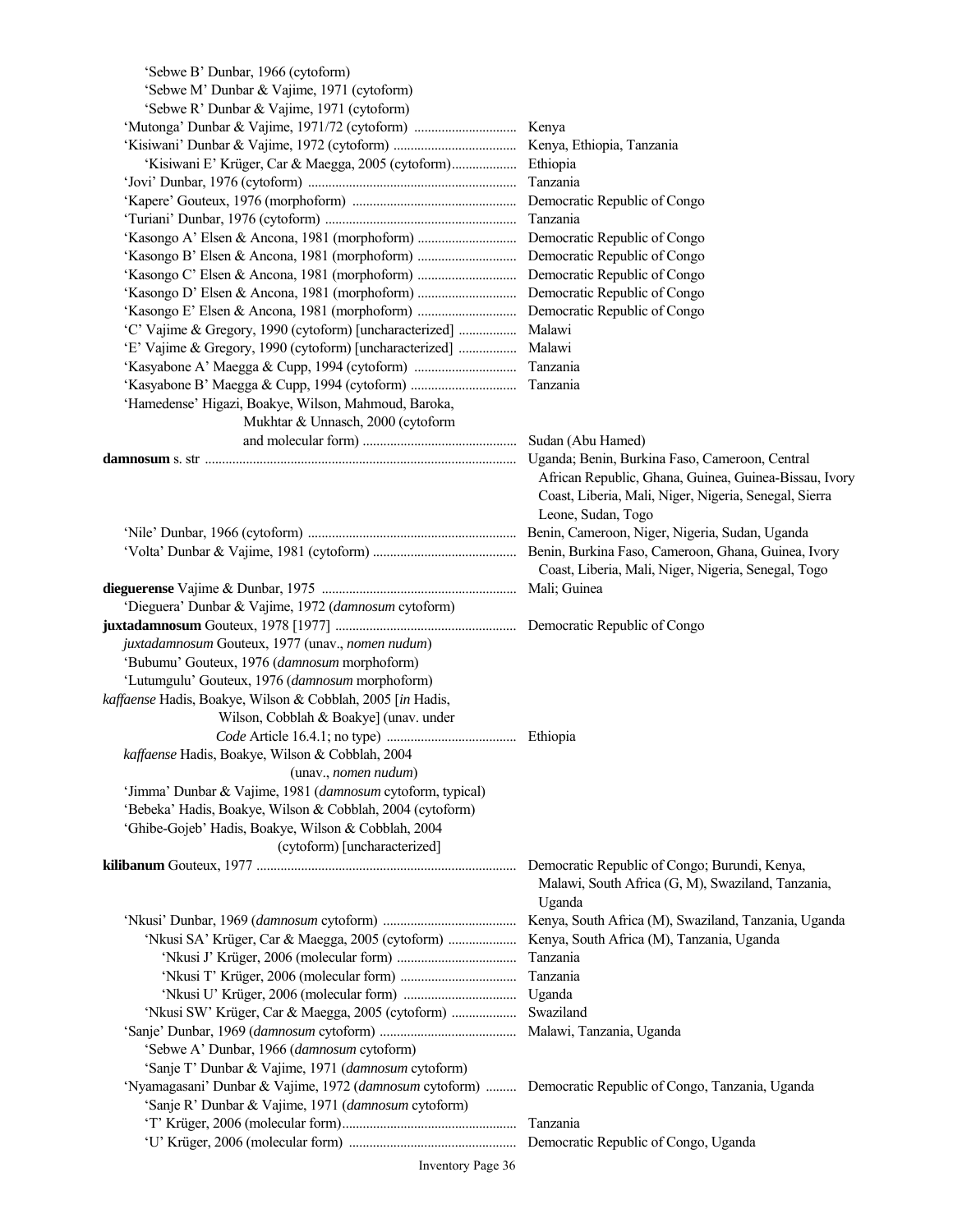| 'Kiliba' Gouteux, 1976 (damnosum morphoform)                      |                                                                              |
|-------------------------------------------------------------------|------------------------------------------------------------------------------|
|                                                                   |                                                                              |
|                                                                   |                                                                              |
| kipengere Krüger, 2006 [in Krüger, Mustapha, Kalinga,             |                                                                              |
|                                                                   |                                                                              |
|                                                                   |                                                                              |
|                                                                   |                                                                              |
| Maegga, 2006 (cytoform)                                           |                                                                              |
| 'Mombo' Krüger, Mustapha, Kalinga, Tambala, Post &  Tanzania      |                                                                              |
| Maegga, 2006 (cytoform)                                           |                                                                              |
| konkourense Boakye, Post, Mosha & Quillévéré, 1993 [in Boakye,    |                                                                              |
|                                                                   | Post, Mosha, Surtees & Baker]  Sierra Leone; Guinea, Guinea-Bissau, Liberia  |
| 'Konkouré' Quillévéré, Guillet & Séchan, 1982                     |                                                                              |
|                                                                   |                                                                              |
| 'Menankaya' Boakye, Post, Mosha, Surtees & Baker,                 |                                                                              |
|                                                                   |                                                                              |
| konkoure: incorrect subsequent spelling                           |                                                                              |
| kulfoense Hadis, Wilson, Cobblah & Boakye, 2008 (unav. under      |                                                                              |
|                                                                   |                                                                              |
| 'Kulfo' Dunbar, 1969 (cytoform)                                   |                                                                              |
|                                                                   |                                                                              |
| 'Olifants' Krüger, Car & Maegga, 2005 (damnosum                   |                                                                              |
| cytoform) [uncharacterized]                                       |                                                                              |
| leonense Boakye, Post & Mosha, 1993 [in Boakye, Post, Mosha,      |                                                                              |
|                                                                   | Surtees & Baker]  Sierra Leone; Guinea, Liberia                              |
| 'B' Post & Crosskey, 1985 (soubrense cytoform)                    |                                                                              |
|                                                                   |                                                                              |
|                                                                   |                                                                              |
|                                                                   |                                                                              |
|                                                                   |                                                                              |
| 'Menge' Dunbar, 1976 (damnosum cytoform)                          |                                                                              |
|                                                                   |                                                                              |
|                                                                   |                                                                              |
|                                                                   |                                                                              |
| 'Gitovu' McCrae, 1969 (damnosum cytoform)                         |                                                                              |
| 'Kaku' Dunbar & Vajime, 1971/72 (damnosum cytoform, typical)      |                                                                              |
| 'Sogohi' Krüger, Gelhaus, Yocha, Rubaale & Garms, 1998 (cytoform) |                                                                              |
| plumbeum Krüger, 2006 [in Krüger, Mustapha, Kalinga,              |                                                                              |
|                                                                   |                                                                              |
|                                                                   |                                                                              |
| 'Type A' Davies, 1985 (damnosum morphoform)                       |                                                                              |
|                                                                   | Tanzania                                                                     |
| 'Ketaketa C1' Procunier & Muro, 1993 (damnosum cytoform)          | Tanzania                                                                     |
| 'Ketaketa C2' Procunier & Muro, 1993 (damnosum cytoform)          | Tanzania                                                                     |
| 'Mwamphanzi' Vajime, Tambola, Krüger & Post, 2000                 |                                                                              |
| (damnosum cytoform, typical)                                      | Malawi, Tanzania                                                             |
| [mengense: Vajime & Dunbar, 1977 (Tanzania)]                      |                                                                              |
|                                                                   |                                                                              |
|                                                                   | Yemen                                                                        |
|                                                                   |                                                                              |
|                                                                   |                                                                              |
|                                                                   | Sierra Leone, Togo                                                           |
|                                                                   | Ivory Coast, Liberia                                                         |
| 'Djodji' Surtees, 1986 (damnosum cytoform and morphoform)         | Ghana and Togo. [Believed eradicated by<br>Onchocerciasis Control Programme] |
| 'Comoé' Boakye, Fiasorgbor, Bougsere &                            |                                                                              |
|                                                                   |                                                                              |
| 'Pra' Boakye, Fiasorgbor, Bougsere &                              |                                                                              |
|                                                                   |                                                                              |
| 'Sassandra' Boakye, Fiasorgbor, Bougsere &                        |                                                                              |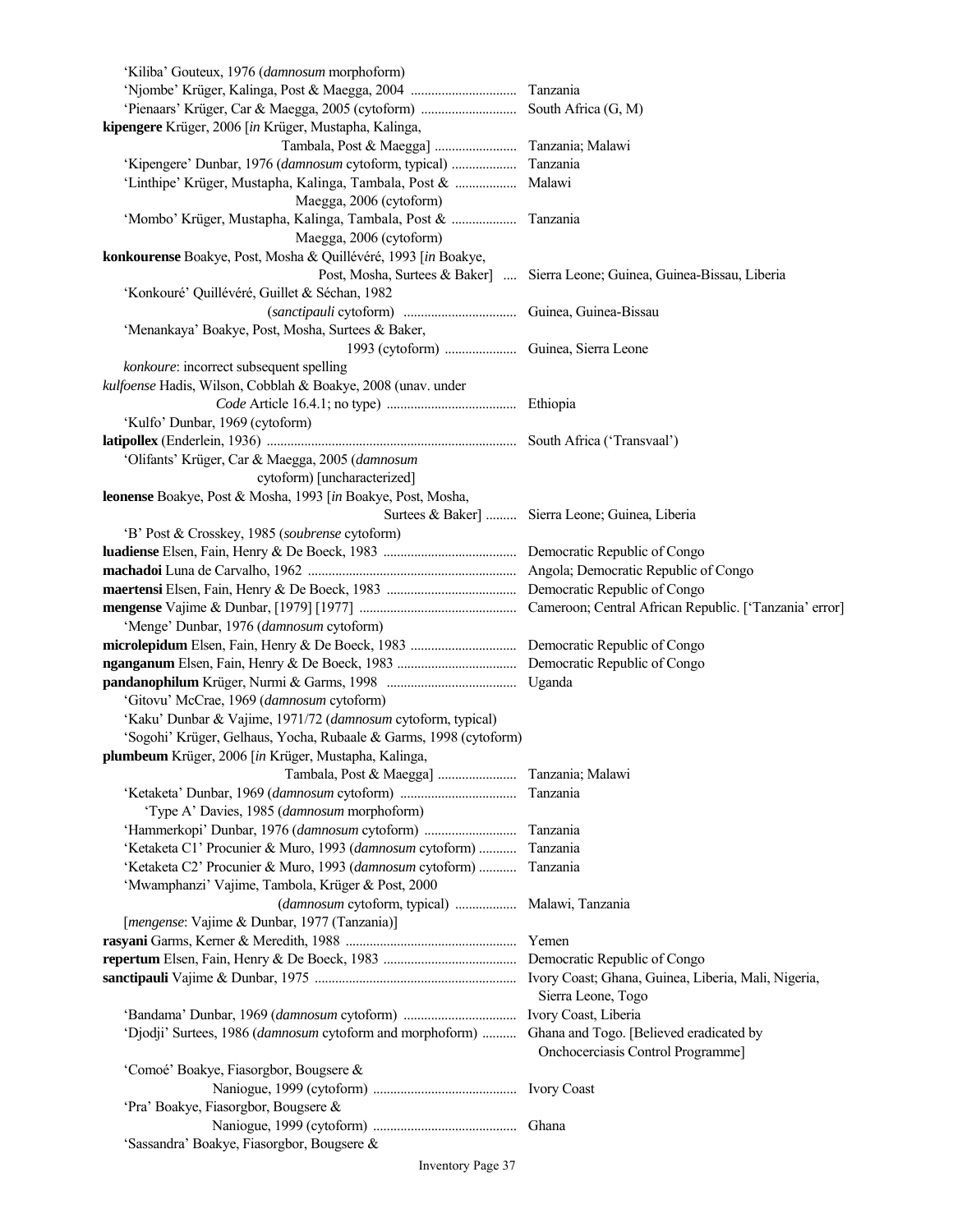| sudanense Vajime & Dunbar, 1975 [Burkina Faso]                              | Republic, Ghana, Guinea-Bissau, Ivory Coast, Mali,<br>Nigeria, Sierra Leone, Sudan, Togo, Uganda |
|-----------------------------------------------------------------------------|--------------------------------------------------------------------------------------------------|
|                                                                             | Togo                                                                                             |
| 'Type III' Meredith, Cheke & Garms, 1983 / Fiasorgbor & Cheke,              |                                                                                                  |
|                                                                             | Benin, Burkina Faso, Ghana, Nigeria, Togo                                                        |
| 'Type IV' Meredith, Cheke & Garms, 1983 / Fiasorgbor & Cheke,               |                                                                                                  |
|                                                                             |                                                                                                  |
| sirbarum: incorrect subsequent spelling                                     |                                                                                                  |
| soderense Hadis, Wilson, Cobblah & Boakye, 2008 (unav. under                |                                                                                                  |
|                                                                             |                                                                                                  |
| 'Sodere' Hadis, 2006 (thesis) (damnosum cytoform)                           |                                                                                                  |
|                                                                             |                                                                                                  |
| 'Soubré' Dunbar & Vajime, 1971 (damnosum cytoform)                          | Liberia, Mali, Nigeria, Sierra Leone, Togo                                                       |
|                                                                             |                                                                                                  |
|                                                                             | Liberia (?)                                                                                      |
|                                                                             |                                                                                                  |
|                                                                             |                                                                                                  |
| 'Chutes Milo' Boakye, Post, Mosha, Surtees & Baker,                         |                                                                                                  |
|                                                                             |                                                                                                  |
| sourense: incorrect subsequent spelling                                     |                                                                                                  |
|                                                                             |                                                                                                  |
| squamosum (Enderlein, 1921 [April]) (unav., nomen nudum)                    | Democratic Republic of Congo, Ivory Coast, Ghana,                                                |
| kitetense Elsen & Post, 1989 (ssp.) [Democratic Republic of Congo]          | Guinea, Liberia, Nigeria, Sierra Leone, Togo                                                     |
|                                                                             | Cameroon, Ivory Coast                                                                            |
| 'A' Traoré-Lamizana, Somiari, Mafuyai, Vajime & Post,                       |                                                                                                  |
|                                                                             |                                                                                                  |
| 'B' Traoré-Lamizana, Somiari, Mafuyai, Vajime & Post,                       |                                                                                                  |
| 2001 (cytoform)  Cameroon, Nigeria                                          |                                                                                                  |
| 'C' Traoré-Lamizana, Somiari, Mafuyai, Vajime & Post,                       |                                                                                                  |
| 2001 (cytoform)  Benin, Cameroon, Nigeria                                   |                                                                                                  |
|                                                                             |                                                                                                  |
|                                                                             |                                                                                                  |
|                                                                             | Guinea, Liberia, Sierra Leone, Togo                                                              |
|                                                                             |                                                                                                  |
|                                                                             |                                                                                                  |
| 'Kiwira' Maegga & Cupp, 1993 (damnosum cytoform, typical)  Malawi, Tanzania |                                                                                                  |
| 'Nyika' Krüger, Kalinga, Post & Maegga, 2004 (cytoform)                     | Malawi, Tanzania                                                                                 |
| 'Type C' Davies, 1985 (damnosum morphoform)                                 |                                                                                                  |
|                                                                             | Angola                                                                                           |
|                                                                             | Democratic Republic of Congo                                                                     |
|                                                                             | Liberia; Benin, Cameroon, Equatorial Guinea (Bioko),                                             |
| 'Yah' Dunbar & Vajime, 1971 (damnosum cytoform, typical)                    | Ghana, Guinea, Ivory Coast, Nigeria, Sierra Leone,<br>Togo                                       |
|                                                                             | Equatorial Guinea (Bioko) [Believed eradicated by WHO                                            |
| jahense: incorrect subsequent spelling                                      | African Programme for Onchocerciasis Control]                                                    |

# **Subgenus EUSIMULIUM Roubaud**

**EUSIMULIUM** Roubaud, 1906 (as subgenus of *Simulium*). Type species: *aureum* (monotypy)

|                                                                      | Britain (England, CI, Wa); Algeria, Armenia, Austria, |
|----------------------------------------------------------------------|-------------------------------------------------------|
| <i>horvathi</i> (Enderlein, 1922) [Germany]                          | Belarus, Bosnia, China (Hebei), Czech Republic,       |
| <i>securiforme</i> (Rubtsov, 1956) [Russia (St Petersburg)]          | Denmark, Finland, France, Germany, Hungary, Ireland,  |
| <i>latizonum</i> (Rubtsov, 1956) [Russia (St Petersburg)]            | Italy, Kazakhstan, Latvia, Lebanon, Luxembourg,       |
| <i>paludicola</i> (Rivosecchi, 1963 [March]) (unav., form post-1960) | Macedonia, Mongolia, Morocco, Netherlands, Norway,    |
|                                                                      |                                                       |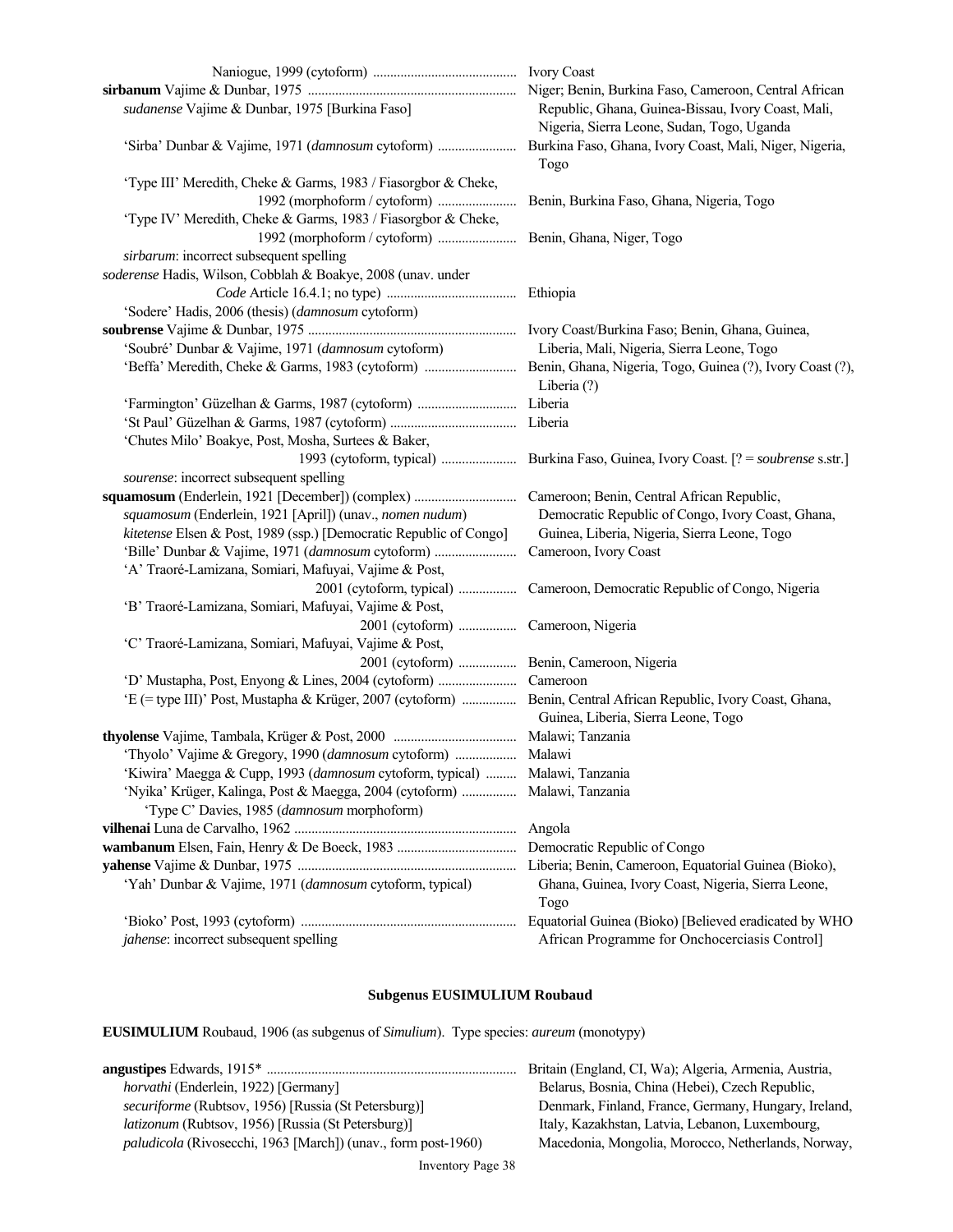*paludicola* (Rivosecchi, 1963 [Sept.]) (available, ssp.) [Italy] Poland, Portugal, Romania, Russia (CR, NR, SR), 'E' Dunbar, 1959 (*aureum* cytoform) Serbia, Slovakia, Spain, Sweden, Switzerland, Tunisia, 'aff. *aureum* sp. 1' Rubtsov, 1959 [*in* Dunbar] (*Simulium*, part) Turkey, Ukraine 'aff. *aureum* sp. 2' Rubtsov, 1959 [*in* Dunbar] (*Simulium*, part) 'aff. *aureum* sp. 3' Rubtsov, 1959 [*in* Dunbar] (*Simulium*, part) 'aff. *aureum* sp. 4' Rubtsov, 1959 [*in* Dunbar] (*Simulium*, part) *latisonum*, *latizomum*: incorrect subsequent spellings **arenicola** Liu, Gong, Zhang, Luo & An, 2003 ........................................... China (Qinghai) *shaliuense*: lapsus for *arenicola* [*in* Zhang, Liu, Shi, Yang & Gong, 2008, attrib. Liu, An & Luo] **argentipile** (Rubtsov, 1962) ......................................................................... Russia (St Petersburg CR); Sweden (?) *argentipiles*: incorrect subsequent spelling **armeniacum** (Rubtsov, 1955) ..................................................................... Armenia; Azerbaijan, China (IM) **aureum** Fries, 1824 ...................................................................................... Sweden; Austria, Belarus, Belgium, Britain (En, Sc, Wa),  *flavipes* Stephens, 1829 (unav., *nomen nudum*) China (He, Sh), Czech Republic, Denmark, Estonia, 'F' Dunbar, 1959 (cytoform) Finland, France, Germany, Iceland, Ireland, Italy, 'aff. *aureum* sp. 1' Rubtsov, 1959 [*in* Dunbar] (*Simulium*, part) Latvia, Lithuania, Netherlands, Norway, Poland, Russia 'aff. *aureum* sp. 2' Rubtsov, 1959 [*in* Dunbar] (*Simulium*, part) (CR, NR, SR), Siberia (WS), Slovakia, Sweden, 'aff. *aureum* sp. 4' Rubtsov, 1959 [*in* Dunbar] (*Simulium*, part) Switzerland, Ukraine, Uzbekistan, Bulgaria (?), India 'High hill' Obeng, 1965 (morphoform) (?), Japan (?), Pakistan (?), Romania (?). [Not New *aurem*, *aurerum*, *auroa*, *aweia*: incorrect subsequent spellings World (misidentified)] **azerbaidzhanicum** (Djafarov, 1953) .......................................................... Azerbaijan; Armenia *aserbajdzanicum*, *azerbajdjanicum*: incorrect subsequent spellings **azorense** (Carlsson, 1963) ............................................................................ Azores (Flores, Faial, Santa Maria, São Jorge, [*beckeri*: Séguy, 1936, not Roubaud] São Miguel, Terceira) ['*aureum* J' (cytoform, part): Leonhardt, 1985] **baatori** (Rubtsov, 1967) ............................................................................... Mongolia **beiwanense** Guo, Zhang, An, Zhang, Zheng, Dong & Zhao, 2008 ........... China (Xinjiang) **brachyantherum** Rubtsov, 1947 ................................................................ Tajikistan; Armenia, Iran, Romania, Uzbekistan *brachyanterum*, *brachyanthemum*, *brachyanthenum*, *brahyantherum*, *branchyantherum*: incorrect subsequent spellings **bracteatum** Coquillett, 1898 ....................................................................... USA (Massachusetts, Alaska, Geo, Maine, Mic, Min, 'A' Dunbar, 1958 (*aureum* cytoform) NC, NH, NJ, NY, Ohio, Pen, SC, WV); Canada (Alb, **donovani** Vargas, 1943 ................................................................................ Mexico (Chiapas, Du, Gj, Mi, Mo, Vz); Guatemala, *diazi* De León, 1945 [1944] [Guatemala] USA (Ari, Cal, Col, Nev, NM, Ore) 'E' De León, 1943 (*Simulium* sp.) 'G' Dunbar, 1959 (*aureum* cytoform) 'A' Pruess, Adams, Parsons, Zhu & Powers, 2000 (molecular form) 'B' Pruess, Adams, Parsons, Zhu & Powers, 2000 (molecular form) 'G1' Pruess, Adams, Parsons, Zhu & Powers, 2000 (molecular form) 'G1' Pruess, Adams, Parsons, Zhu & Powers, 2000 (molecular form) *arrum*: incorrect subsequent spelling [*aureum*: authors (California and Latin America), not Fries] **erimoense** (Ono, 1980) ................................................................................ Japan (Hokkaido) **exulatum** Adler, Currie & Wood, 2004 ...................................................... Canada (Manitoba, BC, Lab, Nfld, NWT, Que); USA 'C' Dunbar, 1959 (*aureum* cytoform) (Alaska, Col) **flexibranchium** Crosskey, 2001 [*in* Crosskey & Malicky] ........................ Greece (Rhodes, Crete, Kithira, Naxos) **guimari** Becker, 1908 .................................................................................. Canary Islands (Tenerife, Gomera, Gran Canaria,  *submorsitans* Séguy, 1921 [Canary Islands (Gran Canaria)] La Palma) 'M' Leonhardt, 1985 (*aureum* cytoform) **jomsomense** Takaoka & Shrestha, 2010 ..................................................... Nepal **kaszabi** (Rubtsov, 1969) .............................................................................. Mongolia **kazahstanicum** (Rubtsov, 1976) ................................................................. Kazakhstan **krymense** (Rubtsov, 1956) .......................................................................... Ukraine (Crimea); Bulgaria, Romania. [? = *nigrofusipes*]  *krimense*: incorrect subsequent spelling **kuandianense** (Chen & Cao, 1983) ............................................................ China (Liaoning) **longitarse** (Rubtsov & Violovich, 1965) .................................................... Siberia (Tuva WS)

BC, NB, NWT, Ont, PEI, Que, Sask)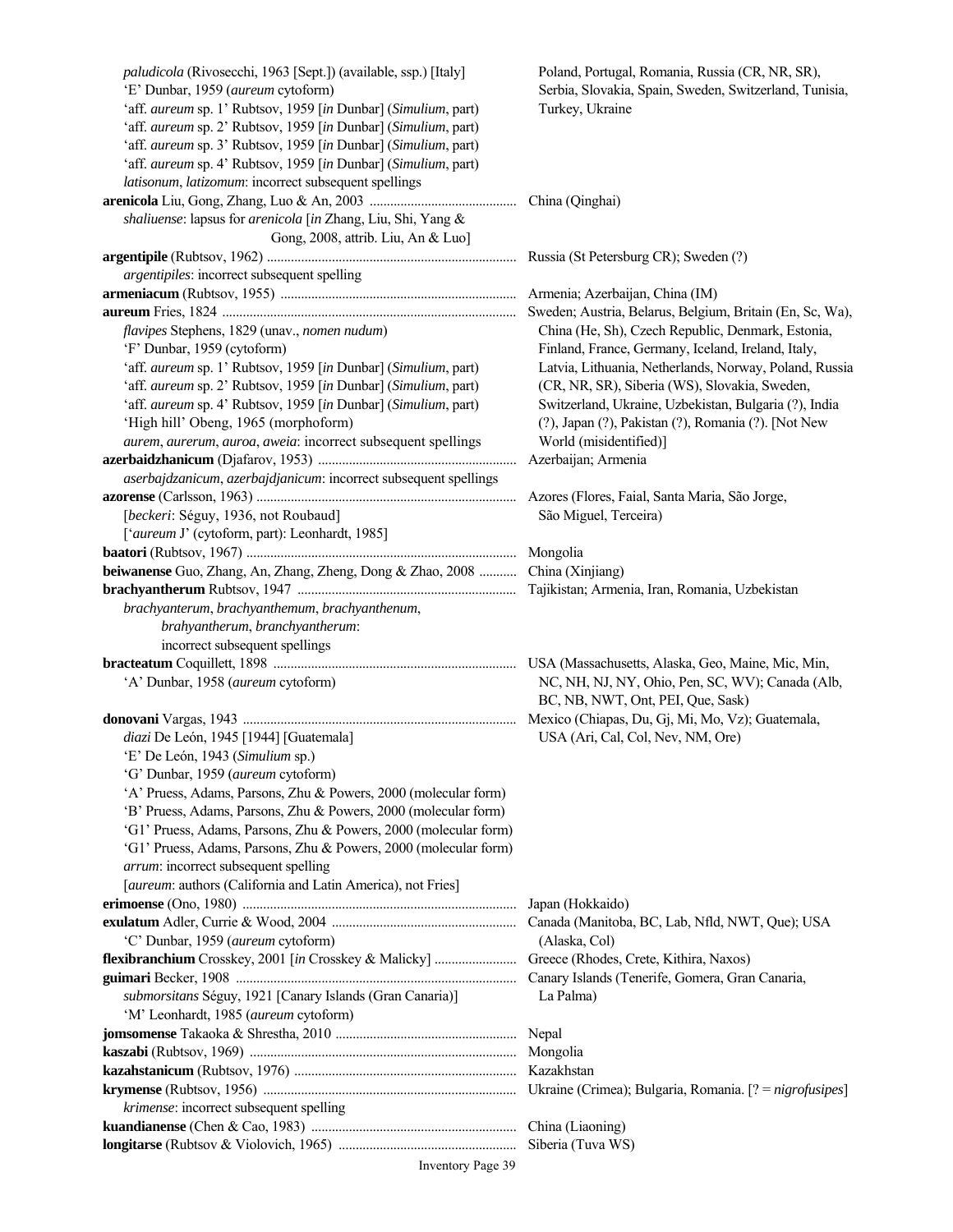| mellah Giudicelli & Bouzidi, 2000 [in Giudicelli,                |                                                         |
|------------------------------------------------------------------|---------------------------------------------------------|
|                                                                  |                                                         |
|                                                                  |                                                         |
| nigrifuscipes, nigrofuscipes: incorrect subsequent spellings     |                                                         |
|                                                                  |                                                         |
| paucicuspe: incorrect subsequent spelling                        | Uzbekistan                                              |
| [latizonum: Crosskey, 1967 (Iran), not Rubtsov]                  |                                                         |
|                                                                  |                                                         |
| petricola (Rivosecchi, 1963 [March]) (unav., form post-1960)     | (En), Cyprus, Czech Republic, France (incl. Corsica),   |
| 'J' Leonhardt, 1985 (aureum cytoform)                            | Greece (incl. Lésbos, Páros, Rhodes), Ireland, Libya,   |
| [azorense: Carlsson, 1963 (part, Madeira)]                       | Madeira, Morocco, Portugal, Serbia, Spain, Turkey,      |
| [latizonum: Sherban, 1961/? Knoz, 1965, not Rubtsov]             | Russia (?). $[? = krymense]$                            |
|                                                                  | USA (Utah, Ari, Cal, Col, Idaho, Iowa, Kan, Mic, Mon,   |
| utahense (Knowlton & Rowe, 1934) [USA (Utah)]                    | Neb, Nev, NY, Ohio, Ore, Pen, Ten, Was, Wis, WV,        |
| 'B' Dunbar, 1958 (aureum cytoform)                               | Wyo); Canada (Alb, BC incl. Queen Charlotte Islands,    |
| [aureum: authors (central USA), not Fries]                       | NWT, Ont, Que incl. Magdalen Islands)                   |
|                                                                  |                                                         |
|                                                                  |                                                         |
|                                                                  | Japan (Nansei Islands); China (Li)                      |
|                                                                  |                                                         |
| 'aff. aureum' Sherban, 1961 (Simulium sp.)                       | Sweden (?)                                              |
| ? 'N' Leonhardt, 1987 (aureum cytoform)                          |                                                         |
|                                                                  |                                                         |
| taishanense Xue & An, 2001 (junior primary homonym of            |                                                         |
| taishanense Sun & Li, 2000, but                                  |                                                         |
|                                                                  |                                                         |
|                                                                  |                                                         |
| 'L' Leonhardt, 1985 (aureum cytoform)                            |                                                         |
| tenuistylum Yang, Fan & Chen, 2008 (junior primary homonym of    |                                                         |
| tenuistylum Datta, 1973, but no                                  |                                                         |
|                                                                  |                                                         |
|                                                                  | Canary Islands (La Palma, Gomera); Algeria, Andorra,    |
| nigripes (Santos Abreu, 1922) [Canary Islands (La Palma)]        | Balearic Islands (Majorca, Minorca), Bosnia, Britain    |
| pseudolatipes (Santos Abreu, 1922) [Canary Islands (La Palma)]   | (En, Sc, Wa), Cyprus, Czech Republic, Finland, France   |
| serbicum Baranov, 1925 (preocc.) [Serbia]                        | (incl. Corsica), Germany, Greece (incl. Corfu, Crete,   |
| primum (Baranov, 1926) (preocc.) [Macedonia]                     | Lésbos, Páros, Rhodes), Hungary, Ireland, Israel, Italy |
| secundum (Baranov, 1926) (preocc.) [Macedonia]                   | (incl. Sardinia, Sicily), Jordan, Libya, Macedonia,     |
| rubzovianum (Sherban, 1961) [Serbia]                             | Malta, Morocco, Norway, Portugal, Romania, Serbia,      |
| latinum (Rubtsov, 1962) [Italy]                                  | Slovakia, Slovenia, Spain, Tunisia, Turkey, Ukraine     |
| 'sp. indet.' Davies, 1966, 1968 (Simulium)                       | (incl. Crimea)                                          |
| 'I' Dunbar, 1966 [in Davies] / Leonhardt, 1985 (aureum cytoform) |                                                         |
| 'K' Leonhardt, 1985 (aureum cytoform)                            |                                                         |
| velutianum: incorrect subsequent spelling                        |                                                         |
| [trabeatum: Rubtsov, 1956, not Enderlein]                        |                                                         |
|                                                                  | Canada (Northwest Territories, Alb, Lab, Man, Nfld,     |
| 'D' Dunbar, 1959 (aureum cytoform)                               | Ont, Que); USA (NH)                                     |
| [aureum: Currie, 1986, not Fries]                                |                                                         |
|                                                                  | China (Guizhou)                                         |
|                                                                  | India (West Bengal)                                     |

### **Subgenus FREEMANELLUM Crosskey**

**FREEMANELLUM** Crosskey, 1969 (as subgenus of *Simulium*). Type species: *berghei* (original designation)  *FREEMANIELLUM*: incorrect subsequent spelling

**berghei** Fain, 1949 ....................................................................................... Democratic Republic of Congo; Cameroon, 'Cameroon' Lewis & Disney, 1972 (morphoform) Nigeria, Uganda. [? = *spinulicorne*]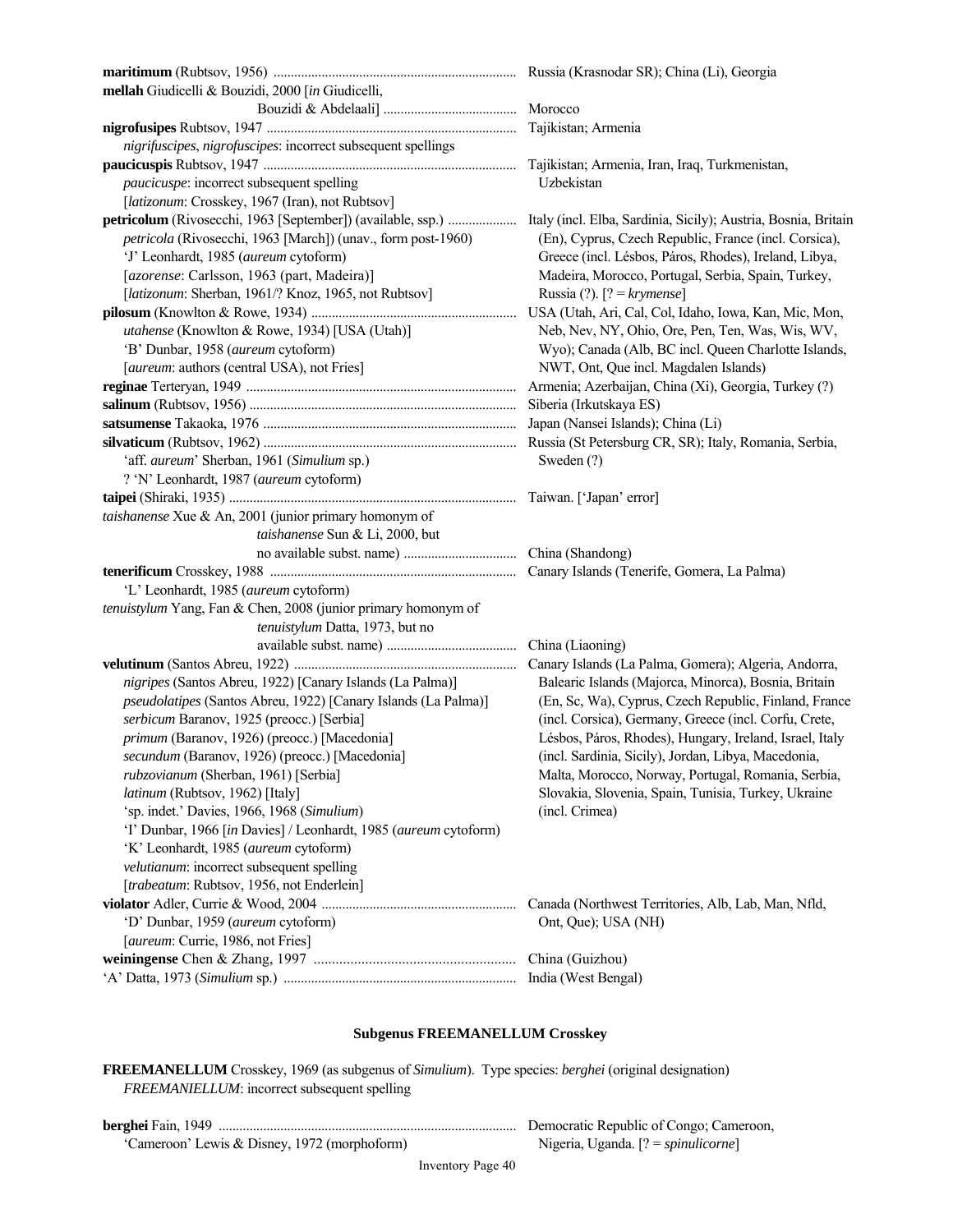|                                                        | South Africa (Limpopo, EC, FS, G, KZN, M, NW);<br>Zimbabwe |
|--------------------------------------------------------|------------------------------------------------------------|
| empoponae: incorrect subsequent spelling               | South Africa (KwaZulu Natal)                               |
|                                                        | South Africa (Western Cape, EC)                            |
|                                                        | South Africa (KwaZulu Natal, L); Tanzania                  |
| <i>hirsutilateralis:</i> incorrect subsequent spelling |                                                            |
|                                                        | Ivory Coast; Ghana, Guinea, Liberia, Malawi, Sierra        |
| [debegene: authors, not De Meillon]                    | Leone, Tanzania, Togo, Uganda                              |
|                                                        |                                                            |
| [berghei: Fain & Elsen, 1973, not Fain]                |                                                            |

#### **Subgenus GOMPHOSTILBIA Enderlein**

**GOMPHOSTILBIA** Enderlein, 1921 (as genus)\*. Type species: *ceylonicum* (original designation)  *NIPPONOSIMULIUM* Shogaki, 1956 (as subgenus of *Simulium*) (unav., post-1930 name based on species with only a vernacular name: J-4 of Bentinck, 1955)

#### AMBIGENS species-group

| <b>BAISASAE</b> species-group                   |  |
|-------------------------------------------------|--|
| <i>baisasce</i> : incorrect subsequent spelling |  |
|                                                 |  |

### BANAUENSE species-group

#### BATOENSE species-group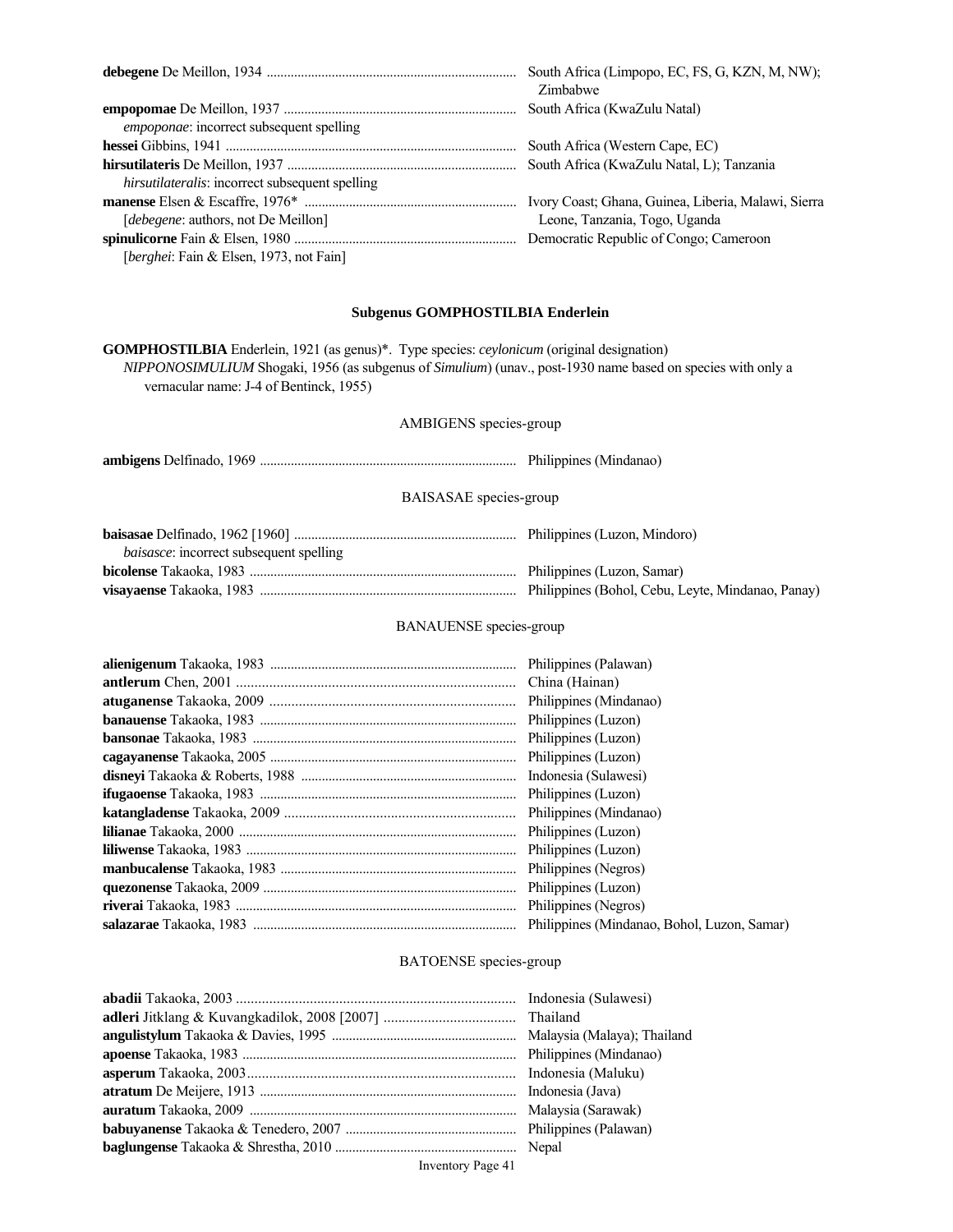**barioense** Takaoka, 2008 ............................................................................. Malaysia (Sarawak) **barretti** Smart & Clifford, 1965 .................................................................. New Guinea (PNG mainland) **batoense** Edwards, 1934 .............................................................................. Indonesia (Java, Sumatra); Japan (Honshu) 'J-12' Bentinck, 1955 (*Simulium* sp.) **bhutanense** Takaoka & Somboon, 2008 .................................................... Bhutan; Nepal **bifurcatum** Takaoka, 2003 ................................................................... Indonesia (Irian Jaya) **binuanense** Takaoka & Tenedero, 2008 ............................................... Philippines (Palawan) **brevitruncatum** Takaoka, 2003 ............................................................ Indonesia (Sulawesi) **brivetruncum** Chen & Chen, 2000 ............................................................. China (Hainan) *brivetrumcum*: incorrect subsequent spelling **bucolicum** Datta, 1975 ................................................................................. India (Assam); Nepal **butwalense** Takaoka & Shrestha, 2010 ....................................................... Nepal **capillatum** Takaoka, 2009 ........................................................................... Malaysia (Sabah, Sarawak) [*dentistylum* (part): Takaoka, 2001, not Takaoka & Davies] **catleyi** Smart & Clifford, 1965 .................................................................... New Guinea (New Britain, PNG mainland) **centrale** Smart & Clifford, 1965 .................................................................. New Guinea (PNG mainland, New Ireland) **cheongi** Takaoka & Davies, 1995 ................................................................ Malaysia (Malaya); Indonesia (Sumatra), Thailand **chongqingense** Zhu & Wang, 1995 ............................................................ China (Sichuan) *chengqingense*: incorrect subsequent spelling **chuzargangense** Takaoka & Somboon, 2008 ............................................ Bhutan **curvum** Takaoka, 2003 ................................................................................ Indonesia (Maluku) **datfaense** Takaoka & Otsuka, 2009 [*in* Takaoka, Otsuka, Choochote & Thongsahuan] ...................... Thailand **davaoense** Takaoka, 1983 ............................................................................ Philippines (Mindanao) **decuplum** Takaoka & Davies, l995 ............................................................. Malaysia (Malaya); Thailand **dentistylum** Takaoka & Davies, 1995 ........................................................ Malaysia (Malaya); Thailand **dola** Davies & Györkös, 1987 ...................................................................... Sri Lanka 'II' Davies, 1984 (*Simulium* sp.) 'III' Starmühlner, 1984 (*Simulium* sp.) **duolongum** Takaoka & Davies, 1995 ......................................................... Malaysia (Malaya); Vietnam **epistum** Delfinado, 1971 .............................................................................. Philippines (Balabac, Palawan) **fidum** Datta, 1975 ......................................................................................... India (Assam) **flavocinctum** Edwards, 1934 ....................................................................... Indonesia (Sumatra) *flovocinct*: incorrect subsequent spelling **floresense** Takaoka, Hadi & Sigit, 2006 ...................................................... Indonesia (Flores) **friederichsi** Edwards, 1934 .......................................................................... Indonesia (Java, Sumatra) **fulgidum** Takaoka, 2009 .............................................................................. Malaysia (Sarawak) **gombakense** Takaoka & Davies, 1995 ....................................................... Malaysia (Malaya); Thailand. ['Nepal' error] **hadiae** Takaoka, 2003 .................................................................................. Indonesia (Sulawesi) **hainanense** Long, An & Hao, 1994 .......................................................... China (Hainan) *hailanense*: incorrect subsequent spelling **heldsbachense** Smart & Clifford, 1965 ....................................................... New Guinea (PNG mainland); Indonesia (Irian Jaya) **hemicyclium** Smart & Clifford, 1965 ......................................................... New Guinea (New Britain, PNG mainland); Indonesia (Maluku) **inermum** Takaoka, 2003 ............................................................................. Indonesia (Irian Jaya) **jiulianshanense** Kang, Zhang, & Chen, 2007 ............................................ China (Jiangxi) **kalimerahense** Takaoka, 2003 .................................................................... Indonesia (Irian Jaya) **kelabitense** Takaoka, 2008 .......................................................................... Malaysia (Sarawak) **keravatense** Smart & Clifford, 1965 ........................................................... New Guinea (New Britain, PNG mainland) **kolakaense** Takaoka, 2003 .......................................................................... Indonesia (Sulawesi) **krombeini** Davies & Györkös, 1987 ........................................................... Sri Lanka 'I' Davies, 1984 (*Simulium* sp.) **kuingingiense** Smart & Clifford, 1965 ........................................................ New Guinea (PNG mainland); Indonesia (Irian Jaya) **lagunaense** Takaoka, 1983 .......................................................................... Philippines (Luzon) **lehi** Takaoka, 2001 ....................................................................................... Malaysia (Sarawak, Sabah) **litoreum** Datta, 1975 .................................................................................... India (Assam) **longshengense** Chen, Zhang & Zhang, 2007 .............................................. China (Guangxi Zhuang) **luzonicum** Takaoka, 1983 ........................................................................... Philippines (Luzon)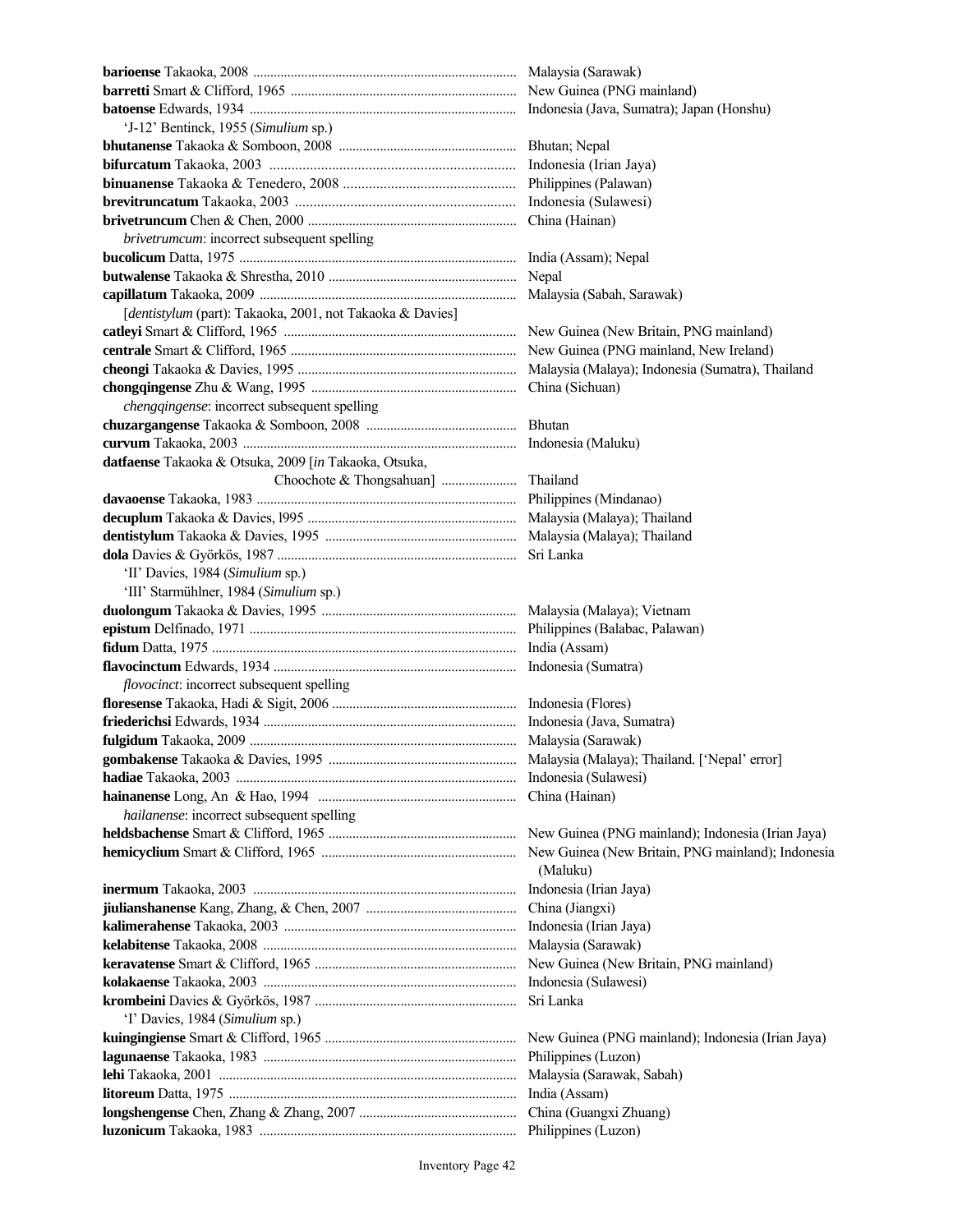Inventory Page 43 **manadoense** Takaoka, 2003 ........................................................................ Indonesia (Sulawesi) 'B' Takaoka & Roberts, 1988 (*Simulium* sp.) **mangasepi** Takaoka, 1983 ........................................................................... Philippines (Palawan) **miblosi** Takaoka, 1983 ................................................................................. Philippines (Mindanao) **mindanaoense** Takaoka, 1983 ..................................................................... Philippines (Mindanao) **miyagii** Takaoka, 2003 ................................................................................. Indonesia (Sulawesi) **montiblense** Takaoka, 1983 ......................................................................... Philippines (Palawan); China (Fu), Vietnam 'A' Delfinado, 1971 (*Simulium* sp.) **munumense** Smart & Clifford, 1965 .......................................................... New Guinea (PNG mainland, New Britain) **nami** Smart & Clifford, 1965 ....................................................................... New Guinea (PNG mainland) **nigrofemoralum** [*sic*] Chen & Zhang, 2001 .............................................. China (Hainan) **nuwakotense** Takaoka & Shrestha, 2010 ................................................... Nepal **omutaense** Ogata & Sasa, 1954 ................................................................... Japan (Kyushu, Hon); Korea (South) **otsukai** Takaoka & Choochote, 2009 [*in* Takaoka, Otsuka, Choochote & Thongsahuan] ................. Thailand **padangense** Takaoka & Sigit, 1997 ..................................................... Indonesia (Sumatra) **palauense** Stone, 1964 ................................................................................. Palau Islands **parahiyangum** Takaoka & Sigit, 1992 ....................................................... Indonesia (Java, Sumatra); Malaysia (Malaya, Sabah [*dentistylum* (part): Takaoka, 2001, not Takaoka & Davies] Sarawak), Thailand **pattoni** Senior-White, 1922 ......................................................................... India (Tamil Nadu); China (Hainan), Sri Lanka 'I' Starmühlner, 1984 (*Simulium* sp.) [*atratum*: authors, not De Meijere] **paukatense** Takaoka, 2008 .......................................................................... Malaysia (Sarawak) **pegalanense** Smart & Clifford, 1969 .......................................................... Malaysia (Sabah) **peregrinum** Mackerras & Mackerras, 1950 ............................................... Australia (Queensland) **prayongi** Takaoka & Choochote, 2005 ........................................................ Thailand **rarum** Takaoka & Tendero, 2008 ............................................................... Philippines (Palawan) **rayohense** Smart & Clifford, 1969 .............................................................. Malaysia (Sabah) **repentinum** Takaoka & Tendero, 2008 ...................................................... Philippines (Samar) **sachini** Takaoka & Henry, 2010 [*in* Takaoka, Thapa & Henry] ................ India (West Bengal); Nepal [*gombakense*: Shrestha & Takaoka, 2009, not Takaoka & Davies] **samarense** Takaoka & Tendero, 2008 ........................................................ Philippines (Samar) **sarawakense** Takaoka, 2001 ....................................................................... Malaysia (Sarawak) **sextuplum** Takaoka & Davies, 1995 ........................................................... Malaysia (Malaya) **siamense** Takaoka & Suzuki, 1984 (complex) ........................................... Thailand; Nepal, Vietnam 'A' Kuvangkadilok, Lualon & Baimai, 2008 (cytoform) ..................... Thailand 'B' Kuvangkadilok, Lualon & Baimai, 2008 (cytoform) ..................... Thailand 'C' Kuvangkadilok, Lualon & Baimai, 2008 (cytoform) ..................... Thailand 'D' Kuvangkadilok, Lualon & Baimai, 2008 (cytoform) ..................... Thailand 'E' Kuvangkadilok, Lualon & Baimai, 2008 (cytoform) ...................... Thailand 'F' Lualon, 2006 (thesis) (cytoform) ..................................................... Thailand 'F' Pramual & Wongpakam, 2011 (cytoform) ...................................... Thailand 'G' Pramual & Wongpakam, 2011 (cytoform) ..................................... Thailand  *siamese*: incorrect subsequent spelling **singgihi** Takaoka, 2003 ................................................................................ Indonesia (Sulawesi) **sundaicum** Edwards, 1934 .......................................................................... Indonesia (Java, Flores, Sumatra); India (WB) (?) **syafruddini** Takaoka, 2003 ......................................................................... Indonesia (Sulawesi) **synanceium** (Chen & Cao, 1983) ................................................................ China (Liaoning) *symanceium*, *synaceium*: incorrect subsequent spellings **syuhaiense** Huang & Takaoka, 2008 .......................................................... Taiwan *shuhaiense*: incorrect subsequent spelling **tahanense** Takaoka & Davies, 1995 ........................................................... Malaysia (Malaya) **torautense** Takaoka & Roberts, 1988 ......................................................... Indonesia (Sulawesi) **tumidum** Takaoka, 2003 ............................................................................. Indonesia (Sulawesi) **tumum** Chen & Zhang, 2001 ................................................................ China (Hainan) **unum** Datta, 1975 ......................................................................................... India (Assam) **whartoni** Takaoka & Davies, 1995 ............................................................. Malaysia (Malaya); Indonesia (Sumatra) [*zonatum*: Crosskey, 1973, 1988, not Edwards] **williei** Takaoka & Thapa, 2010 [*in* Takaoka, Thapa & Henry] .................. India (West Bengal)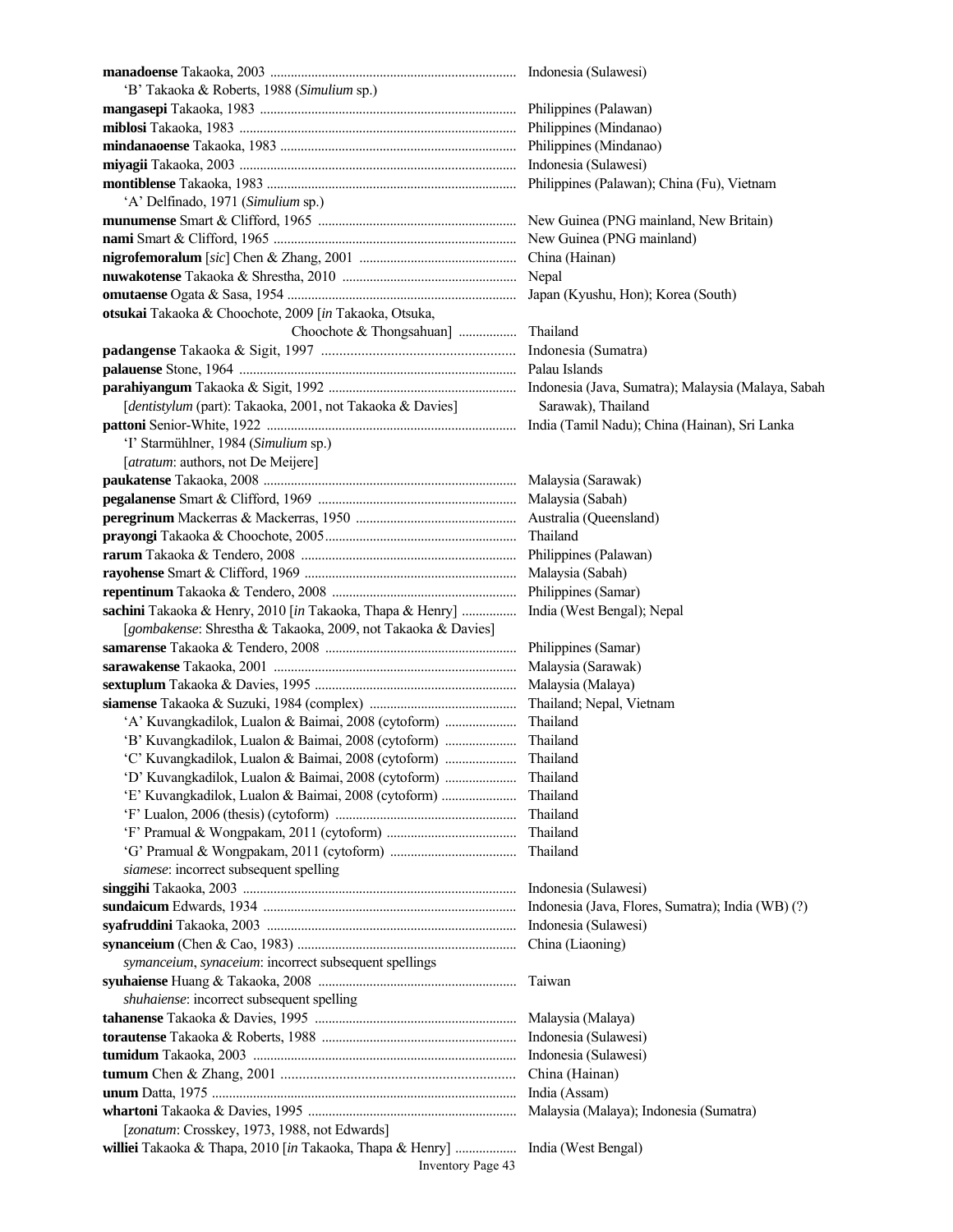| [ <i>batoense</i> : Ogata, 1956, not Edwards]                             |  |
|---------------------------------------------------------------------------|--|
|                                                                           |  |
|                                                                           |  |
| 'A' Phasuk, Chanpaisaeng, Adler & Courtney, 2005 (Simulium sp.)  Thailand |  |
| 'B' Phasuk, Chanpaisaeng, Adler & Courtney, 2005 (Simulium sp.)  Thailand |  |
|                                                                           |  |

# CEYLONICUM species-group

| 'C' Takaoka & Suzuki, 1984 (Simulium sp.)                                                                      | Thailand, Vietnam |
|----------------------------------------------------------------------------------------------------------------|-------------------|
|                                                                                                                |                   |
| atratoides Takaoka & Davies, 1995 (unav., nomen nudum)                                                         |                   |
| [atratum: Edwards, 1934, not De Meijere]                                                                       |                   |
|                                                                                                                |                   |
|                                                                                                                |                   |
|                                                                                                                |                   |
|                                                                                                                |                   |
| curtatum Jitklang, Kuvangkadilok, Baimai, Takaoka & Adler, 2008  Thailand                                      |                   |
|                                                                                                                |                   |
| curvasrylum: incorrect subsequent spelling                                                                     |                   |
|                                                                                                                |                   |
| doisaketense Jitklang, Kuvangkadilok, Baimai, Takaoka & Adler, 2008 Thailand                                   |                   |
| dudgeoni Takaoka & Davies, 1995 [in Takaoka, Davies & Dudgeon]  China (Hong Kong)                              |                   |
|                                                                                                                | Sri Lanka         |
| 'III' Davies, 1984 (Simulium sp.)                                                                              |                   |
|                                                                                                                |                   |
|                                                                                                                |                   |
|                                                                                                                |                   |
|                                                                                                                |                   |
| gyorkosae Takaoka & Davies, 1995 (unav., nomen nudum)                                                          |                   |
| [ <i>metatarsale</i> : Edwards, 1934, not Brunetti]                                                            |                   |
|                                                                                                                |                   |
|                                                                                                                |                   |
|                                                                                                                |                   |
|                                                                                                                |                   |
|                                                                                                                |                   |
|                                                                                                                |                   |
| longitruncum Zhang & Chen, 2003 (junior primary homonym of                                                     |                   |
| longitruncum Takaoka & Davies, 1995, but no                                                                    |                   |
|                                                                                                                |                   |
| lurauense Takaoka, Sofian-Azirun & Hashim, 2011 [in Takaoka,                                                   |                   |
|                                                                                                                |                   |
|                                                                                                                |                   |
|                                                                                                                |                   |
| metasarsale, meteatarsale: incorrect subsequent spellings Taiwan. ['West Malaysia', 'Indonesia (Java)' errors] |                   |
|                                                                                                                |                   |
|                                                                                                                |                   |
|                                                                                                                |                   |
|                                                                                                                |                   |
|                                                                                                                |                   |
|                                                                                                                |                   |
|                                                                                                                |                   |
| 'Tategata-buyu' Kani, 1944                                                                                     |                   |
| 'J-13' Bentinck, 1955 (Simulium sp.)                                                                           |                   |
|                                                                                                                |                   |
| okinawaense: incorrect subsequent spelling                                                                     |                   |
|                                                                                                                |                   |
| $Insy$ Dece $A4$                                                                                               |                   |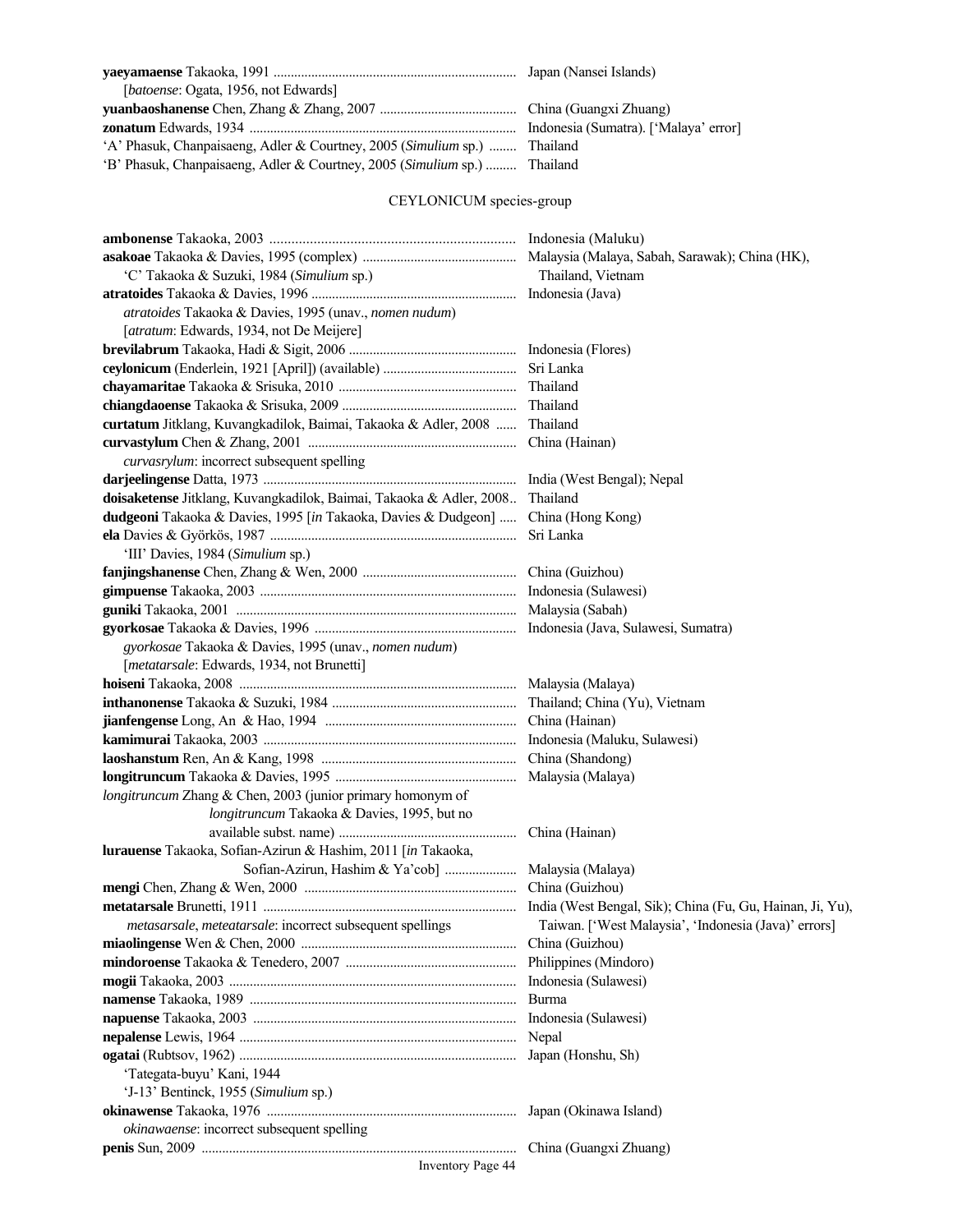| roslihashimi Takaoka & Sofian-Azirun, 2011 [in Takaoka,                   |                                              |
|---------------------------------------------------------------------------|----------------------------------------------|
|                                                                           |                                              |
|                                                                           |                                              |
|                                                                           |                                              |
|                                                                           | Malaysia (Malaya, Sabah, Sarawak); Indonesia |
| 'g' Kuvangkadilok, Boonkemtong, Phayuhasena & Baimai,                     | (Sumatra), Thailand                          |
| 2003 (Simulium sp.)                                                       |                                              |
| [metatarsale: Crosskey, 1973, not Brunetti]                               |                                              |
| sofiani Takaoka & Hashim, 2011 [in Takaoka, Sofian-Azirun &               |                                              |
|                                                                           |                                              |
| taitungense Huang & Takaoka, 2011 [in Huang, Takaoka,                     |                                              |
|                                                                           |                                              |
|                                                                           |                                              |
|                                                                           |                                              |
| trangense Jitklang, Kuvangkadilok, Baimai, Takaoka & Adler, 2008          | Thailand                                     |
| 'nr. sheilae' Phasuk, Chanpaisaeng, Adler & Courtney, 2005 /              |                                              |
| Thanwisai, Kuvangkadilok & Baimai, 2006 (Simulium sp.)                    |                                              |
| [sheilae: Phasuk, Chanpaisaeng, Adler & Courtney, 2005,                   |                                              |
| not Takaoka & Davies]                                                     |                                              |
|                                                                           |                                              |
|                                                                           | Thailand                                     |
| wuyishanense Chen & Zhang, 2009 [in Zhang, Gao, Cai,                      |                                              |
|                                                                           |                                              |
|                                                                           |                                              |
|                                                                           |                                              |
|                                                                           |                                              |
| zayüensis: incorrect original spelling (alternative)                      |                                              |
| 'C' Phasuk, Chanpaisaeng, Adler & Courtney, 2005 (Simulium sp.)  Thailand |                                              |
| '2' Jitklang, Kuvangkadilok, Baimai, Takaoka & Adler,                     | Thailand                                     |
| 2008 (Simulium sp. nr. asakoae)                                           |                                              |
|                                                                           |                                              |
| 2008 (Simulium sp. nr. asakoae)                                           |                                              |
|                                                                           |                                              |
| 2008 (Simulium sp. nr. asakoae)                                           |                                              |
|                                                                           |                                              |
| 2008 (Simulium sp. nr. sheilae)                                           |                                              |

### HIROSHII species-group

**hiroshii** Takaoka, 1994 ................................................................................ Solomon Islands (Guadalcanal, New Georgia Islands);

New Guinea (Bougainville)

### SHERWOODI species-group

|                                                                                               | Solomon Islands (New Georgia Island)  |
|-----------------------------------------------------------------------------------------------|---------------------------------------|
|                                                                                               | Solomon Islands (New Georgia Island); |
|                                                                                               | New Guinea (Bougainville)             |
|                                                                                               |                                       |
| $'1'$ Yule, 1996 (Simulium (Morops) sp.)                                                      |                                       |
|                                                                                               | New Guinea (Bougainville)             |
|                                                                                               | Solomon Islands (Guadalcanal)         |
|                                                                                               | Solomon Islands (Guadalcanal)         |
|                                                                                               |                                       |
| $(2)$ V <sub>11</sub> $(0)$ $(0)$ $(1)$ $(0)$ $(1)$ $(1)$ $(1)$ $(1)$ $(1)$ $(1)$ $(1)$ $(1)$ |                                       |

'2' Yule, 1996 (*Simulium* (*Morops*) sp.)

### TRIRUGOSUM species-group

**trirugosum** Davies & Györkös, 1988 ......................................................... Sri Lanka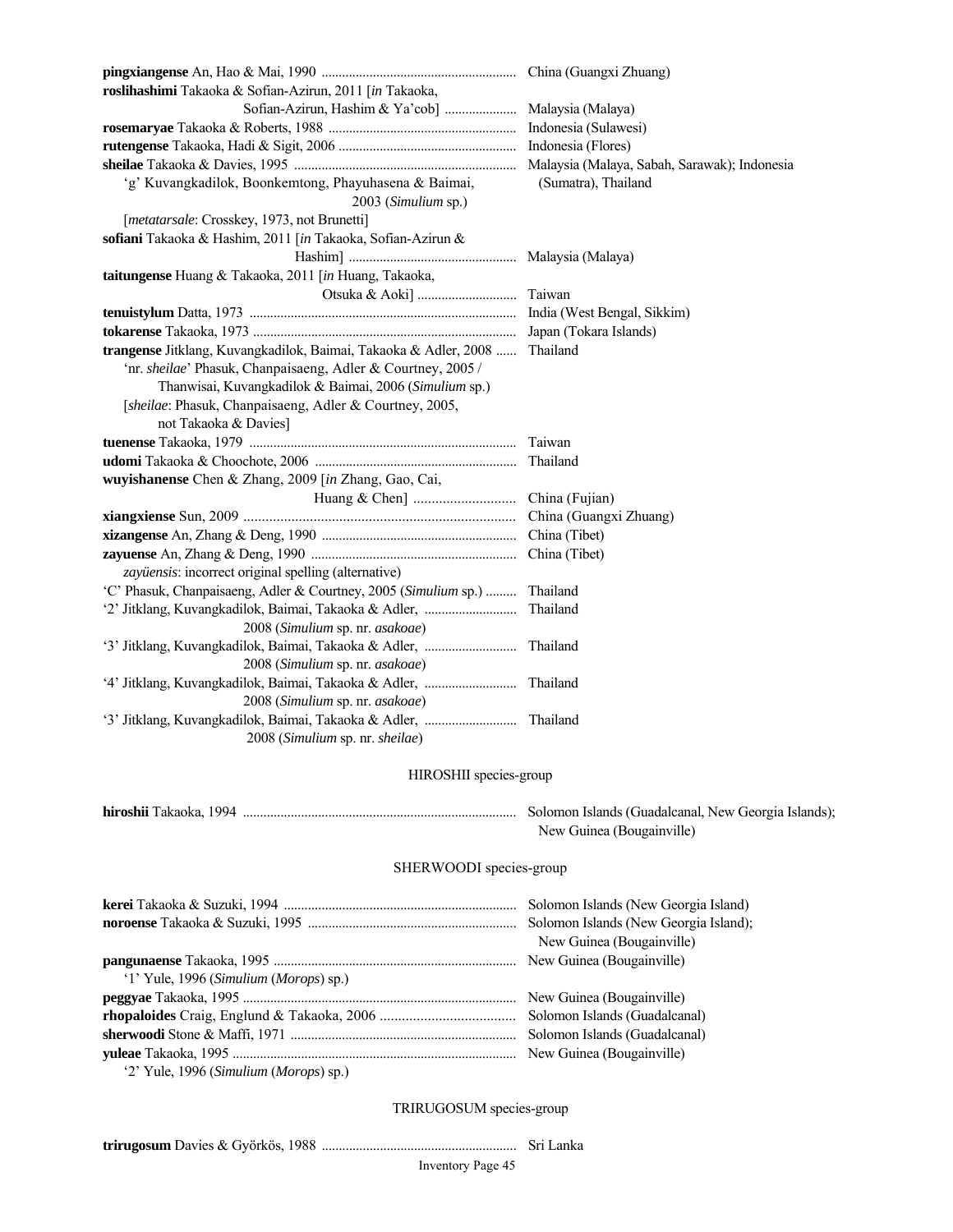#### VARICORNE species-group

| chumpornense Takaoka & Kuvangkadilok, 2000       |                                                     |
|--------------------------------------------------|-----------------------------------------------------|
|                                                  |                                                     |
|                                                  |                                                     |
|                                                  |                                                     |
|                                                  |                                                     |
| 'J-4' Bentinck, 1955 (Simulium sp.)              | China (Jilin, Li, Si), Korea (South)                |
| <i>schogakii</i> : incorrect subsequent spelling |                                                     |
|                                                  |                                                     |
|                                                  | Indonesia (Sumatra, Java); Malaysia (Malaya), Nepal |

#### *Gomphostilbia* species unplaced to group

|                                                                                   | China (Xinjiang)          |
|-----------------------------------------------------------------------------------|---------------------------|
|                                                                                   |                           |
|                                                                                   | Philippines (Palawan)     |
|                                                                                   | China (Guangxi Zhuang)    |
|                                                                                   | China (Guizhou, Hubei)    |
|                                                                                   | China (Hunan)             |
|                                                                                   | China (Hunan)             |
|                                                                                   | China (Hunan)             |
|                                                                                   | China (Hunan)             |
| <i>jinbinense</i> : incorrect subsequent spelling                                 |                           |
|                                                                                   | Siberia (Sakhalin FE)     |
|                                                                                   | Indonesia (Sulawesi)      |
|                                                                                   | China (Xinjiang)          |
|                                                                                   | Indonesia (Sulawesi)      |
|                                                                                   | China (Sichuan)           |
| simiaushanense: incorrect subsequent spelling                                     |                           |
|                                                                                   |                           |
| sumatraense An, Nie & Chen, 2006 [in Nie, Chen, Li, An & Li]  Indonesia (Sumatra) |                           |
| junior primary homonym of sumatraense Takaoka                                     |                           |
|                                                                                   |                           |
| & Sigit, 1997, but no available subst. name)                                      |                           |
|                                                                                   | China (Xinjiang)          |
|                                                                                   | Tajikistan                |
|                                                                                   | China (Yunnan)            |
|                                                                                   |                           |
|                                                                                   | New Guinea (PNG mainland) |
|                                                                                   | New Guinea (New Britain)  |
|                                                                                   | New Guinea (PNG mainland) |
|                                                                                   | New Guinea (PNG mainland) |
|                                                                                   |                           |
|                                                                                   |                           |
|                                                                                   |                           |

### **Subgenus HEBRIDOSIMULIUM Grenier & Rageau**

**HEBRIDOSIMULIUM** Grenier & Rageau, 1961 (as genus)\*. Type species: *jolyi* (original designation)

#### CALLIPYGIUM species-group

Inventory Page 46 **banksi** Craig, 2006 [*in* Craig, Currie, Hunter & Spironello] ................ Vanuatu (Vanua Lava) **callipygium** Craig, 2006 [*in* Craig, Currie, Hunter & Spironello] ....... Vanuatu (Espíritu Santo, Vanua Lava)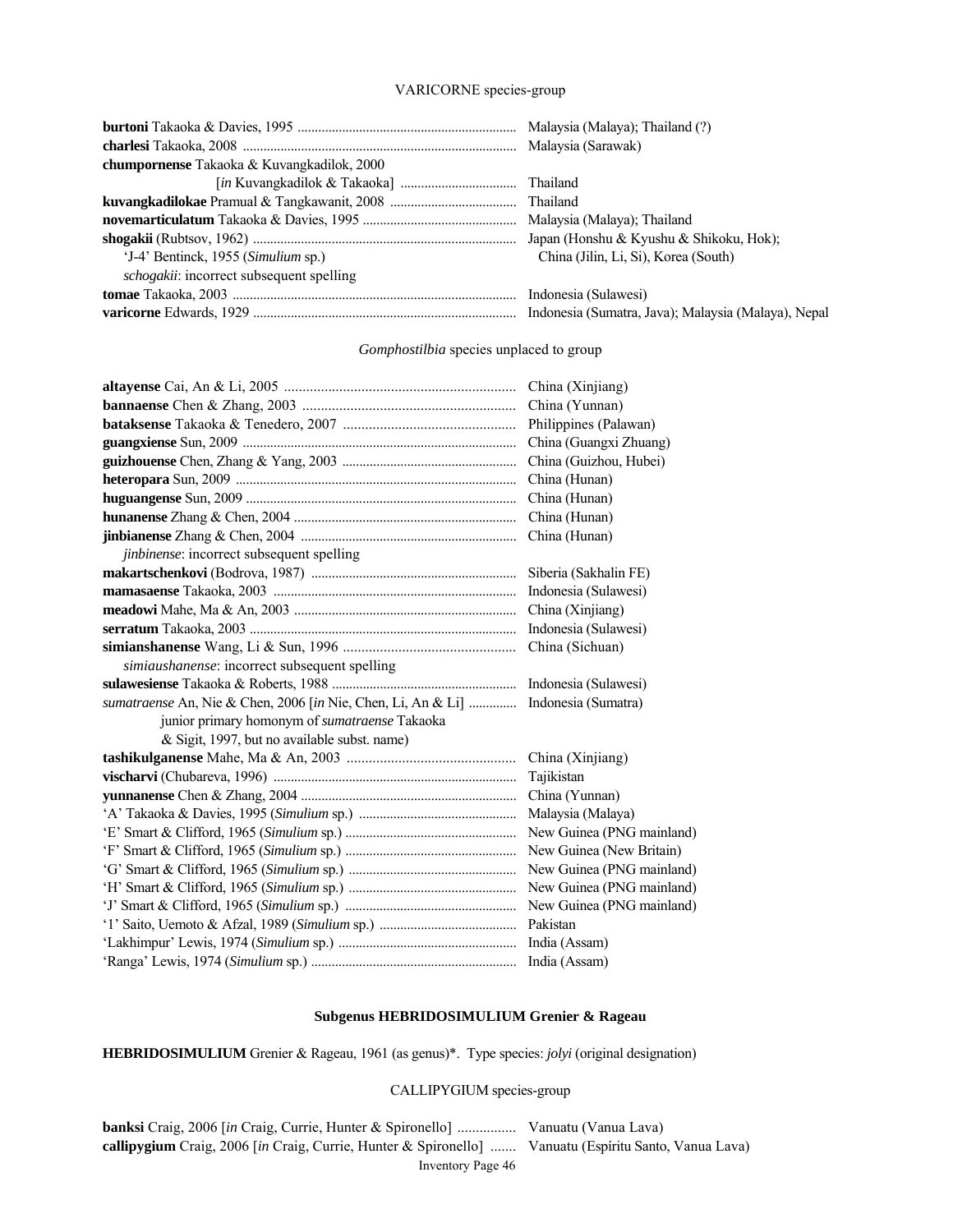| <b>johnfrumi</b> Craig, 2006 [in Craig, Currie, Hunter & Spironello]  Vanuatu (Tanna, Erromango)   |  |
|----------------------------------------------------------------------------------------------------|--|
| <b>pankumuense</b> Craig, 2006 [ <i>in</i> Craig, Currie, Hunter & Spironello]  Vanuatu (Malekula) |  |
| <b>tuberculum</b> Craig, 2006 [in Craig, Currie, Hunter & Spironello]  Vanuatu (Éfaté)             |  |
| <i>(iolyi (part): Grenier &amp; Rageau, 1961 / Crosskey, 1967,</i>                                 |  |

not Roubaud]

### STEATOPYGIUM species-group

| adsonense Craig, 2006 [in Craig, Currie, Hunter & Spironello]  Vanuatu (Espíritu Santo)           |  |
|---------------------------------------------------------------------------------------------------|--|
|                                                                                                   |  |
| ? 'forbidden' Craig, 1983 (Simulium cytoform)                                                     |  |
|                                                                                                   |  |
| <i>jolii</i> : incorrect subsequent spelling                                                      |  |
|                                                                                                   |  |
| <i>laciniotum</i> : incorrect subsequent spelling                                                 |  |
| $[jolyi$ (part): Edwards, 1932 / Grenier & Rageau, 1961 /                                         |  |
| Crosskey, 1967, not Roubaud]                                                                      |  |
|                                                                                                   |  |
| <b>paradisium</b> Craig, 2006 [in Craig, Currie, Hunter & Spironello]  Vanuatu (Espíritu Santo)   |  |
| spiroi Craig, Currie & Hunter, 2006 [in Craig, Currie, Hunter                                     |  |
| Hunter & Spironello]  Vanuatu (Malekula)                                                          |  |
| steatopygium Craig, 2006 [in Craig, Currie, Hunter & Spironello]  Vanuatu (Efaté, Espíritu Santo) |  |
| subparadisium Craig, 2006 [in Craig, Currie, Hunter & Spironello]  Vanuatu (Espíritu Santo)       |  |
| supercilium Craig, 2006 [in Craig, Currie, Hunter & Spironello]  Vanuatu (Pentecôte)              |  |
| undulatum Craig, 2006 [in Craig, Currie, Hunter & Spironello]  Vanuatu (Vanua Lava)               |  |

#### **Subgenus HELLICHIELLA Rivosecchi & Cardinali**

**HELLICHIELLA** Rivosecchi & Cardinali, 1975 (as genus). Type species: *saccai* (original designation) *PARAHELLICHIELLA* Golini, 1982 (thesis) (unav., *nomen nudum*)

### CONGAREENARUM species-group

|                                                                         | Siberia (Yamal WS)                                     |
|-------------------------------------------------------------------------|--------------------------------------------------------|
|                                                                         | Canada (Ontario, Alb, Man, Nfld, Nun, NWT, Que,        |
| 'H' Bennett, 1960 (Simulium)                                            | Sask); USA (Alaska, Mic, Wis)                          |
| 'T' Anderson & DeFoliart, 1961 (Cnephia sp.)                            |                                                        |
| [see Adler, Currie & Wood, 2004 for misidentifications]                 |                                                        |
|                                                                         |                                                        |
|                                                                         |                                                        |
| '2' Onishi, Uemoto & Orii, 1971 (Eusimulium sp.)                        |                                                        |
|                                                                         |                                                        |
| 'b' Dunbar, 1967 (cytoform)                                             | NC, NJ, NY, Vir); Canada (NWT, Ont)                    |
| congarenarum: incorrect subsequent spelling                             |                                                        |
|                                                                         |                                                        |
| rendalense (Golini, 1975) [Norway]                                      | Finland, Lithuania, Norway, Siberia (WS), Sweden       |
| '1' Golini, 1970 (thesis) ( <i>Eusimulium</i> sp., part)                |                                                        |
| randalense: incorrect subsequent spelling                               |                                                        |
|                                                                         | Canada (Ontario, BC, NWT); USA (Mic, Utah)             |
| <i>innoceus</i> : incorrect subsequent spelling                         |                                                        |
|                                                                         | Germany [holotype validated ICZN Opinion 1416];        |
| subexcisum Edwards, 1915 [Britain (England)]                            | Austria, Belgium, Britain (En, Sc), Denmark, Estonia,  |
| yerburyi Edwards, 1920 [Britain (England)]                              | France, Ireland, Latvia, Netherlands, Russia (CR, KM), |
| marinae (Usova, 1987) (unav., nomen nudum)                              | Siberia (WS), Spain, Sweden, Switzerland, Ukraine,     |
| marinae (Chubareva, Petrova & Kachvoryan, 1996)                         | Tunisia (?)                                            |
| (unav., nomen <sub>nudum</sub> )                                        |                                                        |
| <i>marinae</i> (Chubareva & Petrova, 2003) (unav., <i>nomen nudum</i> ) |                                                        |
| <i>marinae</i> (Usova & Reva, 2008) (unav., <i>nomen nudum</i> )        |                                                        |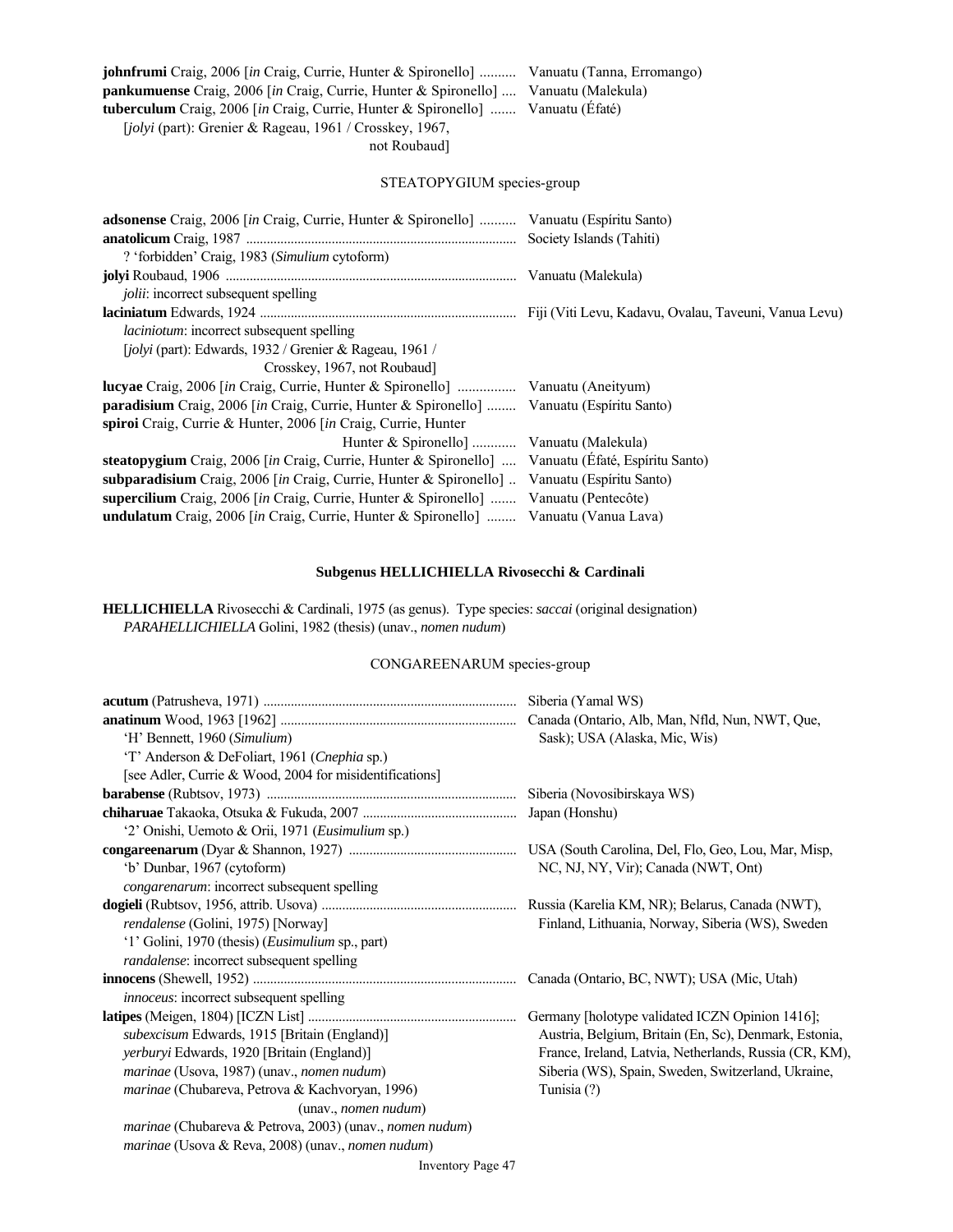| <i>subexisum:</i> incorrect subsequent spelling                         |                                                     |
|-------------------------------------------------------------------------|-----------------------------------------------------|
| <i>verberyi:</i> incorrect subsequent spelling                          |                                                     |
|                                                                         | Russia (Murmansk KM); China (Li), Mongolia, Norway, |
| <i>fallisi</i> (Golini, 1975) [Norway]                                  | Siberia (?). ['Britain' error]                      |
| [pygmaeum: Rubtsov, 1956 (part), not Zetterstedt]                       |                                                     |
|                                                                         |                                                     |
|                                                                         |                                                     |
| [ <i>anatinum</i> : Mahrt, 1982, not Wood]                              | mainland); USA (Alaska, Cal, Idaho, Ore, Was)       |
| [gouldingi: Mahrt, 1982, not Stone]                                     |                                                     |
|                                                                         |                                                     |
|                                                                         |                                                     |
|                                                                         |                                                     |
|                                                                         | Italy                                               |
|                                                                         |                                                     |
|                                                                         |                                                     |
|                                                                         | 'South Africa (Western Cape)' [? error]             |
|                                                                         |                                                     |
| '1' Golini, 1970 (thesis) (Eusimulium sp., part)                        |                                                     |
| 'near <i>dogieli'</i> Golini, 1975 (Eusimulium)                         |                                                     |
|                                                                         |                                                     |
| 1983 (Hellichiella cytoform)                                            |                                                     |
| 'Opinaga': Golini, 1982 (thesis) (lapsus)                               |                                                     |
| <i>opinaca</i> (Chubareva & Petrova, 2003) (unav., <i>nomen nudum</i> , |                                                     |
| attrib. Rothfels & Golini)                                              |                                                     |

# RIVULI species-group

| 'near subexcisum' Shewell, 1957                              | (Alaska, Mic, Min, NY) |
|--------------------------------------------------------------|------------------------|
| ? '#1' Anderson & Dicke, 1960 (Cnephia sp.)                  |                        |
| [gouldingi: authors (Alaska), not Stone]                     |                        |
| [subexcisum: Canadian authors, not Edwards]                  |                        |
|                                                              |                        |
|                                                              |                        |
| 'near <i>innocens</i> ' Adler, Travis, Kim & Masteller, 1982 |                        |

# **Subgenus INSELIELLUM Rubtsov**

**INSELIELLUM** Rubtsov, 1974 (as genus)\*. Type species: *oviceps* (original designation)

# CASTANEUM species-group

| '3' Séchan, 1983 [in Klein et al.] (Simulium sp.) | Marquesas Islands (Hiva-Oa, Fatu-Hiva, Ua-Pou) |
|---------------------------------------------------|------------------------------------------------|
|                                                   | Society Islands (Tahiti)                       |
|                                                   |                                                |
|                                                   |                                                |
|                                                   | Society Islands (Raiatea)                      |
|                                                   |                                                |
| 'IS' Craig, 1983 (cytoform)                       |                                                |
|                                                   | Moorea                                         |
|                                                   | Tahiti                                         |
|                                                   |                                                |
| <i>chesmande:</i> incorrect subsequent spelling   |                                                |
|                                                   |                                                |
|                                                   | Society Islands (Tahiti)                       |
|                                                   | Society Islands (Tahiti)                       |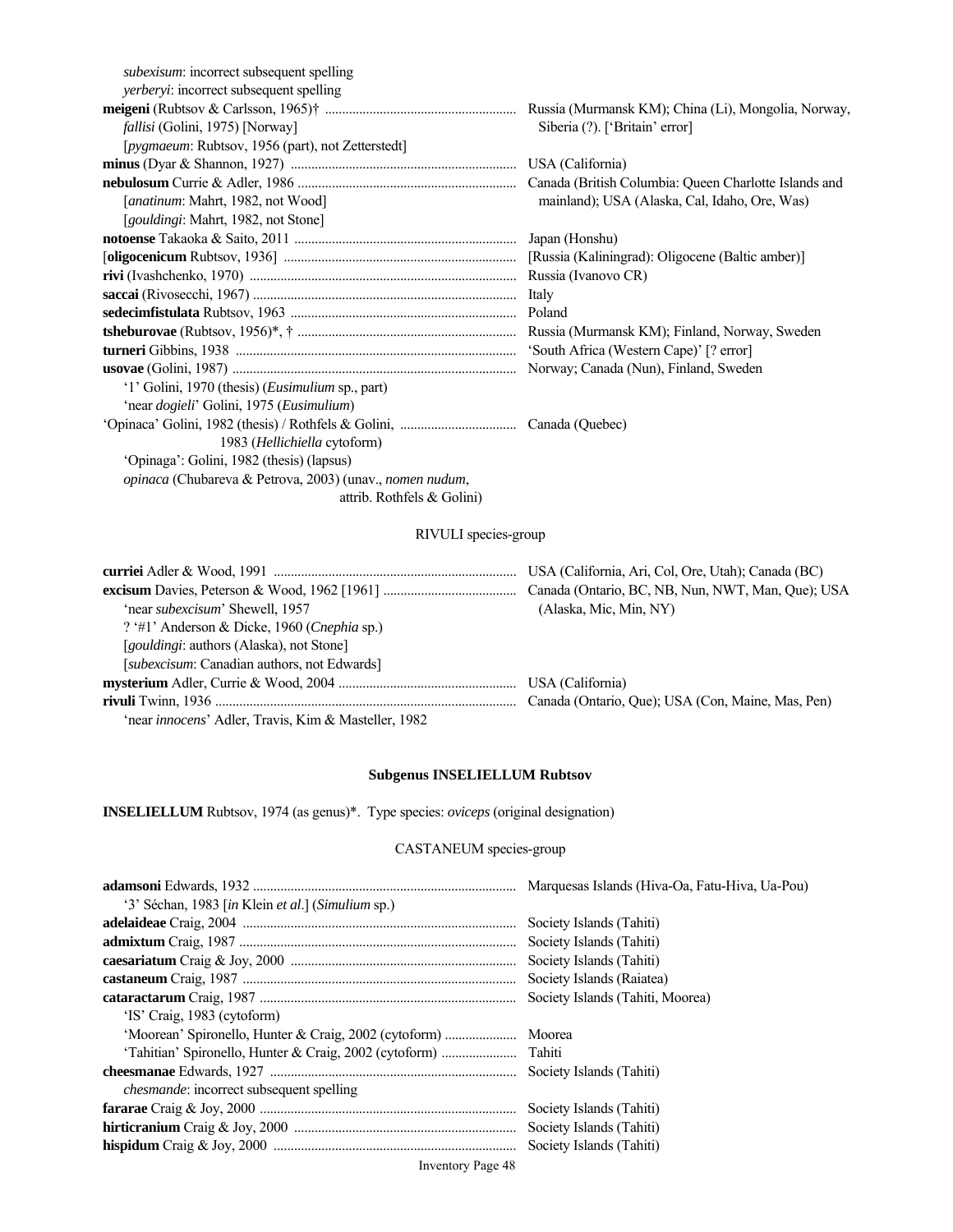# OVICEPS species-group

|                                                          | Society Islands (Raiatea)                 |
|----------------------------------------------------------|-------------------------------------------|
|                                                          | Society Islands (Tahiti)                  |
|                                                          | Society Islands (Moorea, Tahiti)          |
|                                                          | Society Islands (Tahiti, Moorea)          |
| [ <i>oviceps</i> : Craig, 1987 (part), not Edwards]      |                                           |
|                                                          | Society Islands (Tahiti)                  |
|                                                          | Society Islands (Tahiti, Moorea)          |
|                                                          | Society Islands (Tahiti, Moorea)          |
| 'neoviceps' [vernacular] Craig, 1983 (Simulium cytoform) |                                           |
|                                                          | Society Islands (Tahiti, Moorea, Raiatea) |
|                                                          |                                           |
|                                                          |                                           |
| 'sp.' Craig, 1987 (Simulium)                             |                                           |

# TAHITIENSE species-group

| ? 'IIS' Craig, 1983 (Simulium cytoform) |  |
|-----------------------------------------|--|
|                                         |  |
|                                         |  |
|                                         |  |
|                                         |  |
|                                         |  |

# *Inseliellum* species unplaced to group

|                                                                                                                                                          | Marquesas Islands (Nuku-Hiva, Eiao, Hiva-Oa,                        |
|----------------------------------------------------------------------------------------------------------------------------------------------------------|---------------------------------------------------------------------|
|                                                                                                                                                          | Ua-Huka)<br>Marquesas Islands (Mohotani)                            |
|                                                                                                                                                          | Society Islands (Tahiti)                                            |
|                                                                                                                                                          | Marquesas Islands (Hiva-Oa, Fatu-Hiva, Tahuata,<br>Ua-Huka, Ua-Pou) |
|                                                                                                                                                          | Guam                                                                |
| <i>uahukae</i> Lavondes & Pichon, 1972 (unav., <i>nomen nudum</i> )<br>'sp. n.' Craig, 1983 (Simulium)<br><i>nakuhae</i> : incorrect subsequent spelling | Nuku-Hiva, Ua-Pou)                                                  |
|                                                                                                                                                          | Society Islands (Tahiti, Huahine, Moorea, Raiatea,                  |
| <i>opunohuense</i> Craig, 1987 [Society Islands (Moorea)]                                                                                                | Tahaa)                                                              |
| 'light' Craig, 1987 (Simulium cytoform)                                                                                                                  |                                                                     |
|                                                                                                                                                          | Society Islands (Tahiti, Bora Bora, Huahine, Moorea,                |
| 'new' Craig, 1983 (Simulium cytoform)                                                                                                                    | Raiatea, Tahaa)                                                     |
|                                                                                                                                                          | Society Islands (Tahiti)                                            |
|                                                                                                                                                          |                                                                     |
| 'damn' Craig, 1983 (Simulium cytoform and morphoform)                                                                                                    |                                                                     |
|                                                                                                                                                          | Marquesas Islands (Hiva-Oa)                                         |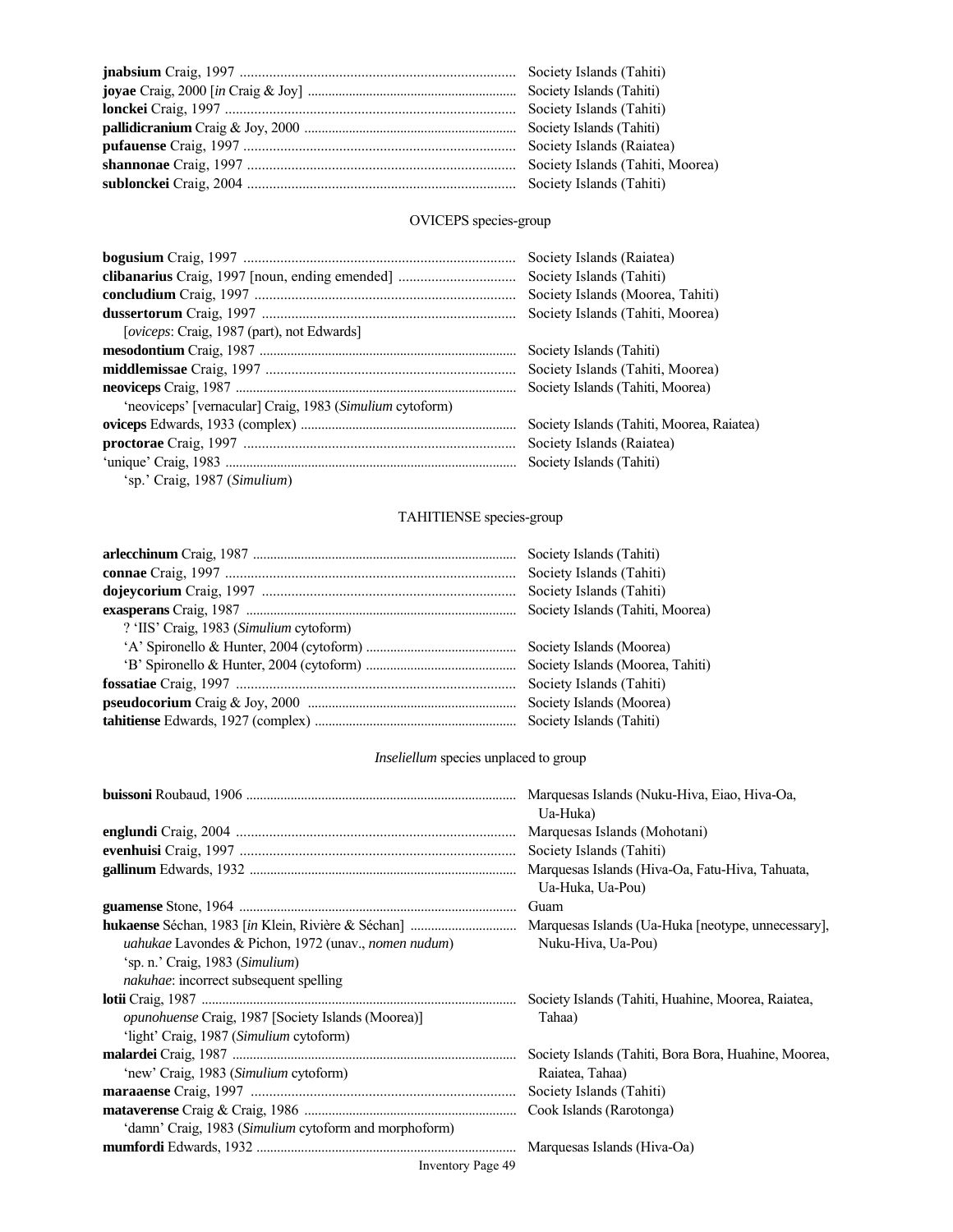|                                                                                             | Marquesas Islands (Fatu-Hiva, Hiva-Oa, Ua-Pou) |
|---------------------------------------------------------------------------------------------|------------------------------------------------|
|                                                                                             | Austral Islands (Rurutu)                       |
|                                                                                             | Marquesas Islands (Eiao, Nuku-Hiva)            |
|                                                                                             |                                                |
| 'teruamanga' [vernacular] Craig, 1983 (Simulium cytoform                                    |                                                |
| and morphoform)                                                                             |                                                |
|                                                                                             |                                                |
| <i>truckense</i> : incorrect subsequent spelling                                            |                                                |
|                                                                                             |                                                |
| '1' Séchan, 1983 [in Klein, Rivière & Séchan] (Simulium sp.)  Marquesas Islands (Nuku-Hiva) |                                                |
| '2' Séchan, 1983 [in Klein, Rivière & Séchan] (Simulium sp.)                                | Marquesas Islands (Nuku-Hiva)                  |

# **Subgenus LEWISELLUM Crosskey**

**LEWISELLUM** Crosskey, 1969 (as subgenus of *Simulium*). Type species: *neavei* (original designation)

| goinyi Lewis, 1961 (ovazzae ssp.) (unav., nomen nudum)       |                              |
|--------------------------------------------------------------|------------------------------|
| 'Kenya "woodi" Lewis, 1961 (morphoform)                      |                              |
|                                                              |                              |
| <i>higtoni</i> : incorrect subsequent spelling               |                              |
| [nyasalandicum: McMahon, 1957, not De Meillon]               |                              |
|                                                              | Uganda $(?)$                 |
|                                                              |                              |
| renauxi Wanson & Lebied, 1950 [Democratic Republic of Congo] | Angola (?)                   |
| naevei, naevi, neavi, noevei: incorrect subsequent spellings |                              |
|                                                              |                              |
| 'Amani unbanded' Lewis, 1960 (morphoform)                    |                              |
| 'Amani' Lewis, 1961 (morphoform)                             |                              |
| 'Amani form A' Procunier & Muro, 1994 (neavei cytoform)      |                              |
| nvassalandicum, nyazalandicum, nyazlandicum: incorrect       |                              |
| subsequent spellings                                         |                              |
|                                                              |                              |
| ivoriense Gouteux, 1979 [1978] (ssp.) [Ivory Coast]          | Ivory Coast, Liberia, Uganda |
|                                                              |                              |
| 'Amani banded' Lewis, 1960 (morphoform)                      |                              |
| 'Amani form B' Procunier & Muro, 1994 (neavei cytoform)      |                              |
|                                                              |                              |

### **Subgenus MEILLONIELLUM Rubtsov**

**MEILLONIELLUM** Rubtsov, 1962 (as genus). Type species: *hirsutum* (original designation)

|                                                | Tanzania (Zanzibar, mainland); Angola, Benin,      |
|------------------------------------------------|----------------------------------------------------|
| <i>adversi</i> : incorrect subsequent spelling | Botswana, Burkina Faso, Cameroon, Central African  |
|                                                | Republic, Chad, Comoro Islands (Anjouan, Mayotte), |
|                                                | Congo, Democratic Republic of Congo, Ethiopia,     |
|                                                | Ghana, Guinea, Guinea-Bissau, Kenya, Liberia,      |
|                                                | Lesotho, Malawi, Mali, Mauritius, Mozambique,      |
|                                                | Namibia, Niger, Nigeria, Rwanda, Senegal, Sierra   |
|                                                | Leone, South Africa (EC, FS, G, KZN, L, M, NC, NW, |
|                                                | WC), South Sudan, Sudan, Swaziland, Togo, Uganda,  |
|                                                | Zambia, Zimbabwe                                   |
|                                                |                                                    |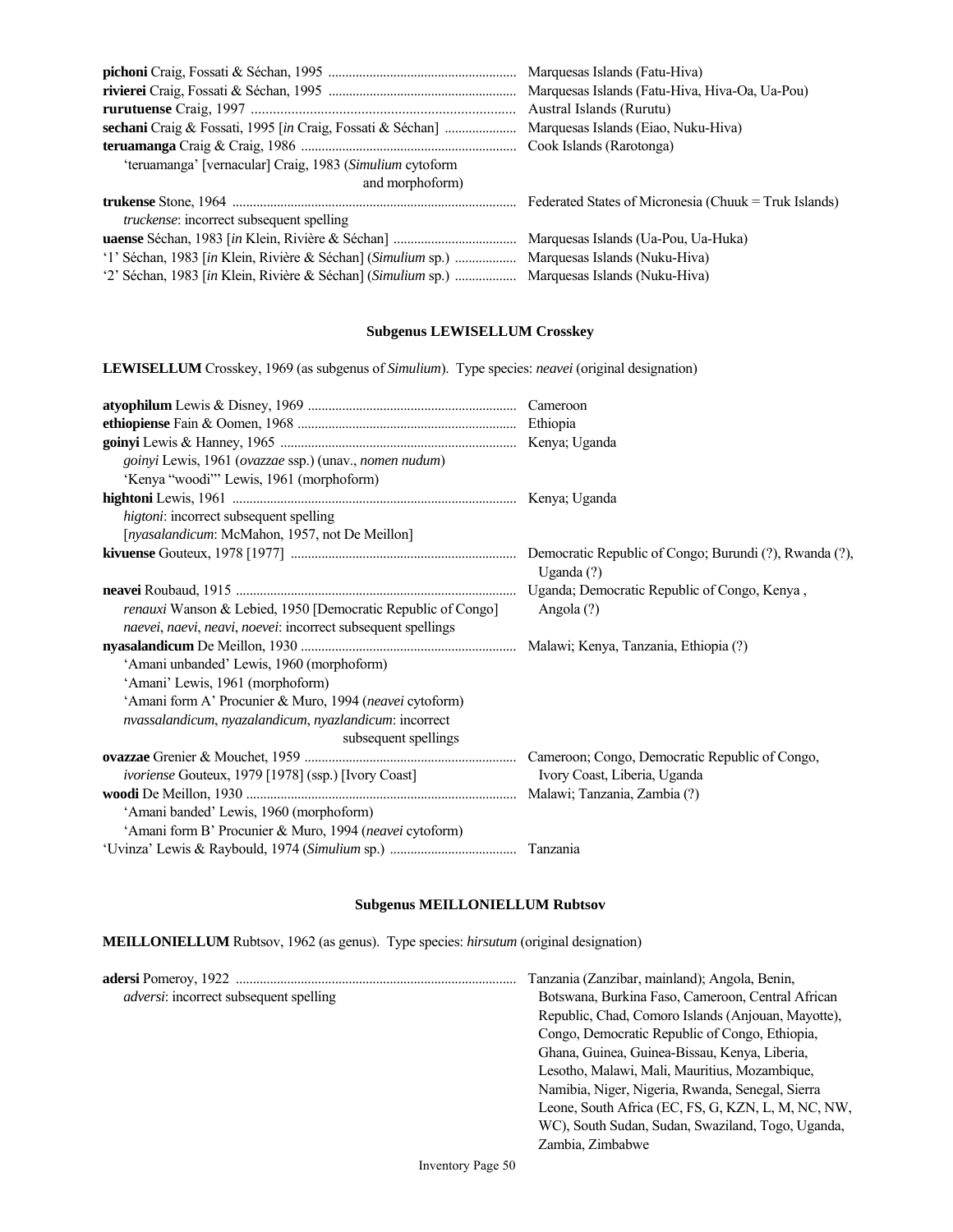|                                                                | Tanzania; Angola, Burundi, Cameroon, Democratic   |
|----------------------------------------------------------------|---------------------------------------------------|
| <i>dubium</i> Pomeroy, 1922 [Tanzania]                         | Republic of Congo, Ethiopia, Kenya, Malawi,       |
|                                                                | Mozambique, Nigeria, South Africa (EC, KZN, L, M, |
|                                                                | WC), South Sudan, Sudan, Swaziland, Uganda,       |
|                                                                | Zimbabwe. ['Sierra Leone' error]                  |
|                                                                | Kenya; Democratic Republic of Congo, Ethiopia,    |
|                                                                | Rwanda                                            |
|                                                                | Burundi: Ethiopia (?)                             |
| <i>urundiesi:</i> incorrect subsequent spelling                |                                                   |
|                                                                |                                                   |
| [urundiense: Rivosecchi, Merighi & Parrinello, 1969, not Fain] |                                                   |

### **Subgenus METOMPHALUS Enderlein**

**METOMPHALUS** Enderlein, 1935 (as genus). Type species: *medusaeforme*, as *caffer* (original designation)

### BOVIS species-group

|                                                    | Democratic Republic of Congo; Angola, Botswana,      |
|----------------------------------------------------|------------------------------------------------------|
| albovirgulatum: incorrect subsequent spelling      | Congo, Gabon, South Africa (KZN), Zambia,            |
|                                                    | Zimbabwe                                             |
|                                                    |                                                      |
|                                                    | Zimbabwe; Kenya, South Sudan, Tanzania, Zambia       |
|                                                    | South Africa (KwaZulu Natal, EC, L, M, WC); Angola,  |
| faini Wanson, 1947 [Democratic Republic of Congo]  | Benin, Botswana, Burkina Faso, Cameroon, Democratic  |
| ulangae Lewis & Raybould, 1974 (ssp.) [Tanzania]   | Republic of Congo, Eritrea, Ethiopia, Guinea, Kenya, |
|                                                    | Malawi, Mozambique, Namibia, Nigeria, South Sudan,   |
|                                                    | Swaziland, Tanzania, Uganda, Zambia, Zimbabwe        |
|                                                    | South Africa (Northern Cape, EC, FS, NW); Lesotho,   |
|                                                    | Namibia                                              |
|                                                    | Ethiopia                                             |
|                                                    | Cameroon                                             |
|                                                    |                                                      |
| fragae: incorrect subsequent spelling              |                                                      |
|                                                    |                                                      |
|                                                    |                                                      |
|                                                    |                                                      |
|                                                    |                                                      |
|                                                    | Angola; Burundi, Cameroon, Democratic Republic of    |
| magoebae De Meillon, 1935 [South Africa (Limpopo)] | Congo, Rwanda, South Africa (EC, FS, KZN, L, M),     |
| wellamni, wellmani: incorrect subsequent spellings | Swaziland, Zambia                                    |
|                                                    | Sudan                                                |
|                                                    |                                                      |

[*arnoldi*: Freeman & De Meillon, 1953 (part), not Gibbins]

# MEDUSAEFORME species-group

| <i>trimicrospherae</i> Fain, Bafort & Silberstein, 1976 (ssp.) [Kenya] |                                                 |
|------------------------------------------------------------------------|-------------------------------------------------|
| <i>trimicrosphaerae:</i> incorrect subsequent spelling                 |                                                 |
|                                                                        |                                                 |
|                                                                        |                                                 |
| <i>obscurum</i> Gibbins, 1937 (preocc.) [Uganda]                       |                                                 |
|                                                                        |                                                 |
| <i>tchabalense</i> Fain & Elsen, 1973 (ssp.) [Cameroon]                | Congo, Equatorial Guinea (Bioko), Guinea, Ivory |
|                                                                        | Coast, Liberia, South Sudan                     |
|                                                                        |                                                 |
| 'Wowe' Disney, 1969 (Simulium morphoform)                              |                                                 |
|                                                                        |                                                 |
|                                                                        |                                                 |
|                                                                        |                                                 |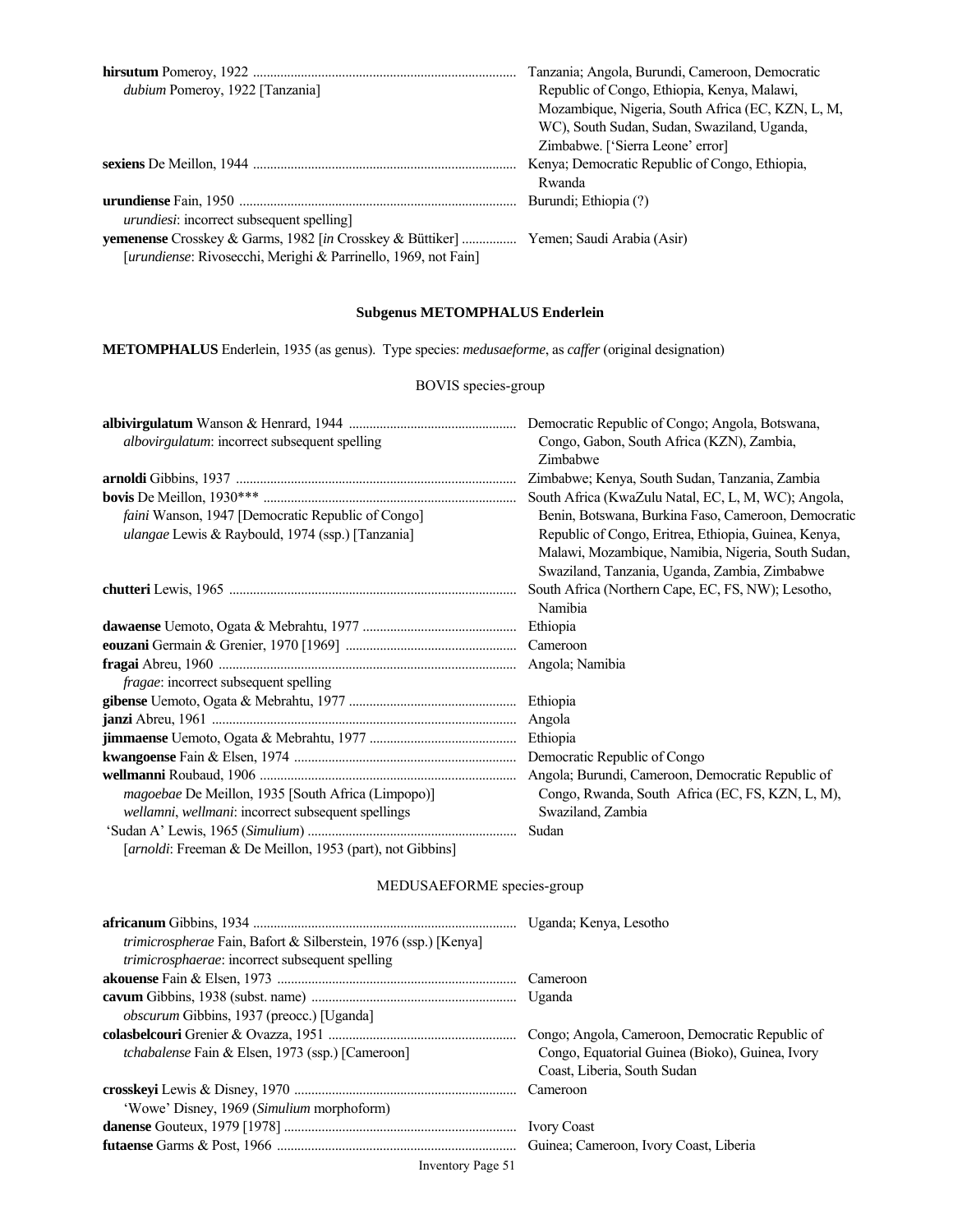| 'M6' Grenier & Doucet, 1950 (Simulium sp.)                                                                          |                                                      |
|---------------------------------------------------------------------------------------------------------------------|------------------------------------------------------|
|                                                                                                                     |                                                      |
| elgonense Gibbins, 1934 [Uganda]                                                                                    | Central African Republic, Congo, Democratic Republic |
| tisiphone De Meillon, 1936 [South Africa (KwaZulu Natal)]                                                           | of Congo, Eritrea, Ethiopia, Ghana, Guinea,          |
| loangolense Roubaud & Grenier, 1943 [Democratic Republic of Congo] Guinea-Bissau, Ivory Coast, Kenya, Malawi, Mali, |                                                      |
| hargrevesi: incorrect subsequent spelling                                                                           | Mozambique, Nigeria, Rwanda, Saudi Arabia (Asir),    |
| elgoneus: incorrect subsequent spelling                                                                             | Sierra Leone, South Africa (EC, KZN, M, NC, NW),     |
|                                                                                                                     | South Sudan, Sudan, Swaziland, Tanzania, Togo,       |
|                                                                                                                     | Uganda, Yemen, Zambia, Zimbabwe                      |
|                                                                                                                     |                                                      |
|                                                                                                                     |                                                      |
|                                                                                                                     | Swaziland (?)                                        |
|                                                                                                                     | Cameroon; Angola, Burundi, Democratic Republic of    |
| ugandae Gibbins, 1934 [Uganda]                                                                                      | Congo, Ethiopia, Kenya, Lesotho, Malawi,             |
| capense (Enderlein, 1935) [South Africa (Western Cape)]                                                             | Mozambique, Rwanda, South Africa (EC, FS, G,         |
| caffrum (Enderlein, 1935, caffer) [South Africa ('Caffraria')]                                                      | KZN, M, NC, NW), Swaziland, Tanzania, Uganda,        |
| pseudomedusaeforme De Meillon, 1936 [South Africa                                                                   | Zambia, Zimbabwe                                     |
| (KwaZulu Natal)]                                                                                                    |                                                      |
| angolense Abreu, 1961 (unav., var. post-1960)                                                                       |                                                      |
| medusoeformis: incorrect subsequent spelling                                                                        |                                                      |
|                                                                                                                     |                                                      |
|                                                                                                                     |                                                      |
| [colasbelcouri: Crosskey, 1957, not Grenier & Ovazza]                                                               |                                                      |
|                                                                                                                     |                                                      |
|                                                                                                                     |                                                      |
|                                                                                                                     |                                                      |
| taylori Gibbins, 1937 (unav., nomen nudum)                                                                          |                                                      |
| 'Mahenge' Lewis & Raybould, 1974 (morphoform)                                                                       |                                                      |
|                                                                                                                     | Cameroon                                             |
|                                                                                                                     | Uganda; Kenya                                        |
|                                                                                                                     |                                                      |
| limbatum Enderlein, 1921 [April] (unav., nomen nudum)                                                               | Democratic Republic of Congo, Ethiopia, Kenya,       |
| limbatum Enderlein, 1921 [December] (preocc.) [Tanzania]                                                            | Lesotho, Malawi, Mali, Mozambique, Nigeria, Rwanda,  |
| lepidum De Meillon, 1935 [South Africa (Limpopo)]                                                                   | South Africa (EC, FS, KZN, L, M, WC), South Sudan,   |
| tangae Smart, 1944 (subst. name, for limbatum)                                                                      | Swaziland, Tanzania, Togo, Uganda, Zambia,           |
|                                                                                                                     | Zimbabwe                                             |
|                                                                                                                     |                                                      |

# **Subgenus MONTISIMULIUM Rubtsov**

**MONTISIMULIUM** Rubtsov, 1974 (as genus). Type species: *schevyakovi* (original designation)

| <i>gviletense</i> (Rubtsov, 1956) [Russia (Caucasus)]     | (Caucasus), Turkey |
|-----------------------------------------------------------|--------------------|
| <i>lachense</i> (Rubtsov, 1962) [Azerbaijan]              |                    |
| <i>megrichaense</i> (Rubtsov, 1962) [Armenia]             |                    |
| <i>alisadei, alisedei:</i> incorrect subsequent spellings |                    |
| <i>gwiletense</i> : incorrect subsequent spelling         |                    |
|                                                           |                    |
|                                                           |                    |
|                                                           |                    |
|                                                           |                    |
|                                                           |                    |
|                                                           | Tajikistan         |
|                                                           | Kazakhstan         |
|                                                           | Tajikistan         |
|                                                           |                    |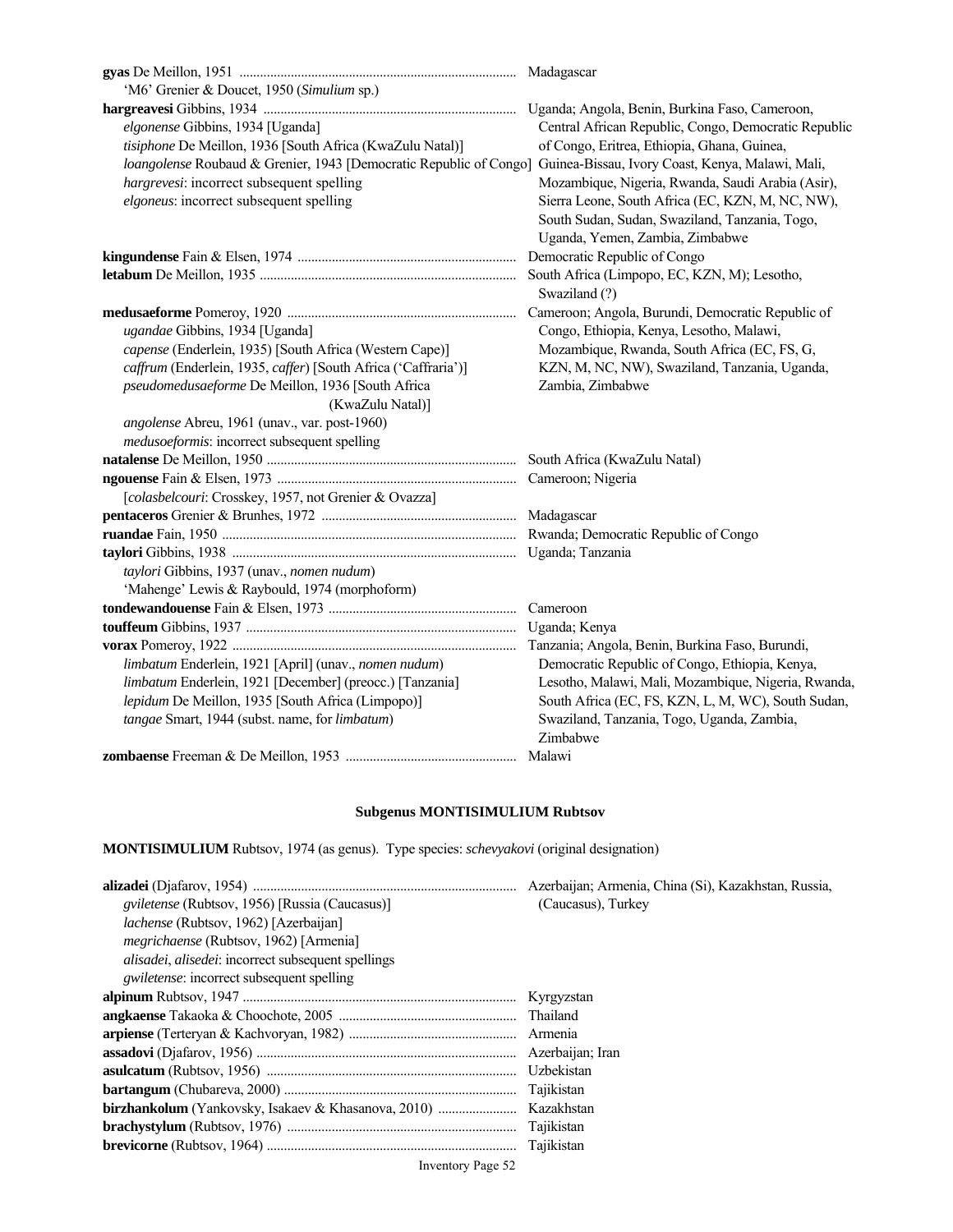| chuanbeiense Chen & Zhang, 2007 [in Liu, Wen & Chen]                  |                                                      |
|-----------------------------------------------------------------------|------------------------------------------------------|
|                                                                       |                                                      |
|                                                                       |                                                      |
| concavustylum Sun, 1994 (attrib. Duang & Chen, 1993)                  |                                                      |
| (unav., nomen nudum)                                                  |                                                      |
| cancavustylum, concauustylum: incorrect subsequent spellings          |                                                      |
|                                                                       |                                                      |
|                                                                       |                                                      |
|                                                                       |                                                      |
|                                                                       |                                                      |
| 'B' Datta, Dey & Paul, 1975 (Simulium sp.)                            |                                                      |
|                                                                       |                                                      |
| decafiliatum (Yankovsky, 1996) (unnecessary subst. name)              |                                                      |
|                                                                       |                                                      |
|                                                                       |                                                      |
|                                                                       |                                                      |
| duodecimfilum (Rubtsov, 1947, as 12-filum) (unav., nomen nudum)       |                                                      |
| duodecimatum (Rubtsov, 1951) (preocc.)                                |                                                      |
| duodecimcornatum: incorrect subsequent spelling                       |                                                      |
|                                                                       |                                                      |
| euryplatamus Sun & Song, 1995 (repeat description as sp. nov.)        |                                                      |
| enryplatamus: incorrect subsequent spelling                           |                                                      |
|                                                                       |                                                      |
|                                                                       |                                                      |
|                                                                       |                                                      |
|                                                                       |                                                      |
|                                                                       |                                                      |
|                                                                       |                                                      |
|                                                                       |                                                      |
| jisigouense Chen & Zhang, 2007 [in Liu, Wen & Chen]                   |                                                      |
|                                                                       |                                                      |
|                                                                       |                                                      |
|                                                                       |                                                      |
|                                                                       |                                                      |
| kirgisorum (Xue, 1991) (secondary homonym of kirgisorum               |                                                      |
|                                                                       |                                                      |
|                                                                       |                                                      |
|                                                                       |                                                      |
|                                                                       | Thailand                                             |
|                                                                       | Tajikistan                                           |
|                                                                       | China (Tibet)                                        |
| lingziense: alternative original spelling (here treated as incorrect) |                                                      |
| lingziense Sun, 1994 (attrib. Duang & Chen, 1993) (unav.,             |                                                      |
| nomen nudum)                                                          |                                                      |
|                                                                       | Armenia                                              |
|                                                                       | Kazakhstan                                           |
| lonqifiliatum: incorrect original spelling (alternative)              |                                                      |
|                                                                       |                                                      |
|                                                                       | China (Shanxi)                                       |
| uliangense: incorrect original spelling                               |                                                      |
|                                                                       | Thailand                                             |
| 'G' Kuvangkadilok, Boonkemtong & Phayuhasena,                         |                                                      |
| 1998 (Simulium sp.)                                                   |                                                      |
|                                                                       | Tajikistan; Kazakhstan, Kyrgyzstan, Pakistan, Russia |
|                                                                       | (Caucasus)                                           |
|                                                                       | China (Sichuan)                                      |
| nanense Takaoka & Srisuka, 2010 [in Takaoka, Srisuka, Saeung,         |                                                      |
| Otsuka, Aoki & Choohote (sic)]                                        | Thailand                                             |
|                                                                       | India (West Bengal); Bhutan, China (Tibet), Nepal,   |
| nemoriuagum: incorrect subsequent spelling                            | Pakistan                                             |
| Inventory Page 53                                                     |                                                      |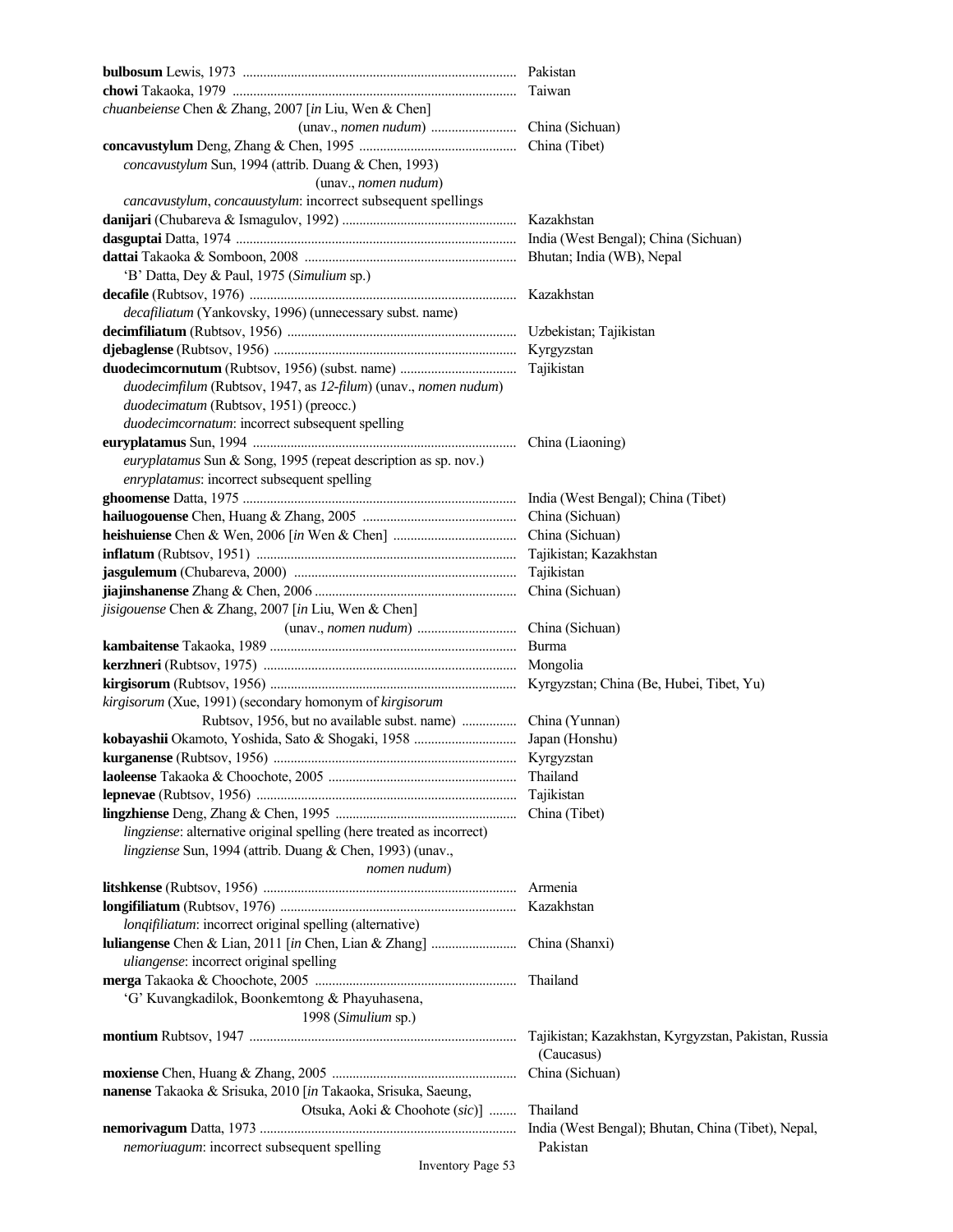| ocreastilum: incorrect subsequent spelling                               |                       |
|--------------------------------------------------------------------------|-----------------------|
|                                                                          |                       |
| batifile (Rubtsov & Shakirzyanova, 1976) [Kazakhstan]                    |                       |
| breviatum (Rubtsov & Shakirzyanova, 1976) [Kazakhstan]                   |                       |
|                                                                          |                       |
| odonthostylum, odontostilum, odontostylium: incorrect                    |                       |
| subsequent spellings                                                     |                       |
|                                                                          |                       |
| [sakhalinum: Ono, 1977, not Rubtsov]                                     |                       |
|                                                                          |                       |
|                                                                          |                       |
|                                                                          | Thailand              |
| polyprominulum Chen & Lian, 2011 [in Chen, Lian & Zhang]  China (Shanxi) |                       |
|                                                                          |                       |
| quattuordesimfiliatum: incorrect subsequent spelling                     |                       |
|                                                                          |                       |
| vallesense (Rubtsov, 1962) (ssp.) [Tajikistan]                           |                       |
| 14-filatum: incorrect original spelling (alternative)                    |                       |
| quattuordecimfilium, quatuordecimfilum: incorrect                        |                       |
| subsequent spellings                                                     |                       |
|                                                                          |                       |
|                                                                          |                       |
| saadzhoense: incorrect subsequent spelling                               |                       |
|                                                                          |                       |
| comosum (Rubtsov, 1956) [Siberia (Buryatskaya)]                          |                       |
| chevyakovi, schejakovi, schevyakvi, sheviakovi, shevjacovi,              |                       |
| shevjakovi, shevjakowi, shevyakovi: incorrect                            |                       |
| subsequent spellings                                                     |                       |
|                                                                          |                       |
|                                                                          |                       |
| schizolomum Sun, 1994 (attrib. Duang & Chen, 1993) (unav.,               |                       |
| nomen nudum)                                                             |                       |
| schinolomum, schizolomun: incorrect subsequent spellings                 |                       |
|                                                                          |                       |
|                                                                          | Tajikistan            |
|                                                                          |                       |
|                                                                          |                       |
|                                                                          |                       |
|                                                                          | Thailand              |
|                                                                          | Tajikistan            |
|                                                                          | China (Shandong)      |
|                                                                          | <b>Bhutan</b>         |
| tanae (Xue, 1993) (secondary homonym of tanae Xue, 1992, but             |                       |
| no available subst. name)                                                | China (Yunnan)        |
|                                                                          | Siberia (Maritime FE) |
|                                                                          | China (Tibet)         |
|                                                                          | Tajikistan            |
|                                                                          | Siberia (Sakhalin FE) |
|                                                                          | China (Yunnan)        |
| wulaofengense Chen & Zhang, 2011 [in Chen, Lian & Zhang]                 | China (Shanxi)        |
|                                                                          |                       |
|                                                                          | China (Shanxi)        |
|                                                                          | China (Henan)         |
|                                                                          | India (WB)            |
|                                                                          | Pakistan              |
|                                                                          | Pakistan              |
|                                                                          | Kazakhstan            |
|                                                                          |                       |
|                                                                          |                       |
|                                                                          |                       |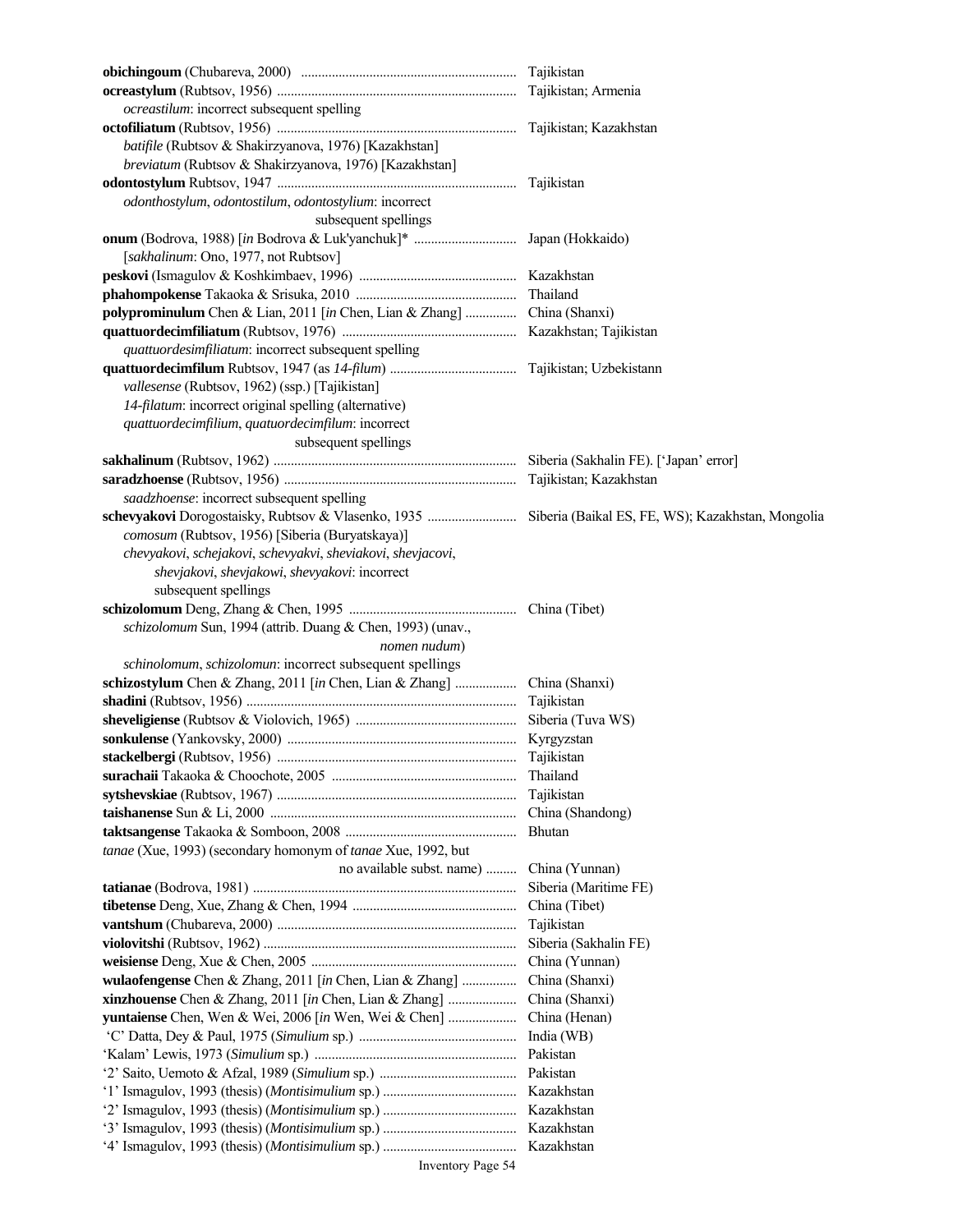#### **Subgenus MOROPS Enderlein**

**MOROPS** Enderlein, 1930 (as genus)\*. Type species: *wilhelmlandae*, as *pygmaeum* (original designation)  *PSELAPHOCHIR* Enderlein, 1936 (as genus). Type species: *oculatum* (original designation)

#### CLATHRINUM species-group

| Indonesia (Maluku)                                 |  |
|----------------------------------------------------|--|
|                                                    |  |
|                                                    |  |
|                                                    |  |
|                                                    |  |
|                                                    |  |
|                                                    |  |
|                                                    |  |
|                                                    |  |
|                                                    |  |
| Solomon Islands (Guadalcanal, New Georgia Islands) |  |
|                                                    |  |
|                                                    |  |
|                                                    |  |
|                                                    |  |
|                                                    |  |
|                                                    |  |
|                                                    |  |

### FAHEYI species-group

| 'B' Mackerras & Mackerras, 1949 (Simulium sp.) |  |
|------------------------------------------------|--|
|                                                |  |
|                                                |  |

### FARCIMINIS species-group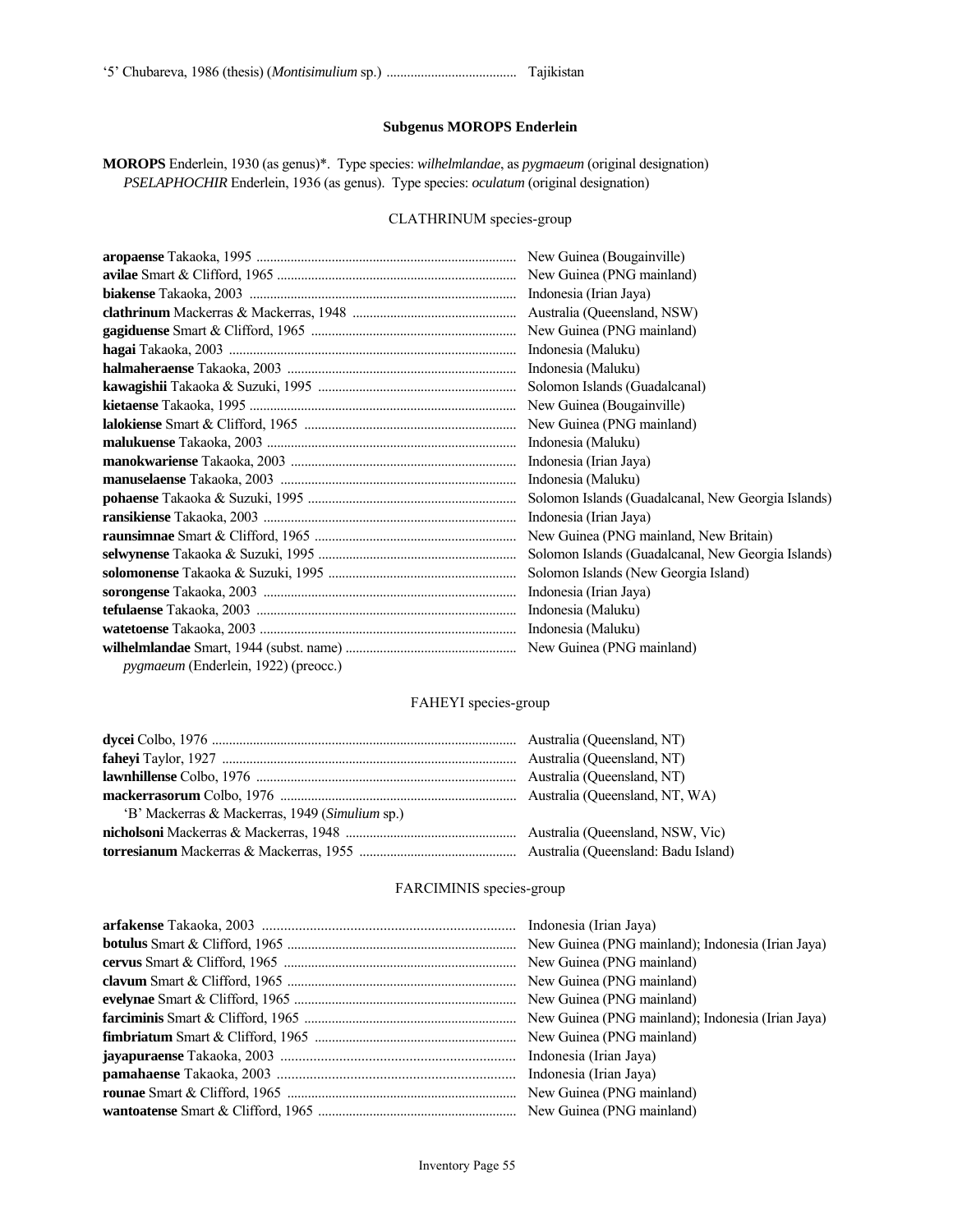### MELATUM species-group

|                                                | New Guinea (New Britain) |
|------------------------------------------------|--------------------------|
|                                                | Indonesia (Irian Jaya)   |
|                                                |                          |
|                                                |                          |
| <i>melanum</i> : incorrect subsequent spelling |                          |
|                                                |                          |
|                                                |                          |
|                                                |                          |
|                                                |                          |

### OCULATUM species-group

| Indonesia (Irian Jaya)    |
|---------------------------|
| Indonesia (Irian Jaya)    |
| New Guinea (PNG mainland) |
| Indonesia (Irian Jaya)    |
| New Guinea (PNG mainland) |
| Indonesia (Irian Jaya)    |
| New Guinea (PNG mainland) |
| New Guinea (PNG mainland) |
| Indonesia (Irian Jaya)    |
| Indonesia (Irian Jaya)    |
| New Guinea (PNG mainland) |
| Indonesia (Irian Jaya)    |
| New Guinea (PNG mainland) |
| Indonesia (Irian Jaya)    |
| Indonesia (Irian Jaya)    |
| Indonesia (Irian Jaya)    |

### PAPUENSE species-group

| Maluku), Solomon Islands (Guadalcanal) |
|----------------------------------------|

### *Morops* species unplaced to group

| <i>rostratum</i> Smart & Clifford, 1965 (preocc.) | New Guinea (PNG mainland)<br>New Guinea (PNG mainland)<br>New Guinea (New Ireland)<br>New Guinea (PNG mainland)<br>New Guinea (PNG mainland) |
|---------------------------------------------------|----------------------------------------------------------------------------------------------------------------------------------------------|
|                                                   | New Guinea (PNG mainland)                                                                                                                    |
|                                                   | New Guinea (PNG mainland)                                                                                                                    |
|                                                   | New Guinea (Mussau Island)                                                                                                                   |
|                                                   | New Guinea (PNG mainland)                                                                                                                    |
|                                                   | New Guinea (PNG mainland)                                                                                                                    |
|                                                   | New Guinea (PNG mainland)                                                                                                                    |
|                                                   | New Guinea (PNG mainland)                                                                                                                    |
|                                                   | New Guinea (PNG mainland)                                                                                                                    |

#### **Subgenus NEVERMANNIA Enderlein**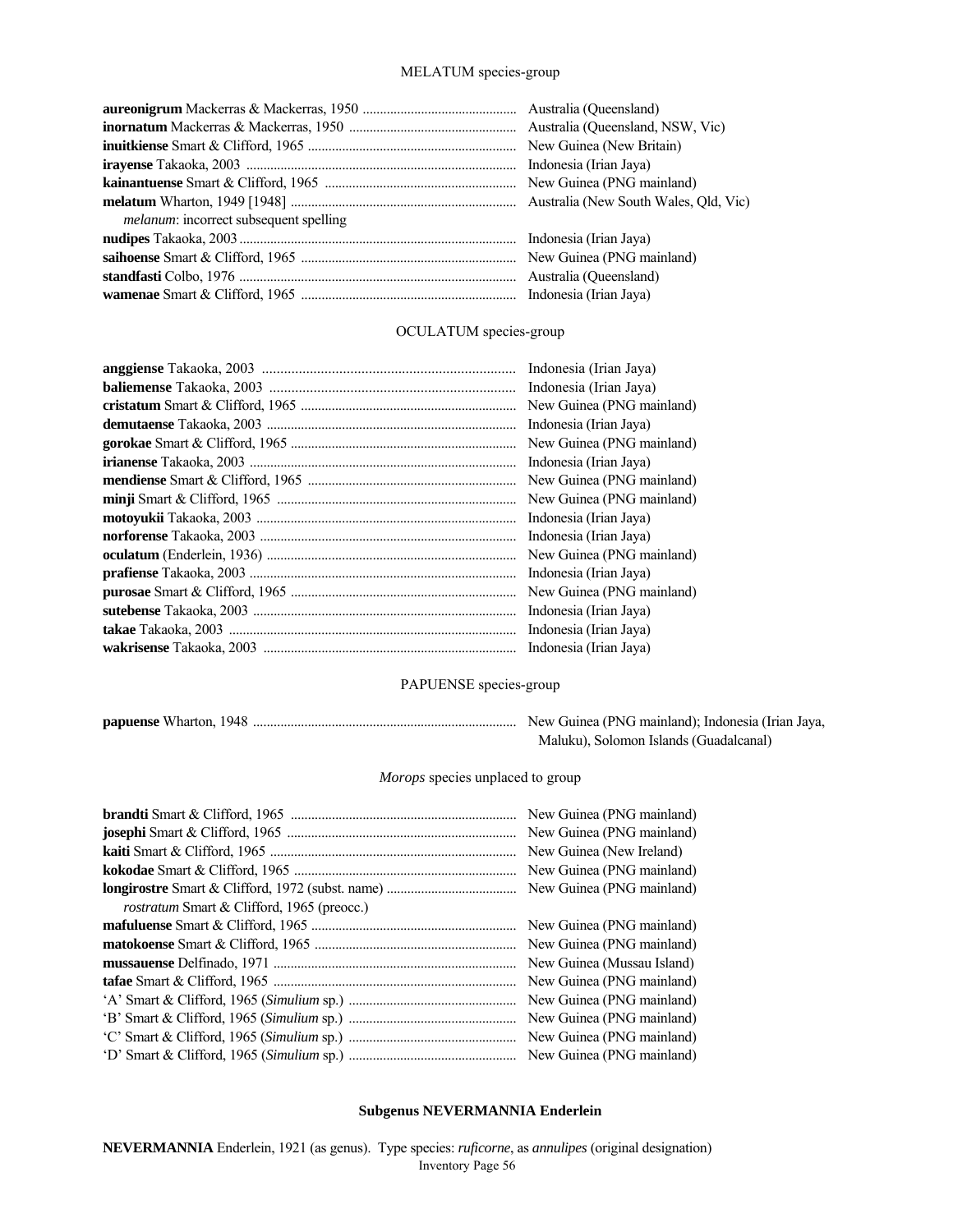*CNETHA* Enderlein, 1921 (as genus). Type species: *vernum* (designation by ICZN Opinion 1416, Gen. List.)  *STILBOPLAX* Enderlein, 1921 (as genus). Type species: *speculiventre* (original designation)  *PSEUDONEVERMANNIA* Baranov, 1926 (as subgenus of *Nevermannia*). Type species: *vernum* (designation by ICZN Opinion 1416, Index)  *CRYPTECTEMNIA* Enderlein, 1936 (as genus). Type species: *orsovae*, as *laticalx* (original designation)  *CHELOCNETHA* Enderlein, 1936 (as genus). Type species: *ornatipes*, as *biroi* (original designation)  *DEXOMYIA* Crosskey, 1969 (as subgenus of *Simulium*). Type species: *atlanticum* (original designation) *CRYPFECFEMNIA*: incorrect subsequent spelling *NERENNANIA*, *NEUERMANNIA*, *NEVERMARNIA*: incorrect subsequent spellings ATLANTICUM species-group **atlanticum** Crosskey, 1969 .......................................................................... Saint Helena Island FEUERBORNI species-group **borneoense** Takaoka, 2001 .................................................................. Malaysia (Sabah) **bryopodium** Delfinado, 1971 ..................................................................... Philippines (Palawan) **chairuddini** Takaoka, 2003 ......................................................................... Indonesia (Sulawesi) **chiangklangense** Takaoka & Choochote, 2005 .......................................... Thailand **chitoense** Takaoka, 1979 .............................................................................. Taiwan; China (Hainan) **fangense** Takaoka & Choochote, 2006 ....................................................... Thailand **feuerborni** Edwards, 1934 ........................................................................... Indonesia (Java, Bali, Sumatra); Malaysia (Malaya), 'B' Takaoka & Suzuki, 1984 (*Simulium* sp.) Thailand 'nr. *feuerborni* 1' Thanwisai, Kuvangkadilok & Baimai, 2006 (*Simulium* sp.) (molecular form) 'nr. *feuerborni* 2' Thanwisai, Kuvangkadilok & Baimai, 2006 (*Simulium* sp.) (molecular form) **fruticosum** Takaoka & Choochote, 2005 ................................................... Thailand **fuscinervis** Edwards, 1933 ........................................................................... Malaysia (Sabah) **izuense** Takaoka & Saito, 2005 ................................................................... Japan (Honshu) **leigongshanense** Chen & Zhang, 1997 ................................................. China (Guizhou) *laigongshanense*: incorrect subsequent spelling **maeaiense** Takaoka & Srisuka, 2011 ................................................... Thailand **mie** Ogata & Sasa, 1954 ............................................................................... Japan (Honshu, Ky, NI, Sh); China (Fu, Gu, Si, Yu, Zh), 'J-7' Bentinck, 1955 (*Simulium* sp.) Korea (South) **minahasaense** Takaoka, 2003 ..................................................................... Indonesia (Sulawesi) 'A' Takaoka & Roberts, 1988 (*Simulium* sp.) **mongarense** Takaoka & Somboon, 2008 ................................................... Bhutan **morisonoi** Takaoka, 1973 ............................................................................ Japan (Tokara Islands) **perlucidulum** Takaoka, 1983 ...................................................................... Philippines (Mindanao) **praelargum** Datta, 1973 .............................................................................. India (West Bengal); China (Tibet), Nepal *praetargum*: incorrect subsequent spelling **qiongzhouense** Chen, Zhang & Yang, 2003 ............................................... China (Hainan) **rufithorax** Brunetti, 1911 ............................................................................ India (Maharashtra, Ka, WB) **saitoi** Takaoka, 2000 [*in* Takaoka & Saito] ................................................. Japan (Honshu) **sasai** (Rubtsov, 1962) ................................................................................... Japan (Honshu, Ky) 'J-14' Bentinck, 1955 (*Simulium* sp.) **senile** Brunetti, 1911 ..................................................................................... India (Himachal Pradesh) **shandongense** Sun & Li, 2000 .................................................................... China (Shandong) **subratai** Takaoka, Thapa & Henry, 2011 ................................................... India (West Bengal) **vessabutrae** Takaoka & Srisuka, 2010 ....................................................... Thailand **wangxianense** Chen, Zhang & Bi, 2004 ..................................................... China (Hunan) **wichaii** Takaoka, 2010 [*in* Takaoka & Srisuka] .......................................... Thailand 'A' Takaoka, 1989 (*Simulium* sp.) ............................................................... Burma 'sp. 2 (nr. *fructicosum* [*sic*])' Henry, Dey, Varma, Thapa & Procunier, 2010 .................... India (West Bengal)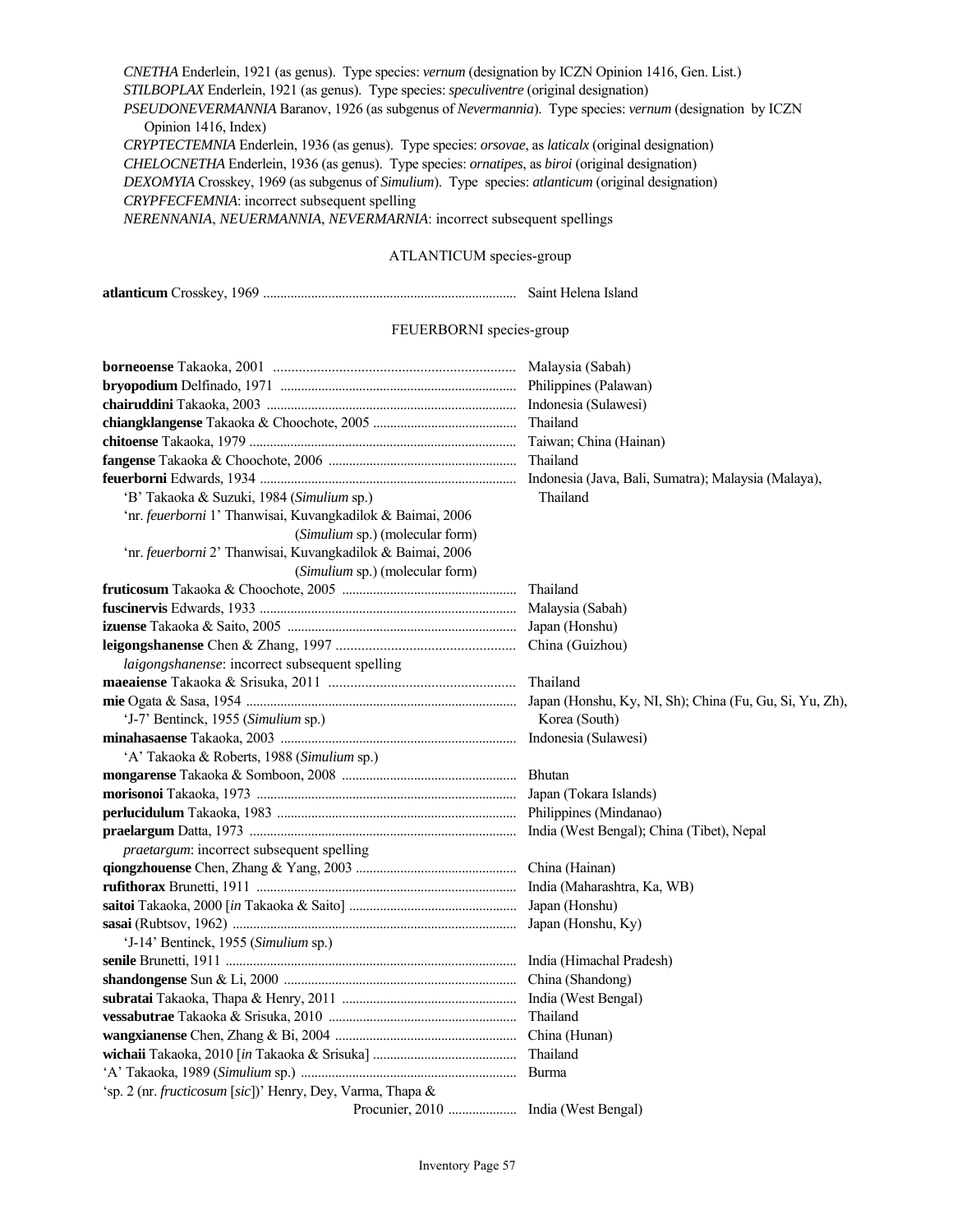# LOUTETENSE species-group

|                                                                 | Congo; Angola, Benin, Burkina Faso, Cameroon,<br>Central African Republic, Democratic Republic of<br>Congo, Equatorial Guinea (Bioko), Ghana, Guinea, |
|-----------------------------------------------------------------|-------------------------------------------------------------------------------------------------------------------------------------------------------|
|                                                                 | Ivory Coast, Liberia, Nigeria, Sierra Leone, South                                                                                                    |
|                                                                 | Sudan, Tanzania, Togo, Zambia                                                                                                                         |
| <i>loutentense</i> : incorrect subsequent spelling              | Tanzania                                                                                                                                              |
|                                                                 | Madagascar                                                                                                                                            |
|                                                                 | South Africa (KwaZulu Natal)                                                                                                                          |
| <i>narceum</i> : incorrect subsequent spelling                  |                                                                                                                                                       |
|                                                                 | South Africa (KwaZulu Natal, EC, FS, L, M, NW, WC);                                                                                                   |
| 'II' Rivosecchi, Merighi & Parrinello, 1969 (Simulium sp.)      | Democratic Republic of Congo, Lesotho, Swaziland,                                                                                                     |
| <i>ruthefoordi, rutherfordi;</i> incorrect subsequent spellings | Zimbabwe, Yemen (?)                                                                                                                                   |

## RUFICORNE species-group

| <i>acopi</i> , <i>akopy</i> : incorrect subsequent spellings        |                                                                                                                                      |
|---------------------------------------------------------------------|--------------------------------------------------------------------------------------------------------------------------------------|
|                                                                     |                                                                                                                                      |
|                                                                     |                                                                                                                                      |
|                                                                     |                                                                                                                                      |
| melanobrachium (Enderlein, 1924) (ssp.) [Estonia]                   | Wa), China (Yu), Czech Republic, Denmark, Estonia,                                                                                   |
| mazedonicum (Baranov, 1926) [Macedonia & Serbia]                    | France, Germany, Hungary, Ireland, Italy, Kyrgyzstan,                                                                                |
| knochi (Enderlein, 1929) [Germany]                                  | Latvia, Lithuania, Luxembourg, Macedonia, Morocco,                                                                                   |
| flavicorne (Enderlein, 1929) [Austria]                              | Netherlands, Norway, Poland, Portugal, Romania,                                                                                      |
| equitarse (Rubtsov, 1962) [Kyrgyzstan]                              | Russia (CR, NR, SR), Serbia, Siberia (ES, WS),                                                                                       |
| dispinum (Rubtsov & Carlsson, 1965) [Sweden]                        | Slovakia, Slovenia, Spain, Sweden, Switzerland,                                                                                      |
| marrucinum (Rivosecchi, 1966) [Italy]                               | Turkey, Ukraine                                                                                                                      |
| celticum Davies, 1966 (preocc.) [Britain (Wales)]                   |                                                                                                                                      |
| cambriense Davies, 1967 (subst. name)                               |                                                                                                                                      |
| brevipes (Rubtsov, 1967) (ssp.) [Hungary]                           |                                                                                                                                      |
| hungaricum (Rubtsov, 1967) (ssp.) [Hungary]                         |                                                                                                                                      |
| zaporojae (Pavlichenko, 1986) (ssp.) [Ukraine]                      |                                                                                                                                      |
| angursitarsis, angustarse, angustitare, angustitars, angustutarsis, |                                                                                                                                      |
| engustitarse: incorrect subsequent spellings                        |                                                                                                                                      |
| knocki: incorrect subsequent spelling                               |                                                                                                                                      |
|                                                                     |                                                                                                                                      |
|                                                                     | Saudi Arabia (Asir); Ethiopia, Guinea, Kenya, Nigeria,                                                                               |
| 'I' Rivosecchi, Merighi & Parrinello, 1969 (Simulium sp.)           | Tanzania, Uganda, Yemen                                                                                                              |
| 'A' Rivosecchi & Merighi, 1970 (aureosimile morphoform)             |                                                                                                                                      |
|                                                                     |                                                                                                                                      |
|                                                                     |                                                                                                                                      |
| geniculare (Shiraki, 1935) [Taiwan]                                 | TN, WB); Bhutan, China (Fu, Gd, Gu, Hainan, HK,                                                                                      |
| philippinense Delfinado, 1962 [Philippines (Luzon)]                 | Macao, Si, Tibet, Yu), Guam, Indonesia (Flores, Java,                                                                                |
| tuaranense Smart & Clifford, 1969 [Malaysia (Sabah)]                | Kalimantan, Maluku, Sulawesi, Sumatra), Japan                                                                                        |
| 'A' Lewis, 1964 (Simulium sp.)                                      | (Hon, Ky, NI, Sh), Malaysia (Malaya, Sabah, Sarawak),                                                                                |
| <i>aurechirtum</i> : incorrect subsequent spelling                  | Nepal, Pakistan, Philippines (Bohol, Luzon, Mindanao,                                                                                |
|                                                                     | Negros, Palawan, Panay), Sri Lanka, Taiwan, Thailand                                                                                 |
|                                                                     | Cameroon; Burundi, Equatorial Guinea (Bioko), Ivory                                                                                  |
| [nigritarse: authors, not Coquillett]                               | Coast, Kenya, Nigeria, Togo. [Other country records in<br>error or dubious, including South Sudan, as Sudan,<br>(probably arabicum)] |
|                                                                     |                                                                                                                                      |
|                                                                     |                                                                                                                                      |
|                                                                     | Lesotho, South Africa (EC, NW, WC), Tanzania,<br>Ethiopia (?)                                                                        |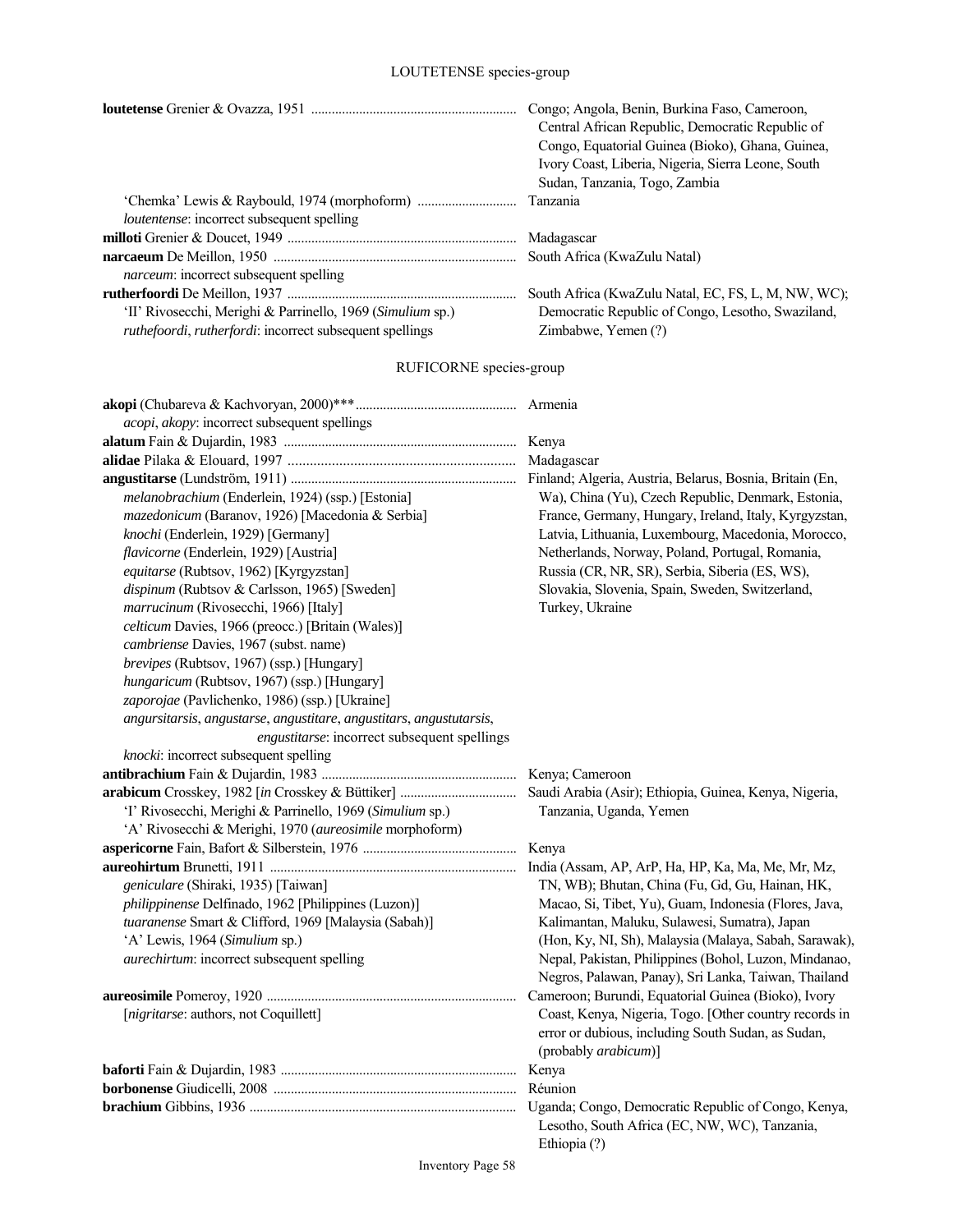| brevitrase: incorrect subsequent spelling                   |                                                                                       |
|-------------------------------------------------------------|---------------------------------------------------------------------------------------|
| brunhesi Pilaka & Ranaivoharindriaka, 1996 [in Elouard,     |                                                                                       |
|                                                             |                                                                                       |
|                                                             |                                                                                       |
| vulcani Fain, 1950 [Rwanda]                                 |                                                                                       |
| buckley: incorrect subsequent spelling                      |                                                                                       |
|                                                             |                                                                                       |
|                                                             |                                                                                       |
|                                                             |                                                                                       |
|                                                             |                                                                                       |
| tenuitarsus (Rubtsov, 1969) (preocc.)                       |                                                                                       |
|                                                             |                                                                                       |
| crassicaulis: incorrect subsequent spelling                 |                                                                                       |
|                                                             |                                                                                       |
| deliganense, delizanensis: incorrect subsequent spellings   |                                                                                       |
|                                                             | Tanzania                                                                              |
|                                                             |                                                                                       |
|                                                             |                                                                                       |
| falconense: incorrect subsequent spelling                   |                                                                                       |
|                                                             |                                                                                       |
|                                                             |                                                                                       |
| jerichoense Smart, 1944 (unnecessary subst. name)           |                                                                                       |
|                                                             |                                                                                       |
|                                                             |                                                                                       |
|                                                             |                                                                                       |
|                                                             |                                                                                       |
|                                                             | Lebanon, Libya, Morocco, Tunisia, Spain (?). [? =<br>angustitarse]                    |
|                                                             |                                                                                       |
|                                                             | (EC, G, KZN), Tanzania                                                                |
|                                                             |                                                                                       |
|                                                             |                                                                                       |
|                                                             |                                                                                       |
|                                                             |                                                                                       |
|                                                             |                                                                                       |
| kerteszi (Enderlein, 1922) [Hungary]                        | Bulgaria, China (Be), Czech Republic, Denmark,                                        |
| latigonium (Rubtsov, 1956) [Russia (St Petersburg)]         | Estonia, Finland, France, Germany, Hungary, Ireland,                                  |
| luttae (Usova & Reva, 2008) (unav., nomen nudum)            | Italy, Kazakhstan, Latvia, Lebanon, Lithuania,                                        |
| lundstromii: incorrect subsequent spelling                  | Morocco, Netherlands, Norway, Poland, Portugal,                                       |
| [angustitarse: authors (pre-1974), not Lundström]           | Russia (CR, NR, SR), Serbia, Slovakia, Spain, Sweden,<br>Switzerland, Turkey, Ukraine |
| metecontae Elouard & Pilaka, 1996 [in Elouard,              |                                                                                       |
|                                                             | Madagascar                                                                            |
|                                                             | Tajikistan; Kazakhstan, Uzbekistan                                                    |
| montshadskli: incorrect subsequent spelling                 |                                                                                       |
|                                                             |                                                                                       |
| $'1'$ Bedo, 1977 (cytoform)                                 |                                                                                       |
| '2' Bedo, 1977 (cytoform)                                   |                                                                                       |
| '3' Bedo, 1984 (cytoform)                                   |                                                                                       |
| [ornatipes: Mackerras & Mackerras, 1955, not Skuse]         |                                                                                       |
|                                                             | South Africa (Western Cape, EC, FS, G, KZN, L, M,                                     |
| caffraricum (Enderlein, 1935) [South Africa (Western Cape)] | NC, NW); Angola, Cameroon, Democratic Republic                                        |
| caffrica: incorrect subsequent spelling                     | of Congo, Guinea, Kenya, Lesotho, Mozambique,                                         |
| nigritarisis: incorrect subsequent spelling                 | Nigeria, Swaziland, Tanzania, Zambia, Zimbabwe,                                       |
|                                                             |                                                                                       |
| [latipes: Austen, 1909, not Meigen]                         | Eritrea (?)                                                                           |
| [aureosimile: authors, not Pomeroy]                         |                                                                                       |
|                                                             | China (Ningxia Hui)                                                                   |
|                                                             | Norfolk Island; Australia (NSW, Qld, SA, Vic, WA)                                     |
| Inventory Page 59                                           |                                                                                       |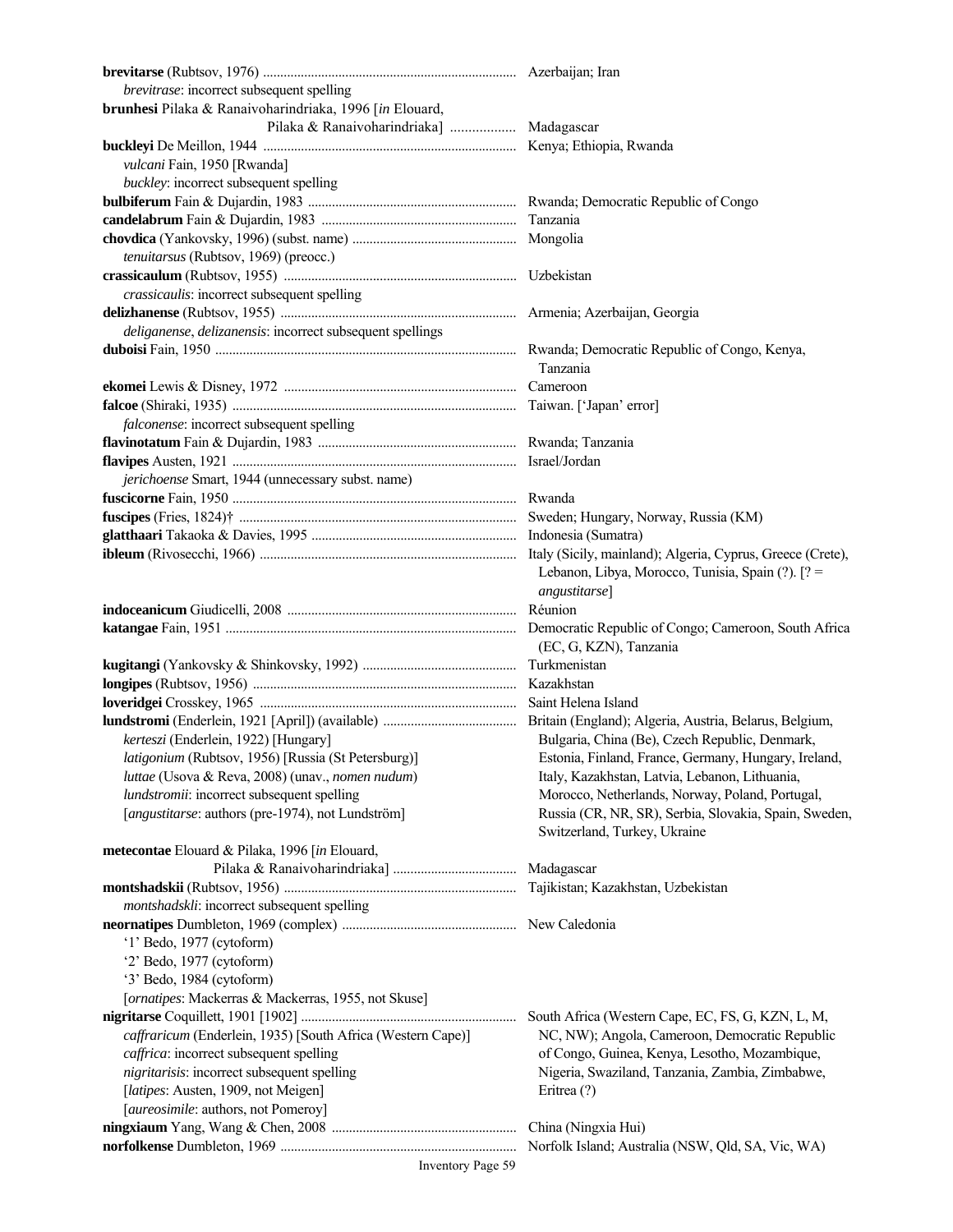| 'A1' Bedo, 1979 (ornatipes cytoform [= 'A' Bedo, 1977, part]) |                                 |
|---------------------------------------------------------------|---------------------------------|
|                                                               |                                 |
|                                                               |                                 |
|                                                               |                                 |
| biroi (Enderlein, 1936) [Australia (New South Wales)]         | (Irian Jaya), New Guinea (PN    |
|                                                               |                                 |
|                                                               | Australia (NSW, Qld, SA, Tas,   |
|                                                               | Burundi; Democratic Republic    |
|                                                               | Madagascar                      |
|                                                               | Portugal                        |
|                                                               | Saint Helena Island             |
|                                                               | Tanzania                        |
|                                                               | Rwanda; Democratic Republic     |
|                                                               | Réunion; Algeria, Angola, Ben   |
| beckeri Roubaud, 1906 [Algeria]                               | Cameroon, Canary Islands (F     |
| annulipes Becker, 1908 [Canary Islands (Tenerife)]            | Gran Canaria, La Palma, Ten     |
| divergens Pomeroy, 1922 [Nigeria]                             | Central African Republic, Ch    |
| diversipes Edwards, 1923 [Mauritius (Rodrigues Island)]       | (Anjouan), Congo, Democrat      |
| ? 'M4' Grenier & Doucet, 1950 (Simulium sp.)                  | Egypt, Eritrea, Ethiopia, Ghai  |
| bekkeri: incorrect subsequent spelling                        | Bissau, Iraq, Israel, Ivory Coa |
|                                                               |                                 |
|                                                               | Lebanon, Liberia, Libya, Mao    |
|                                                               | Santo), Malawi, Mali, Malta,    |
|                                                               | Island), Morocco, Mozambiq      |
|                                                               | Nigeria, Oman, Portugal, Sau    |
|                                                               | Leone, Somalia, South Africa    |
|                                                               | NC, WC), South Sudan, Spai      |
|                                                               | Togo, Tunisia, Uganda, Yem      |
|                                                               | Zimbabwe. ['Java' error]        |
|                                                               | <b>Ivory Coast</b>              |
|                                                               |                                 |
|                                                               |                                 |
| rufecorne: incorrect subsequent spelling                      |                                 |
| [nigritarsis: De Meillon, 1930, not Coquillett]               |                                 |
|                                                               |                                 |
|                                                               |                                 |
| elgonicum Séguy, 1938 [Kenya]                                 | South Africa (?), Zimbabwe (    |
|                                                               |                                 |
|                                                               |                                 |
|                                                               |                                 |
| 'M3' Grenier & Doucet, 1950 (Simulium sp.)                    |                                 |
|                                                               |                                 |
|                                                               | Mongolia, Tajikistan, Turkmo    |
|                                                               | Madagascar                      |
| ? 'M5' Grenier & Doucet, 1950 (Simulium sp.)                  |                                 |
|                                                               | Réunion; Mauritius              |
|                                                               |                                 |
|                                                               |                                 |
| volhnica: incorrect original spelling (figure 2 legend)       |                                 |
| volinica: incorrect subsequent spelling                       |                                 |
|                                                               |                                 |
|                                                               |                                 |
| VED MIJM species group                                        |                                 |

ld, SA, Tas, Vic, WA); Indonesia **Guinea (PNG mainland)**  $ld,$  Vic, WA) ld, SA, Tas, Vic) ic Republic of Congo, Rwanda ic Republic of Congo **ruficorne** Macquart, 1838 ............................................................................ Réunion; Algeria, Angola, Benin, Burkina Faso, **y** Islands (Fuerteventura, Gomera, Palma, Tenerife), Cape Verde Islands,  $d$ epublic, Chad, Comoro Islands  $b$ , Democratic Republic of Congo, hiopia, Ghana, Guinea, Guinea**bkkerikheri: incorrect subsetional** Bissau, Ivory Coast, Jordan, Kenya, Libya, Madagascar, Madeira (Porto Aali, Malta, Mauritius (incl. Rodrigues Mozambique, Namibia, Niger, ortugal, Saudi Arabia, Senegal, Sierra  $B$ outh Africa (EC, FS, G, KZN, L, M, Sudan, Spain, Sudan, Syria, Tanzania, ganda, Yemen (incl. Socotra), Zambia,

ic Republic of Congo, Kenya,  $Zimbabwe$  (?) Praslin, Silhouette) **starmulleri** Greenier Bé Island)

pe]; China (Be, Li), Kazakhstan, stan, Turkmenistan

 $un, Georgia, Uzbekistan$ 

#### VERNUM species-group

| <i>acmerium:</i> incorrect subsequent spelling         |  |
|--------------------------------------------------------|--|
|                                                        |  |
| 'Labrador' Brockhouse, 1984 (thesis) (vernum cytoform) |  |
|                                                        |  |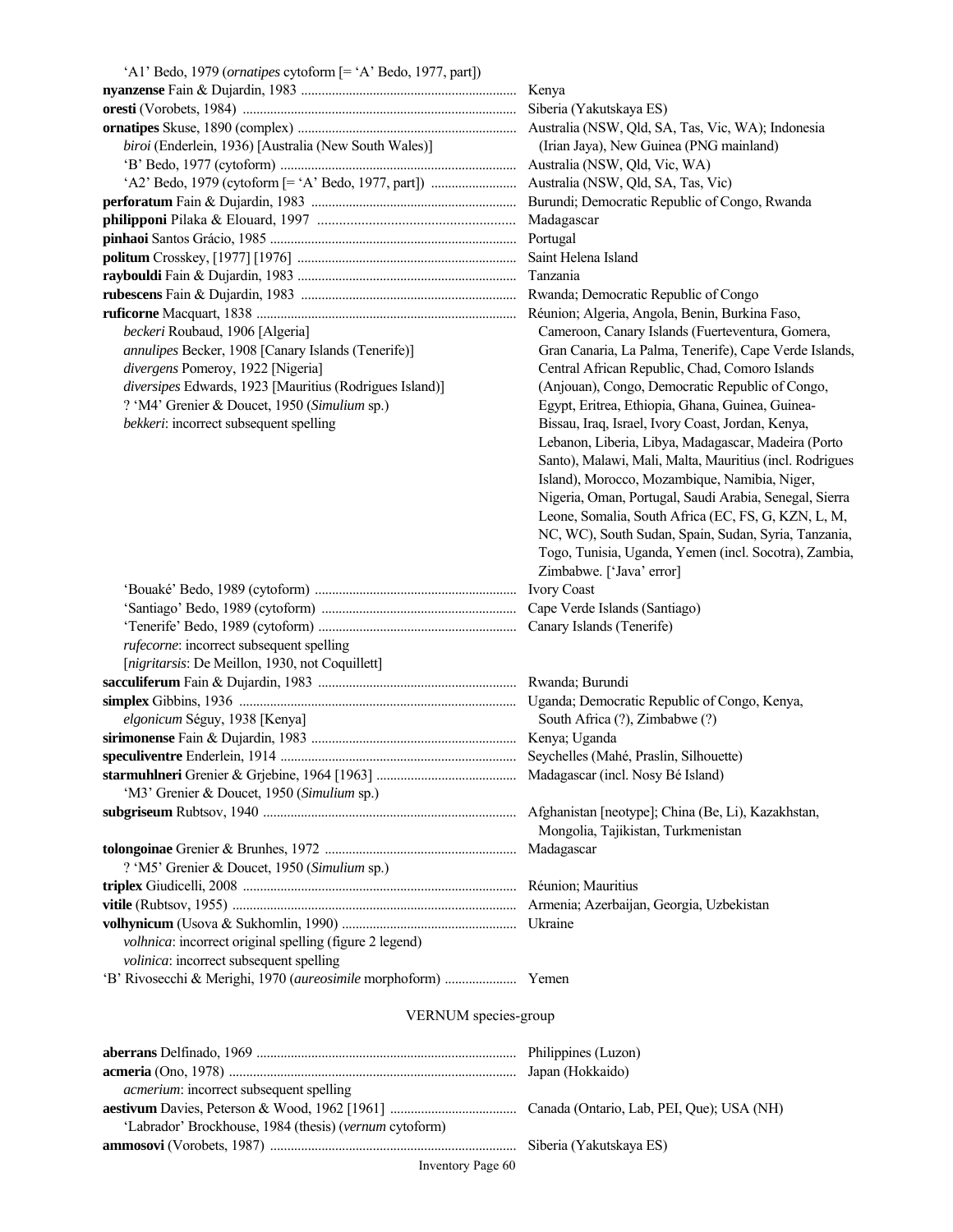**amurense** (Rubtsov, 1956) .......................................................................... Siberia (Amurskaya FE, Sakhalin FE) **angustatum** (Rubtsov, 1956) ....................................................................... Ukraine (Crimea); China (Li), Czech Republic, Poland, *angutratum*, *anustatum*: incorrect subsequent spellings Romania, Serbia, Slovakia **angusticorne** (Rubtsov, 1956) ..................................................................... Siberia (Maritime FE) **armoricanum** Doby & David, 1961 ........................................................... France; Britain (En, Sc, Wa), Ireland, Portugal, Spain. [? *amroricanum*: incorrect subsequent spelling  $= \text{florae}$ **artum** Sato, Takaoka & Saito, 2005 ............................................................ Japan (Honshu, Hok) '1' Orii, Uemoto & Onishi, 1969 (*Eusimulium* sp.) 'Y' Saito & Kanayama, 1988 / Saito *et al.*, 1995 (*Simulium* sp.) **australe** (Rubtsov, 1955) ............................................................................. Armenia; Azerbaijan **babai** Takaoka & Aoki, 2007 ............................................................... Japan (Hokkaido) **bavaricum** Seitz & Adler, 2009 ........................................................... Germany; Austria '1' Seitz, 2004 (*Simulium* sp.) 'cf. *dolomitense*' Seitz, 2006 (*Simulium*) [*carpathicum*: Rivosecchi, 1971, 1978 (part), not Knoz] [*dolomitense*: Rivosecchi, 1971, 1978 (part)] **beltukovae** (Rubtsov, 1956)† ...................................................................... Russia (Permskaya CR, NR, SR); Andora, Austria, *erectum* (Rubtsov, 1959) [Russia (Permskaya CR)] Czech Republic, Finland, France, Germany, Italy, *minuticorpus* (Yankovsky, 1996) (subst. name, Norway, Poland, Serbia, Siberia (ES, WS), Slovakia, for *minutum*) [Russia (St Petersburg CR)] Slovenia, Sweden, Ukraine, Kazakhstan (?)  *minutum* (Rubtsov, 1959) (preocc.) *carpathicum* (Knoz, 1961) [Czech Republic] *beltjukovae*, *beltucovae*, *beltyukovae*: incorrect subsequent spellings *carphaticum*: incorrect original spelling *carpatica*, *carpacthicum*, *carpaticum*: incorrect subsequent spellings **bertrandi** Grenier & Dorier, 1959 ............................................................... France (incl. Corsica); Austria, Bosnia, Bulgaria, ? *angustifrons* (Enderlein, 1921 [April]) (unav., *nomen nudum*) Czech Republic, Germany, Italy, Montenegro, Poland, ? *angustifrons* (Enderlein, 1921 [June, *aug*- misprint]) [France] Russia (CR, SR), Slovakia, Spain, Switzerland, Ukraine 'IV' Grenier, 1953 (*Simulium* sp.) **bicorne** Dorogostaisky, Rubtsov & Vlasenko, 1935 .................................. Siberia (Irkutskaya ES, FE, WS); Canada (NWT, *paracorniferum* (Yankovsky, 1979) [Siberia (Khabarovsk)] Yukon), China (He, IM, Jilin), Finland, Latvia, *corniferum* (Yankovsky, 1979) [Russia (Murmansk)] Mongolia, Norway, Poland, Russia (KM, NR), Sweden, ? '1' Jenkins, 1948 (*Eusimulium* sp.) USA (Alaska), Pakistan (?) ? 'Alaska #23' Brockhouse, 1984 (thesis) (*vernum* cytoform) **boldstemta** (Ono, 1978) ............................................................................... Japan (Hokkaido)  *boldstemtum*: incorrect subsequent spelling **bonninense** (Shiraki, 1935) .......................................................................... Japan (Bonin Islands = Ogasawara Islands) *bonninensi*: incorrect subsequent spelling **brevidens** (Rubtsov, 1956) .......................................................................... Ukraine (Crimea); Andorra, Austria, Bosnia, Czech *brewidens*: incorrect subsequent spelling Republic, France, Germany, Italy, Montenegro, [*angustatum*: Rubtsov, 1961] Poland, Serbia, Slovakia, Spain, Algeria (?) **bumthangense** Takaoka & Somboon, 2008 ............................................... Bhutan **burgeri** Adler, Currie & Wood, 2004 ......................................................... Canada (New Brunswick, Man, Ont, Sask); USA (NH) 'near *fionae*' Adler & Mason, 1997 / Currie, 1997 (*Simulium* sp.) **burmense** Takaoka, 1989 ............................................................................ Burma **cangshanense** (Xue, 1993) .......................................................................... China (Yunnan) **carbunculum** Adler, Currie & Wood, 2004 ............................................... USA (California, Ari, Col, Idaho, Nev, NM, Utah, Wyo); *attenuatum* Peterson, 1958 (thesis) (unav., *nomen nudum*) Canada (BC, Sask), Mexico (Du) 'A' Peterson, 1960 (*Simulium* sp.) 'Cypress' Dunbar, 1962 (thesis) (*pugetense* cytoform) 'Cypress Hills' Hunter & Connolly, 1986 (*pugetense* cytoform) 'near Cypress Hills' McCreadie, Adler & Burger, 1997 (*pugetense* cytoform) [*pugetense*: authors (Mexico, Saskatchewan), not Dyar & Shannon] **carthusiense** Grenier & Dorier, 1959 .......................................................... France (incl. Corsica); Andorra, Austria, Czech Republic, 'I' Grenier, 1949 (*Simulium* sp., attrib. Dorier & Freychet, 1945) Germany, Italy, Poland, Slovakia, Spain, Switzerland, *carthunsiense*, *carthusience*, *cartusiense*: incorrect Ukraine subsequent spellings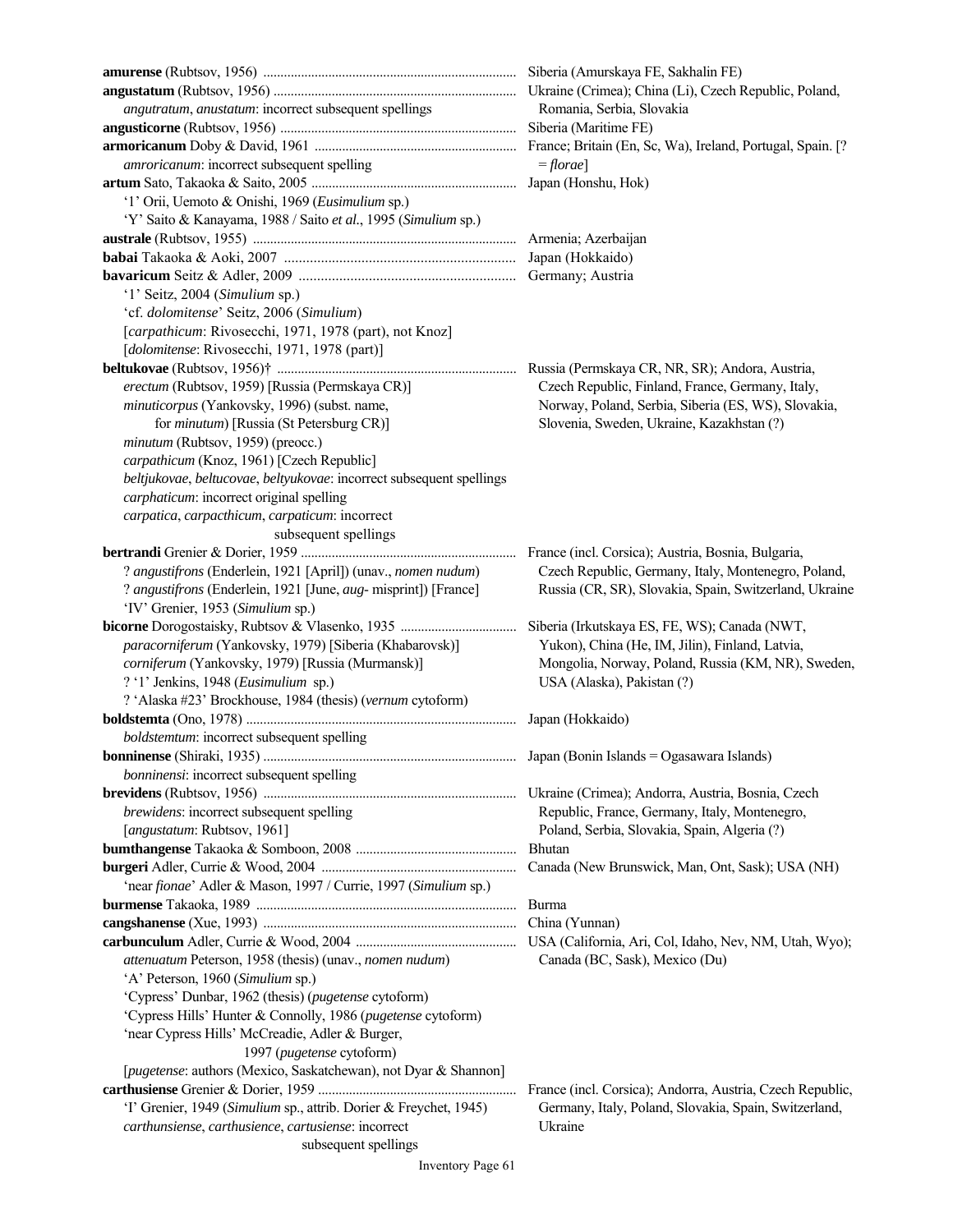| 'A' Takaoka & Suzuki, 1984 (Simulium sp.)                         |                                                                                                                                    |
|-------------------------------------------------------------------|------------------------------------------------------------------------------------------------------------------------------------|
|                                                                   |                                                                                                                                    |
|                                                                   |                                                                                                                                    |
|                                                                   |                                                                                                                                    |
|                                                                   | China (Liaoning)                                                                                                                   |
|                                                                   |                                                                                                                                    |
|                                                                   | Siberia (Yakutskaya ES)                                                                                                            |
|                                                                   | Armenia                                                                                                                            |
|                                                                   |                                                                                                                                    |
| ? laticalx (Enderlein, 1936) (preocc.) [Romania]                  | Poland, Serbia, Slovakia, Turkey, Ukraine                                                                                          |
| ? orsovae Smart, 1944 (subst. name, for laticalx)                 |                                                                                                                                    |
| codreanni: incorrect subsequent spellings                         |                                                                                                                                    |
|                                                                   |                                                                                                                                    |
|                                                                   |                                                                                                                                    |
| [pugetense: Courtney, 1986, not Dyar & Shannon]                   |                                                                                                                                    |
|                                                                   | Germany; Algeria, Austria, Bosnia, Britain (En, Sc),                                                                               |
| incornutum (Enderlein, 1929) [Germany]                            | Bulgaria, Czech Republic, Denmark, France, Hungary,                                                                                |
| barbativentre (Enderlein, 1929) [Germany]                         | Italy, Latvia, Luxembourg, Morocco, Netherlands,                                                                                   |
| costalum, coststum: incorrect subsequent spelling                 | Norway, Poland, Romania, Slovakia, Slovenia, Spain,<br>Sweden, Switzerland, Turkey, Ukraine. ['Argentina'<br>error, Edwards, 1931] |
|                                                                   | Canada (Alberta, BC, Man, NB, Nfld, Nun, NWT, Ont,                                                                                 |
| 'A' Rothfels & Brockhouse, 1983 [in Okaeme, thesis]               | PEI, Que, Sask); USA (Alaska, Ari, Cal, Col, Maine,                                                                                |
| (vernum cytoform)                                                 | Mic, NH, NM, NY, Pen, Utah, Wyo)                                                                                                   |
|                                                                   | USA (Col)                                                                                                                          |
| ? 'Type 4' Brockhouse, 1989 [in Brockhouse, Bass, Feraday &       |                                                                                                                                    |
| Strauss] (cytoform) [uncharacterized]                             | 'North America' [no locality]                                                                                                      |
| 'X' Hunter, 1987 (thesis) (vernum cytoform)                       |                                                                                                                                    |
|                                                                   |                                                                                                                                    |
| 'Cypress Hills' Brockhouse, 1985 (vernum cytoform)                |                                                                                                                                    |
| 'Nipigon' Brockhouse, 1985 (vernum cytoform)                      |                                                                                                                                    |
|                                                                   |                                                                                                                                    |
|                                                                   |                                                                                                                                    |
| [see Adler, Currie & Wood, 2004 for misidentifications]           |                                                                                                                                    |
|                                                                   | Czech Republic; Austria, Bosnia, Germany, Hungary,                                                                                 |
|                                                                   | Poland, Romania, Serbia, Slovakia, Slovenia,                                                                                       |
|                                                                   |                                                                                                                                    |
|                                                                   | Switzerland, Ukraine. ['Italy' error]                                                                                              |
|                                                                   |                                                                                                                                    |
| 'E' Shewell, 1957 (Simulium sp.)                                  | Wyo); Canada (Alb, BC, Lab, Man, NB, Nfld, NWT,                                                                                    |
|                                                                   | Ont, PEI, Sask, Yukon)                                                                                                             |
|                                                                   | Russia (St Petersburg CR, NR, SR); Algeria, Andorra,                                                                               |
| <i>brevicaulis</i> Dorier & Grenier, 1961 (unav., form post-1960) | Armenia, Austria, Balearic Islands (Majorca), Belgium,                                                                             |
| biancoi (Rubtsov, 1964) [Italy]                                   | Bosnia, Britain (En, Sc, Wa), Bulgaria, Cyprus, Czech                                                                              |
| couverti (Rubtsov, 1964) [Italy]                                  | Republic, Denmark, Estonia, Finland, France (incl.                                                                                 |
| vidanoi (Rubtsov, 1964) [Italy]                                   | Corsica), Germany, Greece (incl. Chios, Crete, Naxos,                                                                              |
| tricrenum (Rubtsov & Carlsson, 1965) [Sweden]                     | Lésbos), Ireland, Italy (incl. Sardinia, Sicily), Latvia,                                                                          |
| brevicaule Davies (L.), 1966 (availability conferred) [France]    | Lebanon, Luxembourg, Morocco, Netherlands,                                                                                         |
| longibranchiale Raastad, Usova & Kuusela, 2010 (unav.,            | Norway, Poland, Portugal, Scotland, Serbia, Slovakia,                                                                              |
| nomen nudum, attrib. Rubtsov)†                                    | Slovenia, Spain, Sweden, Switzerland, Tunisia, Turkey,                                                                             |
| '1' Kunze, 1953 (Simulium species)                                | Ukraine                                                                                                                            |
| '2' Kunze, 1953 (Simulium species)                                |                                                                                                                                    |
|                                                                   | Denmark, Germany, Sweden                                                                                                           |
|                                                                   |                                                                                                                                    |
|                                                                   |                                                                                                                                    |
|                                                                   |                                                                                                                                    |
| cryophylum: incorrect subsequent spelling                         |                                                                                                                                    |
| [pusillum: Séguy, 1930 / Grenier, 1953, not Fries]                |                                                                                                                                    |
| [latipes: Kachvoryan & Chubareva, 1974, not Meigen]               |                                                                                                                                    |
|                                                                   |                                                                                                                                    |
|                                                                   |                                                                                                                                    |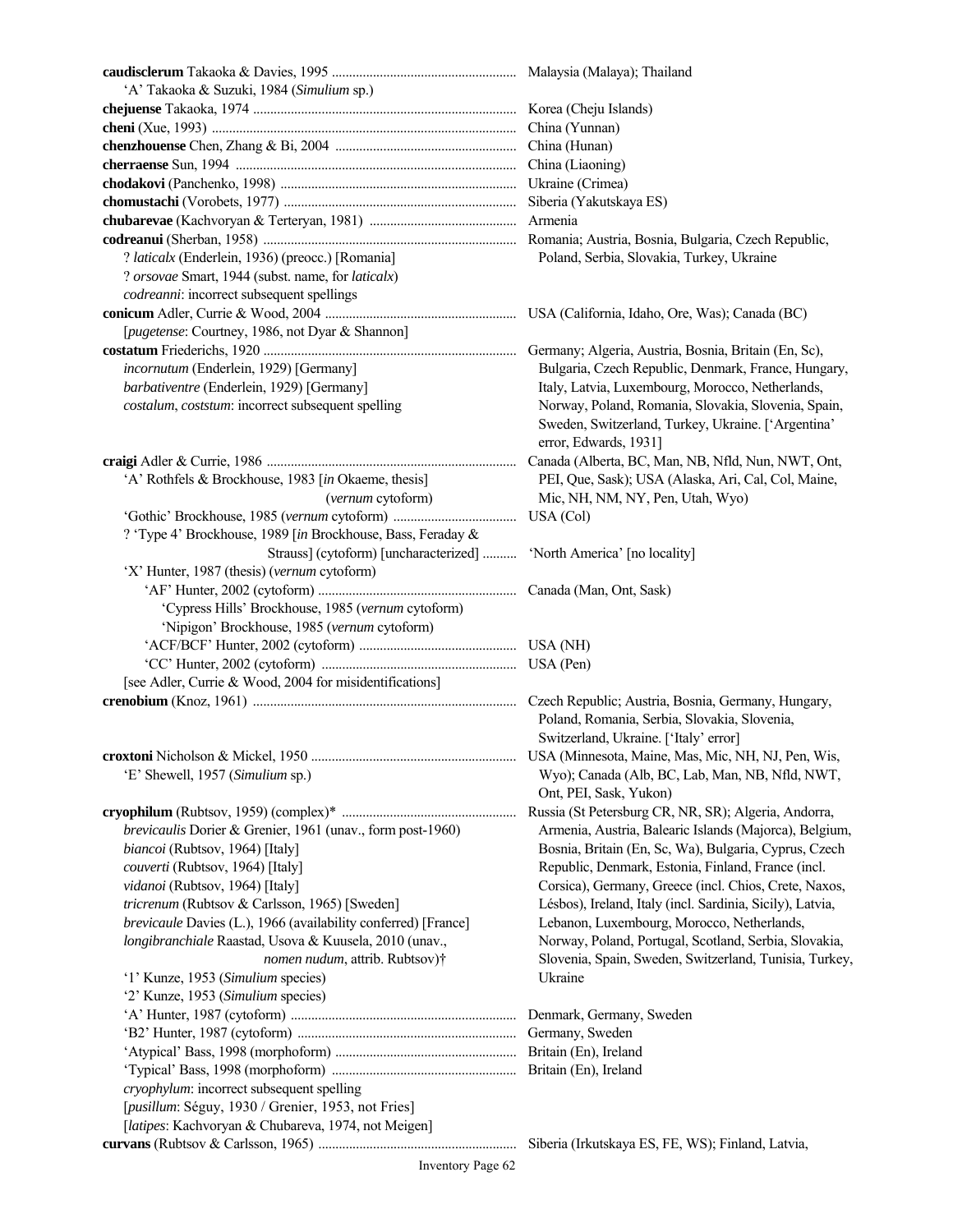|                                                                    | Sweden                                                 |
|--------------------------------------------------------------------|--------------------------------------------------------|
|                                                                    | Siberia (Tomskaya WS, ES, FE); Belarus, Canada         |
| 'near croxtoni' Smith, 1970 (thesis) (Simulium sp.)                | (Nun), Finland, Sweden, USA (Alaska)                   |
| dendrofiliatum: incorrect subsequent spelling                      |                                                        |
|                                                                    |                                                        |
|                                                                    |                                                        |
| subcostatum (Djafarov, 1953) (preocc.)                             |                                                        |
|                                                                    |                                                        |
|                                                                    |                                                        |
|                                                                    |                                                        |
|                                                                    |                                                        |
| 'A-type' Brockhouse, 1984 (thesis) (vernum cytoform)               | NWT, Ont, Sask)                                        |
| 'Eastmain' Brockhouse, 1985 (vernum cytoform)                      |                                                        |
| 'near furculatum/croxtoni Adler & Kim, 1986 (Simulium sp.)         |                                                        |
| 'near croxtoni-furculatum' Hunter, 1987 (thesis) (Simulium sp.)    |                                                        |
| [furculatum: Adler, 1983 (thesis), not Shewell]                    |                                                        |
|                                                                    |                                                        |
|                                                                    |                                                        |
|                                                                    | Siberia (Maritime FE incl. Sakhalin); Canada (Alb, BC, |
| decolletum Adler & Currie, 1986 [Canada (Alberta)]                 | NWT, Yukon), Finland, Japan (Hon), Mongolia, USA       |
| 'X' Choate, 1984 (thesis) (Eusimulium sp.)                         | (Alaska)                                               |
| 'Yukon #9' Brockhouse, 1984 (thesis) (vernum cytoform)             |                                                        |
| 'Yukon' Brockhouse, 1985 (vernum cytoform)                         |                                                        |
| [longipile: Rubtsov, 1956 (Lake Baikal form), not Radzivilovskaya] |                                                        |
| [pugetense (part): Palearctic authors, not Dyar & Shannon]         |                                                        |
| [tschukotensis: Rubtsov, 1971 (male paratype)]                     |                                                        |
|                                                                    |                                                        |
|                                                                    | Ukraine. $[? = costatum]$                              |
|                                                                    |                                                        |
|                                                                    |                                                        |
|                                                                    |                                                        |
| geigelense: incorrect subsequent spelling                          |                                                        |
|                                                                    |                                                        |
|                                                                    |                                                        |
| '1' DeFoliart, 1951 (thesis) (Simulium sp.)                        | NC, NH, NJ, NY, Vir, Wis, WV); Canada (Nfld, Ont,      |
| 'Sp. 27' Jamnback, 1951 (thesis)                                   | Que)                                                   |
| [impar (part): Carle, 2011 [2010], not Davies, Peterson & Wood]    |                                                        |
|                                                                    | India (West Bengal); China (Tibet), Nepal              |
| graciliss: incorrect subsequent spelling                           |                                                        |
|                                                                    |                                                        |
| henanense Wen, Wei & Chen, 2007 [August] (unav. under              |                                                        |
| Code Article 16.4.1; no type)                                      |                                                        |
|                                                                    |                                                        |
|                                                                    |                                                        |
| rivosecchii (Contini, 1965) (preocc.)                              |                                                        |
| rivosecchi: incorrect subsequent spelling                          |                                                        |
|                                                                    | Canada (Ontario, Que); USA (Ark, Geo, Ken, Maine,      |
|                                                                    | NC, NJ, Ohio, Pen, SC, Ten, Vir, WV)                   |
|                                                                    | Siberia (Kamchatka FE)                                 |
|                                                                    | China (Jilin, Li)                                      |
|                                                                    |                                                        |
| juxtacrenobium Brockhouse, Bass, Feraday & Straus, 1989            | Netherlands (?)                                        |
| (unav., ICZN Opinion 1683)                                         |                                                        |
|                                                                    |                                                        |
| karzhantacum: incorrect subsequent spelling                        |                                                        |
|                                                                    |                                                        |
|                                                                    | Siberia (ES, WS), Uzbekistan                           |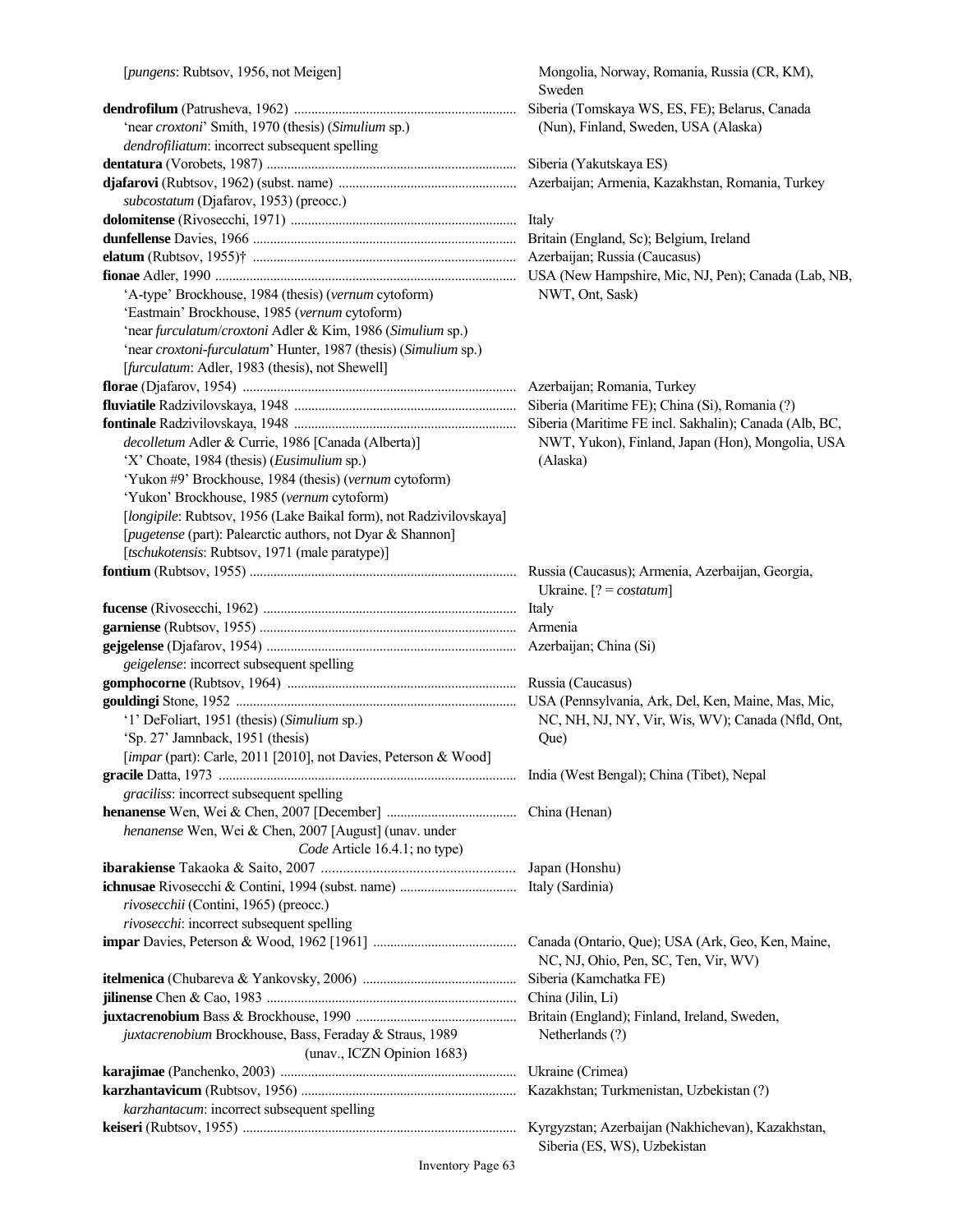| kusnetzovi: incorrect subsequent spelling                    |                                                       |
|--------------------------------------------------------------|-------------------------------------------------------|
|                                                              |                                                       |
|                                                              |                                                       |
| litifile: incorrect subsequent spelling                      |                                                       |
| [longipile: Radzivilovskaya, 1948 (part)]                    |                                                       |
|                                                              |                                                       |
|                                                              |                                                       |
|                                                              |                                                       |
|                                                              |                                                       |
|                                                              |                                                       |
| '1' Pinkovsky, 1976 (thesis) / Pinkovsky & Butler,           | Pen, Ten)                                             |
| 1978 (Simulium sp.)                                          |                                                       |
|                                                              |                                                       |
| 'new species' Hunter, 1987 (thesis) (Simulium)               |                                                       |
|                                                              | Siberia (Maritime FE incl. Kamchatka, Irkutskaya ES); |
| [pugetense (part): Palearctic authors, not Dyar & Shannon]   | China (He)                                            |
|                                                              |                                                       |
|                                                              |                                                       |
|                                                              |                                                       |
| lippowae: incorrect subsequent spelling                      |                                                       |
|                                                              |                                                       |
|                                                              |                                                       |
|                                                              |                                                       |
| 'IL-st' Choate, 1984 (thesis) (pugetense cytoform)           | (California, Alaska, Idaho, Mic, Mon, Was, Wyo)       |
| 'A' Hunter & Connolly, 1986 (pugetense cytoform)             |                                                       |
| [pugetense: authors (Michigan, Ontario), not Dyar & Shannon] |                                                       |
|                                                              |                                                       |
| 'C' Hunter & Connolly, 1986 (pugetense cytoform)             | Magdalen Islands)                                     |
| multidentatum (Bodrova, 1988) [in Bodrova & Luk'yanchuk]     | Siberia (Sakhalin FE)                                 |
|                                                              | Georgia; Armenia                                      |
|                                                              |                                                       |
|                                                              | Ireland, Lithuania, Spain, Norway (?)                 |
|                                                              |                                                       |
|                                                              |                                                       |
|                                                              |                                                       |
|                                                              | China (Tibet, Hubei)                                  |
| oligotubercolatum: incorrect subsequent spelling             | Slovakia; Andorra, Austria, Czech Republic, France,   |
|                                                              | Germany, Italy, Poland                                |
| onoi Sato & Takaoka, 2004 [in Sato, Takaoka & Fukuda]        |                                                       |
| (unav. primary homonym and invalid                           |                                                       |
|                                                              | Japan (Hokkaido)                                      |
| [konoi: Ono, 1975, 1979, not Takahasi]                       |                                                       |
|                                                              | Siberia (Buryatskaya ES)                              |
| pathrusheva, patrushevae: incorrect subsequent spellings     |                                                       |
|                                                              |                                                       |
|                                                              |                                                       |
| 'IL-1' Choate, 1984 (thesis) (cytoform)                      | Queen Charlotte Islands). ['China', 'Mexico',         |
|                                                              | 'Mongolia', 'Russia', 'Siberia' errors]               |
|                                                              | Canada (BC), USA (Alaska)                             |
|                                                              |                                                       |
|                                                              | Ore, Was)                                             |
|                                                              |                                                       |
| <i>prugetense</i> : incorrect subsequent spelling            |                                                       |
|                                                              |                                                       |
|                                                              | China (Guizhou)                                       |
| giaolaoense, qiaoluoense: incorrect subsequent spellings     |                                                       |
|                                                              |                                                       |
| <b>Inventory Page 64</b>                                     |                                                       |
|                                                              |                                                       |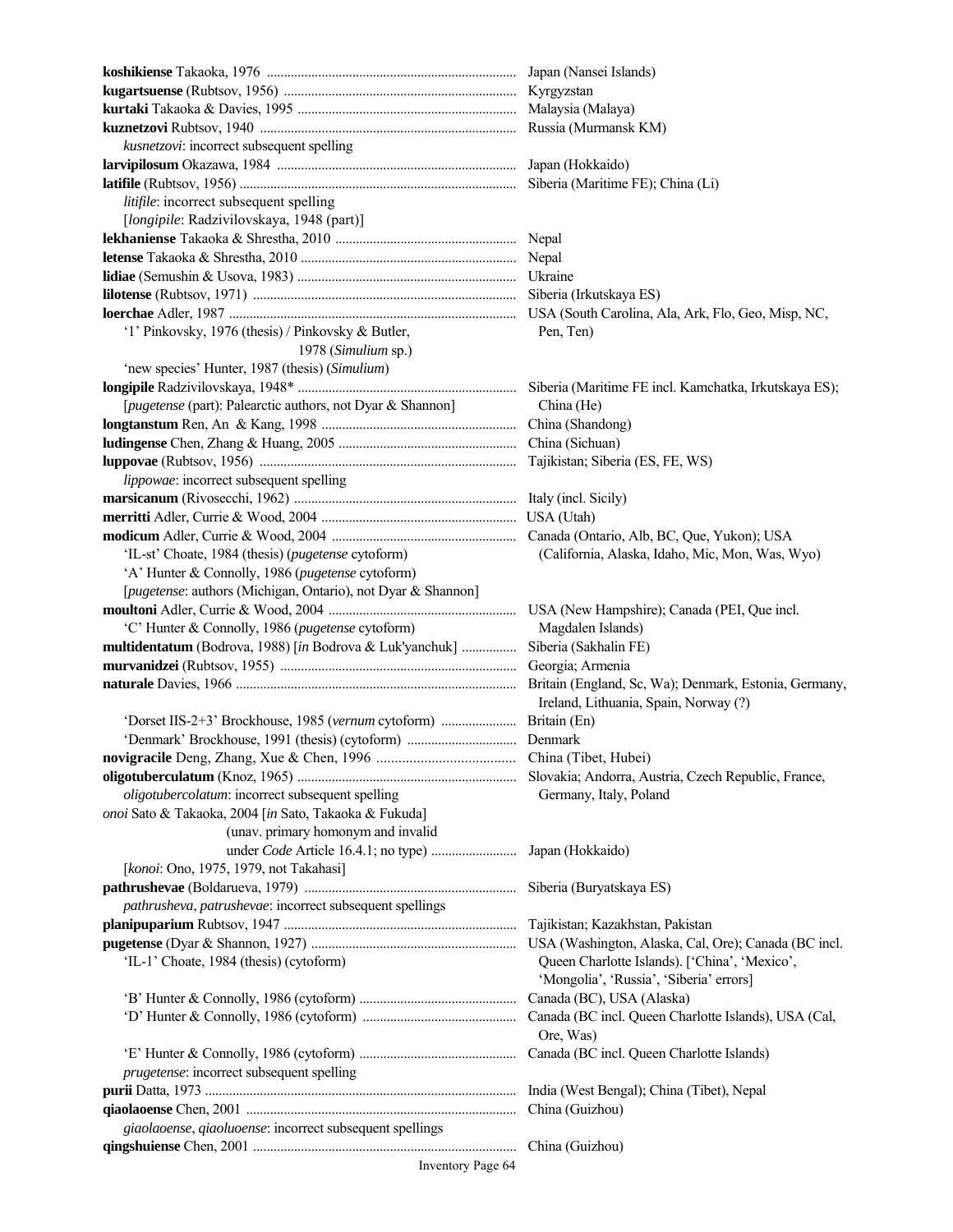| truncatum Dorier & Grenier, 1961 (unav., form post-1960)           |                                                           |
|--------------------------------------------------------------------|-----------------------------------------------------------|
| truncatum (Rivosecchi & Cardinali, 1975) (preocc.)                 |                                                           |
|                                                                    |                                                           |
| quebencences: incorrect subsequent spelling                        | NJ, NY, Pen, SC, Vir, WV)                                 |
| [see Adler, Currie & Wood, 2004 for misidentifications]            |                                                           |
|                                                                    |                                                           |
|                                                                    | Japan (Hokkaido: Rebun Island)                            |
| rushanense (Chubareva & Petrova, 2008) (unav., nomen nudum,        |                                                           |
|                                                                    |                                                           |
|                                                                    | Tajikistan                                                |
|                                                                    | Siberia (Magadanskaya FE)                                 |
|                                                                    | Japan (Bonin Islands = Ogasawara Islands)                 |
|                                                                    | Siberia (Irkutskaya ES); Canada (Alb, BC, Lab, Man,       |
| caledonense Adler & Currie, 1986 [Canada (Alberta)]                | NB, Nfld, Nun, NWT, Ont, PEI, Que incl. Magdalen          |
| 'St. Rose' Landau, 1962 [in Dunbar, thesis]                        | Islands, Sask, Yukon), China (Si, Yu), Finland,           |
| $(latipes$ [= vernum] cytoform)                                    | Mongolia, Norway, Russia (KM), Siberia (WS),              |
| 'B' Rothfels & Brockhouse, 1983 [in Okaeme, thesis]                | Sweden, Ukraine, USA (Alaska, Cal, Col, Idaho,            |
| (vernum cytoform)                                                  | Maine, Mic, NH, NJ, NY, Ore, Pen, Was, Wyo)               |
| 'Caledon' Brockhouse, 1985 (vernum cytoform)                       |                                                           |
| sivestre, sylvestre: incorrect subsequent spellings                |                                                           |
|                                                                    |                                                           |
| [vernum 'Knebworth': Brockhouse, 1985 / Allison & Shields,         |                                                           |
| 1989 (part, Alaska)]                                               |                                                           |
| [see Adler, Currie & Wood, 2004 for additional misidentifications] |                                                           |
|                                                                    |                                                           |
|                                                                    | Japan (Hokkaido incl. Rishiri Island, Hon, Ky, Sh); China |
|                                                                    | (Li), Korea (South), Siberia (FE incl. Kurile Islands and |
|                                                                    | Sakhalin)                                                 |
|                                                                    |                                                           |
|                                                                    |                                                           |
| tahuricum: incorrect subsequent spelling                           |                                                           |
|                                                                    |                                                           |
|                                                                    |                                                           |
|                                                                    |                                                           |
|                                                                    |                                                           |
| tibodense: incorrect subsequent spelling                           |                                                           |
|                                                                    |                                                           |
|                                                                    |                                                           |
|                                                                    |                                                           |
| 'Latipes-buyu' Kani, 1944                                          | Ky, NI, Sh); China (Li), Korea (South), Siberia (FE       |
| uchidae, uchidal, ucidai: incorrect subsequent spellings           | incl. Sakhalin)                                           |
| [latipes: Bentinck, 1955, not Meigen]                              |                                                           |
|                                                                    |                                                           |
| '2' Orii, Uemoto & Onishi, 1969 (Eusimulium sp.)                   |                                                           |
| '3' Onishi, Uemoto & Orii, 1971 (Eusimulium sp.)                   |                                                           |
|                                                                    |                                                           |
| 'H' Saito & Kanayama, 1988 (Simulium sp.)                          |                                                           |
|                                                                    | Britain (England); Belgium, Denmark, Germany,             |
| 'B1' Hunter, 1987 (cryophilum cytoform)                            | Ireland, Luxembourg, Sweden, Netherlands (?)              |
| vernum Macquart, 1826 [1823/24]                                    | France; Andorra, Armenia, Austria, Azerbaijan, Belarus,   |
|                                                                    | Belgium, Bosnia, Britain (En, Sc, Wa), China (He, IM,     |
| pubiventris Zetterstedt, 1837 (unav., nomen nudum)                 | Jilin, Li), Czech Republic, Denmark, Estonia, Finland,    |
| pubiventre Zetterstedt, 1838 [Sweden]                              | Germany, Hungary, Iceland, Ireland, Italy (incl. Sicily), |
| trabeatum (Enderlein, 1921 [April]) (unav., nomen nudum)           | Kazakhstan, Latvia, Liechtenstein, Lithuania, Mongolia,   |
| trabeatum (Enderlein, 1921 [June]) (available) [France]            | Morocco, Netherlands, Norway, Poland, Portugal,           |
| pritzkowi (Enderlein, 1926) [Norway]                               | Romania, Russia (CR, KM, NR, SR), Serbia, Siberia         |
|                                                                    |                                                           |
| albipileatum (Enderlein, 1926) [Germany]                           | (FE, WS), Slovakia, Slovenia, Spain, Sweden,              |
| schielei (Enderlein, 1926) [Germany]                               | Switzerland, Tunisia, Turkey, Ukraine. [Not North         |
| wigandi (Enderlein, 1928) [Poland]                                 | America (misidentified)]                                  |
| fluminale (Rubtsov, 1956) [Siberia (Permskaya)]                    |                                                           |
| hatangense (Rubtsov, 1956) [Siberia (Krasnoyarsk)]                 | [Yankovsky, 2003 [2002] treats hatangense and             |
| shutovae (Rubtsov, 1956) [Siberia (Maritime FE)]                   | shutovae as valid spp.]                                   |
|                                                                    |                                                           |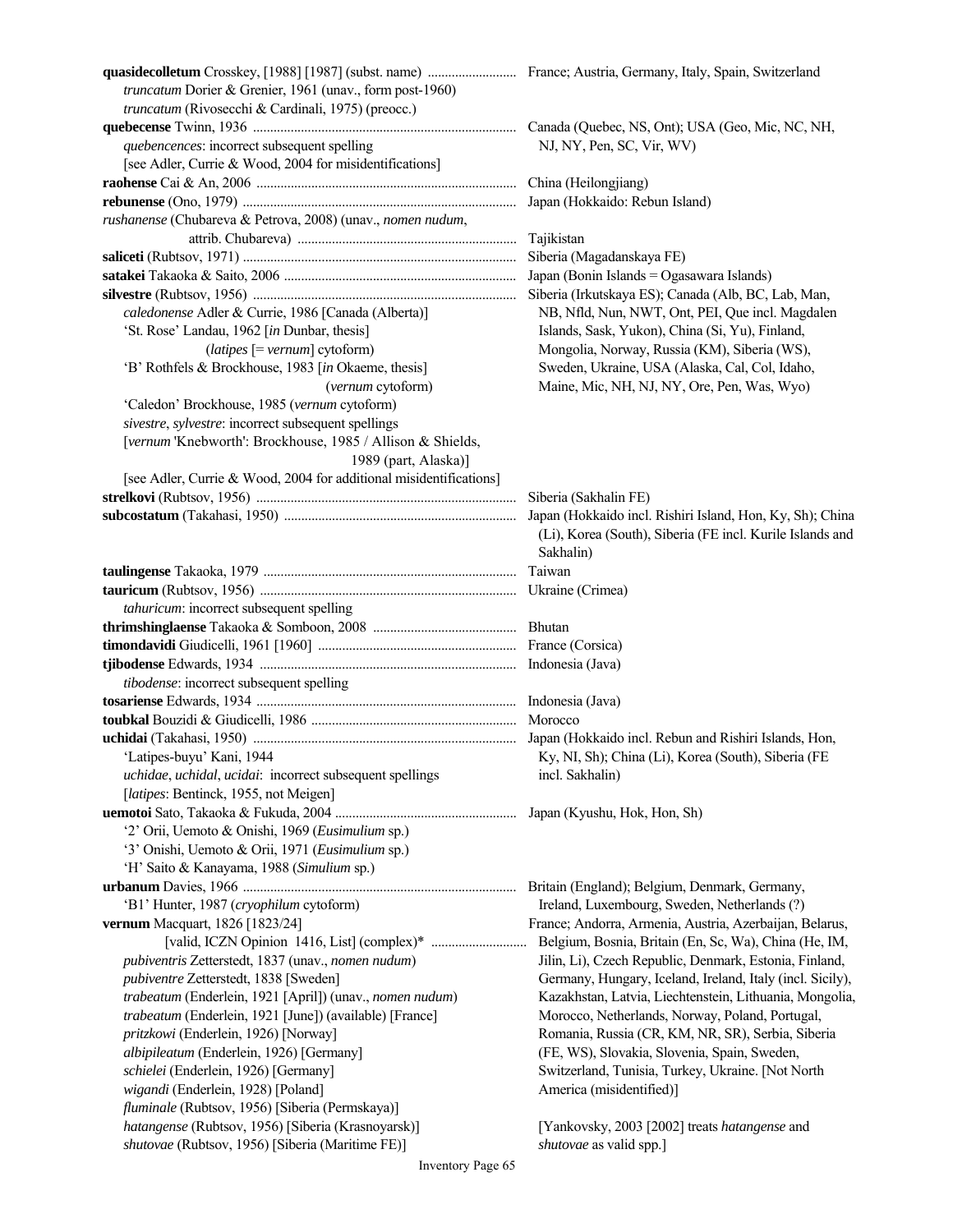| <i>aestivale</i> (Rubtsov, 1962) [Russia (St Petersburg)]          |        |
|--------------------------------------------------------------------|--------|
| meridionale (Rivosecchi & Lipparoni, 1965) (preocc.) [Italy]       |        |
| mariae (Usova & Reva, 2008) (unav., nomen nudum)                   |        |
|                                                                    |        |
|                                                                    |        |
|                                                                    | error] |
|                                                                    |        |
|                                                                    |        |
|                                                                    |        |
|                                                                    |        |
|                                                                    |        |
|                                                                    |        |
| 'Hornvik' Bass & Brockhouse, 1990 / Brockhouse, 1991               |        |
|                                                                    |        |
| 'Knobworth' Chubareva & Petrova, 2003 (lapsus for 'Knebworth')     |        |
| [latipes: authors (incl. Rubtsov & Yankovsky, 1988 Catalogue),     |        |
| not Meigen: sense invalid (ICZN Opinion 1416)]                     |        |
|                                                                    |        |
| wulingdongense: incorrect subsequent spelling                      |        |
|                                                                    |        |
| alpinum Peterson, 1958 (thesis) (unav., nomen nudum)               |        |
| [minus: Hearle, 1932 / Coleman, 1951 (thesis), not Dyar & Shannon] |        |
|                                                                    |        |
| xinbinenst: incorrect subsequent spelling                          |        |
|                                                                    |        |
| xueae Sun, 1992 (? available, not seen, cited by Sun 1994)         |        |
|                                                                    |        |
| yeshangense, yushangonse: incorrect subsequent spellings           |        |
|                                                                    |        |
|                                                                    |        |
|                                                                    |        |
|                                                                    |        |
|                                                                    |        |
|                                                                    |        |
|                                                                    |        |
|                                                                    |        |
|                                                                    |        |

### *Nevermannia* species unplaced to group

# **Subgenus NOTOLEPRIA Enderlein**

**NOTOLEPRIA** Enderlein, 1930 (as genus). Type species: *exiguum* (original designation)

| Venezuela; Argentina (Jujuy, Salta, Tuc), Bolivia, Brazil |
|-----------------------------------------------------------|
| (Amz, Bahía, BFD, Goiás, MG, MGr, MGrS, Par, RJ,          |
| Ror, SP, Toc), Colombia, Ecuador, Guatemala, Guyana,      |
| Mexico (Mo), Panama, Peru (Cuzco, Huá, Junín, Lima)       |
|                                                           |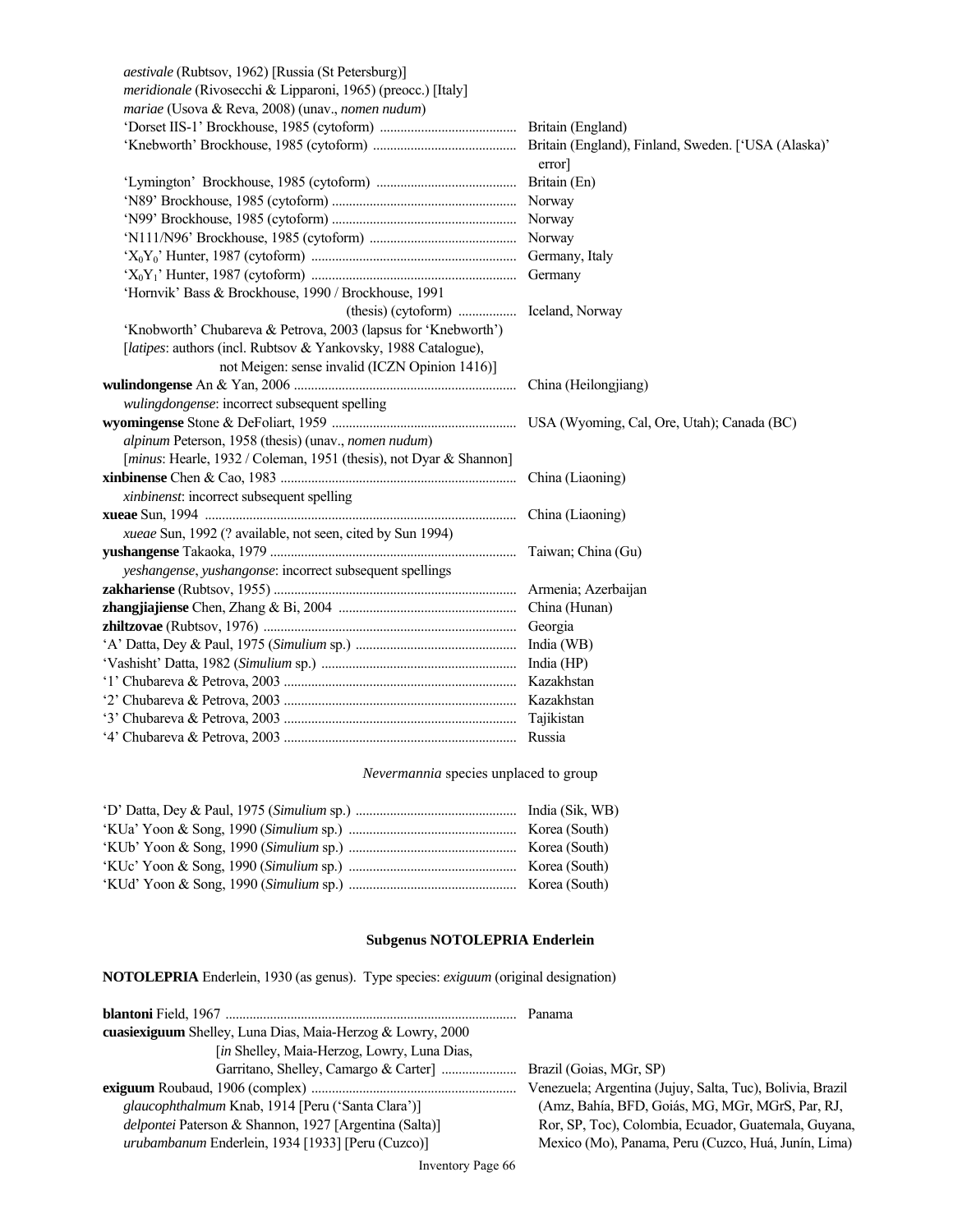| 'Quevedo' Procunier, Shelley & Arzube, 1985 (cytoform)    | Ecuador                                              |
|-----------------------------------------------------------|------------------------------------------------------|
|                                                           | Ecuador                                              |
| 'Huatarac' Charalambous, Arzube & Lowell, 1998 (cytoform) | Ecuador                                              |
|                                                           |                                                      |
| <i>delponti:</i> incorrect subsequent spelling            |                                                      |
| <i>exiigum</i> : incorrect subsequent spelling            |                                                      |
| glaucophthalmun, glaucophthalmicum: incorrect             |                                                      |
| subsequent spellings                                      |                                                      |
|                                                           | Guatemala; Belize, Costa Rica, Ecuador, Mexico (Ch.  |
| gonzalesi: incorrect subsequent spelling                  | Co, Gu, Hi, Ja, Mi, Mo, Na, Ox, Pu, SLP, Ta, Tb, Vz) |
| [exiguum: authors, not Roubaud]                           |                                                      |
|                                                           |                                                      |
|                                                           |                                                      |
|                                                           |                                                      |
|                                                           | RDJ, SC, SP), Venezuela                              |
|                                                           | Paraguay                                             |
|                                                           |                                                      |
|                                                           |                                                      |

#### **Subgenus PHORETOMYIA Crosskey**

**PHORETOMYIA** Crosskey, 1969 (as subgenus of *Simulium*). Type species: *copleyi* (original designation)

| baetophilum: incorrect subsequent spelling                 |                                                             |
|------------------------------------------------------------|-------------------------------------------------------------|
|                                                            | Ghana; Cameron, Ivory Coast, Liberia, Uganda,<br>Angola (?) |
|                                                            |                                                             |
|                                                            |                                                             |
|                                                            |                                                             |
|                                                            |                                                             |
| [ <i>aureosimile</i> : Duke, 1962, not Pomeroy]            |                                                             |
|                                                            | Madagascar                                                  |
|                                                            | Cameroon                                                    |
|                                                            |                                                             |
| <i>lerabanum</i> Gouteux, 1979 [1978] (ssp.) [Ivory Coast] | South Africa (M), Swaziland, Uganda,                        |
|                                                            | Zambia/Zimbabwe (Victoria Falls) (?)                        |
|                                                            | Democratic Republic of Congo                                |
|                                                            |                                                             |
|                                                            |                                                             |
|                                                            |                                                             |
|                                                            |                                                             |

#### **Subgenus POMEROYELLUM Rubtsov**

**POMEROYELLUM** Rubtsov, 1962 (as genus). Type species: *cervicornutum* (original designation)

### ALCOCKI species-group

**alcocki** Pomeroy, 1922 ................................................................................. Nigeria; Angola, Benin, Burkina Faso, Cameroon, *kenyanum* Séguy, 1938 [Kenya] **Central African Republic, Democratic Republic of**  *henrardi* Gibbins, 1941 [Democratic Republic of Congo] Congo, Equatorial Guinea (Bioko), Ethiopia, Ghana, *hendardi*: incorrect subsequent spelling Guinea, Guinea, Guinea, Guinea-Bissau, Ivory Coast, Kenya, Liberia,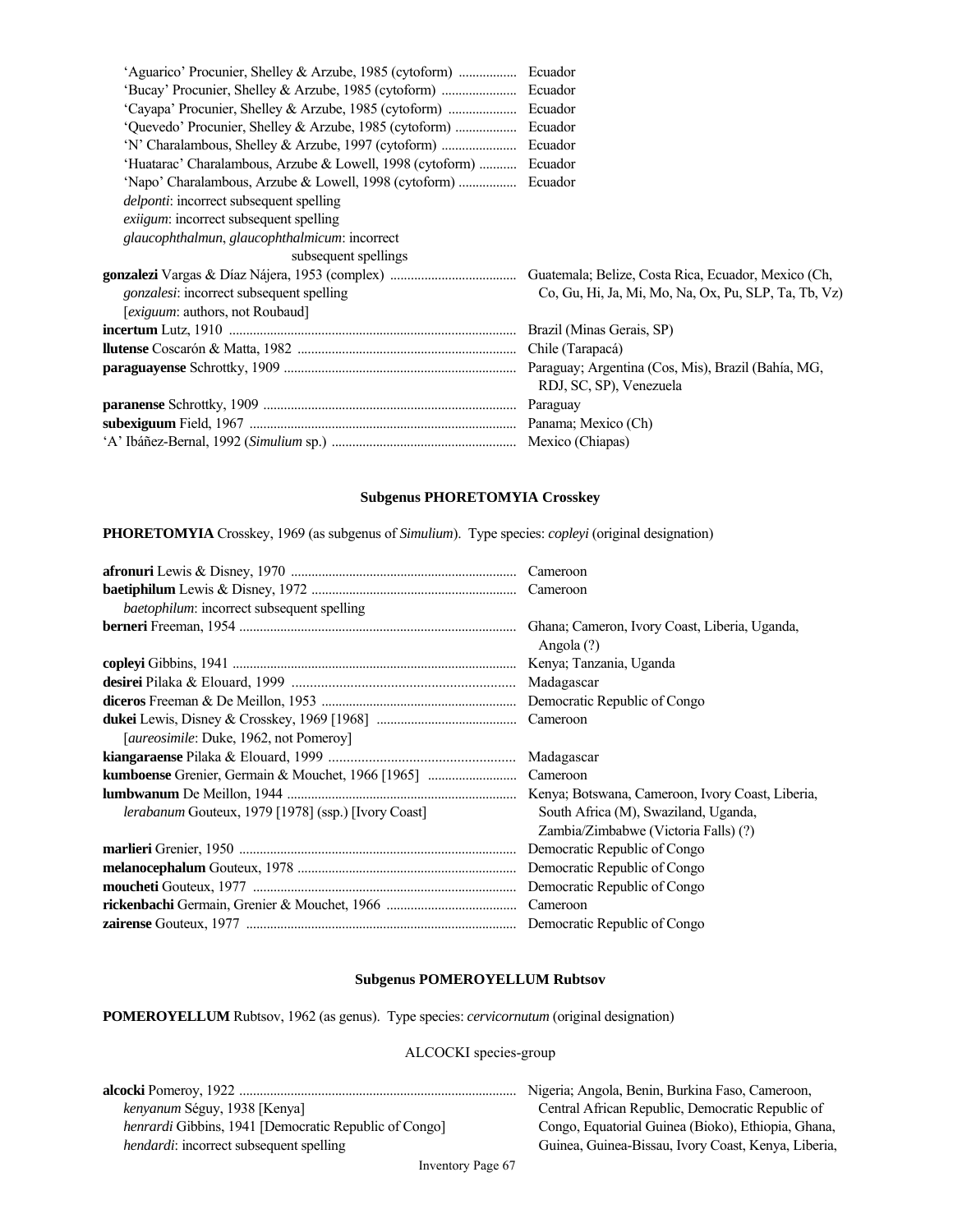|                                                              | Príncipe (São Tomé), Senegal, Sierra Leone, South                                              |
|--------------------------------------------------------------|------------------------------------------------------------------------------------------------|
|                                                              | Africa (FS, G, KZN, L, M, WC), South Sudan, Sudan,                                             |
|                                                              | Swaziland, Tanzania, Togo, Uganda                                                              |
|                                                              | Democratic Republic of Congo                                                                   |
|                                                              | Democratic Republic of Congo                                                                   |
|                                                              |                                                                                                |
|                                                              | Ghana, Ivory Coast, Togo                                                                       |
|                                                              | Guinea; Benin, Burkina Faso, Cameroon, Ghana,                                                  |
|                                                              | Guinea-Bissau, Ivory Coast, Liberia, Mali, Nigeria,<br>Sierra Leone                            |
|                                                              | Uganda; Cameroon, Democratic Republic of Congo,                                                |
|                                                              | Kenya, South Sudan                                                                             |
|                                                              | Democratic Republic of Congo (Katanga); Botswana,                                              |
| 'A' Hallot, Fain, Bafort & Lips, 1965 (Simulium)             | Burkina Faso, Ivory Coast, Mali, Nigeria, Tanzania,                                            |
| [merops: authors, not De Meillon]                            | Zambia                                                                                         |
|                                                              |                                                                                                |
| violaceum Pomeroy, 1922 (preocc.)                            | Republic of Congo, Equatorial Guinea (Bioko),                                                  |
| occidentale Freeman & De Meillon, 1953 (subst. name,         | Ghana, Guinea, Guinea-Bissau, Ivory Coast, Liberia,                                            |
| preocc., for violaceum)                                      | Sierra Leone, Togo, South Africa (?), Tanzania (?)                                             |
|                                                              | Tanzania; Ethiopia                                                                             |
|                                                              | Democratic Republic of Congo                                                                   |
|                                                              | Democratic Republic of Congo; Cameroon, Kenya                                                  |
| vargasi Grenier & Rageau, 1949 [Cameroon]                    |                                                                                                |
| hisseteum, hissetum: incorrect subsequent spellings          |                                                                                                |
|                                                              | South Africa (KwaZulu Natal, EC, FS, G, L, M, NC,                                              |
| impucane: incorrect subsequent spelling                      | NW, WC); Angola, Benin, Cameroon, Democratic                                                   |
|                                                              | Republic of Congo, Ethiopia, Guinea, Lesotho, Malawi,                                          |
|                                                              | Mozambique, Nigeria, Sierra Leone, South Sudan,                                                |
|                                                              | Swaziland, Tanzania                                                                            |
|                                                              | Democratic Republic of Congo                                                                   |
|                                                              | Democratic Republic of Congo; Benin, Cameroon,                                                 |
| roubaudi Grenier & Rageau, 1949 [Cameroon]                   | Ethiopia, Ivory Coast, Kenya, Liberia, Nigeria,                                                |
| jadini Fain, 1950 [Rwanda]                                   | Rwanda, Zambia, Tanzania (?)                                                                   |
| akanyaruense Fain, 1950 [Rwanda]                             |                                                                                                |
| novemcornutum Fain & Elsen, 1980 (ssp.) [Democratic          |                                                                                                |
| Republic of Congo]                                           |                                                                                                |
|                                                              |                                                                                                |
|                                                              |                                                                                                |
|                                                              | South Africa (Western Cape, EC). [Other records<br>erroneous]                                  |
|                                                              |                                                                                                |
|                                                              | Democratic Republic of Congo                                                                   |
|                                                              | Cameroon; Democratic Republic of Congo                                                         |
|                                                              | Rwanda                                                                                         |
|                                                              | São Tomé and Príncipe (São Tomé)                                                               |
|                                                              | Democratic Republic of Congo                                                                   |
| sextumdecimum Luna de Carvalho, 1962 (unav., form post-1960) | Angola                                                                                         |
|                                                              | Uganda; Democratic Republic of Congo, Ethiopia,<br>Kenya, Malawi, South Sudan, Tanzania, South |
|                                                              | Africa (?)                                                                                     |
|                                                              | Tanzania; Ethiopia                                                                             |
|                                                              |                                                                                                |

Malawi, Mozambique, Rwanda, São Tomé and

### CERVICORNUTUM species-group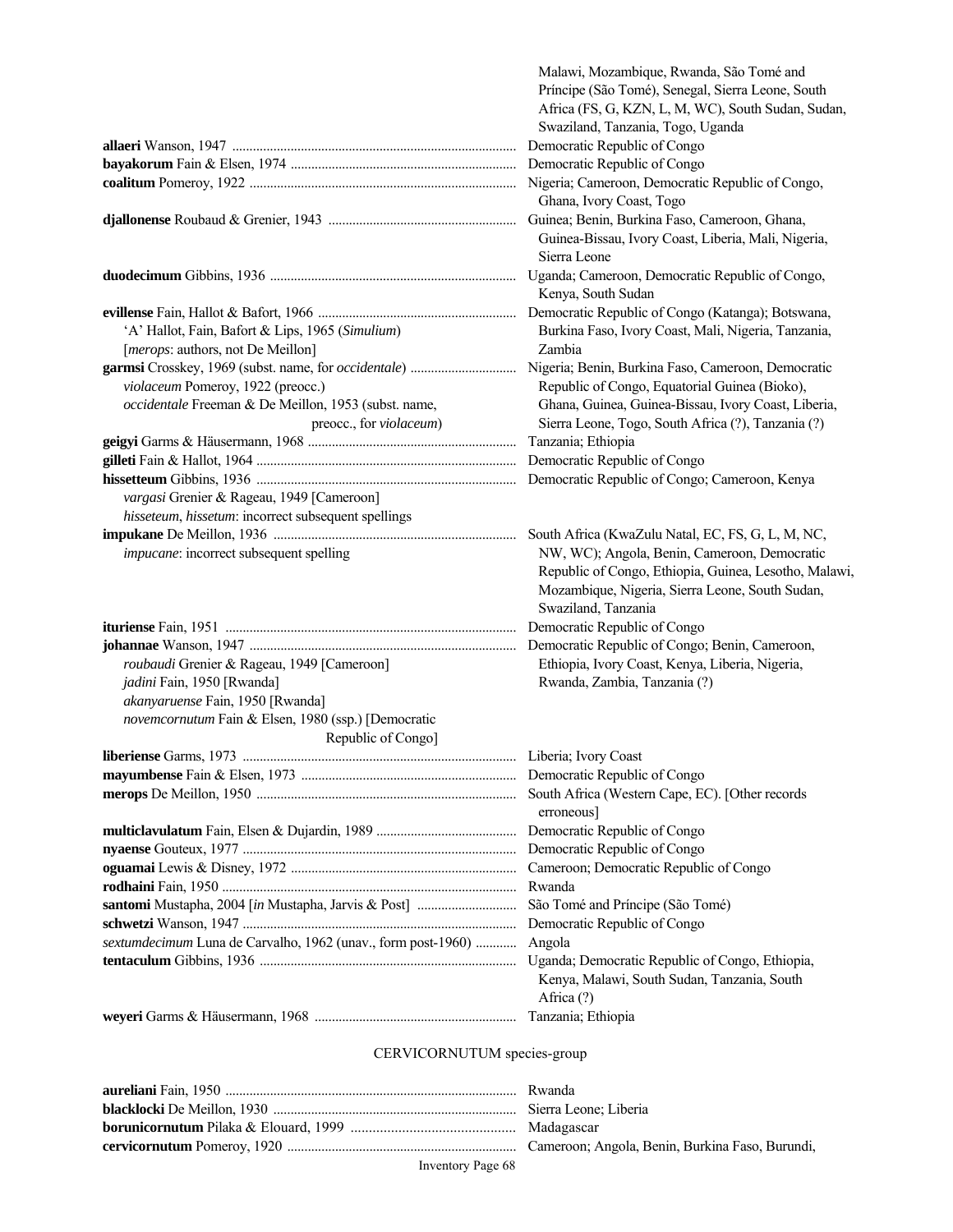| 'Gibbins' Mustapha, McCall, Cheke & Post, 2006 (morphoform)    | Central African Republic, Democratic Republic of      |
|----------------------------------------------------------------|-------------------------------------------------------|
| 'Pomeroy' Mustapha, McCall, Cheke & Post, 2006 (morphoform)    | Congo, Equatorial Guinea (Bioko), Ethiopia, Ghana,    |
|                                                                | Guinea, Guinea-Bissau, Ivory Coast, Kenya, Liberia,   |
|                                                                | Malawi, Mozambique, Nigeria, Rwanda, Sierra Leone,    |
|                                                                | South Africa (EC, FS, KZN, L, M), South Sudan,        |
|                                                                | Swaziland, Tanzania, Togo, Uganda, Zambia             |
|                                                                | Madagascar                                            |
|                                                                | Cameroon                                              |
|                                                                | Nigeria; Cameroon, Democratic Republic of Congo       |
|                                                                | Cameroon                                              |
|                                                                | Madagascar                                            |
| phluktainae Elouard & Pilaka, 1999 [in Pilaka & Elouard]       | Madagascar                                            |
|                                                                | Madagascar                                            |
|                                                                | Uganda; Angola, Burundi, Democratic Republic          |
|                                                                | of Congo, Kenya, Malawi, Lesotho, Mozambique,         |
|                                                                | Rwanda, South Africa (EC, FS, G, KZN, M, WC),         |
|                                                                | South Sudan, Swaziland, Tanzania                      |
| tandrokum Elouard & Pilaka, 1999 [in Pilaka & Elouard]         | Madagascar                                            |
|                                                                | Cameroon; Angola, Benin, Burkina Faso, Burundi,       |
| monoceros Roubaud & Grenier, 1943 [Guinea]                     | Central African Republic, Democratic Republic of      |
| wolfsi Wanson & Henrard, 1944 [Democratic Republic of Congo]   | Congo, Ethiopia, Ghana, Guinea, Guinea-Bissau, Ivory  |
| bertrandi Luna de Carvalho, 1962 (unav., form post-1960        | Coast, Kenya, Lesotho, Liberia, Madagascar, Malawi,   |
| and preocc.) [Angola]                                          | Mali, Mozambique, Nigeria, Sierra Leone, South Africa |
| 'Palmeri' Mustapha et al., 2006 (morphoform) [uncharacterized] | (EC, FS, KZN, L, M, WC), South Sudan, Tanzania,       |
|                                                                | Togo, Uganda                                          |
|                                                                | Democratic Republic of Congo                          |
|                                                                |                                                       |
| KENYAE species-group                                           |                                                       |
|                                                                |                                                       |
|                                                                | Guinea, Ivory Coast, Liberia, Nigeria, Rwanda, Sierra |
|                                                                | Leone, South Sudan, Uganda                            |
|                                                                |                                                       |

# SCHOUTEDENI species-group

|                                                                     | Cameroon                                             |
|---------------------------------------------------------------------|------------------------------------------------------|
| <i>audreayae</i> : incorrect original spelling (alternative)        |                                                      |
|                                                                     | Ethiopia; Botswana                                   |
|                                                                     | Democratic Republic of Congo (Katanga); Angola,      |
| <i>phoroniforme</i> De Meillon, 1937 [South Africa (KwaZulu Natal)] | Kenya, Lesotho, South Africa (EC, FS, KZN, L, M),    |
| becquaerti: incorrect subsequent spelling                           | Swaziland, Zimbabwe                                  |
|                                                                     | South Africa (Western Cape); Zambia                  |
|                                                                     | Kenya; Angola, Botswana, Congo, Democratic Republic  |
| altipartitum Roubaud & Grenier, 1943 [Congo]                        | of Congo, Ethiopia, Malawi, Mali, Mozambique,        |
| 'Tanzania' Garms & Disney, 1974 (morphoform)                        | Nigeria, Rwanda, South Africa (EC, FS, G, L, M, NC,  |
| altipartum: incorrect subsequent spelling                           | NW), South Sudan, Swaziland, Tanzania,               |
| <i>macmahoni</i> , <i>momahoni</i> : incorrect subsequent spellings | Uganda, Zambia                                       |
|                                                                     | Democratic Republic of Congo; Angola, Benin, Burkina |
|                                                                     | Faso, Cameroon, Ghana, Guinea, Ivory Coast, Liberia, |
|                                                                     | Nigeria, South Sudan, Tanzania, Togo                 |
|                                                                     | Democratic Republic of Congo                         |

# *Pomeroyellum* species unplaced to group

|                                                                       | Uganda |
|-----------------------------------------------------------------------|--------|
| 'Ethiopian A' Uemoto, Ogata & Mebrahtu, 1976 (Simulium sp.)  Ethiopia |        |
| 'Ethiopian B' Uemoto, Ogata & Mebrahtu, 1976 (Simulium sp.)  Ethiopia |        |
| 'Ethiopian C' Uemoto, Ogata & Mebrahtu, 1976 (Simulium sp.)  Ethiopia |        |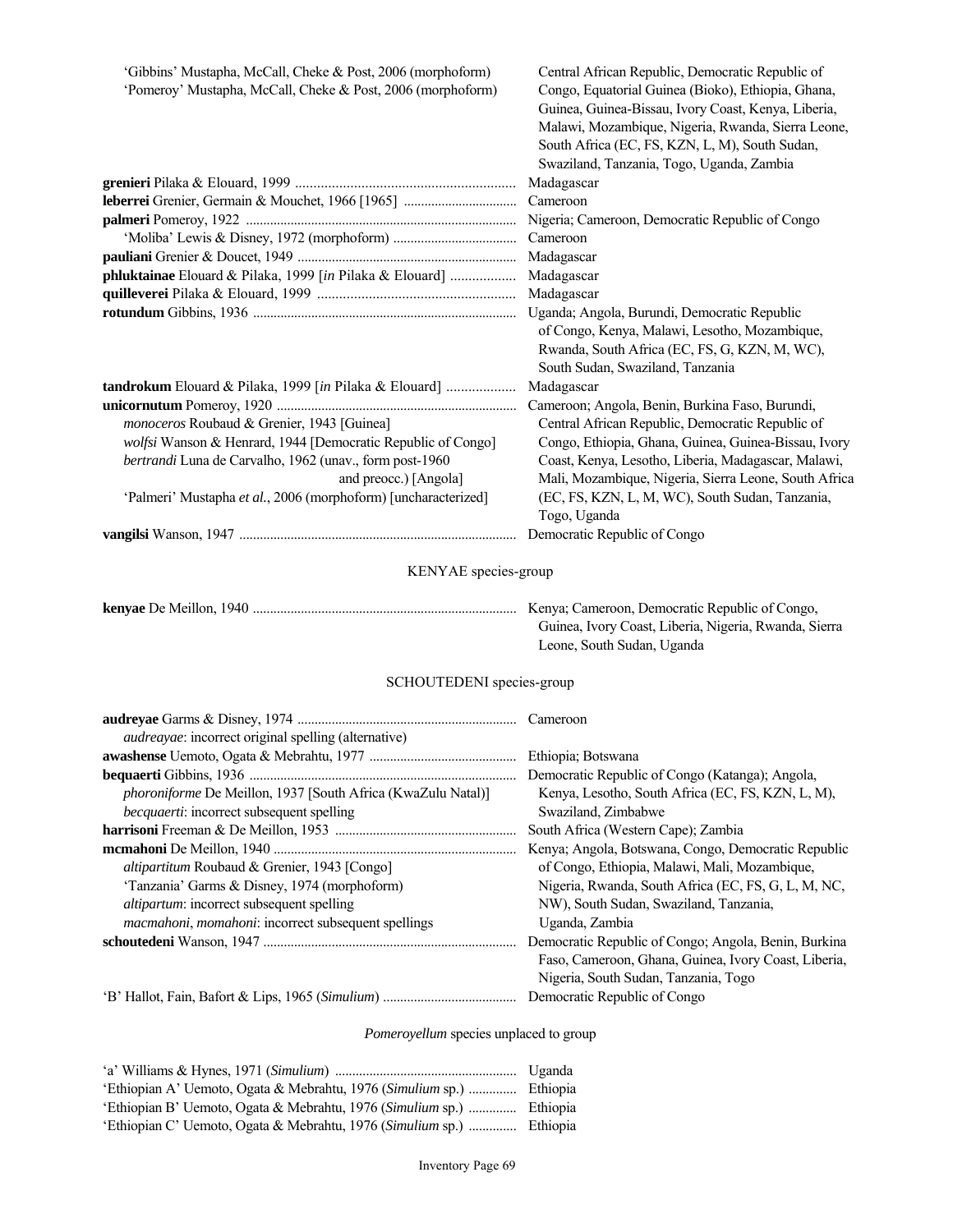#### **Subgenus PSARONIOCOMPSA Enderlein**

**PSARONIOCOMPSA** Enderlein, 1934 (as genus)\*\*\*\*. Type species: *incrustatum*, as *opalinifrons* (original designation)  *PLIODASINA* Enderlein, 1936 (as genus). Type species: *guttatum* (original designation)  *INAEQUALIUM* Coscarón, 1981 [1980] (unav., *nomen nudum*)  *CERQUEIRELLUM* Py-Daniel, 1983 (as subgenus of *Simulium*). Type species: *amazonicum* (original designation)  *COSCARONIELLUM* Py-Daniel, 1983 (as subgenus of *Simulium*). Type species: *quadrifidum* (original designation) *INAEQUALIUM* Coscarón & Wygodzinsky, 1984 (as subgenus of *Simulium*). Type species: *inaequale* (original designation) *SHELLEYELLUM* Py-Daniel & Pessoa, 2005 (as genus) (unav., no designated type species) *SHELLEYELLUM* Py-Daniel & Pessoa, 2006 (as genus). Type species: *siolii* (original designation)  *INAEQUALIM*: incorrect subsequent spelling

#### AMAZONICUM species-group\*

| amazonense Lutz, 1917, 1922 (unav., typographical error for   | 1341], Acre, Ron, Ror); Colombia, Venezuela          |
|---------------------------------------------------------------|------------------------------------------------------|
| amazonicum, vide Pinto, 1932 [1931]                           |                                                      |
| tallaferroae Ramírez-Pérez, 1971 [Venezuela]                  |                                                      |
| 'R. Mari' Shelley, Hernández, Maia-Herzog, Luna Dias &        |                                                      |
| Luz, 2006 (morphoform)  Brazil (Amz)                          |                                                      |
| 'R. Ituxi' Shelley, Hernández, Maia-Herzog, Luna Dias &       |                                                      |
| Luz, 2006 (morphoform)  Brazil (Amz)                          |                                                      |
| tallaferoae: incorrect subsequent spelling                    |                                                      |
|                                                               |                                                      |
| 'sp. n' Shelley, Luna Dias & Moraes, 1980 (Simulium)          | Colombia, Peru (Ucayali)                             |
| 'E' Tidwell et al., 1981 (morphoform)                         |                                                      |
| 'Madeira' Shelley, Pinger & Moraes, 1982 (Simulium sp.)       |                                                      |
| [amazonicum: Cerqueira, 1959, not Goeldi]                     |                                                      |
| [urubambanum: Enderlein, 1934 [1933] (part)]                  |                                                      |
|                                                               | Argentina (Chaco, BA, Cos, For, Salta, SDE, SF, Tuc) |
|                                                               | SF)                                                  |
|                                                               | Argentina (Buenos Aires, Cos, ER); Brazil (RGS),     |
| delpontelanum: incorrect original spelling                    | Uruguay                                              |
| ganalesense Vargas, Martínez Palacios & Díaz Nájera, 1946     | Mexico (San Luis Potosi, Mo, Tb); Belize, Honduras   |
| 'Belize' Shelley, Hernández & Penn, 2002 (morphoform)         |                                                      |
|                                                               | French Guiana; Argentina (Salta, SDE, Tuc), Bolivia, |
| pseudosanguineum Ramírez-Pérez & Peterson, 1981 [Venezuela]   | Brazil (Acre, Amapá, Amz, MG, MGr, MGrS, Pará,       |
| pseudoamazonicum Ramírez-Pérez & Peterson, 1981 [Venezuela]   | Paraná, RGS, Ron, Ror, SP, Toc), Colombia, Ecuador,  |
| cuasisanguineum Ramírez-Pérez, Yarzábal & Peterson, 1982      | Guyana, Paraguay, Uruguay, Venezuela                 |
| [Venezuela]                                                   |                                                      |
| sanchezi Ramírez-Pérez, Yarzábal & Peterson, 1982 [Venezuela] |                                                      |
| pydanieli (Pessoa, Medeiros & Barbosa, 2008) [in Pessoa,      |                                                      |
| Barbosa & Medeiros] [Brazil (Amazonas)]                       |                                                      |
|                                                               |                                                      |
|                                                               | Venezuela                                            |
|                                                               | Venezuela                                            |
| 'Barbacoas' Shelley, Pinger & Moraes, 1982 (Simulium sp.)     | Venezuela                                            |
| 'Bem Querer' Shelley et al., 1988 (cytoform, uncharacterized) | Brazil (Roraima)                                     |
| [amazonicum: authors, not Goeldi]                             |                                                      |
| [haematopotum: Smart, 1940, not Malloch]                      |                                                      |
| [ <i>minusculum</i> : authors, not Lutz]                      |                                                      |
|                                                               |                                                      |
|                                                               |                                                      |
| 'Manabi' Procunier, Shelley & Arzube, 1987                    | Venezuela                                            |
|                                                               | Ecuador                                              |
| 'Argentina' Shelley, Hernández, Maia-Herzog, Luna Dias &      |                                                      |
|                                                               |                                                      |
| Inventory Page 70                                             |                                                      |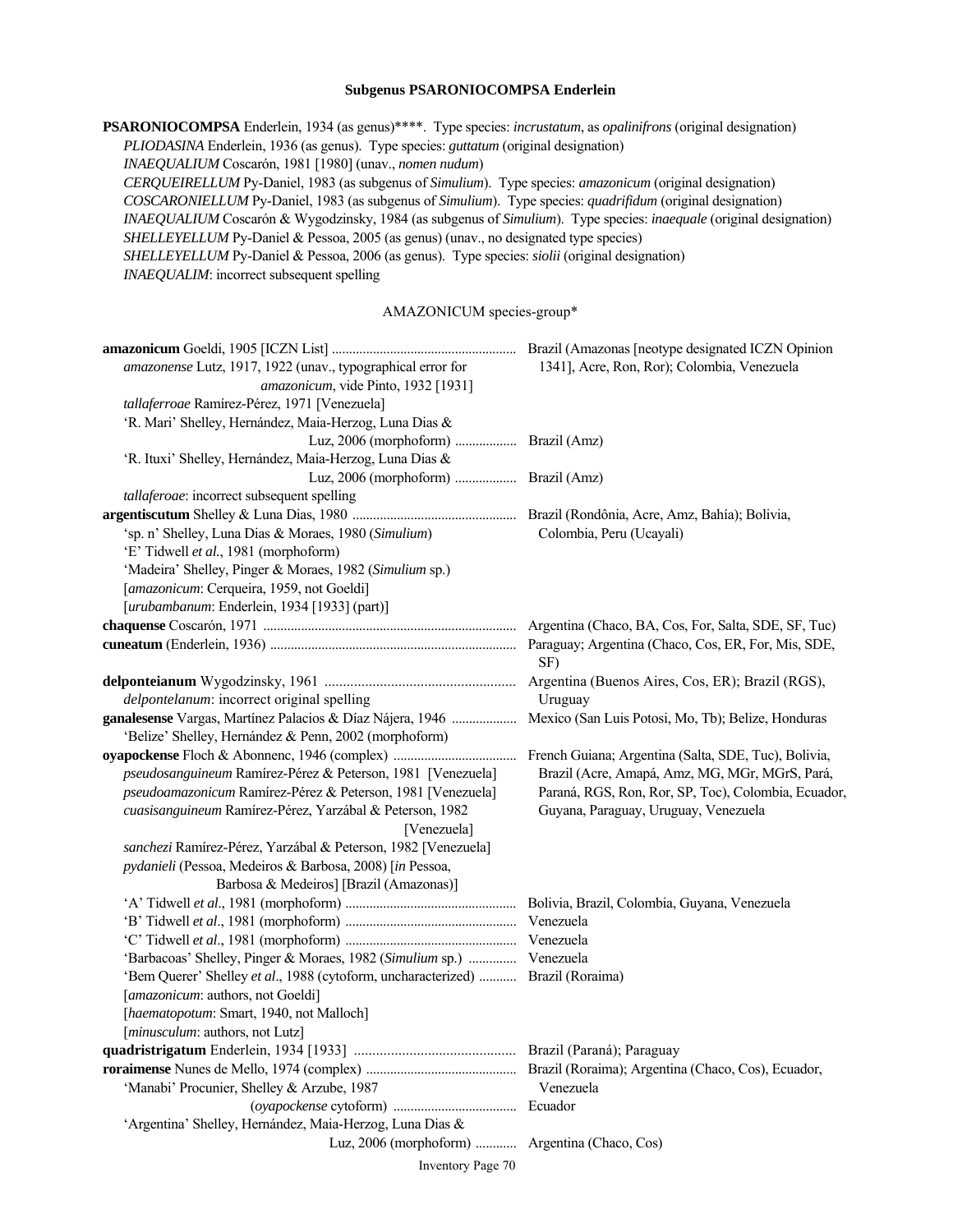| sangineum: incorrect subsequent spelling                                      |                                                     |
|-------------------------------------------------------------------------------|-----------------------------------------------------|
|                                                                               |                                                     |
| lourencoi Py-Daniel, 1988 [Brazil (Goiás)]                                    |                                                     |
|                                                                               |                                                     |
|                                                                               |                                                     |
| damascenoi Py-Daniel, 1988 [Brazil (Amapá)]                                   |                                                     |
| AURISTRIATUM species-group                                                    |                                                     |
|                                                                               |                                                     |
|                                                                               |                                                     |
| infuscatum Lutz, 1910 (preocc.) [Brazil (Rio de Janeiro/São Paulo)]           |                                                     |
|                                                                               |                                                     |
|                                                                               |                                                     |
| schmidtmmumi: incorrect subsequent spelling                                   |                                                     |
|                                                                               |                                                     |
| BOTULIBRANCHIUM species-group                                                 |                                                     |
|                                                                               |                                                     |
| botulibronchium, butulibranchium, tulibranchium:                              |                                                     |
| incorrect subsequent spellings                                                |                                                     |
|                                                                               |                                                     |
|                                                                               |                                                     |
|                                                                               |                                                     |
| <b>INAEQUALE</b> species-group                                                |                                                     |
|                                                                               |                                                     |
| [subclavibranchium: authors (except Brazil [Rôndonia]), not Lutz]             |                                                     |
|                                                                               |                                                     |
| missionum Coscarón, 1976 [Argentina (Misiones)]                               |                                                     |
|                                                                               |                                                     |
| baiense Pinto, 1932 [1931] [Brazil (Bahía)]                                   | Bolivia, Brazil (Amapá, Bahía, BFD, ES, Goiás, MG,  |
| manicatum (Enderlein, 1934) [1933] [Paraguay]                                 | MGr, Par, Pba, RGS, RJ, Ror, SC, SP, Toc), Costa    |
| argentatum (Enderlein, 1936) [Peru ('Hoch-Peru')]                             | Rica, Ecuador, Guyana, Panama, Paraguay, Peru       |
| clarki Fairchild, 1940 [Panama]                                               | ('Hoch-Peru'), Venezuela                            |
| jundiaiense d'Andretta & Dolores González, 1964 [Brazil (São Paulo)]          |                                                     |
| pseudoexiguum Nunes de Mello & Barbosa de Almeida, 1974 [Brazil<br>(Roraima)] |                                                     |
| hauseri Strieder, 1998 (thesis) (unav., nomen nudum)                          |                                                     |
| hauseri Coscarón & Coscarón-Arias, 2007 (unav., nomen nudum)                  |                                                     |
| jundiaense: incorrect subsequent spelling                                     |                                                     |
| [subnigrum: Pinto, 1932 [1931] (part), not Lutz]                              |                                                     |
|                                                                               |                                                     |
| maranguapense (Pessoa, Ríos-Velásquez & Py-Daniel, 2005)  Brazil (Ceará)      |                                                     |
|                                                                               | Brazil (Bahía)                                      |
|                                                                               |                                                     |
|                                                                               | Brazil (Minas Gerais, Goiás, RJ, SP)                |
| [margaritatum: Hernández, Shelley, Luna Dias & Maia-Herzog,                   |                                                     |
| 2007, not Pepinelli, Hamada & Luz]                                            |                                                     |
|                                                                               | Brazil (Rio de Janeiro, Amz, Bahía, BFD, Ceará, ES, |
| diversifurcatum Lutz, 1910 [Brazil (São Paulo)]                               | Goiás, MG, MGr, MGrS, Par, RGS, Ron, Ror, SC, SP);  |
| subclavibranchium Lutz, 1910 [Brazil (Rondônia)]                              | Argentina (Cos, Mis), Colombia, Paraguay, Trinidad, |
| nogueirai d'Andretta & Dolores González, 1964 [Brazil (São Paulo)]            | Venezuela                                           |
| mbarigui Coscarón & Wygodzinsky, 1973 [Argentina (Misiones)]                  |                                                     |
| beaupertuyi Ramírez-Pérez, Rassi & Ramírez, 1977 [Venezuela]                  |                                                     |
| nahimi Py-Daniel, 1984 [Brazil (Mato Grosso)]                                 |                                                     |

**sanguineum** Knab, 1915 .............................................................................. Colombia; Panama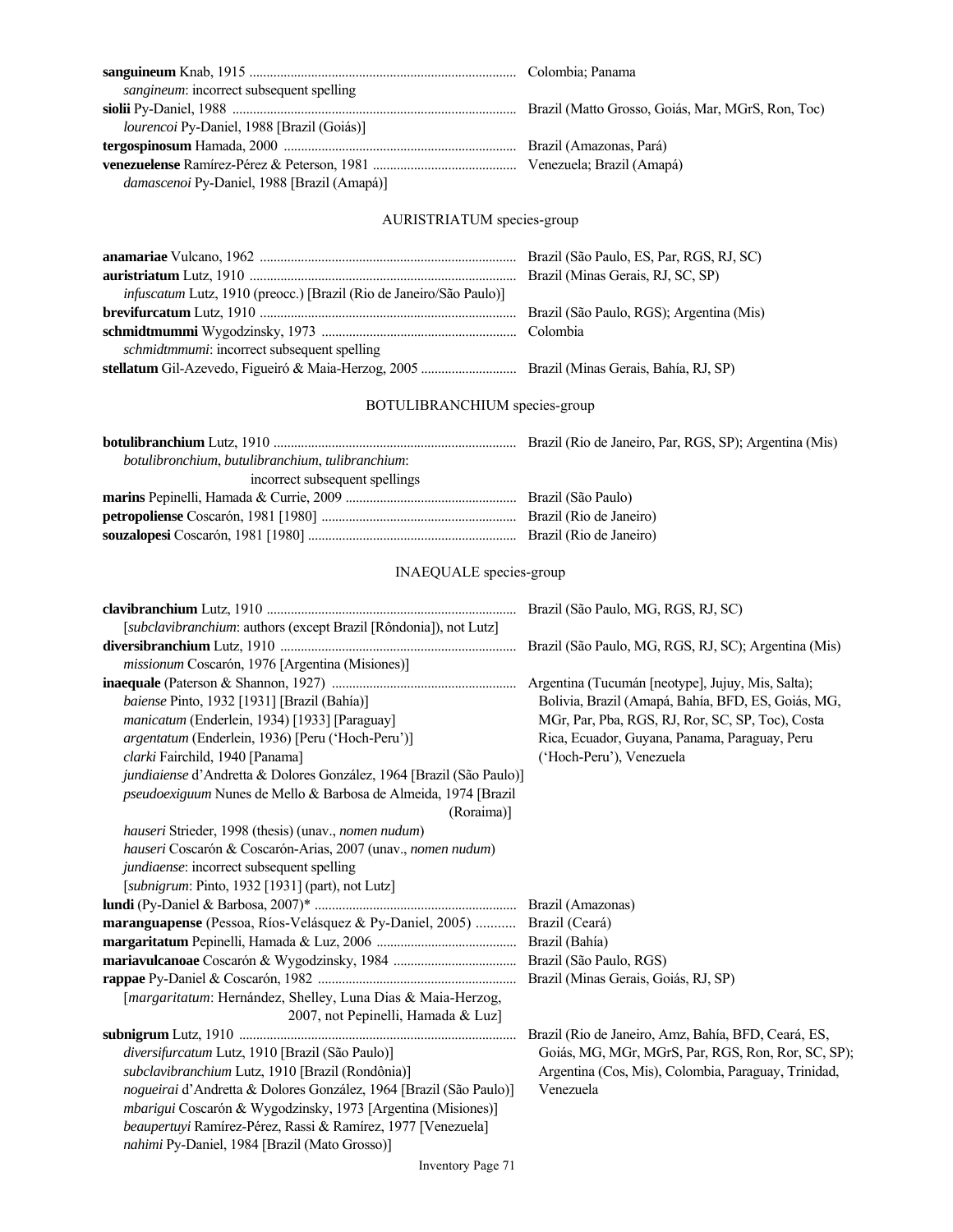| noguerai: incorrect subsequent spelling                                     |                                                         |
|-----------------------------------------------------------------------------|---------------------------------------------------------|
|                                                                             |                                                         |
| [botulibranchium: Pinto, 1932 [1931], not Lutz]                             | SP); Argentina (Mis)                                    |
|                                                                             |                                                         |
|                                                                             |                                                         |
|                                                                             |                                                         |
| <b>INCRUSTATUM</b> species-group                                            |                                                         |
|                                                                             |                                                         |
| [siolii: Py-Daniel, 1988 (part)]                                            |                                                         |
|                                                                             |                                                         |
| aequifurcatum Lutz, 1910 [Brazil (? state)]                                 | Goiás, MGr, MGrS, Par, Pba, Per, RGN, RGS, RJ, Ror,     |
| angrense Pinto, 1932 [1931] [Brazil (Rio de Janeiro)]                       | SC, SP, Toc); Argentina (Cos, Mis), Colombia,           |
| opalinifrons (Enderlein, 1934) [Paraguay]                                   | Ecuador, Panama, Paraguay, Trinidad, Venezuela.         |
| yarzabali Ramírez-Pérez, 1980 [Venezuela]                                   | ['Guyana' error]                                        |
|                                                                             | Argentina (Jujuy, BA, Chaco, Cór, Cos, ER, For, LP, LR, |
| exiguum Lutz, 1909 (preocc.)                                                | Men, Mis, RN, Salta, SF, SJ, Tuc); Bolivia, Brazil      |
| minutum Surcouf & Gonzalez-Rincones, 1911 (subst. name,                     | (Bahía, BFD, ES, Goiás, MG, MGr, MGrS, Par, RGS,        |
| preocc., for <i>exiguum</i> $)$ ]                                           | RJ, SC, SP, Toc), Colombia, Ecuador, Paraguay,          |
| lutzi Knab, 1913 (subst. name, for exiguum) [Brazil (São Paulo)             | Uruguay                                                 |
| lutzi Malloch, 1914 (subst. name, preocc., for minutum)                     |                                                         |
| auripellitum Enderlein, 1934 [1933] [Paraguay]                              |                                                         |
| mendozanum (Enderlein, 1936) [Argentina (Mendoza)]                          |                                                         |
| guttatum (Enderlein, 1936) [Paraguay]                                       |                                                         |
| bonaerense Coscarón & Wygodzinsky, 1984 [Argentina                          |                                                         |
| (Buenos Aires)]                                                             |                                                         |
| minuanum Strieder & Coscarón, 2000 [Brazil (Rio Grande do Sul)]             |                                                         |
| clavigerum Amaral-Calvão & Maia-Herzog, 2003                                |                                                         |
| (unav., nomen nudum)                                                        |                                                         |
| jujugense, jujuvense: incorrect subsequent spellings                        |                                                         |
| machadoi Ramírez-Pérez, 1971 (preocc.) [Venezuela]                          | RJ, Ror, SC, SP), Venezuela                             |
| meruoca Nunes de Mello, Barbosa de Almeida & Dellome Filho,                 |                                                         |
| 1973 [Brazil (Roraima)]                                                     |                                                         |
| machadoallisoni Vulcano, 1981 (subst. name)                                 |                                                         |
| [aequifurcatum: Coscarón & Wygodzinsky, 1984 / Coscarón, 1987,              |                                                         |
| 1991 / Coscarón et al., 1992, not Lutz]                                     |                                                         |
| [incrustatum: authors (Guyana), not Lutz]                                   |                                                         |
|                                                                             | Brazil (Minas Gerais, Amz, Bahía, Goiás, Mar, MGr,      |
| 'D' Tidwell et al., 1981 (morphoform)                                       | Pará, Piaui, RGS, Ron, Ror, SC, SP, Toc); Argentina     |
| [amazonicum: Lutz, 1917, not Goeldi]                                        | (Cos, Jujuy, Mis, Salta), Guyana, Venezuela             |
|                                                                             |                                                         |
| QUADRIFIDUM species-group                                                   |                                                         |
|                                                                             |                                                         |
| sextobecium Nunes de Mello, 1974 [Brazil (Roraima)]                         | Suriname, Venezuela                                     |
| rangeli Ramírez-Pérez, Rassi & Ramírez, 1977 [Venezuela]                    |                                                         |
| '4-A2' Dellome Filho, 1978 (thesis) (Simulium, part)                        |                                                         |
| cerradense Coscarón, Cerqueira, Schumaker & La Salvia, 1992  Brazil (Bahía) |                                                         |
| 'A' Coscarón, 1991 (Simulium (Coscaroniellum) sp.)                          |                                                         |
|                                                                             |                                                         |
| 'C' Hamada, 1997 (thesis) (Simulium)                                        |                                                         |
|                                                                             |                                                         |
| scorzai Ramírez-Pérez, 1980 [Venezuela]                                     | Guiana, Venezuela                                       |
| '8-C1' Dellome Filho, 1978 (thesis) (Simulium)                              |                                                         |
| goeldi: incorrect subsequent spelling                                       |                                                         |
|                                                                             |                                                         |

*leopoldense* Strieder, 1998 (thesis) (unav., *nomen nudum*)

*leopoldense* (Strieder & Py-Daniel, 2000) [Brazil (Rio Grande do Sul)]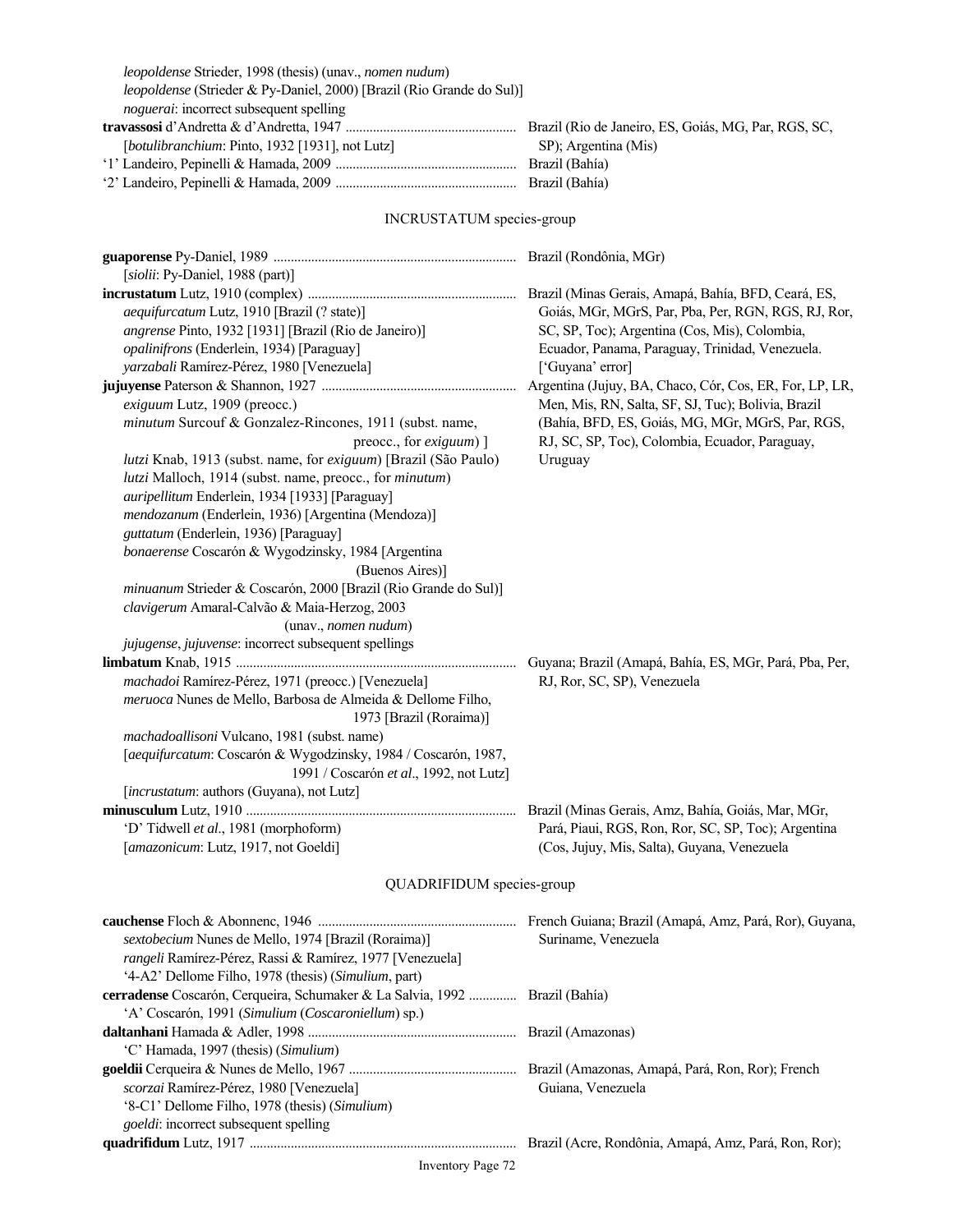| rassii Ramírez-Pérez, 1980 [Venezuela]              | Bolivia, Colombia, Eq |
|-----------------------------------------------------|-----------------------|
| torrealbai Ramírez-Pérez, 1980 [Venezuela]          | Suriname, Venezuela   |
| <i>rassi, rasii:</i> incorrect subsequent spellings |                       |
| <i>cuadrifidum:</i> incorrect subsequent spelling   |                       |
|                                                     |                       |
| '6-B1' Dellome Filho, 1978 (thesis) (Simulium)      |                       |
|                                                     |                       |

#### QUADRIVITTATUM species-group

*mallochi* (Enderlein, 1925) [Costa Rica] Republic, Ecuador, Guatemala, Jamaica, Mexico (Ch,  *fairchildi* Vargas, 1942 [Panama] Cp, Ox, Pu, Vz), Nicaragua, Panama, Puerto Rico,  *benjamini* Dalmat, 1952 [Guatemala] Venezuela *fairchild*: incorrect subsequent spelling *guadrivittatum*, *quadrivitatum*: incorrect subsequent spellings [*haematopotum*: Fairchild, 1940, not Malloch] [*metallicum*: Malloch, 1914, not Bellardi]

**quadrivittatum** Loew, 1862 ........................................................................ Cuba; Belize, Colombia, Costa Rica, Dominican

Ecuador, French Guiana, Guyana,

#### *Psaroniocompsa* species unplaced to group

| <i>angustifrons</i> (Enderlein, 1934) [1933] (preocc.) |  |
|--------------------------------------------------------|--|
| <i>luribayae</i> : incorrect subsequent spelling       |  |
| parimaense Ramírez-Pérez, Yarzábal, Takaoka, Tada &    |  |
| Ramírez, 1987 [1986]  Venezuela                        |  |

#### **Subgenus PSILOPELMIA Enderlein**

**PSILOPELMIA** Enderlein, 1934 [1933] (as genus)\*\*\*\*. Type species: *escomeli*, as *rufidorsum* (original designation) *ECTEMNASPIS* Enderlein, 1934 [1933] (as genus). Type species: *bicoloratum*, as *macca* (original designation) *LANEA* Vargas, Martínez Palacios & Díaz Nájera, 1946 (as subgenus of *Simulium*). Type species: *haematopotum* (original designation)

#### BICOLORATUM species-group

| gaudeatum Knab, 1914 [Peru ('Verrugas Canyon')]                           | Venezuela. ['USA (NY)' error]                  |
|---------------------------------------------------------------------------|------------------------------------------------|
| <i>macca</i> (Enderlein, 1934) [Peru (Cuzco)]                             |                                                |
| <i>macca</i> (Enderlein, 1934) [1933] (preocc.) [Peru (? state)]          |                                                |
| <i>molli</i> Vargas, 1943 (subst. name)                                   |                                                |
|                                                                           |                                                |
|                                                                           |                                                |
|                                                                           |                                                |
| <i>mooseri</i> (Dampf, 1927) [Mexico (Oaxaca)]                            | Ox, Pu, SLP); Belize, Costa Rica, El Salvador, |
| <i>rufidorsum</i> (Enderlein, 1936) (preocc.) [Costa Rica]                | Guatemala, Panama, Colombia (?), Venezuela (?) |
| <i>costaricense</i> Smart, 1944 (subst. name)                             |                                                |
| <i>costarricense</i> Vargas, 1945 (subst. name, as <i>costarricence</i> ) |                                                |
| [ <i>ochraceum</i> : Malloch, 1914, not Walker]                           |                                                |
|                                                                           |                                                |
|                                                                           |                                                |
| <i>flavopictum</i> : incorrect subsequent spelling                        |                                                |
|                                                                           |                                                |
|                                                                           |                                                |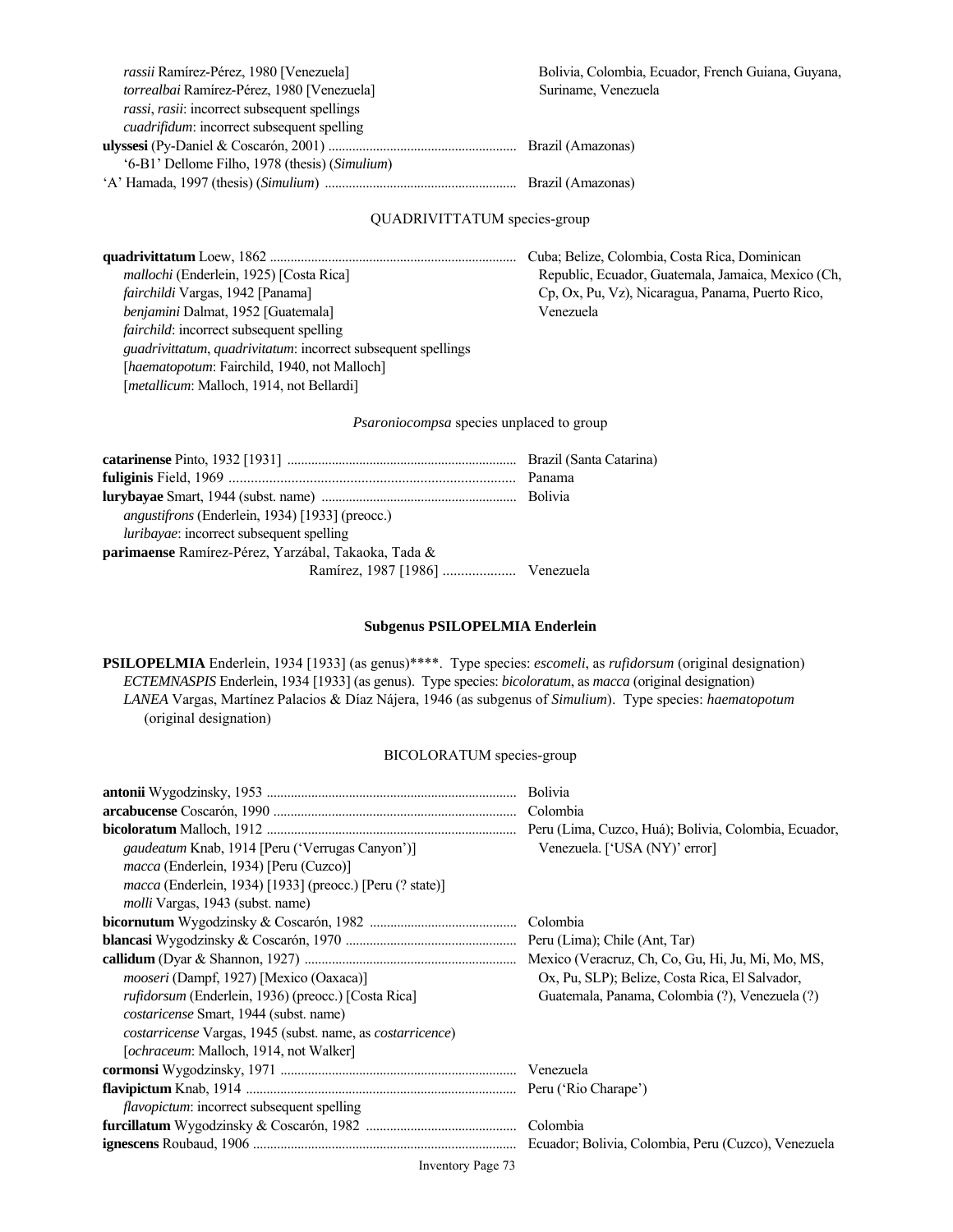| dignescens, igniscens: incorrect subsequent spellings     |            |
|-----------------------------------------------------------|------------|
|                                                           |            |
|                                                           |            |
|                                                           |            |
|                                                           |            |
|                                                           |            |
|                                                           |            |
|                                                           |            |
| <i>ribai, ribasi, rivai: incorrect original spellings</i> |            |
|                                                           |            |
|                                                           |            |
| [ignescens: Wygodzinsky, 1951 (part), 1953 / Coscarón &   | (Cuzco)    |
| Wygodzinsky, 1960, not Roubaud]                           |            |
|                                                           |            |
|                                                           |            |
| <i>simplex</i> Wygodzinsky & Coscarón, 1982 (preocc.)     |            |
|                                                           | Costa Rica |
|                                                           |            |
| 'C' Duque, Muñoz de Hoyos & Rothfels, 1988 (Simulium sp.) |            |
|                                                           | Colombia   |
|                                                           |            |
| DINELLII species-group                                    |            |

| bobpetersoni Coscarón, Ibáñez-Bernal & Coscarón-Arias, 1996  Mexico (Jalisco, Ag, Ca, Ch, Cl, Co, Du, Gj, Gu, Mi, Mo,<br>[trivittatum: authors (Guatemala, Mexico), not Malloch] | NL, Ox, Pu, SLP, Ta, Vz); Guatemala                    |
|----------------------------------------------------------------------------------------------------------------------------------------------------------------------------------|--------------------------------------------------------|
|                                                                                                                                                                                  |                                                        |
|                                                                                                                                                                                  |                                                        |
| 'near dandrettai' Coscarón et al., 1996 (Simulium sp.)*                                                                                                                          |                                                        |
|                                                                                                                                                                                  | Argentina (Tucumán, Cat, Jujuy, LR, Salta, SDE);       |
| miniatum (Enderlein, 1934) [1933] (1) [Bolivia]                                                                                                                                  | Bolivia, Brazil (RJ, SC, SP), Colombia, Ecuador, Peru, |
| miniatum (Enderlein, 1934) (2) (preocc.) [Colombia]                                                                                                                              | (Apurimac, 'Rio Charape'), Venezuela                   |
| martinezi Vargas, 1943 (subst. name, for miniatum (2))                                                                                                                           |                                                        |
| dinelli: incorrect subsequent spelling                                                                                                                                           |                                                        |
| [ochraceum: Lane & Porto, 1939 / Lane & Vulcano, 1943,                                                                                                                           |                                                        |
| not Walker                                                                                                                                                                       |                                                        |
|                                                                                                                                                                                  |                                                        |
| [ochraceum: Hoffmann, 1931, not Walker]                                                                                                                                          | Nicaragua, Venezuela                                   |
|                                                                                                                                                                                  |                                                        |
| jerezense Díaz Nájera, 1969 [Mexico (Zacatecas)]                                                                                                                                 |                                                        |
| letrasense Díaz Nájera, 1969 [Mexico (Aguascalientes)]                                                                                                                           |                                                        |
| netteli Díaz Nájera, 1969 [Mexico (Aguascalientes)]                                                                                                                              |                                                        |
| olimpicum Díaz Nájera, 1969 [Mexico (Aguascalientes)]                                                                                                                            |                                                        |
| vulcanoae Díaz Nájera, 1969 [Mexico (Aguascalientes)]                                                                                                                            |                                                        |
| olympicus: incorrect subsequent spelling                                                                                                                                         |                                                        |
|                                                                                                                                                                                  |                                                        |
|                                                                                                                                                                                  |                                                        |
|                                                                                                                                                                                  |                                                        |
|                                                                                                                                                                                  |                                                        |
|                                                                                                                                                                                  | Venezuela                                              |
|                                                                                                                                                                                  |                                                        |
| bipunctatum Malloch, 1912 [Peru ('Rio Charape')]                                                                                                                                 | SP), Colombia, Costa Rica, Cuba, Dominican             |
| antillarum Jennings, 1915 [Virgin Islands (Saint Croix)]*                                                                                                                        | Republic, Ecuador (incl. Galapagos Islands [San        |
| scutellatum Lane & Porto, 1940 [in Porto] [Colombia]                                                                                                                             | Cristobal]), French Guiana, Guadeloupe, Guatemala,     |
| wolcotti Fox, 1953 [Puerto Rico]                                                                                                                                                 | Jamaica, Montserrat, Panama, Peru (Cuzco, Huá),        |
| pseudoantillarum Ramírez-Pérez & Vulcano, 1973 [Venezuela]                                                                                                                       | Puerto Rico, Trinidad, Venezuela, Virgin Islands       |
| 'D' Lewis, 1963 (Simulium sp.)                                                                                                                                                   | (Saint Croix), Dominica (?)                            |
|                                                                                                                                                                                  | Guatemala, Mexico (Ch)                                 |
| Inventory Page 74                                                                                                                                                                |                                                        |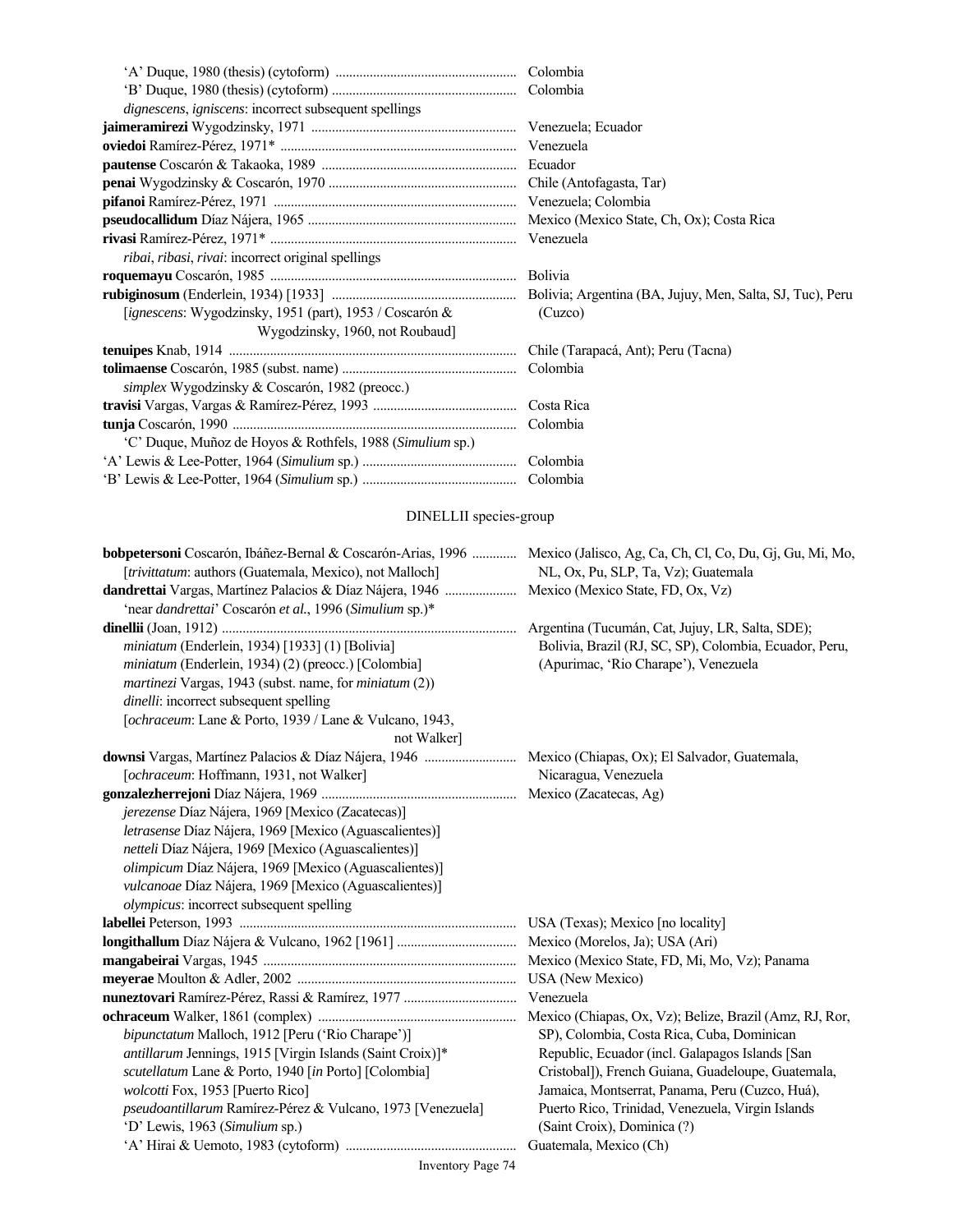| ochruceum, ocraccum, onchraceum: incorrect subsequent spellings                                                   |                                                    |
|-------------------------------------------------------------------------------------------------------------------|----------------------------------------------------|
|                                                                                                                   | USA (Texas, NM)                                    |
| '1' Jones, Hayes, Potter & Francy, 1977 (Simulium sp.)                                                            |                                                    |
| [ <i>notatum</i> (part): authors, not Adams]                                                                      |                                                    |
|                                                                                                                   |                                                    |
|                                                                                                                   |                                                    |
| <i>distinctum</i> Malloch, 1913 (preocc.) [USA (Texas)]                                                           |                                                    |
| <i>mazzottii</i> Díaz Nájera, 1981 [1979] [Mexico (Coahuila)]                                                     |                                                    |
|                                                                                                                   | USA (Nevada, Cal, Idaho, Mon, Ore, Utah, Was, Wyo) |
| <i>beameri</i> Stains & Knowlton, 1943 [USA (California)]                                                         |                                                    |
| [ <i>mediovittatum</i> : authors (other than Texas), not Knab]                                                    |                                                    |
| veracruzanum Vargas, Martínez Palacios & Díaz Nájera, 1946  Mexico (Veracruz, Ca, Ch, Cl, Du, Ja, Mi, Mo, MS, Na, |                                                    |
| <i>veracrucanum</i> : incorrect subsequent spelling                                                               | Ox); Belize, Guatemala                             |
| <b>zempoalense</b> Vargas, Martínez Palacios & Díaz Nájera, 1946  Mexico (Morelos, Du, MS, Ox, Vz)                |                                                    |
| <i>zenpoalense:</i> incorrect subsequent spelling                                                                 |                                                    |

# PERFLAVUM species-group

| <i>kavanayense</i> : incorrect subsequent spelling                |                                                        |
|-------------------------------------------------------------------|--------------------------------------------------------|
|                                                                   |                                                        |
| wuayaraka Ortiz, 1957 [Venezuela]                                 | Guyana, Venezuela                                      |
|                                                                   |                                                        |
|                                                                   |                                                        |
|                                                                   |                                                        |
|                                                                   |                                                        |
| <i>marionense</i> : incorrect subsequent spelling                 |                                                        |
| [rubrithorax: Smart, 1940, not Lutz]                              |                                                        |
|                                                                   | Brazil (São Paulo, Acre, Amapá, Amz, Bahía, Ceará, ES, |
| varians Lutz, 1909 [Brazil (São Paulo)]                           | Goiás, MG, MGr, MGrS, Par, Pará, Per, RGS, RJ,         |
| antunesi Lane & Porto, 1940 [Brazil (Bahía)]                      | Ron, Ror, SC); Argentina (Cos, For, Mis), Guyana,      |
| mauense Nunes de Mello, 1974 [Brazil (Roraima)]                   | Paraguay, Venezuela                                    |
| <i>antenusi:</i> incorrect subsequent spelling                    |                                                        |
|                                                                   |                                                        |
| <i>fulvinotum</i> Cerqueira & Nunes de Mello, 1967 [in Cerqueira] | Colombia, Guyana, Venezuela                            |
| [Brazil (Amazonas)]*                                              |                                                        |
| '18-D' Dellome Filho, 1978 (thesis) (Simulium)                    |                                                        |
| wayaraka: incorrect subsequent spelling                           |                                                        |
|                                                                   |                                                        |
| trombetense Hamada, Py-Daniel & Adler, 1999 [1998]                |                                                        |
|                                                                   |                                                        |
| 'X' Hamada, Adler & McCreadie, 1996 (Simulium sp.)                |                                                        |
|                                                                   |                                                        |

# ROMANAI species-group

|                                                                              | USA (New Mexico, Ari, Col, Idaho, Mon, Neb, Ore, SD, |
|------------------------------------------------------------------------------|------------------------------------------------------|
| <i>idahoense</i> Twinn, 1938 [USA (Idaho)]                                   | Texas, Utah, Was, Wyo); Canada (Alb, Sask), Mexico   |
| 'A' Pruess, Adams, Parsons, Zhu & Powers, 2000 (molecular form)              | (Ca, Cl, SLP, Ta, Vz, Za)                            |
| 'B' Pruess, Adams, Parsons, Zhu & Powers, 2000 (molecular form)              |                                                      |
|                                                                              |                                                      |
| <i>clarium:</i> incorrect spelling (Fig. 52 caption in original description) |                                                      |
| [bivittatum: authors (California), not Malloch]                              |                                                      |
| [trivittatum: authors (California), not Malloch]                             |                                                      |
|                                                                              |                                                      |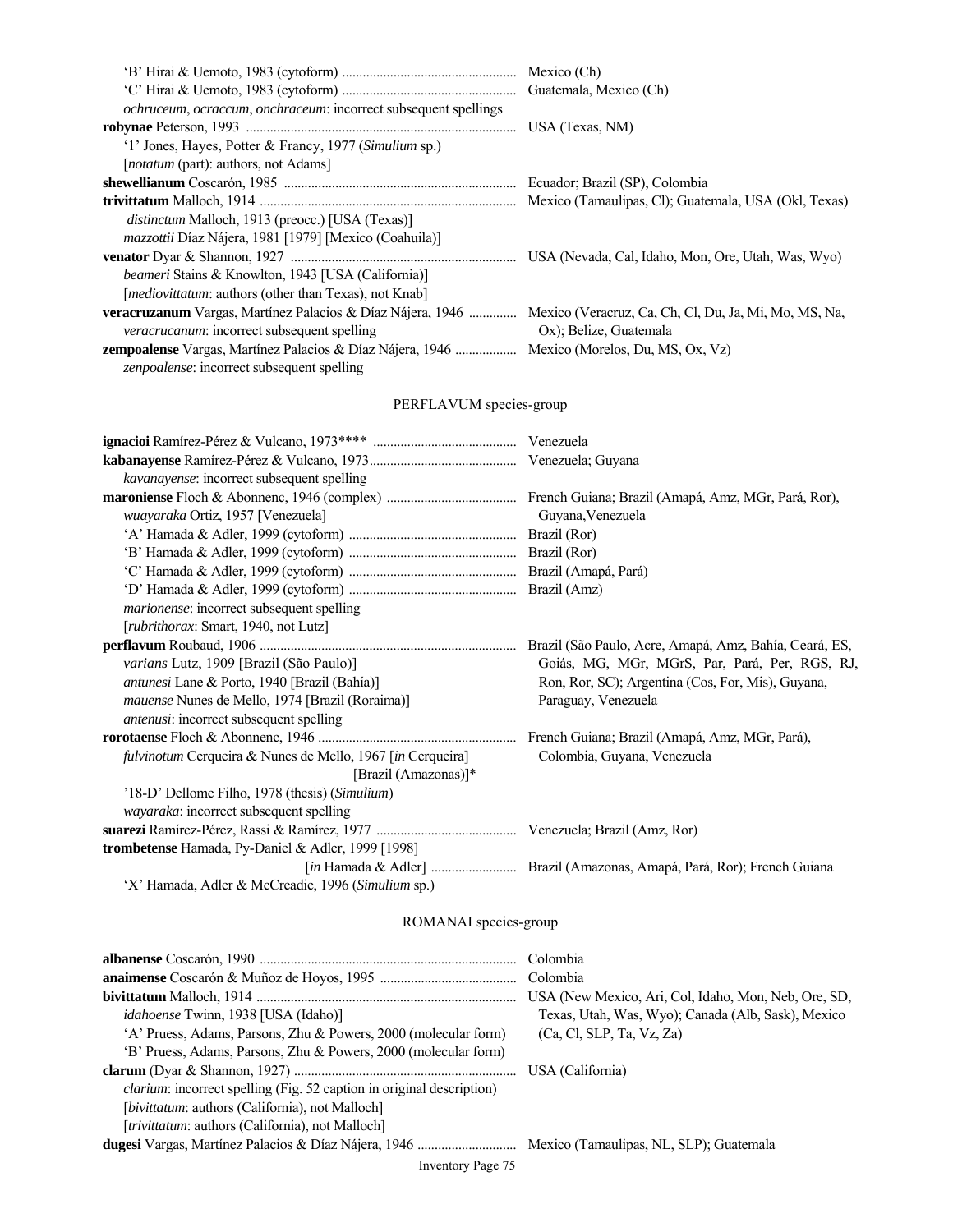| <i>dugessi</i> : incorrect subsequent spelling           |                                                       |
|----------------------------------------------------------|-------------------------------------------------------|
|                                                          |                                                       |
| rufidorsum (Enderlein, 1934) [1933] [Peru ('Hoch-Peru')] | Colombia, Ecuador                                     |
| rufiduorsum: incorrect subsequent spelling               |                                                       |
| [samboni: Dampf, 1943, not Jennings]                     |                                                       |
|                                                          |                                                       |
| 'B' Lewis, 1963 (Simulium sp.)                           |                                                       |
|                                                          |                                                       |
| 'undet.' Cameron, 1922 (Simulium sp.)                    | Wyo); Canada (Alb, Sask)                              |
| grisem: incorrect subsequent spelling                    |                                                       |
|                                                          |                                                       |
| pseudohaematopotum Hoffmann, 1930 [Mexico (Chiapas)]     | Si, Tb); Belize, Colombia, Costa Rica, Cuba,          |
| marathrumi Fairchild, 1940 [Panama]                      | Dominican Republic, El Salvador, Guatemala,           |
| boydi De León, 1945 [Guatemala]                          | Honduras, Nicaragua, Panama, Puerto Rico, Suriname,   |
|                                                          | Venezuela. ['Guyana' error]                           |
|                                                          | French Guiana; Brazil (Amapá, Amz, Pará, Ror),        |
| sucamense Nunes de Mello, 1974 [Brazil (Roraima)]        | Suriname, Venezuela                                   |
| santaelenae Ramírez-Pérez & Peterson, 1981 [Venezuela]   |                                                       |
|                                                          |                                                       |
|                                                          |                                                       |
| lewisi Ramírez-Pérez, 1971 [Venezuela]                   | Goiás, Par, RGS, Ror, SC, SP), Colombia, Costa Rica,  |
| alirioi Ramírez-Pérez & Vulcano, 1973 [Venezuela]        | Ecuador, Guyana, Panama, Peru (Cuzco, Huá, Junín)     |
| iguazuense Coscarón, 1976 [Argentina (Misiones)]         |                                                       |
| 'A' Lewis, 1963 (Simulium sp.)                           |                                                       |
| 'C' Lewis, 1963 (Simulium sp.)                           |                                                       |
|                                                          | Ecuador                                               |
|                                                          | Ecuador                                               |
|                                                          | Ecuador                                               |
|                                                          | Ecuador                                               |
|                                                          |                                                       |
|                                                          |                                                       |
| meddiovittatum: incorrect subsequent spelling            |                                                       |
|                                                          |                                                       |
|                                                          |                                                       |
|                                                          | Panama; Costa Rica                                    |
|                                                          |                                                       |
| adolfolutzi Wygodzinsky, 1951 [Argentina (Tucumán)]      | Bolivia, Colombia, Ecuador, Peru (Junín), Venezuela   |
|                                                          |                                                       |
|                                                          | Argentina                                             |
|                                                          | Panama; Belize, Colombia, Costa Rica, El Salvador,    |
| colvini Dalmat, 1952 [Guatemala]                         | Guatemala, Honduras, Mexico (Ch, Ox, Tb, Vz),         |
| 'E' Lewis, 1963 (Simulium sp.)                           | Nicaragua, Trinidad, Venezuela                        |
|                                                          | Argentina (Tucumán, BA, Cat, Chu, Cór, Jujuy, LP, LR, |
| haarupianum (Enderlein, 1936) [Argentina (Mendoza)]      | Men, Nqn, RN, Salta, SC, SJ, SL); Bolivia             |
| wolffhugeli: incorrect subsequent spelling               |                                                       |

## **Subgenus PSILOZIA Enderlein**

| <b>PSILOZIA</b> Enderlein, 1936 (as genus). Type species: <i>vittatum</i> , as <i>groenlandica</i> (original designation)<br><i>NEOSIMULIUM</i> Rubtsov, 1940 (unav., <i>nomen nudum</i> )<br><i>NEOSIMULIUM</i> Vargas, Martínez Palacios & Díaz Nájera, 1946 (as subgenus of <i>Simulium</i> ). Type species: <i>vittatum</i><br>(original designation)<br><i>PSILOSIA</i> : incorrect subsequent spelling |                                                                                         |
|--------------------------------------------------------------------------------------------------------------------------------------------------------------------------------------------------------------------------------------------------------------------------------------------------------------------------------------------------------------------------------------------------------------|-----------------------------------------------------------------------------------------|
|                                                                                                                                                                                                                                                                                                                                                                                                              | USA (California, Ari, Col, Idaho, Kan, Neb, Nev, NM,                                    |
| <i>obtusum</i> (Dyar & Shannon, 1927) [USA (California)]<br><i>kamloonsi</i> Hearle, 1932 [Canada (British Columbia)]                                                                                                                                                                                                                                                                                        | Ore, Texas, Utah, Was, Wyo); Canada (BC, NWT),<br>Mexico (FD Mo NL Ox Pu SLP So $V_z$ ) |

 *kamloopsi* Hearle, 1932 [Canada (British Columbia)] Mexico (FD, Mo, NL, Ox, Pu, SLP, So, Vz)

Inventory Page 76

 *hearlei* Twinn, 1938 [USA (Utah)]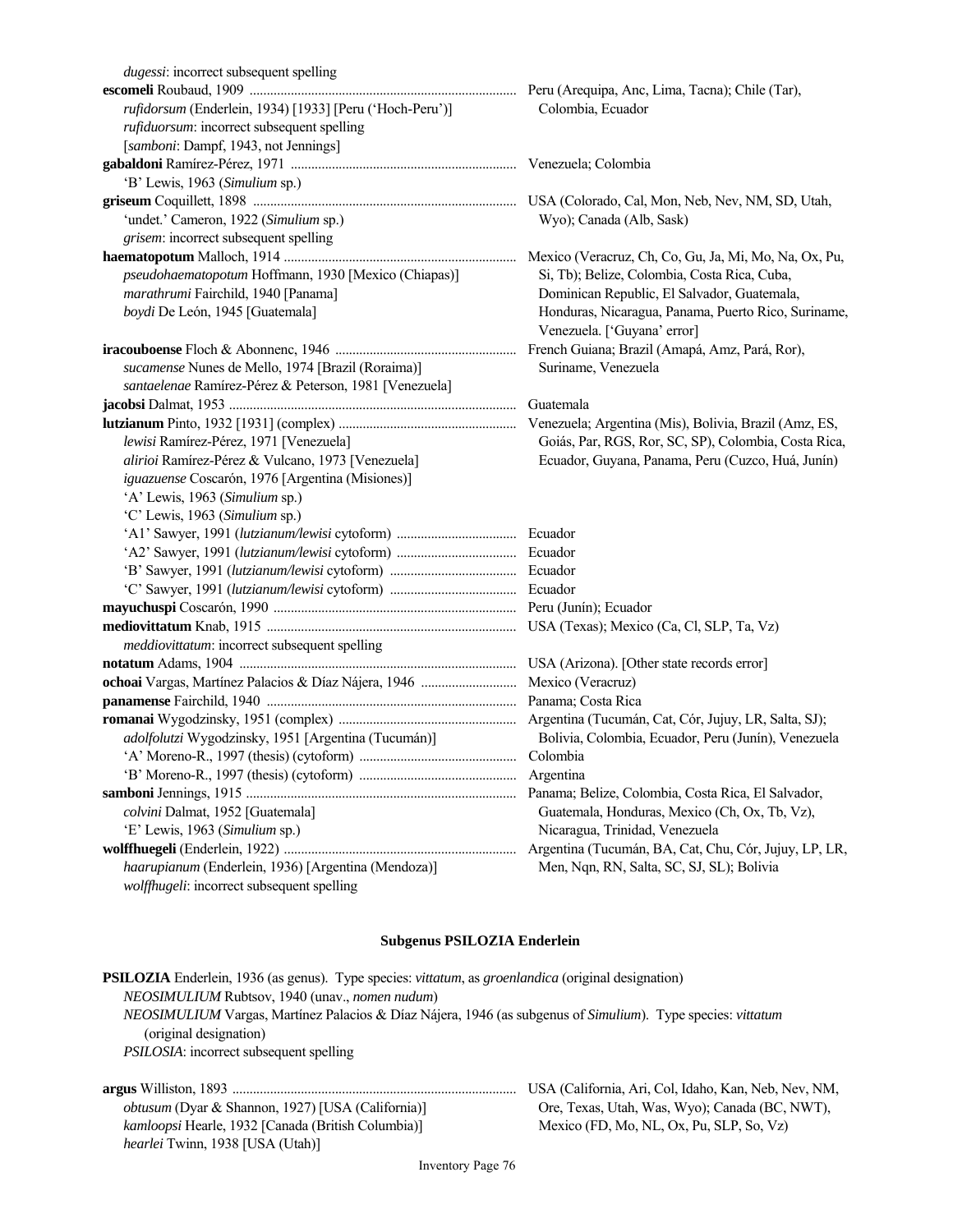*arguo*: incorrect subsequent spelling *haerlei*: incorrect subsequent spelling [*trivittatum*: Peterson, 1993 (Arizona & New Mexico), not Malloch] **encisoi** Vargas & Díaz Nájera, 1949 ............................................................ Mexico (Hidalgo, Mi); USA (Ari, Cal, Idaho, Nev, NM,

**infernale** Adler, Currie & Wood, 2004 ....................................................... USA (California) **tribulatum** Lugger, 1897 [1896] ................................................................. USA (Minnesota, Ala, Alaska, Ari, Ark, Cal, Col, Del, glaucum Coquillett, 1902 [USA (Missouri)] Flo, Geo, Idaho, Ill, Ind, Iowa, Kan, Ken, Lou, Maine, *venustoides* Hart, 1912 [*in* Forbes] [USA (Illinois)] Mar, Mas, Mic, Misp, Misr, Mon, NC, Neb, Nev, NH, 'IIIL-1' Rothfels & Featherston, 1981 (*vittatum* cytoform) NJ, NM, NY, Ohio, Okl, Pen, SC, Ten, Texas, Utah, 'IIIL-2': Sutcliffe & McIver, 1987 (lapsus for 'IIIL-1') Vir, Was, Wis, WV, Wyo); Canada (Alb, Man, NWT, *glacum*: incorrect subsequent spelling Ont, Que, Sask) *venustoide*: incorrect subsequent spelling **vittatum** Zetterstedt, 1838 ........................................................................... Greenland; Canada (Alb, BC incl. Queen Charlotte  *vittata* Zetterstedt, 1837 (unav., *nomen nudum*) Islands, Man, Nfld, Nun, NWT, PEI, Ont, Que incl.  *nasale* Gistel, 1848 / Gistel & Bromme, 1850 (unav., *nomen nudum*) Magdalen Islands, Sask, Yukon), Faeroe Islands,  *groenlandicum* (Enderlein, 1936) (preocc.) [Greenland] Iceland, Mexico (FD, Ta), USA (Alaska, Ari, Ark, Cal,  *asakakae* Smart, 1944 (subst. name) Col, Idaho, Iowa, Maine, Mar, Mic, Min, Misr, Mon, 'IS-7' Rothfels & Featherston, 1981 (cytoform) Neb, Nev, NH, NM, NY, Ohio, Ore, Pen, SC, Utah, '/?' Tang, Pruess, Cupp & Unnasch, 1996 (molecular form) Ver, Vir, Was, Wis, WV, Wyo) 'Iceland' Pruess, Adams, Parsons, Zhu & Powers, 2000 (molecular form) [*dahlgruni*: Rubtsov & Yankovsky, 1988, not Enderlein]

Texas)

#### **Subgenus PTERNASPATHA Enderlein**

**PTERNASPATHA** Enderlein, 1930 (as genus). Type species: *nigristrigatum* (original designation)  *DASYPELMOZA* Enderlein, 1934 [1933] (as genus). Type species: *annulatum*, as *varipes* (original designation)  *ACROPOGON* Enderlein, 1934 [1933] (as genus). Type species: *barbatipes* (original designation)

#### NEMORALE species-group

|                                                             | Peru ('Hoch-Peru')                                                                                        |
|-------------------------------------------------------------|-----------------------------------------------------------------------------------------------------------|
|                                                             |                                                                                                           |
|                                                             | Chile (Santiago, Ara, BB, LL, Maule); Argentina (Chu,                                                     |
| varipes Philippi, 1865 [Chile (Valdivia)]                   | Ngn, RN)                                                                                                  |
|                                                             | Bolivia; Argentina (Jujuy, Men, Nqn, Salta, SJ, Tuc),<br>Chile (O'H, San, Val), Peru (Cuzco, Junín, Puno) |
|                                                             | Bolivia                                                                                                   |
|                                                             |                                                                                                           |
|                                                             |                                                                                                           |
| <i>hectorvargas:</i> incorrect subsequent spelling          |                                                                                                           |
|                                                             |                                                                                                           |
|                                                             |                                                                                                           |
|                                                             | Argentina (Rio Negro, Chu, Nqn, TDF); Chile (Aisén)                                                       |
|                                                             | Chile (O'Higgins, Tar)                                                                                    |
|                                                             | Peru ('Hoch-Peru'); Argentina (Jujuy, Salta), Bolivia                                                     |
|                                                             | Chile (Tarapacá); Argentina (Jujuy, Salta, SJ)                                                            |
|                                                             | Chile (Maule)                                                                                             |
|                                                             |                                                                                                           |
| [schoenemanni: Wygodzinsky & Coscarón, 1967, not Enderlein] | (RN)                                                                                                      |
|                                                             |                                                                                                           |

#### NIGRISTRIGATUM species-group

| <i>colopaxi:</i> incorrect subsequent spelling |                                       |
|------------------------------------------------|---------------------------------------|
|                                                | Argentina (Tierra del Fuego, Chu, SC) |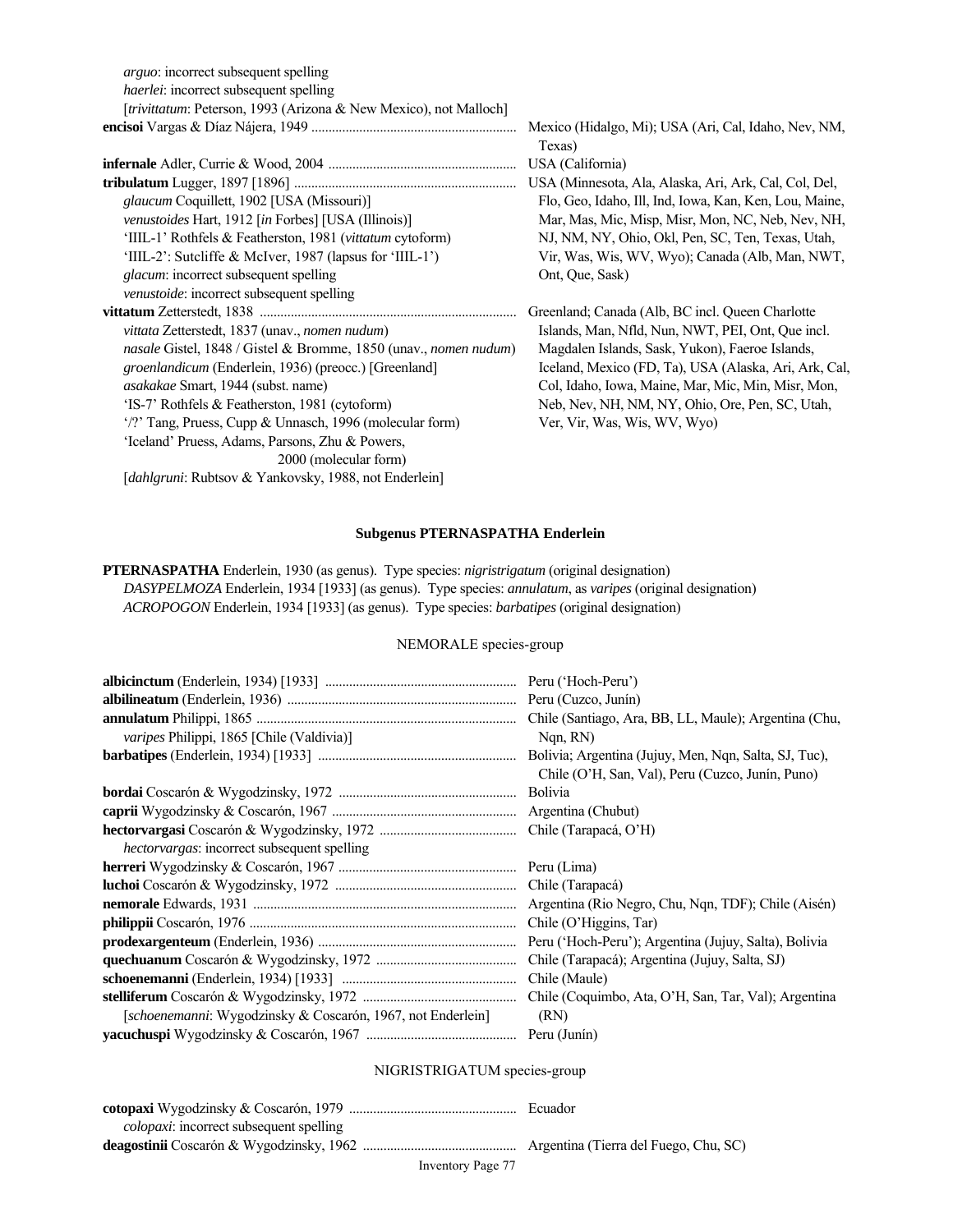|                                                                           | Argentina (Salta, Jujuy); Bolivia                    |
|---------------------------------------------------------------------------|------------------------------------------------------|
|                                                                           |                                                      |
| <i>horocochuspi</i> : incorrect original spelling (alternative)           |                                                      |
|                                                                           | Argentina (Neuquén, Chu, Men, RN, SC, SJ)            |
| <i>walterwittmeri</i> Wygodzinsky, 1958 [Argentina (Neuquén)]             |                                                      |
| <i>huemul</i> Wygodzinsky & Coscarón, 1967 [Argentina (Chubut)]           |                                                      |
|                                                                           | Argentina (Neuquén, BA, Chu, Men, RN, TDF); Chile    |
| <i>edwardsi</i> (Enderlein, 1934) [1933] [Argentina (Rio Negro)]          | (Mag)                                                |
| bachmanni Wygodzinsky & Coscarón, 1967 [Argentina (Rio Negro)]            |                                                      |
|                                                                           | Argentina (Santa Cruz, Chu)                          |
|                                                                           |                                                      |
|                                                                           | Chile (Santiago, BB, Coq, Tar); Argentina (Chu, Nqn, |
| <i>punctativentre</i> (Enderlein, 1936) [Chile ('Cortoderal')]            | RN)                                                  |
| <i>figueroa</i> Smart, 1944 (unnecessary subst. name, for <i>simile</i> ) |                                                      |
| <i>illiesi</i> Wygodzinsky & Coscarón, 1967 [Argentina (Chubut)]          |                                                      |
| [barbatipes: Vargas & Díaz Nájera, 1953 (part), not Enderlein]            |                                                      |
|                                                                           |                                                      |
|                                                                           |                                                      |

#### **Subgenus RUBZOVIA Petrova**

**RUBZOVIA** Petrova, 1983 (as genus). Type species: *lamachi* (original designation)  *CRENOSIMULIUM* Giudicelli & Thiery, 1985 (as subgenus of *Simulium*). Type species: *lamachi* (original designation)

| <i>lamachei</i> Beaucournu-Saguez, 1972 (unnecessary emendation) |  |
|------------------------------------------------------------------|--|
|                                                                  |  |
|                                                                  |  |

#### **Subgenus SCHOENBAUERIA Enderlein**

**SCHOENBAUERIA** Enderlein, 1921 (as genus). Type species: *nigrum*, as *matthiesseni* (original designation)  *MIODASIA* Enderlein, 1936 (as genus). Type species: *nigrum*, as *opalinipennis* (original designation) *GALLIPODUS* Usova & Reva, 2000 (as genus). Type species: *raastadi* (original designation)

|                                                                                                       | Siberia (WS/ES [Yenisei River], FE)              |
|-------------------------------------------------------------------------------------------------------|--------------------------------------------------|
| brachyartra, brachyathra: incorrect subsequent spellings                                              |                                                  |
|                                                                                                       |                                                  |
| favoantennatum: incorrect subsequent spelling                                                         |                                                  |
|                                                                                                       | Canada (Manitoba, Alb, Lab, Nfld, Nun, NWT, Ont, |
| 'B' Twinn, Hocking, McDuffie & Cross, 1948 ( <i>Eusimulium</i> sp.)                                   | Que, Sask, Yukon); USA (Alaska, Maine)           |
|                                                                                                       | Siberia (WS); Canada (Nun), Russia (NR)          |
| <i>gigiantea</i> : incorrect subsequent spelling                                                      |                                                  |
|                                                                                                       |                                                  |
| <i>chelevini</i> (Ivashchenko, 1978) (preocc.)                                                        |                                                  |
|                                                                                                       |                                                  |
|                                                                                                       |                                                  |
| matthiesseni (Enderlein, 1921 [April]) (available) [Russia (Volgograd)] (CR, SR), Ukraine, Uzbekistan |                                                  |
| peetsi (Enderlein, 1921 [April]) (unav., nomen nudum)                                                 |                                                  |
| <i>peetsi</i> (Enderlein, 1921 [June]) (available) [Germany]                                          |                                                  |
| behningi Enderlein, 1926 [Russia (Saratovskaya)]                                                      |                                                  |
| <i>opalinipenne</i> (Enderlein, 1936) [Germany]                                                       |                                                  |
| mathiesseni, matthisseni, matthissoni:                                                                |                                                  |
| incorrect subsequent spellings                                                                        |                                                  |
|                                                                                                       |                                                  |
|                                                                                                       |                                                  |
|                                                                                                       |                                                  |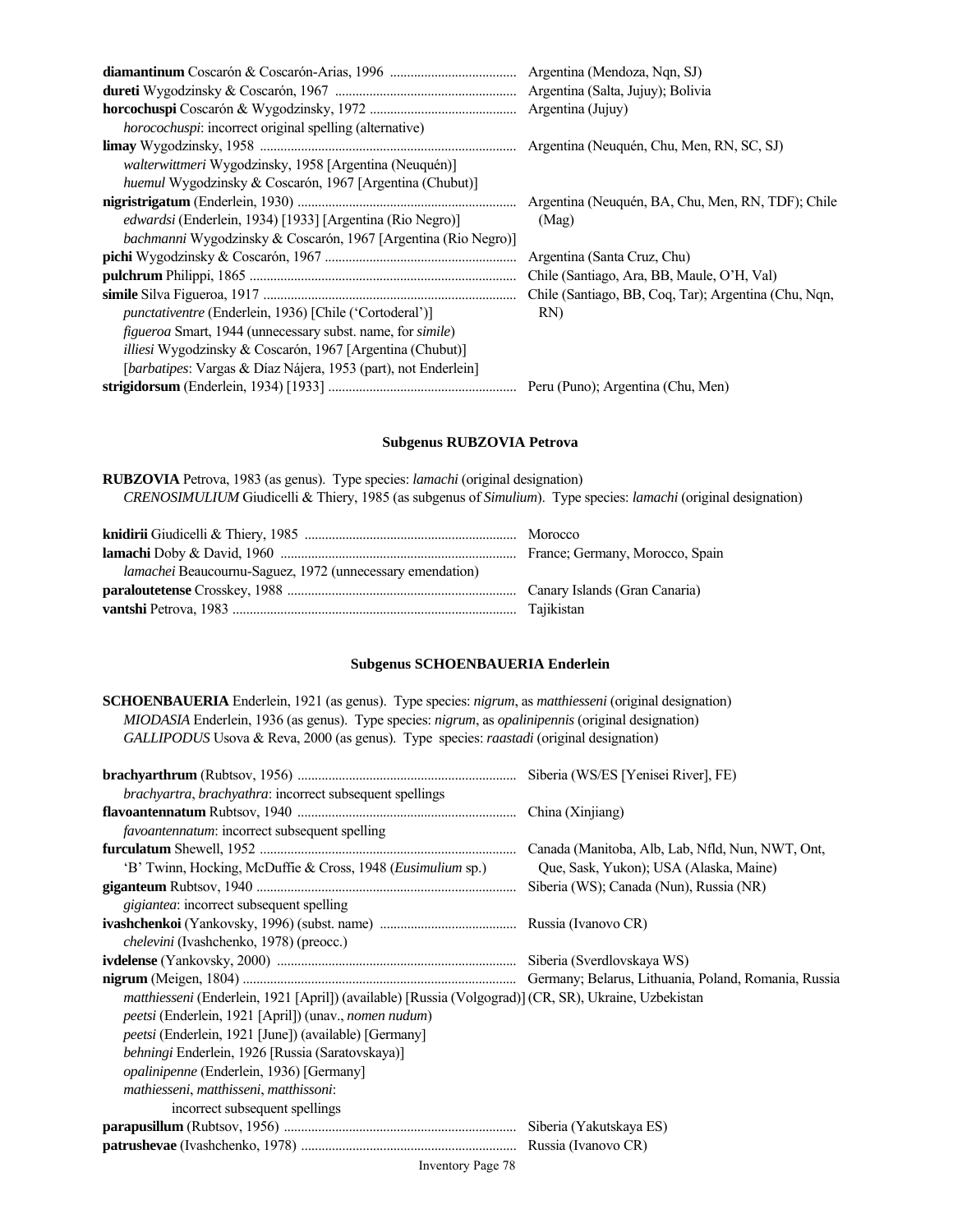| pygmaea Zetterstedt, 1837 (unav., nomen nudum)                                        | Lithuania, Mongolia, Norway, Poland, Russia (CR, |
|---------------------------------------------------------------------------------------|--------------------------------------------------|
| pygmaeum Zetterstedt, 1838 [Sweden]                                                   | KM), Siberia (ES, FE, WS), Sweden, Ukraine       |
| arcticum (Enderlein, 1936) (preocc.) [Norway]                                         |                                                  |
| fridolini Rubtsov, 1939 (unav., nomen nudum)                                          |                                                  |
| fridolini Rubtsov, 1940 [Russia ('northern Urals')]                                   |                                                  |
| roevdeae Smart, 1944 (subst. name)                                                    |                                                  |
| pussilla: incorrect subsequent spelling                                               |                                                  |
| pugmaeum, pygmeum: incorrect subsequent spellings                                     |                                                  |
| rövdae: incorrect subsequent spelling                                                 |                                                  |
|                                                                                       |                                                  |
|                                                                                       |                                                  |
| rangigerina: incorrect subsequent spelling                                            |                                                  |
|                                                                                       |                                                  |
|                                                                                       |                                                  |
|                                                                                       |                                                  |
| '2' Malloch, 1919 (Simulium sp.)                                                      | Finland, Russia (CR, NR), Sweden, USA (Alaska)   |
| 'near subpusillum' Smith, 1970 (thesis) (Simulium sp.)                                |                                                  |
| 'near subpusillum (#2)' Smith, 1970 (thesis) (Simulium sp.)                           |                                                  |
| subpusills, subpysilla: incorrect subsequent spellings                                |                                                  |
| [annulitarse: Carlsson, 1962 / Carlsson et al., 1977 /                                |                                                  |
| Jensen, 1997, not Zetterstedt]                                                        |                                                  |
| [pusillum: Puri, 1926 / Bodrova, 1977, not Fries]                                     |                                                  |
|                                                                                       |                                                  |
| tibiale (Tan & Chow, 1976) [in Lee, Tan, Zhou & Wang] (secondary                      |                                                  |
| homonym of tibiale Macquart, 1834, but no                                             |                                                  |
|                                                                                       | China (Beijing)                                  |
| tibilis: incorrect subsequent spelling                                                |                                                  |
|                                                                                       |                                                  |
| transbaicalicum: incorrect subsequent spelling                                        |                                                  |
|                                                                                       |                                                  |
|                                                                                       | Siberia (Baikal ES, WS)                          |
| chernovskii: incorrect subsequent spelling                                            |                                                  |
| zinaidae Crosskey, 1997 [in Crosskey & Howard] (subst. name)  Siberia (Khabarovsk FE) |                                                  |
| ussovae (Bodrova, 1989) (preocc.)                                                     |                                                  |
|                                                                                       |                                                  |
| 'near giganteum' Currie, 1997 (Simulium sp.)                                          |                                                  |

#### **Subgenus SIMULIUM Latreille s. str.**

**SIMULIUM** Latreille, 1802 (as genus). Type species: *colombaschense* (original designation)  *ODAGMIA* Enderlein, 1921 (as genus). Type species: *ornatum* (original designation)  *FRIESIA* Enderlein, 1922 (as genus) (preocc.). Type species: *bezzii*, as *tristrigata* (original designation)  *DISCOSPHYRIA* Enderlein, 1922 (as genus). Type species: *trifasciatum*, as *odagmiina* (original designation)  *GYNONYCHODON* Enderlein, 1925 (as genus). Type species: *nobile* (original designation)  *PSEUDODAGMIA* Baranov, 1926 (as subgenus of *Odagmia*). Type species: *variegatum* (original designation)  *DANUBIOSIMULIUM* Baranov, 1935 (as subgenus of *Simulium*). Type species: *colombaschense*, as *columbaczensis* (monotypy)  *CLEITOSIMULIUM* Séguy & Dorier, 1936 (as subgenus of *Simulium*). Type species: *argenteostriatum*, as *rupicolum* (original designation)  *GNUS* Rubtsov, 1940 (as subgenus of *Simulium*). Type species: *decimatum* (original designation)  *TETISIMULIUM* Rubtsov, 1960 (unav. under *Code* Article 13(a)(iii)), not expressly proposed as subst. name for *Friesia* Enderlein)  *TETISIMULIUM* Rubtsov, 1963 (as genus). Type species: *bezzii* (original designation)  *PARABYSSODON* Rubtsov, 1964 (as genus). Type species: *transiens* (original designation)  *PHOSTERODOROS* Stone & Snoddy, 1969 (as subgenus of *Simulium*). Type species: *jenningsi* (original designation)  *PHORETODAGMIA* Rubtsov, 1972 (as genus). Type species: *ephemerophilum* (original designation)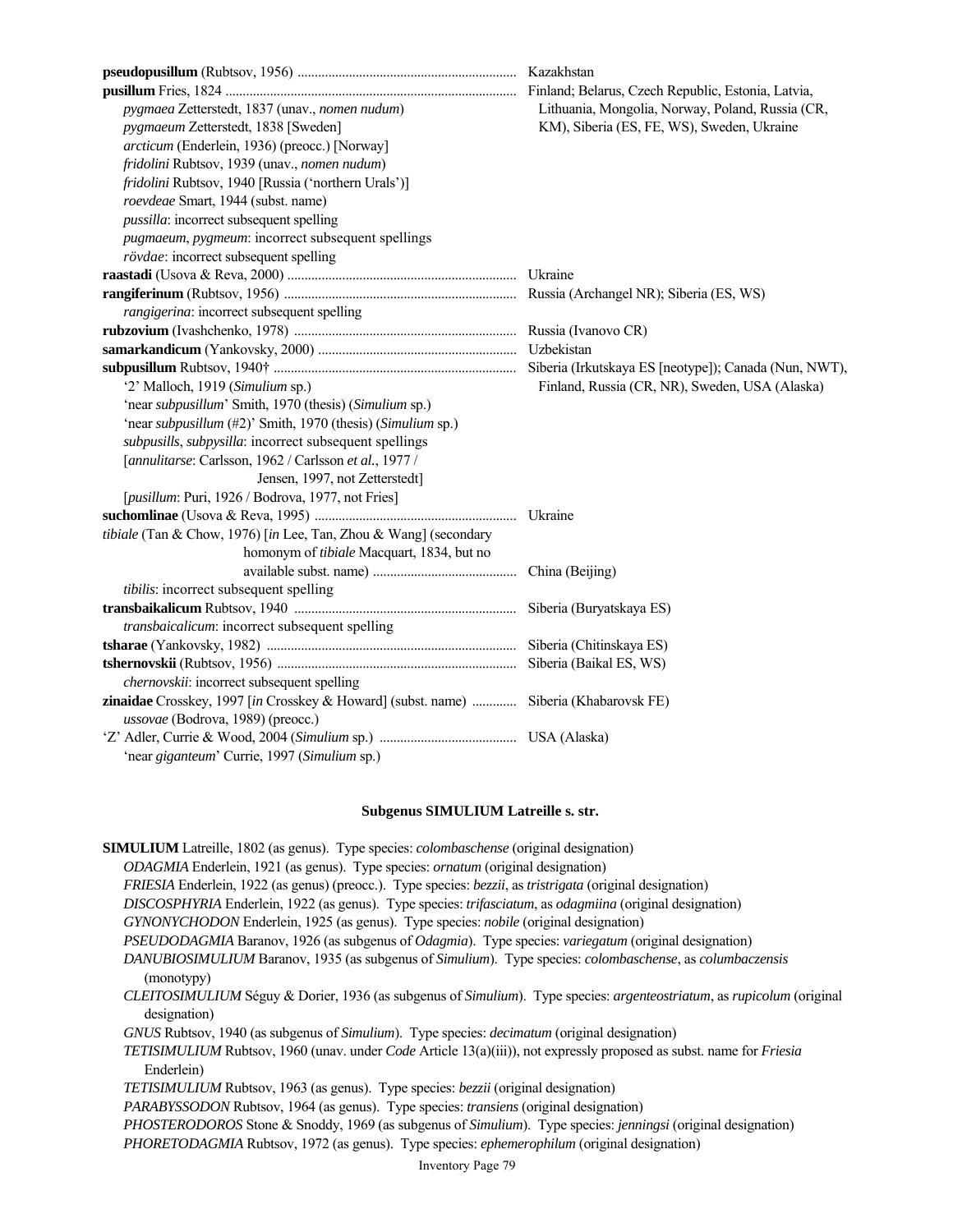*HIMALAYUM* Lewis, 1973 (as subgenus of *Simulium*). Type species: *indicum* (original designation)  *PARAGNUS* Rubtsov & Yankovsky, 1982 (as genus). Type species: *bukovskii* (original designation)  *ARCHESIMULIUM* Rubtsov & Yankovsky, 1982 (as subgenus of *Simulium* s. str.). Type species: *tuberosum* (original designation)  *ARGENTISIMULIUM* Rubtsov & Yankovsky, 1982 (as subgenus of *Simulium* s. str.). Type species: *noelleri* (original designation)  *STRIATOSIMULIUM* Rubtsov & Yankovsky, 1982 (as subgenus of *Simulium* s. str.). Type species: *japonicum* (original designation)  *FORETODAGMIA*: incorrect subsequent spelling (Rubtsov, 1974) *TETRASIMULIUM*: incorrect subsequent spelling (Zoological Record, 2009)\*\*\*\* ARGENTIPES species-group **arboreum** Takaoka, 2006 ............................................................................ Philippines (Luzon) **argentipes** Edwards, 1928 ........................................................................... Malaysia (Malaya) **beludense** Takaoka, 1996 ............................................................................ Malaysia (Sabah) **bidentatum** (Shiraki, 1935) ......................................................................... Japan (Honshu, Ky, NI, Sh); China (Fu, Gu, Li, Qi, Sh, 'Hanakago-buyu' Kani, 1944 Si, Yu), Korea (South) **canlaonense** Delfinado, 1969 ...................................................................... Philippines (Negros) **flavidum** Rubtsov, 1947 .............................................................................. Tajikistan; China (Hebei), Kazakhstan, Mongolia, Siberia  *versicolor* (Rubtsov, 1956) (preocc.) [Kazakhstan] (ES, WS), Uzbekistan, Pakistan (?) *fiavidum*: incorrect subsequent spelling  *flavifemur*: incorrect subsequent spelling (lapsus for *flavidum*) **minangkabaum** Takaoka & Sigit, 1997 ............................................... Indonesia (Sumatra) ARGENTEOSTRIATUM species-group **argenteostriatum** Strobl, 1898 .................................................................... Albania ('Jablanica'); Algeria, Andorra, Austria,  *schoenbaueri* Enderlein, 1921 [April] (unav., *nomen nudum*) Bosnia, Bulgaria, Czech Republic, France, Germany,  *schoenbaueri* Enderlein, 1921 [June] (available) [Slovakia] Italy, Poland, Romania, Serbia, Slovakia, Slovenia,  *alternans* Enderlein, 1921 [April] (unav., *nomen nudum*) Spain, Switzerland, Ukraine  *alternans* Enderlein, 1921 [June] (available) [Slovakia]  *rupicolum* Séguy & Dorier, 1936 [France]

**aureofulgens** Terteryan, 1949 ..................................................................... Armenia; Azerbaijan, Turkey **hispaniola** Grenier & Bertrand, 1954 .......................................................... Spain; Algeria, France, Italy, Portugal, Turkey

**tjanshanicum** Rubtsov, 1963 ...................................................................... Kyrgyzstan

 *simici* Zivkovitch, 1959 [Serbia]

*argentostriatum*: incorrect subsequent spelling *rupiculum*: incorrect subsequent spelling

 *parvifrons* (Rivosecchi & Cardinali, 1975) (ssp.) [Italy]  *hispanica, hispaniolum*: incorrect subsequent spellings

 *tjanschanicum*: incorrect original spelling (alternative)

#### BEZZII species-group

|                                                                  | Kyrgyzstan; Afghanistan, Armenia, Bulgaria, China (IM,       |
|------------------------------------------------------------------|--------------------------------------------------------------|
| sbergi Rubtsov, 1940 [Tajikistan]                                | Li, Tibet, Xi), India (Kashmir), Kazakhstan, Mongolia,       |
| alaensis, alajens, alajensie, aljensis:                          | Pakistan, Tajikistan, Turkey, Turkmenistan, Uzbekistan,      |
| incorrect subsequent spellings                                   | Romania (?)                                                  |
| <i>shergi</i> : incorrect subsequent spelling                    |                                                              |
| [hiemale: Chinese authors, not Rubtsov]                          |                                                              |
|                                                                  | Italy (incl. Sardinia, Sicily); Algeria, Andorra, Armenia,   |
| delphinense Villeneuve, 1918 [France]                            | Austria, Azerbaijan, Bosnia, Bulgaria, Cyprus, France        |
| tristrigata (Enderlein, 1921 [April]) (unav., nomen nudum)       | (incl. Corsica), Georgia, Germany, Greece (incl. Crete,      |
| <i>tristrigatum</i> (Enderlein, 1921 [June]) (available) [Spain] | Lésbos, Rhodes), Iran, Iraq, Israel, Lebanon,                |
| <i>obscurum</i> (Enderlein, 1924) [Bulgaria]                     | Macedonia, Morocco, Poland, Romania, Russia                  |
| <i>kondici</i> (Baranov, 1926) [Serbia]                          | (Caucasus), Serbia, Spain, Switzerland, Turkey,              |
| <i>atlas</i> Séguy, 1930 [Morocco]                               | Ukraine, Uzbekistan                                          |
| crinitum (Rubtsov, 1956) [Armenia]                               | [Yankovsky, 2003 [2002] treats <i>crinitum</i> as valid sp.] |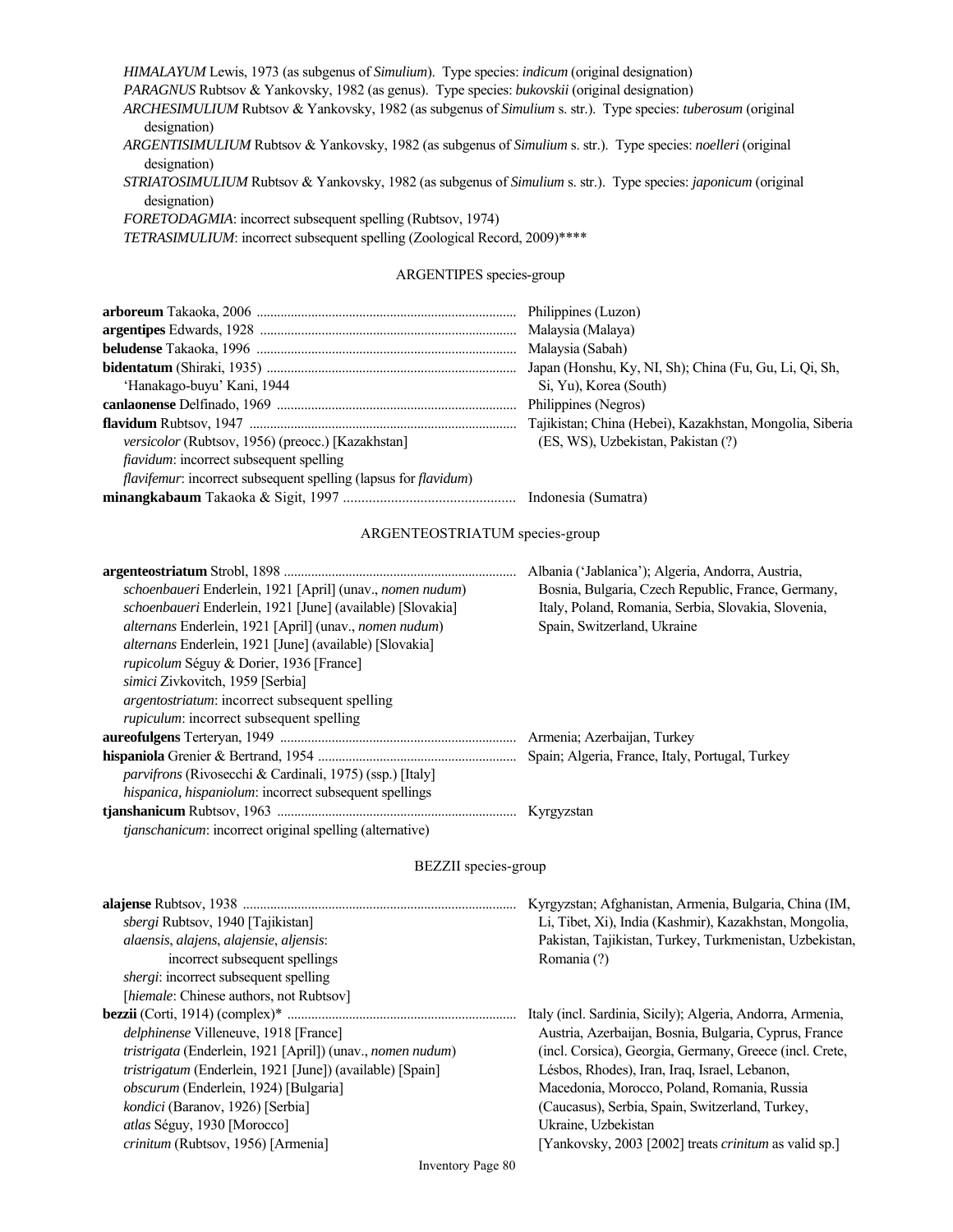| [venustum: authors (France), not Say]<br>coactatum: incorrect subsequent spelling<br>Tajikistan, Uzbekistan<br>Kyrgyzstan, Pakistan, Siberia (WS), Tajikistan,<br>Turkmenistan<br>hilmalis: incorrect subsequent spelling<br>Tajikistan, Uzbekistan<br>longgengen Sun, 1992 (unav., not formally publ.) | gorjense (Dinulescu, 1966) [Romania]<br>graium (Couvert, 1967) [Italy]<br>bezzi: incorrect subsequent spelling<br><i>condici:</i> incorrect subsequent spelling |  |
|---------------------------------------------------------------------------------------------------------------------------------------------------------------------------------------------------------------------------------------------------------------------------------------------------------|-----------------------------------------------------------------------------------------------------------------------------------------------------------------|--|
|                                                                                                                                                                                                                                                                                                         |                                                                                                                                                                 |  |
|                                                                                                                                                                                                                                                                                                         |                                                                                                                                                                 |  |
|                                                                                                                                                                                                                                                                                                         |                                                                                                                                                                 |  |
|                                                                                                                                                                                                                                                                                                         |                                                                                                                                                                 |  |
|                                                                                                                                                                                                                                                                                                         |                                                                                                                                                                 |  |
|                                                                                                                                                                                                                                                                                                         |                                                                                                                                                                 |  |
|                                                                                                                                                                                                                                                                                                         |                                                                                                                                                                 |  |
|                                                                                                                                                                                                                                                                                                         |                                                                                                                                                                 |  |
|                                                                                                                                                                                                                                                                                                         |                                                                                                                                                                 |  |
|                                                                                                                                                                                                                                                                                                         |                                                                                                                                                                 |  |
|                                                                                                                                                                                                                                                                                                         |                                                                                                                                                                 |  |
|                                                                                                                                                                                                                                                                                                         |                                                                                                                                                                 |  |
|                                                                                                                                                                                                                                                                                                         |                                                                                                                                                                 |  |
|                                                                                                                                                                                                                                                                                                         |                                                                                                                                                                 |  |
|                                                                                                                                                                                                                                                                                                         |                                                                                                                                                                 |  |
|                                                                                                                                                                                                                                                                                                         |                                                                                                                                                                 |  |

# BIMACULATUM species-group

| <i>chinensis</i> (Rubtsov, 1956) (unav., <i>nomen nudum</i> ) |  |
|---------------------------------------------------------------|--|
| <i>bimaculatatum</i> : incorrect subsequent spelling          |  |
|                                                               |  |
|                                                               |  |
|                                                               |  |

# BUKOVSKII species-group

|                                                             | Ukraine (Crimea); Armenia, Bulgaria, Romania,        |
|-------------------------------------------------------------|------------------------------------------------------|
| <i>bucovskii, bukowskii: incorrect subsequent spellings</i> | Russia (SR), Turkey                                  |
|                                                             | France; Austria, Bosnia, Bulgaria, Georgia, Germany, |
| degrangei Zivkovitch & Grenier, 1959 (unav., nomen nudum)   | Italy, Serbia, Slovakia, Switzerland, Ukraine        |
| sastscheri Machavariani, 1966 [Georgia]                     |                                                      |
| <i>degraniei:</i> incorrect subsequent spelling             |                                                      |
| sastchcheri: incorrect subsequent spelling                  |                                                      |
| [schoenbaueri: Novák, 1956, not Enderlein]                  |                                                      |
|                                                             |                                                      |

## CRASSIFILUM species-group

| Tajikistan; Pakistan, Turkmenistan |
|------------------------------------|
|                                    |

# EPHEMEROPHILUM species-group

| <i>alajense</i> (Rubtsov, 1972) (preocc.)       |                                                      |
|-------------------------------------------------|------------------------------------------------------|
|                                                 | Tajikistan; India (HP), Kyrgyzstan, Pakistan (Swat), |
| <i>obikumbense</i> (Rubtsov, 1972) [Tajikistan] | Uzbekistan                                           |
| emphemerophila, ephemerofila, epheremophila:    |                                                      |
| incorrect subsequent spellings                  |                                                      |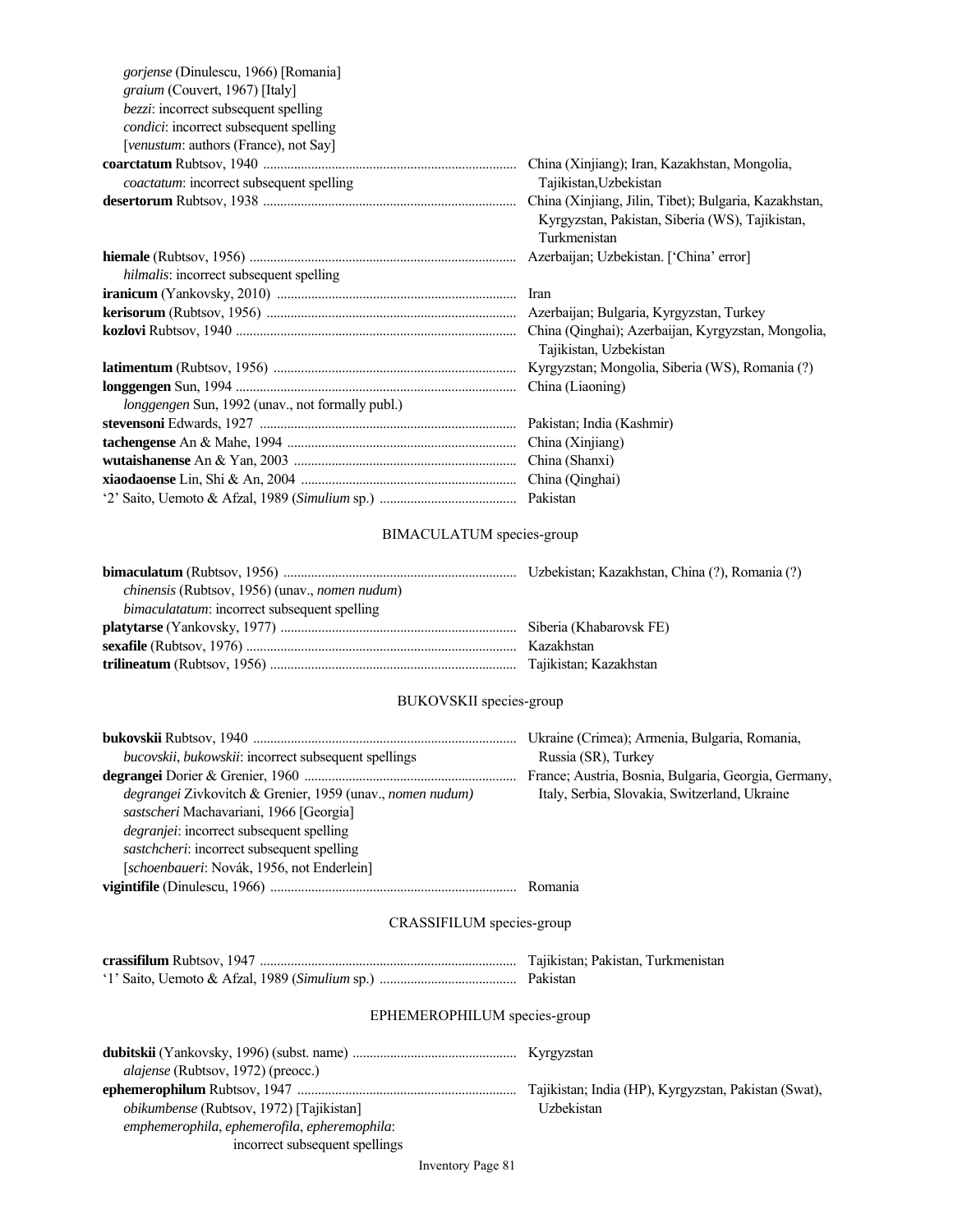| <i>obicumbensis:</i> incorrect subsequent spelling |  |
|----------------------------------------------------|--|
|                                                    |  |
|                                                    |  |
|                                                    |  |

# EXIMIUM species-group

| 'nr. <i>eximium</i> ' Takaoka et al., 2000 (Simulium sp.)         |  |
|-------------------------------------------------------------------|--|
|                                                                   |  |
|                                                                   |  |
| <i>upikae</i> Takaoka & Davies, 1995 (unav., <i>nomen nudum</i> ) |  |

## GRISEIFRONS species-group

|                                                                      | Thailand                                                  |
|----------------------------------------------------------------------|-----------------------------------------------------------|
|                                                                      |                                                           |
|                                                                      |                                                           |
| 'J' Kuvangkadilok, Boonkemtong & Phayuhasena,<br>1999 (Simulium sp.) |                                                           |
|                                                                      |                                                           |
| [griseifrons: Puri, 1932 / Crosskey, 1973, 1988, not Brunetti]       |                                                           |
|                                                                      |                                                           |
| ephippioiodum: incorrect subsequent spelling                         |                                                           |
|                                                                      |                                                           |
| grovelii: incorrect subsequent spelling                              |                                                           |
|                                                                      | India (Uttar Pradesh, HP, Kashmir); China (Tibet),        |
| greseifrons, griseirons, groseifrons: incorrect subsequent spellings | Pakistan. ['Malaya', 'Thailand' errors]                   |
|                                                                      | Malaysia (Malaya); Thailand                               |
|                                                                      | China (Hunan, Hubei)                                      |
|                                                                      | China (Hubei)                                             |
|                                                                      | Japan (Hokkaido)                                          |
|                                                                      |                                                           |
| kashmiricum Edwards, 1927 [Pakistan]                                 | Afghanistan, Bangladesh, Bhutan, Burma, China             |
|                                                                      | (Tibet), Nepal, Pakistan (Kashmir).                       |
|                                                                      | [Himalayan mountain range distribution]                   |
| annulipes Shiraki, 1935 (preocc.) [Japan (Hokkaido)]                 | Japan (Hokkaido incl. Rebun and Rishiri Islands, Hon,     |
| oshimanum Shiraki, 1935 [Japan (Nansei Islands)]                     | Ky, NI, Sh); China (Fu, Jilin, Li, Tibet), Korea (South), |
| kurilense Rubtsov, 1956 [Siberia (Kurile Islands)]                   | Siberia (FE incl. Kurile Islands and Sakhalin)            |
| 'Yama-buyu' Kani, 1944                                               |                                                           |
| japanicum, japoincum, japonieum: incorrect subsequent spellings      |                                                           |
| [colobatczensis [sic]: Matsumura, 1915, not Schoenbauer]             |                                                           |
|                                                                      | Japan (Kyushu, Hon, Sh); China (Hubei)                    |
| 'Kutsugata-buyu' Kani, 1944                                          |                                                           |
|                                                                      |                                                           |
|                                                                      |                                                           |
|                                                                      |                                                           |
|                                                                      |                                                           |
|                                                                      |                                                           |
|                                                                      | Thailand; Vietnam                                         |
| nigrogiloum: incorrect subsequent spelling                           |                                                           |
|                                                                      |                                                           |
| pallidofemum: incorrect subsequent spelling                          |                                                           |
|                                                                      |                                                           |
| parafullum: incorrect subsequent spelling                            |                                                           |
|                                                                      |                                                           |
| <b>Inventory Page 82</b>                                             |                                                           |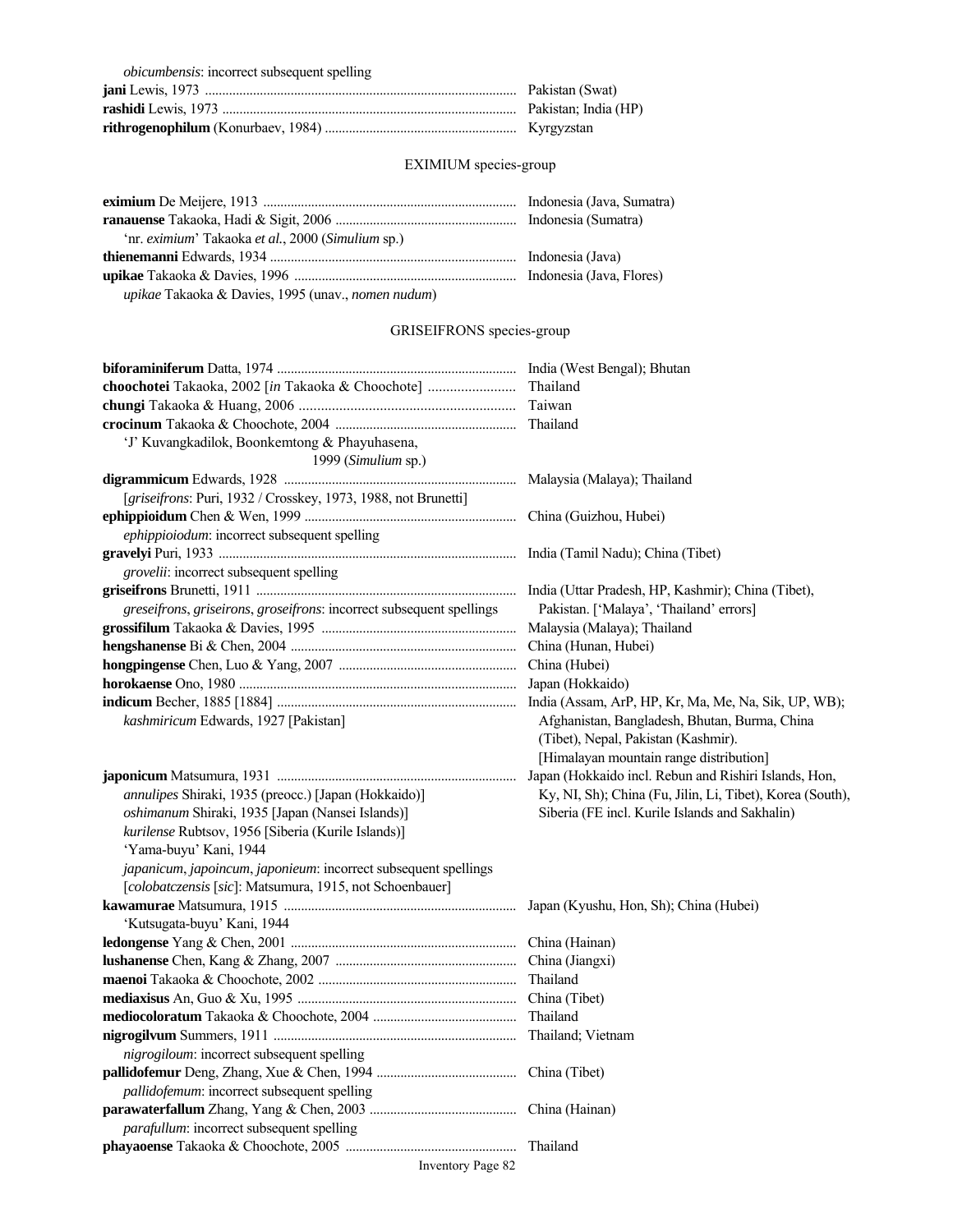|                                                             | China (Guizhou)                      |
|-------------------------------------------------------------|--------------------------------------|
|                                                             |                                      |
|                                                             | Taiwan                               |
|                                                             | China (Guangdong: Shangchuan Island) |
|                                                             | China (Hubei)                        |
|                                                             |                                      |
|                                                             | Thailand                             |
|                                                             |                                      |
| taipotauense: incorrect subsequent spelling                 |                                      |
|                                                             |                                      |
|                                                             |                                      |
| tenuitarsis: incorrect subsequent spelling                  |                                      |
| thongsahuani Takaoka & Choochote, 2010 [in Takaoka, Otsuka, |                                      |
| Choochote $\&$ Thongsahuan]                                 | Thailand                             |
|                                                             |                                      |
|                                                             |                                      |
| vanellum Huang, Phasuk, Chanpaisaeng & Adler, 2010          | Thailand                             |
|                                                             | Thailand                             |
|                                                             |                                      |
| fullum: incorrect subsequent spelling                       |                                      |
|                                                             |                                      |
| welingense: incorrect subsequent spelling                   |                                      |
|                                                             |                                      |
| yodongense: incorrect subsequent spelling                   |                                      |
|                                                             |                                      |
| [pahangense: Takaoka & Davies, 1995 (part)]                 |                                      |

# JENNINGSI species-group

| [nyssa: Stone & Snoddy, 1969 (part)]                                                                                                                                                                                                                                                             |                                                     |
|--------------------------------------------------------------------------------------------------------------------------------------------------------------------------------------------------------------------------------------------------------------------------------------------------|-----------------------------------------------------|
|                                                                                                                                                                                                                                                                                                  |                                                     |
| '116' Snoddy, 1966 (thesis) (Simulium sp.)                                                                                                                                                                                                                                                       |                                                     |
|                                                                                                                                                                                                                                                                                                  |                                                     |
| chlorosum Moulton, 1992 (thesis) (unav., nomen nudum)                                                                                                                                                                                                                                            |                                                     |
|                                                                                                                                                                                                                                                                                                  |                                                     |
| [see Adler, Currie & Wood, 2004 for misidentifications]                                                                                                                                                                                                                                          | Neb, Okl, Ten, Texas, Vir)                          |
|                                                                                                                                                                                                                                                                                                  |                                                     |
| [lakei: authors, not Snoddy]                                                                                                                                                                                                                                                                     |                                                     |
|                                                                                                                                                                                                                                                                                                  | USA (Alabama, Flo, Geo, Misp, NC, SC)               |
| '17' Snoddy, 1966 (thesis) (Simulium sp.)                                                                                                                                                                                                                                                        |                                                     |
|                                                                                                                                                                                                                                                                                                  |                                                     |
| underhilli Stone & Snoddy, 1969 [USA (Alabama)]                                                                                                                                                                                                                                                  | Mas, NC, NH, NJ, NY, Pen, RI, SC, Vir, WV)          |
| octobranchium Moulton, 1992 (thesis) (unav., nomen nudum)                                                                                                                                                                                                                                        |                                                     |
| '7' Snow, Pickard & Jones, 1958 / Snoddy, 1966                                                                                                                                                                                                                                                   |                                                     |
| (thesis) (Simulium sp.)                                                                                                                                                                                                                                                                          |                                                     |
| [notiale: Stone & Snoddy, 1969 (part), not Twinn]                                                                                                                                                                                                                                                |                                                     |
|                                                                                                                                                                                                                                                                                                  |                                                     |
| '114' Snoddy, 1966 (thesis) (Simulium sp.)                                                                                                                                                                                                                                                       |                                                     |
|                                                                                                                                                                                                                                                                                                  |                                                     |
| [ <i>rugglesi</i> : authors (South Carolina), not Nicholson & Mickel]                                                                                                                                                                                                                            |                                                     |
|                                                                                                                                                                                                                                                                                                  | USA (Maryland, Ala, Con, Geo, Ind, Kan, Ken, Maine, |
| nigroparvum Twinn, 1936 [Canada (Ontario)]                                                                                                                                                                                                                                                       | Mas, Mic, Min, Misp, Misr, NC, NH, NJ, NY, Ohio,    |
| 'a' Johannsen, 1903 (Simulium venustum var.)                                                                                                                                                                                                                                                     | Pen, SC, Ten, Vir, Wis, WV); Canada (Ont, Que)      |
| nigrovum: incorrect subsequent spelling                                                                                                                                                                                                                                                          |                                                     |
|                                                                                                                                                                                                                                                                                                  |                                                     |
| $\mathbf{r}$ and $\mathbf{r}$ and $\mathbf{r}$ and $\mathbf{r}$ and $\mathbf{r}$ and $\mathbf{r}$ and $\mathbf{r}$ and $\mathbf{r}$ and $\mathbf{r}$ and $\mathbf{r}$ and $\mathbf{r}$ and $\mathbf{r}$ and $\mathbf{r}$ and $\mathbf{r}$ and $\mathbf{r}$ and $\mathbf{r}$ and $\mathbf{r}$ and |                                                     |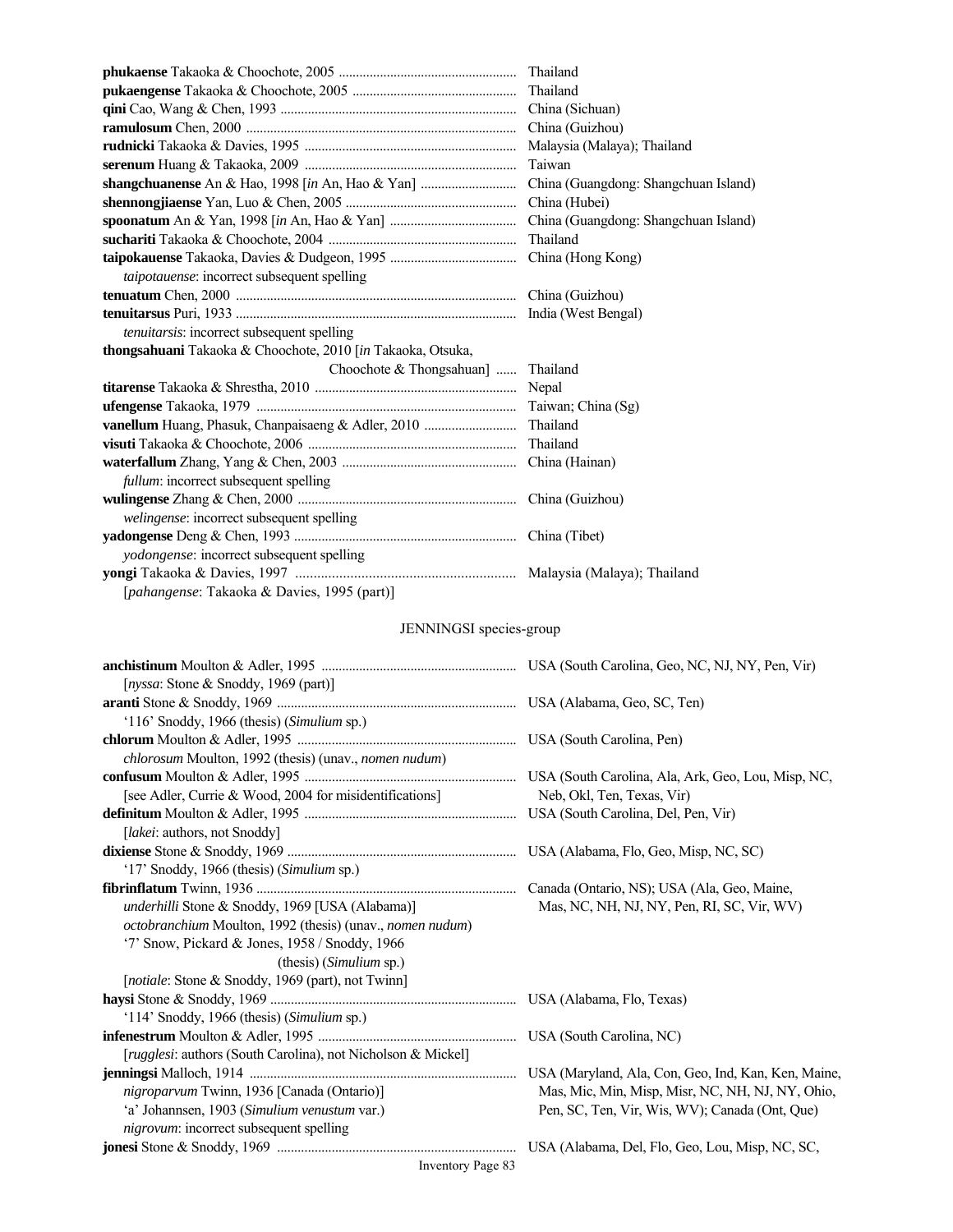| '58' Simpson et al., 1956 / Snoddy, 1966 (thesis) (Simulium sp.)    | Texas, Vir)                                       |
|---------------------------------------------------------------------|---------------------------------------------------|
| [jenningsi: Lake, 1983, not Malloch]                                |                                                   |
|                                                                     |                                                   |
| [haysi: authors (South Carolina), not Stone & Snoddy]               |                                                   |
|                                                                     |                                                   |
| '120a' Arnold, 1974 (thesis) (Simulium sp.)                         |                                                   |
| '120b' Arnold, 1974 (thesis) (Simulium sp.)                         |                                                   |
| '(prob. new sp.) near jenningsi' Hauer & Benke, 1987 (Simulium sp.) |                                                   |
| 'near jenningsi Benke & Parsons, 1990 (Simulium)                    |                                                   |
| [see Adler, Currie & Wood, 2004 for misidentifications]             |                                                   |
|                                                                     |                                                   |
| 'L' Fredeen, 1951 (thesis) (Simulium sp.)                           | Mar, Mic, Misp, Misr, Neb, NH, NJ, NY, Ohio, Okl, |
| 'n. sp. aff. luggeri' Pistrang, 1983 (thesis) (Simulium)            | Pen, SC, SD, Ten, Wis, WV); Canada (Alb, BC, Man, |
| luggari: incorrect subsequent spelling                              | NWT, Ont, Sask)                                   |
| [jenningsi: Currie, 1986, not Malloch]                              |                                                   |
|                                                                     |                                                   |
| '52' Snoddy, 1966 (thesis) (Simulium sp.)                           |                                                   |
| 'near notiale-underhilli' Adler, 1983 (thesis) (Simulium sp.)       |                                                   |
| notaliale: incorrect subsequent spelling                            |                                                   |
|                                                                     |                                                   |
| '117' Snoddy, 1966 (thesis) (Simulium sp.)                          | SC, Ten, Vir, WV); Canada (NS)                    |
|                                                                     |                                                   |
|                                                                     |                                                   |
| ' n. sp. P' May, Bauer, Vadas & Granett, 1977 (Simulium)            |                                                   |
| [ <i>rugglesi</i> : Stone, 1964 (part), not Nicholson & Mickel]     |                                                   |
|                                                                     |                                                   |
|                                                                     |                                                   |
|                                                                     |                                                   |
| '16' Snow, Pickard & Jones, 1958 / Snoddy, 1966                     |                                                   |
| (thesis) (Simulium sp.)                                             |                                                   |
|                                                                     |                                                   |

# MALYSCHEVI species-group

| [flavidum: Rubtsov, 1951 (part)]                                  |           |
|-------------------------------------------------------------------|-----------|
|                                                                   |           |
| [arcticum: authors (Nebraska), not Malloch]                       | Utah)     |
|                                                                   |           |
| 'IIL-3' Shields & Procunier, 1982 (cytoform, typical)             | Mon, Wyo) |
| 'IIL-3, 23, 24' Shields, Christianes, Van Leuven $\&$             |           |
| Hartman, 2009 (cytoform)                                          |           |
| 'IIL-22' Shields, Christianes, Van Leuven &                       |           |
| Hartman, 2009 (cytoform)                                          |           |
|                                                                   |           |
|                                                                   |           |
| 'IIL-57, 58' Conflitti, Kratochvil, Spironello, Shields & Currie, |           |
| 2010 (attrib. Adler, Currie & Wood)                               |           |
|                                                                   |           |
| 'IIL-13' Shields , 2010 [in Conflitti, Kratochvil, Spironello,    |           |
| Shields & Currie] (cytoform)                                      |           |
|                                                                   |           |
| 'IIL-9' Shields, Pickens, Clausen & Strizich, 2007 (cytoform)     |           |
| 'IIL-19' Shields, Pickens, Clausen & Strizich, 2007 (cytoform)    |           |
| 'IIL-9, 20' Conflitti, Kratochvil, Spironello, Shields &          |           |
| Currie, 2010 (cytoform)                                           |           |
|                                                                   |           |
| 'IIL-10' Shields, Pickens, Clausen & Strizich, 2007 (cytoform)    |           |
| <b>Inventory Page 84</b>                                          |           |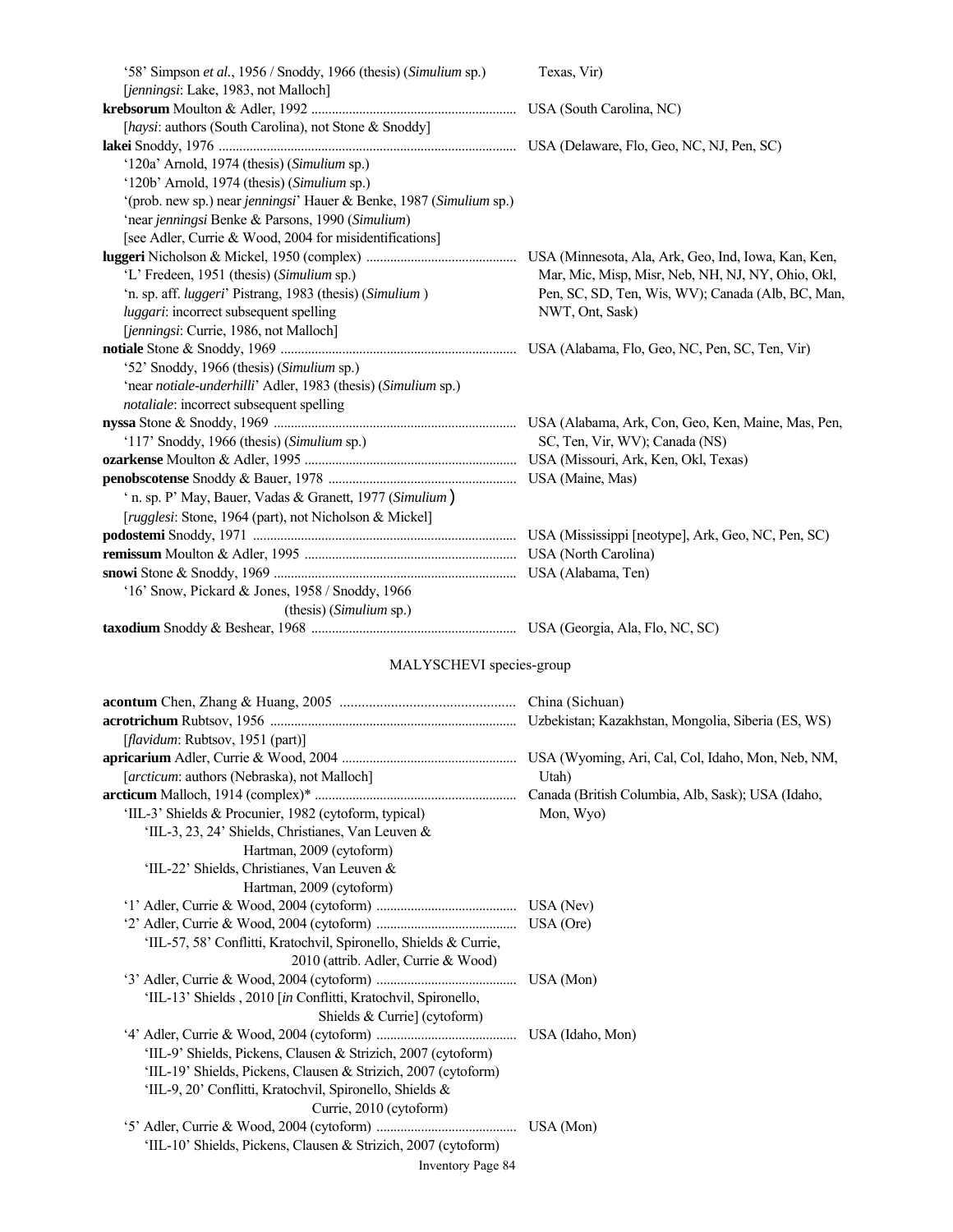| 'IIL-14' Conflitti, Kratochvil, Spironello, Shields & Currie, 2010 |                                                      |
|--------------------------------------------------------------------|------------------------------------------------------|
|                                                                    | USA (Mon)                                            |
| 'IIL-15' Shields , 2010 [in Conflitti, Kratochvil, Spironello,     |                                                      |
| Shields & Currie] (cytoform)                                       |                                                      |
|                                                                    | Canada (BC[?], NWT)                                  |
| 'IIL-16' Conflitti, Kratochvil, Spironello, Shields & Currie, 2010 |                                                      |
|                                                                    | USA (Mon)                                            |
| 'IIL-17' Shields , 2010 [in Conflitti, Kratochvil, Spironello,     |                                                      |
| Shields & Currie] (cytoform)                                       |                                                      |
|                                                                    | Canada (Nun, NWT), USA (Cal, Ore)                    |
| 'IIL-12' Conflitti, Kratochvil, Spironello, Shields & Currie, 2010 |                                                      |
| 'IIL-6' Shields, 2010 [in Conflitti, Kratochvil, Spironello,       |                                                      |
|                                                                    |                                                      |
| 'IIL-18' Shields, Clausen, Marchion, Michel, Styren, Riggin,       |                                                      |
| Santoro & Strizich, 2007 [2006] (cytoform)  USA (Mon)              |                                                      |
| 'IIL-21' Shields, 2010 [in Conflitti, Kratochvil, Spironello,      |                                                      |
|                                                                    |                                                      |
| 'IIL-49, 50, 51, 52' Shields, 2010 [in Conflitti, Kratochvil,      |                                                      |
|                                                                    |                                                      |
| 'IIL-55' Shields, 2010 [in Conflitti, Kratochvil, Spironello,      |                                                      |
| Shields & Currie] (cytoform)  USA (Mon)                            |                                                      |
| 'IIL-68' Shields, 2010 [in Conflitti, Kratochvil, Spironello,      |                                                      |
| Shields & Currie] (cytoform)  USA (Mon)                            |                                                      |
| 'IIL-73, 74' Shields, 2010 [in Conflitti, Kratochvil, Spironello,  |                                                      |
| Shields & Currie] (cytoform)  USA (Mon)                            |                                                      |
| 'IIL-84' Shields, 2010 [in Conflitti, Kratochvil, Spironello,      |                                                      |
| Shields & Currie] (cytoform)  USA (Mon)                            |                                                      |
| 'IIL-85' Shields, 2010 [in Conflitti, Kratochvil, Spironello,      |                                                      |
| Shields & Currie] (cytoform)  USA (Mon)                            |                                                      |
| 'IIS-49, 52' Shields, 2010 [in Conflitti, Kratochvil, Spironello,  |                                                      |
| Shields & Currie] (cytoform)  USA (Mon)                            |                                                      |
| articum: incorrect subsequent spelling                             |                                                      |
| baimaii Kuvangkadilok & Takaoka, 1999 [in                          |                                                      |
|                                                                    |                                                      |
|                                                                    |                                                      |
| nigresceum Knowlton & Rowe, 1934 [USA (Utah)]                      |                                                      |
| 'IIL-st' Shields & Procunier, 1982 (arcticum cytoform)             |                                                      |
| brevicerum: incorrect subsequent spelling                          |                                                      |
| [corbis: authors (Utah), not Twinn]                                |                                                      |
|                                                                    | Siberia (Buryatskaya ES, FE, WS); China (He, Jilin), |
| cholodkovskii Stukolkina, 1939 (unav., nomen nudum,                | Mongolia, Russia (CR)                                |
| attrib. Rubtsov)                                                   |                                                      |
| cholodkowskii: incorrect original spelling                         |                                                      |
|                                                                    |                                                      |
| [arcticum: Tang et al., 1996, not Malloch]                         |                                                      |
|                                                                    | Japan (Honshu, Hok, Ky, Sh)                          |
| diasense: incorrect subsequent spelling                            |                                                      |
|                                                                    | China (Guangxi Zhuang)                               |
|                                                                    | Siberia (Baikal ES, FE, WS); Canada (Nun, NWT,       |
| simile Malloch, 1919 (preocc.) [Canada (Nunavut [as NWT])]         | Yukon), China (He), Mongolia, Russia (CR, KM), USA   |
| wagneri Rubtsov, 1940 [Siberia (Altai)]                            | (Alaska)                                             |
| nigricoxum Stone, 1952 (subst. name, for simile)                   |                                                      |
| xerophilum (Rubtsov, 1969) [Mongolia]                              |                                                      |
| yui An & Yan, 2009 [China (Heilongjiang)]****                      |                                                      |
| nigrocoxum: incorrect subsequent spelling                          |                                                      |
|                                                                    |                                                      |
| curtisi Riegert, 1999 (unav., nomen nudum)                         | Was); Canada (Alb, BC)                               |
| '73' Rees & Peterson, 1953 (Simulium sp.)                          |                                                      |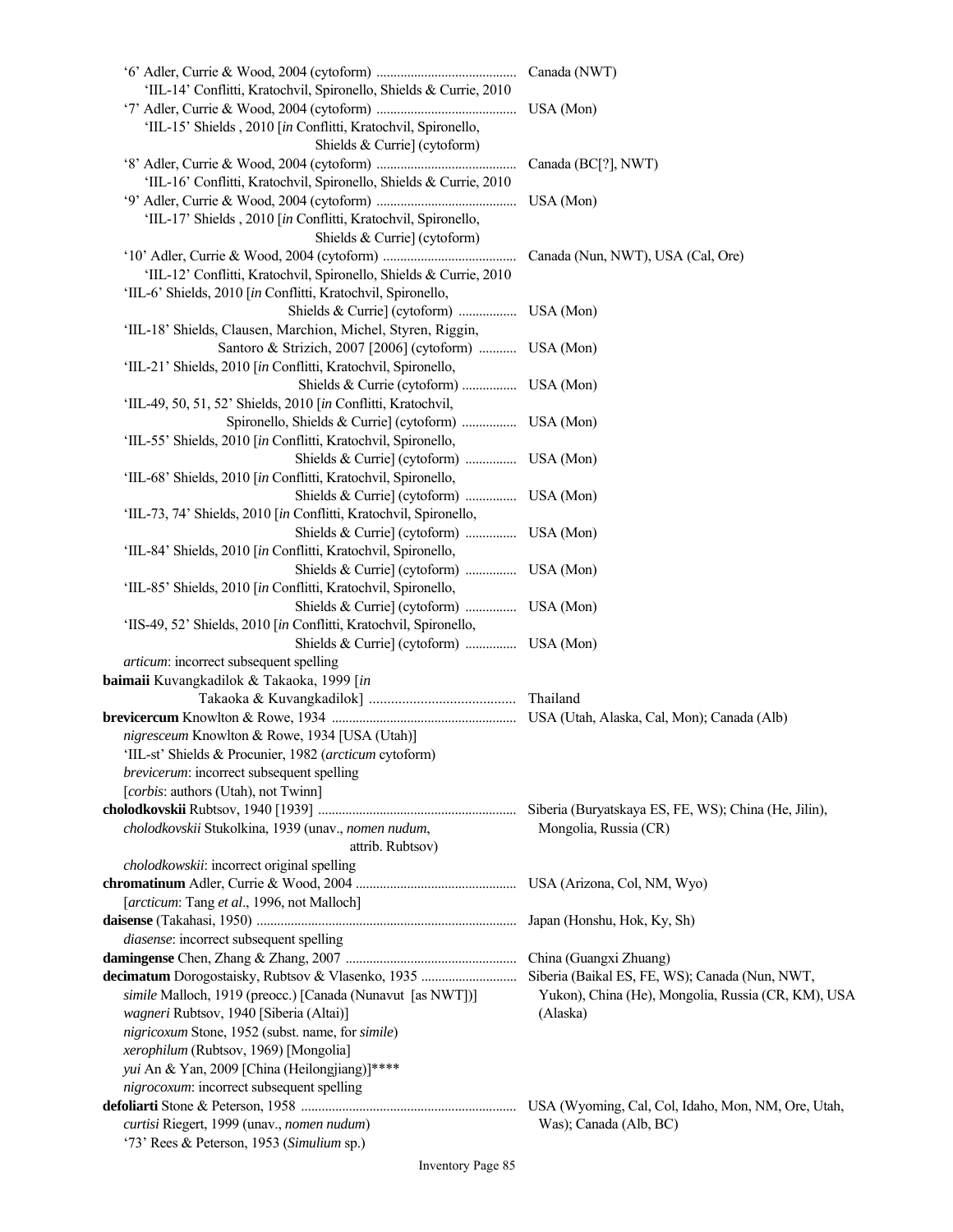| 'undescribed species' Curtis, 1954                                                                      |                                                                                                         |
|---------------------------------------------------------------------------------------------------------|---------------------------------------------------------------------------------------------------------|
| 'near arcticum' MacNay, 1955 (Simulium sp.)                                                             |                                                                                                         |
| '(IIS-14.15)' Shipp & Procunier, 1986 (cytoform)                                                        |                                                                                                         |
|                                                                                                         |                                                                                                         |
| oshimaense Ono, 1989 (unnecessary subst. name)                                                          |                                                                                                         |
| onoi Yankovsky, 1996 (unnecessary subst. name, for fulvipes)                                            |                                                                                                         |
|                                                                                                         |                                                                                                         |
|                                                                                                         |                                                                                                         |
|                                                                                                         |                                                                                                         |
| novaki Knoz, 1960 [Czech Republic]                                                                      | Poland, Switzerland, Ukraine                                                                            |
|                                                                                                         |                                                                                                         |
| halonense (Takahasi, 1940) [China (Inner Mongolia)]                                                     |                                                                                                         |
| <i>jecuticum</i> : incorrect subsequent spelling                                                        |                                                                                                         |
|                                                                                                         |                                                                                                         |
| 'Hanakagomodoki-buyu' Kani, 1952                                                                        |                                                                                                         |
|                                                                                                         |                                                                                                         |
|                                                                                                         |                                                                                                         |
|                                                                                                         |                                                                                                         |
| lichuanense Yang, Chen & Luo, 2009 (unav., nomen nudum)                                                 |                                                                                                         |
|                                                                                                         |                                                                                                         |
| psewdovariegatum Rubtsov, 1936 (unav., nomen nudum, attrib.                                             | NWT, Sask, Yukon), China (He, Jilin, Li), Japan (Hon,                                                   |
| Dorogostaisky & Rubtsov)                                                                                | Ky), Korea (South), USA (Alaska)                                                                        |
| albipes (Rubtsov, 1956) [Siberia (Maritime FE)]                                                         |                                                                                                         |
| lucidum (Rubtsov, 1956) [Siberia (Irkutskaya)]                                                          |                                                                                                         |
| '4' Malloch, 1919 (Simulium sp.)                                                                        |                                                                                                         |
| 'Kagogata-buyu' Kani, 1944                                                                              |                                                                                                         |
| ablipes: incorrect subsequent spelling                                                                  |                                                                                                         |
| lucudum: incorrect subsequent spelling                                                                  |                                                                                                         |
| malycshevi, malyshevi, malyshevy, malyshewi: incorrect                                                  |                                                                                                         |
|                                                                                                         |                                                                                                         |
|                                                                                                         |                                                                                                         |
| subsequent spellings                                                                                    |                                                                                                         |
|                                                                                                         |                                                                                                         |
|                                                                                                         |                                                                                                         |
| corbis Twinn, 1936 [Canada (Quebec)]<br>relictum Stukolkina, 1939 (unav., nomen nudum, attrib. Rubtsov) | Nfld, NS, NWT, Ont, Que, Sask, Yukon), Finland,<br>Norway, Siberia (ES, FE incl. Sakhalin, WS), Sweden, |
| relictum Rubtsov, 1939 (unav., nomen nudum)                                                             | Ukraine, USA (Alaska, Maine, Mas, Mic, Min, NH,                                                         |
| relictum Rubtsov, 1940 [Siberia (Irkutskaya)]                                                           | NY, Ver, Wis)                                                                                           |
| forsi (Carlsson, 1962) [Sweden]                                                                         |                                                                                                         |
| 'II' Puri, 1926 (Simulium sp.)                                                                          |                                                                                                         |
| marmanum: incorrect subsequent spelling                                                                 |                                                                                                         |
| [tenuimanus: Rubtsov, 1956, not Enderlein]                                                              |                                                                                                         |
| [rostratum: Rubtsov, 1962 / Patrusheva, 1982 / Rubtsov &                                                |                                                                                                         |
| Yankovsky, 1988, not Lundström]                                                                         |                                                                                                         |
|                                                                                                         |                                                                                                         |
| japonicum (Shiraki, 1935) (preocc.)                                                                     | Siberia (ES, FE)                                                                                        |
|                                                                                                         |                                                                                                         |
| 'Madoaki-buyu' Kani, 1944                                                                               |                                                                                                         |
| [subvariegatum: Bentinck, 1955, not Rubtsov]                                                            |                                                                                                         |
| 'IL-3.4' Shields & Procunier, 1982 (arcticum cytoform)                                                  | Canada (Alb, Yukon)                                                                                     |
|                                                                                                         |                                                                                                         |
|                                                                                                         |                                                                                                         |
| omoru: incorrect subsequent spelling                                                                    |                                                                                                         |
|                                                                                                         |                                                                                                         |
| ishikawai Takahasi, 1940 [China (Inner Mongolia)]                                                       | China (He, IM, Xi), Ukraine (?)                                                                         |
| ishikawae, ishilawai: incorrect subsequent spellings                                                    |                                                                                                         |
| pavlovski, pavlowskii: incorrect subsequent spellings                                                   |                                                                                                         |
|                                                                                                         |                                                                                                         |
| rubvoflavifemur: incorrect subsequent spelling                                                          |                                                                                                         |
|                                                                                                         |                                                                                                         |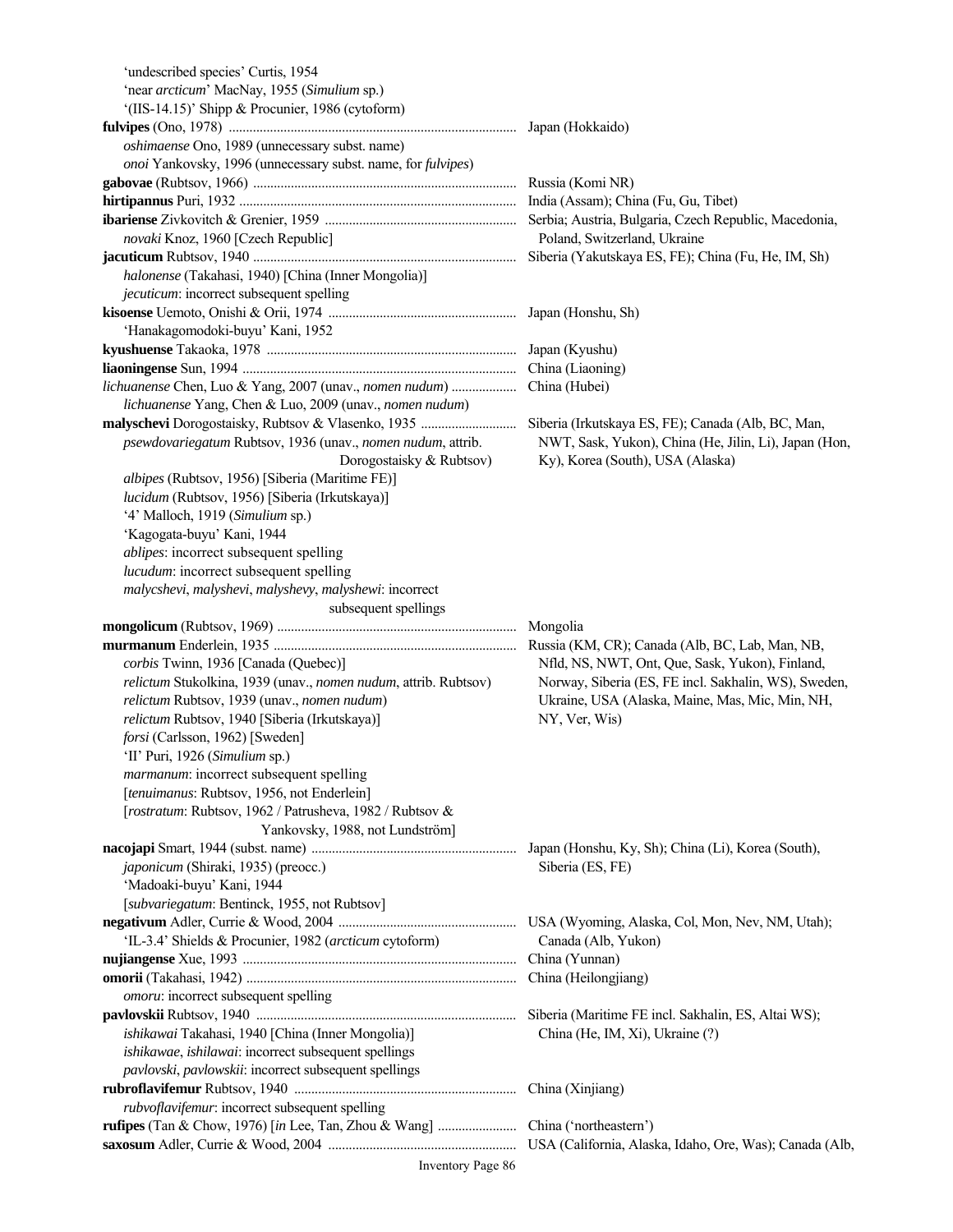| 'IIL-2' Shields & Procunier, 1982 ( <i>arcticum</i> cytoform)                | BC incl. Queen Charlotte Islands, Yukon)          |
|------------------------------------------------------------------------------|---------------------------------------------------|
|                                                                              | Thailand                                          |
|                                                                              | China (Heilongjiang)                              |
|                                                                              | Siberia (Yakutskaya ES, FE); China (Be), Mongolia |
| subvariegatum Rubtsov, 1939 (unav., nomen nudum)                             |                                                   |
| subvariegatum Stukolkina, 1939 (unav., nomen nudum,                          |                                                   |
| attrib. Rubtsov)                                                             |                                                   |
|                                                                              | China (Yunnan, Jx, Zh)                            |
|                                                                              | Siberia (Khabarovsk FE)                           |
| <b>vampirum</b> Adler, Currie & Wood, 2004 (subst. name, for <i>simile</i> ) | Canada (Saskatchewan [neotype], Alb, NWT)         |
| <i>simile</i> Cameron, 1918 (attrib. Malloch) (preocc.) [Canada (Sask)]      |                                                   |
| 'IIS-8.9' Procunier & Shemanchuk, 1983 ( <i>arcticum</i> cytoform)           |                                                   |
| 'IIS-10' Procunier & Shemanchuk, 1983 ( <i>arcticum</i> cytoform)            |                                                   |
| 'IIS-10 (IL-8)' Procunier & Shemanchuk, 1983 ( <i>arcticum</i> cytoform)     |                                                   |
| 'IIS-10.11' Procunier, 1984 (arcticum cytoform)                              |                                                   |
| [arcticum: authors, not Malloch]                                             |                                                   |
|                                                                              | Canada (Alb, Man), USA (Alaska)                   |
|                                                                              |                                                   |

# MELANOPUS species-group

|                                                  | Philippines (Luzon)          |
|--------------------------------------------------|------------------------------|
|                                                  | Philippines (Luzon)          |
|                                                  | Malaysia (Sabah)             |
|                                                  |                              |
|                                                  | Mindoro, Negros, Panay)      |
|                                                  | Indonesia (Sulawesi)         |
|                                                  | Philippines (Luzon, Palawan) |
|                                                  | Indonesia (Sulawesi)         |
|                                                  | Philippines (Mindanao)       |
|                                                  | Philippines (Mindoro)        |
|                                                  | Indonesia (Java, Sumatra)    |
| irridescens: incorrect subsequent spelling       |                              |
|                                                  |                              |
|                                                  |                              |
| [iridescens var.: Edwards, 1934, not De Meijere] |                              |
|                                                  |                              |
|                                                  |                              |
|                                                  |                              |
|                                                  |                              |
|                                                  |                              |
|                                                  |                              |
|                                                  | Indonesia (Sulawesi)         |
|                                                  |                              |
|                                                  |                              |
|                                                  |                              |
| nigropilosum: incorrect subsequent spelling      |                              |
|                                                  | Indonesia (Sulawesi)         |
|                                                  |                              |
|                                                  | Philippines (Luzon)          |
|                                                  | Philippines (Palawan)        |
|                                                  | Philippines (Mindanao)       |
|                                                  |                              |
|                                                  |                              |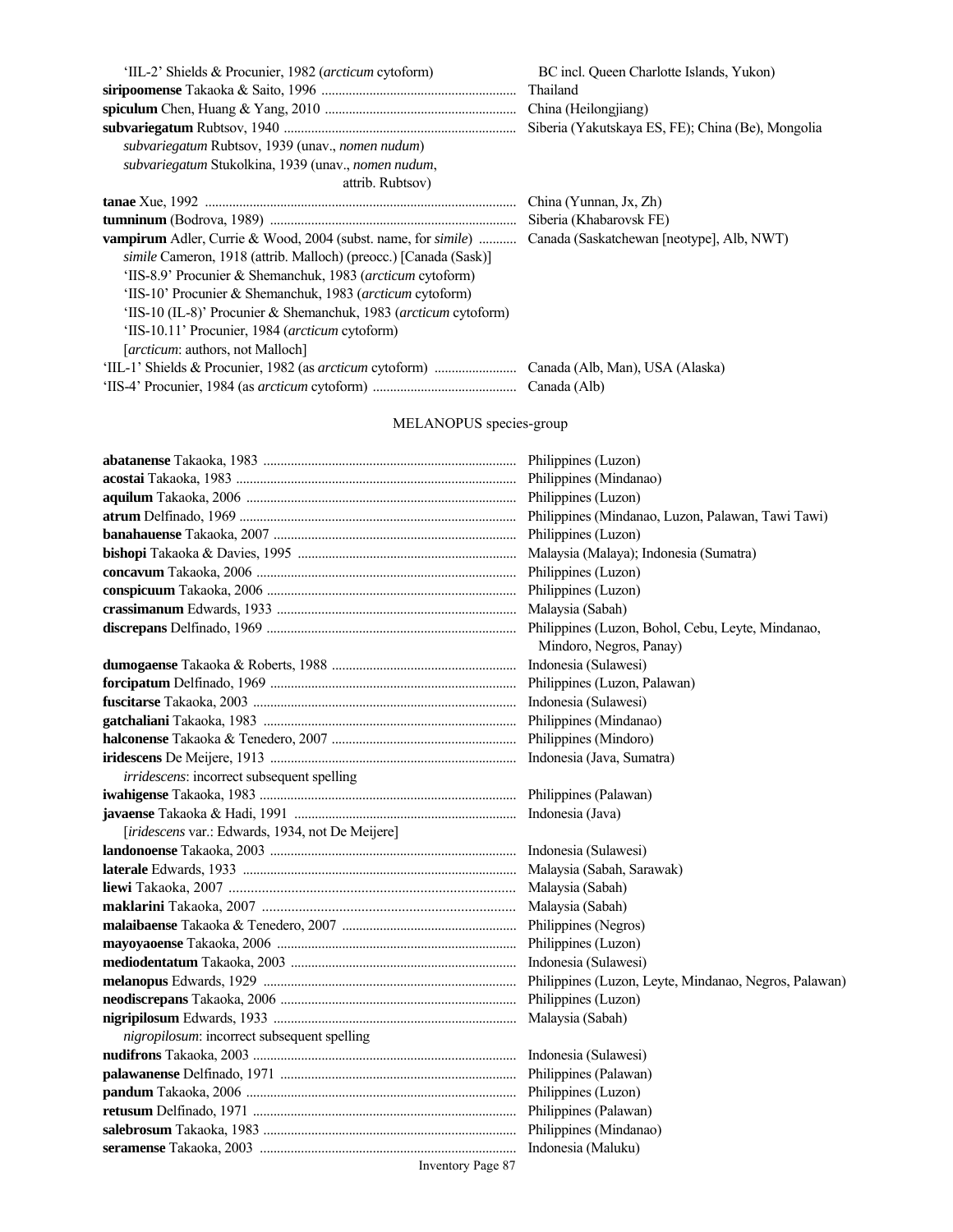| Philippines (Palawan, Luzon) |
|------------------------------|
|                              |
| Philippines (Negros)         |
| Philippines (Luzon, Mindoro) |
|                              |
|                              |
| Indonesia (Sulawesi)         |
|                              |

# MULTISTRIATUM species-group

| barrandi: incorrect subsequent spelling                         |                                     |
|-----------------------------------------------------------------|-------------------------------------|
|                                                                 |                                     |
| chainarongi Kuvangkadilok & Takaoka, 1999                       |                                     |
|                                                                 |                                     |
| chainalongi, chinarongi: incorrect subsequent spellings         |                                     |
| chaliowae Takaoka & Boonkemtong, 1999                           |                                     |
|                                                                 |                                     |
| cheliowae: incorrect subsequent spelling                        |                                     |
|                                                                 |                                     |
| chongqingense Zhu & Wang, 1995 (junior primary homonym of       |                                     |
| chongqingense (-is) Zhu & Wang, 1995 (earlier use),             |                                     |
|                                                                 |                                     |
|                                                                 |                                     |
|                                                                 |                                     |
| demtatum, duntatum: incorrect subsequent spellings              | (Tibet)                             |
|                                                                 |                                     |
|                                                                 |                                     |
|                                                                 |                                     |
| [sakishimaense: Takaoka & Suzuki, 1984, not Takaoka]            |                                     |
|                                                                 |                                     |
| hillycum Maskey, 1986 (thesis) (unav., nomen nudum)             |                                     |
|                                                                 |                                     |
|                                                                 |                                     |
| konokovi: incorrect subsequent spelling                         |                                     |
|                                                                 |                                     |
|                                                                 |                                     |
|                                                                 |                                     |
|                                                                 |                                     |
| miltistriatum: incorrect subsequent spelling                    |                                     |
|                                                                 |                                     |
| lineatum Puri, 1932 (preocc.)                                   |                                     |
|                                                                 |                                     |
|                                                                 |                                     |
| fujianense Zhang, 1988 (ssp.) (thesis) (unav., nomen nudum)     | Yu, Zh), Taiwan. ['Thailand' error] |
| fujianense Zhang & Wang, 1991 (ssp.) [China (Fujian)]           |                                     |
| sakhishimaense, sakishimaeense : incorrect subsequent spellings |                                     |
| [fenestratum: Ogata, 1966, not Edwards]                         |                                     |
|                                                                 | Tajikistan                          |
| subornatoudes: incorrect subsequent spelling                    |                                     |
|                                                                 | Thailand                            |
|                                                                 | Nepal                               |
|                                                                 | Thailand                            |
|                                                                 | China (Hubei)                       |
|                                                                 | China (Guizhou)                     |
|                                                                 | Tajikistan; Pakistan, Uzbekistan    |
| xanthogastrum Rubtsov, 1947 (unav., nomen nudum)                |                                     |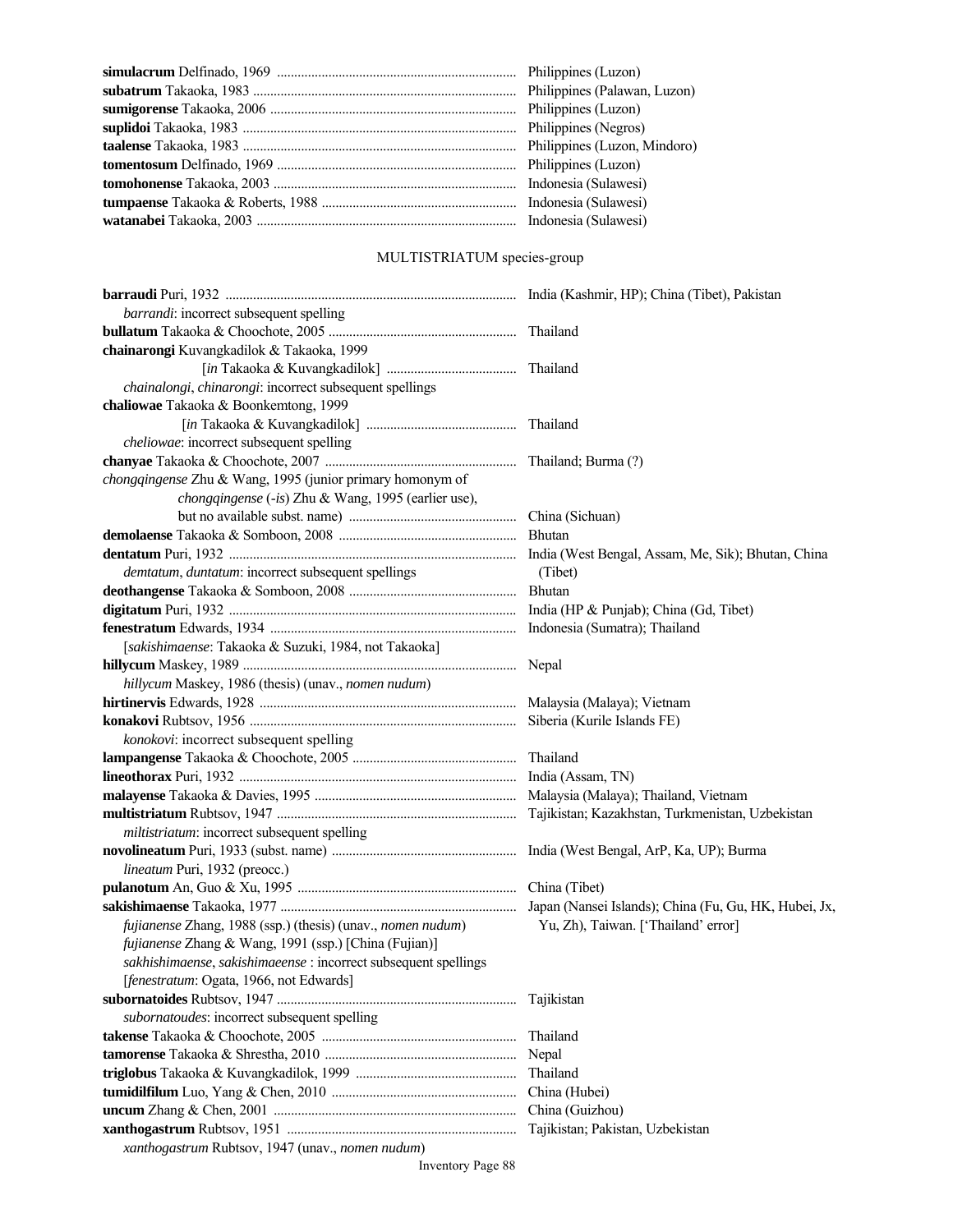| China (Hubei) |
|---------------|
| Nepal         |

NOBILE species-group

|                                                            | Philippines (Luzon, Cebu, Leyte, Mindanao, Mindoro,  |
|------------------------------------------------------------|------------------------------------------------------|
| <i>[nobile: Delfinado, 1969, not De Meijere]</i>           | Negros, Samar)                                       |
|                                                            | Philippines (Luzon)                                  |
|                                                            |                                                      |
|                                                            | Philippines (Negros, Luzon)                          |
| 'A' Delfinado, 1969 (Simulium sp.)                         |                                                      |
|                                                            | Philippines (Palawan)                                |
|                                                            | Philippines (Leyte, Luzon, Negros, Panay)            |
|                                                            | Indonesia (Java, Sumatra); Malaysia (Malaya, Sabah), |
| <i>kiuliense</i> Smart & Clifford, 1969 [Malaysia (Sabah)] | Thailand                                             |
|                                                            | India (Karnataka, Assam, WB); China (Fu, Hainan, HK, |
|                                                            | Tibet, Yu), Thailand, Vietnam                        |
|                                                            |                                                      |
| minutum Shiraki, 1935 (preocc.)                            |                                                      |
| <i>shiraki</i> : incorrect subsequent spelling             |                                                      |
|                                                            |                                                      |

# NOELLERI species-group

|                                                                            | Siberia (Commander Islands FE)                          |
|----------------------------------------------------------------------------|---------------------------------------------------------|
|                                                                            | Canada (Ontario, Alb, BC incl. Queen Charlotte Islands, |
| katmai Dyar & Shannon, 1927 [USA (Alaska)]                                 | Lab, Man, Nfld, NS, NWT, Que, Sask, Yukon); USA         |
| ottawaense Twinn, 1936 [Canada (Quebec)]                                   | (Ala, Alaska, Col, Con, Del, Flo, Geo, Idaho, Ill, Ind, |
| 'C' Fredeen, 1956 (Simulium sp.)                                           | Kan, Maine, Mas, Mic, Min, Misp, Misr, Mon, NC,         |
| '1' Anderson & Dicke, 1960 (Simulium sp.)                                  | Neb, NH, NJ, NY, Ohio, Pen, RI, SC, Ten, Utah, Vir,     |
| [piscicidium: Johannsen, 1902 / O'Kane, 1926, not Riley]                   | Was, Wis, WV, Wyo). [Not Old World (misidentified)]     |
|                                                                            | Ukraine; Belarus                                        |
|                                                                            | Japan (Honshu, Hok, Ky, Sh); China (IM, Jilin, Li),     |
| triangulare Rubtsov, 1963 (ssp. of argyreatum) [Japan (Honshu)]            | Korea (South)                                           |
| nikeoense, nikkaense: incorrect subsequent spellings                       |                                                         |
| [argyreatum: Chinese and Japanese authors, not Meigen]                     |                                                         |
| [decorum: authors, not Walker]                                             |                                                         |
| [noelleri: authors, not Friederichs]                                       |                                                         |
|                                                                            | Germany; Armenia, Austria, Belarus, Belgium, Bosnia,    |
| subornatum Edwards, 1920 [Britain (England)]                               | Britain (CI, En, Sc, Wa), Canada (Man, Nun, NWT,        |
| tenuimanus Enderlein, 1921 [April] (unav., nomen nudum)                    | Yukon), China (IM, Li), Czech Republic, Denmark,        |
| tenuimanus Enderlein, 1921 [June] (available) [Germany]                    | Estonia, Finland, France, Hungary, Ireland, Italy,      |
| septentrionale Enderlein, 1935 [Russia (Murmansk)]                         | Kazakhstan, Latvia, Lithuania, Luxembourg, Mongolia,    |
| lindneri (Enderlein, 1943) [Austria]                                       | Netherlands, Norway, Poland, Romania, Russia            |
| avidum Rubtsov, 1963 (unav., var. post-1960, preocc.)                      | CR, KM, NR, SR), Serbia, Siberia (ES, WS), Slovakia,    |
| bonomii Rubtsov, 1964 (unav., var. post-1960)                              | Slovenia, Sweden, Switzerland, Turkey, Ukraine,         |
| 'T' Puri, 1926 (Simulium sp.)                                              | USA (Alaska)                                            |
| 'indet.' Edwards, 1933 (Simulium s. str. sp.)                              |                                                         |
| 'near decorum' Shewell, 1957 (Simulium sp.)                                |                                                         |
| 'Churchill' Feraday, 1984 (decorum cytoform)                               |                                                         |
| 'nr. churchill' Hershey, Merritt & Miller, 1995 ( <i>decorum</i> cytoform) |                                                         |
|                                                                            |                                                         |
|                                                                            |                                                         |
|                                                                            | Sweden                                                  |
|                                                                            |                                                         |
| <i>argareatum</i> : incorrect subsequent spelling [as misident.]           |                                                         |
| nöller: incorrect original and subsequent spelling                         |                                                         |
| molleri, noellery, nolleri: incorrect subsequent spellings                 |                                                         |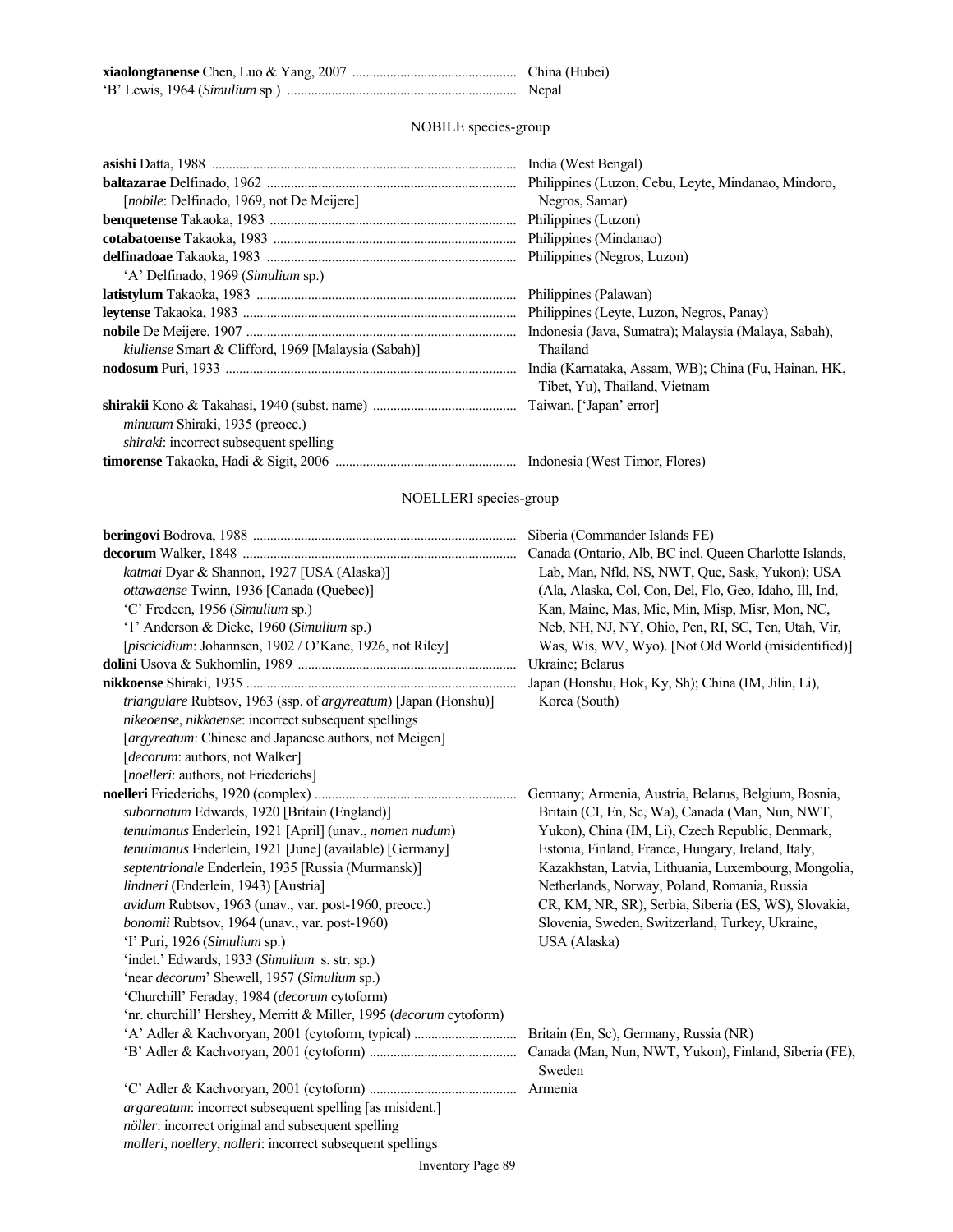| [argyreatum: authors (incl. Rothfels, 1979), not Meigen]                |  |
|-------------------------------------------------------------------------|--|
| [behningi (part): Rubtsov, 1956, 1963 / Chinese authors, not Enderlein] |  |
| [decorum: Palearctic authors, not Walker]                               |  |
|                                                                         |  |
|                                                                         |  |
|                                                                         |  |
|                                                                         |  |

# ORNATUM species-group

| ruficorne (Baranov, 1926) (preocc.) [Serbia]                  | Ukraine (Crimea), Uzbekistan                                |
|---------------------------------------------------------------|-------------------------------------------------------------|
| primum (Baranov, 1926) (ruficorne form, preocc.) [Serbia]     |                                                             |
| secundum (Baranov, 1926) (ruficorne form, preocc.) [Serbia]   |                                                             |
| ponticum (Rubtsov, 1956) [Ukraine]                            |                                                             |
| acutiphallus (Rubtsov, 1963) [Ukraine]                        |                                                             |
| barocornis: incorrect subsequent spelling                     |                                                             |
|                                                               |                                                             |
|                                                               |                                                             |
| septentrionale (Tan & Chow, 1976) (preocc.)                   |                                                             |
|                                                               |                                                             |
| decoloratum (Baranov, 1937) [Croatia]                         |                                                             |
| nigrinum (Baranov, 1937) [Croatia]                            |                                                             |
|                                                               |                                                             |
|                                                               |                                                             |
|                                                               |                                                             |
| omeinesis: incorrect subsequent spelling                      |                                                             |
|                                                               |                                                             |
| ferghanicum: incorrect subsequent spelling                    | Tajikistan, Turkmenistan, Uzbekistan                        |
|                                                               |                                                             |
| <i>flaviolum</i> : incorrect subsequent spelling              | Turkmenistan, Uzbekistan                                    |
|                                                               |                                                             |
|                                                               | Siberia (ES, WS); Belarus, Finland, Lithuania, Norway,      |
| brigida: incorrect subsequent spelling                        | Poland, Romania, Russia (CR, NR), Sweden, Ukraine           |
|                                                               |                                                             |
| fuscatum Yankovsky, 1996 (unnecessary subst. name)            |                                                             |
|                                                               |                                                             |
| nitidifrons Edwards, 1920 [Britain (England)]                 | La Palma); Algeria, Andorra, Austria, Balearic Islands      |
| specularifrons (Enderlein, 1921 [April]) (unav., nomen nudum) | (Majorca, Minorca), Belarus, Belgium, Britain (En, Sc,      |
| specularifrons (Enderlein, 1921 [June]) (available) [Norway]  | Wa), Bulgaria, Denmark, Finland, France (incl.              |
| h-nigrum (Santos Abreu, 1922) [Canary Islands (La Palma)]     | Corsica), Germany, Ireland, Italy (incl. Sardinia, Sicily), |
| insolitum (Santos Abreu, 1922) [Canary Islands (La Palma)]    | Lithuania, Luxembourg, Madeira, Morocco,                    |
| maderense (Carlsson, 1963) [Madeira]                          | Netherlands, Norway, Poland, Portugal, Romania,             |
| flavitibia (Rivosecchi, 1966) [Italy]                         | Serbia, Slovenia, Spain, Sweden, Tunisia, Ukraine.          |
|                                                               | ['Lebanon', as nitidifrons, error]                          |
|                                                               |                                                             |
|                                                               | Germany, Norway, Balearic Islands (Majorca)                 |
|                                                               |                                                             |
|                                                               |                                                             |
| nitidipennis, nitidipenuis: incorrect subsequent spellings    |                                                             |
| [ornatum: authors (Macaronesian islands), not Meigen]         |                                                             |
|                                                               | Japan (Honshu); China (Hubei), Korea (South), Siberia       |
| albatum (Rubtsov, 1962) [Japan (Honshu)]                      | (FE incl. Sakhalin)                                         |
| ivatensis: incorrect subsequent spelling                      |                                                             |
| [ornatum: Bentinck, 1955 / Okada, 1972, not Meigen]           |                                                             |
|                                                               | Georgia                                                     |
|                                                               | Iran; Armenia, Azerbaijan, Bulgaria, Cyprus, Iraq,          |
| caucasicum Rubtsov, 1940 [Armenia]                            | Pakistan, Romania, Russia (Caucasus), Tajikistan,           |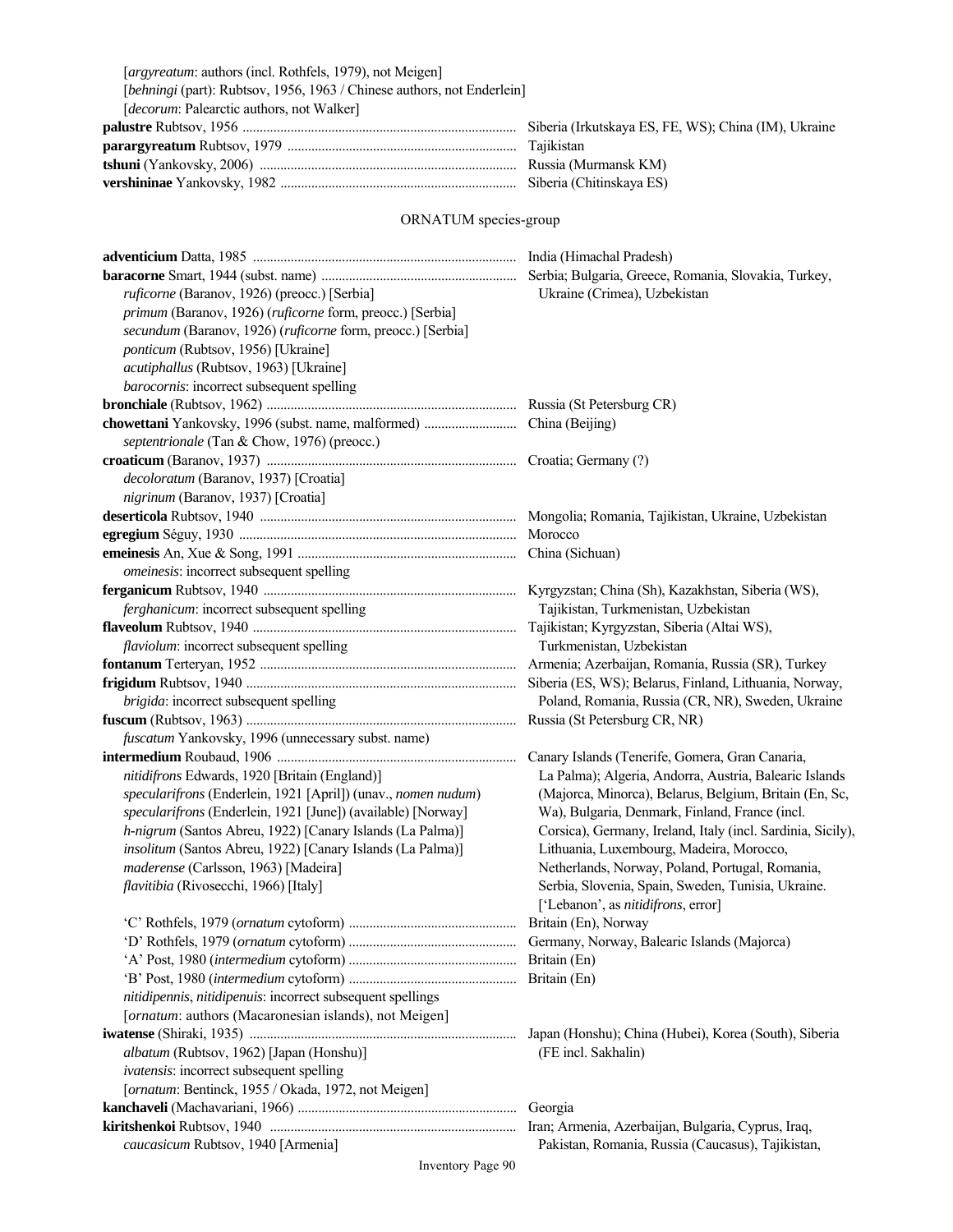*sevanense* Rubtsov & Terteryan, 1952 [Armenia] Turkey, Ukraine  *cisalpinum* (Rubtsov, 1956) [Armenia]  *longicaulis* (Rubtsov, 1956) [Russia (Caucasus)]  *abacum* (Rubtsov, 1963) (unav., var. post-1960)  *minutistyli* (Rubtsov, 1963) (unav., var. post-1960)  *maculitibia* (Rubtsov, 1963) (unav., var. post-1960) *kiritshentko*, *kiritshentkovi*: incorrect subsequent spellings **mesasiaticum** Rubtsov, 1947 ...................................................................... Kazakhstan; Tajikistan, Uzbekistan **ornatum** Meigen, 1818 (complex) .............................................................. Germany; Algeria, Andorra, Austria, Belarus, Belgium, *fasciatum* Meigen, 1830 [Germany] Bosnia, Britain (CI, En, Sc, Wa), Bulgaria, China (Gu,  *crassitarse* Macquart, 1834 [Italy (Sicily)] Jilin, Li, Yu), Croatia, Czech Republic, Denmark,  *tibiale* Macquart, 1834 [France] Estonia, Finland, France, Greece (incl. Crete, Rhodes), *pratorum* Friederichs, 1920 [Germany] Hungary, Ireland, Israel, Italy (incl. Sardinia, Sicily),  *konsuloffi* (Enderlein, 1924) [Bulgaria] Jordan, Kazakhstan, Latvia, Lebanon, Liechtenstein,  *primum* (Baranov, 1926) (*ornatum* form, preocc.) [Serbia] Lithuania, Luxembourg, Macedonia, Mongolia, *secundum* (Baranov, 1926) (*ornatum* form, preocc.) Montenegro, Morocco, Netherlands, Norway, Poland, [Macedonia & Serbia] Portugal, Romania, Russia (CR, KM, NR, SR), *babici* (Baranov, 1937) [Macedonia] Serbia, Siberia (ES, FE, WS), Slovakia, Slovenia, *borcici* (Baranov, 1937) [Macedonia] Spain, Sweden, Switzerland, Tunisia, Turkey, Ukraine, *bartulici* (Baranov, 1937) [Serbia] Uzbekistan *guelminoi* (Baranov, 1937) [Serbia] [Note. Many of the supposedly valid species in the  *nikolici* (Baranov, 1937) [Serbia] *ornatum* group are poorly defined, even when (as in *anderliceki* (Baranov, 1937) [Serbia] some cases) the chromosomes have been studied. For  *zagrebiense* (Baranov, 1937) [Croatia] example, the status of *baracorne*, *croaticum*, *egregium*,  *barense* (Baranov, 1939) [Montenegro] *fontanum* and *savici* vis-à-vis *ornatum* is uncertain.] *arensae* Rubtsov, 1940 [Siberia (Magadanskaya)]  *oblimatum* (Odintsov, 1961) [Russia (Vladimirskaya)]  *hibernale* (Rubtsov, 1962) (unav., var. post-1960)  *brevicorne* (Rubtsov, 1962) (unav., var. post-1960)  *amnis* (Rubtsov, 1962) [Russia (Orlovskaya)]  *curvifila* (Rivosecchi, 1963) (unav., form post-1960)  *albifrons* (Rubtsov, 1964) (unav., var. post-1960)  *hibernale* (Rivosecchi, 1966) (available) [Italy (incl. Sicily)]  *apenninicum* (Rivosecchi, 1966) [Italy]  *albifrons* (Rubtsov, 1967) (available) [Italy]  *curvifila* (Rivosecchi, 1978) (available) [Italy] 'High hill' Obeng, 1965 (morphoform) ........................................... Britian (Wales) '1' Rubtsov, 1967 (*ornatum* ssp.) .......................................................... Italy '2' Rubtsov, 1967 (*ornatum* ssp.) .......................................................... Italy '3' Rubtsov, 1967 (*ornatum* ssp.) .......................................................... Italy '4' Rubtsov, 1967 (*ornatum* ssp.) .......................................................... Italy '5' Rubtsov, 1967 (*ornatum* ssp.) .......................................................... Italy '6' Rubtsov, 1967 (*ornatum* ssp.) .......................................................... Italy '7' Rubtsov, 1967 (*ornatum* ssp.) .......................................................... Italy 'B' Rothfels, 1979 (cytoform) ................................................................ Germany (incl. Aachen, type loc. of *ornatum*) 'A' Post, 1980 (cytoform) ...................................................................... Britain (England) 'B' Post, 1980 (cytoform) ....................................................................... Britain (England) 'C' Post, 1980 (cytoform) ....................................................................... Britain (England) 'E' Post, 1980 (cytoform) ....................................................................... Britain (England) *arnata*, *arnatum*, *omata*, *omatum*, *ornatam*, *ornate*, *ornatha*: incorrect subsequent spellings *borici*: incorrect subsequent spelling [*regelationis*: Meigen, 1803, 1804, not Linnaeus] [*subornatum*: Séguy, 1930, not Edwards] **pontinum** Rivosecchi, 1960 ......................................................................... Italy **rotundatum** (Rubtsov, 1956) ...................................................................... Russia (Murmansk KM, CR); Bulgaria, Norway, Poland, Romania, Sweden, Ukraine **savici** (Baranov, 1937) .................................................................................. Serbia; Croatia  *tenuitarsus* (Baranov, 1937) (preocc.) [Croatia]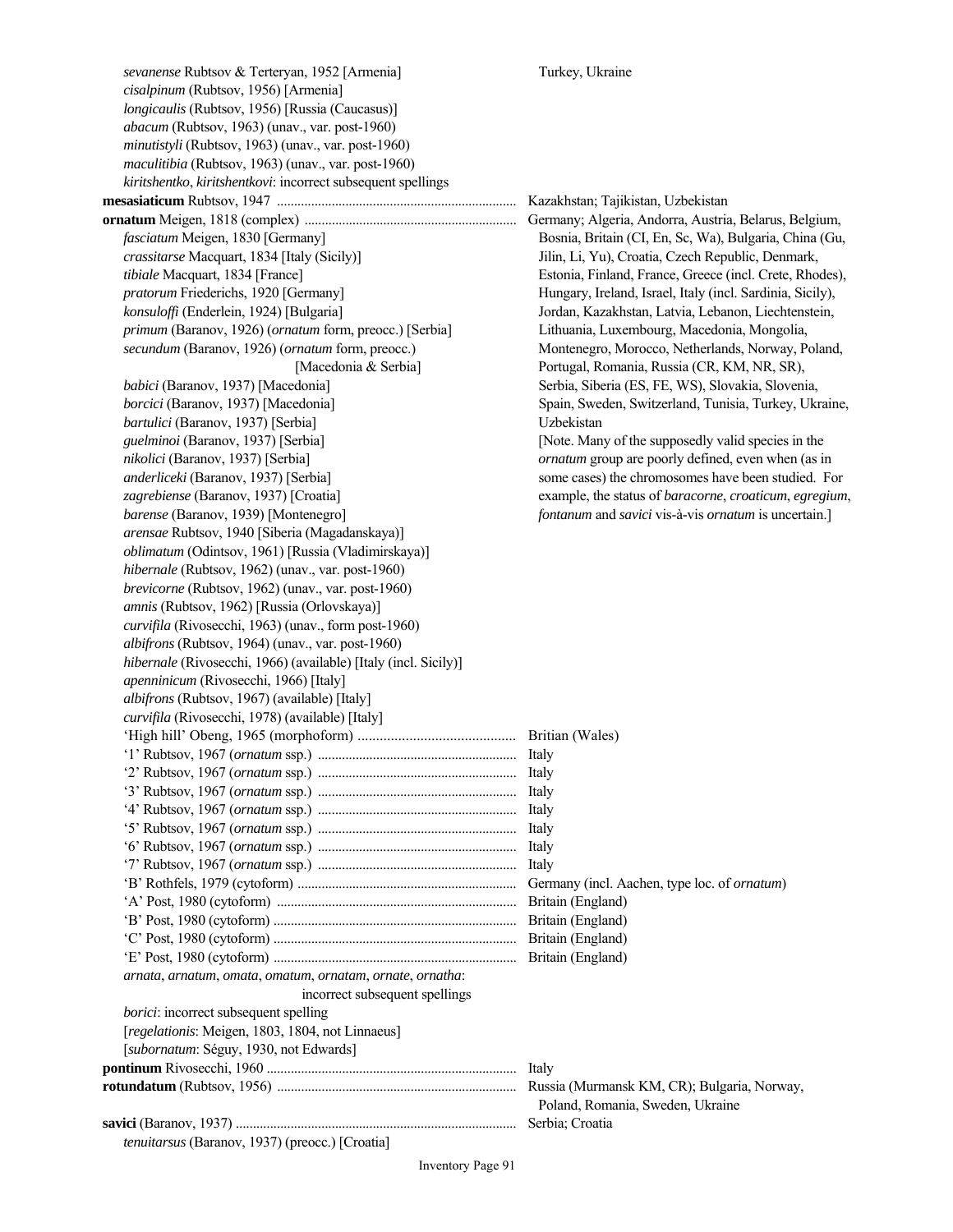| baranovi Smart, 1944 (subst. name)                                                                                     |                                                          |
|------------------------------------------------------------------------------------------------------------------------|----------------------------------------------------------|
|                                                                                                                        |                                                          |
| angustimanus (Enderlein, 1921 [April]) (unav., nomen nudum)                                                            | Bulgaria, Czech Republic, Denmark, France, Germany,      |
| angustimanus (Enderlein, 1921 [June]) (available) [Germany]                                                            | Greece, Hungary, Ireland, Italy, Lithuania, Netherlands, |
|                                                                                                                        | Poland, Portugal, Slovakia, Slovenia, Spain,             |
| wilhelmiana (Enderlein, 1921 [April]) (unav., nomen nudum)                                                             | Switzerland, Turkey, Ukraine                             |
| wilhelmianum (Enderlein, 1921 [June]) (available) [Germany]<br>nigriperna (Enderlein, 1922) [France]                   |                                                          |
| odagmiina (Enderlein, 1922) [Germany]                                                                                  |                                                          |
| spinosum Doby & Deblock, 1957 [Austria]                                                                                |                                                          |
| ? 'A' Rothfels, 1979 (ornatum cytoform)                                                                                |                                                          |
|                                                                                                                        |                                                          |
| PARNASSUM species-group                                                                                                |                                                          |
|                                                                                                                        |                                                          |
| rileyanum (Enderlein, 1922) [USA (New York)]                                                                           | Misr, NC, NJ, NY, Pen, SC, Ten, Ver, Vir, WV);           |
| hydationis Dyar & Shannon, 1927 [USA (Virginia)]                                                                       | Canada (Lab, NB, NS, Ont, Que)                           |
|                                                                                                                        |                                                          |
| PETERSONI species-group                                                                                                |                                                          |
|                                                                                                                        |                                                          |
| '#3' Peterson, 1955 (Simulium sp.)                                                                                     |                                                          |
|                                                                                                                        |                                                          |
| REPTANS species-group                                                                                                  |                                                          |
|                                                                                                                        |                                                          |
| colombaschense (Scopoli, 1780) [usually attrib. Fabricius, 1787]  Serbia; Austria, Bosnia, Bulgaria, Germany, Hungary, |                                                          |
| lanio (Linnaeus, 1771) ['Bannat' (middle Danube region)]                                                               | Italy, Romania, Slovakia. ['Lithuania' error]            |
| columbaczense (Schoenbauer, 1795) [Serbia/Romania]                                                                     | [For dating and authorship of colombaschense, see        |
| flaviventre Strobl, 1898 [Bosnia]                                                                                      | Thompson, Entomological News 112: 125-128 (2001)]        |
| violaceum Enderlein, 1922 ['Banat', Hungary or Romania]                                                                |                                                          |
| profundale Baranov, 1937 [Serbia]                                                                                      |                                                          |
| litorale Baranov, 1937 [Serbia]                                                                                        |                                                          |
| intermedium (Baranov, 1939) (preocc.) [Serbia]                                                                         |                                                          |
| colobatczensis, colombachense, colombascenze, columbacsense,                                                           |                                                          |
| columbascenze, columbaschense, columbaszense,                                                                          |                                                          |
| columbatczensis, columbatschense, columbatzense,                                                                       |                                                          |
| columbazcense, kolumbatzense: incorrect subsequent spellings<br>Ianio: incorrect subsequent spelling                   |                                                          |
|                                                                                                                        |                                                          |
|                                                                                                                        |                                                          |
|                                                                                                                        |                                                          |
|                                                                                                                        |                                                          |
| shachbuzicum Djafarov, 1960 [Azerbaijan]                                                                               |                                                          |
|                                                                                                                        |                                                          |
| mongolense Yankovsky, 1996 (unnecessary subst. name)                                                                   |                                                          |
|                                                                                                                        |                                                          |
|                                                                                                                        | 'Europe'                                                 |
| parvum Enderlein, 1921 [April] (unav., nomen nudum)                                                                    |                                                          |
|                                                                                                                        | Turkey                                                   |
|                                                                                                                        | China (Beijing area)                                     |
|                                                                                                                        | Sweden /'Lapland'; Austria, Belarus, Belgium, Bosnia,    |
| nigrum (Linnaeus, 1746, niger) (no status, pre-1758 name)                                                              | Britain (En, Sc, Wa), Bulgaria, China (He, Xi), Czech    |
| sanguinarium (Pallas, 1771) [Russia (Volga River)]                                                                     | Republic, Denmark, Finland, France, Germany,             |
| argyropeza (Meigen, 1804) [Germany]                                                                                    | Hungary, Ireland, Italy, Latvia, Liechtenstein,          |
| varipes (Meigen, 1818) (unav., publ. as synonym)                                                                       | Lithuania, Luxembourg, Macedonia, Netherlands,           |
| elegans Meigen, 1818 [Germany]                                                                                         | Norway, Poland, Portugal, Romania, Russia (CR, KM,       |
| cinctum Meigen, 1830 [Germany]                                                                                         | NR incl. Novaya Zemlya, SR), Serbia, Siberia (ES,        |
| nana Zetterstedt, 1837 (unav., nomen nudum)                                                                            | WS), Slovakia, Spain, Switzerland, Turkey, Ukraine,      |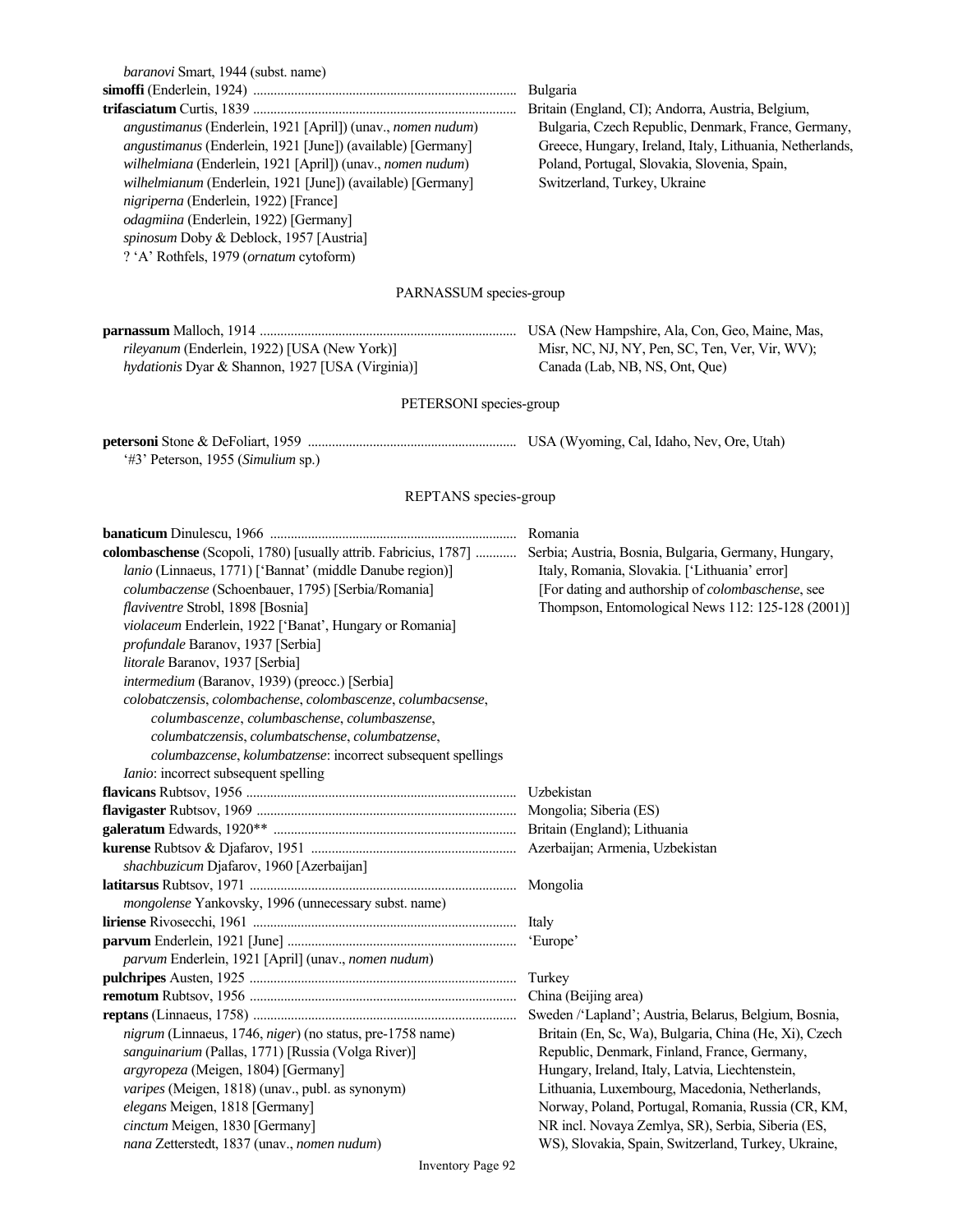| nanum Zetterstedt, 1838 [Sweden]                                  | Uzbekistan |
|-------------------------------------------------------------------|------------|
| pictum Meigen, 1838 [Germany]                                     |            |
| ? humerale Zetterstedt, 1855 [Sweden]                             |            |
| latimanus Enderlein, 1921 [April] (unav., nomen nudum)            |            |
| latimanus Enderlein, 1921 [June] (available) [Britain (England)]† |            |
| heidenreichi Enderlein, 1921 [Germany]                            |            |
| heringi Enderlein, 1925 [Poland]                                  |            |
| ornatoides Baranov, 1926 (valid emendation of ornatoide) [Serbia] |            |
| calopum Baranov, 1926 [Serbia]                                    |            |
| pseudocolumbaczense Baranov, 1937 [Serbia]                        |            |
| tumanicum Baranov, 1937 [Serbia]                                  |            |
| vardaricum Baranov, 1937 [Macedonia]                              |            |
| pukovacense Baranov, 1937 [Macedonia]                             |            |
| glumovoense Baranov, 1937 [Macedonia]                             |            |
| agnatum Baranov, 1937 [Serbia]                                    |            |
| reptantoides Carlsson, 1962 [unspecified European]                |            |
| ? knechteli Dinulescu, 1966 [Romania]                             |            |
| '2' Muráriková, 2005 (morphoform)                                 |            |
| 'A' Day, Goodall & Post, 2008 (molecular form)                    |            |
| 'B' Day, Goodall & Post, 2008 (molecular form)                    |            |
| glumovense: incorrect subsequent spelling                         |            |
| ornatoide: incorrect original spelling                            |            |
| pukovaense: incorrect subsequent spelling                         |            |
| reptanoides, reptantodes, reptantoide: incorrect                  |            |
| subsequent spellings                                              |            |
| retans: incorrect subsequent spelling                             |            |
| sangvinarium: incorrect subsequent spelling                       |            |
|                                                                   |            |
| rheophilum Tan & Chow, 1976 (preocc.)                             |            |
|                                                                   |            |
| tarnograskii: incorrect subsequent spelling                       |            |
|                                                                   |            |
|                                                                   |            |

# SLOSSONAE species-group

|                                                                     | Japan (Hokkaido)                                      |
|---------------------------------------------------------------------|-------------------------------------------------------|
|                                                                     | USA (Minnesota, Alaska, Maine, Mic, Wis); Canada      |
| 'M' Fredeen, 1951 (thesis) (Simulium sp.)                           | (Alb, Lab, Man, NB, NWT, Ont, Oue, Sask)              |
| <i>ruggle, ruggles:</i> incorrect subsequent spelling               |                                                       |
| [ <i>bracteatum</i> : Walker, 1927, not Coquillett]                 |                                                       |
| [venustum: O'Roke, 1930, 1931, 1934, not Say 1823]                  |                                                       |
| <i>venustum: Fallis, Davies &amp; Vickers, 1951, not Say 1823]</i>  |                                                       |
|                                                                     | USA (Florida, Ala, Ark, Geo, Lou, NC, SC, Texas, Vir) |
| <i>slossonal:</i> incorrect subsequent spelling                     |                                                       |
|                                                                     | Siberia (Irkutskaya ES, FE, WS); Canada (Alb, BC,     |
| transiens [and transins, lapsus] Rubtsov, 1939 (unav., nomen nudum) | Man, NWT, Sask, Yukon), China (IM), Finland,          |
| 'R' Fredeen, 1951 (thesis) ( <i>Simulium</i> sp.)                   | Latvia, Mongolia, Poland, Russia (CR, KM, NR),        |
| trinsiens: incorrect subsequent spelling                            | Sweden, USA (Alaska)                                  |
|                                                                     |                                                       |

# STRIATUM species-group

| <i>behense</i> : incorrect original spelling |  |
|----------------------------------------------|--|
|                                              |  |
|                                              |  |
|                                              |  |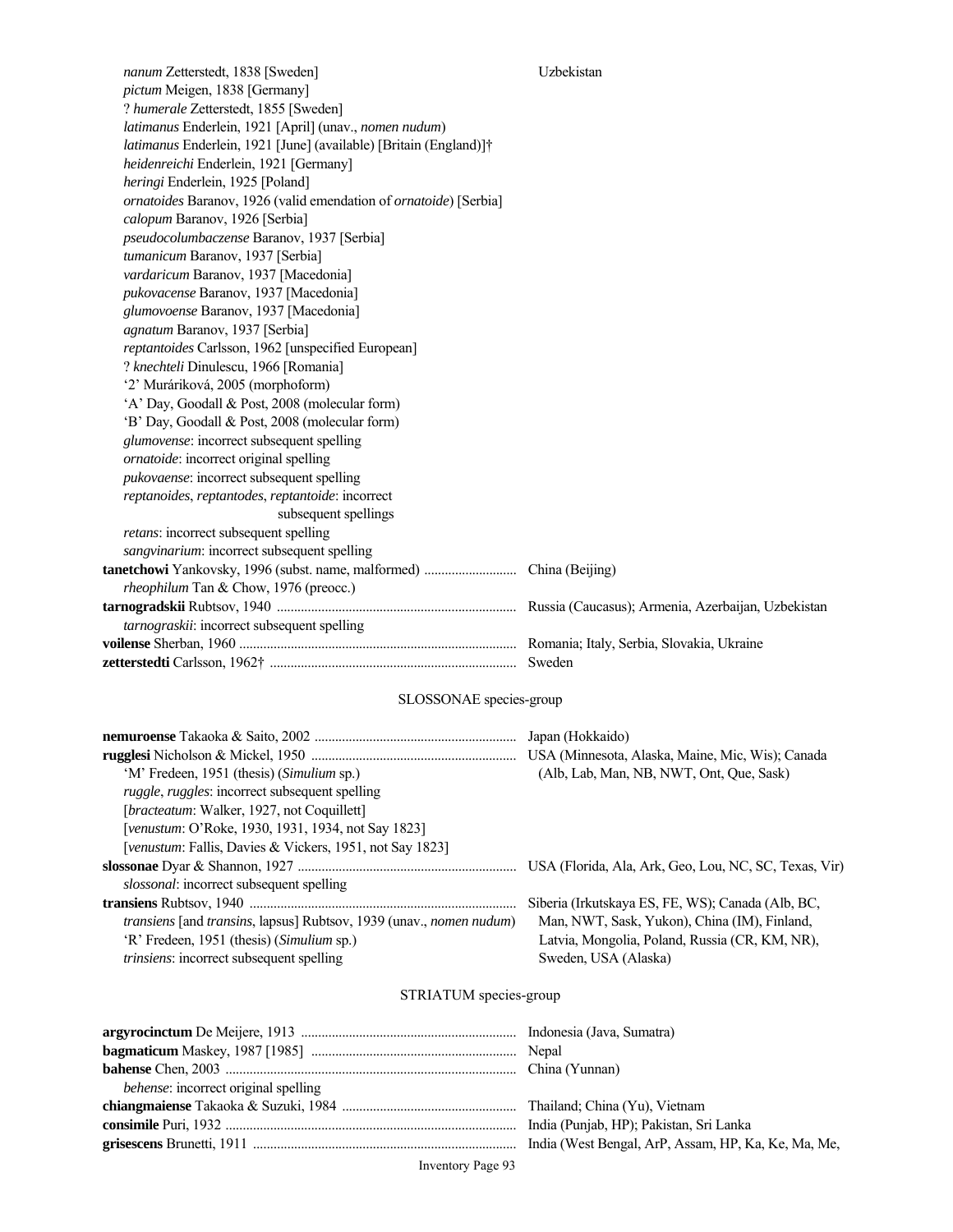| longiunguis (Enderlein, 1936) [Taiwan]                              | Mr, Na, Pu, TN); Bhutan, Pakistan, Taiwan. ['Japan',  |
|---------------------------------------------------------------------|-------------------------------------------------------|
| <i>gresescens:</i> incorrect subsequent spelling                    | 'Korea', 'Thailand' errors]                           |
|                                                                     | Malaysia (Malaya); Vietnam                            |
|                                                                     |                                                       |
|                                                                     | China (Inner Mongolia)                                |
|                                                                     | China (Yunnan, Hainan)                                |
|                                                                     | Thailand; China (Hainan), Vietnam                     |
| nakhnense, nakhoensis, nakhorense: incorrect subsequent spellings   |                                                       |
|                                                                     | India (Punjab, HP); Pakistan                          |
|                                                                     | India (Maharashtra, Ka, Ke)                           |
|                                                                     | Taiwan                                                |
|                                                                     | Taiwan; China (Fu, Gd, Gu, Hainan, HK, Hubei, Jx, Li, |
| 5-striatum: incorrect original spelling                             | Si, Tibet, Yu), Japan (Ky, NI, Sh), Korea (South),    |
| quinquentriatum, quinquestratum: incorrect subsequent spellings     | Thailand, Vietnam                                     |
| [grisescens: Bentinck, 1955, not Brunetti]                          |                                                       |
|                                                                     |                                                       |
| saceatum: incorrect subsequent spelling                             |                                                       |
|                                                                     |                                                       |
| latistriatum Senior-White, 1922 [India (Tamil Nadu)]                |                                                       |
| cinquestriatum: incorrect subsequent spelling (lapsus for striatum) |                                                       |
|                                                                     | Sri Lanka                                             |
|                                                                     |                                                       |
| <i>thailandieum:</i> incorrect subsequent spelling                  |                                                       |
|                                                                     |                                                       |
|                                                                     |                                                       |
|                                                                     |                                                       |

# TUBEROSUM species-group

| <i>aenifacies</i> : incorrect subsequent spelling<br>anguslifilum, angustifilium, angustiphilum:<br>incorrect subsequent spellings<br>Sweden; Canada (Nun), Finland, Russia (CR, KM),<br>annulitarsis Zetterstedt, 1837 (unav., nomen nudum)<br>Siberia (FE)<br>minutissimum Zetterstedt, 1850 [Sweden]<br>'FGIO' Adler & Kuusela, 1994 (tuberosum cytoform)<br>'CDE' Landau, 1962 (tuberosum cytoform)<br>Mic, NC, NH, NJ, NY, Pen, Ten, Vir, Wis, WV);<br>'CDE-2' Mason, 1982 (tuberosum cytoform)<br>Canada (Ont, Que)<br>'CDEM' Mason, 1984 (tuberosum cytoform)<br>'FGH' Landau, 1962 (tuberosum cytoform)<br>Pen, SC, Ten, Vir); Canada (Alb, BC, Lab, NB, Nfld,<br>NWT, Ont, PEI, Que incl. Magdalen Islands, Sask)<br>Russia (Permskaya CR, SR)<br>Thailand<br>'E' Takaoka & Suzuki, 1984 (Simulium sp.)<br>'A' Tangkawanit, Kuvangkadilok, Baimai & Adler, 2009 (cytoform)<br>'B' Tangkawanit, Kuvangkadilok, Baimai & Adler, 2009 (cytoform)<br>Russia (Kuybyshev CR)<br>'4' Kunze, 1953 (Simulium species)<br>Siberia (Buryatskaya ES)<br>jugotum: incorrect subsequent spelling |  |
|---------------------------------------------------------------------------------------------------------------------------------------------------------------------------------------------------------------------------------------------------------------------------------------------------------------------------------------------------------------------------------------------------------------------------------------------------------------------------------------------------------------------------------------------------------------------------------------------------------------------------------------------------------------------------------------------------------------------------------------------------------------------------------------------------------------------------------------------------------------------------------------------------------------------------------------------------------------------------------------------------------------------------------------------------------------------------------------------|--|
|                                                                                                                                                                                                                                                                                                                                                                                                                                                                                                                                                                                                                                                                                                                                                                                                                                                                                                                                                                                                                                                                                             |  |
|                                                                                                                                                                                                                                                                                                                                                                                                                                                                                                                                                                                                                                                                                                                                                                                                                                                                                                                                                                                                                                                                                             |  |
|                                                                                                                                                                                                                                                                                                                                                                                                                                                                                                                                                                                                                                                                                                                                                                                                                                                                                                                                                                                                                                                                                             |  |
|                                                                                                                                                                                                                                                                                                                                                                                                                                                                                                                                                                                                                                                                                                                                                                                                                                                                                                                                                                                                                                                                                             |  |
|                                                                                                                                                                                                                                                                                                                                                                                                                                                                                                                                                                                                                                                                                                                                                                                                                                                                                                                                                                                                                                                                                             |  |
|                                                                                                                                                                                                                                                                                                                                                                                                                                                                                                                                                                                                                                                                                                                                                                                                                                                                                                                                                                                                                                                                                             |  |
|                                                                                                                                                                                                                                                                                                                                                                                                                                                                                                                                                                                                                                                                                                                                                                                                                                                                                                                                                                                                                                                                                             |  |
|                                                                                                                                                                                                                                                                                                                                                                                                                                                                                                                                                                                                                                                                                                                                                                                                                                                                                                                                                                                                                                                                                             |  |
|                                                                                                                                                                                                                                                                                                                                                                                                                                                                                                                                                                                                                                                                                                                                                                                                                                                                                                                                                                                                                                                                                             |  |
|                                                                                                                                                                                                                                                                                                                                                                                                                                                                                                                                                                                                                                                                                                                                                                                                                                                                                                                                                                                                                                                                                             |  |
|                                                                                                                                                                                                                                                                                                                                                                                                                                                                                                                                                                                                                                                                                                                                                                                                                                                                                                                                                                                                                                                                                             |  |
|                                                                                                                                                                                                                                                                                                                                                                                                                                                                                                                                                                                                                                                                                                                                                                                                                                                                                                                                                                                                                                                                                             |  |
|                                                                                                                                                                                                                                                                                                                                                                                                                                                                                                                                                                                                                                                                                                                                                                                                                                                                                                                                                                                                                                                                                             |  |
|                                                                                                                                                                                                                                                                                                                                                                                                                                                                                                                                                                                                                                                                                                                                                                                                                                                                                                                                                                                                                                                                                             |  |
|                                                                                                                                                                                                                                                                                                                                                                                                                                                                                                                                                                                                                                                                                                                                                                                                                                                                                                                                                                                                                                                                                             |  |
|                                                                                                                                                                                                                                                                                                                                                                                                                                                                                                                                                                                                                                                                                                                                                                                                                                                                                                                                                                                                                                                                                             |  |
|                                                                                                                                                                                                                                                                                                                                                                                                                                                                                                                                                                                                                                                                                                                                                                                                                                                                                                                                                                                                                                                                                             |  |
|                                                                                                                                                                                                                                                                                                                                                                                                                                                                                                                                                                                                                                                                                                                                                                                                                                                                                                                                                                                                                                                                                             |  |
|                                                                                                                                                                                                                                                                                                                                                                                                                                                                                                                                                                                                                                                                                                                                                                                                                                                                                                                                                                                                                                                                                             |  |
|                                                                                                                                                                                                                                                                                                                                                                                                                                                                                                                                                                                                                                                                                                                                                                                                                                                                                                                                                                                                                                                                                             |  |
|                                                                                                                                                                                                                                                                                                                                                                                                                                                                                                                                                                                                                                                                                                                                                                                                                                                                                                                                                                                                                                                                                             |  |
|                                                                                                                                                                                                                                                                                                                                                                                                                                                                                                                                                                                                                                                                                                                                                                                                                                                                                                                                                                                                                                                                                             |  |
|                                                                                                                                                                                                                                                                                                                                                                                                                                                                                                                                                                                                                                                                                                                                                                                                                                                                                                                                                                                                                                                                                             |  |
|                                                                                                                                                                                                                                                                                                                                                                                                                                                                                                                                                                                                                                                                                                                                                                                                                                                                                                                                                                                                                                                                                             |  |
|                                                                                                                                                                                                                                                                                                                                                                                                                                                                                                                                                                                                                                                                                                                                                                                                                                                                                                                                                                                                                                                                                             |  |
|                                                                                                                                                                                                                                                                                                                                                                                                                                                                                                                                                                                                                                                                                                                                                                                                                                                                                                                                                                                                                                                                                             |  |
|                                                                                                                                                                                                                                                                                                                                                                                                                                                                                                                                                                                                                                                                                                                                                                                                                                                                                                                                                                                                                                                                                             |  |
|                                                                                                                                                                                                                                                                                                                                                                                                                                                                                                                                                                                                                                                                                                                                                                                                                                                                                                                                                                                                                                                                                             |  |
|                                                                                                                                                                                                                                                                                                                                                                                                                                                                                                                                                                                                                                                                                                                                                                                                                                                                                                                                                                                                                                                                                             |  |
|                                                                                                                                                                                                                                                                                                                                                                                                                                                                                                                                                                                                                                                                                                                                                                                                                                                                                                                                                                                                                                                                                             |  |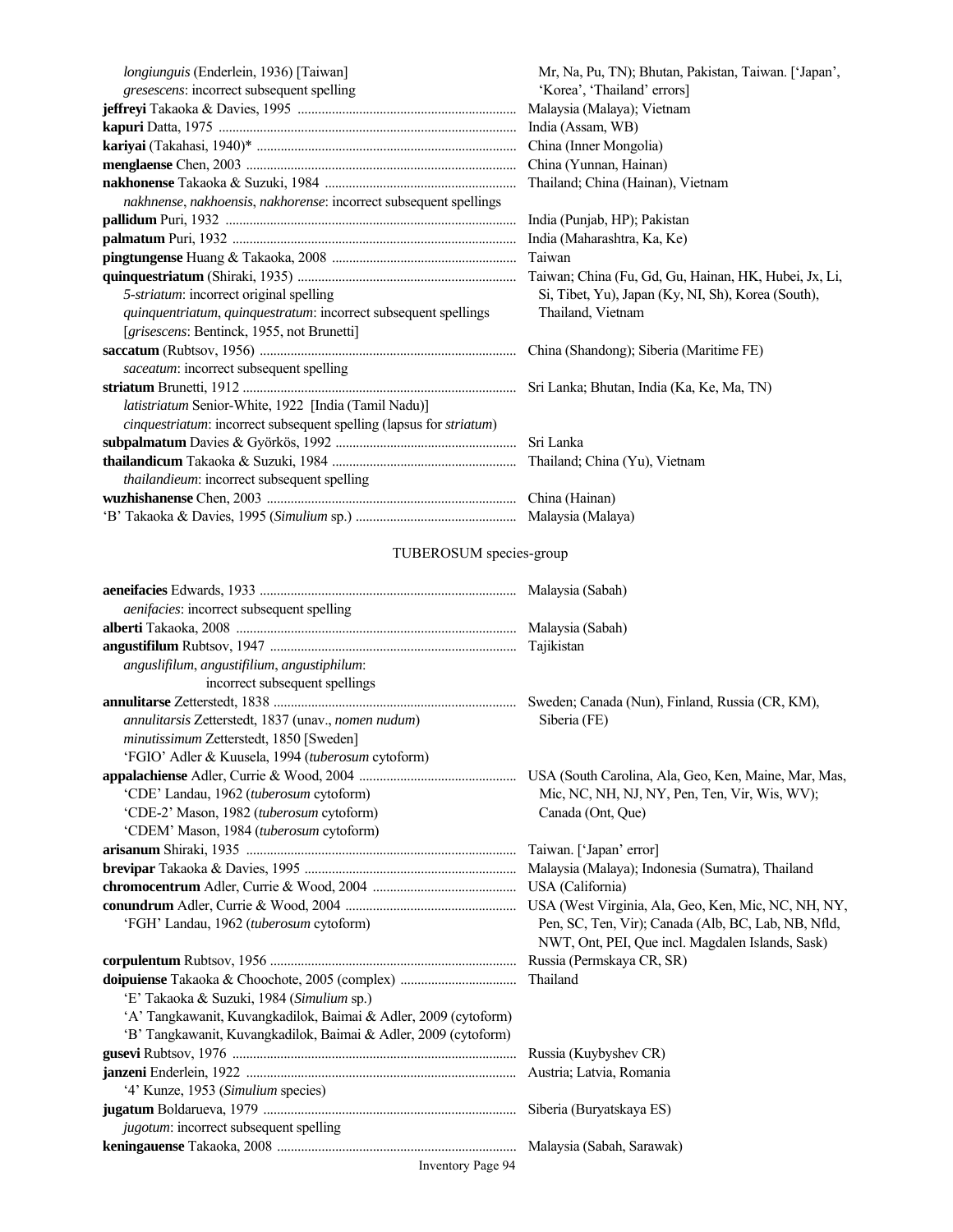| [sabahense: Smart & Clifford, 1969 (part)]                        |                                                          |
|-------------------------------------------------------------------|----------------------------------------------------------|
|                                                                   |                                                          |
|                                                                   |                                                          |
| 'species 1' Tangkawanit, Kuvangkadilok, Baimai &                  |                                                          |
| Adler, 2009 (cytoform)                                            |                                                          |
|                                                                   |                                                          |
|                                                                   |                                                          |
|                                                                   |                                                          |
|                                                                   |                                                          |
| nidithorax: incorrect subsequent spelling                         | ['Thailand' error]                                       |
|                                                                   |                                                          |
| 'CKL' Landau, 1962 (tuberosum cytoform)                           | Lou, Maine, Mar, Min, Misp, Misr, Neb, NJ, Ohio, Okl,    |
| [tuberosum: authors (Nebraska), not Lundström]                    | Pen, SC, Ten, Texas, Wis, WV); Canada (Ont)              |
|                                                                   |                                                          |
|                                                                   |                                                          |
|                                                                   |                                                          |
|                                                                   |                                                          |
|                                                                   |                                                          |
|                                                                   |                                                          |
|                                                                   |                                                          |
|                                                                   |                                                          |
|                                                                   |                                                          |
| fasciatum Puri, 1932 (preocc.) [India (Himachal Pradesh)]         | China (Fu, Gu, Hubei, Li, Si, Tibet, Yu), Japan (Hok,    |
| yokotense Shiraki, 1935 [Japan (Honshu)]                          | Hon, Ky, NI, Sh), Korea (South), Nepal, Pakistan,        |
| 'J-5' Bentinck, 1955 (Simulium sp.)                               | Taiwan, Thailand                                         |
| rafibasis, rufiasis: incorrect subsequent spellings               |                                                          |
|                                                                   |                                                          |
|                                                                   |                                                          |
| 'D' Takaoka & Suzuki, 1984 (Simulium sp.)                         |                                                          |
| 'H' Thanwisai, 2004 (thesis) (Simulium sp.)                       |                                                          |
| 'nr. rufibasis' Thanwisai, Kuvangkadilok & Baimai,                |                                                          |
| 2006 (Simulium sp.)                                               |                                                          |
|                                                                   |                                                          |
|                                                                   |                                                          |
| splendidum Stukolkina, 1939 (unav., nomen nudum, attrib. Rubtsov) | Russia (KM)                                              |
| splendidum Rubtsov, 1939 (unav., nomen nudum)                     |                                                          |
|                                                                   |                                                          |
|                                                                   |                                                          |
| ryukyuense Ogata, 1966 [Japan (Okinawa)]                          | Jx, Si, Yu), Korea (South), Siberia (FE incl. Sakhalin), |
| suznkii: incorrect subsequent spelling                            | Taiwan                                                   |
| 'J' Tangkawanit, Kuvangkadilok, Baimai & Adler, 2009              |                                                          |
| (tani cytoform)                                                   | China                                                    |
| [tuberosum: authors (Japan), not Lundström]                       |                                                          |
|                                                                   | Malaysia (Malaya); Indonesia (Sumatra), Thailand,        |
|                                                                   | Vietnam                                                  |
| 'A' Tangkawanit, Kuvangkadilok, Baimai & Adler, 2009 (cytoform).  | Thailand                                                 |
| 'B' Pramual, Kuvangkadilok, Baimai & Walton, 2005 (cytoform)      |                                                          |
| 'B' Tangkawanit, Kuvangkadilok, Baimai & Adler, 2009 (cytoform)   | Thailand                                                 |
| 'A' Pramual, Kuvangkadilok, Baimai & Walton, 2005 (cytoform)      |                                                          |
| 'C' Tangkawanit, Kuvangkadilok, Baimai & Adler, 2009 (cytoform)   | Thailand                                                 |
| 'D' Tangkawanit, Kuvangkadilok, Baimai & Adler, 2009 (cytoform)   | Thailand                                                 |
| 'E' Tangkawanit, Kuvangkadilok, Baimai & Adler, 2009 (cytoform)   | Thailand                                                 |
| 'F' Tangkawanit, Kuvangkadilok, Baimai & Adler, 2009 (cytoform)   | Thailand                                                 |
| 'G' Tangkawanit, Kuvangkadilok, Baimai & Adler, 2009 (cytoform)   | Thailand                                                 |
| 'H' Tangkawanit, Kuvangkadilok, Baimai & Adler, 2009 (cytoform)   | Thailand                                                 |
| 'I' Tangkawanit, Kuvangkadilok, Baimai & Adler, 2009 (cytoform)   | Thailand                                                 |
| [nitidithorax: Crosskey, 1973 / Takaoka & Suzuki, 1984, not Puri] |                                                          |
|                                                                   | China (Hainan)                                           |
| truncatum Guo, Zhang, An, Zhang, Zheng, Dong & Zhao, 2008         |                                                          |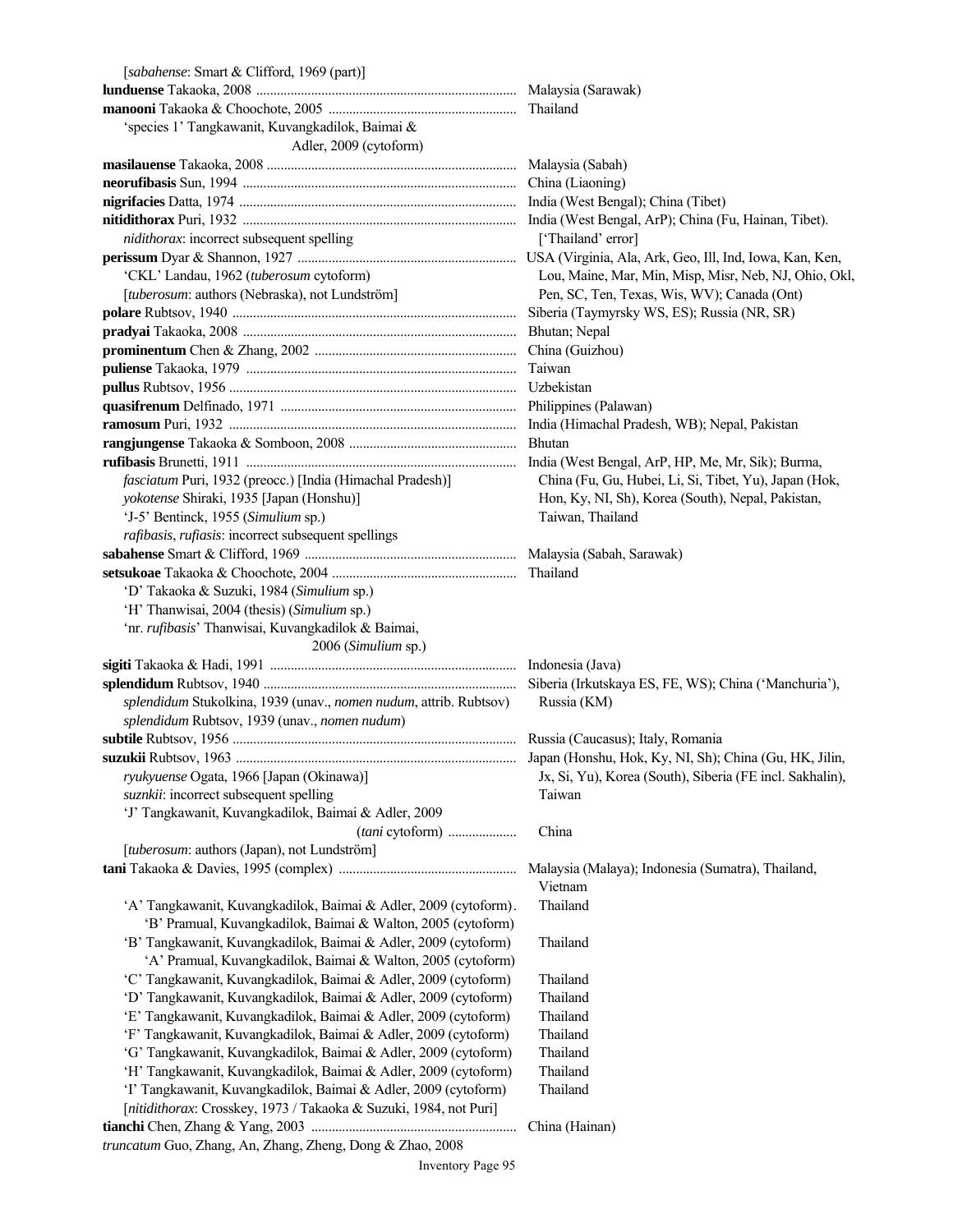| (junior primary homonym of <i>truncatum</i> Lundström, 1911,  |                                                                                              |
|---------------------------------------------------------------|----------------------------------------------------------------------------------------------|
|                                                               | China (Xinjiang)<br>Finland; Canada (Alb, BC, Lab, Man, NB, Nfld, Nun,                       |
| ? '2' Jenkins, 1948 (Simulium sp.)                            | NWT, Ont, PEI, Que, Sask, Yukon), Norway, Russia                                             |
| 'AB' Landau, 1962 (cytoform)                                  | (CR, KM, NR), Siberia (ES, FE, WS), Sweden, USA                                              |
| 'A' Wong, 1976 (thesis) (morphoform)                          | (Ala, Alaska, Ark, Col, Flo, Geo, Ind, Ken, Maine, Mic,                                      |
| 'A' Mason, 1982 (cytoform)                                    | Min, Misp, Misr, Mon, NC, NH, NJ, NM, NY, Ohio,                                              |
| 'Y <sub>2</sub> ' Mason, 1982 (cytoform)                      | Okl, Pen, SC, Ten, Vir, Wis, WV), Andorra (?),                                               |
| tuberozum: incorrect subsequent spelling                      | Belarus (?), Belgium (?), Bosnia (?), Britain [not                                           |
|                                                               | tuberosum s. str.] (En, Sc, Was), Bulgaria (?), Czech                                        |
|                                                               | Republic (?), France (?), Germany [not tuberosum s.                                          |
|                                                               | str.], Ireland (?), Lithuania (?), Poland (?), Portugal (?),                                 |
|                                                               | Romania (?), Slovakia (?), Slovenia (?), Spain (?),                                          |
|                                                               | Switzerland (?), Turkey (?), Ukraine (?). ['Mexico'                                          |
|                                                               | error]                                                                                       |
|                                                               | Siberia (Irkutskaya ES, FE, WS); China (Jilin),                                              |
|                                                               | Finland, Mongolia, Norway, Russia (NR), Sweden                                               |
|                                                               | USA (Utah, Cal, Col, Mon, Ore, Wyo); Canada (Alb,                                            |
| 'FG/FG' McCreadie, Adler & Burger, 1997 (tuberosum cytoform)  | BC)                                                                                          |
|                                                               |                                                                                              |
| 'F' Adler & McCreadie, 1997 (tuberosum cytoform)              | Misp, NC, NJ, Ten, Texas, Vir)                                                               |
| [tuberosum: authors (southeastern USA), not Lundström]        |                                                                                              |
|                                                               |                                                                                              |
| turmale Twinn, 1938 [USA (Utah)]                              | Idaho, Ken, Maine, Mas, Mic, Misp, Mon, NC, NH,                                              |
| 'FG' Landau, 1962 (tuberosum cytoform)                        | NJ, NM, NY, Ohio, Ore, Pen, SC, SD, Ten, Utah, Ver,                                          |
| 'B' Wong, 1976 (thesis) (tuberosum morphoform)                | Vir, Was, Wis, WV, Wyo); Canada (Alb, BC, Lab,                                               |
|                                                               | Man, NB, NS, NWT, Ont, PEI, Que incl. Magdalen                                               |
|                                                               | Islands, Sask, Yukon), Mexico (Du)                                                           |
|                                                               | Siberia (Irkutskaya ES, FE, WS); Austria, Canada (Alb,                                       |
| 'FGI' Mason, 1982 (tuberosum cytoform)                        | Nun, NWT, Yukon), China (He), Czech Republic,                                                |
| vurgare: incorrect subsequent spelling                        | Finland, Germany, Kazakhstan, Latvia, Mongolia,                                              |
| [tuberosum: authors, not Lundström]                           | Norway, Romania, Russia (CR, NR, SR), Slovakia,<br>Sweden, Ukraine, USA (Alaska), Uzbekistan |
|                                                               | Thailand                                                                                     |
|                                                               | Thailand                                                                                     |
| [brevipar: Takaoka & Saito, 1996 / Thanwisai, Kuvangkadilok & |                                                                                              |
| Baimai, 2006, not Takaoka & Davies]                           |                                                                                              |
| 'species 2' Tangkawanit, Kuvangkadilok, Baimai &              |                                                                                              |
|                                                               |                                                                                              |
|                                                               |                                                                                              |
| VARIEGATUM species-group                                      |                                                                                              |

| obreptans Edwards, 1920 (unav., publ. as synonym)<br>montanum Enderlein, 1921 [April] (unav., nomen nudum)<br><i>montanum</i> Enderlein, 1921 [June] (available, preocc.) [Germany]<br>mehelyi Enderlein, 1926 [Slovakia]<br><i>polae</i> Smart, 1944 (subst. name, for <i>montanum</i> )<br>celticum Doby & Rault, 1960 [France]<br><i>rheophilum</i> (Knoz, 1961) [Czech Republic]<br><i>daviesi</i> (Rubtsov, 1964) (unav., var. post-1960)<br>edwardsi (Rubtsov, 1964) (unav., var. post-1960)<br>argireatum, argureatum, argyraetum, arygreatum, argyrestum:<br>incorrect subsequent spellings<br><i>mehelii</i> : incorrect subsequent spelling<br><i>obreptens:</i> incorrect subsequent spelling<br>[ <i>monticola</i> : authors, not Friederichs] | Germany; Andorra, Austria, Bosnia, Britain (En, Sc,<br>Wa), Bulgaria, Czech Republic, Finland, France,<br>Hungary, Ireland, Italy, Luxembourg, Macedonia,<br>Norway, Poland, Portugal, Romania, Serbia,<br>Slovakia, Slovenia, Spain, Sweden, Switzerland,<br>Turkey, Ukraine, Kazakhstan (?) |
|------------------------------------------------------------------------------------------------------------------------------------------------------------------------------------------------------------------------------------------------------------------------------------------------------------------------------------------------------------------------------------------------------------------------------------------------------------------------------------------------------------------------------------------------------------------------------------------------------------------------------------------------------------------------------------------------------------------------------------------------------------|-----------------------------------------------------------------------------------------------------------------------------------------------------------------------------------------------------------------------------------------------------------------------------------------------|
|                                                                                                                                                                                                                                                                                                                                                                                                                                                                                                                                                                                                                                                                                                                                                            | Morocco                                                                                                                                                                                                                                                                                       |
|                                                                                                                                                                                                                                                                                                                                                                                                                                                                                                                                                                                                                                                                                                                                                            | Thailand                                                                                                                                                                                                                                                                                      |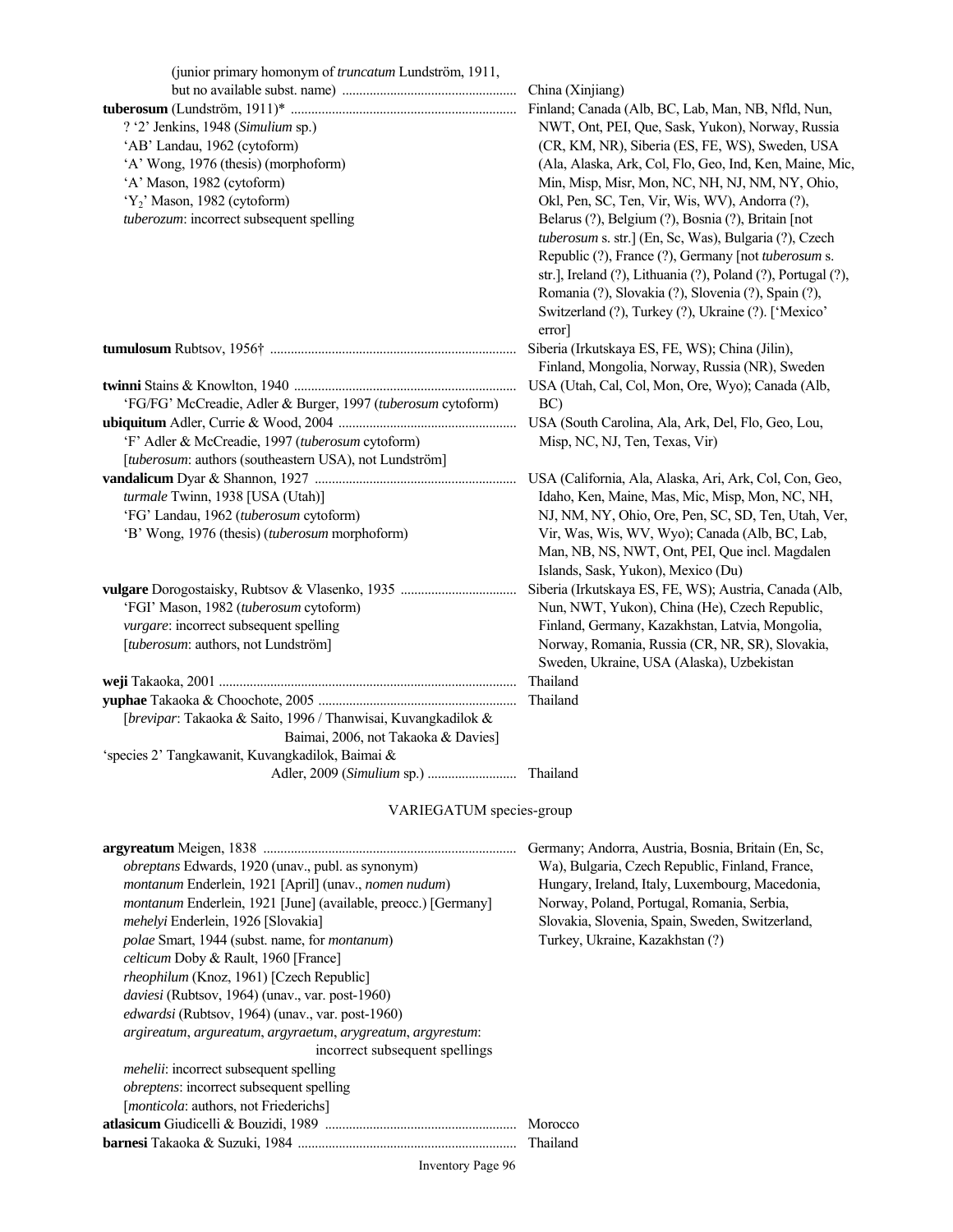[*hackeri*: Edwards, 1928 (part, Thailand)] **berberum** Giudicelli & Bouzidi, 1989 ........................................................ Morocco **bulla** Davies & Györkös, 1987 .................................................................... Sri Lanka 'b' Davies, 1984 (*Simulium* sp.) **caohaiense** Chen & Zhang, 1997 .......................................................... China (Guizhou) **chamlongi** Takaoka & Suzuki, 1984 ........................................................... Thailand; Burma, China (Tibet, Yu), Vietnam **cognatum** An & Yan, 2009 ......................................................................... China (Tibet) **cruszi** Davies & Györkös, 1992 ................................................................... Sri Lanka 'C' Davies, 1984 (*Simulium* sp., part) **debacli** Terteryan, 1952 ................................................................................ Armenia; Azerbaijan, Bulgaria, Romania, Turkey **elongatum** Takaoka, 2003 ........................................................................... Indonesia (Sulawesi) **exile** (Rubtsov, 1956) .................................................................................... Azerbaijan; Kazakhstan, Romania **flavum** Takaoka, 2003 ................................................................................. Indonesia (Sulawesi) **globosum** Takaoka, 2003 ............................................................................. Indonesia (Sulawesi) **gribae** (Rubtsov, 1956) ................................................................................ Tajikistan **gurneyae** Senior-White, 1922 ...................................................................... India (Tamil Nadu, Ka, Ma) *gurineya*: incorrect subsequent spelling **hackeri** Edwards, 1928 ................................................................................ Malaysia (Malaya) **himalayense** Puri, 1932 ............................................................................... India (West Bengal, ArP, Bihar, HP, Mr, Sik); ? *vega* (Maskey, 1998) [Nepal]\* China (Tibet), Nepal, Pakistan *vega* (Maskey, 1986) (thesis) (unav., *nomen nudum*) *himalyaense*: incorrect subsequent spelling **humerosum** Rubtsov, 1947 ......................................................................... Tajikistan **jingfui** Cai, An & Li, 2008 ........................................................................... China (Sichuan) **karenkoense** (Shiraki, 1935) ....................................................................... Taiwan. ['Japan' error] **laplandicum** (Chubareva & Yankovsky, 1992) ......................................... Russia (Murmansk KM) **laxum** Takaoka, 2003 ................................................................................... Indonesia (Sulawesi) **linduense** Takaoka, 2003 ............................................................................. Indonesia (Sulawesi) **liubaense** Liu & An, 2009 ............................................................................ China (Shaanxi) **lonchatum** Chen, Zhang & Huang, 2005 .................................................... China (Sichuan) **lorense** Takaoka, 2003 ................................................................................. Indonesia (Sulawesi) **luridum** Takaoka, 2003 ............................................................................... Indonesia (Sulawesi) **malinoense** Takaoka, 2003 .......................................................................... Indonesia (Sulawesi) **maximum** (Knoz, 1961) .............................................................................. Czech Republic; Austria, Bosnia, Bulgaria, France, '2' Kúdela & Jedlička, 2002 (*monticola* morphoform) Germany, Italy, Poland, Romania, Serbia, Slovakia, Spain, Switzerland, Ukraine **molliculum** Takaoka, 2003 .......................................................................... Indonesia (Sulawesi) **monticola** Friederichs, 1920 ........................................................................ Germany; Algeria, Andorra, Austria, Belgium, Bosnia, dorieri Doby & Rault, 1960 [France & Austria] Bulgaria, Czech Republic, Finland, France (incl.  *petrophilum* (Rubtsov, 1964) (unav., var. post-1960) Corsica), Italy, Luxembourg, Macedonia, Norway,  *stenostylus* (Rubtsov & Carlsson, 1965) [Sweden] Poland, Portugal, Romania, Russia (CR, NR, SR), *stenostyla*: incorrect subsequent spelling Serbia, Slovakia, Slovakia, Slovenia, Spain, Sweden, Switzerland, Ukraine. ['Britain' error] **monticoloides** (Rubtsov, 1956) ................................................................... Russia (Caucasus); Bulgaria, Georgia, Romania, Turkey, *monticoloide*: incorrect subsequent spelling Ukraine (Crimea) **niha** Giudicelli & Dia, 1986 ......................................................................... Lebanon; Turkey **nilgiricum** Puri, 1932 ................................................................................... India (Tamil Nadu); Sri Lanka *niljiricum*: incorrect subsequent spelling **nishijimai** (Ono, 1978) ................................................................................. Japan (Hokkaido); Siberia (Kurile Islands FE) **nubis** Davies & Györkös, 1987 ................................................................... Sri Lanka 'C' Davies, 1984 (*Simulium* sp., part) **oitanum** (Shiraki, 1935) ............................................................................... Japan (Kyushu, Hok, Hon, NI, Sh); China (Gu, Jilin, Li, *aokii* (Takahasi, 1941) [Japan (Honshu)] Yu), Korea (South), Nepal, Siberia (FE incl. Sakhalin) **palopoense** Takaoka, 2003 .......................................................................... Indonesia (Sulawesi) **paranubis** Davies & Györkös, 1992 ........................................................... Sri Lanka 'C' Davies, 1984 (*Simulium* sp., part) **pelius** Sun, 1994 ........................................................................................... China (Liaoning) *pedius*: incorrect subsequent spelling **qianense** Chen & Chen, 2001 ...................................................................... China (Guizhou, Hubei)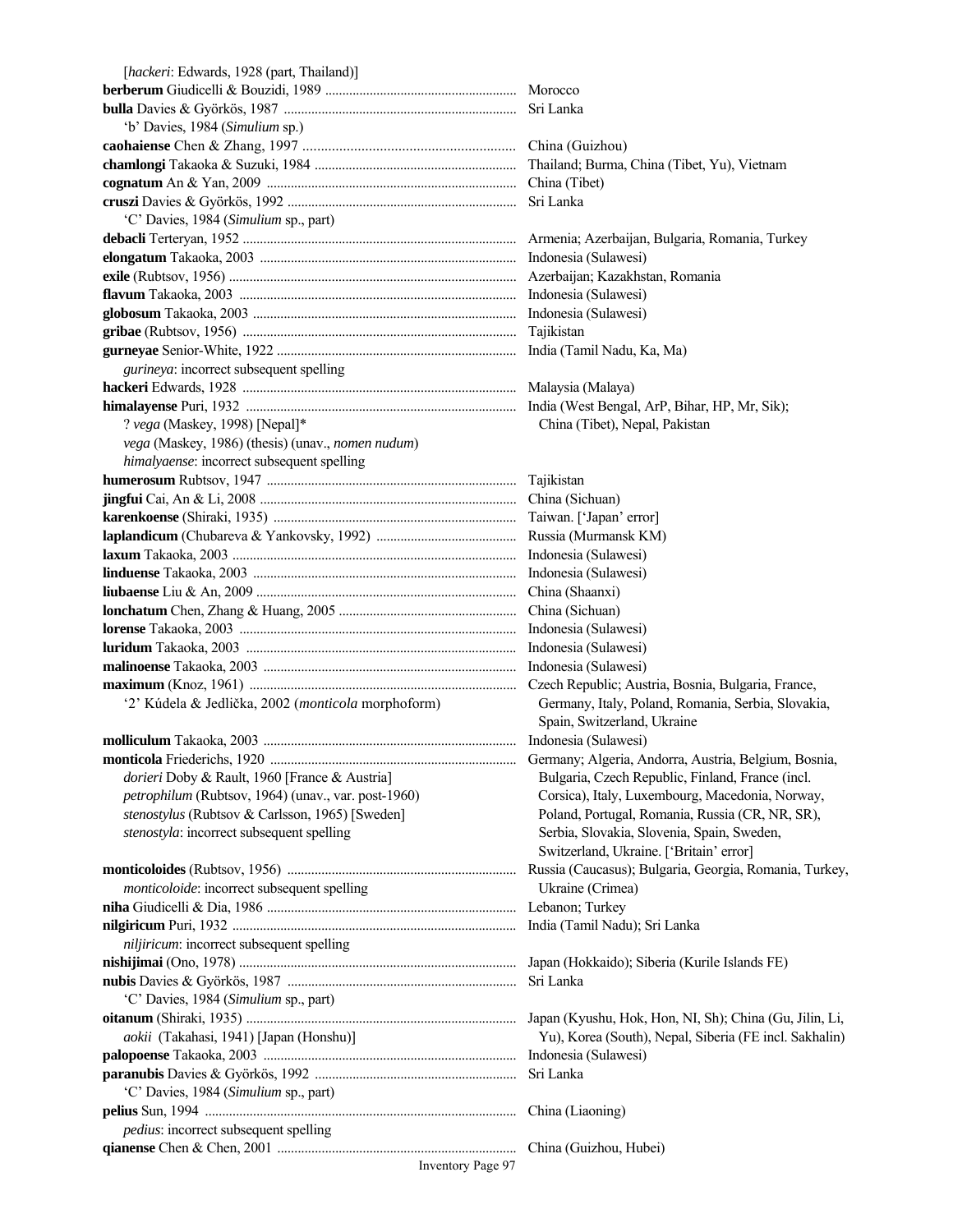|                                                            | China (Tibet)                                          |
|------------------------------------------------------------|--------------------------------------------------------|
|                                                            | Nepal                                                  |
|                                                            | Germany; Algeria, Andorra, Armenia, Austria,           |
| varium Meigen, 1818 [Austria]                              | Azerbaijan, Belgium, Bosnia, Britain (En, Sc, Wa),     |
| luteicorne Stephens, 1829 (unav., nomen nudum)             | Bulgaria, Czech Republic, France (incl. Corsica),      |
| affine Stephens, 1829 (unav., nomen nudum)                 | Greece (incl. Andros, Rhodes), Hungary, Iran, Ireland, |
| rivulare Planchon, 1844 [France]                           | Italy (incl. Sicily), Lebanon, Morocco, Poland,        |
| veneficum Friederichs, 1920 [Germany]                      | Portugal, Romania, Russia (Caucasus), Serbia,          |
| bulgarica (Enderlein, 1921 [April]) (unav., nomen nudum)   | Slovakia, Slovenia, Spain, Sweden, Switzerland,        |
| bulgaricum (Enderlein, 1921 [June]) (available) [Bulgaria] | Turkey, Ukraine, Kazakhstan (?), Pakistan (?),         |
| vernale (Rubtsov, 1956) [Azerbaijan]                       | Uzbekistan (?). ['Cyprus' error]                       |
| autumnale (Rubtsov, 1956) [Armenia]                        |                                                        |
| padanum (Rubtsov, 1964) (unav., var. post-1960)            |                                                        |
| slovakense (Rubtsov, 1964) (unav., var. post-1960)         |                                                        |
| pseudovernale (Rubtsov, 1964) (unav., var. post-1960)      |                                                        |
| venifica: incorrect subsequent spelling                    |                                                        |
| wariegatum: incorrect subsequent spelling                  |                                                        |
| [livida: Meigen, 1818, not Schellenberg]                   |                                                        |
|                                                            | Spain; Algeria, France, Morocco                        |
| gaudi Grenier & Faure, 1957 [Morocco]                      |                                                        |
| xantinum: incorrect subsequent spelling                    |                                                        |
|                                                            |                                                        |
|                                                            |                                                        |
|                                                            |                                                        |
| 'aff. monticola' Dušinský, Kúdela, Stloukalová & Jedlička, |                                                        |
| $2006$ ( <i>Simulium</i> sp.)                              | Slovakia                                               |
| '1' Kúdela & Jedlička, 2002 (monticola morphoform)         |                                                        |
| VENUSTUM species-group                                     |                                                        |
|                                                            |                                                        |
|                                                            |                                                        |
| submorsitans Rubtsov 1940 (preocc.)                        |                                                        |

| <i>submorsitans Kublsov, 1940 (preoce.)</i>                     |                                                   |
|-----------------------------------------------------------------|---------------------------------------------------|
| <i>aenulum, semulum: incorrect subsequent spellings</i>         |                                                   |
| [venustum: authors (Mongolia), not Say]                         |                                                   |
|                                                                 |                                                   |
| 'Kusa-buyu' Kani, 1944                                          | Korea (South)                                     |
| <i>venustum: authors (Japan), not Say]</i>                      |                                                   |
|                                                                 | Georgia; Armenia, Turkey                          |
|                                                                 | Siberia (Magadan FE, Kamchatka FE); China (He)    |
|                                                                 | Canada (Newfoundland, Ont, Que incl. Magdalen     |
| 'CC2 (Cal 4; CTC 4)' Rothfels, Feraday & Kaneps,                | Islands); USA (Ala, Ken, NC, Pen, SC, Ten, Vir)   |
| 1978 ( <i>venustum</i> cytoform)                                |                                                   |
|                                                                 | Canada (Saskatchewan, Alb, Man); USA (Idaho)      |
| 'CC4' Adler, 1986 (venustum cytoform)                           |                                                   |
|                                                                 |                                                   |
| 'CC(gB)B' Rothfels, 1979 (venustum cytoform)                    | Man, Nfld, NWT, Oue, Sask)                        |
| 'CC3' Rothfels, 1981 (venustum cytoform)                        |                                                   |
|                                                                 |                                                   |
| kachvorjani, kachvoryanae: incorrect subsequent spellings       |                                                   |
|                                                                 | Siberia (Kamchatka FE)                            |
| <i>kamtshadalicum</i> Yankovsky, 1996 (unnecessary subst. name) |                                                   |
|                                                                 | Siberia (Krasnoyarsk ES)                          |
|                                                                 | Russia (Permskaya CR, KM, NR, SR); Belarus, China |
| <b>Inventory Page 98</b>                                        |                                                   |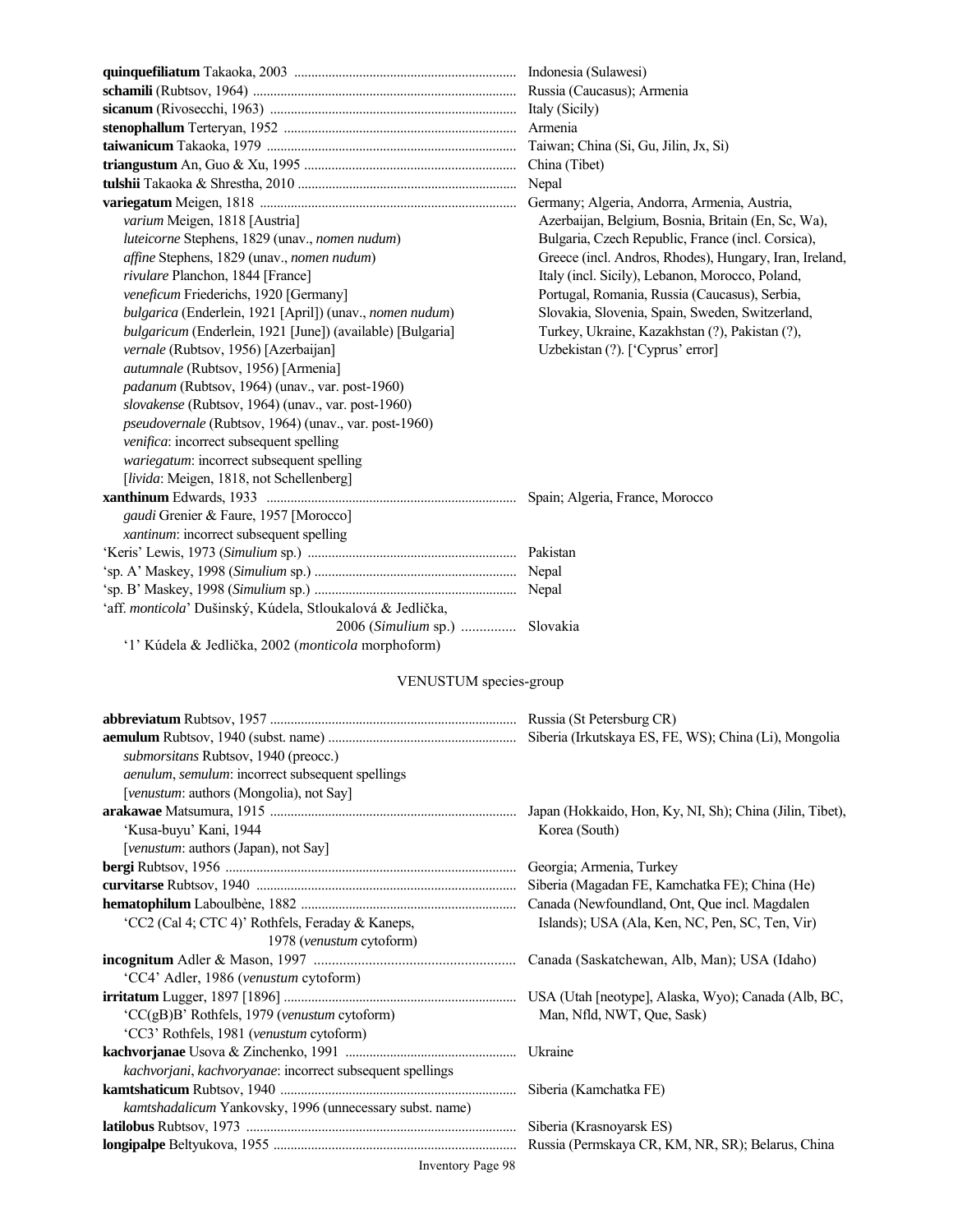| curvistylus Rubtsov, 1957 [Russia (St Petersburg CR)]                            | $(IM)$ , Fin           |
|----------------------------------------------------------------------------------|------------------------|
| curvistilum, curvistylum: incorrect subsequent spellings                         | FE, WS)                |
| [morsitans: authors, not Edwards]                                                |                        |
|                                                                                  |                        |
| hibernale Rubtsov, 1967 (preocc.)                                                |                        |
|                                                                                  |                        |
| 'CC1 (Cal 1 and CTC1)' Rothfels, Feraday & Kaneps,                               |                        |
| 1978 (venustum cytoform)                                                         |                        |
|                                                                                  | <b>USA</b> (Nev        |
| 'A/C' Rothfels, Feraday & Kaneps, 1978 (venustum cytoform)                       | Magdale                |
|                                                                                  | Britain (Er            |
| gerstaeckeri Enderlein, 1936 [Austria]                                           | China (Il              |
| 'aff. morsitans' Jedlička, 1972 (Simulium sp.)                                   | Finland,               |
| morsita, morsitaus: incorrect subsequent spellings                               | Lithuani               |
|                                                                                  | Norway,                |
|                                                                                  | (ES, FE)               |
|                                                                                  | Japan (Ho              |
|                                                                                  | Siberia (Y             |
|                                                                                  | Russia (St             |
| paelignum Rivosecchi, 1966 (ssp.) [Italy]                                        | Bosnia, l              |
| semushini Usova & Zinchenko, 1992 [Ukraine]                                      | Germany                |
| paramorsitants: incorrect subsequent spelling                                    | Lithuani               |
| <i>poelignum</i> : incorrect original spelling (alternative in fig.)             | (ES, FE,               |
|                                                                                  | <b>USA</b> (Nev        |
| 'AC(gB) (AC)' Rothfels, Feraday & Kaneps,                                        |                        |
| 1978 (venustum cytoform)                                                         |                        |
| 'Ac(qb)': Colbo & Porter, 1980 (lapsus for 'AC(gB)')                             |                        |
| piscioidium, piscicidum, piscidium: incorrect subsequent spellings               |                        |
| posticatum Meigen, 1838 [valid, ICZN Opinion 1508, List]                         | Germany;               |
| austeni Edwards, 1915 [precedence not accorded, ICZN                             | Czech R                |
| Opinion 1508, List] [Britain (England)]                                          | Latvia, L              |
| pseudoreptans Enderlein, 1935 [Germany]                                          | Poland, l              |
| [venustum: Old World authors, not Say]                                           | Sweden,                |
| [verecundum: Old World authors, not Stone & Jamnback]                            |                        |
|                                                                                  | Russia (Or             |
|                                                                                  | Kazakhs                |
|                                                                                  | Ukraine                |
| rezvoi Rubtsov, 1956                                                             | Kazakhsta              |
| rezovi, rezvoyi: incorrect subsequent spellings                                  |                        |
|                                                                                  | Italy                  |
| [parvum: Rubtsov, 1956, not Enderlein]                                           |                        |
|                                                                                  | Finland; A<br>BC incl. |
| wilhelmii Enderlein, 1922 [Germany]<br>groenlandicum Enderlein, 1935 [Greenland] | Nun, NV                |
|                                                                                  |                        |
| pitense Carlsson, 1962 [Sweden]<br>sublacustre Davies, 1966 [Britain (England)]  | Sask, Yu               |
| '1' Malloch, 1919 (Simulium sp.)                                                 | Germany<br>Norway,     |
| 'ACD' Rothfels, Feraday & Kaneps, 1978 (verecundum cytoform)                     | Sakhalin               |
| restratum, rostratium: incorrect subsequent spellings                            | (Alaska,               |
| wilhelmi: incorrect subsequent spelling                                          | Was, Wi                |
| [argyreatum: Rubtsov, 1956 / Usova, 1961, not Meigen]                            |                        |
| [verecundum: authors (Palearctic), not Stone & Jamnback]                         |                        |
| [see Adler, Currie & Wood, 2004 for Nearctic misidentifications]                 |                        |
|                                                                                  | Siberia (B)            |
| simile Rubtsov, 1940 [1939] (preocc.)                                            | Yukon),                |
| rubzovi: incorrect subsequent spelling                                           | Sweden,                |
|                                                                                  | Ukraine; E             |
| venustoides Rubtsov, 1963 (preocc.)                                              |                        |
| schevtchenkovae, schevtschenkovae, schevtshenkovae,                              |                        |
|                                                                                  |                        |

*(IM), Finland, Lithuania, Norway, Sweden, Siberia (ES,* FE, WS), Ukraine, Uzbekistan

**Russia (St Petersburg CR)** 

**USA** (Minnesota, Mic); Canada (Ont, Sask)

USA (New Hampshire, Mic); Canada (PEI, Que: 'A/C' Rothfels, Feraday & Kaneps, 1978 (*venustum* cytoform) Magdalen Islands) Britain (England, Sc, Wa); Austria, Belarus, Belgium, *China (IM), Czech Republic, Denmark, Estonia,* Finland, France, Germany, Kazakhstan, Latvia, Lithuania, Luxembourg, Mongolia, Netherlands, Norway, Poland, Romania, Russia (CR, SR), Siberia (ES, FE), Slovakia, Slovenia, Sweden, Turkey, Ukraine Japan (Honshu) Siberia (Yakutskaya ES) Russia (St Petersburg CR, KM, NR, SR); Belarus, Bosnia, Bulgaria, Czech Republic, Estonia, Finland, Germany, Hungary, Italy, Kazakhstan, Latvia, Lithuania, Norway, Poland, Romania, Serbia, Siberia *(ES, FE, WS), Slovakia, Sweden, Ukraine* USA (New York, Maine, NH); Canada (Nfld, Que)

Germany; Austria, Belarus, Belgium, Britain (En), **Czech Republic, Denmark, Estonia, Finland, France,** Latvia, Lithuania, Luxembourg, Netherlands, Norway, Poland, Russia (CR, KM), Siberia (WS), Slovenia,  $S$ weden, Turkey, Ukraine

Russia (Orenburgskaya CR, SR); Belarus, China (IM), Kazakhstan, Lithuania, Poland, Siberia (ES, WS), **Kazakhstan** 

Finland; Austria, Belarus, Britain (En, Sc), Canada (Alb, *BC* incl. Queen Charlotte Islands, Lab, Man, Nfld, *Nun, NWT, Ont, PEI, Que incl. Magdalen Islands, Sask, Yukon), Czech Republic, Denmark, Finland,* Germany, Greenland, Ireland, Latvia, Lithuania, Norway, Poland, Russia (NR), Siberia (FE incl. Sakhalin, WS), Slovakia, Sweden, Ukraine, USA *(Alaska, Idaho, Maine, Mic, Min, Mon, NH, NY, Ore, Was, Wis, Wyo)* 

Siberia (Buryatskaya ES, FE, WS); Canada (NWT, Yukon), Finland, Kazakhstan, Russia (CR, SR), *Sweden, Ukraine, USA (Alaska)* Ukraine; Belarus, Russia (CR, SR)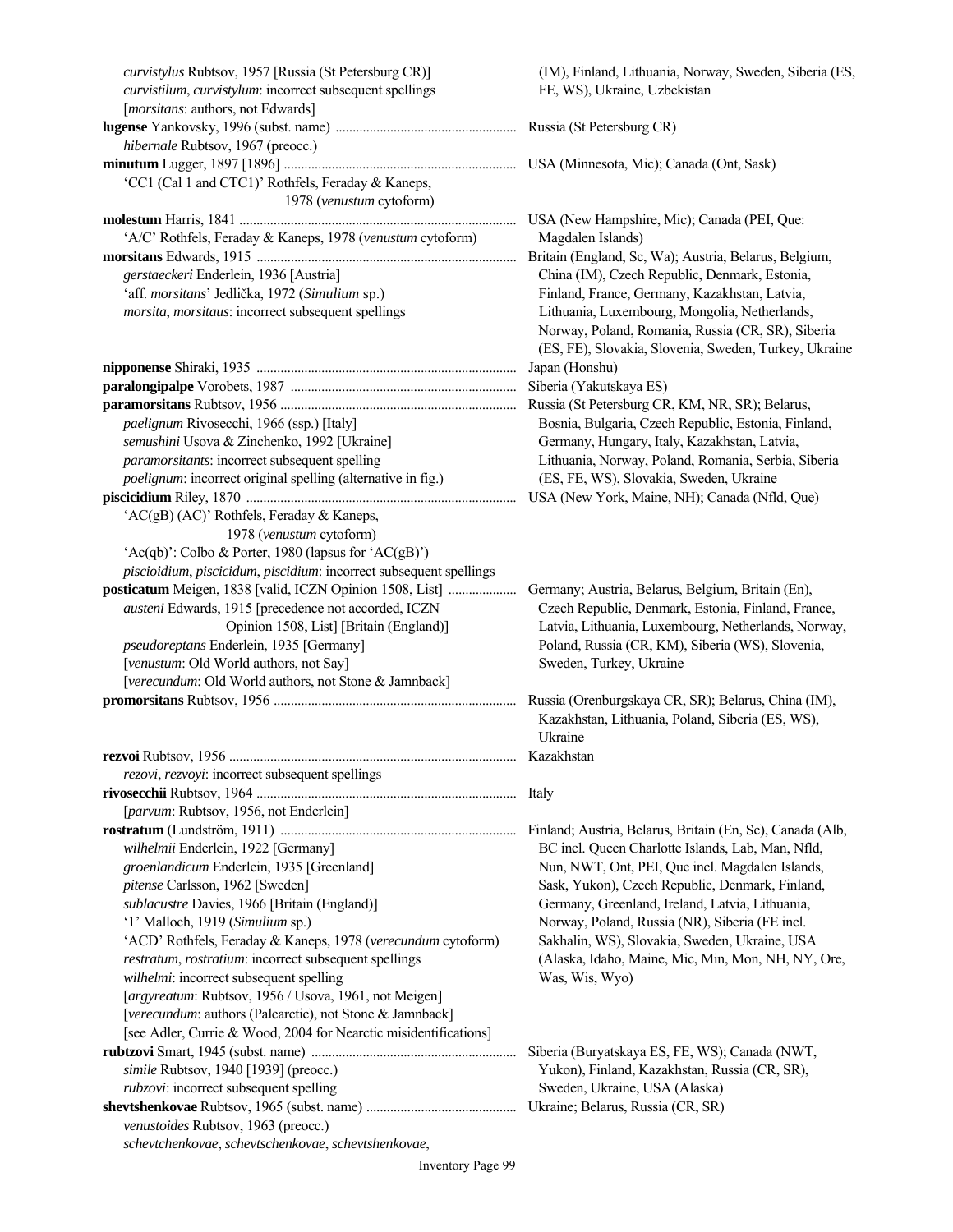*shevchenkovae*: incorrect subsequent spellings  *venustoide*: incorrect subsequent spelling

|                                                                   | Siberia (ES, FE), Ukraine                                                                                       |
|-------------------------------------------------------------------|-----------------------------------------------------------------------------------------------------------------|
|                                                                   | Japan (Hokkaido); Siberia (Kurile Islands FE, Sakhalin<br>FE)                                                   |
|                                                                   | Canada (Northwest Territories, Nun, Que)                                                                        |
| 'CH(gB)' Rothfels, 1979 ( <i>venustum</i> cytoform)               |                                                                                                                 |
| 'H/C' Rothfels, 1981 (venustum cytoform)                          |                                                                                                                 |
|                                                                   | Finland; Belarus, Canada (Alb, BC, Lab, Nfld, Nun,                                                              |
| sericeum (Linnaeus, 1767); [Sweden]                               | NWT, Ont, Que, Sask), Lithuania, Norway, Russia                                                                 |
| 'EFG/C (CEFG, CEF)' Rothfels et al., 1978 (venustum cytoform)     | (KM), Siberia (ES, FE, WS), Sweden, Ukraine, USA                                                                |
| ? 'EFG' Rothfels, Feraday & Kaneps, 1978 (venustum cytoform)      | (Alaska, Maine, Mic, NH, NY)                                                                                    |
| 'near truncatum' Gordon & Cupp, 1980 (Simulium sp.)               |                                                                                                                 |
| [venustum: Rubtsov, 1940, not Say]                                |                                                                                                                 |
| 'CC' Rothfels, Feraday & Kaneps, 1978 (cytoform)                  | USA (North Carolina [neotype], Ala, Ari, Ark, Cal, Col,<br>Del, Flo, Geo, Ill, Ind, Iowa, Kan, Ken, Lou, Maine, |
| venestum, venustem, venustom, venustrum: incorrect                | Mas, Mic, Misp, Misr, Neb, NH, NJ, NY, Ohio, Okl,                                                               |
| subsequent spellings                                              | Pen, SC, Ten, Texas, Vir, Wis, WV, Wyo); Canada                                                                 |
|                                                                   | (Alb, BC incl. Queen Charlotte Islands, NB, NS, Nun,                                                            |
|                                                                   | NWT, Ont, PEI, Que, Sask). [Not Old World                                                                       |
|                                                                   | (misidentified)]                                                                                                |
|                                                                   | USA (Pennsylvania, Ala, Del, Flo, Geo, Ill, Ken, Lou,                                                           |
| 'AA (Transposition Sibling)' Rothfels et al., 1978 (cytoform)     | Maine, Mic, Min, Misp, NC, NH, NJ, NY, Ohio, SC,                                                                |
| 'A/C (PS3)' Rothfels, Feraday & Kaneps, 1978 (cytoform)           | Ten, Texas, Vir, Wis); Canada (Nfld, NWT, Ont, PEI,                                                             |
| 'AA-AC' Gordon & Cupp, 1980 (cytoform)                            | Sask). [Not Old World (misidentified)]                                                                          |
| 'CC ver.' Rothfels, 1981 (cytoform)                               |                                                                                                                 |
| 'AA-A/C-CC' Ciborowski & Adler, 1990 (cytoform)                   |                                                                                                                 |
| veracundum, verecondum, verucundum incorrect subsequent spellings |                                                                                                                 |
|                                                                   | China (Liaoning)                                                                                                |
| xinbinen Sun, 1992 (unav., not formally publ.)                    |                                                                                                                 |
|                                                                   |                                                                                                                 |
|                                                                   |                                                                                                                 |

# *Simulium* s. str. species unplaced to group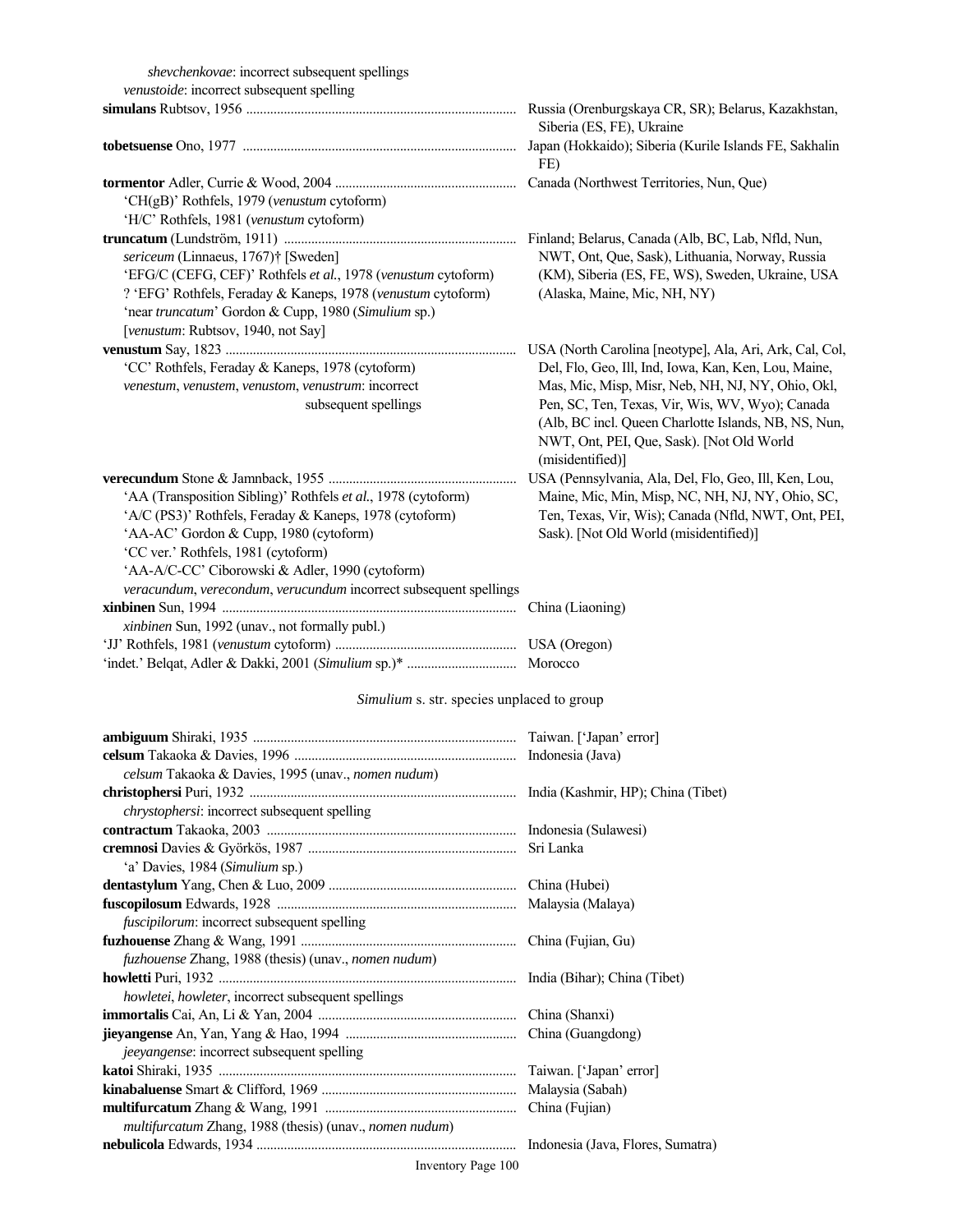|                                                               | India (Tamil Nadu) |
|---------------------------------------------------------------|--------------------|
|                                                               |                    |
|                                                               |                    |
| <i>peliustrias:</i> incorrect original spelling (alternative) |                    |
|                                                               |                    |
| <i>rotiflis:</i> incorrect subsequent spelling                |                    |
|                                                               | China (Shanxi)     |
|                                                               |                    |
|                                                               |                    |
|                                                               |                    |
|                                                               |                    |
| 'A' Dorier, 1963 (Simulium sp.)                               |                    |
|                                                               | Pakistan           |
|                                                               | India (Assam)      |
|                                                               |                    |
|                                                               | India (Assam)      |
|                                                               | India $(UP)$       |
|                                                               | India (Assam)      |
|                                                               |                    |
|                                                               |                    |
|                                                               |                    |

#### **Subgenus TRICHODAGMIA Enderlein**

**TRICHODAGMIA** Enderlein, 1934 [1933] (as genus)\*\*\*\*. Type species: *townsendi*, as *latitarsis* (original designation)  *THYRSOPELMA* Enderlein, 1934 [1933] (as genus). Type species: *orbitale*, as *brasiliense* (original designation) *HEMICNETHA* Enderlein, 1934 (as genus). Type species: *paynei*, as *mexicana* Enderlein (original designation)  *HEARLEA* Rubtsov, 1940 (unav., *nomen nudum*)

 *DYARELLA* Vargas, Martínez Palacios & Díaz Nájera, 1946 (as subgenus of *Simulium*). Type species: *tarsatum*, as *mexicanum* Bellardi (original designation)

*HEARLEA* Vargas, Martínez Palacios & Díaz Nájera, 1946 (as subgenus of *Simulium*). Type species: *canadense* (original designation)

 *OBUCHOVIA* Rubtsov, 1947 (as subgenus of *Simulium*). Type species: *albellum* (monotypy)

*GRENIERIELLA* Vargas & Díaz Nájera, 1951 (as subgenus of *Simulium*). Type species: *lahillei* (original designation)  *HAGENOMYIA* Shewell, 1959 (as subgenus of *Simulium*) (preocc.). Type species: *pictipes* (original designation) *SHEWELLOMYIA* Peterson, 1975 (subst. name for *Hagenomyia* Shewell, therefore same type species) *GRENIERELLA*: incorrect subsequent spelling

 *HELOCNETHA*: incorrect subsequent spelling

#### ALBELLUM species-group†

|                                                     | Russia (Caucasus)                                       |
|-----------------------------------------------------|---------------------------------------------------------|
|                                                     | Tajikistan; Afghanistan, Kazakhstan, Pakistan,          |
| sibella: incorrect subsequent spelling              | Uzbekistan                                              |
|                                                     | Austria; Andorra, Bulgaria, Cyprus, Czech Republic,     |
| syriacum Roubaud, 1909 [in Bezzi] [Lebanon]         | France (incl. Corsica), Germany, Greece (Crete, Ikaría, |
| <i>dierdapense</i> Baranov, 1937 [Serbia]           | Lésbos, Naxos, Rhodes, Samos), Italy (incl. Sardinia,   |
|                                                     | Sicily), Kazakhstan, Lebanon, Poland, Portugal,         |
|                                                     | Romania, Serbia, Slovakia, Spain, Turkey, Ukraine       |
|                                                     | Tajikistan [neotype]; China (Tibet)                     |
|                                                     | Ukraine (Crimea); Italy (incl. Sicily, Sardinia)        |
|                                                     | Italy (Sardinia)                                        |
|                                                     |                                                         |
|                                                     |                                                         |
|                                                     |                                                         |
|                                                     |                                                         |
| karacuae: incorrect original spelling [alternative] |                                                         |
|                                                     |                                                         |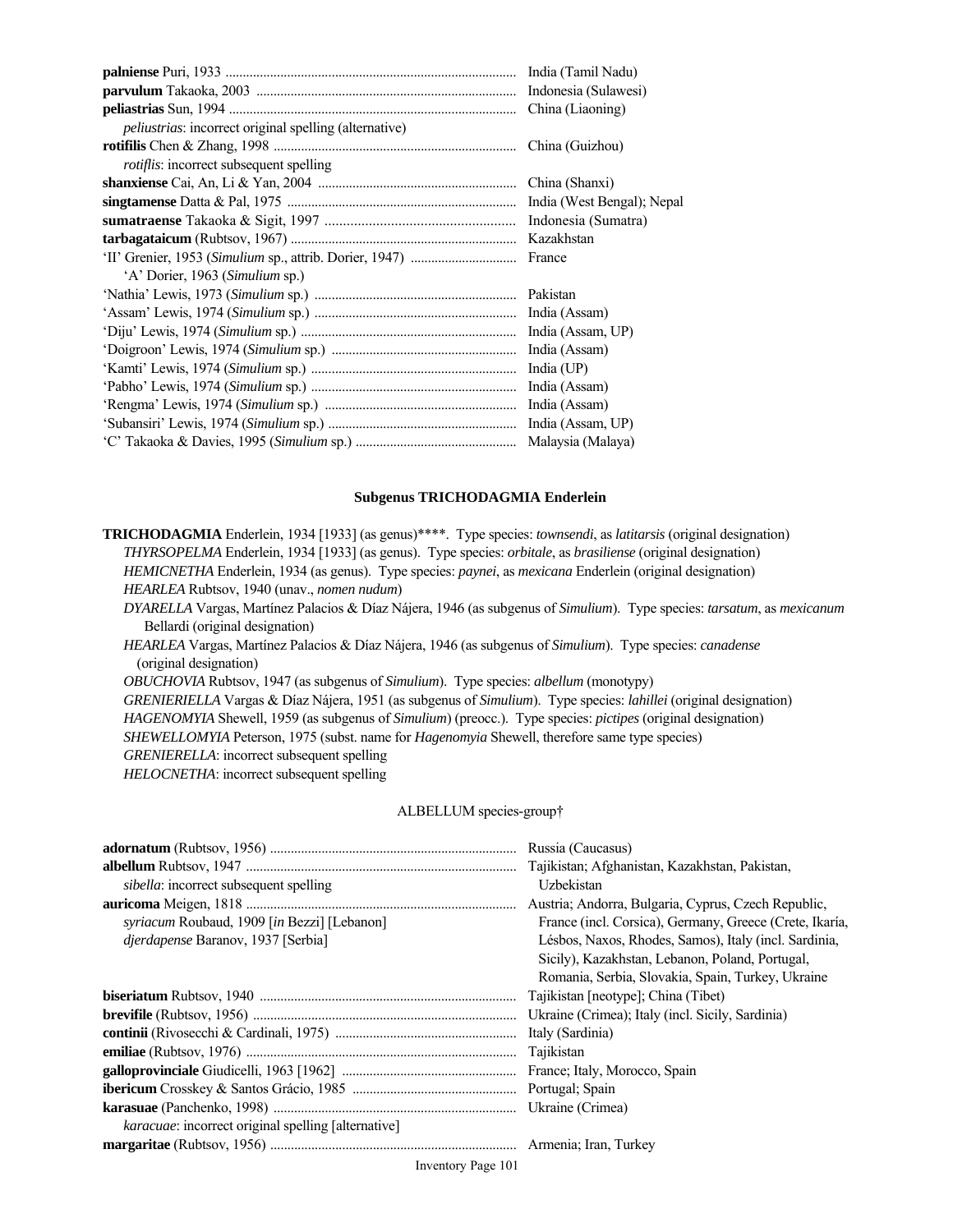| maegaitae, margarita, margaritea: incorrect subsequent spellings          |  |
|---------------------------------------------------------------------------|--|
|                                                                           |  |
|                                                                           |  |
| terminasjanae Terteryan, 1952 [Armenia]                                   |  |
| <i>atrofuscum</i> (Rubtsov, 1956) [Armenia]                               |  |
| <i>popovae</i> : incorrect subsequent spelling                            |  |
| <i>terminasjane</i> : incorrect original spelling (alternative)           |  |
|                                                                           |  |
| <i>seguisina:</i> incorrect subsequent spelling                           |  |
|                                                                           |  |
| <i>transcaspicum</i> Enderlein, 1921 [April] (unav., <i>nomen nudum</i> ) |  |
| <i>trenscaspica</i> : incorrect subsequent spelling                       |  |
| [ <i>ochrescentipes</i> : Rubtsov & Yankovsky, 1988, not Enderlein]       |  |

# CANADENSE species-group\*

| ayrosai: incorrect subsequent spelling                                                                                                                                                                                                                                                                                  |                                                        |  |
|-------------------------------------------------------------------------------------------------------------------------------------------------------------------------------------------------------------------------------------------------------------------------------------------------------------------------|--------------------------------------------------------|--|
|                                                                                                                                                                                                                                                                                                                         |                                                        |  |
|                                                                                                                                                                                                                                                                                                                         |                                                        |  |
| fraternum Twinn, 1938 [USA (Utah)]                                                                                                                                                                                                                                                                                      | Pu, Vz), USA (Ari, Cal, Col, Flo, Idaho, Nev, NM, Ore, |  |
| canidense: incorrect subsequent spelling                                                                                                                                                                                                                                                                                | SD, Utah, Was, Wyo)                                    |  |
| [virgatum: Hearle, 1929, not Coquillett]                                                                                                                                                                                                                                                                                |                                                        |  |
|                                                                                                                                                                                                                                                                                                                         |                                                        |  |
| deleoni Vargas, 1945 [Mexico (Federal District)]                                                                                                                                                                                                                                                                        |                                                        |  |
|                                                                                                                                                                                                                                                                                                                         |                                                        |  |
|                                                                                                                                                                                                                                                                                                                         |                                                        |  |
|                                                                                                                                                                                                                                                                                                                         |                                                        |  |
|                                                                                                                                                                                                                                                                                                                         | Guatemala; Mexico (Ch)                                 |  |
|                                                                                                                                                                                                                                                                                                                         |                                                        |  |
| [canadense: Vargas, 1943, not Hearle]                                                                                                                                                                                                                                                                                   |                                                        |  |
|                                                                                                                                                                                                                                                                                                                         | Guatemala; Costa Rica, Mexico (Ch), Panama             |  |
| chiriquiense Field, 1967 [Panama]                                                                                                                                                                                                                                                                                       |                                                        |  |
|                                                                                                                                                                                                                                                                                                                         |                                                        |  |
| coffeae Vargas, 1945 (unnecessary subst. name, for falculatum)                                                                                                                                                                                                                                                          |                                                        |  |
|                                                                                                                                                                                                                                                                                                                         |                                                        |  |
| gorirossii: incorrect original spelling (justifiably emended -ae)                                                                                                                                                                                                                                                       |                                                        |  |
|                                                                                                                                                                                                                                                                                                                         |                                                        |  |
|                                                                                                                                                                                                                                                                                                                         |                                                        |  |
|                                                                                                                                                                                                                                                                                                                         |                                                        |  |
|                                                                                                                                                                                                                                                                                                                         |                                                        |  |
|                                                                                                                                                                                                                                                                                                                         |                                                        |  |
|                                                                                                                                                                                                                                                                                                                         | Guatemala                                              |  |
| paracarolinae Coscarón, 2004 [in Coscarón, Miranda-Esquivel,                                                                                                                                                                                                                                                            |                                                        |  |
| Moulton, Coscarón-Arias & Ibáñez-Bernal]  Guatemala                                                                                                                                                                                                                                                                     |                                                        |  |
| paracarolinae Coscarón, Miranda-Esquivel, Moulton,                                                                                                                                                                                                                                                                      |                                                        |  |
| Coscarón-Arias & Ibáñez-Bernal, 2002                                                                                                                                                                                                                                                                                    |                                                        |  |
| (unpublished under Code Article 9.9)                                                                                                                                                                                                                                                                                    |                                                        |  |
|                                                                                                                                                                                                                                                                                                                         |                                                        |  |
| ORBITALE species-group                                                                                                                                                                                                                                                                                                  |                                                        |  |
| duodenicornium Pepinelli, Hamada & Trivinho-Strixino, 2005  Brazil (São Paulo, MG)<br>$\mathbf{y}$ , and the contract of the contract of the contract of the contract of the contract of the contract of the contract of the contract of the contract of the contract of the contract of the contract of the contract o |                                                        |  |

| <i>uodenicornium:</i> incorrect subsequent spelling                     |                                                       |
|-------------------------------------------------------------------------|-------------------------------------------------------|
|                                                                         | Guyana; Brazil (Amapá, Amz, ES, Goiás, Mar, MG,       |
| <i>pintoi</i> d'Andretta & d'Andretta, 1945 [1946] [Brazil (São Paulo)] | MGr, Par, Pará, RJ, Ror, SC, SP, Toc), French Guiana, |
| <i>ortizi</i> Ramírez-Pérez, 1971 [Venezuela]                           | Suriname, Venezuela                                   |
| 'A' Charalambous, Shelley, Maia-Herzog & Luna Dias, 1996                |                                                       |
| (cytoform)  Brazil (Goiás)                                              |                                                       |
| Inventory Page 102                                                      |                                                       |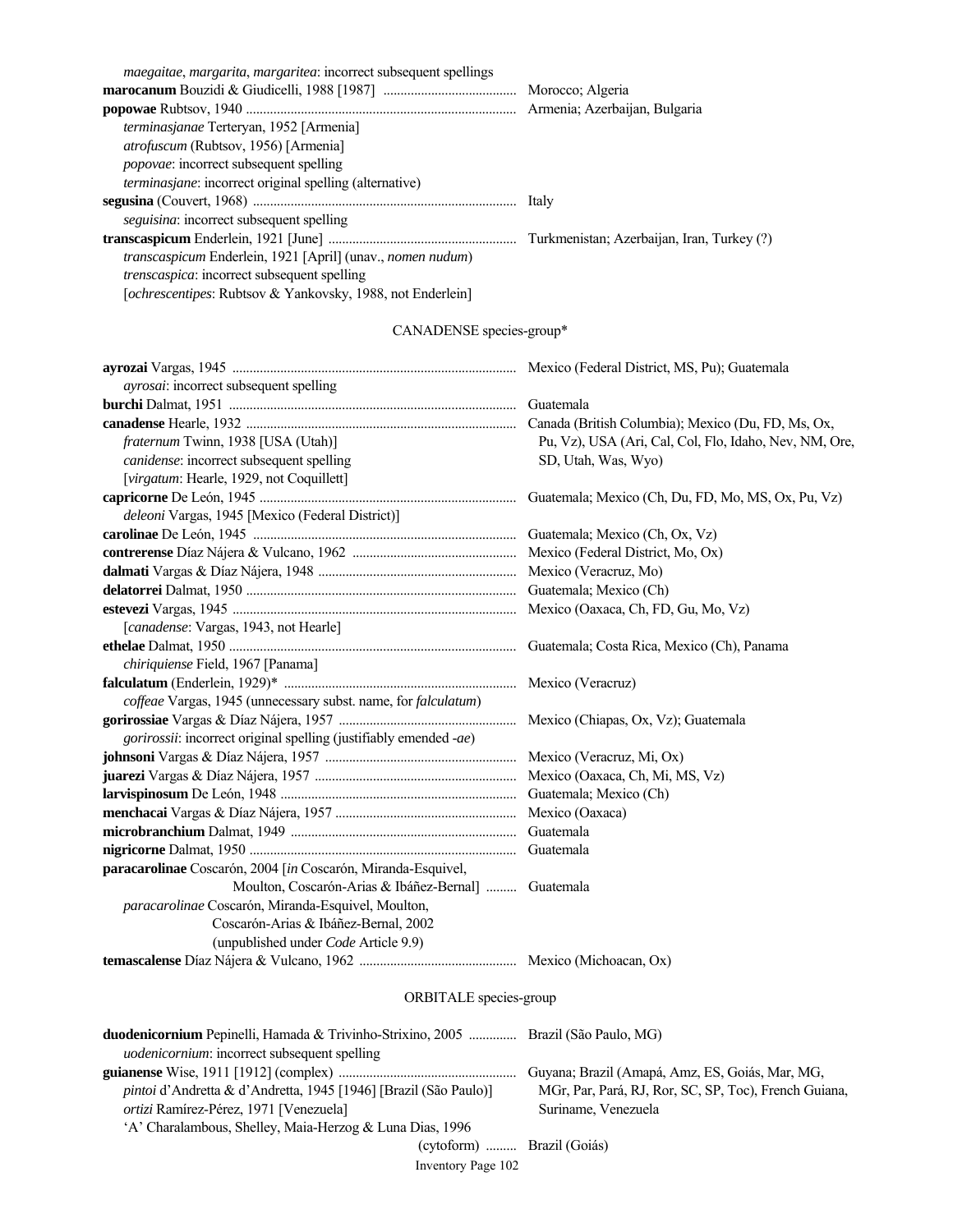| 'B' Charalambous, Shelley, Maia-Herzog & Luna Dias, 1996                                    |                                                     |
|---------------------------------------------------------------------------------------------|-----------------------------------------------------|
| (cytoform)  Brazil (Amapá)                                                                  |                                                     |
| 'C' Charalambous, Shelley, Maia-Herzog & Luna Dias, 1996                                    |                                                     |
|                                                                                             | (cytoform)  Brazil (Maranhao)                       |
| 'D' Charalambous, Shelley, Maia-Herzog & Luna Dias, 1996                                    |                                                     |
| (cytoform)  Brazil (Pará)                                                                   |                                                     |
| quianense: incorrect subsequent spelling                                                    |                                                     |
| [tarsale: Floch & Abonnenc, 1946, not Williston]                                            |                                                     |
|                                                                                             |                                                     |
|                                                                                             | MGr, MGrS, RGS, RJ, SP)                             |
|                                                                                             |                                                     |
|                                                                                             | Lima)                                               |
|                                                                                             |                                                     |
| jeteri (Py-Daniel, Darwich, Mardini, Strieder & Coscarón, 2005)  Brazil (Rio Grande do Sul) |                                                     |
|                                                                                             |                                                     |
| lahilli: incorrect subsequent spelling                                                      | Colombia, Peru (Cuzco, Lima)                        |
| litobranchium Hamada, Pepinelli, Mattos-Glória & Luz, 2010  Brazil (Goiás, MG)              |                                                     |
| lithobranchium: incorrect subsequent spelling                                               |                                                     |
|                                                                                             |                                                     |
| pruinosum Lutz, 1910 [Brazil (Minas Gerais)]                                                | Par, Pará, RJ, Toc); Colombia, Paraguay, Venezuela  |
| spadicidorsum (Enderlein, 1934) [Brazil (São Paulo)]                                        |                                                     |
|                                                                                             |                                                     |
|                                                                                             |                                                     |
| brasiliense (Enderlein, 1934) [1933] [Brazil (? state)]                                     | Argentina (BA, Cos, ER, Mis), Colombia, Paraguay    |
| albopictum Lane & Porto, 1940 [in Porto] [Brazil (Paraná)]                                  |                                                     |
| albimanum: incorrect subsequent spelling (lapsus for nigrimanum)                            |                                                     |
| [nigrimanum: Lutz, 1909, 1910 / Pinto, 1932 [1931], not Macquart]                           |                                                     |
| [paraguayense: Lane & Vulcano, 1943, not Schrottky]                                         |                                                     |
| perplexum Shelley, Maia-Herzog, Luna Dias & Couch, 1989  Guyana                             |                                                     |
|                                                                                             |                                                     |
|                                                                                             | Toc); Colombia, Paraguay, Venezuela                 |
|                                                                                             |                                                     |
|                                                                                             |                                                     |
| chalcocoma Knab, 1914 [Peru ('Tincochchoca')]                                               | Colombia, Ecuador                                   |
| ecuadoriense (Enderlein, 1934) [Ecuador]                                                    |                                                     |
| latitarse (Enderlein, 1934) [1933] [Bolivia]                                                | [Coscarón & Coscarón-Arias, 2007 treat muiscorum as |
| strigatum (Enderlein, 1934) [1933] [Peru (Cuzco)]                                           | valid sp.]                                          |
| muiscorum Bueno, Moncada & Muñoz de Hoyos, 1979 [Colombia]                                  |                                                     |
| chalcocomense: incorrect subsequent spelling                                                |                                                     |
| equadoriensis, aequatoriense: incorrect subsequent spellings                                |                                                     |
| latitaris, latitarsus: incorrect subsequent spellings                                       |                                                     |
|                                                                                             |                                                     |
|                                                                                             |                                                     |
| PICTIPES species-group                                                                      |                                                     |
|                                                                                             |                                                     |
|                                                                                             |                                                     |
| 'a' [also 'A'] Reisen, 1974 (Simulium sp.)                                                  |                                                     |
| 'A' Bedo, 1975 (pictipes cytoform)                                                          |                                                     |
|                                                                                             |                                                     |
| aldrichianum (Enderlein, 1936) [USA (New York)]                                             | NC, Pen, SC, Ten, Vir, WV); Canada (Ont, Que)       |
| 'B' Bedo, 1975 (pictipes cytoform)                                                          |                                                     |
| [pictipes: authors, not Hagen]                                                              |                                                     |
|                                                                                             |                                                     |
| longistylatum Shewell, 1959 [Canada (Quebec)]                                               | Nfld, NWT, Ont, Que, Sask)                          |
| 'nr. pictipes' Shewell, 1957 (Simulium sp.)                                                 |                                                     |
| 'M' Wolfe & Peterson, 1959 (Simulium sp.)                                                   |                                                     |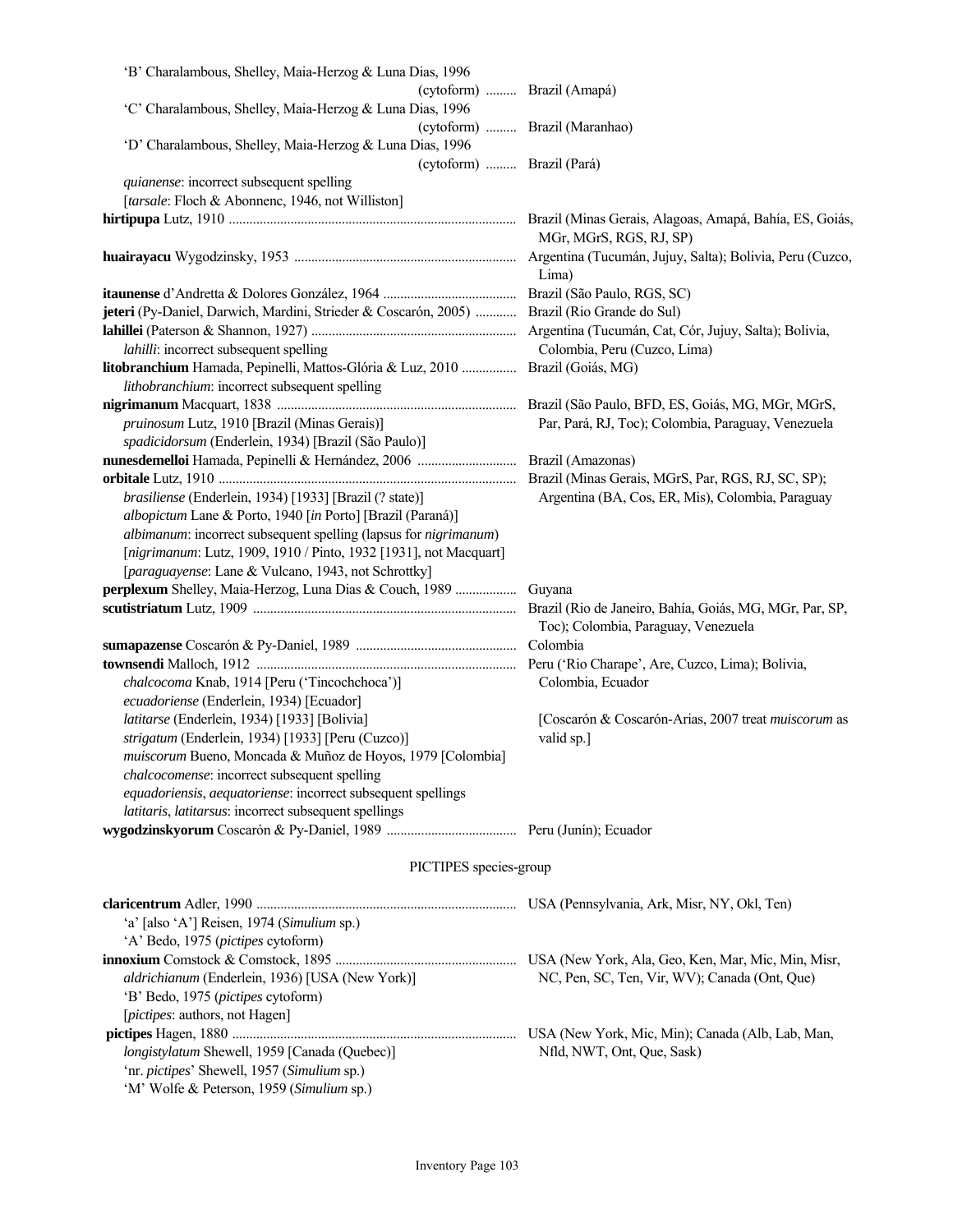#### TARSATUM species-group

| brevibranchium Lutz & Machado, 1915 (unav., nomen nudum)                    | Pba, RGN, RJ, SP)                                         |
|-----------------------------------------------------------------------------|-----------------------------------------------------------|
| brachycladium: incorrect subsequent spelling                                |                                                           |
| brevibranhium: incorrect subsequent spelling                                |                                                           |
|                                                                             |                                                           |
| wirthi Peterson & Craig, 1997 [1996] [USA (New Mexico)]                     | (Ari, NM)                                                 |
| ? 'C & D' Muhammad, 1988 (thesis) (virgatum cytoforms)                      |                                                           |
| briseñoi: incorrect subsequent spelling                                     |                                                           |
|                                                                             |                                                           |
|                                                                             |                                                           |
| dehnei Field, 1969 [Panama]                                                 | Belize, Costa Rica, Guatemala, Panama                     |
| keenani Field, 1969***** <sup>†</sup> [Panama]                              |                                                           |
| deheni: incorrect subsequent spelling                                       |                                                           |
| earli: incorrect subsequent spelling                                        |                                                           |
|                                                                             |                                                           |
|                                                                             | NM, Utah)                                                 |
|                                                                             |                                                           |
| <i>querrerense</i> : incorrect subsequent spelling                          |                                                           |
| [pulverulentum: Vargas, 1943 / Vargas et al., 1946, not Knab]               |                                                           |
| hieroglyphicum Peterson, Vargas & Ramírez-Pérez, 1988*  Costa Rica; Panama  |                                                           |
|                                                                             |                                                           |
|                                                                             |                                                           |
| [virgatum: authors, not Coquillett]                                         | Ore)                                                      |
| lobatoi Luna Dias, Hernández, Maia-Herzog & Shelley, 2004                   | Brazil (Goiás, Bahía, MGr)                                |
|                                                                             | Mexico ([no type loc.], Ch, Co, Du, FD, Gu, Ja, Mi,       |
| mexicanum (Enderlein, 1934) (preocc.) [Mexico (? state)]                    | Mo, MS, NL, Ox, Pu, Si, SLP, Vz); Colombia, Costa         |
| mathesoni Vargas, 1943 [Mexico (Morelos)]                                   | Rica, Ecuador, Guatemala, Nicaragua, Panama, Peru         |
| bilimekae Smart, 1944 (unnecessary subst. name, for<br>mexicanum Enderlein) | (Junin, Lima), USA (Ari, NM, Okl, Texas), Venezuela       |
| acatenangoense Dalmat, 1951 [Guatemala]                                     |                                                           |
| conviti Ramírez-Pérez & Vulcano, 1973 [Venezuela]                           |                                                           |
| biuxinisa Coscarón & Ibáñez-Bernal, 1995 [1993] [Mexico (Oaxaca)]           |                                                           |
| ? 'A' Muhammad, 1988 (thesis) (virgatum cytoform)                           |                                                           |
| 'B' Muhammad, 1988 (thesis) (virgatum cytoform)                             |                                                           |
| paynes, paynoi, peynei: incorrect subsequent spellings                      |                                                           |
| [virgatum: authors (Oklahoma) / Vargas et al., 1946 / Dalmat,               |                                                           |
| 1955 / Shelley et al., 2002, not Coquillett]                                | Belize: Colombia, Costa Rica, El Salvador, Guatemala,     |
|                                                                             | Honduras, Mexico (Ch, Gu, Hi, Mi, Mo, Ox, SLP, Vz),       |
|                                                                             | Nicaragua, Panama, Venezuela. ['Guyana' error]            |
|                                                                             | Brazil (Minas Gerais [neotype], Bahía, Ceará, ES, Goiás,  |
| magnum Lane & Porto, 1940 [in Porto] [Brazil (Mato Grosso)]                 | MGr, Par, RGS, RJ, Ror, SC, SP); Argentina (Mis),         |
| <i>mutucuna</i> Nunes de Mello & Vieira da Silva, 1974 [Brazil (Roraima)]   | Bolivia, Colombia, Venezuela. ['Guyana' error]            |
| major: incorrect subsequent spelling (of magnum)                            |                                                           |
| rubithorax, rubritorax: incorrect subsequent spellings                      |                                                           |
|                                                                             |                                                           |
|                                                                             |                                                           |
| [virgatum: authors, not Coquillett]                                         |                                                           |
| [Prosimulium sp.: Sites & Nichols, 1990, not Roubaud]                       |                                                           |
|                                                                             | Saint Vincent; Dominica, Guadeloupe                       |
| clavipes Malloch, 1914 [Guadeloupe]                                         |                                                           |
|                                                                             | Colombia; Argentina (Jujuy), Belize, Bolivia, Costa Rica, |
| mexicanum Bellardi, 1862 [1864/5] [Mexico (Veracruz)]                       | Ecuador, El Salvador, Guatemala, Honduras, Mexico         |
| seriatum Knab, 1914 [Peru (Lima)]                                           | (Ch, MS, Ox, Ver), Panama, Peru (Cuzco, Lima),            |
| aureopunctatum Malloch, 1914 [Guatemala]                                    | Trinidad (incl. Tobago), Venezuela                        |
| placidum Knab, 1915 [Trinidad]                                              |                                                           |
| lugubre Lutz & Nuñes Továr, 1928 [in Lutz] [Venezuela]                      |                                                           |
| Inventory Page 104                                                          |                                                           |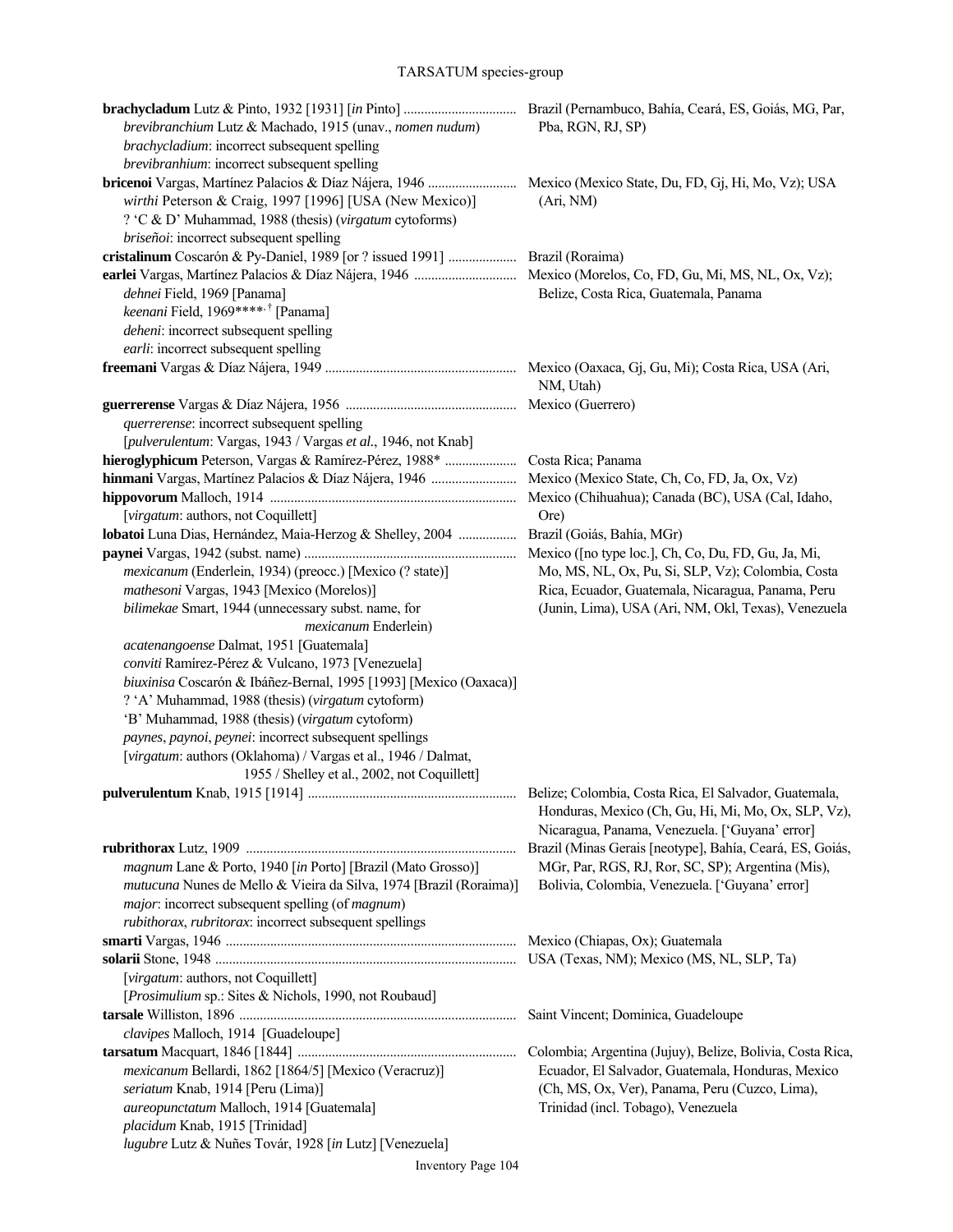| turgidum (Hoffmann, 1930) [Mexico (Chiapas)]                |                                                   |
|-------------------------------------------------------------|---------------------------------------------------|
| <i>laticalx</i> (Enderlein, 1934) [1933] [Peru (Cuzco)]     |                                                   |
| <i>latidigitus</i> (Enderlein, 1936) [Colombia]             |                                                   |
| bellardii (Py-Daniel & Moreira Sampaio, 1994) (unnecessary  |                                                   |
| subst. name for <i>mexicanum</i> Bellardi)                  |                                                   |
|                                                             | USA (New Mexico, Ari, Col, Neb, SD, Texas, Utah,  |
| <i>cinereum</i> Bellardi, 1859 (preocc.) [Mexico (Morelos)] | Wyo); El Salvador, Guatemala, Mexico (Ca, Ch, Co, |
| <i>tephrodes</i> Speiser, 1904 (subst. name)                | Du, Ja, Mi, Mo, Ox, Si, SLP, Tb, Vz), Panama.     |
| <i>rubicundulum</i> Knab, 1915 [1914] [Mexico (Veracruz)]   | ['Belize' error]                                  |
| <i>chiapanense</i> Hoffmann, 1930 [Mexico (Chiapas)]        |                                                   |
| <i>chiapense</i> : incorrect subsequent spelling            |                                                   |
|                                                             | Guatemala; Mexico (Chiapas, Du)                   |
| <i>ardeni</i> Dalmat, 1953 [Guatemala]                      |                                                   |

#### **Subgenus WALLACELLUM Takaoka**

**WALLACELLUM** Takaoka, 1983 (as subgenus of *Simulium*). Type species: *carinatum* (original designation)

| Indonesia (Maluku, Irian Jaya) |
|--------------------------------|
|                                |
|                                |
|                                |
|                                |
| Indonesia (Sulawesi)           |
|                                |
|                                |
|                                |
|                                |
|                                |
| Philippines (Luzon, Negros)    |
|                                |
|                                |
|                                |
|                                |
|                                |
|                                |
|                                |

#### **Subgenus WILHELMIA Enderlein**

**WILHELMIA** Enderlein, 1921 (as genus). Type species: *lineatum* (original designation)

### BUETTIKERI species-group

| <b>buettikeri</b> Crosskey & Roberts, 1994 [in Crosskey,<br>'sp. n' Crosskey & Büttiker, 1988 (Simulium (Wilhelmia)) |  |
|----------------------------------------------------------------------------------------------------------------------|--|
| EQUINUM species-group*                                                                                               |  |
| <i>angustifurce:</i> incorrect subsequent spelling                                                                   |  |

|                                                         | Bulgaria; Austria, Belarus, Bosnia, Germany, Greece,      |
|---------------------------------------------------------|-----------------------------------------------------------|
| secundum (Baranov, 1926) (stylatum form) [Macedonia]    | Hungary, Italy, Macedonia, Poland, Romania, Russia        |
| danubiense Zivkovitch, 1955 (ssp.) [Serbia & Macedonia] | (SR), Serbia, Slovakia, Slovenia, Turkey, Ukraine         |
| severinense (Dinulescu, 1966) [Romania]                 | (Crimea), Lithuania (?). [Specific status doubtful, $? =$ |
| balcaniaca: incorrect subsequent spelling               | lineatum]                                                 |
|                                                         | <b>Israel</b>                                             |
|                                                         |                                                           |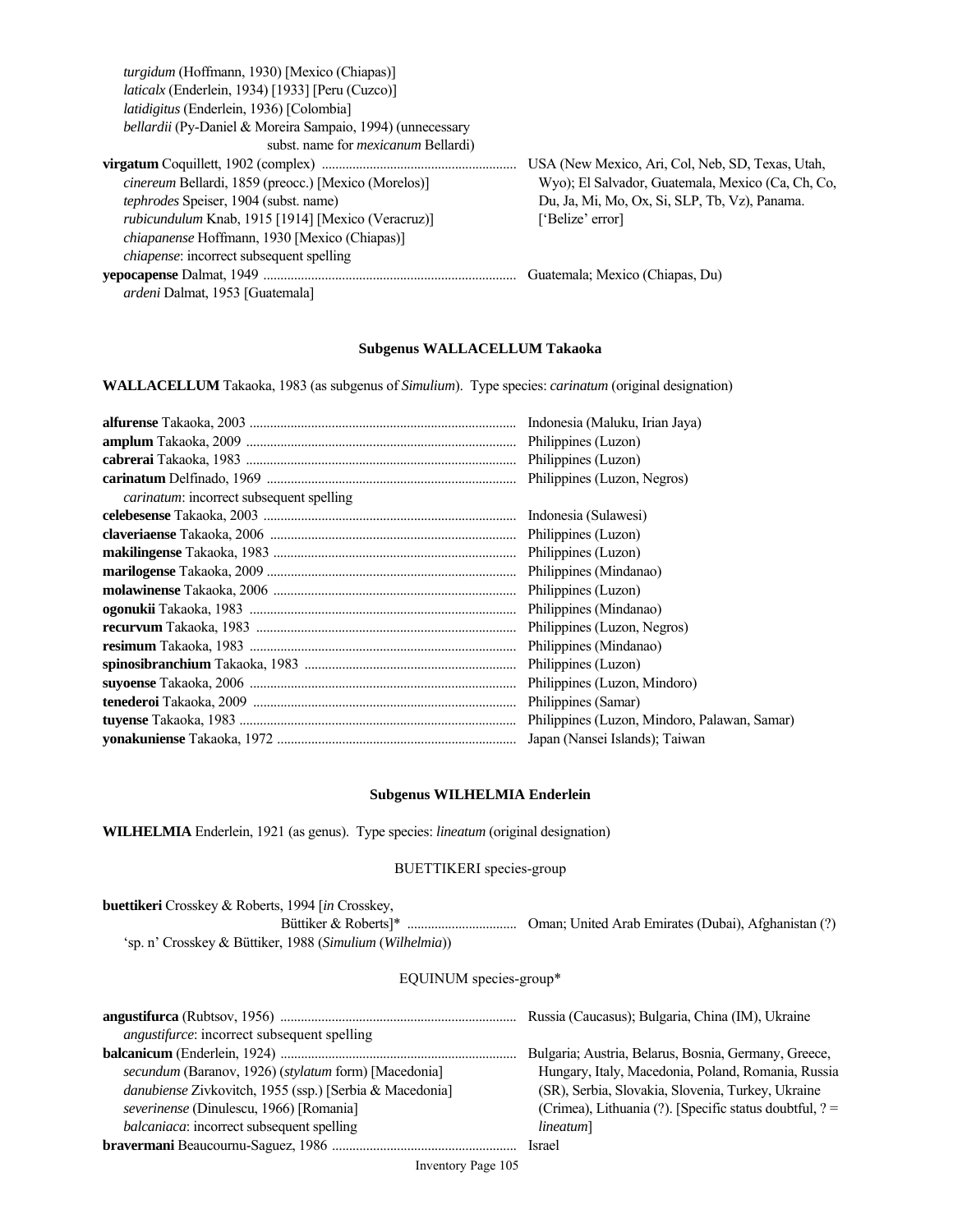**dahestanicum** (Rubtsov, 1962) ................................................................... Russia (Dagestan); Iraq, 'Transcaucasus' **dunhuangense** Liu & An, 2004 ............................................................ China (Gansu) **equinum** (Linnaeus, 1758) ........................................................................... 'Nordlandiae' [Scandinavia]; Armenia, Austria, *atrum* (Linnaeus, 1746, *ater*) (no status, pre-1758 name) Belarus, Belgium, Bosnia, Britain (En, Sc, Wa), *marginatum* Meigen, 1818 [Austria] Bulgaria, Czech Republic, China (Qi, Sg, Xi), *cinereum* Macquart, 1834 [France] Denmark, Estonia, Finland, France, Germany, Hungary,  *pubescens* Macquart, 1834 [no locality, France presumed] Ireland, Italy (incl. Sardinia), Kazakhstan, Latvia,  *canum* Meigen, 1838 [Germany] Liechtenstein, Lithuania, Macedonia, Morocco,  *aurescens* (Enderlein, 1921 [April]) (unav., *nomen nudum*) Netherlands, Norway, Poland, Portugal, Romania,  *dahlgrueni* (Enderlein, 1921 [April]) (unav., *nomen nudum*) Russia (CR, KM, NR, SR), Serbia, Siberia (ES, FE,  *dahlgrueni* (Enderlein, 1921 [June]) (available) [Italy (Sardinia)] WS), Slovakia, Slovenia, Spain, Sweden, Switzerland,  *orichalcea* (Enderlein, 1922) [Britain (England)] Turkey, Ukraine. ['Libya', 'Cyprus' errors]  *annulitibia* (Enderlein, 1922) [Germany]  *begbunaricum* Baranov, 1924 [Serbia]  *varicolor* Séguy, 1925 [France]  *primum* (Baranov, 1926) (*equinum* form) [Serbia]  *secundum* (Baranov, 1926) (*equinum* form, preocc.) [Serbia and/or Macedonia]  *tertium* (Baranov, 1926) [Serbia and/or Macedonia]  *brunettii* (Enderlein, 1934) [Britain (Wales), 'Indien' error]  *bianchii* Rubtsov, 1940 [Siberia]  *ivashentzovi* Rubtsov, 1940 [Russia (Novgorodskaya)]  *avetjanae* (Rubtsov & Terteryan, 1952) [Armenia]  *zetlandense* Davies, 1966 [Britain (Shetland Islands)]  *sangrense* (Rivosecchi, 1967) [Italy] *andreii* (Usova & Reva, 2008) (unav., *nomen nudum*)  *annulipes*: incorrect subsequent spelling (lapsus for *annulitibia*)  *begbungaricum*: incorrect subsequent spelling  *brunetti*: incorrect subsequent spelling *cineum*: incorrect subsequent spelling *dahlgriini*: incorrect subsequent spelling *eguinum*: incorrect subsequent spelling *ivachentzove*: incorrect subsequent spelling *squinum*: incorrect subsequent spelling (lapsus for *equinum*) **germuense** Liu, Gong, Zhang, Luo & An, 2003 ........................................ China (Qinghai) **golani** Beaucournu-Saguez & Braverman, 1977 [1976] [*in* Beaucournu-Saguez, Braverman & Tsafrir] .......................... Syria (Golan) **lama** Rubtsov, 1940 ...................................................................................... China (Xinjiang); Mongolia **lineatum** (Meigen, 1804) ............................................................................. Germany; Afghanistan, Armenia, Austria, Azerbaijan,  *falcula* (Enderlein, 1921 [April]) (unav., *nomen nudum*) Belarus, Belgium, Bosnia, Britain (En, Wa), Bulgaria,  *falcula* (Enderlein, 1921 [June]) (ssp.) [Germany] China (Be, IM, Xi), Czech Republic, Denmark,  *salopiense* Edwards, 1927 [Britain (England)] France (incl. Corsica), Hungary, Iran, Iraq, Ireland,  *turgaicum* Rubtsov, 1940 [Kazakhstan] Italy (incl. Sardinia, Sicily), Kazakhstan, Kyrgyzstan,  *nigrifacies* (Rivosecchi, 1964) (unav., *nomen nudum*, attrib. Corti) Latvia, Lebanon, Lithuania, Netherlands, Pakistan, *liliae* (Usova & Reva, 2008) (unav., *nomen nudum*) Poland, Portugal, Romania, Russia (CR, SR), Serbia,  *jalcula*: incorrect original spelling (*falcula* misprint) Slovakia, Slovenia, Spain, Sweden, Switzerland, *lineate*: incorrect subsequent spelling Tajikistan, Turkey, Turkmenistan, Ukraine, Uzbekistan. *salopionsis*, *solopiensis*: incorrect subsequent spellings ['Azores' error] **lurestanicum** (Yankovsky, 2010) ............................................................... Iran **paraequinum** Puri, 1933 ............................................................................. Pakistan; Armenia, Azerbaijan, Bulgaria, Greece (incl.  *transcaucasicum* (Rubtsov, 1956) [Armenia] Lésbos), Hungary, Iran, Iraq, Israel, Italy, Jordan, *paraeguinum*, *paraeqwine*: incorrect subsequent spellings Lebanon, Romania, Serbia, Turkey, Ukraine (Crimea) 'A' Petrova, Chubareva, Adler & Kachvoryan, 2003 (cytoform) ........ Armenia 'B' Petrova, Chubareva, Adler & Kachvoryan, 2003 (cytoform) ........ Armenia [*lineata*: Rubtsov, 1956, 1962, not Meigen] [*stylata*: Rivosecchi, 1978, not Baranov] **pekingense** Sun, 1999 .................................................................................. China (Beijing) *pakingense*: incorrect subsequent spelling **pindiense** Khatoon & Hasan, 1995 ....................................................... Pakistan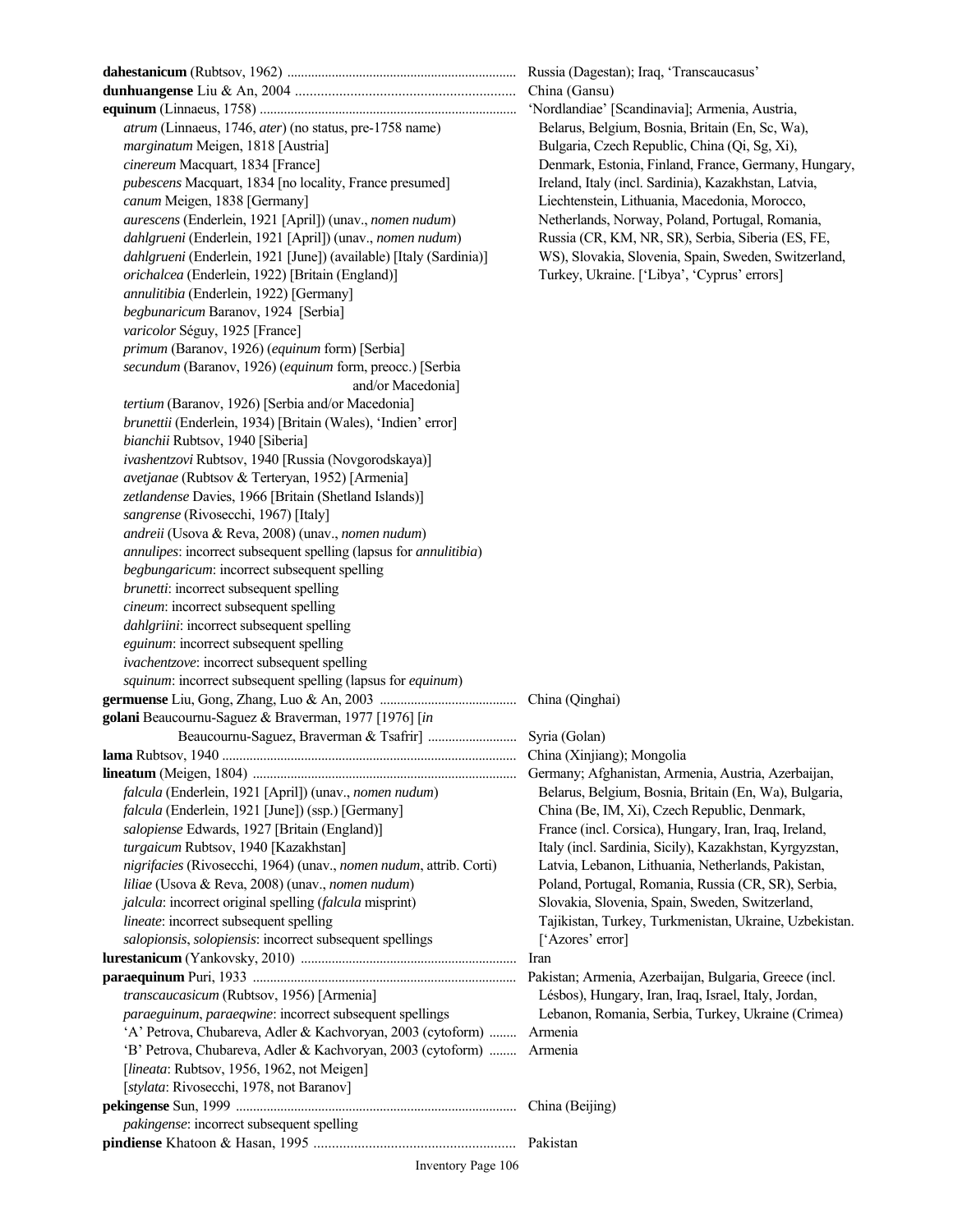| canariense Séguy, 1921 [Canary Islands (Gran Canaria)]               | Algeria, Armenia, Austria, Azerbaijan, Bosnia,              |
|----------------------------------------------------------------------|-------------------------------------------------------------|
| brnizense Baranov, 1924 [Serbia]                                     | Britain (En), China (Sx, Xi), Cyprus, France, Greece        |
| mediterraneum Puri, 1925 [Algeria]                                   | (incl. Andros, Chíos, Crete, Ikaría, Lésbos, Náxos,         |
| stylatum (Baranov, 1926) [Macedonia]                                 | Rhodes), Georgia, India (Kashmir, Pu), Iran, Iraq,          |
| primum (Baranov, 1926) (stylatum form, preocc.) [Macedonia]          | Israel, Italy (incl. Sardinia, Sicily), Jordan, Kazakhstan, |
| quartum (Baranov, 1926) [Serbia]                                     | Kyrgyzstan, Lebanon, Libya, Macedonia, Morocco,             |
| barbaricum Séguy, 1930 [Morocco]                                     | Pakistan, Portugal, Romania, Russia (Caucasus), Serbia,     |
| cinereifacies (Rivosecchi, 1964) (unav., nomen nudum, attrib. Corti) | Slovakia, Slovenia, Spain, Tajikistan, Tunisia, Turkey,     |
| sulfuricola (Rivosecchi, 1972) [Italy]                               | Turkmenistan, Ukraine (incl. Crimea), Uzbekistan,           |
| fluminicola (Rivosecchi, 1972) [Italy]                               | Czech Republic (?)                                          |
| brizence, brizensis, bruigense: incorrect subsequent spellings       |                                                             |
| maditerranea, mideteranea: incorrect subsequent spellings            |                                                             |
| psaudequina, pseudeguina, pseudoequinum:                             |                                                             |
| incorrect subsequent spellings                                       |                                                             |
| sulphuricolum: incorrect subsequent spelling                         |                                                             |
| [guimari: Rubtsov, 1956, 1962, not Becker]                           |                                                             |
| [? lineata: Knoz, 1963, not Meigen]                                  |                                                             |
| [tertia: Rubtsov & Yankovsky, 1988, not Baranov]                     |                                                             |
|                                                                      |                                                             |
|                                                                      |                                                             |
|                                                                      |                                                             |
|                                                                      |                                                             |
| ariasi Séguy, 1925 [Spain]                                           |                                                             |
| tachengense Mahe, An & Yan, 1997 (junior primary homonym             |                                                             |
| of tachengense An & Mahe, 1994, but no                               |                                                             |
|                                                                      | China (Xinjiang)                                            |
|                                                                      | Japan (Honshu, Ky, Sh); China (Gu, Qi, Sh, Yu), Korea       |
| 'Uma-buyu' Kani, 1944                                                | (South)                                                     |
| takahashi, takahashii: incorrect subsequent spellings                |                                                             |
| [equinum: Shiraki, 1935, not Linnaeus]                               |                                                             |
| [salopiense: Bentinck, 1955 and Japanese authors, not Edwards]       |                                                             |
| salopiedse, salopiesne: incorrect subsequent spellings               |                                                             |
|                                                                      |                                                             |
|                                                                      |                                                             |
|                                                                      |                                                             |
| vewltishevi: incorrect subsequent spelling                           | Iran, Kazakhstan, Pakistan, Romania, Turkmenistan,          |
|                                                                      | Ukraine (Crimea), Uzbekistan                                |
|                                                                      |                                                             |
| weshiense: incorrect subsequent spelling                             |                                                             |
|                                                                      |                                                             |
| ximgyiense: incorrect subsequent spelling                            |                                                             |

# **Subgenus XENOSIMULIUM Crosskey**

**XENOSIMULIUM** Crosskey, 1969 (as subgenus of *Simulium*). Type species: *imerinae* (original designation)

| <i>[neireti: Grenier &amp; Doucet, 1950 (part), not Roubaud]</i>  |                          |
|-------------------------------------------------------------------|--------------------------|
|                                                                   |                          |
|                                                                   |                          |
| 'M1' Grenier & Doucet, 1950 (Simulium sp.)                        | (Mohéli <sup>[?]</sup> ) |
|                                                                   |                          |
| '8f' Gibon, Elouard & Sartori, 1996 (pupal filament number form)  |                          |
| '10f' Gibon, Elouard & Sartori, 1996 (pupal filament number form) |                          |
| '15f' Gibon, Elouard & Sartori, 1996 (pupal filament number form) |                          |
| '19f' Gibon, Elouard & Sartori, 1996 (pupal filament number form) |                          |
|                                                                   |                          |
|                                                                   |                          |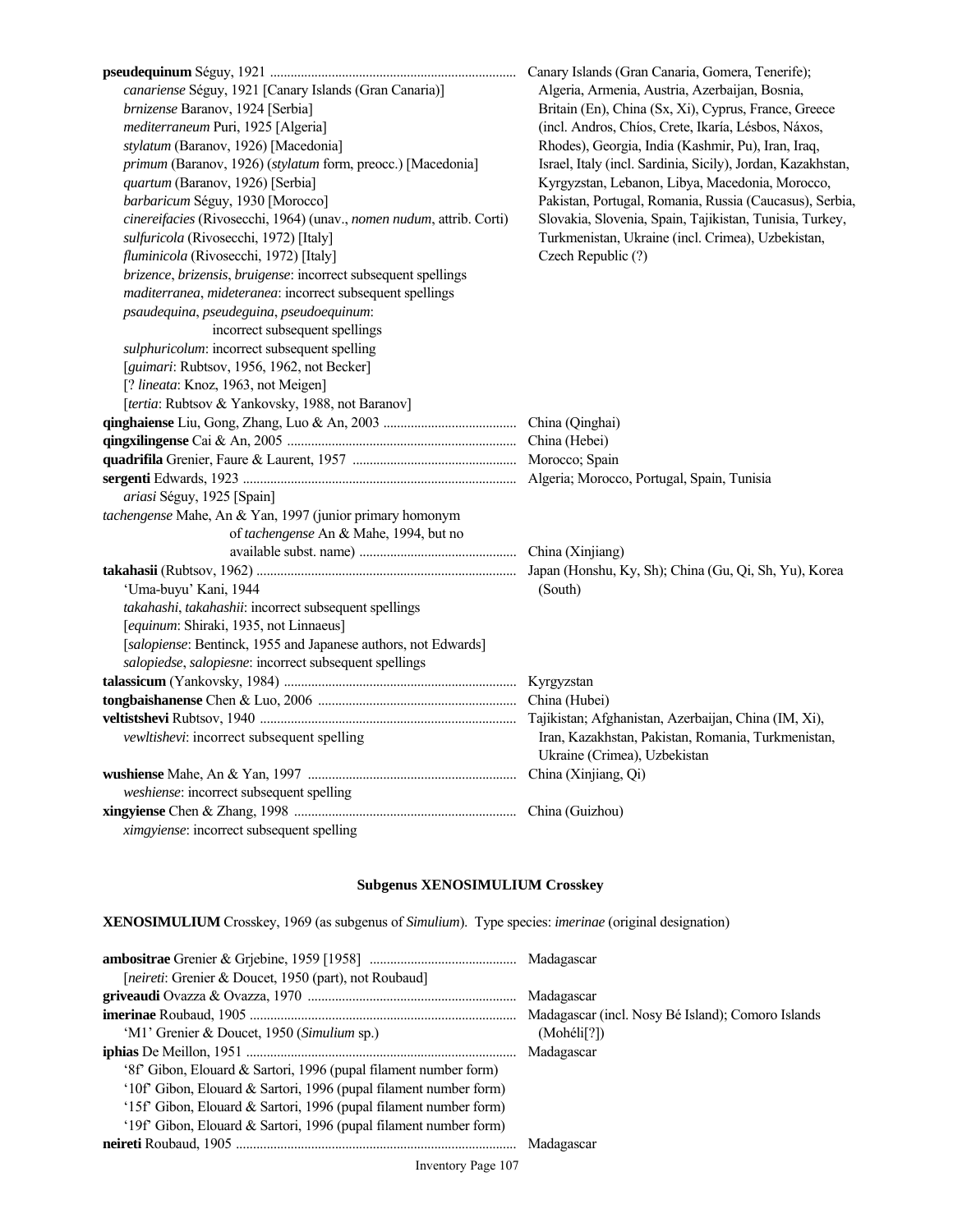#### *Simulium* **sensu lato species unplaced to subgenus**

|                                                                              | Switzerland |
|------------------------------------------------------------------------------|-------------|
|                                                                              |             |
|                                                                              |             |
| <i>tenuifrons</i> (Enderlein, 1936) (preocc.)                                |             |
|                                                                              |             |
|                                                                              |             |
|                                                                              |             |
|                                                                              |             |
| <i>ochresentipes:</i> incorrect subsequent spelling                          |             |
|                                                                              |             |
| <i>limbatum</i> (Enderlein, 1934) [1933] (preocc.) [Peru (Cuzco)]            |             |
| <i>angustitarse</i> (Enderlein, 1934) [1933] (preocc.) [Peru (Calca)]        |             |
| <i>hoffmanni</i> Vargas, 1943 (subst. name, for <i>angustitarse</i> )        |             |
| <i>sicuani</i> Smart, 1944 (subst. name, for <i>limbatum</i> )               |             |
| <i>incaicum</i> Vargas, 1945 (unnecessary subst. name, for <i>limbatum</i> ) |             |
|                                                                              |             |
|                                                                              |             |
|                                                                              |             |
|                                                                              |             |
|                                                                              |             |

#### **Unplaced** *nomina nuda* **in** *Simulium* **sensu lato**

*adamicum* Maskey, 1986 [Nepal] *anomalum* Eversmann, 1834 [Russia] *anuragum* (Maskey, 1986) [Nepal] *friendicum* Maskey, 1986 [Nepal] *galea* Maskey, 1986 [Nepal] *gardenicum* Maskey, 1986 [Nepal] *godavaricum* (incl. *godavaricum* 'sp. 1') (Maskey, 1986) [Nepal] *gokarnum* (Maskey, 1986) [Nepal] *hetaudense* Maskey, 1986 [Nepal] *kedarai* Maskey, 1986 [Nepal] *laticornis* Knoz, 1963 (attrib. Zwolsky) [Czech Republic] *mandirense* Maskey, 1986 [Nepal] *maridienale* Hua Li-Zhong, 2006 [China (Hong Kong)] *montium* Sun, 1994 (attrib. Xue, 1990) [China] *neogracilis* Sun, 1994 (attrib. Duang & Chen, 1993) [China] *panicum* Maskey, 1986 [Nepal] *quinquefurcatum* Amaral-Calvão & Maia Herzog, 2003 [Brazil (Bahía)] *takaocum* Maskey, 1986 [Nepal] *ussovai* Maskey, 1986 [Nepal] *xiaguanense* Sun, 1994 (attrib. Xue, 1990) [China]

#### **Genus STEGOPTERNA Enderlein**

**STEGOPTERNA** Enderlein, 1930 (as genus). Type species: *trigonium*, as *richteri* (original designation)

| 'W' Madahar, 1969 ( <i>Cnephia</i> cytoform)          |                                                   |
|-------------------------------------------------------|---------------------------------------------------|
| [ <i>mutata</i> : authors (western USA), not Malloch] |                                                   |
|                                                       | Siberia (Taymyrsky ES)                            |
|                                                       | Siberia (Yakutskaya ES, FE); Canada (NWT, Yukon), |
|                                                       |                                                   |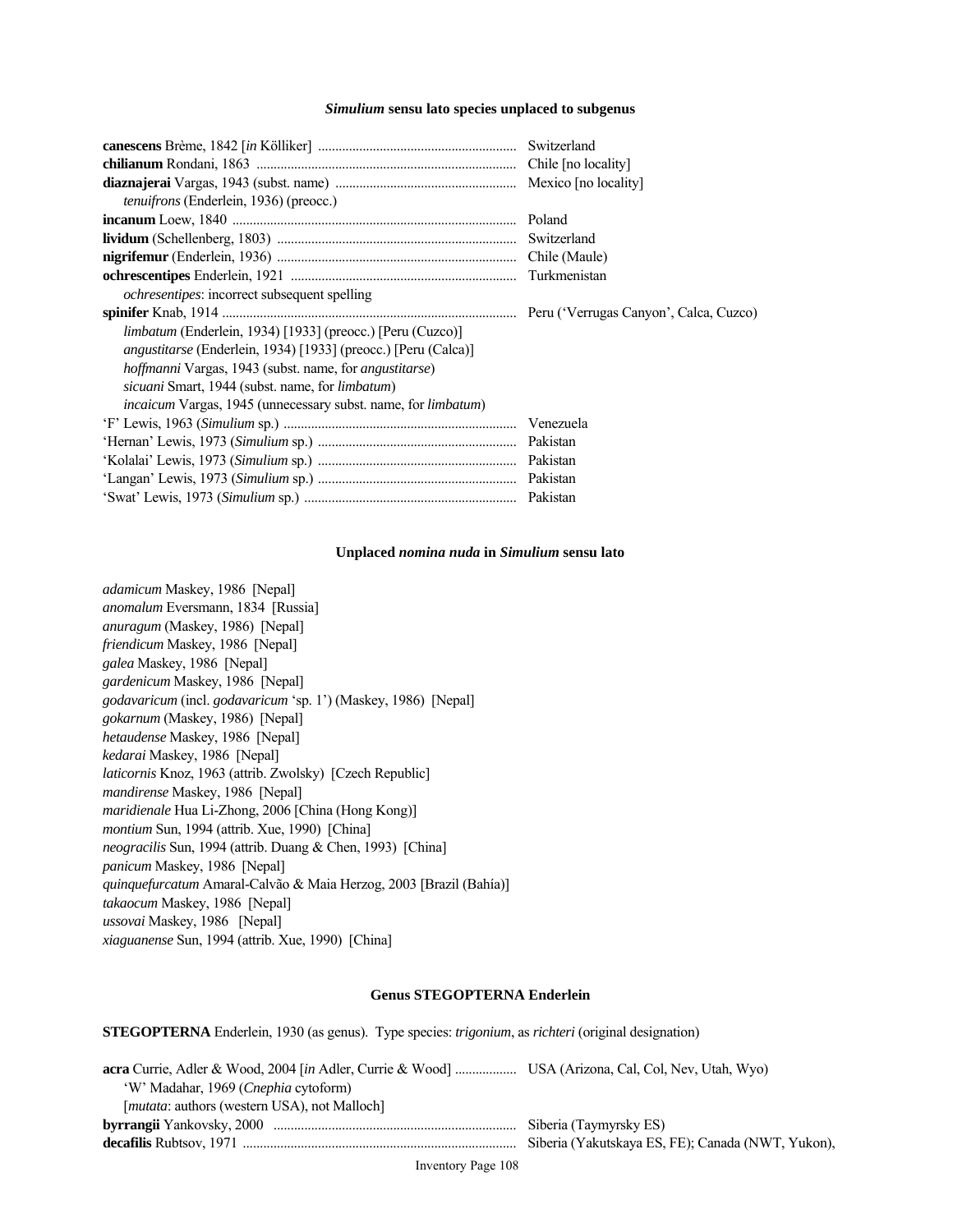*hamuligera* Yankovsky, 1977 [Siberia (Amurskaya)]\* USA (Alaska) 'undescribed species' Corkum & Currie, 1987 *rdecafilis*: incorrect subsequent spelling **diplomutata** Currie & Hunter, 2003 ........................................................... Canada (Ontario, NS, PEI, Que incl. Magdalen Islands); '2n' Basrur, 1957 (thesis) (*mutata* cytoform) USA (Ala, Ark, Geo, Ill, Ind, Mar, Mas, Misp, NC, 'diploid' Basrur & Rothfels, 1959 (*mutata* cytoform) NH, NJ, NY, Ohio, Pen, SC, Ten, Vir, Wis, WV) 'A' Currie & Hunter, 2003 (cytoform) .................................................. Canada 'B' Currie & Hunter, 2003 (cytoform) .................................................. Canada [*mutata*: authors, not Malloch] **duodecimata** (Rubtsov, 1940) ..................................................................... Siberia (Irkutskaya ES, FE, WS); Norway *duodecimata* (Rubtsov, 1936, 1937, 1939) (unav., *nomen nudum*) *duodedecimata* (Rubtsov, 1939) (unav., *nomen nudum*) *duogecimata*: incorrect subsequent spelling **emergens** (Stone, 1952) ............................................................................... USA (Alaska, Mic, Wis); Canada (Alb, BC, Lab, Man, *tschukotensis* Rubtsov, 1971 [Siberia (Tshukotka)] Nun incl. Baffin and Southampton Islands, NWT incl. '#2' Anderson & Dicke, 1960 (*Cnephia* sp.) Victoria Island, Ont, Sask), Siberia (FE) [*mutata*: authors (western Canada), not Malloch] [Yankovsky & Aibulatov, 2009 treat *tschukotensis* as valid sp.] **longicoxa** Rubtsov, 1971\* ........................................................................... Siberia (Krasnoyarsk ES) **mutata** (Malloch, 1914) ............................................................................... USA (New Jersey, Ark, Del, Geo, Iowa, Kan, Ken, Lou, 'undescribed' Strickland, 1911 (*Simulium* sp.) Maine, Mar, Mas, Mic, NC, NH, NY, Ohio, Pen, SC, 'No. 2' Ritcher, 1931 (*Simulium* sp.) Ten, Vir, Wis, WV); Canada (Lab, NB, Nfld, Ont, PEI, 'A' Johannsen, 1934 (*Simulium* sp.) Que incl. Magdalen Islands). ['Japan' error] '3n' Basrur, 1957 (thesis) (cytoform) 'triploid' Basrur & Rothfels, 1959 (cytoform) **nukabirana** Ono, 1977 ................................................................................ Japan (Hokkaido) **permutata** (Dyar & Shannon, 1927) ........................................................... Canada (British Columbia incl. Queen Charlotte 'X' Madahar, 1969 (*Cnephia* cytoform) Islands); USA (Cal, Was) *premutata*: incorrect subsequent spelling **takeshii** Takaoka, 2005 ................................................................................ Japan (Honshu) **trigonium** (Lundström, 1911) (complex) .................................................... Finland; Belarus, Canada (Nun, NWT), Denmark, Japan  *freyi* (Enderlein, 1929) [Russia (Murmansk)] (Hon), Latvia, Norway, Russia (CR, KM, NR), Siberia  *richteri* Enderlein, 1930 [Russia (Murmansk)] (FE, WS), Sweden, Ukraine, USA (Alaska), *asema* Rubtsov, 1956 [Siberia (Maritime FE)] Netherlands (?). ['Romania' error]  *majalis* Rubtsov & Carlsson, 1965 [Russia (St. Petersburg)]† [Yankovsky & Aibulatov, 2009 treat *majalis*, *dentata*,  *dentata* Rubtsov & Carlsson, 1965 [Russia (Sverdlovskaya)] and *haematophaga* as valid spp.]  *haematophaga* Rubtsov & Carlsson, 1965 [Russia (Permskaya)] '1' Adler, Malmqvist & Zhang, 1998 (cytoform) ................................. Sweden '2a' Adler, Malmqvist & Zhang, 1998 (cytoform) ................................ Finland, Sweden '2b' Adler, Malmqvist & Zhang, 1998 (cytoform) ............................... Sweden  *richerti*: incorrect subsequent spelling *trigonum*: incorrect subsequent spelling [*mutata*: Japanese authors, not Malloch] [*sibirica*: Rubtsov, 1940, not Enderlein] **tundrensis** Yankovsky & Aibulatov, 2009 ................................................. Siberia (Magadanskaya FE, ES) **xantha** Currie, Adler & Wood, 2004 [*in* Adler, Currie & Wood] ............. Canada (British Columbia: Vancouver Island and 'O' Madahar, 1969 (*Cnephia* cytoform) mainland); USA (Cal, Mon, Ore) 'Y' Madahar, 1969 (*Cnephia* cytoform)

## **Genus SULCICNEPHIA Rubtsov**

**SULCICNEPHIA** Rubtsov, 1971 (as genus). Type species: *ovtshinnikovi* (original designation)

| <i>derzharini:</i> incorrect subsequent spelling |  |
|--------------------------------------------------|--|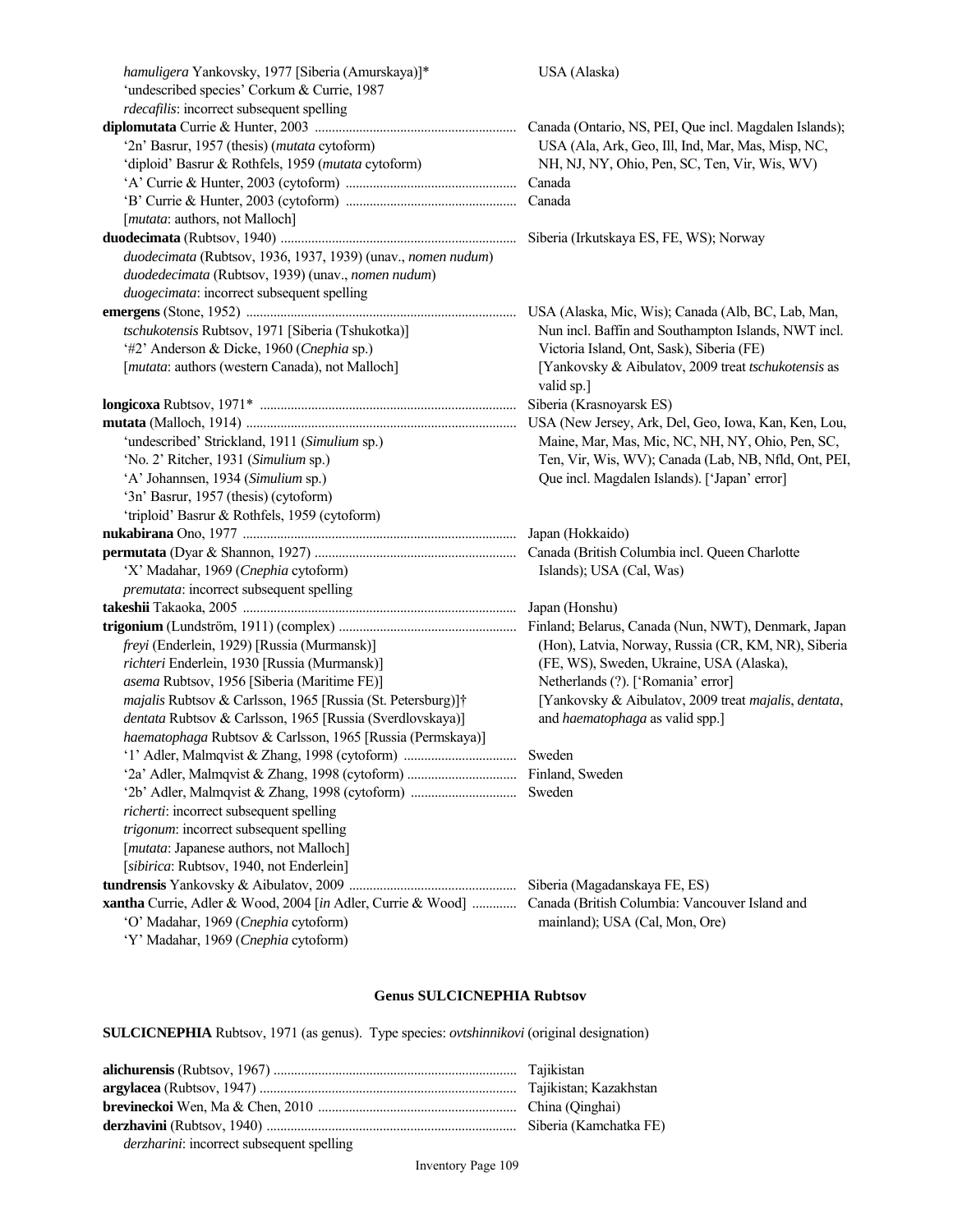| sulcata (Rubtsov, 1956) [Tajikistan]                           |                              |
|----------------------------------------------------------------|------------------------------|
|                                                                |                              |
| flavips, flavopes: incorrect subsequent spellings              |                              |
|                                                                | Mongolia                     |
|                                                                |                              |
|                                                                |                              |
|                                                                |                              |
|                                                                | Tajikistan                   |
| lobaschovi: incorrect subsequent spelling                      |                              |
|                                                                |                              |
|                                                                |                              |
| undecimfilum (Rubtsov, 1947, as 11-filum) (unav., nomen nudum) | Tajikistan, Uzbekistan       |
| ovtchinnikovi, ovtshinnicovi, ovtshinnikov:                    |                              |
| incorrect subsequent spellings                                 |                              |
|                                                                |                              |
|                                                                |                              |
| petrovi Petrova, 1973 (unav., nomen nudum)                     |                              |
| petrovi Petrova, 1974 (available, incorrect spelling)          |                              |
|                                                                |                              |
| stegostila: incorrect subsequent spelling                      |                              |
|                                                                |                              |
|                                                                |                              |
| syrdariensis: incorrect subsequent spelling                    |                              |
|                                                                |                              |
| tungussica (Berzina, 1957) (unav., nomen nudum)                |                              |
|                                                                |                              |
| [subgriseum: Rubtsov, 1940 (part)]                             | Turkmenistan, Uzbekistan (?) |
|                                                                |                              |
|                                                                |                              |
|                                                                |                              |
| znoicoi, znojkoi, incorrect subsequent spellings               | Turkey                       |

# **Genus TLALOCOMYIA Wygodzinsky & Díaz Nájera**

**TLALOCOMYIA** Wygodzinsky & Díaz Nájera, 1970 (as genus). Type species: *revelata* (original designation) *STEWARTELLA* Coleman, 1951 (thesis) (unav., *nomen nudum*) *MAYACNEPHIA* Wygodzinsky & Coscarón, 1973 (as genus). Type species: *pachecolunai* (original designation)

# ANDERSONI species-group

**andersoni** Currie, Adler & Wood, 2004 [*in* Adler, Currie & Wood] ........ USA (Oregon, Cal)

# OSBORNI species-group

| 'nr. <i>osborni</i> ' Moulton, 1997 (thesis) ( <i>Mayacnephia</i> )                                                      |           |
|--------------------------------------------------------------------------------------------------------------------------|-----------|
| <b>ramifera</b> Currie, Adler & Wood, 2004 [in Adler, Currie & Wood]  Canada (British Columbia, Alb, Yukon); USA (Idaho, |           |
| 'G' Hocking, 1950 (Cnephia)                                                                                              | Ore, Was) |
| 'n. sp. near <i>stewarti</i> ' Madahar, 1967 (thesis) ( <i>Cnephia</i> )                                                 |           |
| 'X' Currie, 1986 / Ramírez-Pérez et al., 1988 (Mayacnephia sp.)                                                          |           |
|                                                                                                                          |           |

## PACHECOLUNAI species-group

| Guatemala; Mexico (Ch) |
|------------------------|
| . Mexico (Chihuahua)   |
| Mexico (Morelos)       |

# Inventory Page 110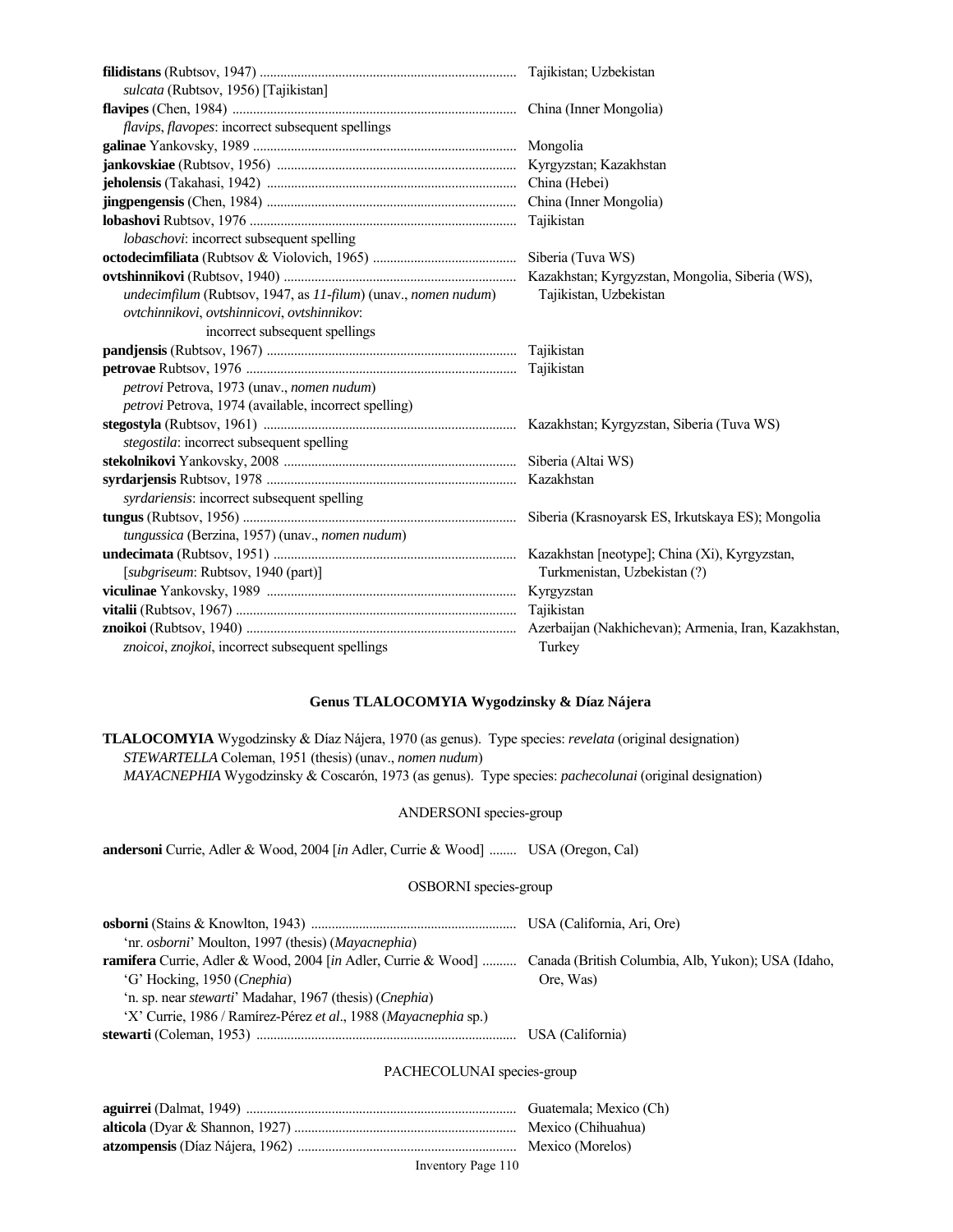| Mexico (Oaxaca) |
|-----------------|
|                 |
|                 |
|                 |
|                 |
|                 |
|                 |
|                 |
|                 |

# **UNPLACED FOSSIL GENERA**

[Genus *CRETACEOSIMULIUM* Vulcano]

[CRETACEOSIMULIUM Vulcano, 1985 (unav., *nomen nudum*)]

[*araripense* Vulcano, 1985 (unav., *nomen nudum*)]

# [**Genus SIMULIITES Kalugina**]

[**SIMULIITES** Kalugina, 1986 [*in* Rasnitsyn] (as genus). Type species: *brevirostris* (monotypy)]

[**brevirostris** Kalugina, 1986 [*in* Rasnitsyn]] .............................................. [Mongolia: Upper Mesozoic]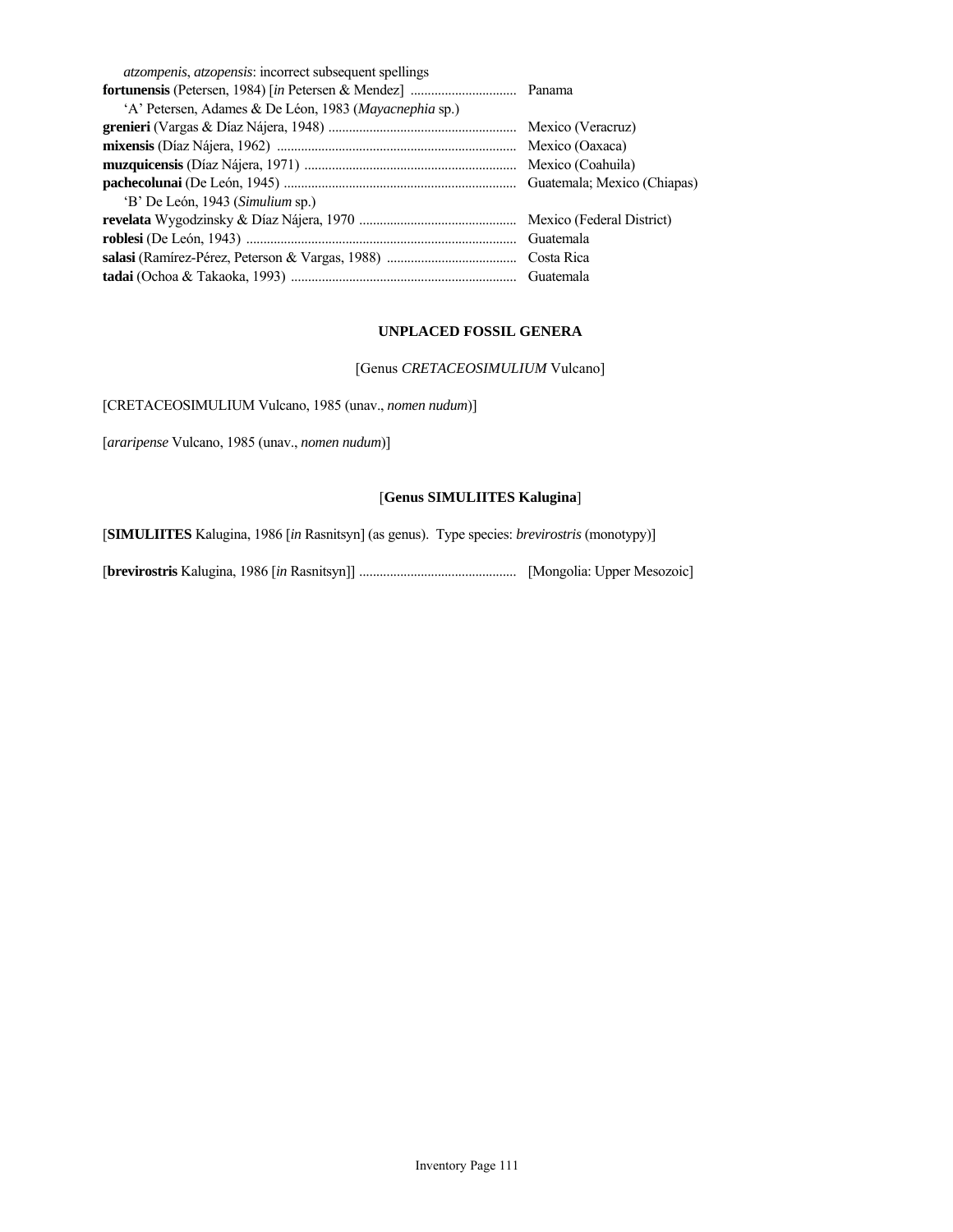## **NOTES FOR INVENTORY**

#### **Notes for the current (2012) inventory entries marked with one dagger (†)**

*albellum* species-group. We follow the revision of Hernández (2011, *Systematics of the Blackfly Subgenus Trichodagmia Enderlein (Diptera: Simuliidae: Simulium) in the New World*) in subsuming *Obuchovia*, as the *albellum* species-group, under *Trichodagmia*. The synonymy originally had been proposed by Adler, Currie & Wood (2004, *The Black Flies (Simuliidae) of North America*: 369).

*annuliforme*. Raastad, Usova & Kuusela (2010, *Blackflies of Northern Europe (Diptera: Simuliidae)*: 20) found only the genitalia of the type of *S. annuliforme*. They stated that the illustration by Rubtsov (1962, *Die Fliegen der palaearktischen Region (III)* **14**: 277-278) did not "conform quite well" with the type, and claimed that there is little doubt *annuliforme* should be a synonym of *annulus*. However, the nonbiting mouthparts and minute sensory vesicle of the female illustrated by Rubtsov (1962), if representative of the type, do not indicate *annulus*, but rather a species in the *baffinense* group. We, therefore, retain *annuliforme* in the *baffinense* group.

*beltukovae*. Ilmonen, Adler, Malmqvist & Cywinska (2009, *Zoological Journal of the Linnean Society* **156**: 847-863) indicated that *juxtacrenobium* might be a synonym of *erectum*, but the condition of the holotype of the latter did not permit a definitive decision. In the interest of nomenclatural stability, we accept the synonymy of *erectum* with *beltukovae*. Raastad, Usova & Kuusela (2010, *Blackflies of Northern Europe (Diptera: Simuliidae)*: 25) synonymized *minutum* Rubtsov, 1959, with *beltukovae*, recognizing that *minutum* Rubtsov, 1959, was preoccupied, but apparently unaware of the substitute name *minuticorpus* (Yankovsky, 1996). We agree with the synonymy. The synonymy of *carpathicum* with *beltukovae* has been suspected informally, based on morphological criteria, by us and others, such as J. Ilmonen and D. M. Wood; we agree with the synonymy of Raastad, Usova & Kuusela (2010, *Blackflies of Northern Europe (Diptera: Simuliidae)*: 25).

*bilineata*. We accept the synonymies proposed by Raastad, Usova & Kuusela (2010, *Blackflies of Northern Europe (Diptera: Simuliidae)*: 7), recognizing that the resulting distributional range for *M. bilineata* becomes enormous, with the implication that *M. bilineata* is probably a species complex, as suggested for *saileri* by Adler, Currie & Wood (2004, *The Black Flies (Simuliidae) of North America*: 304). Raastad, Usova & Kuusela (2010, *Blackflies of Northern Europe (Diptera: Simuliidae)*: 7) claimed, based on correspondence from H. Zwick, that *fuscipes* Fries 1824 is a valid name in the *ruficorne* group, but did not indicate to which of the two Fennoscandian species (*angustitarse* or *lundstromi*), if either, the name should apply. We have not seen the Fries material and, therefore, tentatively place the name in the *S. ruficorne* species-group as a distinct entity, pending further study. If *fuscipes* Fries 1824 is correctly placed in the *ruficorne* group, either *angustitarse* or *lundstromi* likely falls as a synonym of *fuscipes*.

*dogieli*. Two eight-filamented species in the subgenus *Hellichiella* have been confirmed as chromosomally distinct in northern Fennoscandia (Rothfels & Golini, 1983, *Canadian Journal of Zoology* **61**: 1220-1231). These entities have been linked to the names *rendalense* and *usovae*. Their relationships to *S. dogieli* and *S. fallisi* have remained problematic (Golini, 1987, *Canadian Journal of Zoology* **65**: 708-721). Despite considerable prospecting in northern Finland and Sweden, and associated chromosomal examination, no additional species of *Hellichiella* have been found. The implication is that either *rendalense* or *usovae* is a synonym of *dogieli*, but not both. We accept the synonymy of *rendalense* with *dogieli*. Chromosomal studies in arctic Canada suggest that *usovae* might be a synonym of *anatinum*, chromosomal intermediates occurring in a large swath through northcentral Canada (Adler, unpublished).

*elatum*. Raastad, Usova & Kuusela (2010, *Blackflies of Northern Europe (Diptera: Simuliidae)*: 28) suggest that *elatum* is an older name for *cryophilum*. The type locality of *elatum* is Azerbaijan. Recent chromosomal study of *cryophilum* in neighboring Armenia (Adler, unpublished) indicates a different cytoform; therefore both names, *cryophilum* and *elatum*, might apply to legitimate species; more study, especially of geographically intermediate populations, is necessary before recommending synonymy.

*elburnum*. Raastad, Usova & Kuusela (2010, *Blackflies of Northern Europe (Diptera: Simuliidae)*: 36) proposed synonymy of *elburnum* Rubtsov & Carlsson, 1965, with *tsheburovae*. We feel that the synonymy is ill conceived. The name *elburnum* was proposed for the species identified by Rubtsov (1956, *Blackflies (fam. Simuliidae) [Moshki (sem. Simuliidae)]*: 361-362) as *S. minutissimum*. The life stages of *S. minutissimum* illustrated by Rubtsov (1956), however, appear to be those of a member of the subgenus *Boreosimulium*, probably *S. annulus*, as evidenced by the prominent anteriorly directed apodeme on each arm of the genital fork, tapered male gonostylus with a crook at midlength, four-filamented pupal gill, and simple cocoon. We, therefore, synonymize *elburnum* with *annulus*.

*fuscipes*. This species previously was placed in the genus *Metacnephia*. See note above for *bilineata*.

Inventory Page 112 *keenani*. The suggested synonymy of *keenani* with *earlei* by Shelley, Hernández, Maia-Herzog, Luna-Dias & Garritano (2010, *The Blackflies (Diptera: Simuliidae) of Brazil*: 64) was legitimized by Hernández (2011, *Systematics of the Blackfly Subgenus*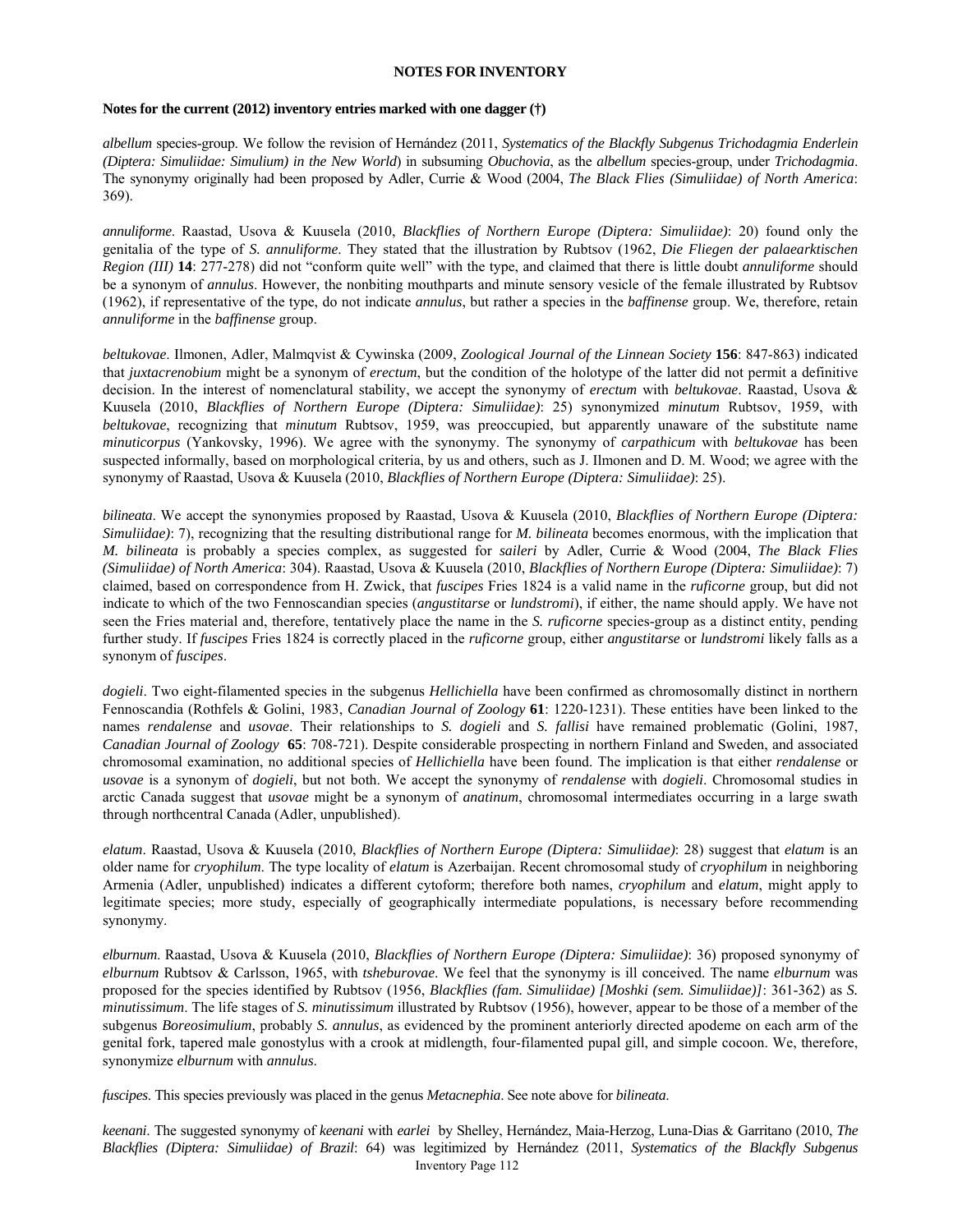*Trichodagmia Enderlein (Diptera: Simuliidae: Simulium) in the New World*: 41).

*latimanus*. Given the revalidation of *S. galeratum* as a distinct species, supported by molecular data (Day, Goodall & Post (2008, *Medical and Veterinary Entomology* **22**: 55-61), the recall by Raastad, Usova & Kuusela (2010, *Blackflies of Northern Europe (Diptera: Simuliidae)*) of *latimanus* (with *reptantoides* as its synonym) from synonymy with *reptans* seems premature; we, therefore, retain *latimanus* and *reptantoides* in synonymy with *reptans*.

*longibranchiale*. This name was first used in print by Raastad, Usova & Kuusela (2010, *Blackflies of Northern Europe (Diptera: Simuliidae)*: 28), who stated that it refers to a label on a specimen in the Rubtsov collection.

*macropyga*. The type locality of this species previously has been reported as Finland; however, Jari Ilmonen (pers. comm.) has pointed out to us that the type locality is Russia, not Finland. The original description states that the type specimens were collected from "Lapponia rossica, Lmur, Litsa in der Nähe der Küste des Eismeeres." The village Litsa is in the Murmansk Region and has never been a part of independent Finland.

*majalis*. Although Raastad, Usova & Kuusela (2010, *Blackflies of Northern Europe (Diptera: Simuliidae)*: 14) recognize *St. majalis* as a valid species and revalidate the name, the genus *Stegopterna* in Fennoscandia consists of at least four cytoforms (Adler, Malmqvist & Zhang, 1999, *Entomologica Scandinavica* **29**: 361-382), and currently is too confused to assign names confidently. Raastad, Usova & Kuusela (2010) state that *St. trigonium* cytospecies 1 of Adler, Malmqvist & Zhang (1999) might be *majalis*, but do not provide rationale for the claim.

*meigeni*. Raastad, Usova & Kuusela (2010, *Blackflies of Northern Europe (Diptera: Simuliidae)*: 19) declared that the name *meigeni*, as published by Rubtsov & Carlsson (1965, *Acta Universitatis Lundensis (II)* **18**: 19), is a *nomen nudum* and that its validity should start with Rubtsov (1971, New and Little-known Species in the Fauna of Siberia [Novye i Maloizvestnye Vidy Fauny Sibiri] **5**: 103-104). The name, however, is available, as discussed by Crosskey, Adler, Zunming & Chengyu (1996, *Journal of Natural History* **30**: 418). Further, Rubtsov recognized the Rubtsov & Carlsson (1965) name as available and valid because he headed his 1971 treatment "*meigeni* Rubz. et Carlss." Although the 1971 treatment gives new information (figure and material data, including 'holotype' statement), Rubtsov gives no indication that he thought *meigeni*, as first published in 1965, was a *nomen nudum*. On the interpretation that *meigeni* Rubtsov & Carlsson (1965) is available, the material on which Murmansk, Leningrad, and Scandinavia distribution records are based comprises the type material (i.e., syntypes); Yankovsky's (1995, *Catalogue of Type Specimens in the Collection of the Zoological Institute, Russian Academy of Sciences [Katalog Tipovykh Ekzemplyarov Kollektsii Zoologicheckogo Instituta RAN*: 37) designation of a lectotype (a female from Murmansk) for *meigeni* Rubtsov & Carlsson (1965), therefore, is valid. (See also Notes for *dogieli* and *tsheburovae*).

*mixtum*. This name was first used in print by Raastad, Usova & Kuusela (2010, *Blackflies of Northern Europe (Diptera: Simuliidae*)), who stated that it refers to a label on a specimen in the Rubtsov collection.

*ramificata*. Despite extensive sampling in Fennoscandia, only three species of *Metacnephia* have been revealed chromosomally (*M. bilineata* [previously *M. saileri*], *M. lyra*, and *M. tredecimata*). We, therefore, do not recognize the report of Raastad, Usova & Kuusela (2010, *Blackflies of Northern Europe (Diptera: Simuliidae)* of *M. ramificata* from Fennoscandia, and we continue to treat *trigoniformis* in the synonymy of *lyra*.

*sericeum*. This name formerly was synonymized with *reptans*. We have no reason not to accept it as a synonym of *truncatum*, although no comment was given by Raastad, Usova & Kuusela (2010, *Blackflies of Northern Europe (Diptera: Simuliidae)*) as to why the junior synonym is being treated as the valid name.

*subpusillum*. The opinion of Raastad, Usova & Kuusela (2010, *Blackflies of Northern Europe (Diptera: Simuliidae)*: 44) that *S. subpusillum* is equivalent to *S. annulitarse* is incorrect. *Simulium annulitarse*, based on syntype females and the established lectotype, is clearly a member of the *S. tuberosum* species-group (Adler, Malmqvist & Zhang, 1999, *Entomologica Scandinavica* **29**: 375), and the name falls under *subpusillum* only in the misidentified sense. Further, their claim that the designation of a neotype for *S. subpusillum* by Adler, Currie & Wood, 2004 (*The Black Flies (Simuliidae) of North America*: 348) is unjustified overlooks the fact that the lectotype established by Yankovsky (1995) is based on a specimen collected 15 years after the original description of the species and, therefore, has no status.

*tsheburovae*. Although Raastad, Usova & Kuusela (2010, *Blackflies of Northern Europe (Diptera: Simuliidae)*: 36) placed *S. tsheburovae* in the subgenus *Nevermannia*, we retain it in the subgenus *Hellichiella,* as per Adler & Crosskey (2011, *World Blackflies (Diptera: Simuliidae): a Comprehensive Revision of the Taxonomic and Geographical Inventory [2011]*; Note for 2008 Inventory). Within the subgenus *Hellichiella*, the name *tsheburovae* probably will subsume one or more of the existing Palearctic species names in this subgenus (*dogieli*, *fallisi*, *meigeni*, *rendalense*, *usovae*).

*tumulosum*. The synonymy of *tumulosum* with *janzeni* proposed by Raastad, Usova & Kuusela (2010, *Blackflies of Northern Europe (Diptera: Simuliidae)*: 59) is unlikely and not accepted here because the distributions of *S. janzeni* and *S. tumulosum*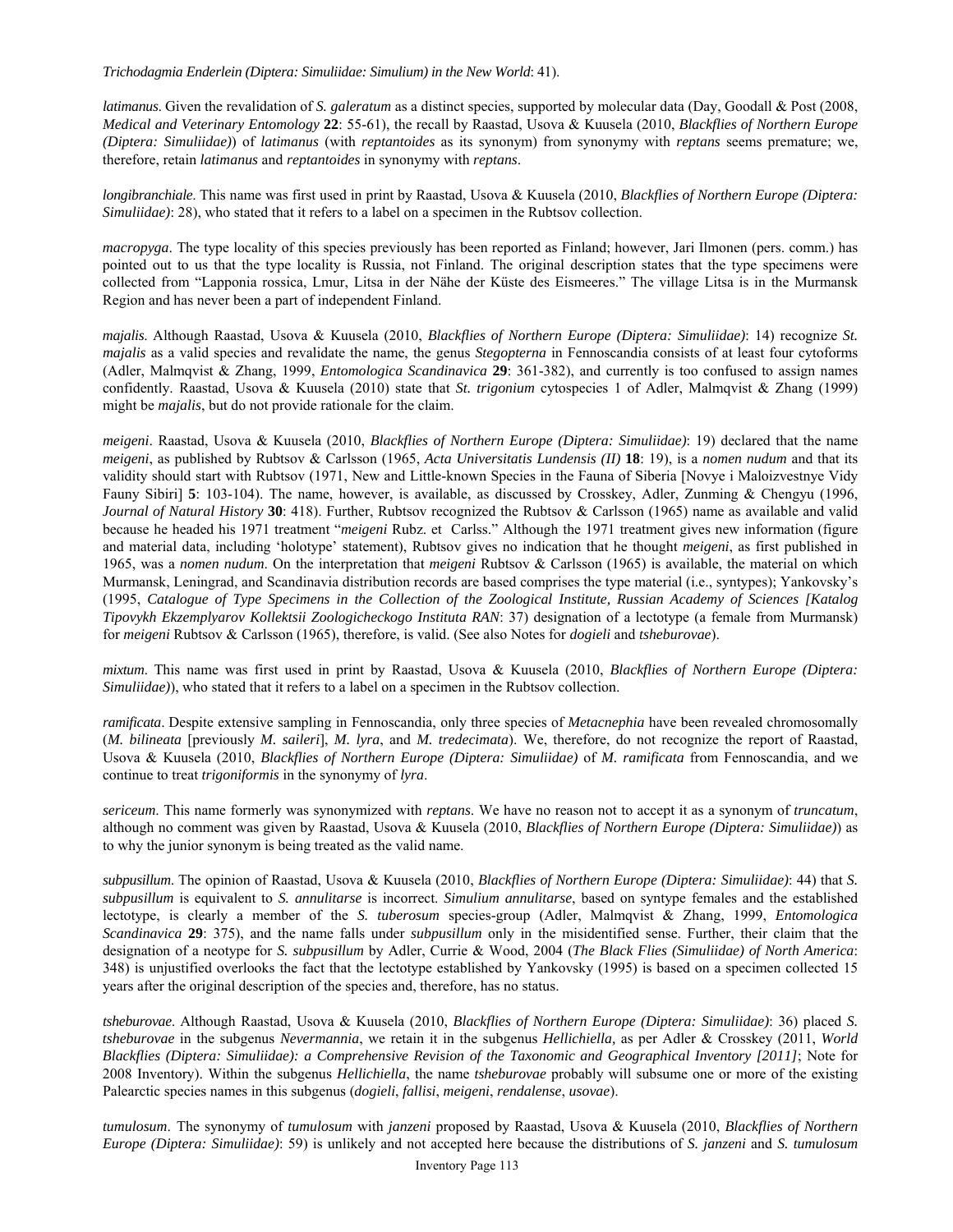probably do not overlap. *Simulium janzeni* is a European species not known from Fennoscandia, whereas the type locality of *S. tumulosum* is Siberia (Irkutskaya).

*zetterstedti*. Although the name *zetterstedti* would seem to apply to a member of the *reptans* species-group based on Carlsson's (1962, *Opuscula Entomologica (Supplement)* **21**: 26) illustration of the male genitalia, Raastad, Usova & Kuusela (2010: 44) regard it as a member of the subgenus *Schoenbaueria*. If Carlsson (1962) based his illustration on the specimen that he designated as the holotype, which we have not seen, then *S. zetterstedti* is clearly a member of the *S. reptans* species-group; we retain it as such, recognizing that it eventually could fall into synonymy with *reptans*.

#### **Summary of new combinations and new synonyms for 2011**

**Simulium zagros** (Yankovsky, 2010) **Comb. n. Simulium birzhankolum** (Yankovsky, Isakaev & Khasanova, 2010) **Comb. n. Simulium iranicum** (Yankovsky, 2010) **Comb. n. Simulium lurestanicum** (Yankovsky, 2010) **Comb. n.**

#### **Notes for the current (2011) inventory entries marked with four asterisks (\*\*\*\*)**

Shelley, Hernández, Maia-Herzog, Luna-Dias & Garritano (2010, *The Blackflies (Diptera: Simuliidae) of Brazil*) list 9 *species inquirendae*. We do not use this designation, choosing instead to retain these entities as recognized taxa, that is, as hypotheses to be tested. Their placement in the Inventory reflects the best information currently available. *Species inquirendae* listed by Shelley *et al*. (2010) are the following (alphabetically): *blantoni*, *catarinense*, *fuliginis*, *incertum*, *infuscatum* (*varietas inquirenda*; p. 204), *jacobsi*, *lurybayae*, *paranense*, *parimaense*.

*Araucnephia*. See note below for *Lutzsimulium*.

#### *Araucnephioides*. See note below for *Lutzsimulium*.

*ignacioi*. Shelley, Hernández, Maia-Herzog, Luna-Dias & Garritano (2010, *The Blackflies (Diptera: Simuliidae) of Brazil*: 391-392) list *ignacioi* as a synonym of *rorotaense*. However, because a chromosomally and morphologically distinct species occurs in the general area of the type locality of *ignacioi* (Hamada & Grillet, 2001, *Entomotropica* **16**: 34), we maintain *ignacioi* as the name for this distinct species until contrary evidence comes to light.

*keenani*. Shelley, Hernández, Maia-Herzog, Luna-Dias & Garritano (2010, *The Blackflies (Diptera: Simuliidae) of Brazil*: 64) suggest that *keenani* might be a synonym of *earlei*.

*Lutzsimulium*. Shelley, Hernández, Maia-Herzog, Luna-Dias & Garritano (2010, *The Blackflies (Diptera: Simuliidae) of Brazil*: 150- 151) synonymised *Araucnephia* and *Araucnephioides* with *Lutzsimulium*. Cladistic analysis, however, indicates that these groups do not form a monophyletic group (Gil-Azevedo, 2010, *Zoologia* **27**: 761-768). We, therefore, retain them as separate genera until their proper phylogenetic placement can be resolved.

*Psaroniocompsa*. We follow Shelley, Hernández, Maia-Herzog, Luna-Dias & Garritano (2010, *The Blackflies (Diptera: Simuliidae) of Brazil*: 233-357) in their revised interpretation of the limits and species-groups of the subgenus *Psaroniocompsa*, which subsumes the erstwhile subgenus *Inaequalium*.

*Psilopelmia*. We follow Shelley, Hernández, Maia-Herzog, Luna-Dias & Garritano (2010, *The Blackflies (Diptera: Simuliidae) of Brazil*: 358-406) in their revised interpretation of the limits and species-groups of the subgenus *Psilopelmia*, which subsumes the erstwhile subgenus *Ectemnaspis*.

Simulioidea. Bertone, Courtney & Wiegmann (2008, *Systematic Entomology* **33**: 681), on the basis of four nuclear genes, concluded that the Simuliidae and Thaumaleidae are sister taxa and established the superfamily Simulioidea to accommodate these two families. By the Principle of Coordination (*Code*, Article 36.1), "a name established for a taxon at any rank in the family group is deemed to have been simultaneously established for nominal taxa at all other ranks in the family group." The superfamily Simulioidea, therefore, carries the authorship (Newman) and date (1834) of the family.

*Tetrasimulium*. This incorrect subsequent spelling of *Tetisimulium* was attributed by Zoological Record (2009, p. 561 of Diptera part, volume 145) to Zhang, Liu, Shi, Yang & Gong (2008, *Chinese Journal of Hygiene Insect & Equipment* **14**: 487). However, the name is spelled correctly by Zhang et al. but misspelled by Zoological Record. We rarely address details for incorrect spellings, but note this instance because of the key location of the error and the rarity with which Zoological Record indexers make these kinds of mistakes.

Inventory Page 114 *Trichodagmia*. We follow Shelley, Hernández, Maia-Herzog, Luna-Dias & Garritano (2010, *The Blackflies (Diptera: Simuliidae) of*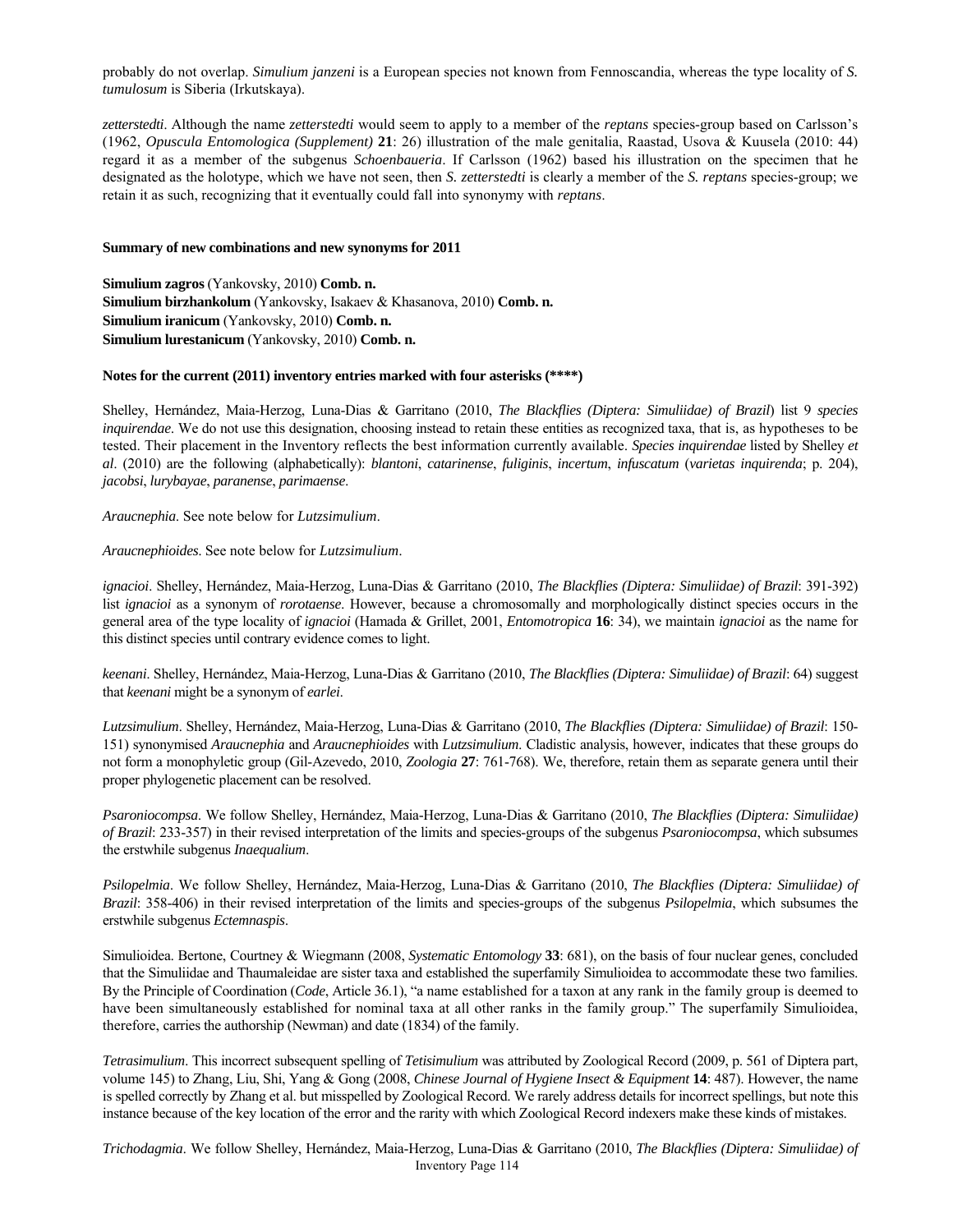*Brazil*: 406-464) in their revised interpretation of the limits and species-groups of the subgenus *Trichodagmia*, which subsumes the erstwhile subgenus *Hemicnetha*.

*yui*. The description and illustrations of *yui* presented by An & Ge (2009, *Acta Parasitologica et Medica Entomologica Sinica* **16**: 247-249) conform in all details with those of *S. decimatum*, although the pupal gill of *yui* is apparently presented upside down and the number of teeth on the mandible of the female is greater than typical specimens of *S. decimatum*. The type locality of *yui* also falls within the distribution of *S. decimatum*. We, therefore, synonymize *yui* with *decimatum*.

#### **Summary of new combinations and new synonyms for 2010**

## **Simulium lochmocola** (Sun, 2008) **Comb. n.**

**Simulium decimatum** Dorogostaisky, Rubtsov & Vlasenko, 1935

 *yui* An & Yan, 2009 **Syn. n.**\*\*\*\*

## **Notes for the 2010 inventory entries marked with a triple asterisk (\*\*\*)**

*akopi*. Although previously placed in the *S. vernum* group, based on the original claim of Chubareva & Kachvoryan (2000, *Parazitologiya* **34**: 470-476), *S. akopi* has chromosomal features that align it more closely with the *S. ruficorne* group, according to our assessment of the chromosomal map presented in figure 115 of Chubareva & Petrova (2008, *Tsitologicheskie Karty Politennykh Khromosom i Nekotorye Morfologicheskie Osobennosti Krovososushchikh Moshek Rossii i Sopredel'nykh Stran (Diptera: Simuliidae)*).

*borealis*. The type locality of this species in Canada previously has been reported as Northwest Territories; however, D. C. Currie has pointed out to us that the original collector, Diamond Jenness, in his diary (Jenness, 1991, *Arctic Odyssey: Diary of Diamond Jenness, 1913-1916*: 465) indicates that he spent nearly the entire summer of 1915 along the southwestern margin of the Wollaston Peninsula, an area clearly within Nunavut.

*bovis*. Botswana is added to the distribution for this species on the basis of Palmer & de Moor (1998, *African Entomology* **6**: 233), who recorded it from Groblersbrug on the Limpopo River where this forms the international border between South Africa and Botswana.

*damnosum*. Botswana is added to the distribution for this species on the basis of Palmer & de Moor (1999, *British Simuliid Group Bulletin* **14**: 11), who mark a locality square on the Limpopo River where this forms the international border between Botswana and South Africa.

*dentulosum*. A probable new species of the subgenus *Anasolen*, with 14 pupal gill filaments as in *S. dentulosum*, occurs on the Comoro Islands (Anjouan) where it is quite common (Crosskey, unpublished; [later published: *British Simuliid Group Bulletin* **37**: 51]).

*Gigantodax*. In their revision of *Gigantodax*, Wygodzinsky & Coscarón (1989, *Bulletin of the American Museum of Natural History* **189**: 1-269) recognized 8 species groups, although the *cortesi* species-group later was recognized dubiously as the genus *Pedrowygomyia*. Pinto-Sanchez et al. (2004, *Insect Systematics and Evolution* **36**: 219-240) in a cladistic analysis recognized 6 species groups, although more than 20 species remained unplaced to group, and suggested that 4 of the original species-groups were not monophyletic. We follow the original arrangement of Wygodzinsky & Coscarón (1989) without explicitly endorsing that classification.

#### **Summary of new combinations and new synonyms for 2009**

## **Simulium pydanieli** (Pessoa, Medeiros & Barbosa, 2008) **Comb. n.**

## **Notes for the 2009 inventory entries marked with a double asterisk (\*\*)**

*arcticum*. Under the name *arcticum*, we accommodate the numerous cytoforms that have been discovered in the *S. arcticum* complex, some of which are probably legitimate species. The IIL-3 cytoform represents true *S. arcticum* (Adler, Currie & Wood, 2004, *The Black Flies (Simuliidae) of North America*: 397) and might be the only vernacular name that legitimately pertains to *S. arcticum*  sensu stricto.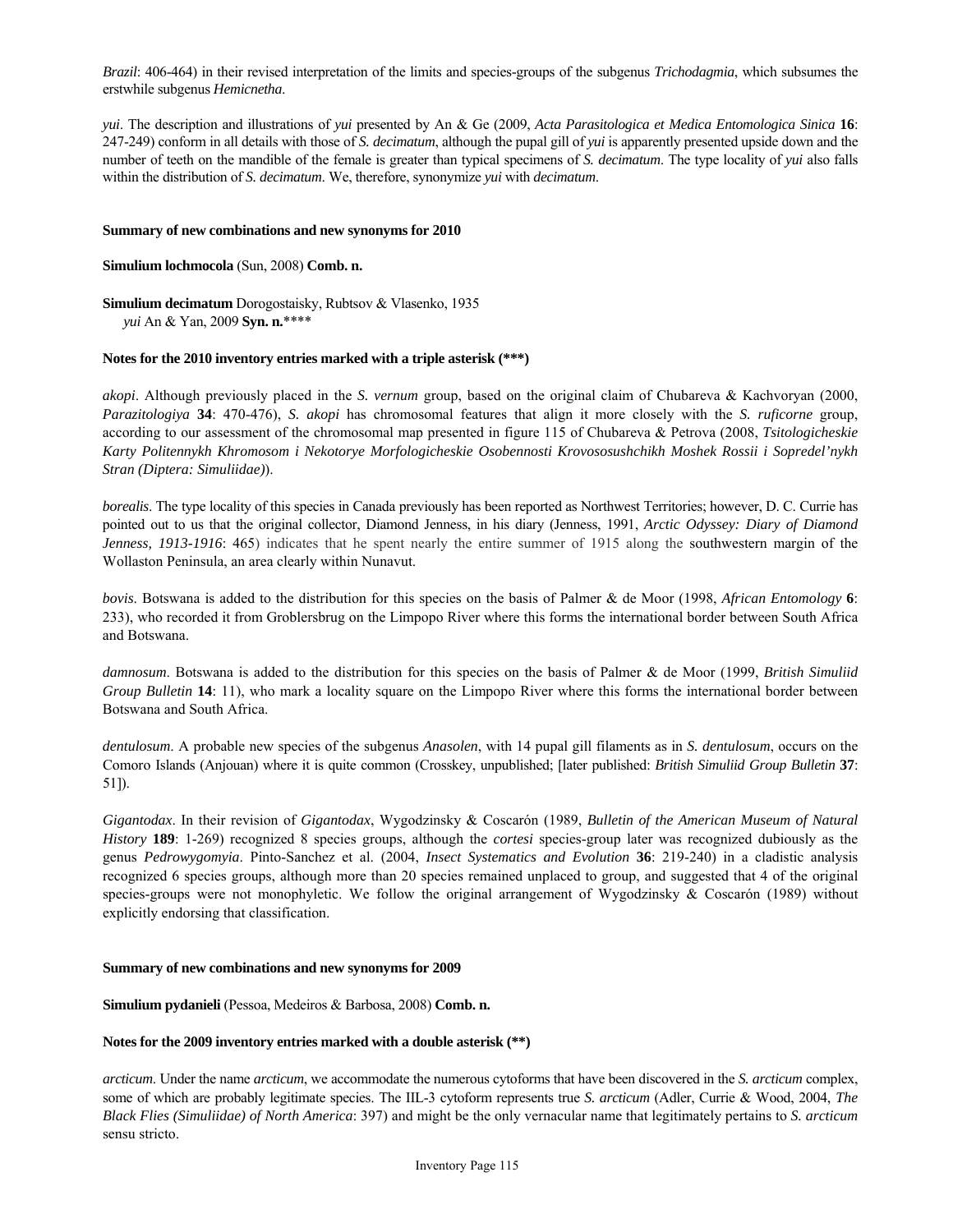*galeratum*. The status of the name *galeratum* has long been controversial, but in recent times it usually has been treated as synonymous with *reptans*. However, a combined molecular and morphological study of *reptans* sensu lato in England by Day, Goodall & Post (2008, *Medical and Veterinary Entomology* **22**: 55-61) showed the presence of two species, to one of which the name *galeratum* applies. For present purposes, we accept *galeratum,* but note that it remains uncertain whether populations from continental Europe, which have been called *galeratum* in the past, are conspecific with those in Britain.

## **Summary of new combinations and new synonyms for 2008**

**Helodon laamii** (Beaucournu-Saguez & Bailly-Choumara, 1981) **Comb. n. Simulium (Inaequalium) lundi** (Py-Daniel & Barbosa, 2007) **Comb. n. Simulium (Montisimulium) onum** (Bodrova, 1988) [*in* Bodrova & Luk'yanchuk] **Comb. n. Simulium (Nevermannia) itelmenica** (Chubareva & Yankovsky, 2006) **Comb. n. Simulium (Simulium) tshuni** (Yankovsky, 2006) **Comb. n.**

**Metacnephia lyra** (Lundström, 1911) *trigoniformis* Yankovsky, 2003 [2002] **Syn. n.**\* **Simulium inaequale** (Paterson & Shannon, 1927)  *hauseri* Strieder, 1998 (thesis) (unav., *nomen nudum*) **Syn. n.**   *hauseri* Coscarón & Coscarón-Arias, 2007 (unav., *nomen nudum*) **Syn. n. Stegopterna decafilis** Rubtsov, 1971

*hamuligera* Yankovsky, 1977 **Syn. n.**\*

### **Notes for the 2008 inventory entries marked with an asterisk (\*)**

The following list of annotations follows the format of the 2004 web-based Inventory version. Entries in the following list refer to names marked with an asterisk (\*) in the current Inventory. Names are listed alphabetically and shown in italics (except for vernaculars) regardless of rank or nomenclatural status. Titles of articles are omitted, and literature citations are restricted to the journal reference or book title. Describers' names are omitted because they are evident from the inventory text. *Code* refers to the *International Code of Zoological Nomenclature* (4rd edition, 1999).

*amazonicum* species-group. We follow Shelley *et al.* (2006, *Zootaxa* **1274**: 1-68) in their interpretation of the *amazonicum* speciesgroup.

*angustipes*. We add a new country record for this species, based on our chromosomal analysis of larvae from Mongolia: Gorkhit River, Gorkhi Terelj National Park, 47°53.23'N 107°26.19'E , 21 July 2004. Larvae are, however, chromosomally unique in having differentiated sex chromosomes.

*antillarum*. Coscarón & Coscarón-Arias (2007, *Neotropical Simuliidae (Diptera: Insecta)*: 418) list *antillarum* as a valid species, with *pseudoantillarum* as a synonym; we follow the rationale of Shelley et al. (2000, *Bulletin of the British Museum (Natural History) (Entomology)* **69** (2): 171-221) in recognizing both names as synonyms of *ochraceum*, although once formal names are assigned to the various sibling species in the *ochraceum* complex, these names might again be applied to distinct species.

*annuliforme*. The holotype female of *S. annuliforme* is similar to females of the *S. baffinense* species-group and might be conspecific with one of the group's included species. We, therefore, move *S. annuliforme* from the *S. annulus* species-group to the *S. baffinense* species-group. The male that Rubtsov (1962, *Die Fliegen der palaearktischen Region (III)* **14**: 277-278) initially and in subsequent works associated with the female of *S. annuliforme* corresponds in every respect with that of *S. annulus* and is here treated as a misidentification under that species.

*bezzii*. Our chromosomal analysis indicates that *S. bezzii* in Armenia is a complex of at least two reproductively isolated species; some of the synonyms currently listed under *S. bezzii* might apply to one or more of these cytoforms.

*buettikeri*. We have two females, clearly members of the *buettikeri* species-group, that were collected from cattle (*Bos indicus*) in Afghanistan: Bahkian, Parwan Province, 35°58'27"N 69°22'57"E, 11 June 2003. Both females have the characteristic tuft of macrotrichia posterior to the metathoracic spiracle and a complete lack of a calcipala. Although we tentatively place these specimens under *S. buettikeri*, they probably represent a separate species, differing from *S. buettikeri* by having a frons only slightly wider than the antenna and brown femora.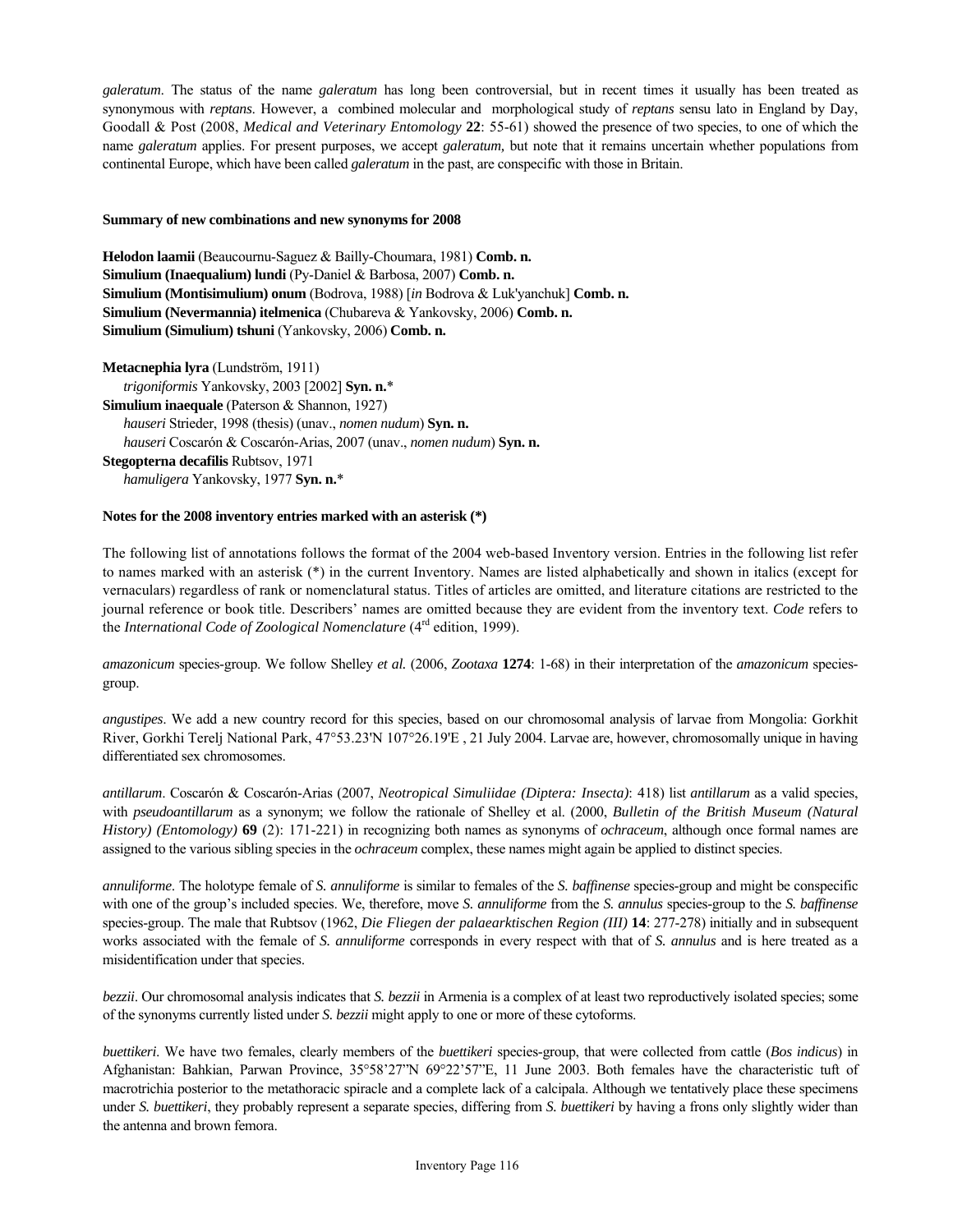*canadense* species-group. Some authors (e.g., Coscarón & Coscarón-Arias, 2007, *Neotropical Simuliidae (Diptera: Insecta)*: 561- 562) recognize the *canadense* species-group as subgenus *Hearlea*, with two species groups (i.e., *carolinae* and *juarezi* speciesgroups). Adler, Currie & Wood (2004, *The black flies (Simuliidae) of North America*: 369) argued for the recognition of a simplified classification with greater information content and emphasis on similarities among the various species-groups of subgenus *Hemicnetha* as recognized here.

*cryophilum*. The *cryophilum* complex consists of at least two reproductively isolated species, cytoforms 'A' and 'B2', that overlap widely in geographic distribution. New records for cytoform 'A' include Austria, near Seekirchen Fischbach, 29 March 2000; and Switzerland, Ascona, 26 March 2001.

'near *dandrettai*'. Coscarón & Coscarón-Arias (2007, *Neotropical Simuliidae (Diptera: Insecta)*: 454) suggested that pupal differences between *dandrettai* and 'near *dandrettai*', albeit slight, might indicate the existence of two species.

*equinum* species-group. We combined the previously recognized *lineatum* species-group with the *equinum* species-group, the morphological distinction between the two groups being small.

*falculatum*. Vulcano (1967, *A Catalogue of the Diptera of the Americas South of the United States* **16**: 11) correctly showed that "Bora" in Enderlein's (1929, *Deutsche Entomologische Zeitschrift* **1929**: 327-328) original statement of the type locality ("Bora del Monte") is a mistake for Boca and that Boca del Monte is in Veracruz State.

*fulvinotum*. The intended original description of this species was published by Cerqueira & Nunes de Mello (*in* Cerqueira, 1968, *Amazoniana* **1**: 205-210). The name, however, is available from the previously published work of Cerqueira (1967, *Atas do Simpósio sôbre a Biota Amazônica* **5** (Zoologia): 127-139).

*Gomphostilbia*. We follow Takaoka (2003, *The Black Flies (Diptera: Simuliidae) of Sulawesi, Maluku and Irian Jaya*: 50-56) in his revised interpretation of the limits and species-groups of the subgenus *Gomphostilbia*. Accordingly, we do not recognize the *altayense* species-group, which was established by An and Chen (2007, *Acta Parasitologica et Medica Entomologica Sinica* **14**: 111) on the basis of a weakly developed calcipala in two species (*S. altayense* and *S. meadowi*).

*hamuligera*. The original description and illustrations of *hamuligera* conform in every respect to those of *decafilis*, most notably regarding the pupal gill of 10 filaments and the untoothed mouthparts of the female. In addition, the chromosomes of larvae that we examined from Khabarovsk Territory (Solnechnyi District, branch of Amgun' River, unnamed stream south of Sonah River Basin, 51°26.822'N 135°15.320'E, 29 July 2006), the general area of the type locality of *hamuligera*, have the same banding pattern as those of *St. decafilis* from Alaska, the Northwest Territories (Adler, Currie & Wood, 2004, *The Black Flies (Simuliidae) of North America*: 285), and Anadyr, Russia (unpublished). We examined the slidemount of the holotype female and its associated exuviae, as well as other slidemounts of *hamuligera*, in the collection of the Zoological Institute, St. Petersburg. All slides, however, are in poor condition, with deterioration of the mounting medium, and no details can be gleaned reliably from the preparations in their current condition. With no evidence to the contrary, we synonymize *hamuligera* with *decafilis*.

*Hebridosimulium*. We follow Craig *et al.* (2006, *Zootaxa* **1380**: 1-90) in recognizing their species-groups of *Hebridosimulium*.

*Helodon* (*Helodon*). Several species, previously placed in *Helodon* (as genus or subgenus) by various workers, properly belong in the genus *Prosimulium* based on adult characters such as the elongate hypogynial valves of the female and pronounced lip of the ventral plate of the male (e.g., *albense*, *apoina*, *arshanense*, *sarurense*, *yezoense*). Other species (*candicans*, *intercalare*, *pamiricum*, *pecticrassum*), at times placed in *Helodon*, belong in the *Prosimulium macropyga* species-group, based on chromosomal characters. Still other species, (*oligoaristatum*), although known only from larvae, are better placed in *Prosimulium* because of their resemblance to species of that genus with known chromosomes or adults. The placement of a few species remains problematic because of incomplete descriptions and lack of associated life stages. One such species is *unispinum*, here placed in the genus *Prosimulium* on the basis of an apparently narrow ventral plate with a pronounced lip; it is tentatively assigned to the *hirtipes* species-group. Another is *mesenevi*, here tentatively recognized in *Helodon*, on the basis of its resemblance, perhaps superficially, to *H. irkutensis* in the larval stage. On the other hand, we place *laamii*, which typically has been in the genus *Prosimulium*, in *Helodon* (*Helodon*), based on a number of diagnostic characters such as the short, rounded hypogynial valves of the female. Its southern distribution, however, is anomalous vis à vis the typical northern Holarctic distribution of other members of the subgenus *Helodon*.

*hieroglyphicum*. We add a new country record, based on three pupae collected in Panama: Chiriqui, Cerro Punta, 8°53'N 82°36'W, 23 June 1999.

'indet.' This apparently undescribed species was placed by Belqat *et al*. (2001, *British Simuliid Group Bulletin* **17**: 12) in the *venustum* species-group on the basis of the IIS-C chromosomal sequence. It, however, has the fundamental IIIL sequence found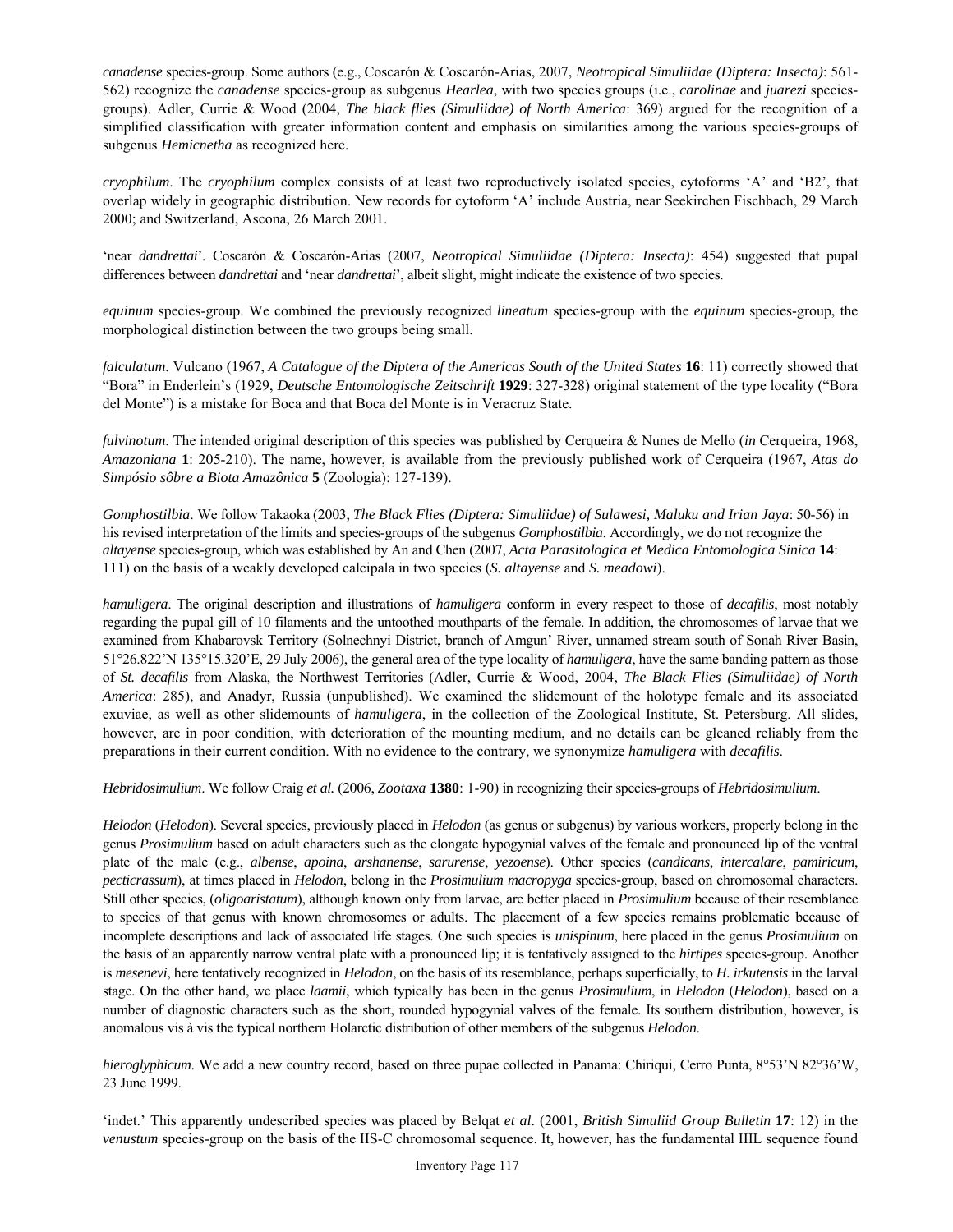in the *bezzii*, *ornatum*, and *noelleri* species-groups, as well as in all cytologically examined members of the chromosomally illdefined *variegatum* species-group (Adler, unpublished). Larvae have a negative head-spot pattern and a postgenal cleft intermediate between that of the *venustum* and *variegatum* species-groups. Pupae have six filaments and a slipper-shaped cocoon. Correct placement of this species must await discovery of the adults.

*Inseliellum*. We follow Craig & Joy (2000, *Annals of the Entomological Society of America* **93**: 1237) in recognizing their species-groups in the subgenus *Inseliellum.* 

*kariyai*. This species, known only from a superficial description of the male, previously had been placed in the subgenus *Boreosimulium*. The following characters, however, suggest that the species is a member of the subgenus *Simulium*, as suggested by Adler, Currie & Wood (2004, *The Black Flies (Simuliidae) of North America*: 314): base of radius bare, scutum patterned, and legs banded. Accordingly, we place *kariyai* in the subgenus *Simulium* and, based on the putative similarity to *S. quinquestriatum* (Takahasi, 1940, *Insecta Matsumurana* **15**: 65), in the *striatum* species-group.

*kirjanovae*. In a band-by-band comparison of the chromosomes of *M. saileri* (as *pallipes*) from Murmansk and *M. kirjanovae* from the type locality, Petrova (1979, *Ecological and Morphological Principles of Diptera Systematics (Insecta) [Ekologicheskie i Morfologicheskie Osnovy Systematiki Dvukrylykh Nasekomykh]*: 79-81) indicated that the banding sequences were the same, and that the main morphological feature distinguishing *kirjanovae* and *saileri* was the pupal branching pattern. She concluded that "we are dealing with a single species," but hesitated to synonymize *kirjanovae*. Not having seen material of *M. kirjanovae*, we prefer not to commit the name to synonymy at this time.

*longicoxa*. Of the four subspecies described under the name *richteri*, only *longicoxa* has weakly developed female mouthparts. We, therefore, recognize *longicoxa* separately from *St. richteri* sensu stricto, whose females have fully toothed maxillae and mandibles, although we note that *longicoxa*, nonetheless, might be synonymous with one of the non-bloodfeeding species of *Stegopterna* (e.g., *decafilis*, *emergens*).

*longipile*. The authorship and date of *longipile* should be Radzivilovskaya (1948), not Rubtsov (1956), as explained by Adler, Currie & Wood (2004, *The Black Flies (Simuliidae) of North America*: 339).

*lundi*. This species was placed, "temporarily" and with little justification, in the *maranguapense* species-group (*Acta Amazonica* **37**: 465). Because substantive characters to justify a new species group are lacking and because the subgenus *Inaequalium* is small and already includes two species groups, we place this species in the *inaequale* species-group.

*manense*. Country records include some based on current study of the subgenus *Freemanellum* by R. W. Crosskey.

*Morops*. We follow Takaoka (2003, *The Black Flies (Diptera: Simuliidae) of Sulawesi, Maluku and Irian Jaya*: 230-233) in his revised interpretation of the limits of the subgenus *Morops*.

*onum*. The obscure description of this species appeared in the work of Bodrova & Luk'yanchuk (1988, On the knowledge of the blackfly (Diptera, Simuliidae) fauna of Sakhalin Island, *Fauna, Sistematika i Biologiya Presnovodnykh Bespozvonochnykh*, DVO AN SSSR,Vladivostok: 21, 27). Proposed as a '*nom. nov.*', the name actually applies to a new species that Ono (1977, *Japanese Journal of Sanitary Zoology* **28**: 179-185) misidentified as *sakhalinum* from Hokkaido, Japan. The name, therefore, is not a homonym in need of a substitute name. Bodrova intended the name as an honorific for Ono. Although the name is malformed, under the present *Code* it is merely a case of 'incorrect latinization', coming within the meaning of the wording of the second sentence of Article 32.5.1. The name *onoi*, authored by Yankovsky (1996) and later by Sato & Takaoka (2004), therefore, is not homonymous.

*oviedoi*. Coscarón & Coscarón-Arias (2007, *Neotropical Simuliidae (Diptera: Insecta)*: 556-557) consider *oviedoi* and *rivasi* as members of the *oviedoi* species-group in subgenus *Hemicnetha*.

*Pedrowygomyia*. This genus probably should be syonymized with *Gigantodax* from which it was cleaved off by Coscarón & Miranda-Esquivel (1998, *Entomologica Scandinavica* **29**: 161-167) and from which it differs only in minute structural characters. We hesitate, however, to do so formally until a thorough cladistic reanalysis is completed.

*Prosimulium*. See note above for *Helodon.* 

*rivasi*. Same situation as for *oviedoi*; see above.

*trigoniformis*. This name was authored by Yankovsky (2003, *Opredelitel' Moshek (Diptera: Simuliidae) Rossii i Sopredel'nykh*